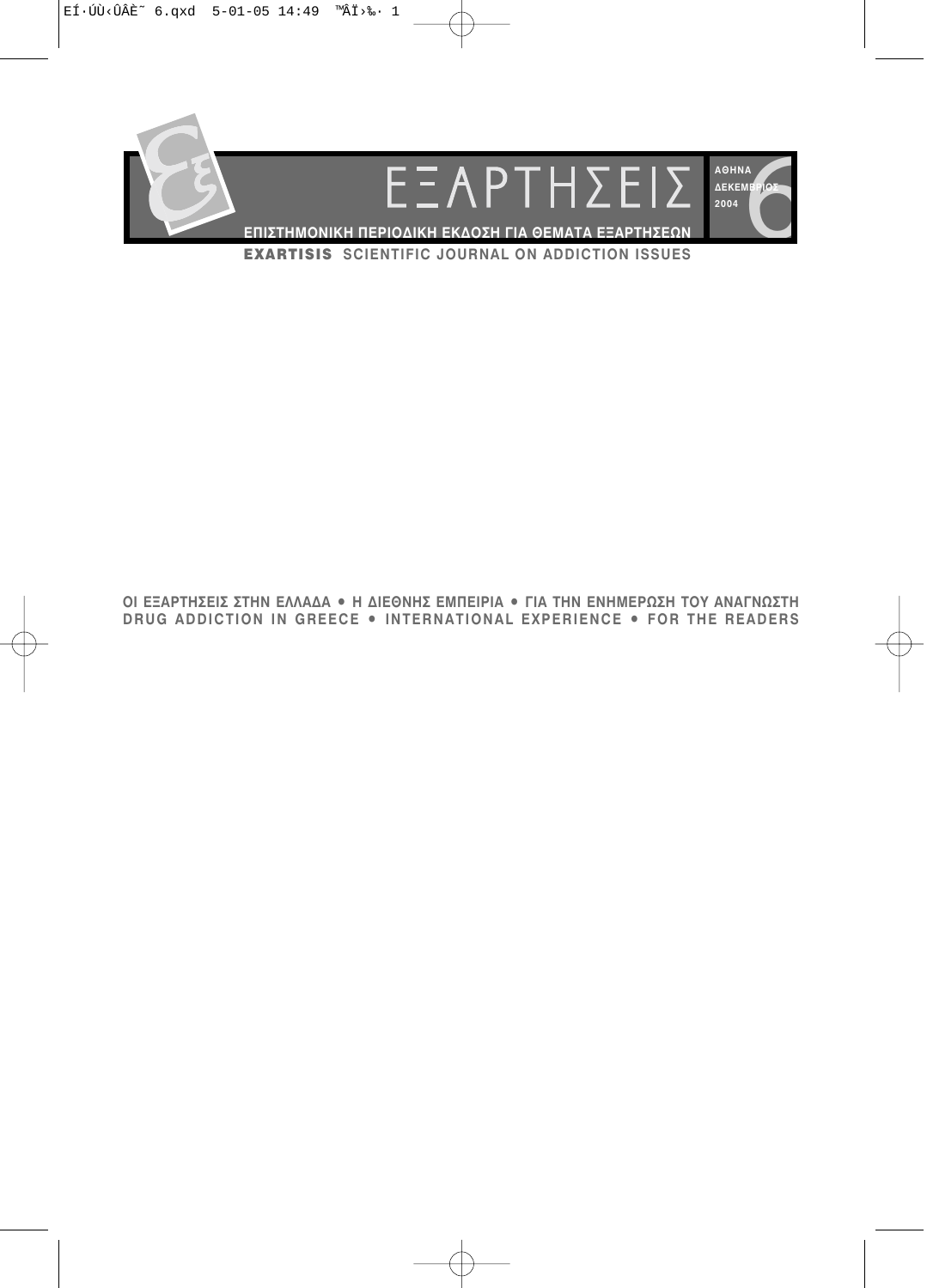$\mathcal{P}$  $E$ ξαρτήσεις



NTIFIC JOURNAL ON ADDICTION ISSUES

Ιδιοκτησία

Κέντρο Θεραπείας Εξαρτημένων Ατόμων  $(KE. \Theta.E.A.)$ Σορβόλου 24, 116 36 ΑΘΗΝΑ τηλ.: 210 9241993-6, φαξ: 210 9241986 ηλεκτρονική διεύθυνση: exartisis@kethea.gr ιστοσελίδα: www.kethea.gr

#### Εκδότης-Διευθυντής

Γεράσιμος ΝΟΤΑΡΑΣ

Αναπληρώτρια Διευθύντρια Έκδοσης Άννα ΤΣΙΜΠΟΥΚΛΗ

#### Συντακτική Ομάδα

Σταματία ΑΛΙΦΡΑΓΚΗ, Ρέμος ΑΡΜΑΟΣ, Ελένη ΑΡΓΥΡΙΑΔΟΥ, Μίρκα ΓΟΝΤΙΚΑ, Μαρίνα ΔΑΣΚΑΛΟΠΟΥΛΟΥ, Ειρήνη ΚΑΤΣΑΜΑ, Γεωργία ΧΡΙΣΤΟΦΙΛΗ

# Σύμβουλος Έκδοσης

Griffith EDWARDS, Εκδότης του Addiction

# Διεθνής Συμβουλευτική Επιτροπή

David DEITCH, καθηγητής Κλινικής Ψυχιατρικής στο Πανεπιστήμιο Καλιφόρνια Σαν Ντιέγκο Δημήτρης ΙΑΤΡΙΔΗΣ, καθηγητής Έρευνας και Κοινωνικής Πολιτικής στο Boston College Edward KAUFMAN, καθηγητής Κλινικής Ψυχιατρικής στο Πανεπιστήμιο Καλιφόρνια, Irvine και εκδότης του American Journal of Drug and Alcohol Abuse

# Επιστημονική Επιτροπή Έκδοσης

Δημοσθένης ΑΓΡΑΦΙΩΤΗΣ, Παναγιώτης ΓΕΩΡΓΑΚΑΣ, Δήμητρα ΓΚΕΦΟΥ-ΜΑΔΙΑΝΟΥ, Ανδρέας ΔΗΜΗΤΡΙΟΥ, Αθανάσιος ΔΟΥΖΕΝΗΣ, Γιώργος ΚΑΛΑΡΡΥΤΗΣ, Χάρις ΚΑΤΑΚΗ, Νέστωρ ΚΟΥΡΑΚΗΣ, Άννα ΚΟΚΚΕΒΗ, Χρήστος ΚΟΚΚΟΡΗΣ, Ευάγγελος ΚΡΟΥΣΤΑΛΑΚΗΣ, Αχιλλέας ΚΡΥΣΤΑΛΛΗΣ, Ιωάννα ΚΥΡΙΤΣΗ, Χρήστος ΛΑΣΚΑΡΑΤΟΣ, Ιωάννης ΛΙΑΠΠΑΣ, Βασίλειος ΜΑΡΚΗΣ, Μάριος ΜΑΡΣΕΛΟΣ, Κατερίνα ΜΑΤΣΑ, Βενετσάνος ΜΑΥΡΕΑΣ, Γιώργος ΜΠΑΡΔΑΝΗΣ, Αλίκη ΜΟΣΤΡΙΟΥ, Δημοσθένης ΜΠΟΥΚΗΣ, Κλήμης ΝΑΥΡΙΔΗΣ, Γεράσιμος ΠΑΠΑΝΑΣΤΑΣΑΤΟΣ, Νικόλαος ΠΑΡΑΣΚΕΥΟΠΟΥΛΟΣ, Βασίλης ΠΑΣΣΑΣ, Άννα ΠΕΤΡΙΔΟΥ, Πέτρος ΠΟΛΥΧΡΟΝΗΣ, Χαράλαμπος ΠΟΥΛΟΠΟΥΛΟΣ, Χρήστος ΡΟΓΚΟΤΗΣ, Καλλιόπη ΣΠΙΝΕΛΛΗ, Ιωάννης ΤΣΙΑΝΤΗΣ, Ανδρέας ΦΑΚΟΣ, Ιάκωβος ΦΑΡΣΕΔΑΚΗΣ, Μάρθα ΦΩΣΤΕΡΗ

#### **Publishing Body**

Therapy Centre for Dependent Individuals (KETHEA) 24, Sorvolou str., 116 36 ATHENS tel.: +30 210 9241993-6, fax: +30 210 9241986 e-mail: exartisis@kethea.gr website: www.kethea.gr

#### **Fditor in Chief**

Gerassimos NOTARAS

**Assistant Editor** Anna TSIBOUKLI

#### **Editorial Group**

Stamatia ALIFRAGI, Remos ARMAOS, Eleni ARGYRIADOU, Mirka GONTIKA, Marina DASKALOPOULOU, Eirini KATSAMA, Georgia CHRISTOFILI

# **Consultant Editor**

Griffith EDWARDS, Editor in Chief of Addiction

**International Editorial Advisory Group** David DEITCH, Professor of Clinical Psychiatry, University of California San Diego Demetrius IATRIDIS, Professor, Social Policy Planning, Boston College Graduate School of Social Work Edward KAUFMAN, Professor of Clinical Psychiatry, University of California, Irvine and Editor of the American Journal of Drug and Alcohol Abuse

### **National Editorial Advisory Group**

Dimosthenis AGRAFIOTIS, Panagiotis GEORGAKAS, Dimitra GEFOU-MADIANOU, Andreas DIMITRIOU, Athanassios DOUZENIS, Giorgos KALARRYTIS, Charis KATAKI, Nestor KOURAKIS, Anna KOKKEVI, Christos KOKKORIS, Evangelos KROUSTALAKIS, Achilleas KRYSTALLIS, Ioanna KYRITSI, Christos LASKARATOS, Ioannis LIAPPAS, Vasileios MARKIS, Marios MARSELOS, Katerina MATSA, Venetsanos MAVREAS, Giorgos BARDANIS, Aliki MOSTRIOU, Dimosthenis BOUKIS, Klimis NAVRIDIS, Gerassimos PAPANASTASATOS, Nikolaos PARASKEVOPOULOS, Vasilis PASSAS, Anna PETRIDOU, Petros POLYCHRONIS, Charalampos POULOPOULOS, Christos ROGOTIS, Kalliopi SPINELLI, Ioannis TSIADIS, Andreas FAKOS, lakovos FARSEDAKIS, Martha FOSTERI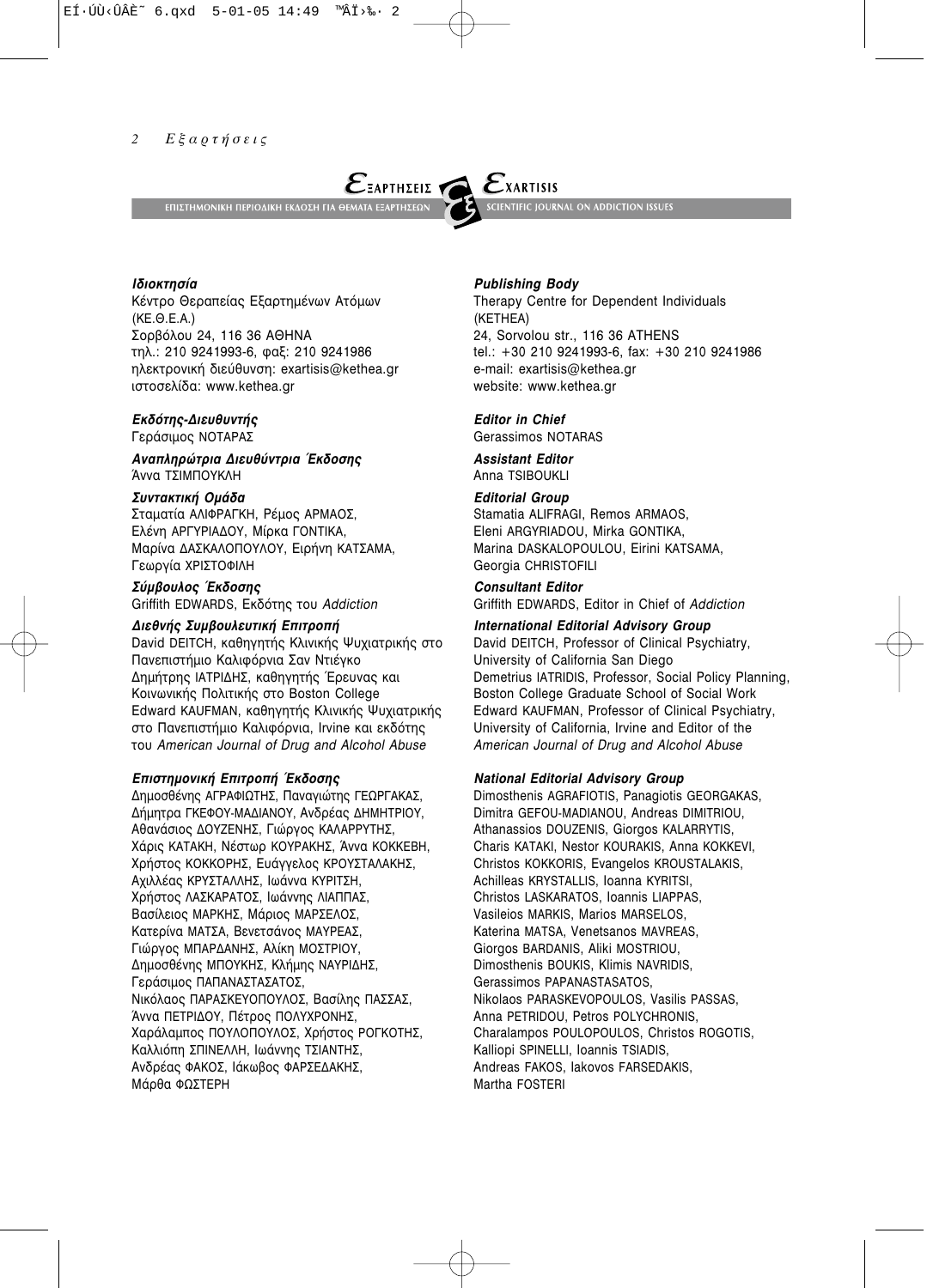# $E \xi a \varrho \tau \eta \sigma \varepsilon \iota \varsigma$  3

# **ΠΕΡΙΕΧΟΜΕΝΑ - CONTENTS**

| Εκδοτικό σημείωμα - Editorial                                                                                                                                                                                                                                                                                                                                                                                                                                                                             |     |  |  |  |
|-----------------------------------------------------------------------------------------------------------------------------------------------------------------------------------------------------------------------------------------------------------------------------------------------------------------------------------------------------------------------------------------------------------------------------------------------------------------------------------------------------------|-----|--|--|--|
| ΣΥΝΕΝΤΕΥΞΗ με τον Marc Schuckit – INTERVIEW with Marc Schuckit                                                                                                                                                                                                                                                                                                                                                                                                                                            | 7   |  |  |  |
| OI ΕΞΑΡΤΗΣΕΙΣ ΣΤΗΝ ΕΛΛΑΔΑ - DRUG ADDICTION IN GREECE<br>Ένα μοντέλο ολιστικής προσέγγισης πρωτογενούς πρόληψης στην πρωτοβάθμια<br>εκπαίδευση. Η εφαρμογή του σε δημοτικό σχολείο της Αθήνας.<br>Ιωάννα Κυρίτση, Σωτηρία Τσιώτρα,<br>A model of integrated approach of primary prevention in primary education.<br>Its implementation in a primary school of Athens<br>Ioanna Kyritsi and Sotiria Tsiotra                                                                                                 | 19  |  |  |  |
| Προβλήματα και δυσκολίες που αντιμετωπίζουν οι πρώην χρήστες από το<br>πρόγραμμα «ΝΟΣΤΟΣ» κατά τη διαδικασία ένταξης τους στην αγορά εργασίας<br>Εύη Μαλάμογλου<br>Obstacles and problems faced by ex-drug users form NOSTOS<br>Treatment Programme in the process of vocational rehabilitation<br>Evi Malamoglou                                                                                                                                                                                         | 36  |  |  |  |
| Η ΔΙΕΘΝΗΣ ΕΜΠΕΙΡΙΑ – INTERNATIONAL EXPERIENCE<br>Ενίσχυση της κινητοποίησης και εκπαίδευση σε δεξιότητες αντιμετώπισης της<br>χρήσης κοκαΐνης: η επίδραση στα αποτελέσματα της χρήσης ουσιών<br>Motivational enhancement and coping skills training for cocaine abusers:<br>effects on substance use outcomes<br>Damaris J. Rohsenow, Peter M. Monti, Rosemarie A. Martin, Suzanne M. Colby,<br>Mark G. Myers, Suzy B. Gulliver, Richard A. Brown, Timothy I. Mueller, Alan Gordon<br>and David B. Abrams | 47  |  |  |  |
| Στις ομάδες 12-βημάτων, η προσφορά βοήθειας βοηθάει αυτόν που την προσφέρει<br>In Twelve-step Groups, Helping Helps the Helper<br>Sarah E. Zemore, Lee Ann Kashutas and Lyndsay N. Ammon                                                                                                                                                                                                                                                                                                                  | 74  |  |  |  |
| <b>ΠΕΡΙΛΗΨΕΙΣ - ABSTRACTS</b>                                                                                                                                                                                                                                                                                                                                                                                                                                                                             |     |  |  |  |
| Αλκοόλ - Alcohol                                                                                                                                                                                                                                                                                                                                                                                                                                                                                          | 97  |  |  |  |
| Ηρωίνη, Κάνναβη και άλλες ουσίες - Heroin, Cannabis and other drugs                                                                                                                                                                                                                                                                                                                                                                                                                                       | 100 |  |  |  |
| Καπνός - Tobacco                                                                                                                                                                                                                                                                                                                                                                                                                                                                                          | 101 |  |  |  |
| Άλλα Θέματα - Other issues                                                                                                                                                                                                                                                                                                                                                                                                                                                                                | 107 |  |  |  |
| ΓΙΑ ΤΗΝ ΕΝΗΜΕΡΩΣΗ ΤΟΥ ΑΝΑΓΝΩΣΤΗ – FOR THE READERS                                                                                                                                                                                                                                                                                                                                                                                                                                                         |     |  |  |  |
| Νέα και γεγονότα – News and notes                                                                                                                                                                                                                                                                                                                                                                                                                                                                         | 117 |  |  |  |
| Οδηγίες προς τους συγγραφείς - Author guidelines                                                                                                                                                                                                                                                                                                                                                                                                                                                          | 124 |  |  |  |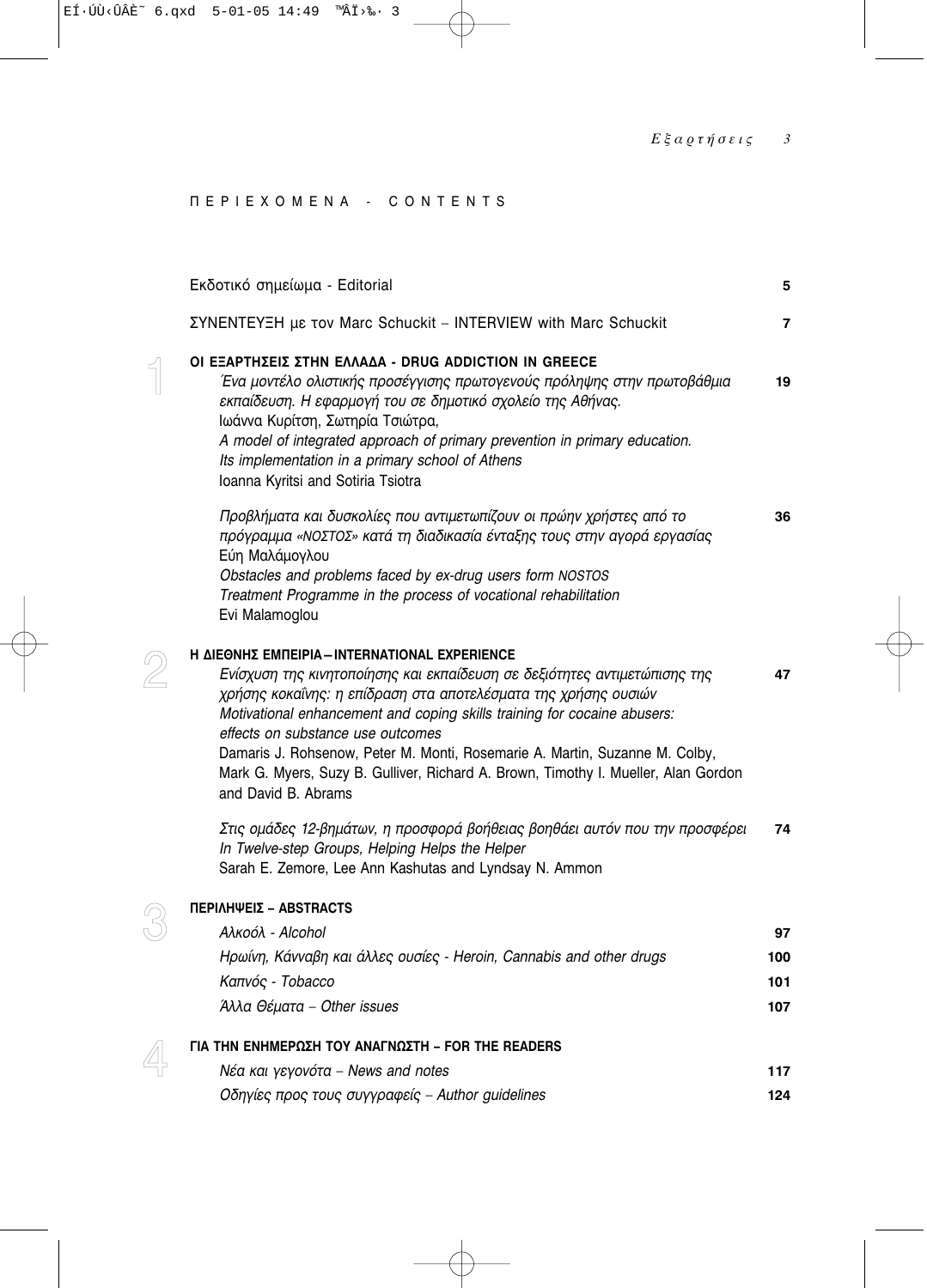Εξαρτήσεις  $\overline{4}$ 

Για την καλύτερη ενημέρωση των αναγνωστών του περιοδικού τα περιεχόμενα, οι τίτλοι των άρθρων και των περιλήψεων είναι δίγλωσσοι.

Η αναδημοσίευση των πρωτότυπων ελληνικών άρθρων επιτρέπεται μόνο με έγγραφη άδεια από τον εκδότη και θα πρέπει υποχρεωτικά να αναφέρονται η πηγή και οι συγγραφείς. Επίσης, η αναδημοσίευση των μεταφρασμένων άρθρων του περιοδικού επιτρέπεται μόνο με έγγραφη άδεια από τον εκδότη και θα πρέπει υποχρεωτικά να αναφέρονται η πηγή, οι συγγραφείς και το όνομα του μεταφραστή του άρθρου.

For the better information of the readers of this journal the contents, the titles of the articles and of the abstracts are translated into two languages.

Reprint of the original Greek articles is only allowed after the written permission of the editor, and they should always refer the source and the authors. Also reprint of the translated articles is only allowed after the written permission of the editor and they should always refer the source, the authors and the translator.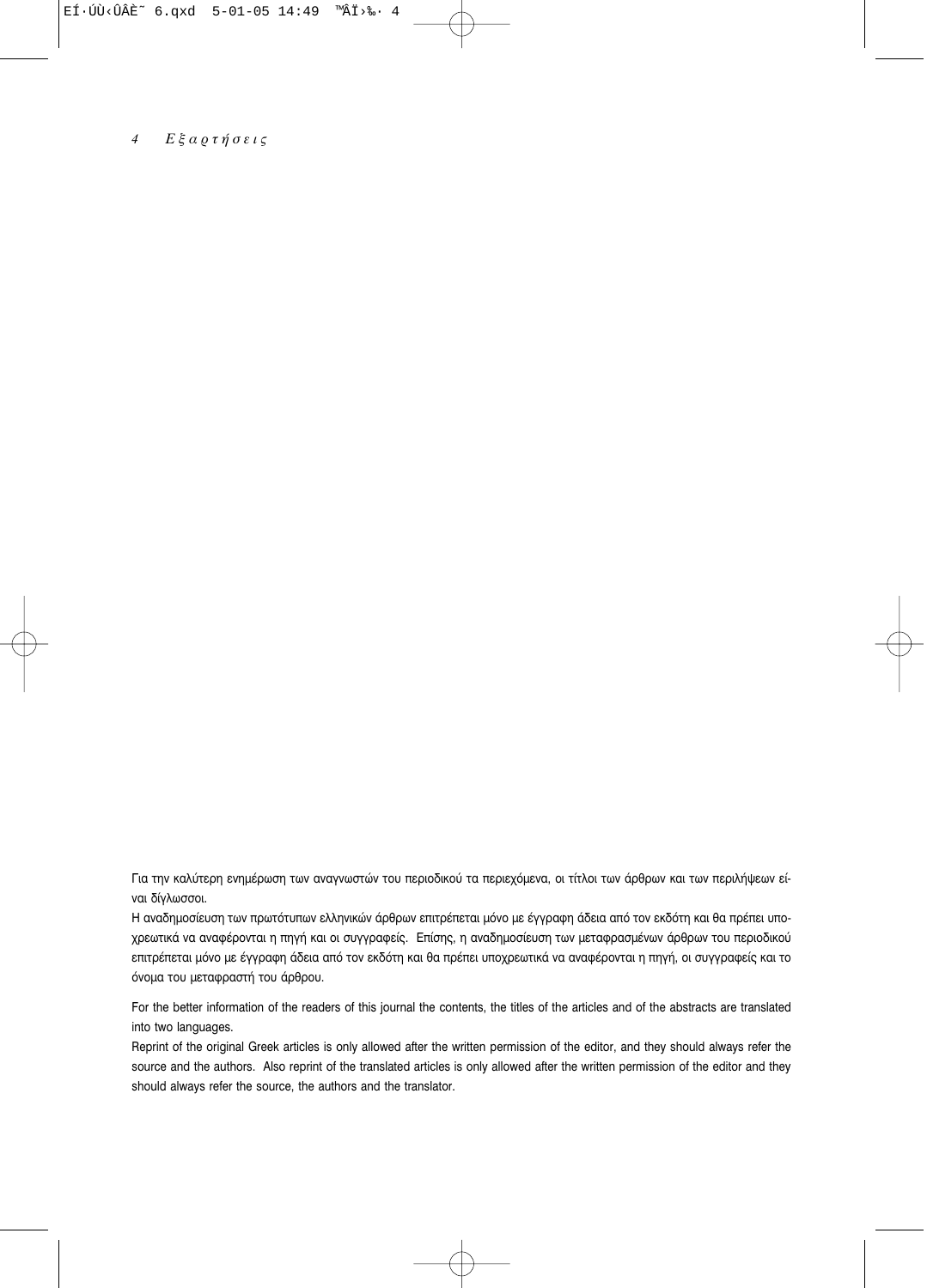# *E*κδοτικό Σημείωμα

Οι αναγνώστες των *Εξαρτήσεων* γνωρίζουν από προηγούμενες δημοσιεύσεις την ύπαρξη και το πλαίσιο δραστηριοτήτων του ISAJE - *International Society of Addiction Journal Editors.*

To περιοδικό μας ήταν φέτος ο διοργανωτής της ετήσιας Γενικής Συνέλευσης του ISAJΕ που πραγματοποιήθηκε στην Ύδρα από τις 9 έως τις 11 Οκτωβρίου.

Η θεματολογία της Συνάντησης περιλάμβανε τρεις διακριτές ενότητες: Την συμβολή του ISAGE στην διευκόλυνση των εκδοτικών εργασιών στον χώρο των εξαρτήσεων, την προώθηση της ανάπτυξης νέων εκδοτικών πρωτοβουλιών και τις διαδικασίες για την εκλογή νέου προεδρείου για την επόμενη διετία.

Στην πρώτη ενότητα το κυρίαρχο θέμα ήταν η έκδοση του βιβλίου που επιμελήθηκε η ομάδα των: Kerstin Stenius, Susan Savva και Tom Babor που φέρει τον τίτλο: *Publishing Addiction Science: A guide for the perplexed* και αποτελεί στην ουσία ένα συστηματικό οδηγό ο οποίος απαντά στα βασικά διλήμματα ή ερωτήματα, μπροστά στα οποία βρίσκονται πολύ συχνά οι συγγραφείς αλλά και οι εκδότες άρθρων και περιοδικών, αντίστοιχα, που ασχολούνται με θέματα εξαρτήσεων. Λόγω της ιδιαίτερης σημασίας του εγχειριδίου αυτού οι *Eξαρτήσεις* αφιερώνουν, στο σημερινό τεύχος, μία εκτενή παρουσίαση.

Το βιβλίο αυτό θα αποτελέσει αντικείμενο εκπαιδευτικών παρουσιάσεων στο πλαίσιο των σεμιναρίων που οργανώνει το ISAJE για τους εκδότες και συγγραφείς του χώρου των εξαρτήσεων. Πρώτη τέτοια επιστημονική συνάντηση θα πραγματοποιηθεί τον προσεχή Μάιο κατά το *Ευρωπαϊκό Συνέδριο Θεραπευτικών Κοινοτήτων* που διοργανώνει το ΚΕ.Θ.Ε.Α. στο Ηράκλειο Κρήτης. Έτσι θα έχουν την δυνατότητα να έρθουν σε επαφή και να εκπαιδευτούν στα θέματα που πραγματεύεται η συγκεκριμένη έκδοση ένας μεγάλος αριθμός θεραπευτών από όλη την Ευρώπη.

Στην ίδια ενότητα εξετάστηκαν διάφορες πτυχές των προβλημάτων που αντιμετωπίζουν μη αγγλόφωνα περιοδικά όπως και περιοδικά που εκδίδονται σε χώρες χαμηλού οικονομικού επιπέδου και αντιμετωπίζουν προβλήματα "επιβίωσης". Συζητήθηκε το ενδεχόμενο δημοσίευσης περιλήψεων στα αγγλικά, των μη αγγλόφωνων άρθρων, ή/και η δημοσίευση, μια φορά το χρόνο σε ιδιαίτερο τεύχος, των καλύτερων άρθρων, που έχουν δημοσιευθεί σε μη αγγλόφωνα περιοδικά, μεταφρασμένων στα αγγλικά. Με τους τρόπους αυτούς θα επιδιωχθεί να γίνεται ευρύτερα γνωστή η επιστημονική παραγωγή, μη αγγλόφωνων χωρών και επιστημόνων, στον τομέα των εξαρτήσεων.

Τέθηκε ακόμα ως στόχος, η προσπάθεια εναρμόνισης της ορολογίας, από τα περιοδικά που ασχολούνται με θέματα εξαρτήσεων. Παρουσιάστηκαν ακόμη οι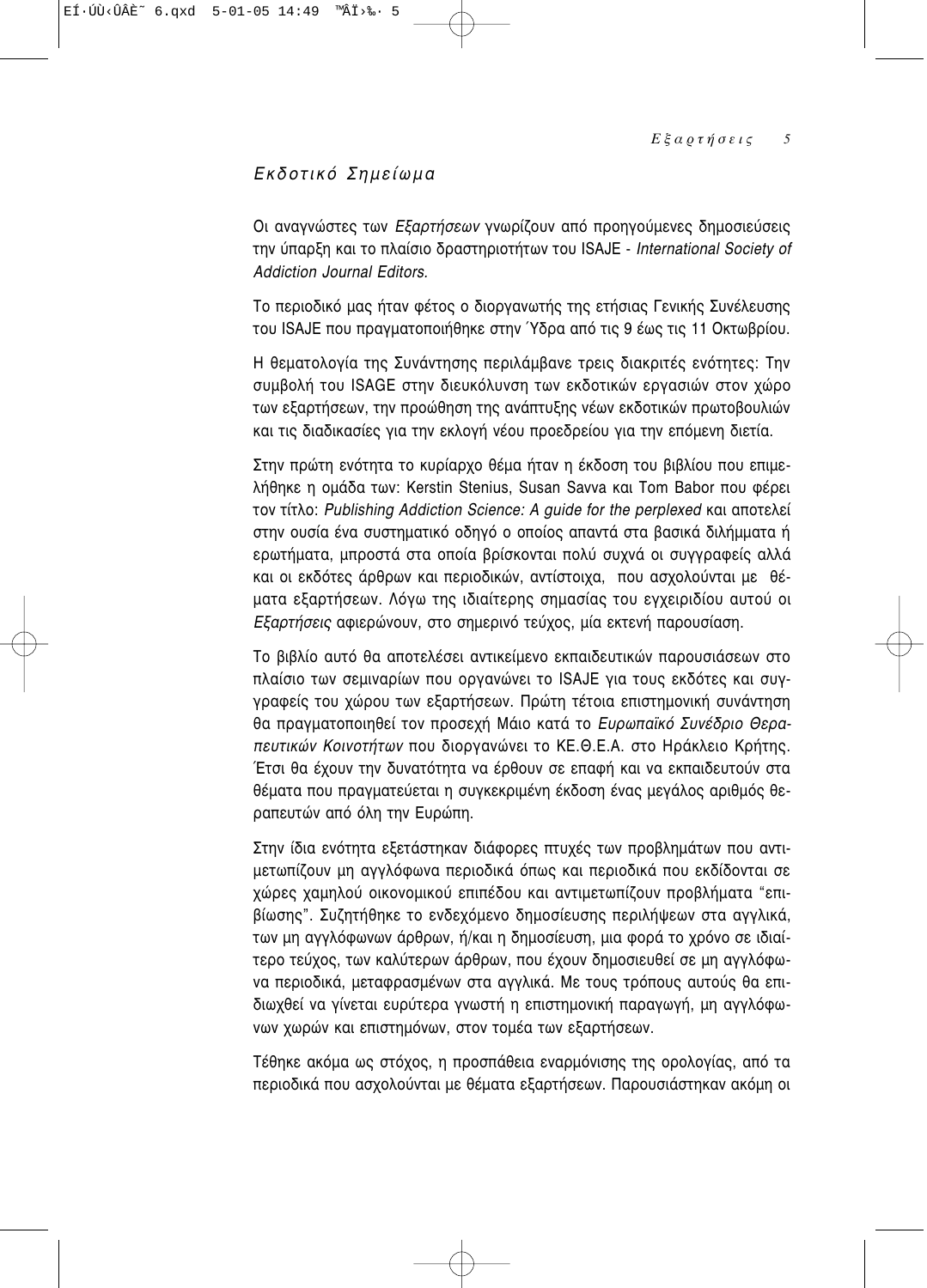προϋποθέσεις κάτω από τις οποίες ένα περιοδικό, του χώρου αυτού, μπορεί να ενταχθεί στις "μηχανές αναζήτησης", πράγμα ιδιαίτερα σημαντικό για ένα επιστημονικό περιοδικό, διότι όπως είναι γνωστό όσο υψηλότερο impact factor διαθέτει τόσο μεγαλύτερη επιστημονική βαρύτητα έχει, για τον συγγραφέα, η δημοσίευση άρθρου στο συγκεκριμένο περιοδικό, άρα και μεγαλύτερη προσφορά άρθρων προς δημοσίευση έχει το περιοδικό.

Κατά την συνάντηση της Ύδρας έγινε, από τους εκδότες τους, η παρουσίαση τριών νέων επιστημονικών περιοδικών για θέματα των εξαρτήσεων. Το πρώτο αφιερωμένο στην Αφρική: African Journal of Drug and Alcohol Studies και τα δύο άλλα στην Τσεχία: Adictologie και στην Ρωσία: Narkologia, αντίστοιχα.

Συζητήθηκαν ακόμη θέματα σχεδιασμού και αξιολόγησης εξειδικευμένων ερευνών και έγινε παρουσίαση του ρόλου του Εθνικού Ινστιτούτου Υγείας των Ηνωμένων Πολιτειών σε σχέση με τη διάδοση των πληροφοριών σε θέματα υγείας και ειδικότερα εξαρτήσεων καθώς και τη σχέση του με τις εκδόσεις στον τομέα αυτό.

Στο πλαίσιο της συνάντησης της Ύδρας το μέλος του Διοικητικού Συμβουλίου του ΚΕ.Θ.Ε.Α. και αντιπρόεδρος του Δ.Σ. της Ε.Σ.Η.Ε.Α. κυρία Νανά Νταουντάκη ανέπτυξε στους συνέδρους τον τρόπο με τον οποίο τα μέσα μαζικής επικοινωνίας αντιμετωπίζουν, στον τόπο μας, τα περιοδικά των εξαρτήσεων και έκανε συγκεκριμένες προτάσεις για τη βελτίωση του τρόπου προβολής τους.

Πέρα από τα επιστημονικά θέματα που με συντομία περιγράψαμε, στην συνάντηση της Ύδρας εκλέχτηκε το νέο Δ.Σ. του ISAJE.

Ας σημειώσουμε τέλος ιδιαίτερα ότι την συνάντηση πλούτισε με την παρουσία και τις παρεμβάσεις του ο εκδότης του περιοδικού Addiction, ιδρυτής και κιvητήρια δύναμη του ISAJE Griffith Edward.

> Για την Συντακτική Επιτροπή ΓΕΡΑΣΙΜΟΣ ΝΟΤΑΡΑΣ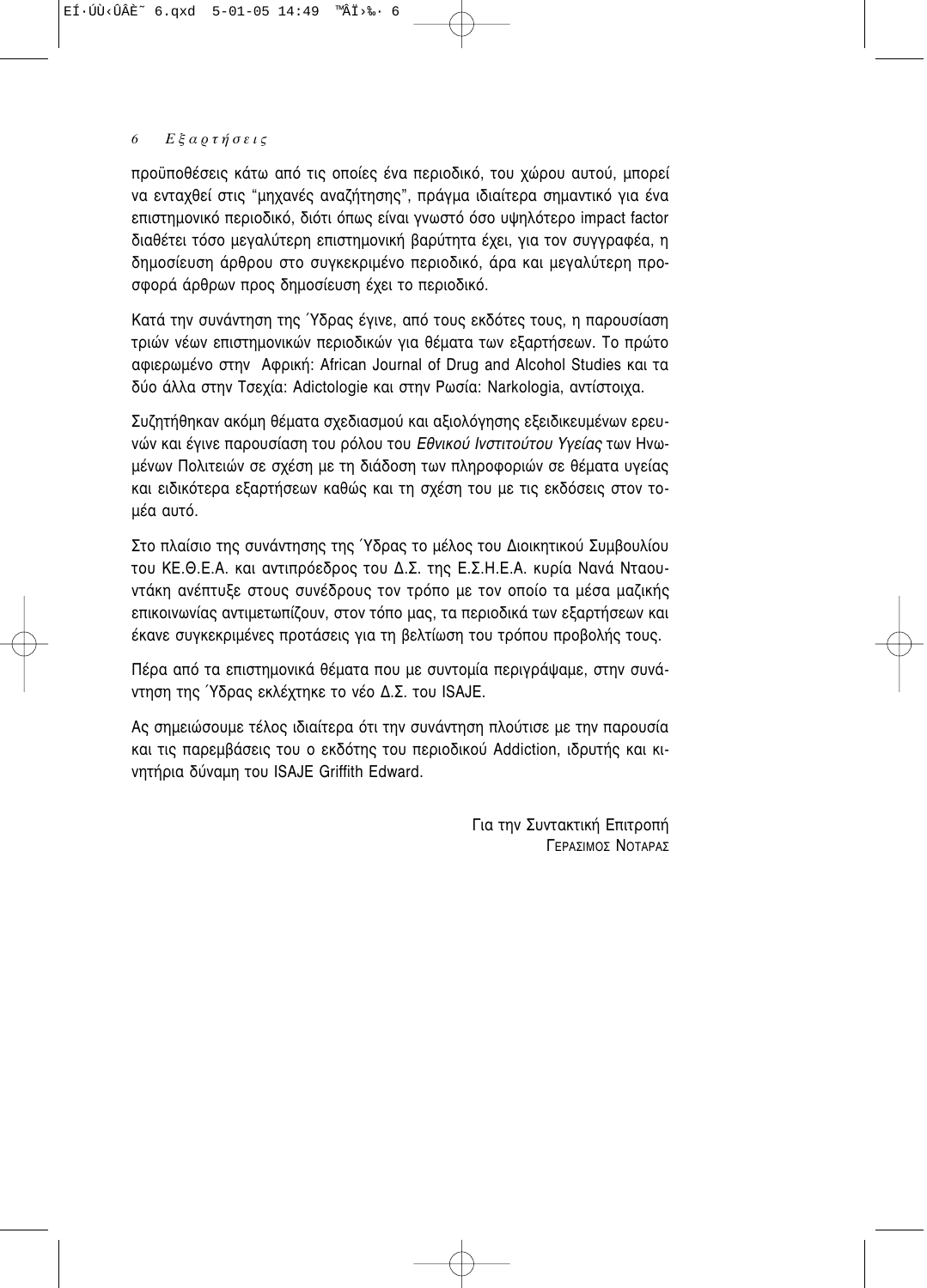# ΣΥΝΕΝΤΕΥΞΗ - INTERVIEW

Λίγα λόγια για τον Marc Schuckit

Ο Dr Marc Schuckit έλαβε το πτυχίο του από το Πανεπιστήμιο της Ουάσινγκτον και ειδικεύτηκε στην ψυχιατρική στο ίδιο Πανεπιστήμιο και στο Πανεπιστήμιο της Καλιφόρνια, Σαν Ντιέγκο. Στην περίοδο 1975-1978 ήταν ο πρώτος Διευθυντής του Ινστιτούτου για το Aλκοόλ και τα Ναρκωτικά στο Πανεπιστήμιο της Ουάσιννκτον. Στο Πανεπιστήμιο της Καλιφόρνια Σαν Ντιέγκο επέστρεψε ως Καθηγητής και Διευθυντής του Προγράμματος θεραπείας για το Αλκοόλ και τις Εξαρτήσεις. Διετέλεσε Πρόεδρος της ομάδας DSM-IV για τη διάγνωση της διαταραχής της εξάρτησης από ουσίες. Την περίοδο αυτή ολοκληρώνει μια εικοσάχρονη μελέτη follow up με γιους αλκοολικών στην οποία προσπαθεί να ερευνήσει τις περιβαλλοντικές συνθήκες που μπορεί να σχετίζονται με την έκφραση της βιολογικής προδιάθεσης για εξάρτηση από το αλκοόλ. Ένας άλλος ερευνητικός τομέας του ενδιαφέροντός του είναι η συν-νοσηρότητα ανάμεσα στην κατάχρηση ουσιών και σε ψυχιατρικές διαταραχές.

Aπό τη Μαρίνα Δασκαλοπούλου, την Ειρήνη Κατσαμά και την Άννα Τσιμπουκλή

# *Ēρ: Πρώτα-πρώτα θα θέλαμε να ρωτήσουμε πώς αρχίσατε να ασχολείστε με το χώρο των* εξαρτήσεων.

- **Απ**: Έγινε εντελώς τυχαία. Σπούδαζα ιατρική και αναζητούσα δουλειά. Με προσέλαβε μια ερευνήτρια ως συνεντευκτή μερικής απασχόλησης στο ερευνητικό της πρόγραμμα, το οποίο σχετιζόταν με το αλκοόλ. Επρόκειτο για ένα follow up που αφορούσε τριαντάχρονους άνδρες οι οποίοι είχαν πάει σχολείο στο Saint Lewis, περιοχή όπου βρισκόταν και η ιατρική σχολή που παρακολουθούσα. Κατά τη διάρκεια των συνεντεύξεων διαπίστωσα ότι ένα από τα συνηθέστερα προβλήματα που αντιμετώπιζαν σχετιζόταν με το αλκοόλ και τα ναρκωτικά. Η καθηγήτριά μου Lee Robins είχε την καλοσύνη να μου επιτρέψει να μελετήσω και να αναλύσω κάποια από τα στοιχεία και να ετοιμάσω σχετικά μια μικρή εργασία.
- Τέλειωσα αυτή τη δουλειά και, όντας ακόμα φοιτητής με ανάγκη για λεφτά, άρχισα να αναζητώ νέα απασχόληση. Ο επόμενος εργοδότης μου ήταν ένας θαυμάσιος άνθρωπος που λεγόταν George Winokur, ενδιαφερόταν ιδιαίτερα για το θέμα της κατάθλιψης και παρακολουθούσε ερευνητικά ομάδες οικογενειών με πολλά κρούσματα κατάθλιψης. Πίστευε ότι η κατάθλιψη σχετιζόταν με κάποιο τρόπο με το πρόβλημα του αλκοολισμού. Δε νομίζω ότι η θεωρία που είχε διαμορφώσει ήταν σωστή, ωστόσο ήταν πολύ έξυπνο από μέρους του να κάνει αυτή την υπόθεση. Μου επέτρεψε μάλιστα να καταγράψω μερικά από τα στοιχεία της έρευνάς του. Έτσι, ενώ μέχρι τότε δεν είχα ιδιαίτερες γνώσεις και ενδιαφέρον για το αλκοόλ και τα ναρκωτικά, άρχισα να αντιλαμβάνομαι πόσο κοινό ήταν το πρόβλημα, πόσο επηρέαζε κάθε οικογένεια που το αντιμετωπίζει. Στην πορεία ανακάλυψα ότι και σε προσωπικό επίπεδο αποτελούσε ένα πεδίο απασχόλησης με ιδιαίτερο ενδιαφέρον που δεν θα βαριόμουν ποτέ.
- Στη συνέχεια όσο πιο πολλά μάθαινα για τον τομέα αυτόν τόσο πιο πολύ μου άρεσε. Μπήκα στο χώρο αυτόν ως ερευνητής και, όταν αποφάσισα να παραμείνω στην ιατρική σχολή και στο ακαδημαϊκό χώρο ως θεραπευτής και ως δάσκαλος, κατάλαβα ότι ο τομέας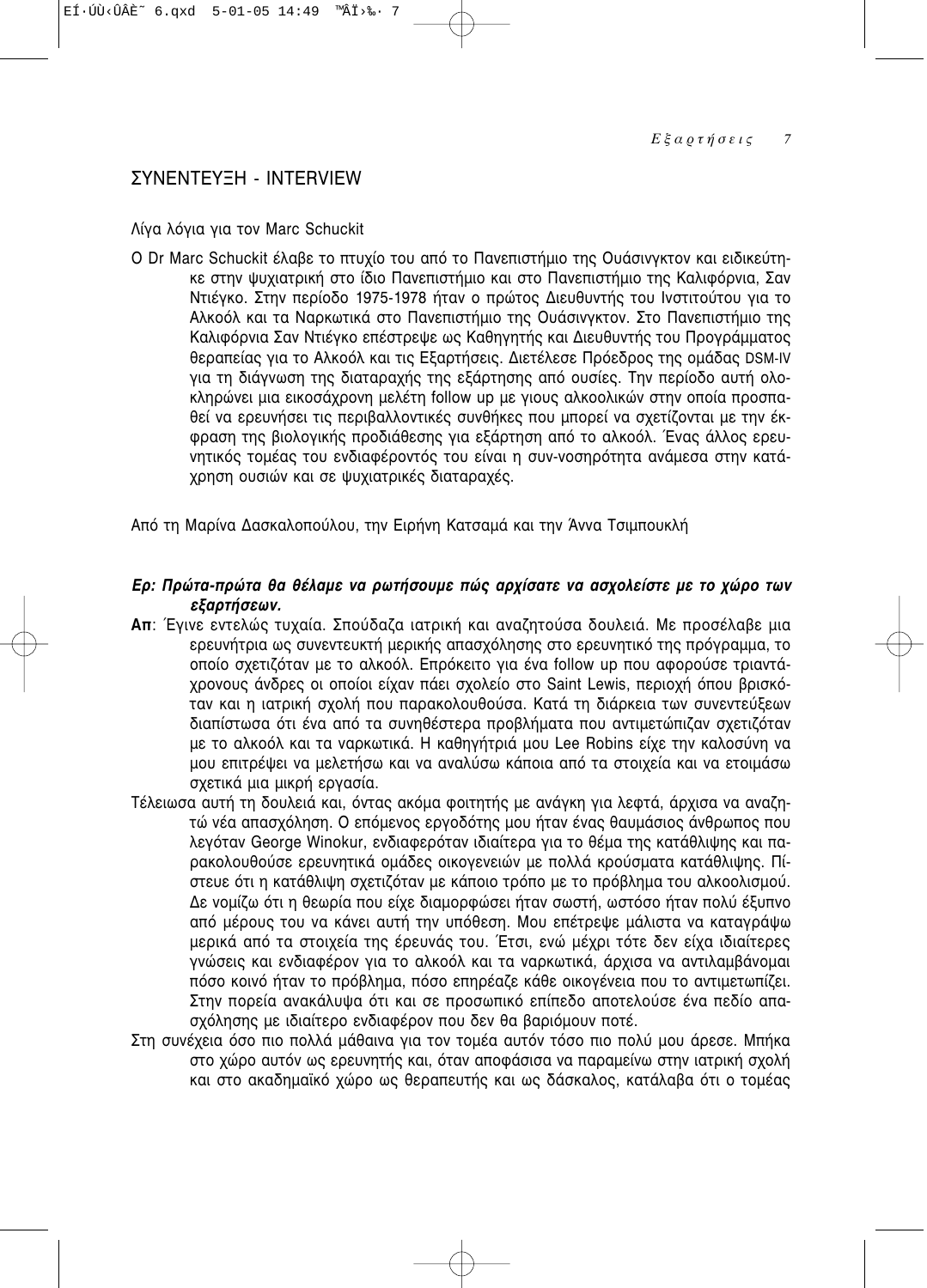$\mathcal{S}_{\mathcal{S}}$  $E$ ξαρτήσεις

> της κλινικής μου εξειδίκευσης θα έπρεπε να είναι το αλκοόλ και τα ναρκωτικά. Βρήκα τόσο συναρπαστικά τα θέματα αυτά που ποτέ δε σταμάτησα να ασχολούμαι μαζί τους.

# Ερ: Πόσα χρόνια εμπειρίας έχετε σε αυτόν το χώρο;

- Απ: Άρχισα να ενδιαφέρομαι για το αλκοόλ και τα ναρκωτικά το 1964, όταν ήμουν πρωτοετής φοιτητής, δηλ. – μου φαίνεται τρομερό να το πω - εδώ και 40 χρόνια. Φυσικά μπήκα στην ιατρική στα έξι μου.
- Ερ: Αναρωτιόμαστε αν θα μπορούσατε εν συντομία να μας μιλήσετε για το ερευνητικό σας έργο με υιοθετημένα και δίδυμα παιδιά. Απ' ό,τι καταλαβαίνουμε η έρευνα που έχει γίνει στη Σουηδία και σε άλλες χώρες στον τομέα αυτόν παρουσιάζει κάποια μεθοδολογικά προβλήματα. Θα μπορούσατε να μας αναφέρετε τα πιο δύσκολα μεθοδολογικά προβλήματα που αντιμετωπίζει ο ερευνητής στον τομέα αυτόν;
- Απ: Στην πραγματικότητα νομίζω ότι οι σουηδικές μελέτες ήταν αρκετά ξεκάθαρες. Τα προβλήματα με τις έρευνες διδύμων αφορούν βρετανικές μελέτες, και υπάρχει λόγος για αυτό. Έχει να κάνει με τον τρόπο που δομήθηκε η έρευνα, ένα δύσκολο και προκλητικό έργο για κάθε έρευνα. Από τον τρόπο που δομείς την έρευνά σου εξαρτώνται και οι απαντήσεις που θα πάρεις.
- Στην ερευνητική μου καριέρα ποτέ δεν συμμετείχα σε έρευνα που κατάφερε να αποδείξει κάτι πέρα από κάθε αμφιβολία. Κάθε έρευνα έχει τα δικά της πλεονεκτήματα και μειονεκτήματα. Για να αποφασίσω αν κάτι έχει πιθανότητες να ισχύσει, λαμβάνω υπόψη μου την πλειονότητα των σχετικών ερευνών και τα πορίσματά τους, για να εντοπίσω τις εξαιρέσεις που δεν συμφωνούν με ό,τι πιστεύω, και εάν δω ότι υπάρχει κάτι εκεί καταλαβαίνω πόσο περίπλοκη είναι η κατάσταση.
- Η δουλειά μου στην πραγματικότητα είναι η λογική προέκταση αυτού που έκανα κατά τη διάρκεια των σπουδών μου. Είχα την ευκαιρία να διεξάνω μία σχετική έρευνα όχι όμως ακριβώς με υιοθετημένα παιδιά. Το πρόβλημα ήταν ότι στο στάδιο αυτό, κατά τη διάρκεια της ψυχιατρικής μου ειδίκευσης, ήθελα να τελειώσω την ιατρική και να μπορέσω να δω αν το αλκοόλ εμφανίζεται για γενετικούς λόγους στις οικογένειες, γιατί τα παιδιά μαθαίνουν πώς να γίνονται αλκοολικοί. Και προφανώς ένας τρόπος για να το μελετήσει κανείς αυτό είναι να προσπαθήσει να βρει ανθρώπους που, ενώ δεν τους μεγάλωσαν αλκοολικοί, ο φυσικός τους γονιός ήταν αλκοολικός. Ιδεώδεις για αυτό είναι οι έρευνες με υιοθετημένα παιδιά, που προϋποθέτουν πρόσβαση σε αρχεία υιοθεσίας, προκειμένου να εντοπισθούν οι βιολογικοί γονείς, καθώς και τη δυνατότητα να παρακολουθείς τα παιδιά σε βάθος χρόνου και να πραγματοποιείς συνεντεύξεις με τους θετούς γονείς.
- Αυτό ήταν αδύνατον στις Η.Π.Α. την εποχή που άρχιζα την έρευνα μου, γιατί δεν επιτρεπόταν η πρόσβαση σε φακέλους υιοθεσίας. Έτσι, ακολουθώντας τις υποδείξεις των καθηγητών μου, κατέφυγα σε μία άλλη προσέγγιση, αυτή των ετεροθαλών αδελφών ποτέ δεν έκανα έρευνα με υιοθετημένα παιδιά. Στην έρευνα με τα ετεροθαλή αδέλφια εκμεταλλευτήκαμε το γεγονός ότι πολλοί αλκοολικοί παίρνουν διαζύγιο ή αποκτούν παιδιά με διαφορετικούς συντρόφους. Αυτό μας επέτρεψε για παράδειγμα να αρχίσουμε την έρευνα με μία ομάδα αλκοολικών και να δούμε τα παιδιά που έκαναν αλλά δεν τα μεγάλωσαν οι ίδιοι, γιατί για παράδειγμα έκαναν σχέση με μία γυναίκα που έμεινε έγκυος, αυτοί όντας αλκοολικοί την εγκατέλειψαν για μία άλλη σχέση, έτσι το παιδί, αν και είχε πατέρα, ή μητέρα αλκοολική, δεν ανατράφηκε από αλκοολικό γονέα. Αυτός ήταν ένας τρόπος να παρακάμψουμε το πρόβλημα του ότι δεν μπορούσαμε να δούμε φακέλους υιοθεσίας.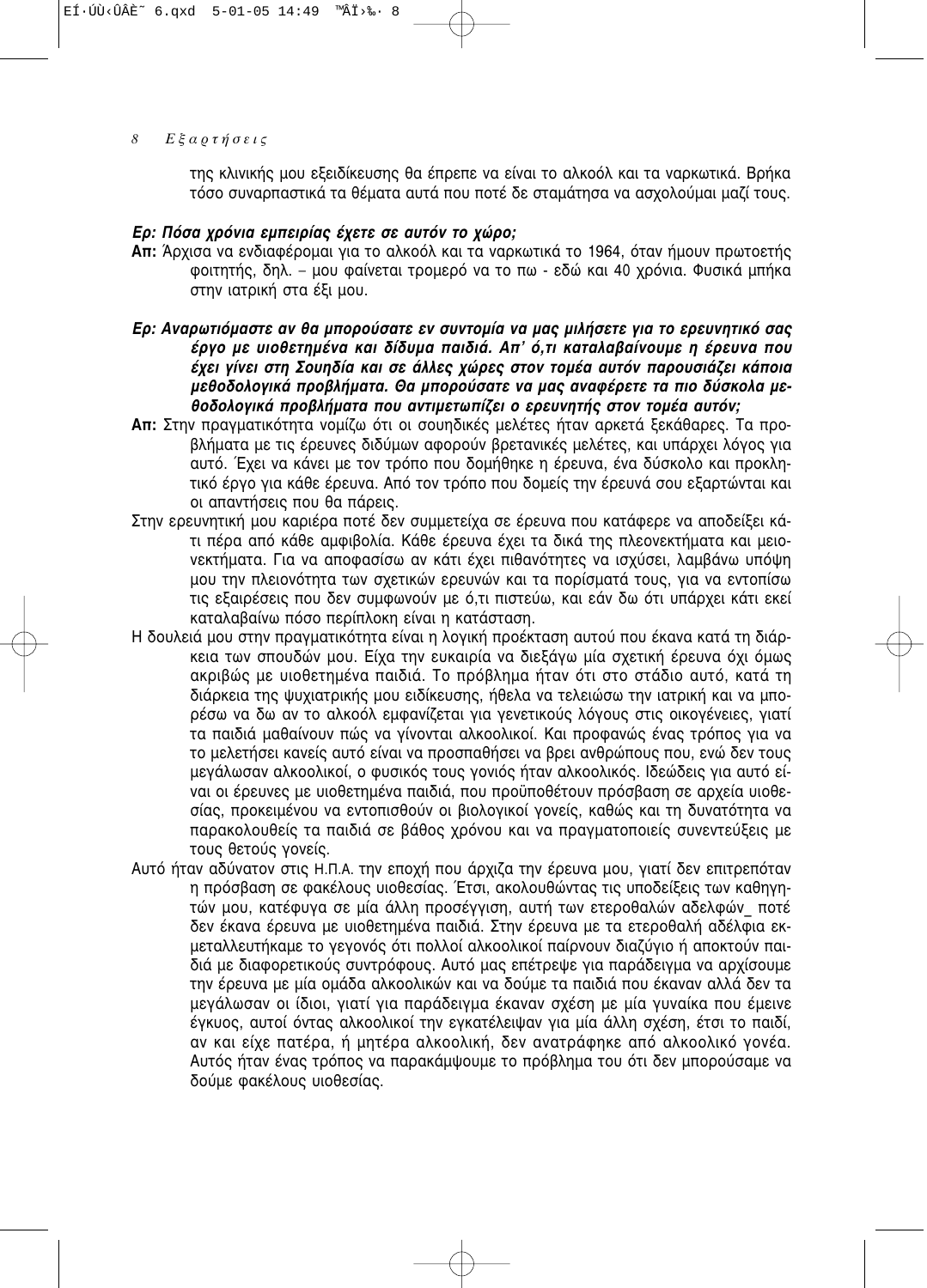#### Εξαρτήσεις  $\Omega$

Όπως κάθε είδους προσέγγιση είχε και αυτή τα μειονεκτήματά της. Καμία έρευνα δεν μπορεί να απαντήσει σε όλα. Σε αυτή λοιπόν την έρευνα βρέθηκε ότι τα παιδιά αλκοολικών γονέων που δεν ανατράφηκαν από τους ίδιους, παρουσιάζουν μενάλο ποσοστό αλκοολισμού. Σε σχέση με την κατηγορία αυτή, τα παιδιά αλκοολικών που μεγάλωσαν με το γονιό που είχε το πρόβλημα δεν εμφάνισαν μεγαλύτερο ποσοστό αλκοολισμού. Ο λόγος που σας μίλησα για την έρευνα αυτή ήταν για να σας δείξω τη μεγάλη χαρά που αποτελεί για μένα να κάνω έρευνα, να διατυπώνω ερωτήματα, να διαπιστώνω ότι δεν υπάρχουν απλές απαντήσεις σε αυτά και να πρέπει να βρω τρόπο για να απαντήσω στα ερωτήματα που με απασχολούν, κάνοντάς το με έναν τρόπο που οι περισσότεροι άνθρωποι δεν θα σκεφτόντουσαν. Δεν ανακάλυψα ενώ την προσέννιση με τα ετεροθαλή αδέλφια. Απλώς αυτή έτυχε να έχει χρησιμοποιηθεί πολύ, μετά το 1920, αλλά όχι στην έρευνα για θέματα αλκοολισμού.

- Κάθε έρευνα, ιδίως αυτή που εξετάζει αν μια ιδέα σου ευσταθεί, αποτελεί πραγματική πρόκληση, και αυτό είναι που διατηρεί το ενδιαφέρον μου. Η έρευνα λοιπόν που έδειξε ότι ο αλκοολισμός επηρεάζεται γενετικά, από μόνη της δεν απέδειξε τίποτα. Όταν όμως τη λάβεις υπόψη μαζί με τα αποτελέσματα των ερευνών από δίδυμα αδέρφια και υιοθετημένα παιδιά που παρουσιάστηκαν αργότερα -προηγήθηκαν οι έρευνες διδύμων και αργότερα ένιναν δύο έρευνες με υιοθετημένα παιδιά στη Δανία από τους Schulsinger & Goodwin- όταν συνεκτιμήσεις όλα τα πορίσματα, φαίνεται ο ρόλος του γενετικού παράγοντα στον αλκοολισμό.
- Στο σημείο αυτό έπρεπε λοιπόν να αποφασίσω: Θέλω να συνεχίσω την έρευνα αυτού του τύπου είτε να αρχίσω έρευνες διδύμων – που ποτέ δεν έκανα- ή μήπως ήρθε η στιγμή να θέσω νέες ερωτήσεις; Και αποφάσισα να θέσω μια καινούργια ερώτηση. Αυτή αφορούσε το τι κληρονομείται. Αν ο αλκοολισμός επηρεάζεται γενετικά και αν, σύμφωνα με τις έρευνες διδύμων και υιοθετημένων, δεν μπορούν όλα να εξηγηθούν με βάση τα γονίδια, το να βρει κανείς τι είναι αυτό που τελικά κληρονομείται αποτελεί περίπλοκη υπόθεση. Έτσι, το επόμενο βήμα μου ήταν να προσπαθήσω να βρω και να εξηγήσω, τι κληρονομείται. Ο κληρονομικός αυτός παράγοντας μπορεί να επιτείνει το κίνδυνο, όπως η περίπτωση της αντικοινωνικής προσωπικότητας, που κάνει τα άτομα πολύ παρορμητικά και ιδιαίτερα ευάλωτα στην εξάρτηση από αλκοόλ και ναρκωτικά. Ωστόσο, είναι μικρό το ποσοστό των αλκοολικών και των τοξικομανών που παρουσιάζουν αυτού του είδους τη διαταραχή. Μπορεί όμως αυτός να είναι ένας μηχανισμός. Ένας άλλος μηχανισμός, από γενετική άποψη, που μπορεί να αυξάνει το κίνδυνο μπορεί να σχετίζεται με άλλες ψυχιατρικές διαταραχές όπως η μανιοκατάθλιψη και η σχιζοφρένια, καθώς και με έναν άλλο μηχανισμό ο ρόλος του οποίου άρχισε να γίνεται πιο εμφανής από τη δεκαετία του 1970.
- Πρόκειται για τον τρόπο που ένας οργανισμός μεταβολίζει ή αποδομεί το αλκοόλ. Αυτός γίνεται ιδιαίτερα αισθητός στους Ασιάτες όπως οι Κινέζοι, οι Ιάπωνες και οι Κορεάτες. Ξεκίνησα λοιπόν μία μελέτη στα μέσα της δεκαετίας του 1970, από τη στιγμή που τελείωσα το πανεπιστήμιο και την εκεί παραμονή μου και όφειλα από το νόμο να κάνω δύο χρόνια στρατιωτικής θητείας. Όσο βρισκόμουν στο στρατό είχα την τύχη να μπω σε μια ερευνητική του μονάδα. Στο στρατό συναντά επίσης κανείς άτομα εξαρτημένα από ναρκωτικά και αλκοόλ, και έτσι ερχόμουν σε επαφή με περιπτώσεις που μπορούσα να μελετήσω. Άρχισα λοιπόν να διαμορφώνω μια μελέτη με στόχο να δω αν μπορεί κανείς θεωρητικά να διακρίνει στην προδιάθεση για τον αλκοολισμό ποικιλία χαρακτηριστικών που τη συνθέτουν. Δεν είμαι ο μόνος που το επιχείρησε αυτό. Το έχουν δοκιμάσει και άλλοι, ωστόσο, εκεί με έφεραν τα βήματά μου. Το ξεχωριστό με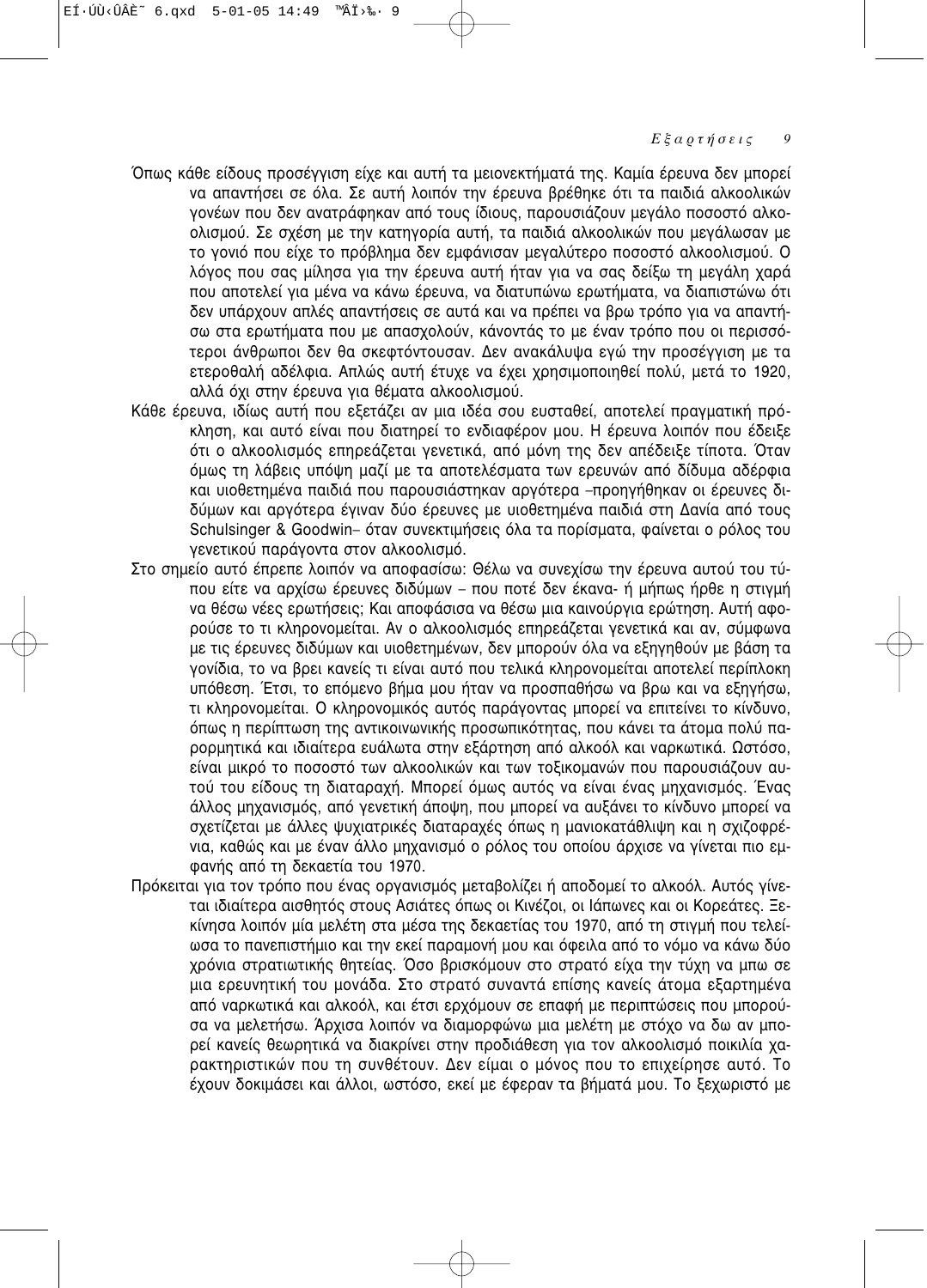#### $10<sup>10</sup>$  $E$ ξαρτήσεις

τη δουλειά της ομάδας μου ήταν ότι εξετάσαμε και άλλους παράγοντες εκτός από το μεταβολισμό του αλκοόλ όπως η αντικοινωνική προσωπικότητα.

- Το επόμενο βήμα μας λοιπόν -και ήμασταν οι πρώτοι που το κάναμε αυτό, αν και είναι κοινή λογική- ήταν να σκεφτούμε: «Γιατί να μην ρωτήσω τους ίδιους τους αλκοολικούς πώς τους έκανε το αλκοόλ να αισθάνονται στην αρχή της πορείας τους στη χρήση. Ένιωθαν κάτι που δεν αισθάνονται οι περισσότεροι άνθρωποι; Η αλήθεια είναι πως περίμενα να μου πουν ότι το αλκοόλ στη αρχή της χρήσης τους έκανε να αισθάνονται φυσιολογικοί, ότι είναι σαν τους άλλους ανθρώπους και ορισμένοι μου το είπαν, αλλά δεν ήταν αυτό που άκουνα από τους περισσότερους. Οι περισσότεροι από τους οποίους πήρα συνέντευξη σε εκείνο το στάδιο λένανε: «Τον πρώτο καιρό στην πρανματικότητα δεν αισθανόμουν και πολλά πράγματα από τη χρήση αλκοόλ. Μπορούσα να πιω πολύ χωρίς αυτό να με επηρεάζει ιδιαίτερα. Έβναινα με παρέα για να πιω, κατανάλωνα 12 ποτήρια μπύρας και μόλις που αισθανόμουν την επίδρασή τους, ενώ άλλοι με δύο ποτήρια άρχιζαν να μοιάζουν μεθυσμένοι».
- Έτσι οδηγηθήκαμε στην υπόθεση ότι ίσως όταν δεν συμπεριλαμβάνεις στην έρευνά σου ανθρώπους που είναι ιδιαίτερα παρορμητικοί, έχουν ψυχιατρικές διαταραχές ή άλλα προβλήματα, όπως διαφορετικό τρόπο μεταβολισμού του αλκοόλ, ίσως ο καθοριστικός παράνοντας να είναι ότι οι αλκοολικοί, όταν αρχίζουν τη χρήση, πίνουν πολύ, για να «φτιαχτούν» όπως ο υπόλοιπος κόσμος, αλλά τους χρειάζεται πολύ αλκοόλ για να το καταφέρουν αυτό. Αυτό μπορεί να έχει διάφορες συνέπειες, όπως ότι αρχίζεις να αναπτύσσεις ανοχή στο αλκοόλ και έτσι χρειάζεσαι ακόμα μεγαλύτερη ποσότητα από ό,τι στην αρχή, αλλά και το με ποιους κάνεις παρέα. Αυτοί θα είναι άνθρωποι που περνούν πολύ χρόνο πίνοντας και που θα προσπαθήσουν να σε πείσουν ότι τα 10 ποτά σε μία βραδιά δεν είναι πολλά. Θα υποστηρίξουν ότι «όλοι αυτό κάνουν», πράγμα που δεν ισχύει, είναι όμως αυτό που κάνουν οι φίλοι σου και αυτό σε ωθεί στο να πίνεις ακόμα περισσότερο. Έτσι το ερώτημά μας μετατοπίζεται από το «Επηρεάζεται ο αλκοολισμός από την κληρονομικότητα;» στο τι νομίζουμε ότι είναι αυτό που κληρονομείται, στο αν η ένταση ή το επίπεδο ανταπόκρισης στη χρήση αλκοόλ συνδέεται με αυτό και στο πώς μπορούμε να το ελέγξουμε. Και πώς μπορείς να το ελέγξεις αυτό; Μελετάς ανθρώπους που δεν είναι ακόμη αλκοολικοί, γιατί τότε δεν μπορείς να ερμηνεύσεις τίποτε, δεν μπορείς να γνωρίζεις τι προκάλεσε τι. Για κάθε παιδί αλκοολικού που μελετήσαμε κάναμε τη σύγκριση με ένα παιδί μη-αλκοολικού. Μελετήσαμε τους ανθρώπους αυτούς στην ηλικία των 18 ετών περίπου και μόνο εφόσον είχαν ήδη αρχίσει να πίνουν αρκετά. Στο πλαίσιο ενός εργαστηριακού πειράματος τους δώσαμε να καταναλώσουν ποσότητα αλκοόλ αντίστοιχη με τρία ποτά και καταγράψαμε το πώς ένιωθαν, πώς αντιδρούσαν και ποιες σωματικές αλλανές συνέβαιναν ανάλονα με το επίπεδο του αλκοόλ στο αίμα. Εξετάσαμε πράνματα όπως τα κύματα του εγκεφάλου, οι ορμονικές αλλαγές, καθώς και ποικιλία άλλων χαρακτηριστικών που συνδέονταν με το συντονισμό και την κίνηση. Βρήκαμε ότι το 40% περίπου των ανδρών και γυναικών που ήταν παιδιά αλκοολικών παρουσίαζαν αξιοσημείωτα χαμηλά επίπεδα αντίδρασης στην αύξηση του επιπέδου αλκοόλ στο αίμα τους.
- Στο αντίστοιχο λοιπόν των 0.07 γραμμαρίων αλκοόλ ανά λίτρο, που είναι περίπου η ποσότητα που προσλαμβάνεις με 3 ποτά, το 40% των ατόμων με αλκοολικό γονιό έμοιαζαν σαν να είχαν πιει περίπου μισό ποτήρι. Αντίθετα το φαινόμενο αυτό παρατηρούνταν σε λιγότερο από το 10% των ατόμων χωρίς αλκοολικό γονιό. Ερευνήσαμε σοβαρά τις διάφορες πλευρές της αντίδρασης στο αλκοόλ σε διάστημα μιας δεκαετίας. Επίσης ερευνήσαμε αν η αντίδραση σε μία άλλη ναρκωτική ουσία, όπως το valium, ήταν επίσης μικρή. Από το έλεγχο διαπιστώσαμε ότι δεν ήταν μικρή στα παιδιά των αλκοολι-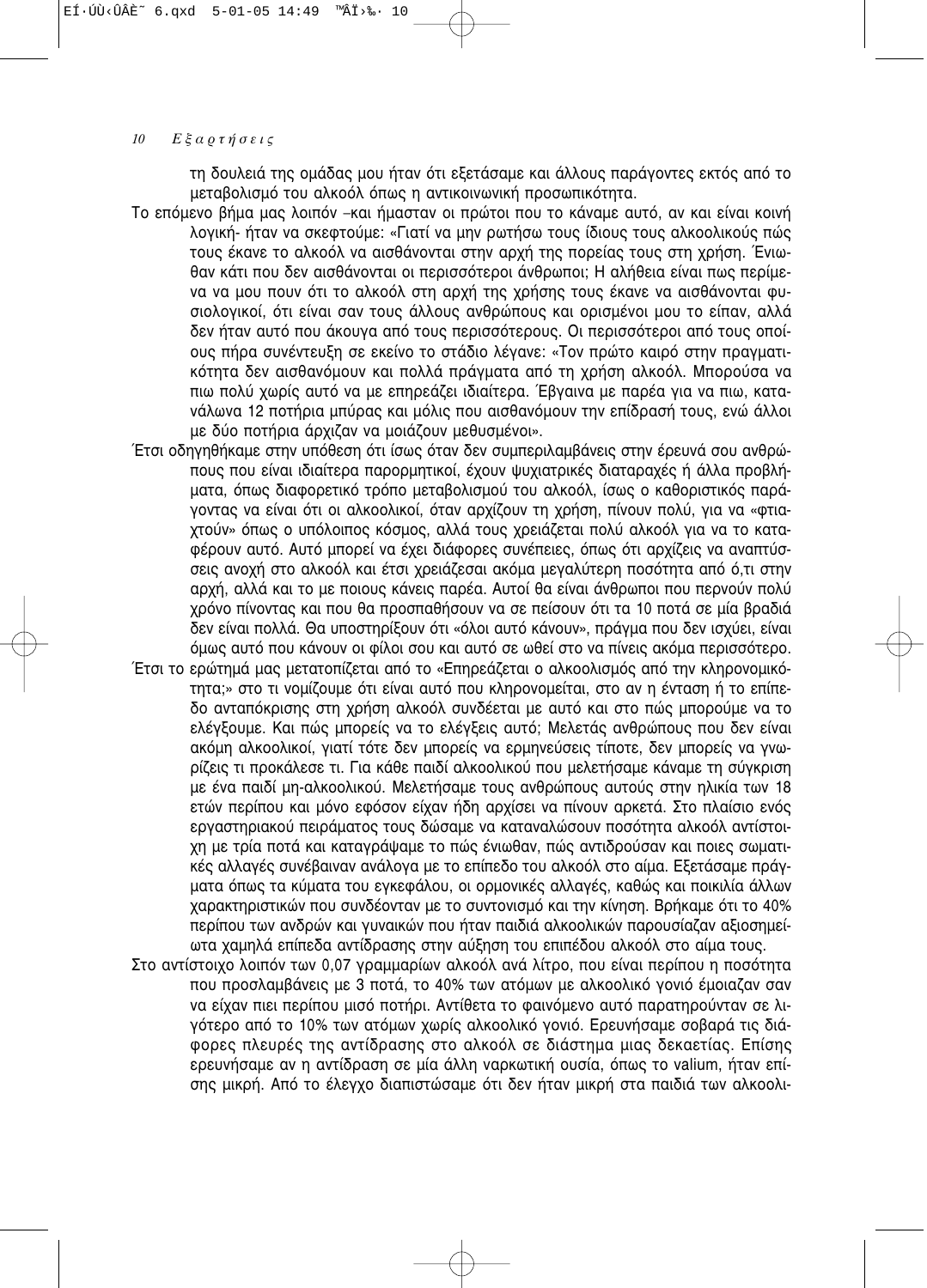κών, περιορισμένη ήταν η αντίδραση τους μόνο στο αλκοόλ. Αυτό μας έφερε στο επόμενο στάδιο της έρευνας. Κάθε βήμα οδηγεί στο επόμενο και κάθε επόμενο βήμα είναι και το πιο συναρπαστικό για μένα. Το πώς συνδέεις τα κομμάτια, το πώς κάνεις το επόμενο βήμα είναι το πιο ενδιαφέρον. Το επόμενο βήμα ήταν: «Μήπως η περιορισμένη αντίδραση στο αλκοόλ επιτρέπει να προβλέψουμε ποιος θα γίνει αλκοολικός; Ας παρακολουθήσουμε τα άτομα σε βάθος χρόνου».

- Στο αρχικό μας δείγμα υπήρχαν 453 άνδρες που παρακολουθήσαμε. Τους παρακολουθήσαμε όλους επί 10 χρόνια οπότε και είχαμε στοιχεία για τους 449 από τους 453 και βρήκαμε ότι όσο μικρότερη ήταν η αντίδρασή τους στο αλκοόλ, όταν ήταν 20 ετών (ήταν 18-21 όταν άρχισε η έρευνα), τόσο μεναλύτερος ήταν ο κίνδυνος που διέτρεχαν να γίνουν αλκοολικοί στα 30 τους. Δεν εμφάνιζαν ωστόσο αυξημένο κίνδυνο εξάρτησης από κάποια άλλη ουσία με βάση το οικογενειακό τους ιστορικό ή το επίπεδο αντίδρασης ούτε αυξημένο κίνδυνο για ψυχιατρικές διαταραχές. Και οι πατεράδες σε αυτές τις οικογένειες ήταν εξαρτημένοι από αλκοόλ, όχι από ηρωίνη για παράδειγμα. Η απάντηση μπορεί να είναι κάπως διαφορετική. Έτσι λοιπόν, αφού τους παρακολουθήσαμε, δείξαμε ότι η περιορισμένη αντίδραση στο αλκοόλ στα παιδιά των αλκοολικών αποτελεί χαρακτηριστικό που σχετίζεται με τον κίνδυνο εμφάνισης αλκοολισμού και επιτρέπει την πρόβλεψή του.
- Υπάρχουν και άλλες έρευνες που εξετάζουν αν το επίπεδο αντίδρασης στο αλκοόλ φαίνεται να επηρεάζεται από τα γονίδια. Τέτοιες έρευνες μπορούν να γίνουν με ζώα, με συγγενείς διαφορετικού βαθμού, με οικογένειες, με διδύμους. Το επίπεδο αντίδρασης στο αλκοόλ επηρεάζεται σημαντικά από την κληρονομικότητα, κατά 60% περίπου, ενώ το 40% αφορά την επιρροή του περιβάλλοντος. Έτσι το επόμενο βήμα μας ήταν να ερευνήσουμε συγχρόνως προς δύο κατευθύνσεις. Να βρούμε αν η μικρή αντίδραση στο αλκοόλ μπορεί να συνδέεται με συγκεκριμένα γονίδια. Υπάρχουν πολλά γονίδια που επηρεάζουν την αντίδρασή στο αλκοόλ, εμάς μας ενδιέφερε να εντοπίσουμε μερικά από αυτά. Και ενώ ερευνούμε αυτό, μπορούμε επίσης να μελετήσουμε τα αρχικά υποκείμενα της έρευνας, 453 άνδρες και τα παιδιά που στο μεταξύ απέκτησαν, καθώς μεγαλώνουν, και να μελετήσουμε και τις δύο γενιές, ώστε να διαπιστώσουμε τι είναι αυτό στο περιβάλλον που μπορεί να επηρεάζει το αν η χαμηλή αντίδραση στο αλκοόλ νωρίς στη ζωή συνδέεται αργότερα με τον αλκοολισμό.
- Έτσι τώρα κάνουμε σειρά νέων μελετών σε αυτές και σε νέες οικογένειες. Χρησιμοποιούμε ποικιλία μεθόδων για να εντοπίσουμε τα γονίδια, ενώ μελετούμε επίσης σε βάθος χρόνου μεγάλο αριθμό ατόμων, εξετάζοντας γύρω στα 15 γεγονότα του περιβάλλοντός κατά τη διάρκεια της ζωή τους, ώστε να διαπιστώσουμε πώς αυτά τα γεγονότα που αφορούν το περιβάλλον, όπως τα επίπεδα άνχους και ο τρόπος διαχείρισης και αντιμετώπισής του, μπορεί να αλληλεπιδρούν τόσο με τα επίπεδα αντίδρασης στο αλκοόλ όσο και με τα συγκεκριμένα γονίδια. Στόχος μας είναι κάτι που δεν θα μπορούσα ποτέ να αντιληφθώ όταν άρχισα να ερευνώ ως φοιτητής της ιατρικής. Στόχος μας είναι να δούμε αν μπορούμε να καταλάβουμε περισσότερα για τη βιολογία και την προδιάθεση και, καθώς μελετάμε το περιβάλλον, για το πώς η βιολογία αλληλεπιδρά με το περιβάλλον, ώστε να το μεταβάλλουμε ανάλογα με το συγκεκριμένο κάθε φορά είδος προδιάθεσης.

# Ερ: Εάν ανακαλύψετε ότι υπάρχουν πράγματι κάποια γονίδια που εξηγούν τον αλκοολισμό, πώς πιστεύετε ότι αυτό θα επηρεάσει τη θεραπεία του αλκοολισμού.

Απ: Καταρχήν δεν υπάρχουν γονίδια που προκαλούν τον αλκοολισμό. Υπάρχουν μόνο γονίδια που αυξάνουν τον σχετικό κίνδυνο καθώς και υπο-κατηγορίες αλκοολικών που εμφα-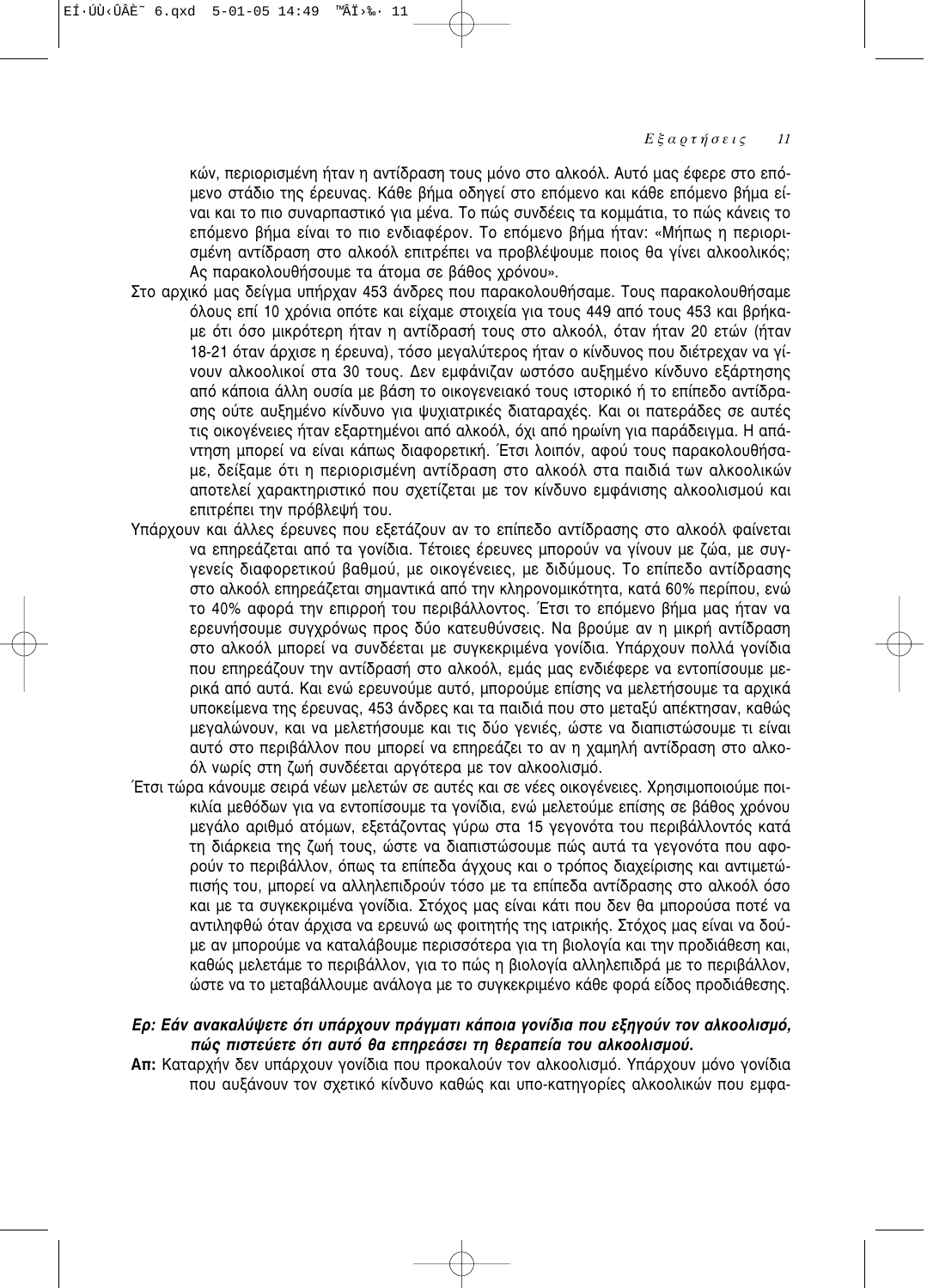# *12 <i>Eξαρτήσεις*

νίζουν διαφορετικούς μηχανισμούς, όπως ο μεταβολισμός του αλκοόλ, η παρορμητι-Κότητα, άλλες ψυχιατρικές διαταραχές και μικρή αντίδραση στο αλκοόλ, οι οποίοι επιτείνουν το κίνδυνο.

- Θα αναφερθώ σύντομα στις συνέπειες, για τη θεραπεία υπάρχουν 2-3 δυνητικές συνέπειες. Η πρώτη είναι κάτι απλό όπως η φαρμακοθεραπεία. Υπάρχει ένα φάρμακο για τον αλκοολισμό που μόλις εγκρίθηκε στις ΗΠΑ με την ονομασία «Καμπράλ». Η συμβολή του στη θεραπεία του αλκοολισμού είναι μέτρια. Ας πούμε ότι όταν λαμβάνεις την ουσία αυτή παράλληλα με την παρακολούθηση ενός θεραπευτικού προγράμματος έχεις κατά 20% περισσότερες πιθανότητες θετικού αποτελέσματος από ό.τι εάν μόνο παρα-Κολουθείς ένα συνηθισμένο πρόγραμμα για τον αλκοολισμό. Δεν πρόκειται για διπλασιασμό αλλά για αύξηση της τάξεως του 20%. Η αύξηση αυτή είναι μέτρια. Γιατί το εάρμακο δεν είναι αποτελεσματικό με όλα τα άτομα, γιατί φαίνεται ότι μπορεί να βοηθήσει μόνο ορισμένους ανθρώπους. Υπάρχουν πολλές πιθανές απαντήσεις και μία από αυτές είναι ότι υπάρχουν διαφορετικές βιολογικές υπο- κατηγορίες αλκοολικών. Άνθρωποι με διαφορετικού τύπου προδιάθεση. Όσο περισσότερο κατανοούμε το ρόλο των γονιδίων που επηρεάζουν τον κίνδυνο τόσο περισσότερο μπορούμε να αξιοποιήσουμε τα στοιχεία των ερευνών και να πούμε ότι γνωρίζουμε πως υπάρχουν αυτά το νονίδια που επηρεάζουν την επικινδυνότητα των διαφόρων παρανόντων. Δεν βρισκόμαστε ακόμα σε αυτό το σημείο, αλλά ελπίζουμε ότι θα μπορέσουμε να το φτάσουμε.
- Ας κατηγοριοποιήσουμε τα άτομα που λαμβάνουν θεραπεία για να δούμε αν κάποιοι συγκεκριμένοι τύποι γονιδίων καθορίζουν ποιοι παρουσιάζουν περισσότερες πιθανότητες να ανταποκριθούν στο φάρμακο. Μπορεί φυσικά να κάνει κανείς το ίδιο για τις θεραπείες ψυχολογικού και συμπεριφοριστικού τύπου. Είναι απλώς ευκολότερο να χρησιμοποιήσεις την περίπτωση μιας φαρμακευτικής αγωγής. Αυτός είναι ο δεύτερος τρόπος. Ο πρώτος τρόπος είναι: Μπορούμε να πάρουμε τις περιπτώσεις φαρμάκων που ήδη χρησιμοποιούνται και να κατανοήσουμε περισσότερα σχετικά με το ποιος έχει περισσότερες και ποιος λιγότερες πιθανότητες να ανταποκριθεί σε συνκεκριμένο είδος θεραπείας κατανοώντας τη συγκεκριμένη βιολογική προδιάθεση του καθενός;
- Η δεύτερη συνέπεια για τη θεραπεία είναι εάν, για παράδειγμα, γνωρίζω και αληθεύει ότι υπάρχει η πιθανότητα ένα συγκεκριμένο γονίδιο που συνδέεται με τη μεταφορά σεροτονίνης στον εγκέφαλο σχετίζεται με τη μικρή αντίδραση στο αλκοόλ. Έχουν γίνει έρευνες τόσο σε ανθρώπους όσο και σε ζώα που δείχνουν ότι αυτό ενδεχομένως ισχύει. Και αν ισχύει μπορεί κάνείς να πεις «ας δούμε λοιπόν πώς μπορούμε να αξιοποιήσουμε αυτή την πληροφορία και ίσως να δημιουργήσουμε ένα φάρμακο που θα μπορεί στα αλήθεια να βοηθήσει τους ανθρώπους να μην εμπλακούν στη χρήση αλκοόλ και ναρκωτικών ή, αν έχουν υποτροπιάσει, να αποκτήσουν ξανά τη νηφαλιότητά τους. Έτσι λοιπόν μελετάμε τις υπάρχουσες θεραπείες και την ανάπτυξη νέων, είτε με Φαρμακευτική αγωγή, είτε ψυχοκοινωνικές ή γνωστικές συμπεριφορικές.
- *Ēρ: Θα θέλαμε να μοιραστείτε μαζί μας μερικές εμπειρίες σας από τα τόσα χρόνια που* δουλεύετε ως θεραπευτής και ερευνητής και να μας πείτε ποια κατά τη γνώμη σας είναι η μεγαλύτερη δυσκολία στη δουλειά με εξαρτημένα άτομα
- **Απ:** Το δυσκολότερο σημείο στη δουλειά με εξαρτημένα από ουσίες άτομα είναι να εξασφαλίσεις τη δέσμευσή τους για θεραπεία. Γνωρίζουν, συχνά για χρόνια, στο βάθος της καρδιάς και του μυαλού τους ότι έχουν μπλέξει πολύ άσχημα. Και παίζουν όλα αυτά τα παιχνίδια με τον εαυτό τους, έχουν αναπτύξει μηχανισμούς, ώστε να μπορούν να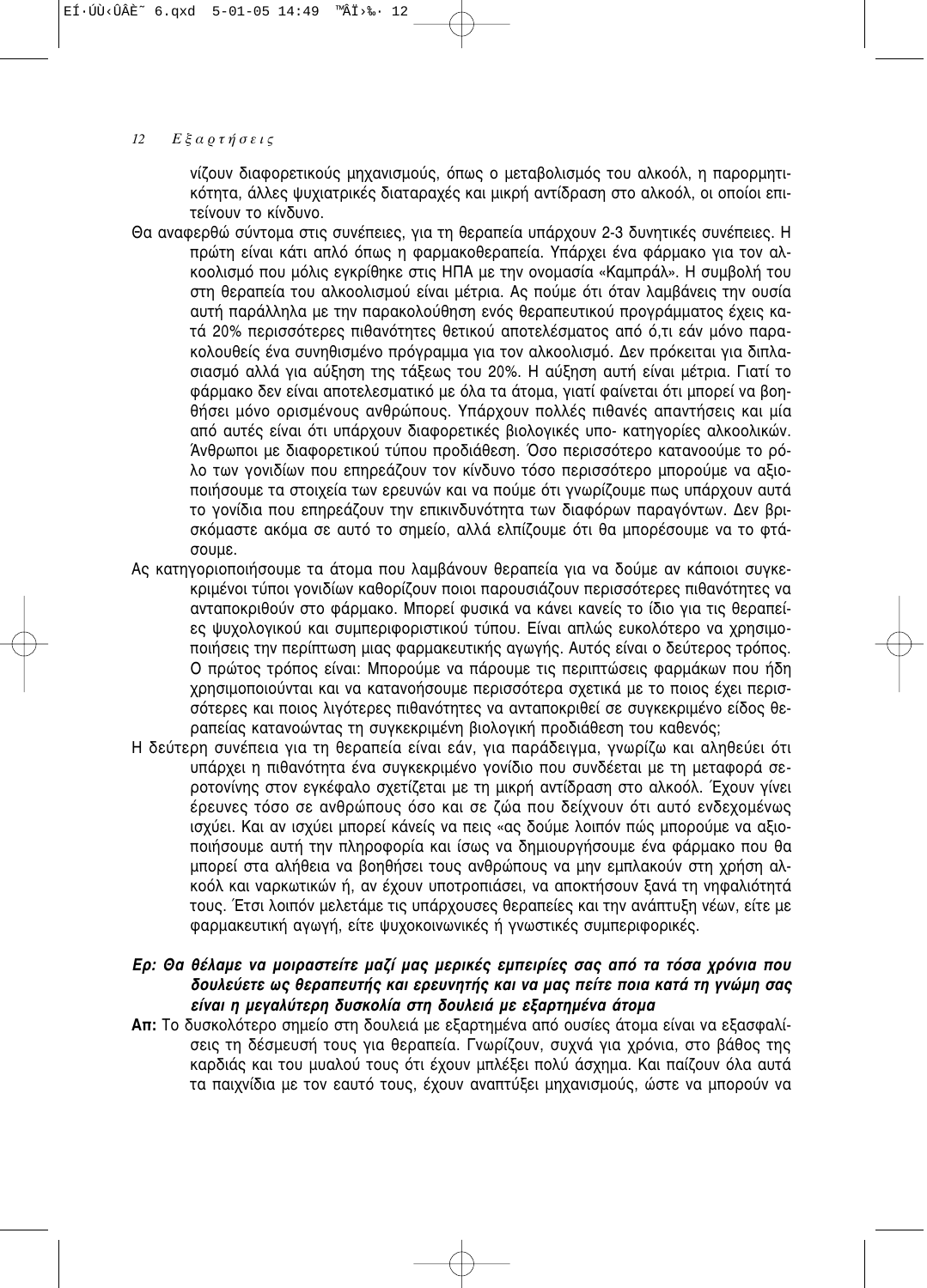παραβλέπουν ότι έχουν μπλέξει άσχημα και ότι πρέπει να κάνουν κάτι. Αυτό είναι το δυσκολότερο σημείο που πρέπει να ξεπεράσεις ως θεραπευτής.

- Μόλις φτάσουν στο σημείο να πουν: «Ίσως πρέπει να κάνω κάτι νια αυτό», μπορώ να δουλέψω μαζί τους με στόχο την επίτευξη αλλαγών σε γνωστικό επίπεδο, ώστε να αναγνωρίσουν ότι έχουν ένα πολύ σοβαρό πρόβλημα και ότι πρέπει κάπως να το αντιμετωπίσουν. Αν απευθυνθούν σε μένα έχοντας κάνεις το επόμενο βήμα, λένε δηλαδή: «Έχω μπλέξει πολύ άσχημα, είμαι υπεύθυνος για αυτό και πρέπει να κάνω κάτι» η θεραπεία είναι πιο εύκολη. Αυτό είναι το πρώτο στάδιο, το αρχικό, δεν σκέφτονται καν το πρό-' βλημα και αυτό είναι το δυσκολότερο.
- Πολλοί από τους ανθρώπους που γνωρίζω στο χώρο εργασία μας αναρωτιούνται: «Είμαι εδώ για να τους μιλήσω; Να τους δείξω πού πάνε;». Είμαι πολύ χαρούμενος που προσπαθώ να βοηθήσω οικονένειες, οι οποίες παίζουν πολύ σημαντικό ρόλο σε αυτή την ιστορία, να μάθουν πώς μπορούν να αξιοποιήσουν τις φορές που το άτομο δείχνει αβεβαιότητα, μπορεί να έχουν πραγματικά πρόβλημα και είμαι πρόθυμος να προσπαθήσω όσες φορές χρειαστεί, μέχρι να είναι πραγματικά έτοιμοι. Αυτό είναι το δυσκολότερο κομμάτι.

# *Eo: Χάνεται ποτέ την πίστη σας ότι κάποιος μπορείς να θεραπευτεί:*

- **Απ:** Όχι και υπάρχει λόγος που δεν χάνω την πίστη μου ότι αυτό θα συμβεί. Έχουν υπάρξει αναρίθμητες στιγμές που, αν και σκέφτηκα ότι δεν υπάρχει ελπίδα, δεν υπάρχει πιθανότητα να βοηθήσω αυτόν τον άνθρωπο, αυτός προχώρησε ακριβώς τη στιγμή που δεν πίστευα ότι αυτό θα γινόταν ή απευθύνθηκε ξανά σε μένα όταν ξαναβρέθηκε σε Κρίση και τότε τα κατάφερε. Διαπιστώνω έτσι ότι τα καταφέρνουν θαυμάσια τη στιγμή που ποτέ δεν πίστευα ότι αυτό θα συνέβαινε.
- Σύμφωνα με τις έρευνες που έχουν γίνει για να βρεθεί πώς μπορούμε να προβλέψουμε για ποιους θα είναι αποδοτική η θεραπεία και για ποιους όχι, υπάρχουν πολλοί παράγο-VΤες πρόγνωσης αλλά αθροιστικά δεν εξηγούν παρά το 20 με 30% της συνολικής ει-Κόνας. Το 70% του τι συμβαίνει όταν κάποιος αποφασίζει να μπει σε θεραπεία και τα πηγαίνει καλά δεν γνωρίζουμε τι είναι. Και όσο δεν καταλαβαίνουμε τι είναι, πώς μπορούμε να εγκαταλείψουνε την ελπίδα, αφού αυτό που βλέπουμε δεν είναι παρά τμήμα της εικόνας. Ένας άλλος λόγος που δεν χάνω την ελπίδα μου είναι ότι σύμφωνα με μελέτες για εξαρτημένους από ηρωίνη, αλκοόλ και διεγερτικά που δεν κάνουν θεραπεία, δεν έχουν ποτέ μπει επισήμως σε διαδικασία θεραπείας ή σε ομάδα αυτό-βοήθειας, ακόμα και ανάμεσα σε αυτούς, ένα 20% τουλάχιστον σταματάει κάποια στιγμή τη χρήση με δική του πρωτοβουλία και τη σταματάει για πάντα. Αυτό δύσκολα μπορεί να προβλεφθεί με αξιόπιστο τρόπο. Έτσι βλέποντας απλώς κάποιον δεν μπορώ να μαντέψω εάν θα δεσμευτεί στη διαδικασία θεραπείας όσο δουλεύω μαζί του ούτε αν, εφόσον δεν δουλέψουμε μαζί, κάποια στιγμή θα σταματήσει με δική του πρωτοβουλία τη χρήση. Φυσικά και απογοητεύομαι εάν κάποιος δεν πηγαίνει καλά στη θεραπεία, αλλά υπενθυμίζω στο εαυτό μου ότι δεν μπορώ να τον θεραπεύσω, μπορώ μόνο να διευκολύνω τη θεραπεία του, όταν είναι έτοιμος. Έτσι προσπαθώ να αντλήσω χαρά από τις περιπτώσεις αυτών που πάνε καλά και να μην απογοητεύομαι ιδιαίτερα ή να μην κατηγορώ τον εαυτό μου ότι μπορεί να έχει κάνει κάτι εμφανώς λάθος στην περίπτωση αυτών που δεν τα πηγαίνουν καλά. Αλλά αυτό δεν είναι και πολύ διαφορετικό από την κατάσταση που αντιμετωπίζουν όσοι ασχολούνται με την ιατρική. Έρχονται ασθενείς που έχουν διαβήτη και τους λέω ότι αν δεν χάσουν βάρος, εάν δεν σταματήσουν το κάπνισμα, εάν δεν αθληθούν, αλλάξουν τη δίαιτά τους και δεν ακολουθήσουν φαρ-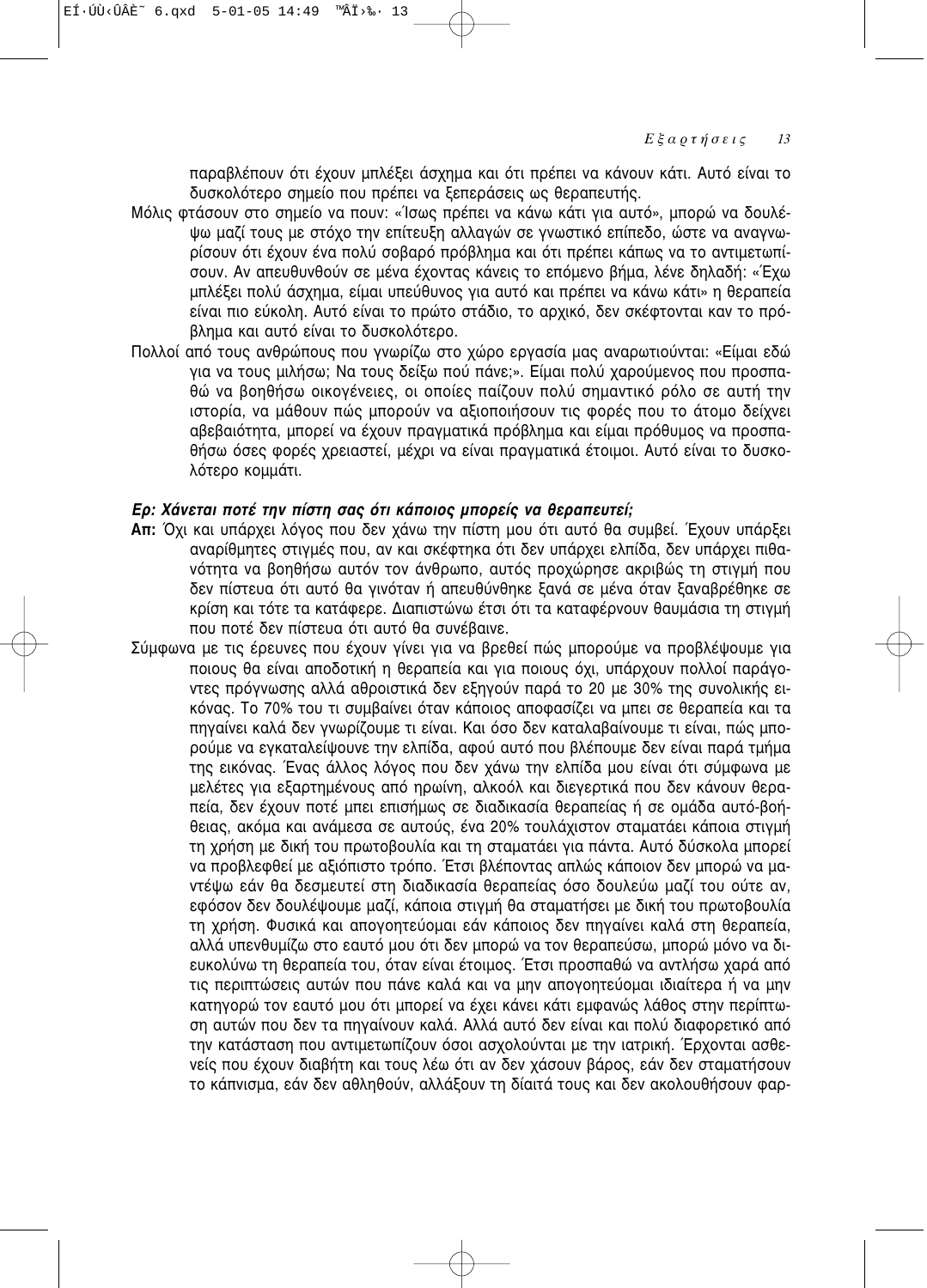μακευτική αγωγή, θα τυφλωθούν ή θα χάσουν το πόδι τους. Και συχνά υπάρχουν άνθρωποι που λένε: «Ναι, το ξέρω, δώσε μου φάρμακα», τα οποία δεν παίρνουν και δεν σταματούν το κάπνισμα

- Ωστόσο, ο μέσος γιατρός πιθανώς να πιστεύει ότι η θεραπεία της εξάρτησης από αλκοόλ και ναρκωτικά δεν έχει ελπίδες επιτυχίας. Πώς διαμόρφωσε αυτή την ιδέα;. Εν μέρει επειδή δεν γνωρίζει πώς να αναγνωρίσει την εξάρτηση από αλκοόλ και από ναρκωτικά. Αναγνωρίζουν μόνο τις περιπτώσεις ατόμων που φτάνουν στα επείγοντα περιστατικά και όπου δεν παρέχουν βοήθεια για το πρόβλημα του αλκοόλ και των ναρκωτικών. Οι άνθρωποι αντιμετωπίζουν εκείνη τη στιγμή ένα επείγον πρόβλημα, ένα ατύχημα, μια μόλυνση, για το οποίο ζητούν βοήθεια και δεν είναι έτοιμοι να αρχίσουν να αντιμετωπίζουν το πρόβλημα της χρήσης, δεν είναι αυτός ο λόγος για τον οποίο φτάνουν στα επείγοντα. Και ο γιατρός σκέφτεται «Φέτος, έχω δει τρεις φορές αυτόν τον άνθρωπο στα επείγοντα. Είναι αλκοολικός, δεν θα γίνει ποτέ καλά.» Είναι σαν να βλέπεις μόνο διαβητικούς που έχουν χάσει και τα δύο πόδια τους και να σκέφτεσαι ότι είναι πράγματι βλακώδες που κανένας διαβητικός δεν ακολουθεί ποτέ τη θεραπεία του.
- Όταν εξετάζει κανείς τα ερευνητικά στοιχεία σε σχέση με τη θεραπεία της εξάρτησης, βλέπει ότι αυτά είναι αρκετά ενθαρρυντικά. Σε πολλά θεραπευτικά προγράμματα η αποτελεσματικότητα αφορά ανθρώπους που έχουν δουλειές και οικονένειες, κάτι που ισχύει για πολλούς αλκοολικούς. Πολλοί τα καταφέρνουν μια χαρά, παρά το πρόβλημα της εξάρτησης από το αλκοόλ ή τα ναρκωτικά. Εάν ενταχθούν σε θεραπεία, και εάν είναι αποφασισμένοι και παραμείνουν σε αυτή κατά τον πρώτο- ας πούμε- εντατικό μήνα, στο δικό μας πρόγραμμα έχουν 70% πιθανότητες να τα πάνε πολύ καλά. Το πολύ καλά σημαίνει ένα χρόνο συνεχούς αποχής και ο μόνος λόγος που αναφέρομαι στον ένα χρόνο είναι γιατί οι περισσότερες μελέτες αποτελεσματικότητας δεν παρακολουθούν τα άτομα για μεγαλύτερο χρονικό διάστημα. Ωστόσο, ο ένας χρόνος φαίνεται να είναι πολύ αξιόπιστος προγνωστικός παράγοντας και για τα επόμενα πέντε χρόνια.
- Ας πάμε τώρα στο άλλο άκρο. Κάποιον που μόλις αποφυλακίστηκε, έχει πιθανώς αντικοινωνική προσωπικότητα, σκέφτεται το ενδεχόμενο τη θεραπείας και εντάσσεται σε ένα πρόγραμμα. Ακόμα και σε αυτές τις περιπτώσεις το 25% καταφέρνει να απέχει πλήρως από τη χρήση. Το δικό μου πρόγραμμα ασχολείται κυρίως με άστεγους, με φτωχούς, και ανέργους, και πολλοί δεν έχουν οικογένεια. Αλλά αν εξετάσεις την πλειονότητα των ασθενών μας που δεν έχουν αντικοινωνική προσωπικότητα, το 52% καταφέρνει να απέχει από τη χρήση ένα χρόνο. Δεν καταλαβαίνω πως κάποιος που εργάζεται στο χώρο των εξαρτήσεων και έχει υπόψη του αυτά τα στοιχεία -70% επιτυχία μεταξύ των ατόμων που η χρήση ουσιών και αλκοόλ δεν έχει επηρεάσει και τόσο τη ζωή τους και 30% μεταξύ αυτών που αντιμετωπίζουν προβλήματα ανερνίας, είναι αντικοινωνικές προσωπικότητες, πώς θα μπορούσε να πει ότι η αποτελεσματικότητά μας είναι μικρότερη από τα ποσοστά επιτυχίας στη θεραπεία του διαβήτη και της υπέρτασης. Νομίζω ότι η αποτελεσματικότητά μας είναι πραγματικά υψηλή. Αυτό σου δίνει ιδιαίτερη ικανοποίηση, καθώς έρχεσαι σε επαφή με ανθρώπους που αντιμετωπίζουν μεγάλο πρόβλημα και αισθάνονται οι ίδιοι πολύ ένοχοι και εντελώς απελπισμένοι και μετά βλέπεις πολλούς από αυτούς να τα πηγαίνουν θαυμάσια.
- Ερωτ.: Θα θέλαμε τη γνώμη σας για τα ελληνικά θεραπευτικά προγράμματα, καθώς και ένα πιο εκτενές σχόλιο γύρω από την αναγκαιότητα περισσότερων προγραμμάτων αντιμετώπισης του αλκοολισμού και στην Ελλάδα στην οποία αναφερθήκατε επιγραμματικά κατά τη διάρκεια της εισήγησής σας στην ημερίδα.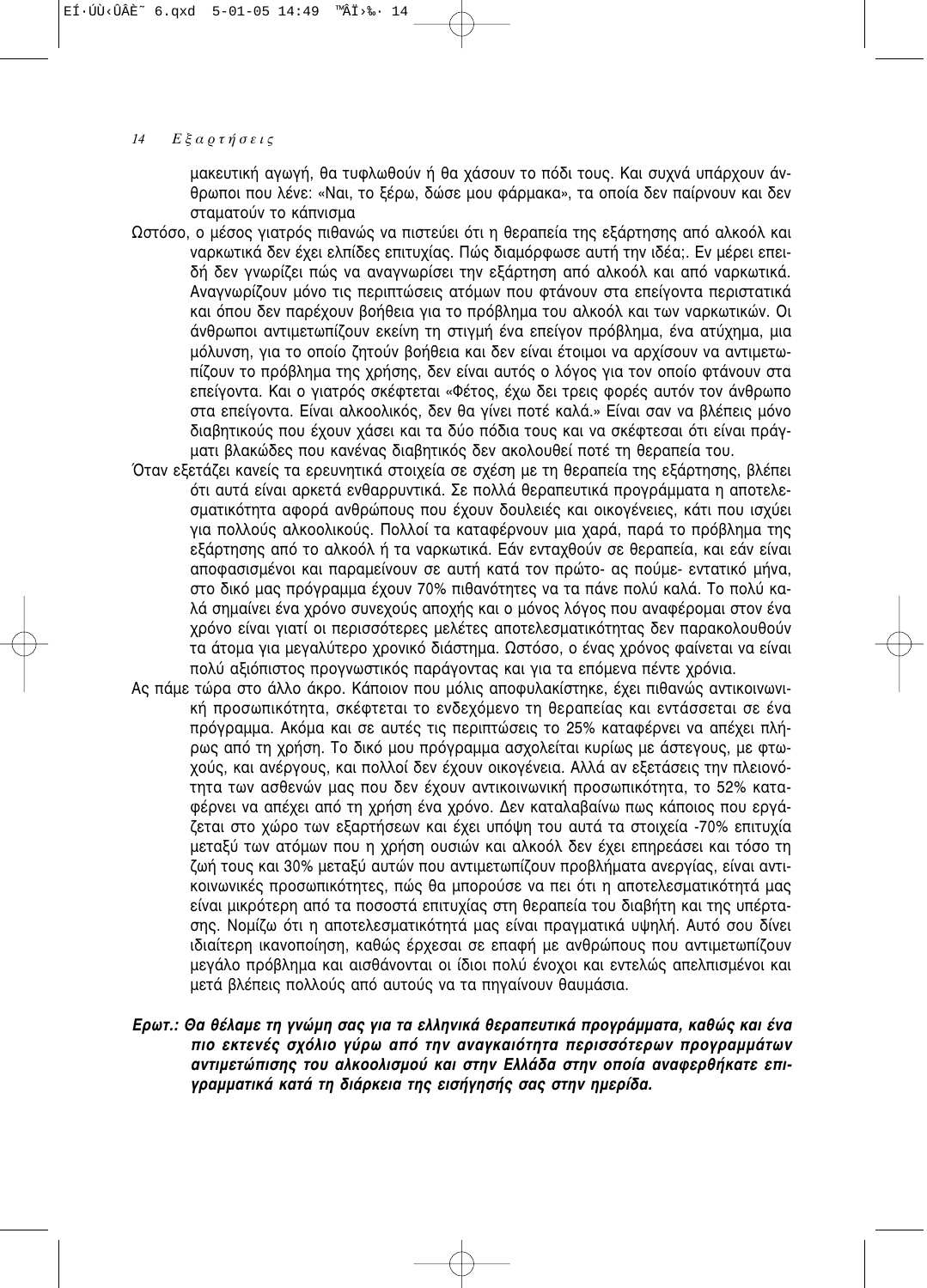## $E \xi \alpha \rho \tau \eta \sigma \epsilon \iota \zeta$  15

- **Απ:** Πρέπει να σας πω ότι δεν ξέρω αρκετά για τα ελληνικά θεραπευτικά προγράμματα. Όσον αφορά το πρόβλημα του αλκοόλ, αυτό είναι εμφανές ακόμα και για κάποιον όπως εγώ που δεν γνωρίζει καλά τα ελληνικά θεραπευτικά προνράμματα. Όλες οι χώρες οφείλουν να γνωρίζουν ότι το μεγαλύτερο πρόβλημα χρήσης που αντιμετωπίζουν μετά τη νικοτίνη είναι το αλκοόλ. Αυτή είναι η αλήθεια. Σε όλα τα μέρη του κόσμου, εκτός από τις πολύ αυστηρές μουσουλμανικές χώρες όπου η πρόσβαση στο αλκοόλ είναι εξαιρετικά δύσκολη, παντού όπου το αλκοόλ διατίθεται ελεύθερα, από την Νότια Αφρική μέχρι την Κένυα και από τις Η.Π.Α. μέχρι την Ελλάδα πρόκειται για ένα σημαντικό πρό-Bλημα. Αυτό δεν σημαίνει ότι δεν είναι τρομερή η εξάρτηση από τα οπιοειδή, είναι πράγματι τρομερή, αλλά ένας στους 8 θανάτους των ατόμων με καρδιακές προσβολές, εγκεφαλικά και ένα σωρό άλλα προβλήματα σχετίζονται με το αλκοόλ. Για να επανέλθουμε όμως στα ελληνικά προγράμματα, ότι έχω δει, μου αρέσει πολύ. Γνωρίζω τη φιλοσοφία τους, τους ανθρώπους που εργάζονται εκεί, την ικανότητα των ανθρώπων αυτών, που τη διαπίστωσα τόσο στην ημερίδα όσο και κατά τη διάρκεια του σεμιναρίου.
- *Ēρ: Μια τελευταία ερώτηση: Λένε ότι το αλκοόλ είναι το πιο σκληρό ναρκωτικό. Εσείς τι νομί-˙ÂÙÂ;*
- **Aπ:** Τι εννοείτε με τον όρο «σκληρό»;

EÍ·ÚÙ‹ÛÂȘ 6.qxd 5-01-05 14:49 ™ÂÏ›‰· 15

- *Ēρ: Ότι έχει τις πιο σοβαρές επιπτώσεις στον ανθρώπινο οργανισμό και στη ζωή του ατό-ÌÔ˘*
- **Απ:** Είναι αλήθεια ότι 1 με 2 ποτά την ημέρα είναι ωφέλιμα, ότι έχουν πολλές επωφελείς ιδιότητες, εφόσον δεν υπάρχουν άλλοι λόγοι αποχής από το αλκοόλ. Από τη στιγμή που αρχίζει κανείς να ξεπερνά τα τρία ποτά ημερησίως και όσο περισσότερο υπερβαίνει αυτό το όριο τόσο αυξάνεται ο κίνδυνος εμφάνισης πολύ μεγάλου αριθμού διαφορετικών προβλημάτων υγείας. Ο αριθμός των προβλημάτων υγείας που συνδέεται με την εξάρτηση από το αλκοόλ είναι ο μεναλύτερος που μπορείς να εμφανίσεις λόνω μιας εξάρτησης. Ωστόσο, εάν είσαι ηρωινομανής, παρόλο που τα προβλήματα που μπορείς να εμφανίσεις μόνο από τη χρήση της ουσίας είναι λίγα, υπάρχουν τόσα άλλα πράγματα που μπορεί να αυξήσουν τους κινδύνους, όπως η κοινή χρήση σύριγγας και η υπερβολική δόση που, νομίζω, είναι πιο εύκολο, πιο πιθανό να συμβεί και να είναι πιο σοβαρή με τη χρήση οπιοειδών παρά με τη χρήση αλκοόλ. Έτσι, αν και δεν έχω πρόχειρα τα σχετικά στοιχεία, τόσο η εξάρτηση από το αλκοόλ όσο και η εξάρτηση από τα οπιούχα μπορούν να μειώσουν το μέσο όρο ζωής, αλλά υπάρχει μεγάλη ποικιλία προβλημάτων που μπορεί να προκύψει λόνω των δύο αυτών εξαρτήσεων. Ο θάνατος ωστόσο είναι θάνατος.
- Σας ευχαριστούμε πολύ. Μακάρι να είχαμε περισσότερο χρόνο στη διάθεσή μας γιατί πραγματικά απολαύσαμε τη συζήτησή μας.

Εγώ σας ευχαριστώ, ήταν εξαιρετική και για μένα.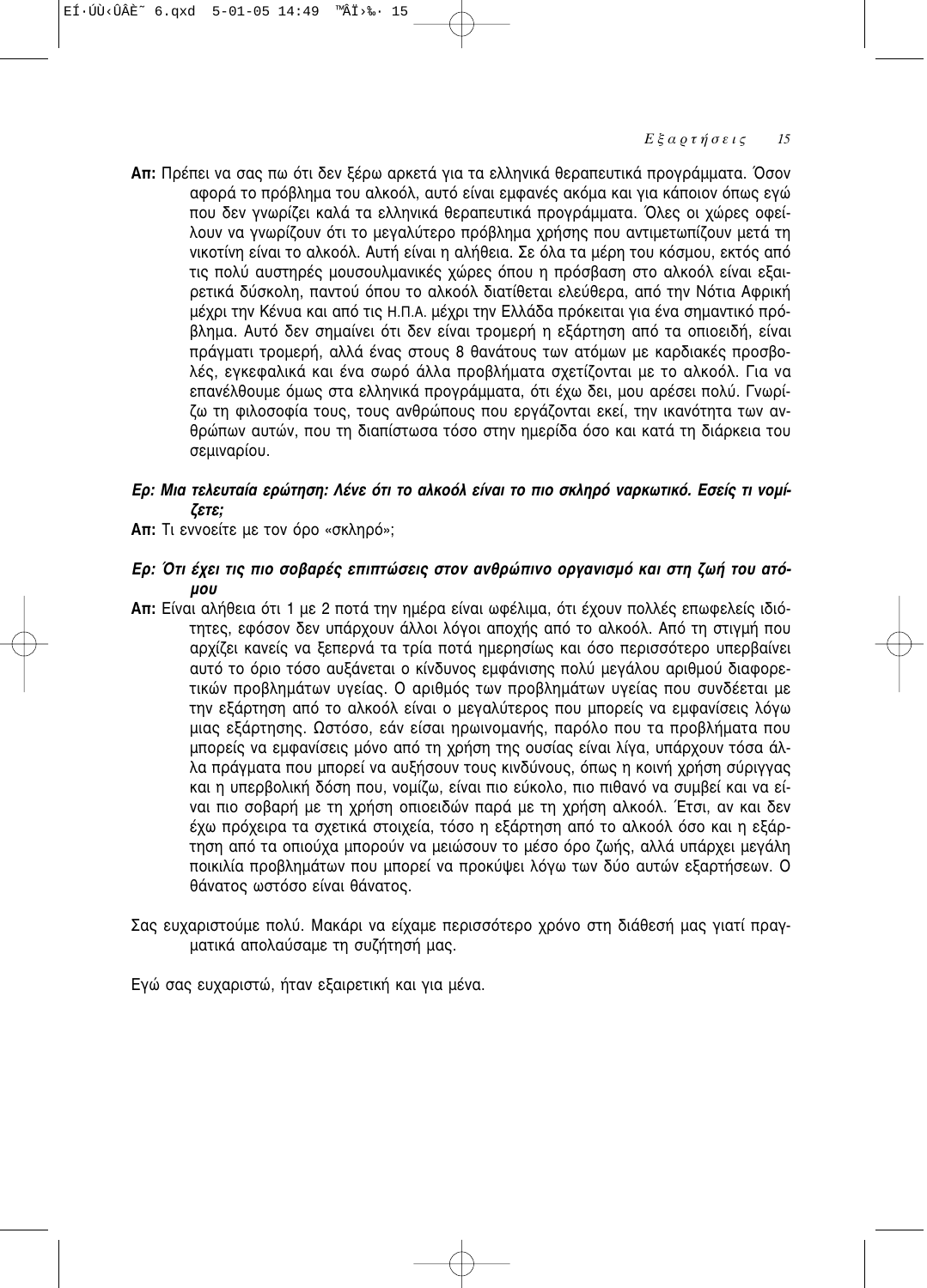$E \xi a \varrho \tau \eta \sigma \varepsilon \iota \varsigma$  $16\,$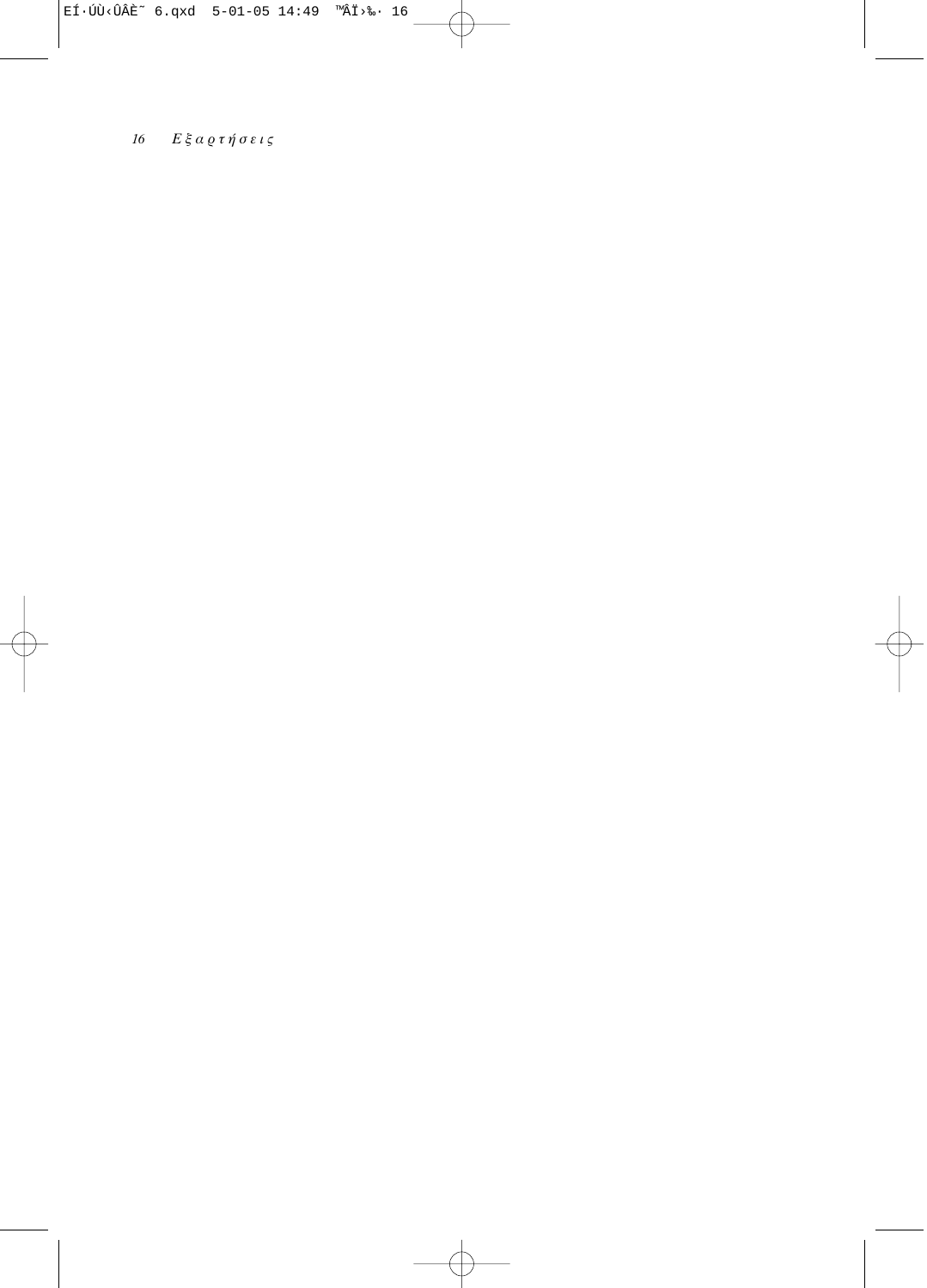$E \xi a \varrho \tau \eta \sigma \varepsilon \iota$ ς 17

# **OL EEAPTHEEIX XTHN EAAAAA**<br>Drug addiction in Greece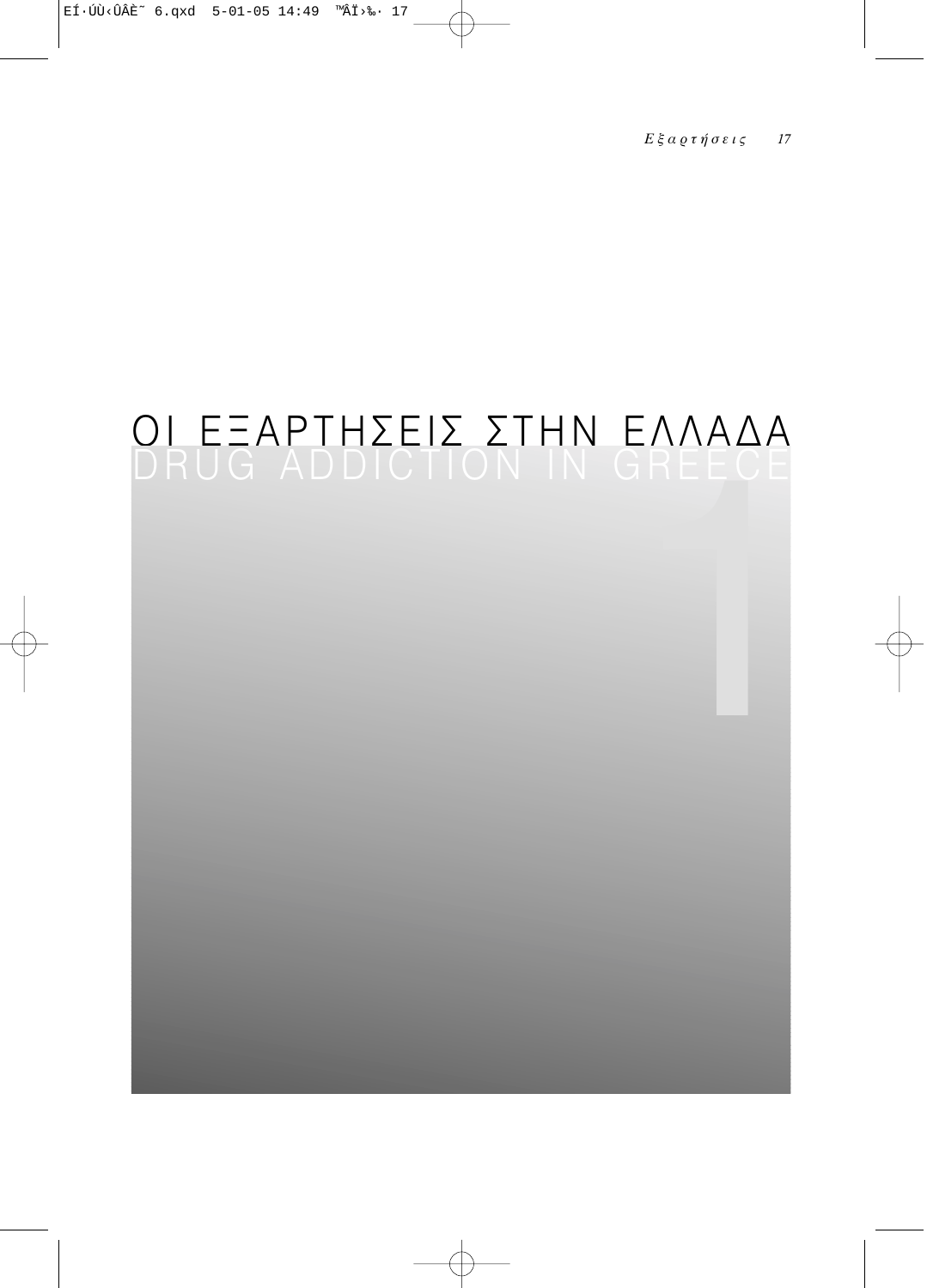$E \xi a \varrho \tau \eta \sigma \varepsilon \iota \varsigma$  $18\,$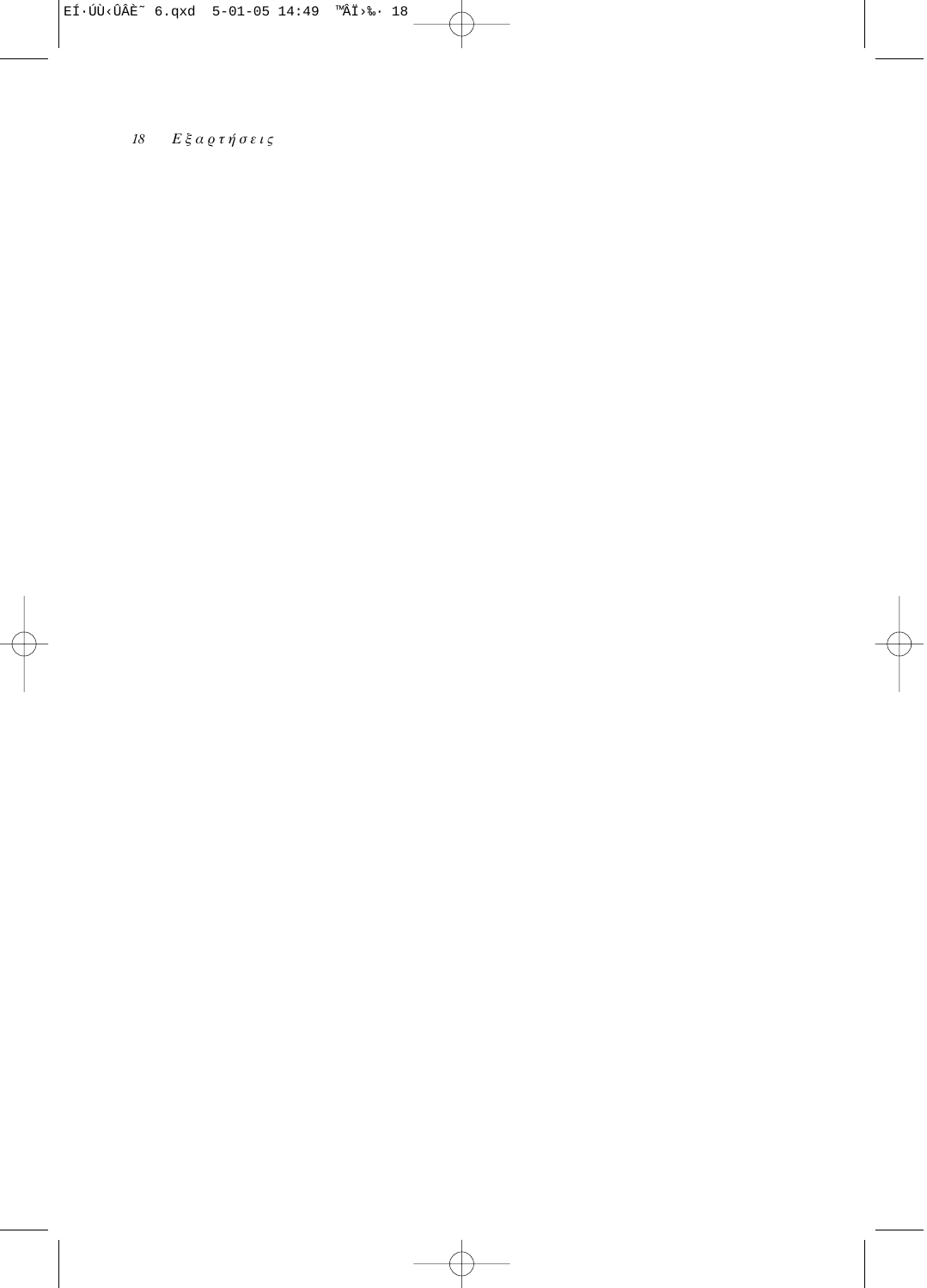*<i>Eξαρτήσεις, τεύχος 6, 2004* 

# A MODEL OF INTEGRATED APPROACH TO PRIMARY PREVENTION IN PRIMARY EDUCATION. ITS IMPLEMENTATION IN A PRIMARY SCHOOL OF ATHENS

IOANNA KYRITSI, BIOLOGIST, DRUG ADDICTION TREATMENT AND PREVENTION COUNSELOR, HEAD OF PREVENTION DEPARTMENT, KETHEA

SOTIRIA TSIOTRA, DRUG ADDICTION TREATMENT AND PREVENTION COUNSELOR (DIP. IN ADDICTION STUDIES), HEAD OF DEPARTMENT OF PREVENTION FOR THE PRIMARY EDUCATION, KETHEA

Abstract

- The current paper presents a model of integrated approach to primary prevention in primary education. It is a school-based project, developed and implemented by KETHEA's Prevention Department. It is a multi-level, comprehensive and global primary prevention intervention programme having as final target group children between 6-12 years old. This project includes interventions both school as community (teachers, pupils, parents), school as a whole and as a part of the broader community. It involves skills' training, peer learning and group work, parental and teacher's education and involvement, on going training and consultation.
- In this paper, the theoretical background, the framework, the methodology and the strategy followed, as well as, the long-term and systematic project designed, developed, implemented, evaluated and awarded by the international prevention organization Mentor Foundation, are reported. In addition, the evaluation process, the evaluation outcomes as well as conclusions and proposals are presented.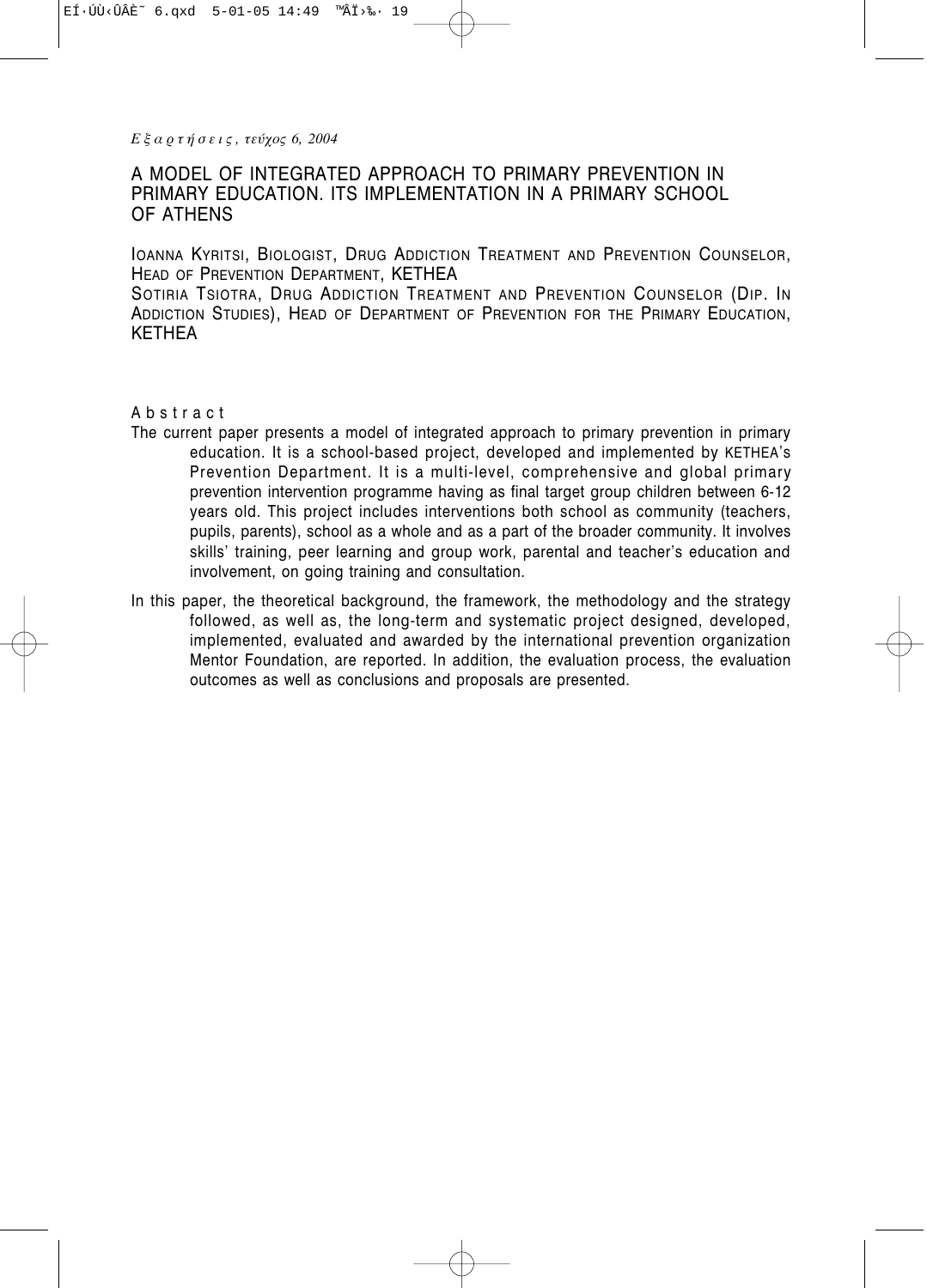# *20 <i>Eξαρτήσεις*

# ΕΝΑ ΜΟΝΤΕΛΟ ΟΛΙΣΤΙΚΉΣ ΠΡΟΣΕΓΓΙΣΗΣ ΠΡΩΤΟΓΕΝΟΎΣ ΠΡΟΛΗΨΗΣ ΣΤΗΝ ΠΡΩΤΟΒΑΘΜΙΑ ΕΚΠΑΙΔΕΥΣΗ. Η ΕΦΑΡΜΟΓΗ ΤΟΥ ΣΕ ΔΗΜΟΤΙΚΟ ΣΧΟΛΕΙΟ ΤΗΣ ΑΘΗΝΑΣ.

ΙΩΑΝΝΑ ΚΥΡΙΤΣΗ, ΒΙΟΛΟΓΟΣ, ΣΥΜΒΟΥΛΟΣ ΤΟΞΙΚΟΕΞΑΡΤΗΣΗΣ-ΠΡΟΛΗΨΗΣ, ΥΠΕΥΘΥΝΗ ΤΟΜΕΑ ПРОЛНΨНΣ KE.Θ.E.A.

 $\Sigma$ ΩΤΗΡΙΑ ΤΣΙΩΤΡΑ, ΣΥΜΒΟΥΛΟΣ ΤΟΞΙΚΟΕΞΑΡΤΗΣΗΣ - ΠΡΟΛΗΨΗΣ (DIP. IN ADDICTION STUDIES), ΥΠΕΥΘΥΝΗ ΤΜΗΜΑΤΟΣ ΠΡΟΛΗΨΗΣ ΣΤΗΝ ΠΡΩΤΟΒΑΘΜΙΑ ΕΚΠΑΙΔΕΥΣΗ ΤΟΥ ΤΟΜΕΑ ΠΡΟΛΗΨΗΣ ∫∂.£.∂.∞.

# Περίληψη

- Στο παρόν άρθρο, παρουσιάζεται το μοντέλο ολιστικής προσέννισης πρωτονενούς πρόληψης στο χώρο της Πρωτοβάθμιας Εκπαίδευσης, το οποίο αναπτύχθηκε και υλοποιείται από τον Τομέα Πρόληψης του ΚΕ.Θ.Ε.Α. Είναι ένα πολυεπίπεδο, ολοκληρωμένο πρόγραμμα πρωτογενούς, καθολικής πρόληψης με τελική ομάδα στόχο, παιδιά ηλικίας 6-12 χρονών, το οποίο περιλαμβάνει παρεμβάσεις τόσο σε όλες τις υποομάδες του σχολείου (δάσκαλοι, μαθητές, γονείς), όσο και στο σχολείο ως όλον και ως μέρος της ευρύτερης κοινότητας.
- Στο παρόν άρθρο αναφέρεται η επιστημολογία, το πλαίσιο, η μεθοδολογία και η στρατηγική που ακολουθείται καθώς και το μακροχρόνιο και συστηματικό πρόγραμμα που σχεδιάστηκε, εφαρμόστηκε, αξιολογήθηκε και βραβεύτηκε από τον διεθνή οργανισμό πρόληψης Mentor Foundation. Αναφέρονται επίσης η μεθοδολογία αξιολόγησής του, καθώς και αποτελέσματα από την αξιολόγηση. Παρατίθενται στοιχεία αξιολόγησης καθώς και προτάσεις.

# ∂I™A°ø°H

- Τα μακροχρόνια και ολοκληρωμένα προγράμματα πρωτογενούς πρόληψης που εφαρμόζονται στο δημοτικό σχολείο από τον Τομέα Πρόληψης του ΚΕ.Θ.Ε.Α. αποτελούν μέρος της ολοκληρωμένης στρατηγικής του για την προώθηση της πρόληψης της χρήσης ψυχοδραστικών ουσιών στις μικρές ηλικίες της προσχολικής και σχολικής ηλικίας και κυρίως μέσα από το χώρο της πρωτοβάθμιας εκπαίδευσης. Η στρατηγική του περιλαμβάνει:
	- > Πρότυπα ολοκληρωμένα προγράμματα σε σχολεία που περιλαμβάνουν: α) εκπαίδευση της ομάδας των διδασκόντων, β) εμπλοκή των γονέων στο πρόγραμμα, γ) εκπαίδευση των παιδιών στην προσωπική και κοινωνική τους ανάπτυξη και δ) δικτύωση της σχολικής κοινότητας με κοινωνικούς φορείς που ασχολούνται με την προαγωγή της υγείας και της πρόληψης.

Διεύθυνση Αλληλογραφίας:

Τομέας Πρόληψης ΚΕ.Θ.Ε.Α., Χαρβούρη 1, 116 36 Αθήνα, Τηλ. 210-9212304, Φαξ. 210-9212763 e-mail: prevention@ath.forthnet.gr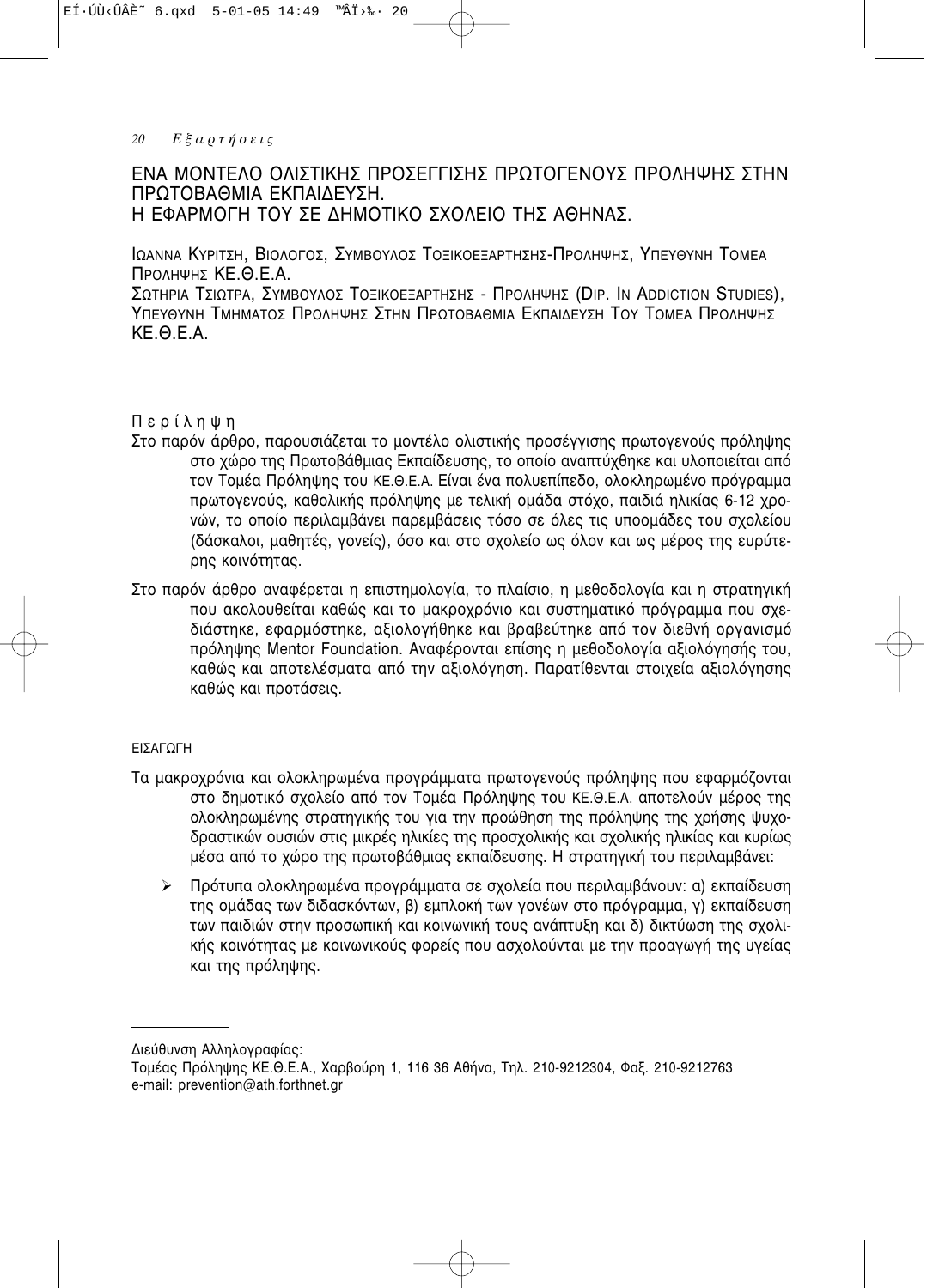- > Εκπαίδευση δασκάλων, νηπιαγωγών και παιδαγωγών στην προώθηση της πρόληψης, της υνείας και προστασίας.
- > Εκπαίδευση γονέων για την προώθηση της πρόληψης μέσα στην οικογένεια.
- $\triangleright$  Εκπαίδευση επαγγελματιών στο συγκεκριμένο μοντέλο και δράση.
- > Δημιουργία κατάλληλου εκπαιδευτικού υλικού.
- > Αξιολόγηση.
- Η ανάγκη για σχεδιασμό, εφαρμογή και αξιολόγηση μακρόχρονων και ολοκληρωμένων προγραμμάτων στη σχολική κοινότητα της πρωτοβάθμιας εκπαίδευσης προκύπτει από τα εθνικά επιδημιολογικά στοιχεία (ΕΠΙΨΥ 1998-2003) αλλά και τα στοιχεία του ΚΕ.Θ.Ε.Α. που δείχνουν αυξητική τάση του ποσοστού των νέων που πειραματίζονται ή κάνουν χρήση εξαρτησιογόνων ουσιών και μείωση της ηλικίας έναρξης της χρήσης (1994-2002, ΣΤΡΟΦΗ).
- Η αποτελεσματικότητα ενός προγράμματος πρόληψης καθορίζεται από τις αξίες στις οποίες στηρίζεται, το σκοπό, τις αρχές λειτουργίας και τους νέους εξελισσόμενους ρόλους στους οποίους εισάγονται τα στελέχη του, τη στρατηγική και μεθοδολογική προσέγγιση που ακολουθεί, τους στόχους παρέμβασης και τα τακτικά βήματα που επιλέγει για την επίτευξη του επιδιωκόμενου αποτελέσματος.

# **APXEΣ ΠΡΟΛΗΨΗΣ**

- Οι βασικές αρχές της πρωτογενούς πρόληψης που ακολουθούνται είναι αυτές οι οποίες έχουν διεθνώς αναγνωρισθεί ως καθοριστικές για την αποτελεσματικότητα των προγραμμάτων. Σύμφωνα με αυτές, τα προγράμματα πρόληψης θα πρέπει να παρεμβαίνουν στη ρίζα του προβλήματος στοχεύοντας σε τροποποιήσιμους παράγοντες έτσι ώστε να ενισχύουν τους προστατευτικούς και να μειώνουν τους παράγοντες κινδύνου. Ως εκ τούτου δεν απευθύνονται στην πρόληψη μιας μόνο ουσίας αλλά όλων των ουσιών εξάρτησης. Θα πρέπει να παρεμβαίνουν σε όσο το δυνατόν μικρότερες ηλικίες και να στοχεύουν στη βελτίωση των σχολικών επιδόσεων και της κοινωνικής και συναισθηματικής εκπαίδευσης.
- Είναι σημαντικό να περιλαμβάνουν την οικογένεια στοχεύοντας στην ενδυνάμωση των δεσμών και των σχέσεών της και να ενισχύουν τις γονικές δεξιότητες. Θα πρέπει επίσης να περιλαμβάνουν την εκπαίδευση των δασκάλων σε τεχνικές διαχείρισης της τάξης. Για να είναι δε πιο αποτελεσματικά χρειάζεται να ανταποκρίνονται στις ανάγκες της κάθε τοπικής κοινότητας, να ενσωματώνουν τεχνικές αλληλεπίδρασης, να είναι μακρόχρονα και όχι αποσπασματικά.
- Όσον αφορά τα σχολικά προγράμματα πρόληψης οι βασικές κατευθύνσεις της Ευρωπαϊκής Ένωσης είναι: τα σχολικά προγράμματα να είναι περισσότερο αποτελεσματικά εάν εντάσσονται σαν μέρος του ολοκληρωμένου εκπαιδευτικού προγράμματος για την προσωπική και κοινωνική ανάπτυξη και την προαγωγή της υγείας. Επίσης, είναι σημαντικό να περιλαμβάνουν όλους όσοι ενδιαφέρονται μέσα στη σχολική κοινότητα αλλά και όσους μπορούν να την ενισχύσουν (Kumpfer & Alvarado 1995; Ghodse, Boss, Marque 1998; Leger et al. 1999; SAMHSA 2003).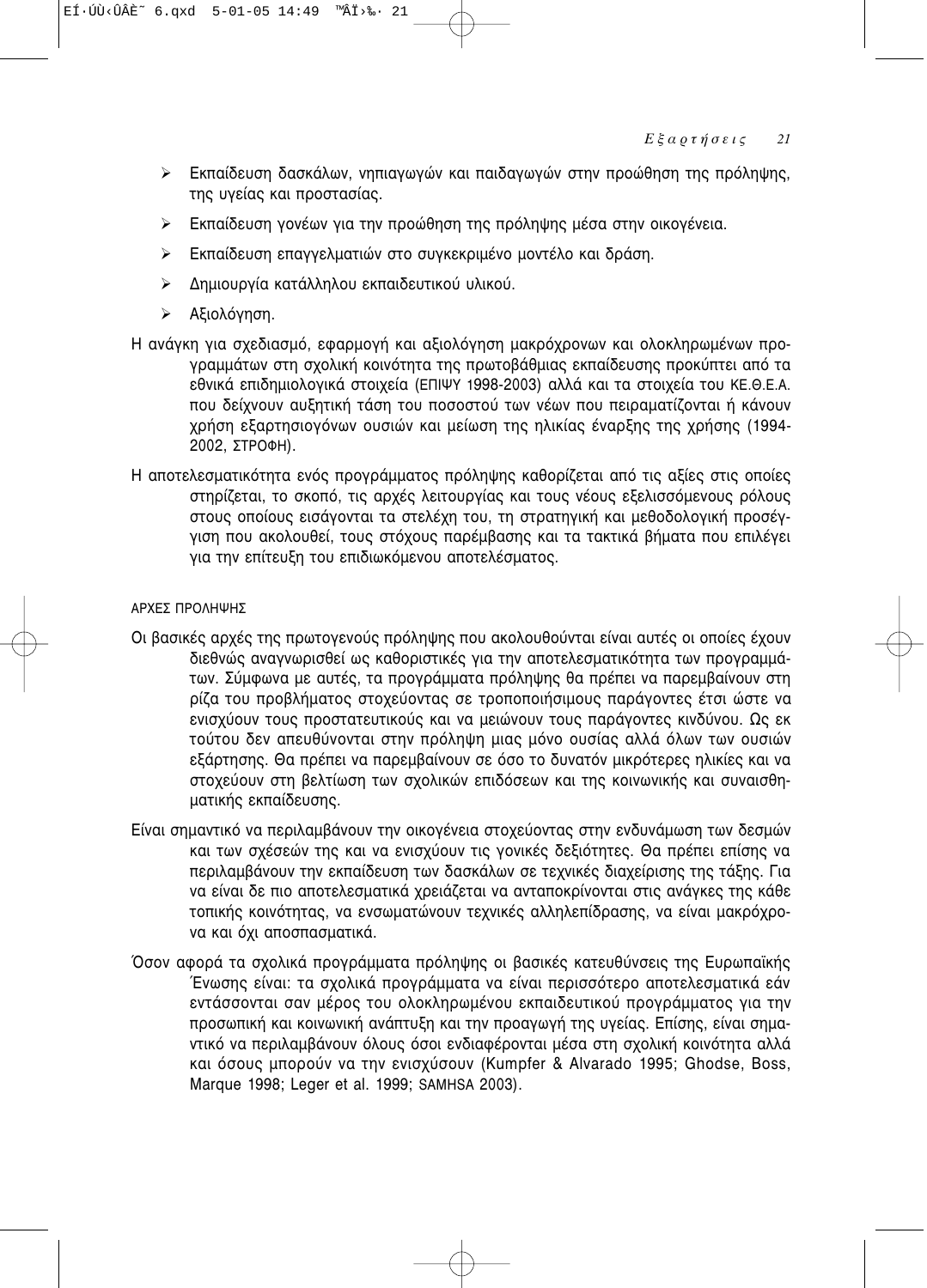# ΙΣΤΟΡΙΚΟ ΤΟΥ ΠΡΟΓΡΑΜΜΑΤΟΣ

- Το μοντέλο του προγράμματος που παρουσιάζεται είναι ένα μοντέλο πρωτογενούς Πρόληψης, το οποίο εφαρμόστηκε σε δύο δημοτικά σχολεία, για δύο συνεχή σχολικά χρόνια στο καθένα. Το πρώτο, που αποτέλεσε την Πιλοτική Λειτουργία, πραγματοποιήθηκε στο 28° Δημοτικό Σχολείο Πειραιά από το 1997 ως το 1999. Το δεύτερο, το οποίο θα παρουσιαστεί αναλυτικότερα, εφαρμόστηκε στο 132° Δημοτικό Σχολείο Αθηνών από το 2000 ως το 2002.
- Το μοντέλο αυτό απέσπασε το 1° Διεθνές Βραβείο «Mentor Achievement Award 2003», ανάμεσα σε 149 Προγράμματα Πρωτογενούς Πρόληψης από όλο τον κόσμο.
- Ξεκίνησε βασιζόμενο στην πρόταση του εκπαιδευτικού υλικού «Δεξιότητες για Παιδιά του Δημοτικού» (Tacade-KE.Θ.Ε.Α. 1998) αλλά εμπλουτίστηκε με διαφορετικές θεωρητικές προσεγγίσεις και τεχνικές και διαμορφώθηκε έτσι ώστε να ανταποκρίνεται στις ανάγκες του Σύγχρονου Ελληνικού Σχολείου.
- Η πολυετής παράλληλη δουλειά με δασκάλους για την εκπαίδευση σε αυτή την προσέγγιση, έδωσε τη δυνατότητα ζύμωσης αυτών των στοιχείων που προέκυπταν από την εφαρμογή έτσι ώστε, μέσα από μία δημιουργική διεργασία αλληλεπίδρασης να συντίθενται κομμάτι-κομμάτι, τα στοιχεία εκείνα που βοηθούν στην ανέλιξη.
- Μακροχρόνιος σκοπός της όλης παρέμβασης είναι η ενδυνάμωση του σχολείου στο ρόλο του για την ψυχοκοινωνική ανάπτυξη των μαθητών του ενισχύοντας τους προσωπικούς, ψυχολογικούς, κοινωνικούς και περιβαλλοντικούς παράγοντες που προωθούν στάσεις και συμπεριφορές που οδηγούν σε υγιείς επιλογές και συμβάλλουν στην καθυστέρηση ή αποφυγή της έναρξης της χρήσης ψυχοδραστικών ουσιών.
- Σύμφωνα με τη διεθνή βιβλιογραφία υπάρχουν συγκεκριμένοι επιβαρυντικοί ή προστατευτικοί παράγοντες για χρήση ουσιών (Baumrind 1985; Hundleby & Mercer 1987; Buckhat et al. 1992; Hawkins, Catalano & Miller 1992; Newcomb & Ortiz 1992; Jackson et al. 1997; Charllier et al. 2000; Ellickson, Tucker & Klein 2001; Boyle et al. 2001).
- Οι συγκεκριμένοι παράγοντες των οποίων την τροποποίηση στοχεύει το πρόγραμμα είναι ατομικοί, σχολικοί και περιβαλλοντικοί-οικογενειακοί
- Στους προστατευτικούς παράγοντες περιλαμβάνονται οι ατομικοί, οι σχολικοί και οι περιβαλλοντικοί-οικονενειακοί. Στους ατομικούς περιλαμβάνονται η υνιής συναισθηματική. ηθική και κοινωνική ανάπτυξη, τα θετικά χαρακτηριστικά της προσωπικότητας (αυτόεκτίμηση, αυτοπεποίθηση, αυτό-αποτελεσματικότητα), η δέσμευση σε αξίες που συμβάλλουν στην κοινωνικοποίηση, οι δεξιότητες επικοινωνίας, η λήψη αποφάσεων, η επίλυση προβλημάτων, θέματα αυτοελέγχου και θέσπισης στόχων.
- Οι σχολικοί αφορούν τη σύνδεση-δέσμευση του παιδιού με το σχολείο, το έντονο αίσθημα της κοινότητας μεταξύ των μαθητών του σχολείου, την ακαδημαϊκή δέσμευση και επιτυχία και τις σχέσεις φροντίδας και εμπιστοσύνης με τους δασκάλους.
- Οι περιβαλλοντικοί-οικογενειακοί (Συνομηλίκων Ενηλίκων) περιλαμβάνουν τις σχέσεις φρο-Vτίδας και ενδιαφέροντος μεταξύ των ομότιμων, την ικανοποίηση των γονέων ως προς το γονεϊκό τους ρόλο, την αποτελεσματική επικοινωνία στην οικογένεια (Satir 1989), τις δεξιότητες αντίστασης σε πιέσεις και προκλήσεις των συνομηλίκων και τη συνεργασία της οικογένειας με το σχολείο (Kumpfer 2000).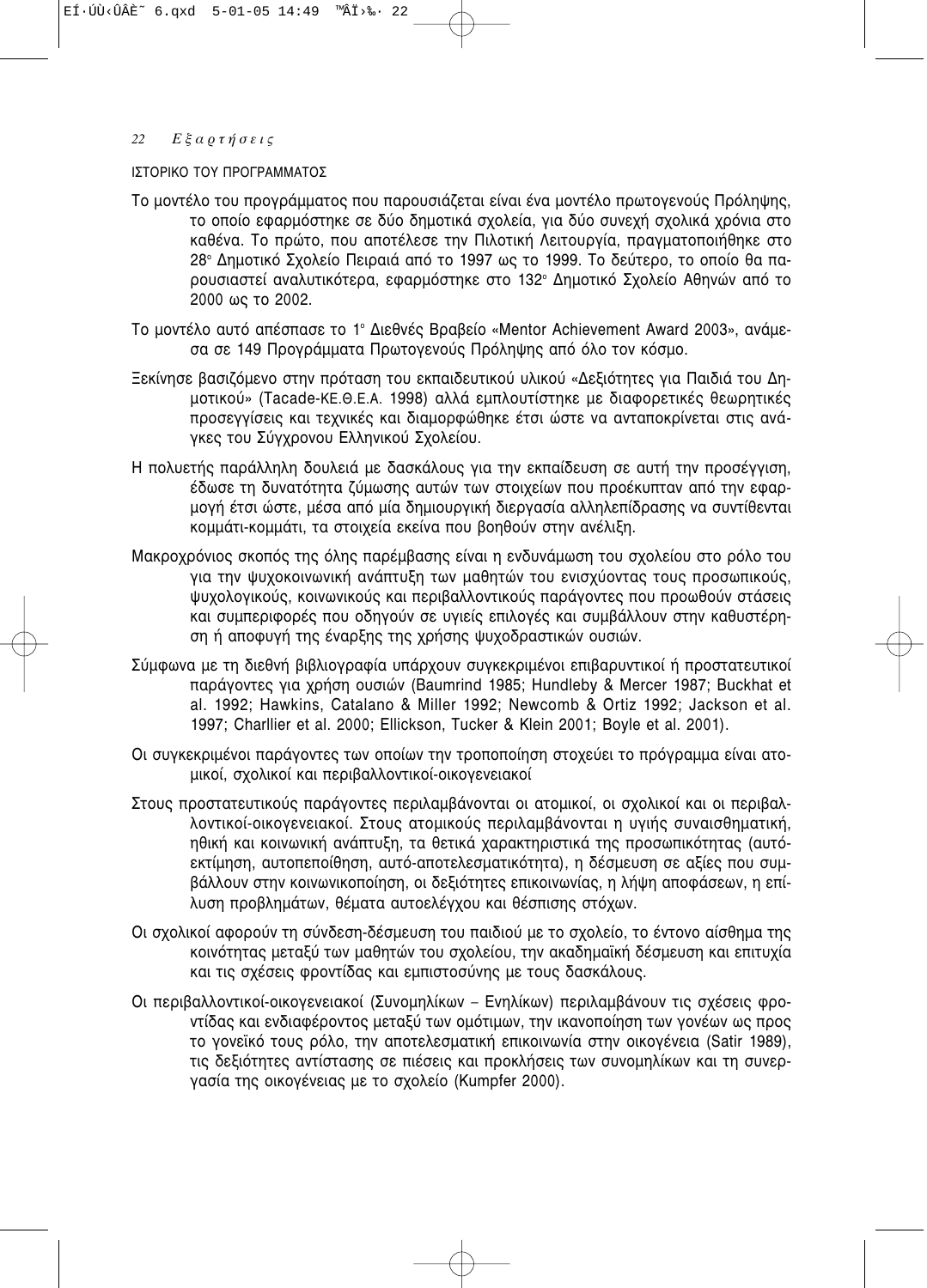- Η μείωση των παραγόντων κινδύνου επίσης αφορά ατομικούς, σχολικούς και περιβαλλοντι-Κούς-οικογενειακούς παράγοντες. Οι ατομικοί περιλαμβάνουν την πρώιμη αντικοινωνική συμπεριφορά (Has 1996), την έλλειψη αυτό-ελέγχου, επιβολής και διεκδίκησης και άλλων κοινωνικών και προσωπικών δεξιοτήτων (Levice 1999), την έλλειψη δέσμευσης σε βασικές κοινωνικές αξίες, τα ατομικά ψυχικά και γνωστικά προβλήματα (Deykin's & Buka 1994; Weis 1992; Ziedonis 1995) και τη μειωμένη προετοιμασία για την είσοδο του παιδιού στη σχολική ζωή.
- Οι σχολικοί αναφέρονται στην σχολική αποτυχία, στην έλλειψη σχολικών δεσμών (Mench & Kandel 1998), στο χαμηλό αίσθημα κοινότητας στο σχολείο (Γεωργούλας 2000) και στην έλλειψη οικογενειακής συμμετοχής στο σχολείο. Τέλος, οι περιβαλλοντικοί-οικογενειακοί αφορούν την έλλειψη γονικής αποτελεσματικότητας και ικανοποίησης (Velleman, Mistral & Sanderling 1997; Kandel, Kessler & Marguliles 1978), τα οικονομικά προβλήματα (π.χ. ανεργία, φτώχεια), το ασταθές οικογενειακό περιβάλλον, τις δυσκολίες στην επικοινωνία μέσα στην οικογένεια (Velleman et al. 1997; Cancrini & Gantman 1978; Reilly 1979), την ανοχή ως προς τη χρήση ουσιών (Sheehan, Oppenheimer, Taylor 1988; Wisely and Col 1987; Merikangas, Rounsaville & Prusoff 1992; Boyle et al. 2001).

# ΕΠΙΣΤΗΜΟΛΟΓΙΑ ΤΟΥ ΠΡΟΓΡΑΜΜΑΤΟΣ

- Το πρόγραμμα, αφορά τόσο την πρόληψη της χρήσης και κατάχρησης ουσιών όσο και την πρόληψη άλλων βλαπτικών συμπεριφορών, για την ψυχική και σωματική υγεία των νέων, καθώς οι ψυχοκοινωνικοί εκπαιδευτικοί παράγοντες, επηρεάζουν και όλους τους τομείς της αγωγής υγείας (Charlton A. 1986).
- Η προώθηση της ανάπτυξης της θετικής ψυχικής υγείας των παιδιών είναι η απάντηση σε πολλά προβλήματα, ένα εκ των οποίων είναι η χρήση ουσιών. Ο Freud περιέγραψε την ψυχική υγεία ως την ικανότητα του ανθρώπου να εργάζεται και να αγαπά αποτελεσματικά. Σημαντικά στοιχεία για τη θετική ψυχική υγεία του παιδιού είναι η ικανότητά του να δημιουργεί στενούς συναισθηματικούς δεσμούς με τους γονείς του τα αδέρφια του και τα άλλα παιδιά. Η θετική ψυχική υγεία μπορεί να περιλαμβάνει ακόμα την ικανότητά του να χειρίζεται τα θέματα στη ζωή του με ικανοποιητική αποτελεσματικότητα προσαρμοζόμενο στα εκάστοτε αναπτυξιακά του δεδομένα και στις όλο πιο σύμπλοκες συναισθηματικές, πνευματικές και κοινωνικές καταστάσεις που καλείται ν' αντιμετωπίσει (Herbert 1998).

# ΜΙΑ ΣΥΝΘΕΣΗ ΘΕΩΡΗΤΙΚΩΝ ΠΡΟΣΕΓΓΙΣΕΩΝ ΠΕΡΙΛΑΜΒΑΝΟΝΤΑΙ ΣΤΗ ΣΥΓΚΕΚΡΙΜΕΝΗ ΠΑΡΕΜΒΑΣΗ:

- 1. Η συστημική προσέγγιση (Watzlawick 1981; Βασιλείου 1987), σύμφωνα με την οποία το σχολείο αντιμετωπίζεται ως όλον, όπου ένας αριθμός από διεργασίες και ενότητες βρίσκονται σε αλληλεξάρτηση, αλληλοσυσχέτιση και συναλλαγή. Το ίδιο λειτουργεί σε ένα πλαίσιο και αποτελεί μέρος ενός ευρύτερου συστήματος. Η ανάνκη για μία λειτουργική διασύνδεση και αλληλεπίδραση με την περιβάλλουσα κοινότητα, τις ομάδες, τους φορείς ή τα σχολεία που την απαρτίζουν είναι εμφανής.
- 2. Η γνωστικο-συναισθηματική προσέγγιση (Ellis 1994) η οποία αναγνωρίζει ότι η σκέψη, το συναίσθημα και η συμπεριφορά κάποιου είναι αλληλένδετα στοιχεία και επηρεάζουν και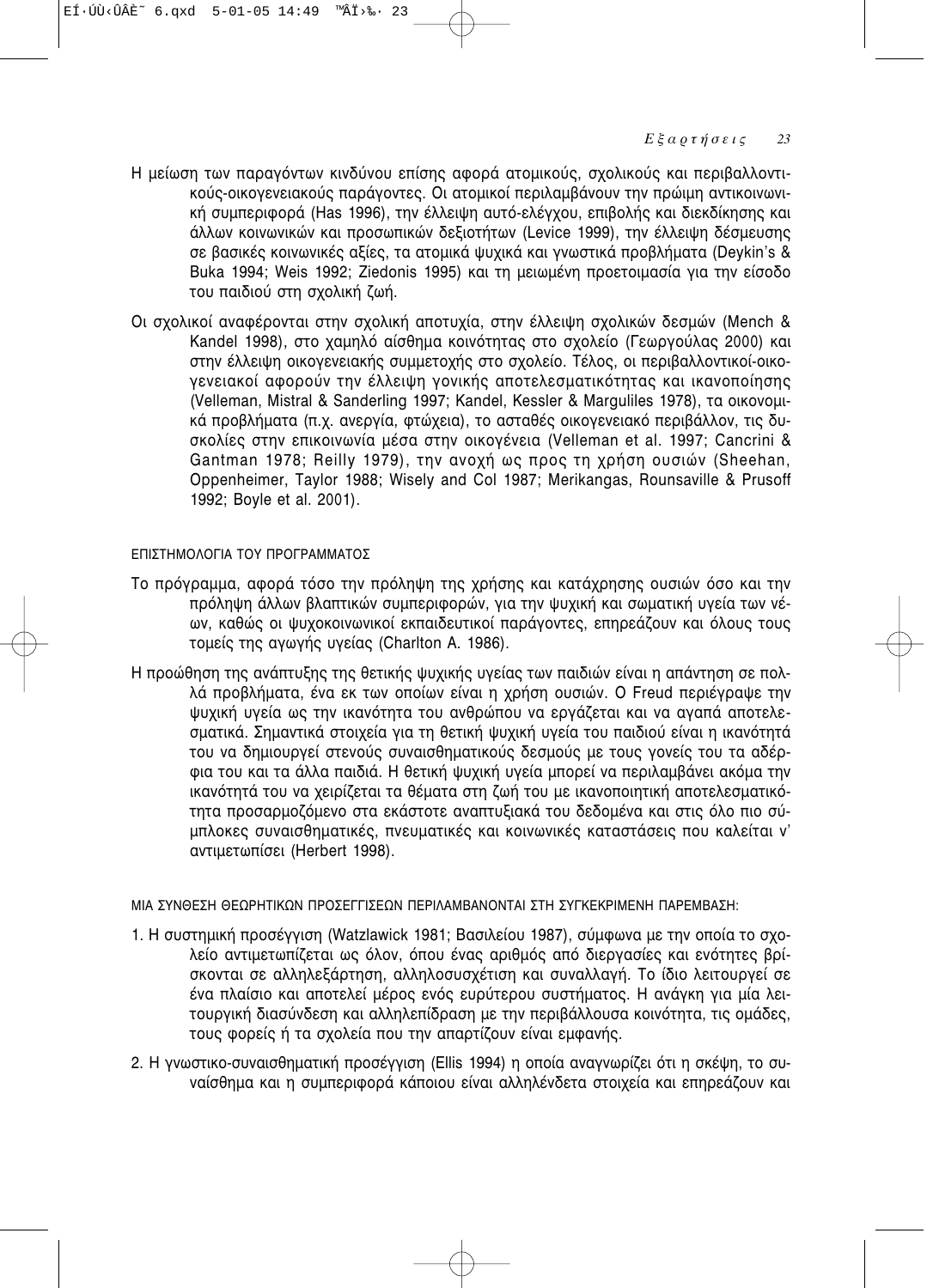> τους άλλους. Αυτά συνδέονται με την αυτό-αποδοχή, την ευελιξία, τη δέσμευση, την ανάληψη ρίσκου χωρίς απερισκεψία, την ανοχή στη ματαίωση και στο λάθος, το κοινωνικό ενδιαφέρον (π.χ. λειτουργούν ηθικά, προστατεύουν τα δικαιώματα των άλλων).

- 3. Η ψυχοδυναμική προσέγγιση (Klein 1932; Pollock 1989) με ισχυρό εργαλείο τη συναισθηματική κατανόηση, που επιτρέπει στο άτομο να αναπτύξει τις ικανότητές του να αισθάνεται, να σκέφτεται και να καταλαβαίνει καλύτερα τον εαυτό του και τους άλλους. Η αναγνώριση, η επιτρεπτικότητα και η αποδοχή όλων των συναισθημάτων ενισχύει μια λειτουργική ύπαρξη και συνύπαρξη αλλά και κατανόηση του γύρω κόσμου και των σχέσεων που βιώνονται.
- 4. Η συμπεριφορική προσέγγιση μέσα από την κοινωνική μάθηση που δίνει έμφαση στην ικανότητα να επιλύονται κοινωνικά και συναισθηματικά προβλήματα και στις αναπτυξιακές μεταβλητές βάσει των οποίων αναπτύσσεται η προσωπική και κοινωνική εκπαίδευση με την καλλιέργεια δεξιοτήτων.
- 5. Η προσέγγιση εστιασμένη στο άτομο μέσα από την ομάδα με έμφαση στην αυτό-πραγμάτωση, την αυτό-ρύθμιση, την υπευθυνότητα, και
- 6. Η διαπολιτισμική προσέγγιση και το μοντέλο διαπολιτισμικής Εκπαίδευσης (Γεωργογιάννης 1997), οι βασικές αρχές του οποίου είναι η ενσυναίσθηση, η αλληλεννύη, ο σεβασμός στην πολιτισμική ετερότητα, η εξάλειψη του εθνικιστικού τρόπου σκέψης και η απαλλαγή από εθνικά στερεότυπα και προκαταλήψεις.

## ΜΕΘΟΔΟΛΟΓΙΑ

Το μοντέλο αφορά σε ένα μακροχρόνιο πρόγραμμα πρωτογενούς πρόληψης για το δημοτικό σχολείο.

Περιλαμβάνει:

- Εκπαίδευση δασκάλων
- Εκπαίδευση γονέων (Kumpfer 2000)
- · Εκπαίδευση των παιδιών σε προσωπικές και κοινωνικές δεξιότητες
- Ανάπτυξη της συναισθηματικής νοημοσύνης (Goleman 1998)
- Δικτύωση στην κοινότητα
- Αξιολόγηση

Αξιοποιούνται για τα παραπάνω:

- Η παιδαγωγική σχέση και οι τεχνικές ενεργητικής μάθησης
- Το κτίσιμο ομάδας και η διεργασία ομάδας (Βασιλείου 1987)
- Η προσομοίωση
- Οι ομάδες των ομοτίμων
- Η δημιουργική έκφραση
- Η θετική αναπλαισίωση (Watzlavick 1981)
- Εκπαιδευτικά υλικά πρόληψης που αξιοποιούνται «Δεξιότητες για Παιδιά του Δημοτικού» (TACADE 1998), «Ο Κήπος με τις 11 Γάτες» (Moratti 1992) και η «Ψυχική Υγεία - Διαπροσωπικές Σχέσεις» (ΥΠΕΠΘ - ΚΕ.Θ.Ε.Α. - ΕΨΥΠΕ 2000).

Η ολοκληρωμένη παρέμβαση σε σχολείο της Αθήνας είναι ένα δομημένο πρόγραμμα που βασίζεται στο δημοτικό σχολείο και στην αλληλεπίδραση όλων των μερών του (μαθητές, εκ-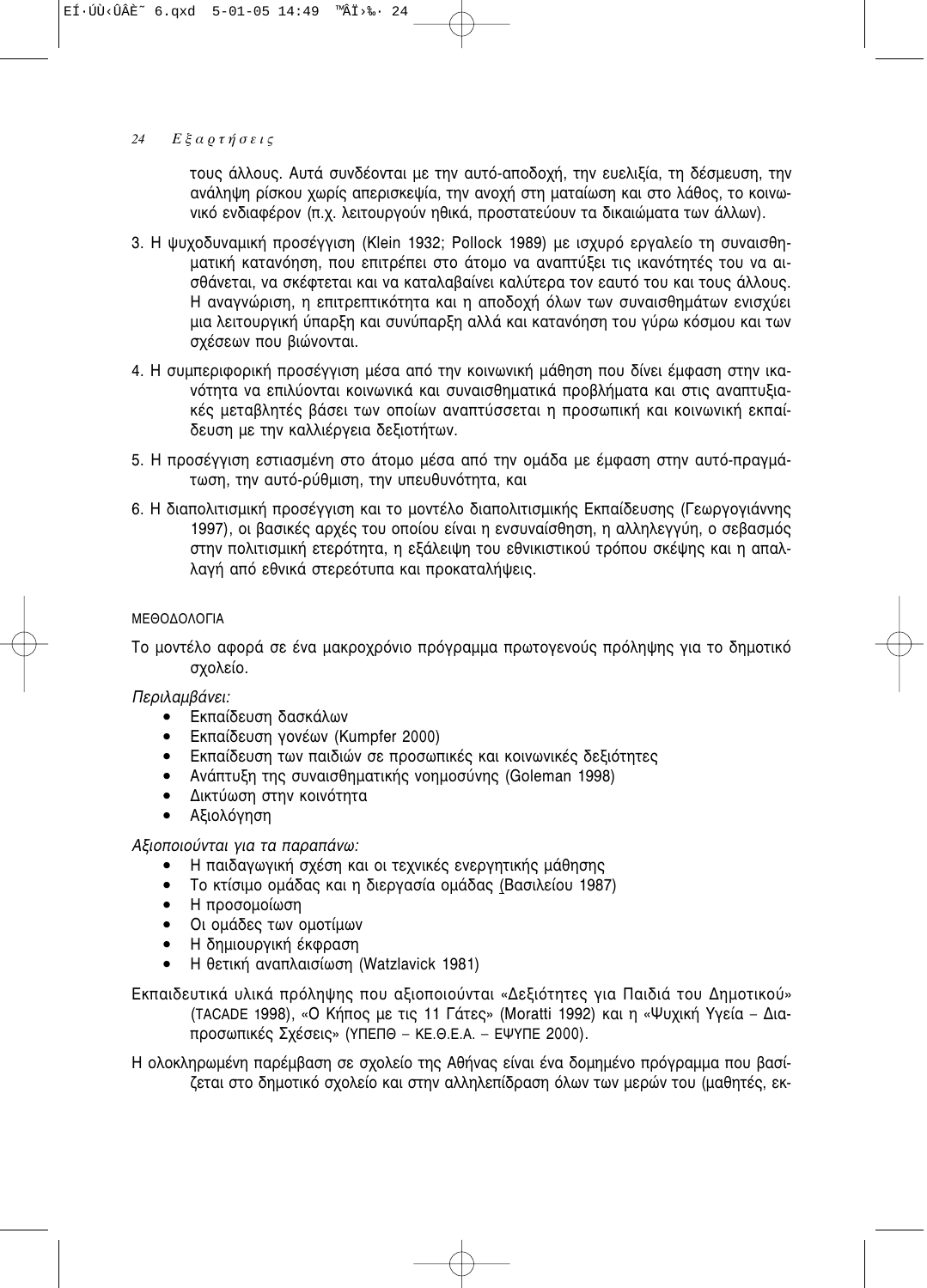# *<i>Eξαρτήσεις* 25

παιδευτικοί, γονείς) συνδέοντας, παράλληλα, την κοινότητα του σχολείου με την περιβάλλουσα τοπική κοινότητα. Πραγματοποιήθηκε στο 132° Δημοτικό Σχολείο Αθηνών και διήρκησε 2 ολόκληρα σχολικά έτη (2000-2001, 2001-2002) χρόνος που κρίνεται απαραίτητος προκειμένου τα χαρακτηριστικά στοιχεία της πρόληψης να ενσωματωθούν και να εφαρμοστούν με σταθερότητα και συνέχεια (Πίνακας 1). Χρειάστηκε μια περίοδος προπαρασκευαστική κυρίως προς την ομάδα των εκπαιδευτικών με ένα εισαγωγικό εργαστήριο στην πρόληψη της χρήσης ουσιών και στη μεθοδολογία δουλειάς στην πρόληψη.

# *Στόχοι της παρέμβασης ήταν:*

A. Η παροχή ενός υποστηρικτικού πλαισίου στη σχολική κοινότητα προκειμένου:

- 1. Να ενθαρρύνει την προώθηση της ψυχικής και κοινωνικής υγείας των μαθητών αλλά και των σημαντικών τους ενηλίκων μέσα από την ανάπτυξη προσωπικών και κοινωνικών δεξιοτήτων και τη συναισθηματική αγωγή.
- 2. Να εκπαιδεύσει και να ενδυναμώσει το σχολικό σύστημα προκειμένου να ανταποκριθεί και στις ψυχο-κοινωνικές ανάγκες και ανάπτυξη των μελών του.
- 3. Να παρέμβει στις αιτίες που αποτελούν παράγοντες κινδύνου για την χρήση ουσιών μέσα από την πρόληψη του κοινωνικού αποκλεισμού, των συναισθηματικών διαταραχών, της επιθετικότητας, της σχολικής αποτυχίας.
- B. Η δημιουργία ομάδων-πυρήνων πρόληψης στη σχολική κοινότητα που θα συνεχίσουν την προαγωγή της υγείας και της πρόληψης.
- Γ. Η ενσωμάτωση αρχών και μεθοδολογίας πρόληψης μέσα στο καθημερινό εκπαιδευτικό πρόγραμμα που διατρέχει τη σχολική κοινότητα σε όλο το χρονικό διάστημα της υποχρεωτικής εκπαίδευσης.

| 1η ΦΑΣΗ<br>2000-2001 | ΕΜΦΑΣΗ                                                                                                                                          | ΥΛΟΠΟΙΗΣΗ                                                                                                                                                                                                                                                                                                                                                                                                                                                                                                                                                                                                                                                                                                                                 |  |  |
|----------------------|-------------------------------------------------------------------------------------------------------------------------------------------------|-------------------------------------------------------------------------------------------------------------------------------------------------------------------------------------------------------------------------------------------------------------------------------------------------------------------------------------------------------------------------------------------------------------------------------------------------------------------------------------------------------------------------------------------------------------------------------------------------------------------------------------------------------------------------------------------------------------------------------------------|--|--|
|                      | > Ανάπτυξη θετικών συμμαχιών<br>και διεργασιών μεταξύ διαφό-<br>ρων ενοτήτων του σχολείου.<br>Ευαισθητοποίηση και εκπαίδευ-<br>ση στην Πρόληψη. | 3 ομάδες μαθητών ηλικίας 11-12 χρονών (76 μα-<br>➤<br>θητές εκ των οποίων 47 από την Ελλάδα και 29<br>από την Αλβανία, 38 κορίτσια και 38 αγόρια)<br>1 ομάδα εκπαιδευτικών (19 εκπαιδευτικοί συμπερι-<br>➤<br>λαμβανομένης και της Δ/ντριας του σχολείου): με:<br>1. εκπαιδευτικά εργαστήρια σε ομάδα δασκάλων<br>του σχολείου αλλά και γειτονικών σχολείων<br>2. ταυτόχρονη εκπαίδευση των δασκάλων στην<br>τάξη κατά την εφαρμογή του προγράμματος<br>στους μαθητές τους<br>> 2 ομάδες γονέων των μαθητών του σχολείου (21<br>γονείς) με:<br>1. ενημερωτικές συναντήσεις κατά τις οποίες<br>παρουσιάστηκε το πρόγραμμα<br>2. δομημένα & συστηματικά εκπαιδευτικά εργα-<br>στήρια σε ομάδα ελληνόφωνων γονέων και<br>αλβανόφωνων γονέων. |  |  |

# **ΠΙΝΑΚΑΣ 1: ΕΦΑΡΜΟΓΗ ΠΡΟΓΡΑΜΜΑΤΟΣ**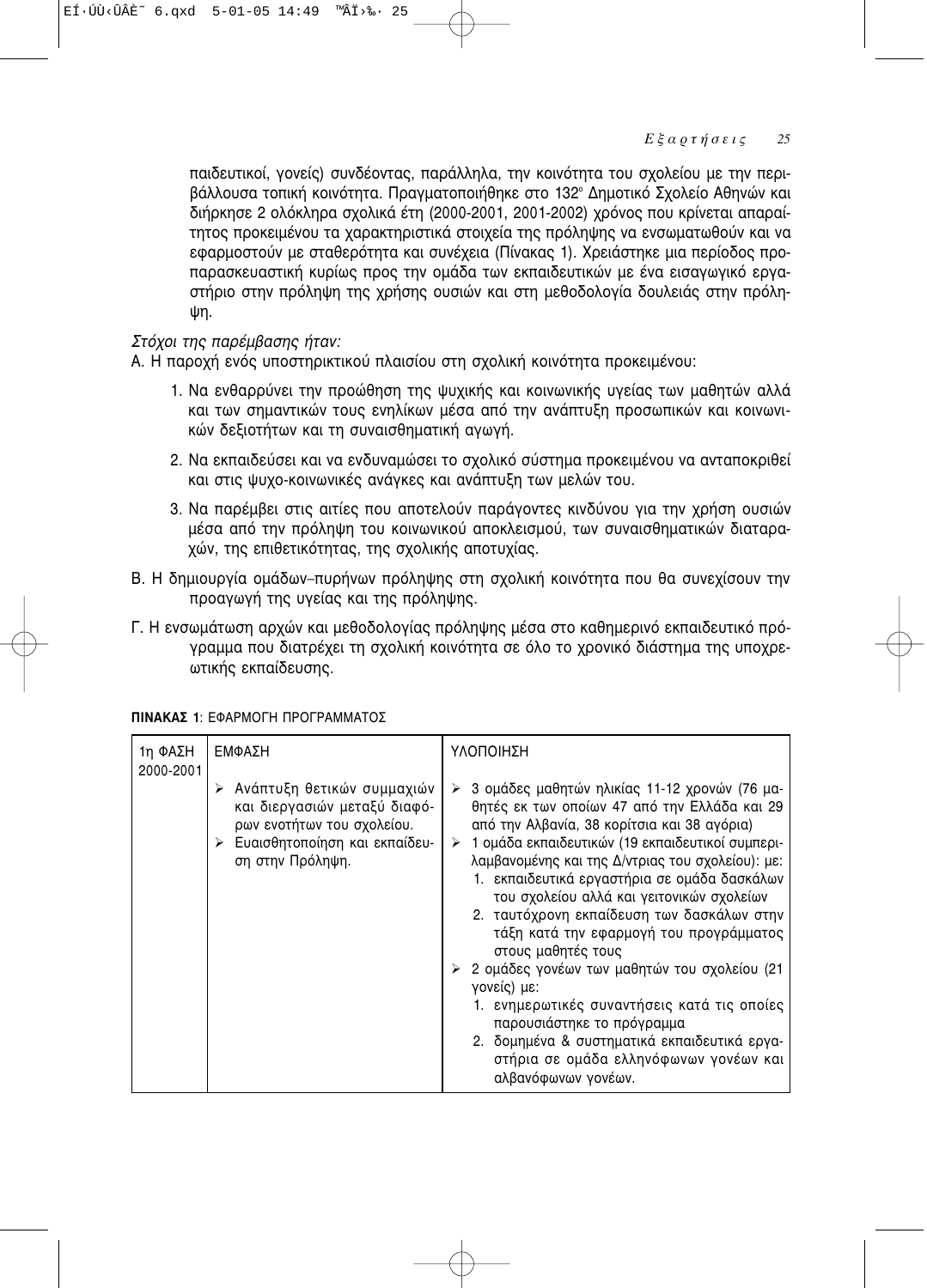| 2η ΦΑΣΗ<br>2001-2002 | στην ανάπτυξη των δεξιοτήτων<br>των δασκάλων & των μαθητών<br>στην ανάπτυξη δράσεων πρό-<br>ληψης από το ίδιο το σχολείο<br>και τους εκπαιδευτικούς<br>στην εδραίωση της δικτύωσης<br>του σχολείου με την ευρύτερη<br>κοινότητα | ≻ | 6 ομάδες μαθητών ηλικίας 7-12 χρονών (142 μα-<br>θητές εκ των οποίων 93 από διάφορες εθνικότη-<br>τες, 49 από Ελλάδα, 72 κορίτσια και 70 αγόρια)<br>Σε συνέχιση της εκπαίδευσης στην 1η ομάδα εκ-<br>παιδευτικών (15 εκπαιδευτικοί) που εφάρμοζαν<br>πρόγραμμα πρόληψης και αγωγής υγείας και σε<br>παροχή συμβουλευτικής κατά τον σχεδιασμό και<br>την εφαρμογή συναντήσεων από τους ίδιους<br>προς τους μαθητές τους<br>> 2 ομάδες γονέων (64 γονείς) με:<br>1. δομημένα και συστηματικά εκπαιδευτικά ερ-<br>γαστήρια<br>2. δομημένες ανοιχτές συναντήσεις, σεμιναρια- |
|----------------------|---------------------------------------------------------------------------------------------------------------------------------------------------------------------------------------------------------------------------------|---|--------------------------------------------------------------------------------------------------------------------------------------------------------------------------------------------------------------------------------------------------------------------------------------------------------------------------------------------------------------------------------------------------------------------------------------------------------------------------------------------------------------------------------------------------------------------------|
|                      |                                                                                                                                                                                                                                 |   | κής κυρίως μορφής, με ποικίλα θέματα που<br>αφορούν το γονικό ρόλο.                                                                                                                                                                                                                                                                                                                                                                                                                                                                                                      |

*Μαθητές* 

- Στόχοι: > Να εκτιμήσουν τον εαυτό τους, να επικοινωνήσουν καλύτερα, να δημιουργήσουν υγιέστερες σχέσεις μεταξύ τους, να αντιμετωπίσουν και διαχειριστούν με αποτελεσματικό τρόπο τη διαφορετικότητά τους, να αυξήσουν τις γνώσεις τους σε θέματα που αφορούν την υγεία τους.
	- ≻ Να μειωθούν τα περιστατικά επιθετικότητας, συγκρούσεων και ρατσισμού και να αυξηθεί η μεταξύ τους συνεργασία.
- Το πρόγραμμα που απευθύνθηκε σε αυτή την ομάδα σχεδιάστηκε βάσει των ιδιαίτερων αναγκών των μαθητών προκειμένου να δώσει τις πλέον κατάλληλες και απαραίτητες πληροφορίες για το αναπτυξιακό στάδιο στο οποίο βρίσκονται και να θέσει τους ίδιους τους μαθητές στο ρόλο του συν-διαμορφωτή του προγράμματος στο οποίο θα συμμετέχουν. Τέλος, να δώσει στους μαθητές τη δυνατότητα ανάληψης μέρους της ευθύνης γι' αυτό.
- Μία σειρά 11-15 συνεδριών με την κάθε τάξη των μαθητών πραγματοποιούνταν με συχνότητα μια φορά την εβδομάδα και διάρκεια 90'/συνεδρία ενώ για την προετοιμασία και την αποτίμηση της συνεδρίας με το δάσκαλο χρειαζόταν μία συνάντηση. Οι μαθητές σε μικρές ή μεγάλες ομάδες επεξεργάστηκαν τα θέματα που τους απασχολούσαν. Είχαν την ευκαιρία να διερευνήσουν τις αξίες και τις συμπεριφορές τους και να εκτεθούν σε ερεθίσματα για θέσπιση στόχων, εδραίωση αξιών και εμπειριών, λήψη αποφάσεων, επιλογών και υπευθυνοτήτων.
- Κατά τις συνεδρίες μέσα από την αλληλεπίδραση, το μοίρασμα, την ενεργή συμμετοχή, το παιχνίδι, τη συζήτηση, επεξεργάστηκαν θέματα που αφορούσαν την αυτο-εκτίμησή τους, την αποτελεσματική επικοινωνία, την αυτο-οργάνωση, την ικανότητα λήψης αποφάσεων, την αντίσταση στις πιέσεις, την αντιμετώπιση των προκλητικών συμπεριφορών των συμμαθητών τους, τη θέσπιση στόχων για την προσωπική τους βελτίωση.

 $T$ <sub>O</sub>*V*είς

Στόχοι: ≻ Η ενημέρωση για το πρόβλημα της χρήσης, κατάχρησης και εξάρτησης από ουσίες καθώς και για το ρόλο της οικογένειας στο επίπεδο της πρόληψης.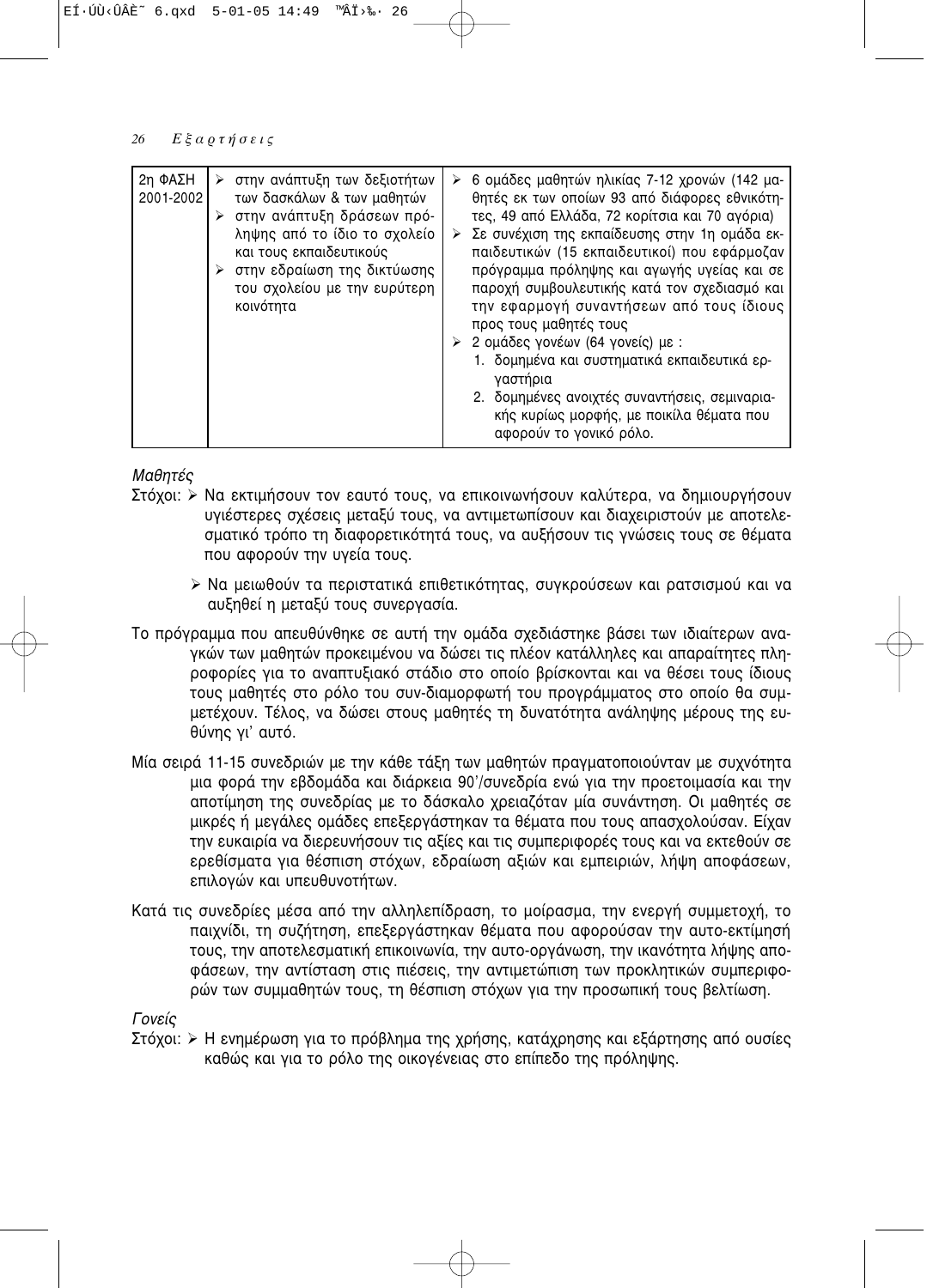- > Η γνωριμία και η κατανόηση κατάλληλων μεθόδων για το υγιές μεγάλωμα του παιδιού.
- > Η ενδυνάμωση των προσωπικών και κοινωνικών τους δεξιοτήτων.
- > Η εκπαίδευση και η ενδυνάμωση των γονεϊκών τους δεξιοτήτων.
- > Η βελτίωση της ενδοϊκογενειακής επικοινωνίας και κλίματος.
- > Η ενθάρρυνση στη συνεργασία με το σχολείο.
- Κατά την πρώτη φάση του προνράμματος δημιουργήθηκε μια ομάδα ελληνόφωνων γονέων, οι οποίοι ευαισθητοποιήθηκαν και εκπαιδεύτηκαν στο πλαίσιο μιας σειράς 10 συνεδριών με συχνότητα μια φορά την εβδομάδα και διάρκεια 2 ωρών /συνεδρία.
- Αξιοποιώντας τη διεργασία ομάδας και τεχνικές βιωματικής μάθησης, είχαν τη δυνατότητα να διερευνήσουν και να επεξεργαστούν θέματα όπως:
- Το φαινόμενο της τοξικοεξάρτησης: χρήση και κατάχρηση, αίτια, γνώση για τις συνέπειες και τις ψυχοδραστικές ουσίες, ο ρόλος της οικογένειας στην πρόληψη, αναπτυξιακά στάδια του παιδιού, προσωπική και κοινωνική εκπαίδευση, αποτελεσματική επικοινωνία και ανταπόκριση στα προβλήματα των παιδιών, αυτοεκτίμηση, επίλυση συγκρούσεων.
- Σταδιακά προετοιμάστηκε το έδαφος ώστε να γίνει και μια ομάδα αλβανόφωνων γονέων, οι οποίοι με τη σειρά τους ευαισθητοποιήθηκαν και εκπαιδεύτηκαν στα ίδια θέματα με ταυτόχρονη μετάφραση από την ελληνική στην αλβανική γλώσσα και αντίστροφα.
- Παρατηρήθηκε μια σημαντική διαφορά μεταξύ αυτών των δυο ομάδων, η οποία πιθανόν είναι πολιτισμική και είναι σχετική με το ποιος ρόλος θεωρείτο ο πιο κατάλληλος για μια τέτοια εκπαίδευση.
- Συγκεκριμένα, στην ομάδα των ελλήνων γονέων συμμετείχαν μόνο μητέρες ενώ στην ομάδα των αλβανών γονέων συμμετείχαν κατά μεγάλη πλειοψηφία οι πατεράδες.
- Κατά τη δεύτερη φάση του προγράμματος προσφέρθηκαν δυο μορφές εκπαίδευσης για τους γονείς.
- Η μία ήταν η δομημένη εκπαιδευτική ομάδα με δέσμευση σε ένα εργαστήριο 12 δίωρων συνεδριών με συχνότητα μία ανά 15ήμερο, στην οποία οι συμμετέχοντες είχαν τη δυνατότητα να διερευνήσουν θέματα, όπως:
- Ανάγκες του παιδιού και αναπτυξιακές αλλαγές, όρια και κανόνες καθώς το παιδί μεγαλώνει, η πρόληψη στην οικογένεια και στο σχολείο, κοινωνικοπολιτισμικές αλλαγές και η επίδρασή τους στον άνθρωπο, την οικογένεια, την κοινωνία, εκπαίδευση του παιδιού στην προστασία του, επικοινωνία στην οικογένεια, αυτοεκτίμηση.
- Η άλλη μορφή εκπαίδευσης περιελάμβανε 11 δίωρα αυτόνομα εργαστήρια με συχνότητα ένα ανά 15ήμερο. Οι θεματικοί άξονες αυτών των εργαστηρίων ήταν: προετοιμασία γονέων για την ένταξη των παιδιών στο σχολείο, οικογένεια. Στάδια εξέλιξής της οικογένειας και φυσιολογικές κρίσεις, κακοποίηση-παραμέληση παιδιού, σχολική άρνηση και μαθησιακές δυσκολίες ή προβλήματα, υγιεινή διατροφή, πρόληψη ατυχημάτων, το παιχνίδι ως μέσο μάθησης, η σεξουαλική διαπαιδαγώγηση του παιδιού, εφηβεία.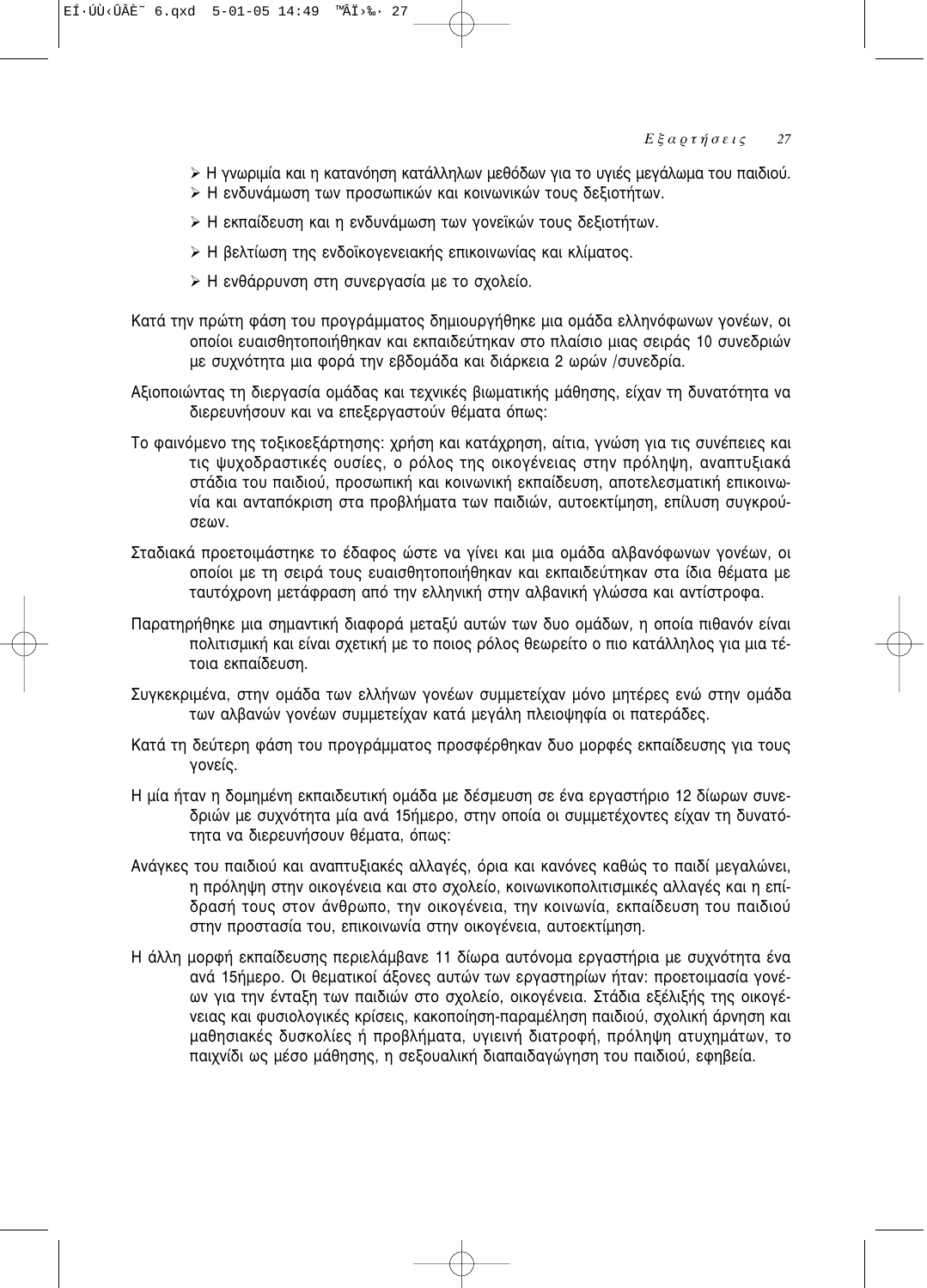*Eκπαιδευτικοί* 

- Στόχοι: > Η εκπαίδευση στην προαγωγή της πρόληψης, της υγείας και στην ανάπτυξη δεξιοτήτων στο σχολείο.
	- $\triangleright$  Η ενίσχυση του παιδαγωγικού τους ρόλου σε θέματα επικοινωνίας, αυτό-εκτίμησης, επίλυσης προβλημάτων και συγκρούσεων, σχεδιασμού, εφαρμογής και αξιολόγησης δράσεων πρόληψης.
	- ⊁ Η ενδυνάμωση στη συνεργασία μεταξύ τους αλλά και με τους γονείς και τους μαθητές τους.
- Η πρώτη φάση του προγράμματος με τους δασκάλους, αφορούσε στη βιωματική, θεωρητική εκπαίδευση και παράλληλη πρακτική εκπαίδευση μέσα στην τάξη. Πραγματοποιήθηκε ένα βιωματικό εργαστήρι 10 δίωρων συνεδριών, κατά τη διάρκεια του οποίου είχαν την ευκαιρία να διερευνήσουν σημαντικά θέματα, ενώ παράλληλα έκαναν την πρακτική τους εκπαίδευση ως συντονιστές μέσα στις τάξεις.

Τα θέματα τα οποία επεξεργάστηκαν ήταν:

- Δημιουργία εκπαιδευτικού πλαισίου, προσωπική και κοινωνική εκπαίδευση στο σχολείο, δουλεύοντας με ομάδες. Αποτελεσματική ακρόαση και επικοινωνία, ανταπόκριση στα προβλήματα των παιδιών, ενίσχυση της αυτοεκτίμησης του παιδιού στο σχολείο, επίλυση συγκρούσεων, συνολική σχολική προσέγγιση στην πρόληψη, δυσκολίες.
- Η δεύτερη φάση αφορούσε κυρίως στην υποστήριξη των δασκάλων που εφάρμοζαν πρόγραμμα πρόληψης και αγωγής υγείας, με ομαδική και ατομική συμβουλευτική και εξειδικευμένη εκπαίδευση. Πραγματοποιήθηκαν 5 εκπαιδευτικές και 5 εποπτικές συνεδρίες. Τα θέματα, τα οποία επεξεργάστηκαν ήταν:
- Κοινωνικοπολιτισμικές αλλαγές και η επίδρασή τους στο σχολείο και στο ρόλο του δασκάλου, προκατάληψη και διαφορετικότητα, η διαδικασία της αξιολόγησης, σχέσεις σχολείουγονέων, διαχείριση των συναισθημάτων που συνοδεύουν το πένθος.

# ΔΙΚΤΥΩΣΗ

- Η εργασία για τη δικτύωση αφορούσε στο πρώτο κυρίως επίπεδό της που είναι η γνωριμία μεταξύ των φορέων και είχε τρεις κατευθύνσεις:
- Τη δικτύωση με φορείς που ασχολούνται με την προώθηση της σωματικής, ψυχικής και κοινωνικής υγείας του παιδιού, τη δικτύωση με άλλα σχολεία της ευρύτερης περιοχής, τη δικτύωση με την κοινότητα.
- Για την πρώτη κατεύθυνση ο στόχος ήταν αφενός η ευαισθητοποίηση του σχολείου σε ανάλογα θέματα και η ανάπτυξη σχέσης τέτοιας που θα διευκόλυνε τη βοήθεια ή παραπομπή ανάλογων περιπτώσεων. Έτσι υπήρξε συνεργασία με το Ιατροπαιδαγωγικό Κέντρο Αθηνών, το Χαροκόπειο Πανεπιστήμιο (Τμήμα Διατροφολογίας) και το Σωματείο «Αντιμετώπισης Παιδικού Τραύματος».
- Για τη δεύτερη κατεύθυνση ο στόχος ήταν η ανάπτυξη ενός υποστηρικτικού δικτύου δασκάλων και σχολείων, το οποίο θα λειτουργεί ανατροφοδοτικά σε βάθος χρόνου.

Για το σκοπό αυτό στις ομάδες των δασκάλων εντάχθηκαν και δάσκαλοι από γειτονικά σχολεία.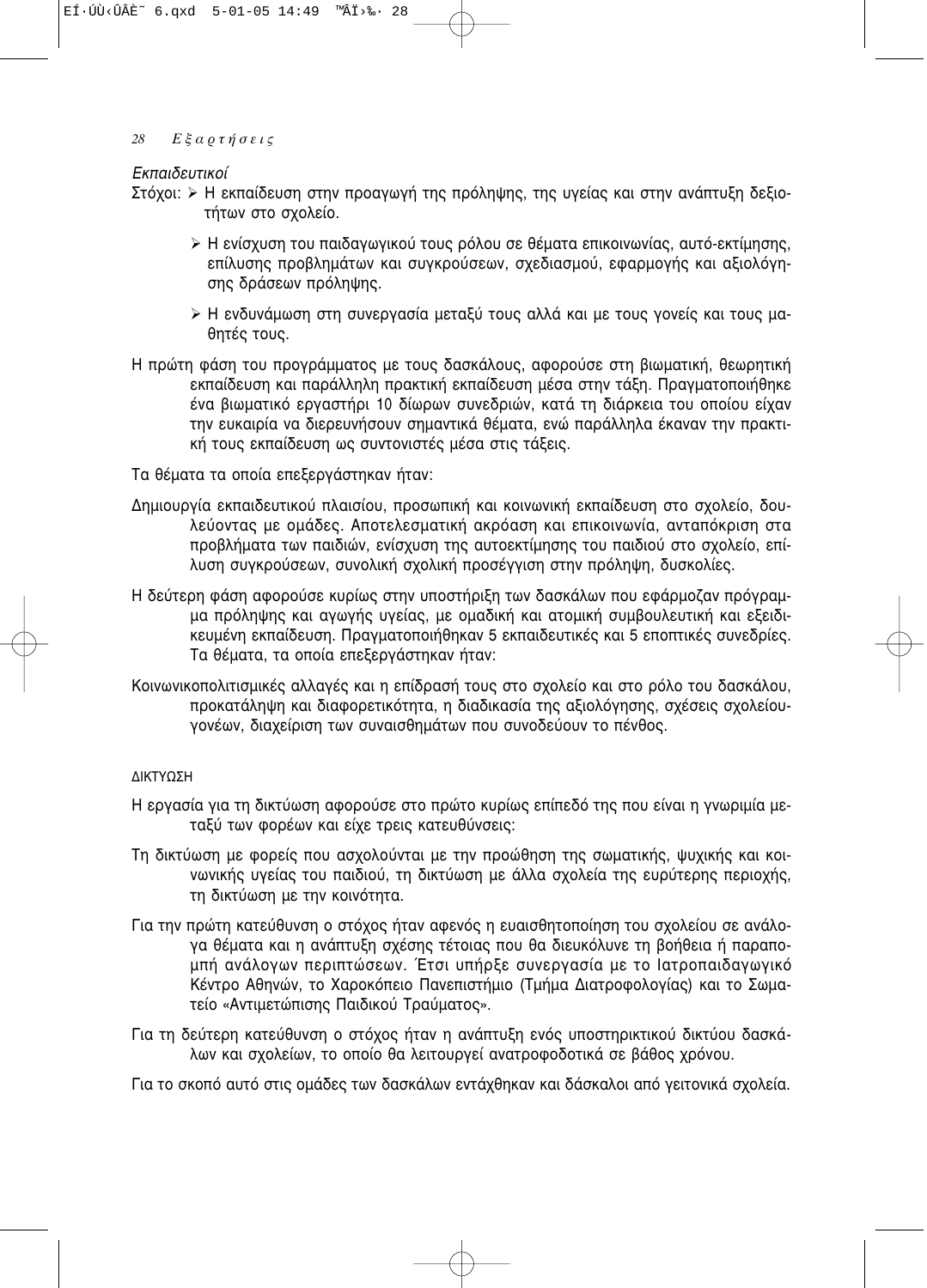#### Εξαρτήσεις 29

Για την τρίτη κατεύθυνση, αυτή της σύνδεσης με την κοινότητα αξιοποιήθηκαν οι εκδηλώσεις παρουσίασης του προγράμματος.

# ΔΗΜΙΟΥΡΓΙΑ ΥΛΙΚΟΥ

Η δημιουργία υλικού αποτέλεσε αφ' ενός μια τεχνική επεξεργασίας κάποιων θεμάτων με τα παιδιά, και αφ' ετέρου έναν τρόπο διάχυσης της δουλειάς. Η αξιοποίηση μηνυμάτων πρόληψης από συνομήλικους είναι ένας τρόπος για να απευθυνθεί κανείς σε ένα μεγαλύτερο αριθμό παιδιών, σε διαφορετικό βεβαίως επίπεδο.

Το υλικό που δημιουργήθηκε αφορούσε μπλούζες, αφίσες και κάρτες με μηνύματα πρόληψης.

# Η ΔΙΕΠΙΣΤΗΜΟΝΙΚΗ ΟΜΑΔΑ

- Μία τόσο ευρεία παρέμβαση, η οποία ταυτόχρονα στοχεύει σε βάθος, είναι απαραίτητο να πραγματοποιείται από μια ομάδα προσωπικού σε πολλούς, εναλλασσόμενους και ανελισσόμενους ρόλους.
- Η ύπαρξη μιας σταθερής ομάδας είναι απαραίτητη για να συμπεριλάβει όλο το σύστημα και τις δυναμικές του και η ύπαρξη των εξωτερικών συνεργατών είναι απαραίτητη για τον εμπλουτισμό της παρέμβασης με άλλα θέματα, άλλους τρόπους και άλλες οπτικές προσέγγισης των ίδιων θεμάτων.
- Η βασική ομάδα αποτελούνταν από 5 στελέχη σε διαφορετικούς ρόλους, (επόπτης σύμβουλος, υπεύθυνος σχεδιασμού και υλοποίησης, προσωπικό υλοποίησης, αξιολογητές). Συμπληρωματικά, εργάστηκαν εθελοντικά 19 επαγγελματίες-επιστήμονες από άλλους φορείς αλλά και φοιτητές σε πλαίσιο πρακτικής καθώς και κάποιοι ως ωρομίσθιοι εμψυχωτές.

# ΑΞΙΟΛΟΓΗΣΗ ΤΟΥ ΠΡΟΓΡΑΜΜΑΤΟΣ

# Μεθοδολογία

Για την αξιολόγηση του προγράμματος διαμορφώθηκε ένα ερευνητικό σχέδιο αξιολόγησης, ικανό και κατάλληλο να ανταποκριθεί στα ζητούμενα. Για το λόγο αυτό, σε όλες τις επιμέρους φάσεις εφαρμογής του προγράμματος συμπεριλήφθησαν πολλές διαφορετικές μέθοδοι, ομαδοποιημένες σε 3 κατηγορίες: ατομικά ερωτηματολόγια, παρατήρηση τάξης (συζήτηση στην τάξη, παίξιμο ρόλων, παραγωγή υλικών: εργασίες των ομάδων), ομαδικά εστιασμένες συνεντεύξεις.

Η αξιολόγηση έγινε σε πέντε άξονες

- · Διερεύνηση των αναγκών και των προσδοκιών κάθε ομάδας της σχολικής κοινότητας.
- Διερεύνηση των στάσεων ζωής των μαθητών της ομάδας-στόχου και της ομάδαςελέγχου.
- Αξιολόγηση κατά τη διαδικασία εφαρμογής
- Αξιολόγηση της εκπαιδευτικής διαδικασίας μέσω αυτό-χορηγούμενων ερωτηματολογίων για τις ομάδες των δασκάλων και των μαθητών.
- · Ποιοτική αξιολόγηση με τη μέθοδο της ομαδικά εστιασμένης συνέντευξης (focus group).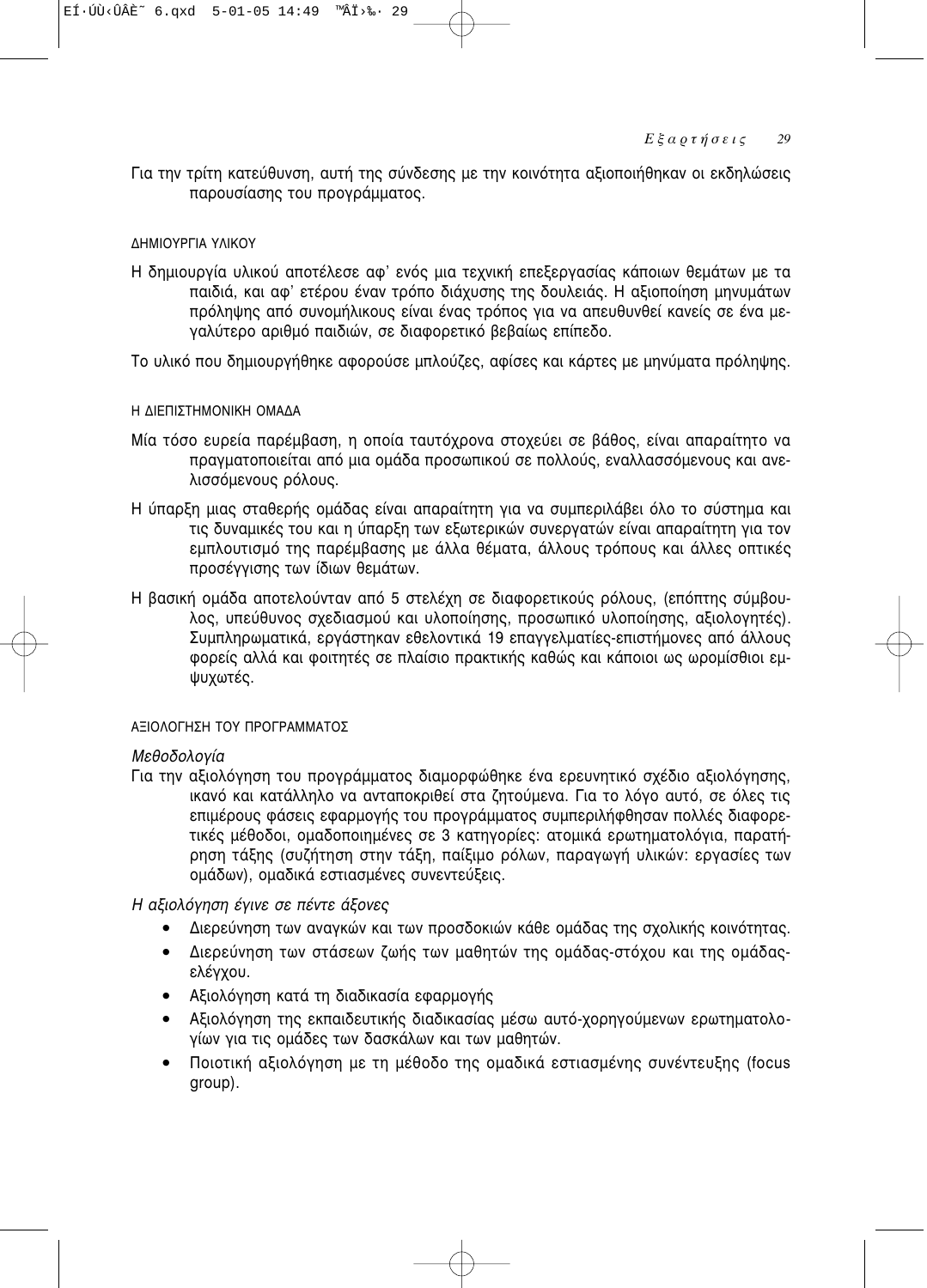- Ερωτηματολόγια χορηγήθηκαν στους μαθητές πριν και μετά την ολοκλήρωση του προγράμματος και σε ομάδα-στόχου και σε ομάδα-ελένχου. Αυτοχορηνούμενο ερωτηματολόγιο το οποίο βασίστηκε στο ερευνητικό εργαλείο που αξιοποιείται από το National Institute for Drug and Drug Addiction και βρίσκεται ως παράρτημα στο εγχειρίδιο STEPP, Staff/Team Evaluation of Prevention Programs (Hawkins, J.D., Nederhood, B. 1987) δόθηκε στους μαθητές και στους ενήλικες (γονείς και εκπαιδευτικούς). Τηρήθηκαν οι εργασίες από τις ομάδες καθώς και πρακτικά από τις συναντήσεις, είτε στην τάξη είτε στην ομάδα των ενηλίκων. Πρανματοποιήθηκαν πέντε ομαδικά εστιασμένες συνεντεύξεις, δύο με τις ομάδες των δασκάλων κατά την πρώτη φάση εφαρμονής, και τρεις με τις ομάδες των γονέων τόσο στην πρώτη όσο και στη δεύτερη φάση.
- Οι παραπάνω μέθοδοι συλλογής δεδομένων χρησιμοποιήθηκαν στο πλαίσιο της αξιολόγησης της διαδικασίας αλλά και του αποτελέσματος του προγράμματος, με απώτερο στόχο την αποτίμηση του προγράμματος στη βάση μιας σειράς κριτηρίων επίτευξης των προσδιοριζόμενων στόχων.

# ΑΠΟΤΕΛΕΣΜΑΤΑ

- Η υλοποίηση του προγράμματος κρίνεται αποτελεσματική καθώς όλοι οι συμμετέχοντες στο πρόγραμμα ανέφεραν την ικανοποίησή τους για α) την επίτευξη των στόχων που αρχικά είχαν τεθεί, β) τη συνολική ποιότητα του προγράμματος που τους προσφέρθηκε και γ) την αποτελεσματικότητα της μαθησιακής μεθόδου που ακολουθήθηκε. Όλοι διατήρησαν τη δέσμευση και τη συμμετοχή τους κατά τη διάρκεια της υλοποίησης του προγράμματος καθώς και μετά την ολοκλήρωσή του.
- Σημαντικός αριθμός μαθητών, γονέων και δασκάλων ανέφερε προσωπικές αλλαγές κυρίως όσον αφορά την αύξηση των γνώσεων, τη βελτίωση της αυτό-εκτίμησης και αυτο-γνωσίας, την καλύτερη διαχείριση της κρίσης και της διαφορετικότητας, τη βελτίωση της μεταξύ τους συνεργασίας, τη βελτίωση της επικοινωνίας και της αλληλεπίδρασης.
- Λιγότερα περιστατικά επιθετικότητας και ρατσισμού συνέβησαν στο σχολείο, σημαντική μείωση των συγκρούσεων στην αυλή και στην τάξη ανάμεσα στους μαθητές, ενώ μαθητές που ήταν στο περιθώριο ή μαθητές νεοεισερχόμενοι ενσωματώθηκαν και εντάχθηκαν στην ομάδα των μαθητών και στην τάξη πολύ πιο νρήνορα και εύκολα.
- Όσον αφορά την ένταξη και ενσωμάτωση αυτή παρατηρήθηκε και στην ομάδα των εκπαιδευτικών του σχολείου, οι οποίοι πολύ φυσιολογικά και αυθόρμητα υποδέχονταν στην ομάδα τους νέους συναδέλφους και τους εκπαίδευαν εντάσσοντάς τους και στο πρό-Vραμμα εκπαίδευσης και στο πρόγραμμα που εφάρμοζαν στους μαθητές τους.
- Οι μαθητές είχαν την ευκαιρία να αναγνωρίσουν τις ικανότητές τους και να τις ενισχύσουν. Κατέκτησαν μια ρεαλιστική άποψη των αναγκών τους, περισσότερη εμπιστοσύνη και σεβασμό ο ένας στον άλλο, αξιοποιώντας θετικά τη διαφορετικότητά τους και εκτίμησαν τις θετικές πλευρές του καθενός. Εφάρμοσαν στην τάξη τις νεοαποκτηθείσες δεξιότητες (π.χ. επίλυση διαφωνίας, ενεργητική ακρόαση) και έλαβαν βοηθητική ανατροφοδότηση από τους ομότιμούς τους και τους ενήλικες σε ένα υποστηρικτικό κλίμα μέσα στο σχολείο.

Ενσωμάτωσαν στην καθημερινή λειτουργία της τάξης αρχές του σεβασμού, της αλληλοβοή-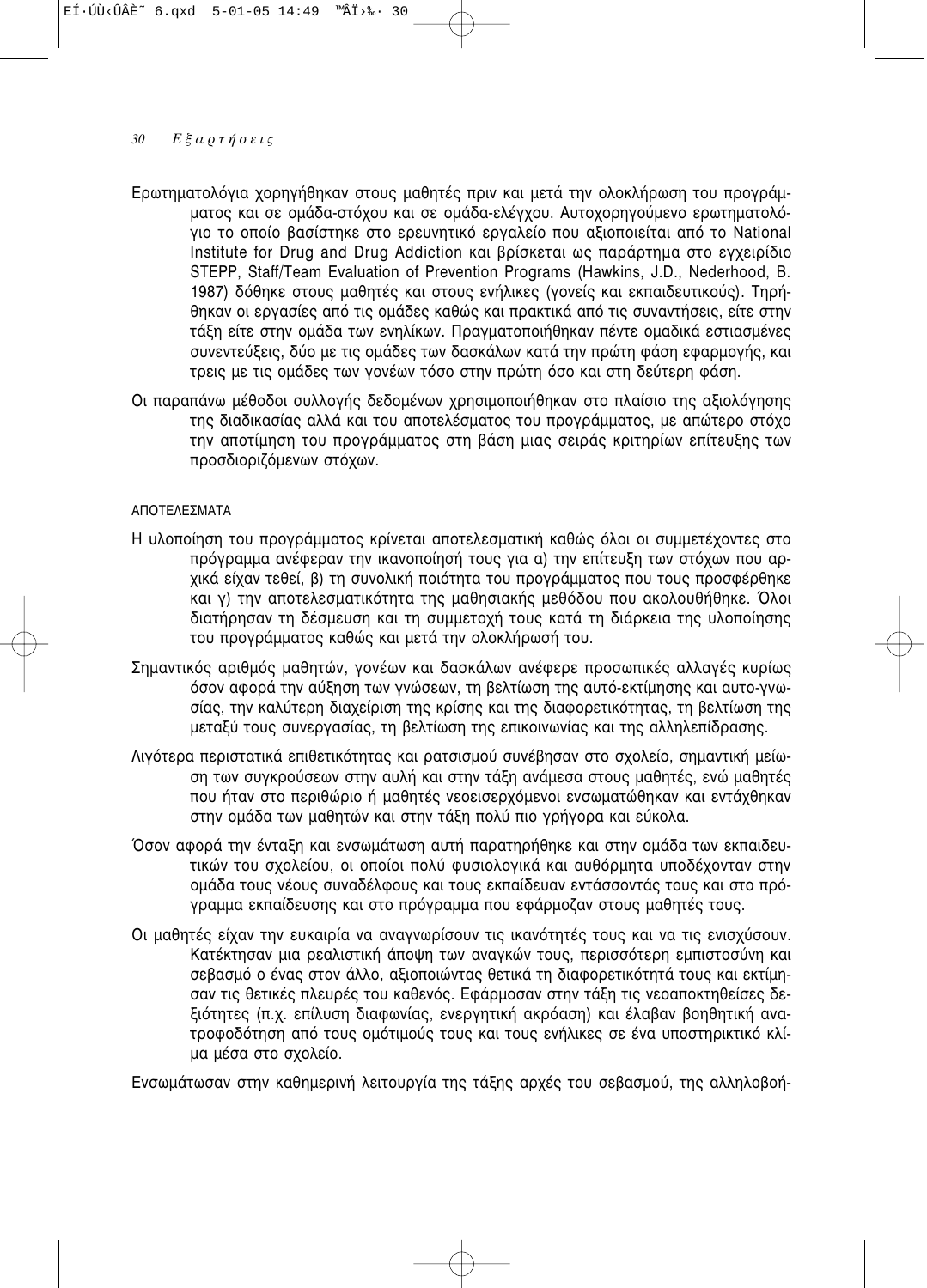## $E \xi \alpha \rho \tau \eta \sigma \epsilon \iota \varsigma$  31

EÍ·ÚÙ‹ÛÂȘ 6.qxd 5-01-05 14:49 ™ÂÏ›‰· 31

θειας, του ενδιαφέροντος, της υπευθυνότητας, της εμπιστοσύνης, της αυτό-πειθαργίας όπως τις είχαν θέσει ως αρχές κατά τη διάρκεια της λειτουργίας του προγράμ $u$ ατος.

- Οι δάσκαλοι ανέφεραν ότι οι μαθητές απέκτησαν μεγαλύτερη συνοχή και στενότερους δεσμούς με τους συμμαθητές τους. Ανέφεραν, επίσης, βελτίωση στη χαμηλή σχολική απόδοση κάποιων μαθητών.
- Οι γονείς είχαν την ευκαιρία να προσεγγίσουν το σχολείο, να αλλάξουν μη λειτουργικά μοντέλα συμπεριφοράς στην επικοινωνία τόσο με τα παιδιά τους όσο και με την υπόλοιπη οικονένεια και το σχολείο και ένιωσαν ενισχυμένοι στο ρόλο τους μέσα στην οικονένεια. Σταδιακά, συμμετείχαν περισσότερο στις δραστηριότητες του σχολείου. Οι αρχικοί φόβοι, δισταγμοί και η αποφυγή για το σχολείο αντικαταστάθηκαν από διαθεσιμότητα, ευχαρίστηση και ικανοποίηση.
- Οι δάσκαλοι ενθαρρύνθηκαν και ενσωμάτωσαν μέσα στη σχολική ζωή ευκαιρίες για τους μαθητές ώστε να εξερευνούν τα συναισθήματα, τα πιστεύω τους, τις αξίες και τη συμπεριφορά τους μέσα από προγραμματισμένες δραστηριότητες ή εκμεταλλευόμενοι αυθόρμητες ευκαιρίες κατά τη διάρκεια της σχολικής ζωής. Δήλωσαν ανανεωμένοι δημιουργώντας ένα νέο όραμα για τη δουλειά τους στο πώς να βοηθήσουν στη σύγχρονη ελληνική πραγματικότητα του σχολείου την «ολόπλευρη ανάπτυξη της προσωπικότητας του μαθητή τους» χωρίς να εστιάζουν μόνο στη σχολική επίδοση αλλά και στην ψυχοκοινωνική του ανάπτυξη.
- Οι δάσκαλοι σταδιακά ανέλαβαν τον σχεδιασμό και την εφαρμογή τριών διαφορετικών προγραμμάτων στο σχολείο (υγιεινή διατροφή, περιβαλλοντική εκπαίδευση, εκπαίδευση σε προσωπικές και κοινωνικές δεξιότητες). Συνειδητοποίησαν τη σπουδαιότητα του ρόλου τους στην πρόληψη και στην προαγωγή της υγείας και αποσαφήνισαν έννοιες, αρχές, μεθοδολογία και θέματα σχετικά.
- Οι αλλαγές που έγιναν στο σχολείο ως όλον είναι πολύ σημαντικές και μεγαλύτερες από το άθροισμα των επιμέρους αλλαγών, που παρατηρήθηκαν στις ομάδες.
	- Το σχολείο άρχισε να συζητά και να ξεκαθαρίζει την πολιτική του σε θέματα υγιεινής και ασφάλειας και αντιμετώπισης της κακοποίησης.
	- Mειώθηκαν σημαντικά οι συγκρούσεις μεταξύ των μαθητών στην αυλή.
	- Aντιμετωπίστηκαν περιστατικά κακοποίησης ή παραμέλησης παιδιών τα οποία καιρό έμεναν κλειστά ως θέματα.
	- Οι σχέσεις με τους γονείς όχι απλώς βελτιώθηκαν αλλά έγιναν λειτουργικές.
	- Δημιουργήθηκε μια ομάδα αυτοβοήθειας των δασκάλων.
	- Το σχολείο ανέπτυξε ένα σημαντικό υποστηρικτικό δίκτυο με φορείς δημόσιους ή μη κυβερνητικούς (Ιατροπαιδαγωγικό Κέντρο Αθήνας, Χαροκόπειο Πανεπιστήμιο, Σωματείο «Αντιμετώπιση Παιδικού Τραύματος») με σκοπό την έγκαιρη διάγνωση μαθησιακών δυσκολιών ή άλλων ψυχολογικών ή κοινωνικών προβλημάτων.
- Ενώ αυτά διαπιστώθηκαν με το κλείσιμο του προγράμματος το δεύτερο χρόνο, το επόμενο έτος (2003) και αφού το σχολείο ανέλαβε πια μόνο του να συνεχίσει το έργο της πρόληψης έκανε σημαντικές αλλαγές: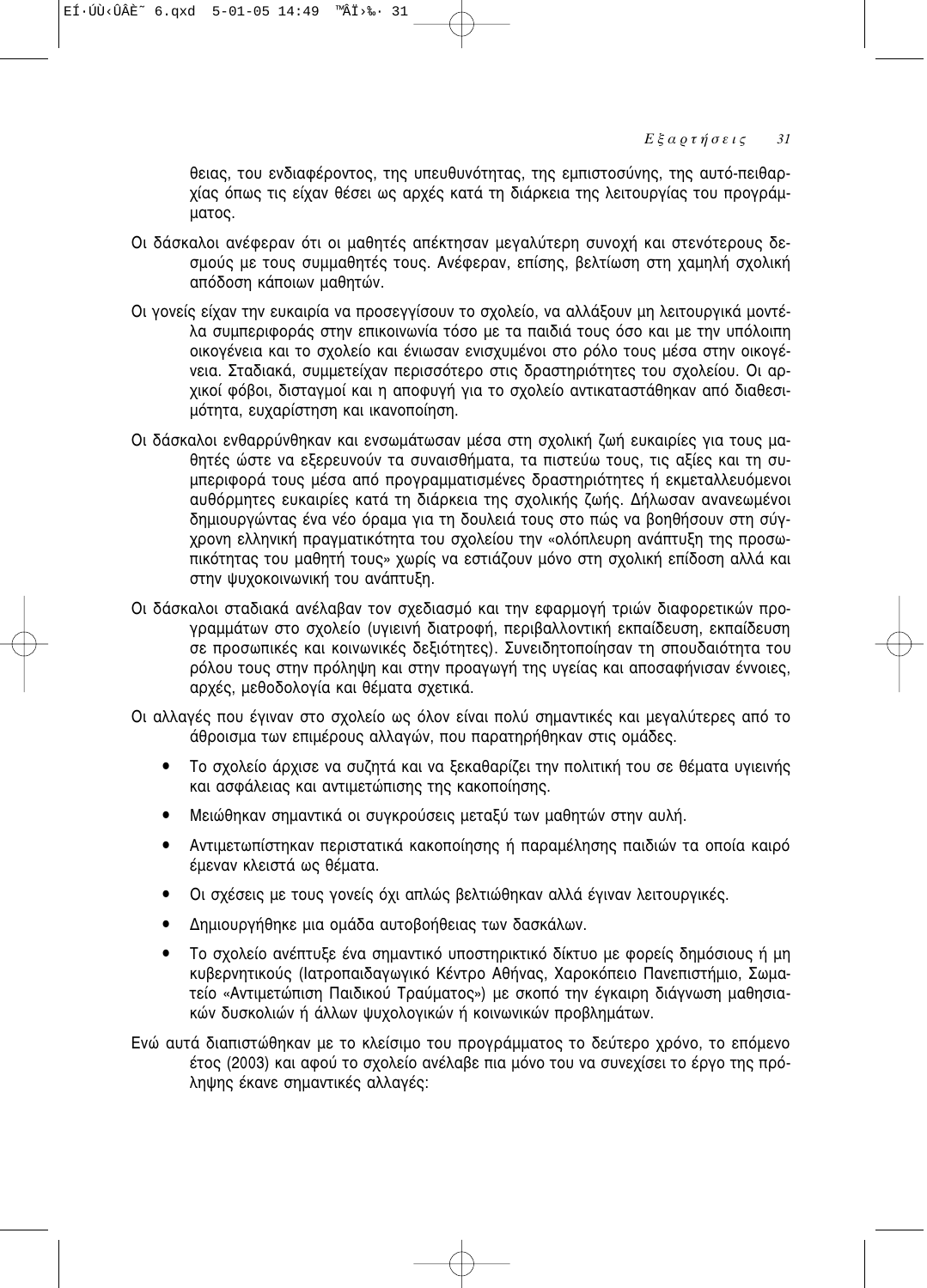- 32 *Eξαρτήσεις* 
	- Δημιούργησε Σχολή Γονέων.
	- Δημιούργησε τμήμα διδασκαλίας ελληνικής γλώσσας για ξενόγλωσσους γονείς με εθελοντική προσφορά των δασκάλων.
	- Άλλαξε η δομή των τάξεων από την παραδοσιακή μετωπική διάταξη των θρανίων σε κύκλο ή μικρές ομάδες.
	- Το πρόγραμμα πρόληψης ενώ είχε ετήσιο σχεδιασμό, πέρασε στην καθημερινή ζωή του σχολείου κερδίζοντας το στοίχημα των σύνχρονων σχολικών προγραμμάτων πρόληψης.
- Οι αλλαγές που προέκυψαν στα άτομα που συμμετείχαν στο πρόγραμμα και στο σχολείο επηρέασαν και την ευρύτερη περιοχή της Γκράβας. Αποτέλεσαν παράδειγμα ευαισθητοποίησης και κινητοποίησης και άλλων εκπαιδευτικών, γονέων και σχολείων στη γύρω περιοχή, που με τη σειρά τους εξέφρασαν διάθεση και αίτημα για ενημέρωση και εκπαίδευσή τους στην πρόληψη.
- Αν και το θέμα χρήσης και κατάχρησης ουσιών δεν προσεγγίστηκε άμεσα, η συνολική όμως αξιολόγηση του προγράμματος δείχνει ότι δημιουργήθηκαν προληπτικά αποτελέσματα όσον αφορά τη χρήση ουσιών από τους μαθητές, καθώς είχαμε τροποποίηση πολλών παραγόντων κινδύνου.

## ΣΥΜΠΕΡΑΣΜΑΤΑ – ΠΡΟΤΑΣΕΙΣ

- Η εργασία στην πρωτογενή πρόληψη όταν δε στοχεύει στη συμμόρφωση αλλά στην ανάπτυξη των ανθρώπων σε ό,τι μπορούν να γίνουν είναι εξαιρετικά δύσκολη. Χρειάζεται ένα συνδυασμό γνώσεων, δεξιοτήτων και μεγάλη επένδυση. Πολλές φορές γεμίζει τους ανθρώπους με ματαιώσεις και αγωνίες σχετικά με το αποτέλεσμα. Ειδικά όταν τα αποτελέσματα της πρόληψης δεν είναι άμεσα και εμφανίζονται αργότερα.
- Όμως, οι αλλαγές που μπορεί να γίνουν στην ποιότητα της ζωής των νέων είναι μετρήσιμες και σημαντικές.
- Το μοντέλο είναι αποτελεσματικό και μπορεί να εφαρμοστεί σε δημοτικά σχολεία σε αγροτική, ημιαστική και αστική περιοχή χωρίς κανένα περιορισμό. Ωστόσο, η υψηλή δέσμευση που απαιτείται σε χρόνο και ανάληψη ευθύνης τόσο από επιστήμονες επαγγελματίες όσο και από το σχολείο, είναι ένας σημαντικός περιοριστικός παράγοντας για την γρήγορη επέκταση του προγράμματος σε πολλά σχολεία.
- Ένα τέτοιο πρόγραμμα πρόληψης χρειάζεται χρόνο για προσεκτικό σχεδιασμό και προετοιμασία, προσεκτική ακρόαση των αναγκών του σχολείου και των μελών του, προσεκτική παρατήρηση των «κρυφών» σημείων της σχολικής κοινότητας, σεβασμό στις ισορροπίες του και υποστηρικτική παρέμβαση και όχι παραβίαση, σχεδιασμό ανάλογα με τις ανάγκες, ισχυρές συμμαχίες ανάμεσα στα στελέχη πρόληψης, στους δασκάλους και στους γονείς, καλλιέργεια των σχέσεων σε επίπεδο ρόλων αλλά και σε ανθρώπινο επίπεδο και εποπτεία σε όλα τα επίπεδα.
- Χρειάζεται, επίσης, να αποδεχτούμε ότι ο δάσκαλος της τάξης είναι ο σημαντικότερος υποστηρικτής της πρόληψης. Εκτός από την προσφορά του μέσα στην τάξη μπορεί να λειτουργήσει ως «χιονοστιβάδα» κινητοποιώντας και άλλους δασκάλους από άλλα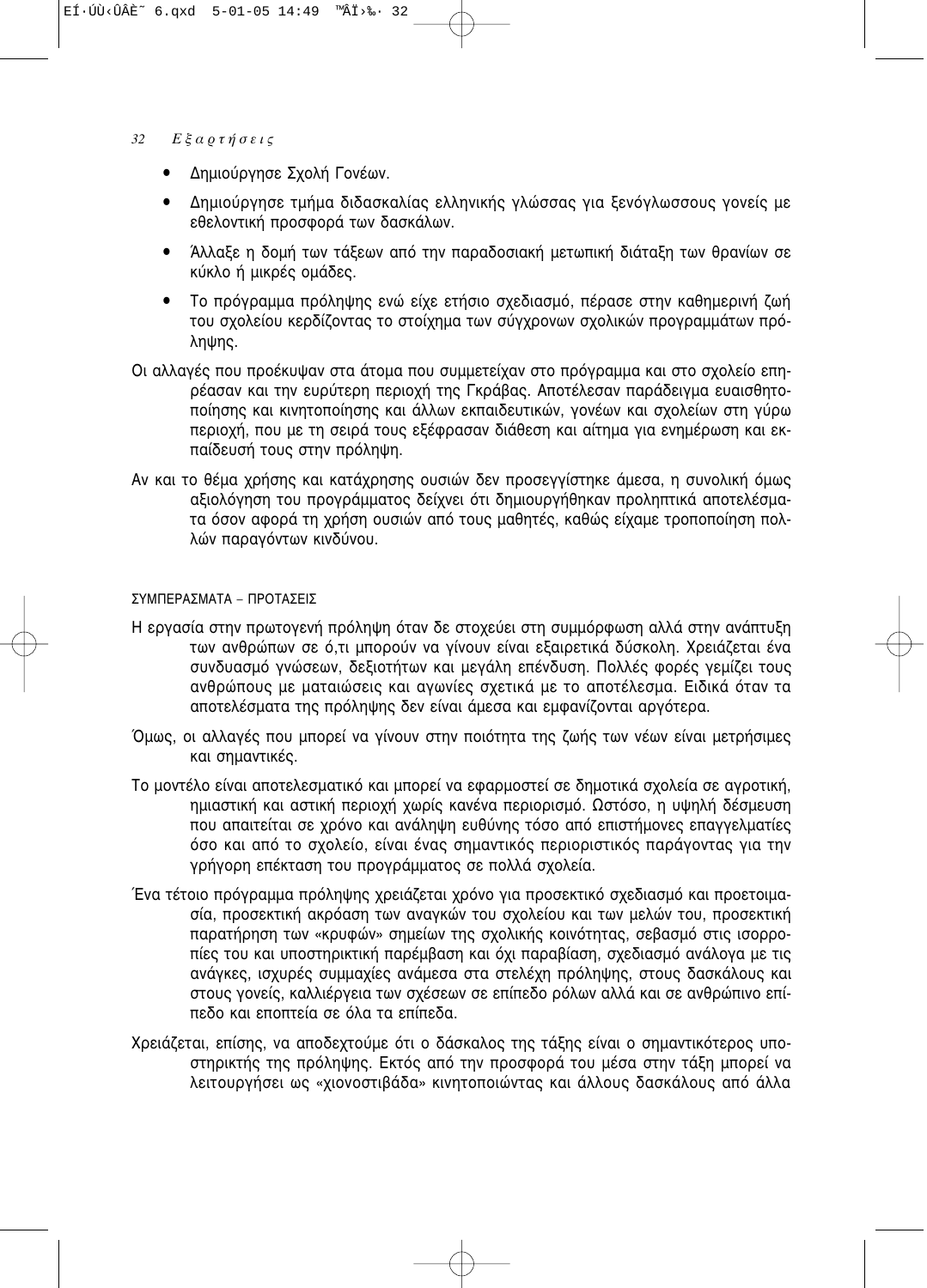σχολεία. Ο δάσκαλος, όμως, χρειάζεται επαρκή εκπαίδευση σε θέματα δυναμικής της τάξης, κτισίματος ομάδας, προσεκτικής ακρόασης, προώθησης της ψυχοκοινωνικής υγείας των μαθητών. Το σχολείο θα πρέπει να λειτουργεί ως μέρος ενός υποστηρικτικού δικτύου σχολείων και άλλων υπηρεσιών με στόχο τη συμπληρωματική λειτουργία, υπηρετώντας τις ανάγκες των νέων και των οικογενειών τους, υπηρετώντας τελικά τη ζωή. Τα προγράμματα πρόληψης και προαγωγής υγείας πρέπει να συνδυάζονται και με άλλα προγράμματα (π.χ. περιβαλλοντικής εκπαίδευσης, διαπολιτισμικά, κ.λπ.), και να έχουν στόχο την υγιή ανάπτυξη των παιδιών και να γίνονται μέρος της καθημερινής ζωής του σχολείου. Τέλος, τα σχολεία χρειάζονται θεσμική υποστήριξη και όχι μόνο για τα προγράμματα πρόληψης, με τέτοιον τρόπο που να τα οδηγεί από την ομοιομορφία στην ποικιλομορφία, από το αντικείμενο στο υποκείμενο. Χρειάζονται θεσμική υποστήριξη, η οποία δεν θα λειτουργεί ελεγκτικά για το σχολείο, τους δασκάλους, τα παιδιά και τους γονείς αλλά θα γίνει εργαλείο προώθησης του «ευ ζην».

# $B$ <sup>*Iβλιογραφία*</sup>

- Boyle, M., Sanford, M., Szatmari, P., Mericangas, K., & Offer, D. (2001). "Familiar influences on substance use by adolescents and young adults". *Canadian Journal of Public Health*, 92, 206-209
- Βασιλείου, Γ. (1987) «Ο Άνθρωπος ως σύστημα: μια παρουσίαση για τον παιδοψυχίατρο». *Σύγχρονα Θέματα Παιδοψυχιατρικής*. Τόμος Α, μέρος 3°, Αθήνα
- Βασιλείου Παπαγεωργίου Β. (2004) «Η εκπαίδευση ενηλίκων υπό το πρίσμα δύο στοχαστών του 20<sup>°</sup> αιώνα», J. Dewey & P. Freire, Εκπαίδευση Ενηλίκων, τεύχος 1°, εκδόσεις ΜΕΤΑΙΧΜΙΟ, Αθήνα.
- Γεωργογιάννης Π. (1997) «Θέματα Διαπολιτισμικής Επικοινωνίας και Αγωγής», Αθήνα, Gutenberg.
- Charllier, B., Chau, N., Predine, R., Choquet, M., & Legras, B., (2000). «Associations of family environment and individual factors with tobacco, alcohol and illicit drug use in adolescents». *European Journal of Epidemiology*, 16, 33-42
- Charlton A., (1986) "Evaluation of a family linked smoking program in primary schools" *Health education journal,* 45, 3, 140.
- Deykin, E.Y. & Buka, S.L. (1994) "Suicidal ideation and attempts among chemically dependent adolescents" *American Journal of Public Health*, 84 p.p. 634-39.
- Ellickson, P.L., Tucker, J.S., & Klein, D.J. (2001). «High-risk behaviors associated with early smoking: results from a 5-year follow up». *Journal of Adolescent Health*, 28, 465-473
- Ellis, A. (1994). "Reason and Emotion in Psychotherapy". New York: Birch Lane Press
- Ε.Π.Ι.Ψ.Υ. (1998, 2000, 2002, 2003). Ετήσια Έκθεση του Ε.Κ.ΤΕ.Π.Ν. για την κατάσταση των ναρκωτικών και των οινοπνευματωδών στην Ελλάδα. Ερευνητικό Πανεπιστημιακό Ινστιτούτο Ψυχικής Υγιεινής.
- Ghodse, H. (1998) Drug Abuse Prevention in the Information age. Cited in *Drug Prevention and Drug Policy*, Proceedings of the European Conference' 98, Vienna, 5-6/11/98, pp. 20-22.
- Goleman, D. (1998). Η ΣΥΝΑΙΣΘΗΜΑΤΙΚΗ ΝΟΗΜΟΣΥΝΗ: γιατί το EQ είναι πιο σημαντικό από το IQ, εκδόσεις *Ελληνικά Γράμματα*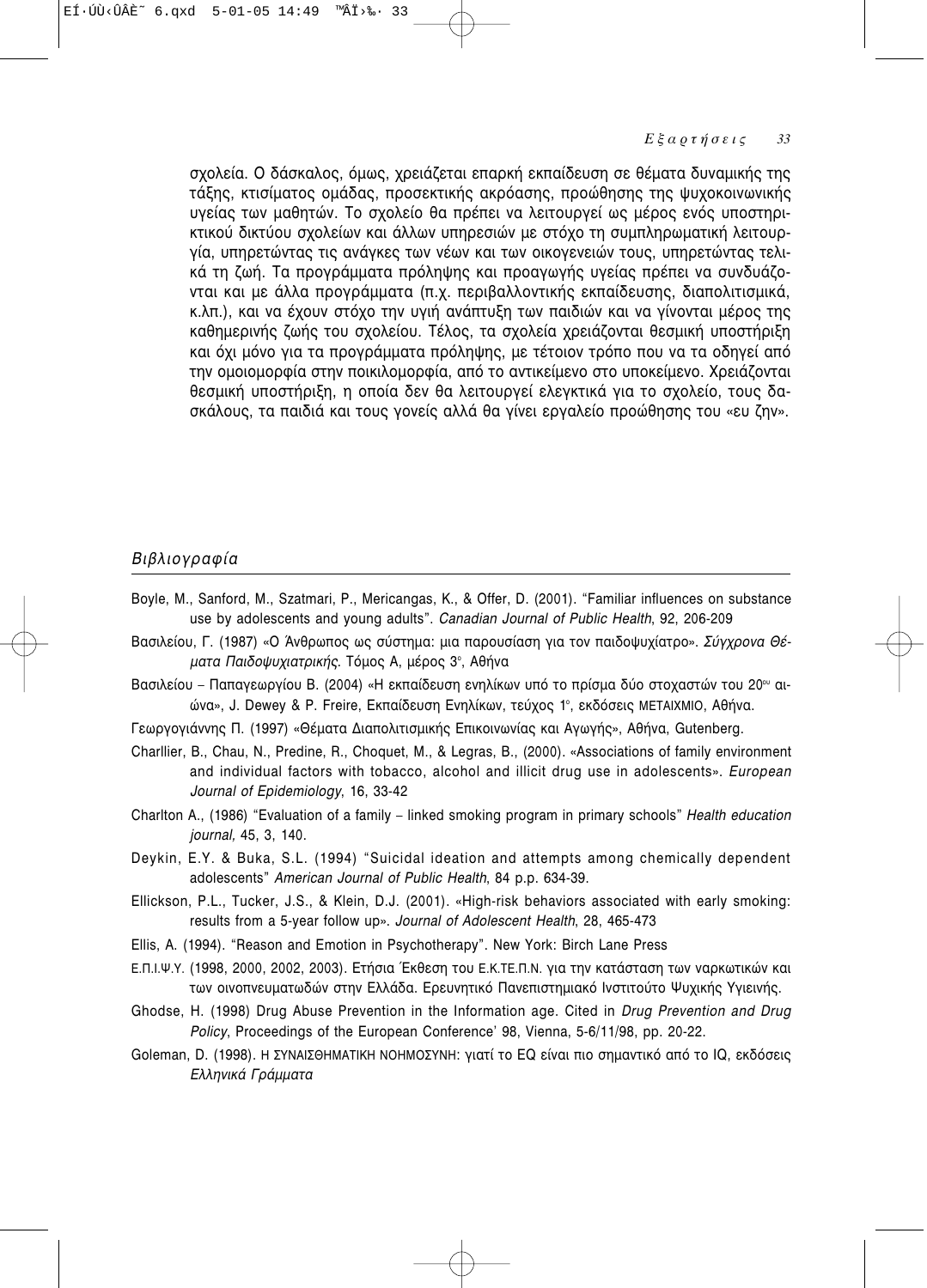- Hawkins, J.D., Nederhood, B. (1987) "Handbook for Evaluating Drug and Alcohol Prevention Programs -STEPP", U.S. Department of Health and Human Services
- Hawkins, J.D., Catalano, R.F., & Miller, J.Y. (1992). "Risk and protective factors for alcohol and other drug problems in adolescence and early adulthood: implications for substance abuse prevention". Psychological Bulletin, 112 (1), 64-105
- Herbert, Μ. (1998) «Ψυχολογικά προβλήματα παιδικής ηλικίας». Τόμος Α, εκδόσεις Ελληνικά Γράμματα
- Hundleby, J.D., & Mercer, G.W. (1987). "Family and friends as social environments and their relationship to young adolescents' use of alcohol, tobacco and marijuana". Journal of Clinical Psychology, 44, 125-134
- Kandel, D.B. Kessler, R.C. & Marguliles, R.Z. (1978), "Antecedents of adolescent initiation into stages of drug use: a developmental analysis", Journal of Youth and Adolescence, 7, p.p. 13-40.
- Klein, M. (1932). "The psychoanalysis of children". London: Hogarth Press.
- ΚΕ.Θ.Ε.Α.-ΕΨΥΠΕ-ΥΠΕΠΘ «Αγωγή Υγείας Ψυχική Υγεία Διαπροσωπικές Σχέσεις για παιδιά από 11-14 ετών» ΑΘΗΝΑ 2000.
- Κυρίτση, Ι., Τσιώτρα, Σ. (2000). Παρέμβαση Πρωτογενούς Πρόληψης στην Πρωτοβάθμια Εκπαίδευση. Τετράδια Ψυχιατρικής, Νο 72, σελ. 119-127
- Kiritsi. J., Tsiotra, S. (2002). "Combining Health Promotion and Primary Drug Prevention in a holistic approach". European Conference "Search for Quality in school-based drug prevention", European Healthy School and Drugs, Hamburg, 27-29/11/2003.
- Kumpfer K, U (2000) "Effectives of a culturally tailored family focused substance abuse program: the strengthening families program", National Conference on Drug Abuse Prevention Research: Presentations, Papers and Recommendations, NIDA.
- Leger, L. et al. (1999), "The context for Health Promotion in schools the evidence of health promotion effectiveness", European Commission by the International Union for Health Promotion and Education, 1999.
- Morrati, L. (1992). «Ο κήπος με τις 11 γάτες», εκδόσεις «Σχήμα και Χρώμα», 1994.
- Merikangas, K.R., Rounsaville, B. J. & Prusoff, B.A. (1992) "Familiar Factors in vulnerability to substance abuse" in M.D. Glantz & R.W. Pickens (Eds), Vulnerability to Drug Abuse, Washington DC: American Psychological Association.
- Newcomb, M.D, & Felix-Ortiz, M. (1992). "Multiple protective and risk factors for drug use and abuse: Cross-sectional and prospective findings". Journal of Personality and Social Psychology, 63 (2), 280-296

- Pollock, G.H. (1989), Forward in K. Field, B. Cohler & G. Wool (eds), Learning and education: Psychoanalytic perspectives (27-29), Madison, CT: International Universities Press.
- Satir V., (1989) «Πλάθοντας Ανθρώπους», Εργαστήριο Διερεύνησης Ανθρωπίνων Σχέσεων, Εκδόσεις Κέδρος.
- Schinke, S. & Cole, K. (1995) Prevention in community settings. In G.J. Botvin, S. Schinke, & M.A. Orlandi (Eds.), Drug abuse prevention with multiethnic youth (p.p. 215-232). Thousand Oaks, CA: Sage Publications.
- Science-based Prevention Programs and Principles 2002. Effective Substance Abuse and Mental Health Programs for Every Community. Department of Health and Human Services, SAMHSA Model Programs, DHHS Publication No. (SMA) 03-3764, 2003

NIDA. www.nida.nih.gov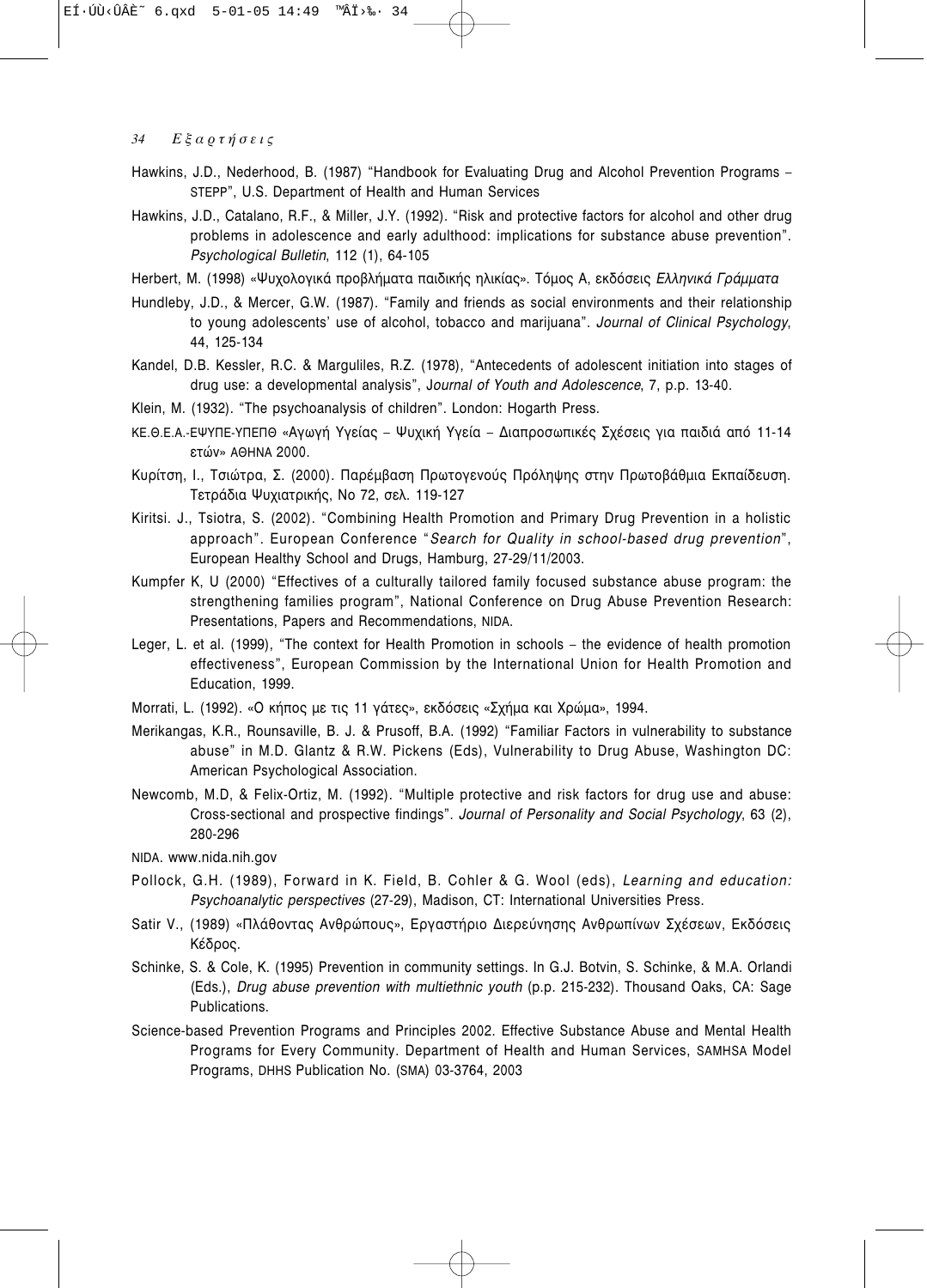- Sheehan, M., Oppenheimer, E., & Taylor, C. (1988) "Who comes for treatment: drug misusers at three London agencies", British Journal of Addiction, 83, p.p. 311-20.
- ΣΤΡΟΦΗ (2002) «Απολογισμός έργου 2000. Χαρακτηριστικά των εφήβων που προσέγγισαν το Θεραπευτικό Πρόγραμμα ΣΤΡΟΦΗ», σελ. 79, ΚΕ.Θ.Ε.Α.

ΤΑCADE - ΚΕ.Θ.Ε.Α. (1990). «Δεξιότητες για παιδιά του Δημοτικού», εκδόσεις «Σχήμα και Χρώμα», 1998.

Velleman, R., Mistral, W. & Sanderling, L. (1997) "Involving Parents in Drugs Prevention", Paper presented at the Drugs Prevention Initiative Research Conference, Liverpool, December.

Waltzawick P. (1981). «Η γλώσσα της αλλαγής», εκδόσεις ΚΕΔΡΟΣ.

Ziedonis, D.M. (1995) "Psychiatric patiens". In R.H. Coombs & D.M. Ziedonis (Eds.), Handbook on Drug Abuse Prevention, Boston: Allyn and Bacon.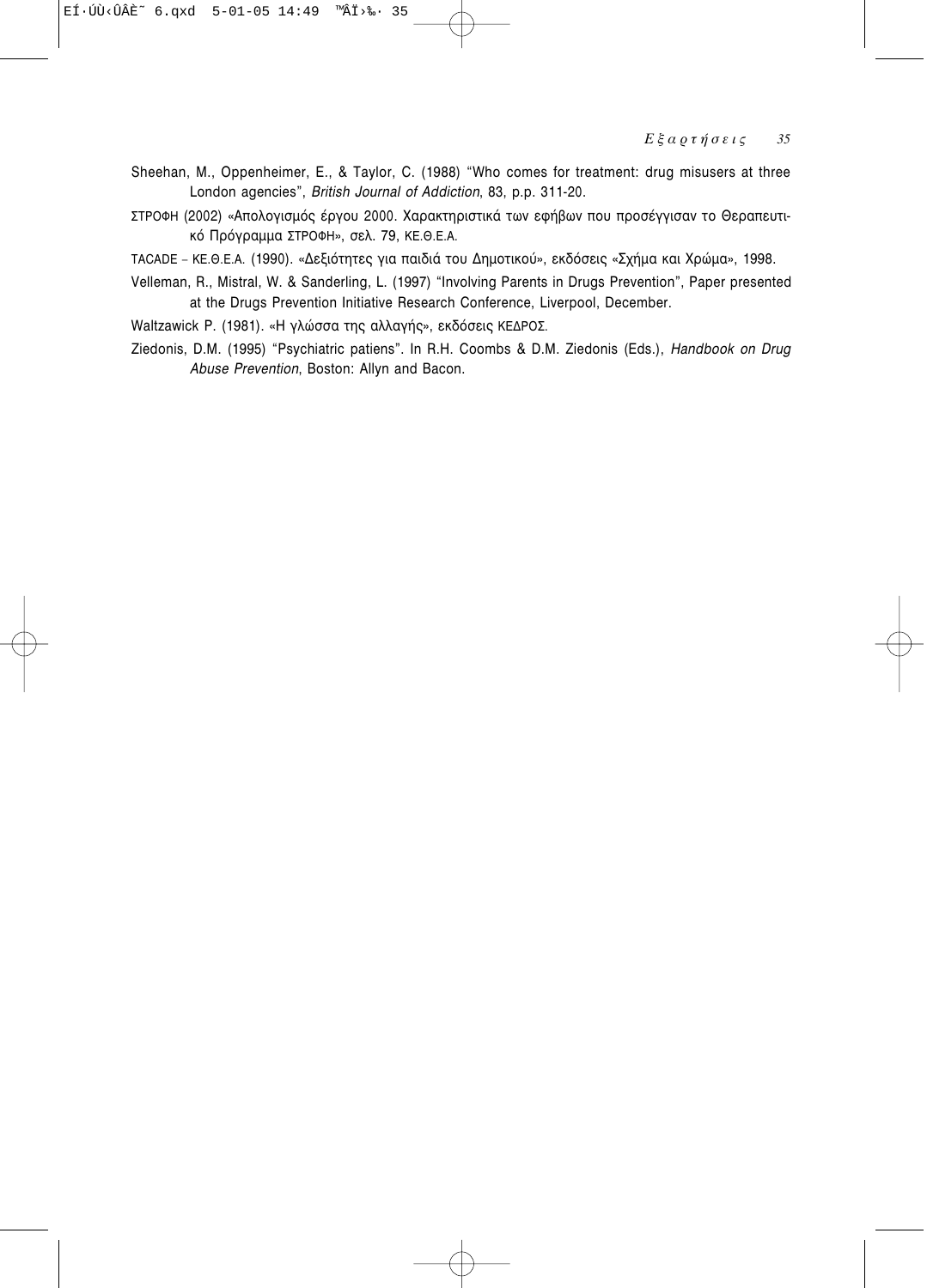Εξαρτήσεις, τεύχος 6, 2004

# OBSTACLES AND PROBLEMS FACED BY EX-DRUG USERS FORM NOSTOS TREATMENT PROGRAMME IN THE PROCESS OF VOCATIONAL **REHABILITATION**

EVI MALAMOGLOU\*

Abstract

- The purpose of this paper is to present and understand the personal and the social-labour factors that impede ex drug users during their labour market entering process.
- The sample of case studies investigated in this paper originates from NOSTOS program and in particular from the Social Rehabilitation Centre. It consists of individuals who entered the phase of Social Rehabilitation from 2000 to 2003.
- In particular, this study used records taken from the sequential interviews EuropAsi. The interviews were taken from individuals who passed successfully from the community phase of the NOSTOS program and who are currently in the Social Rehabilitation Centre phase.
- In correlation to the above mentioned EuropAsi research tool, qualitative results from the Career Advising Consulting groups were also evaluated.

<sup>\*</sup> Sociologist, with Training in Adult education, Head of the Education Department of the Treatment Program NOSTOS, Therapy Centre Of Dependent Individuals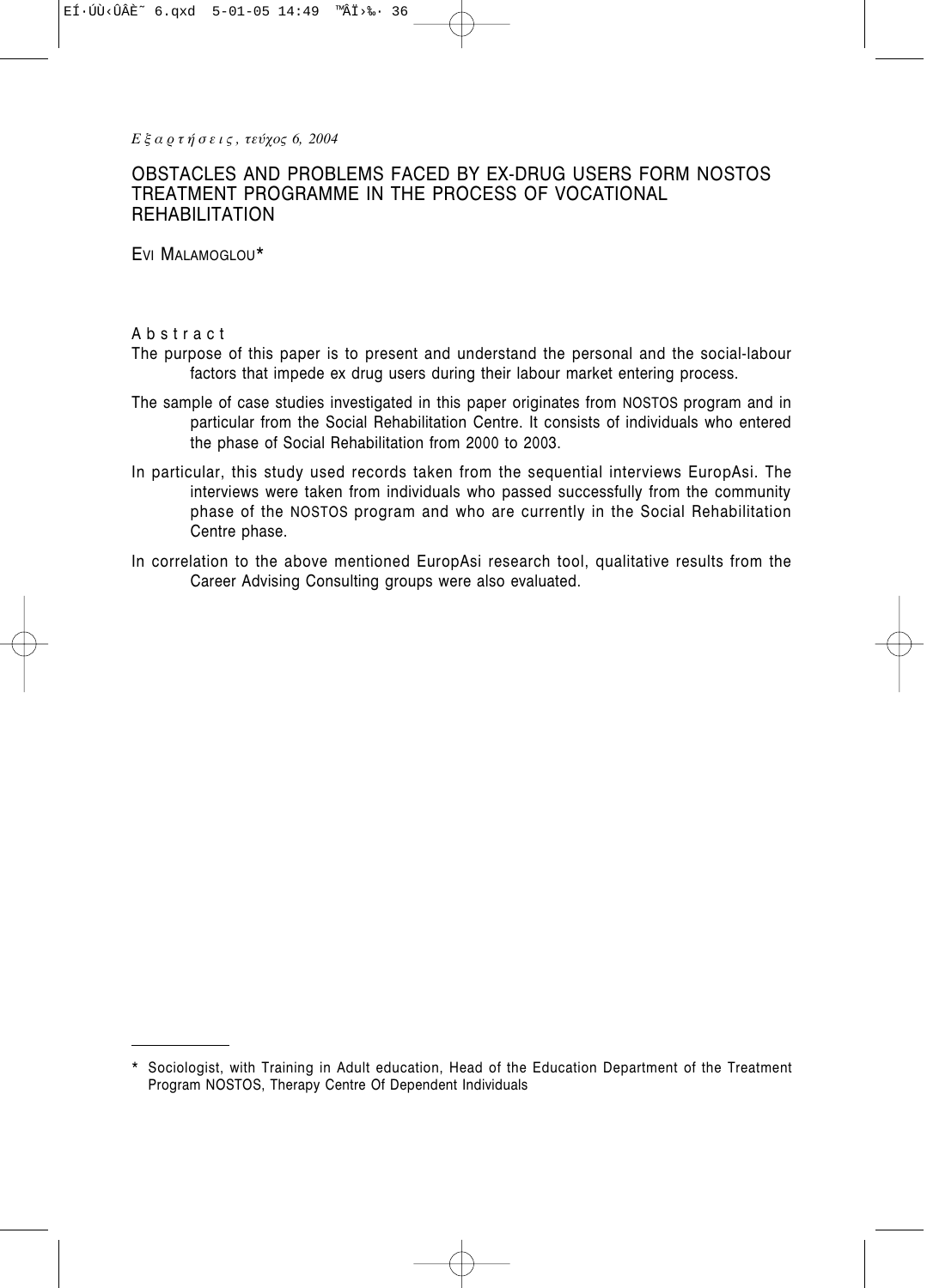#### EÍ·ÚÙ‹ÛÂȘ 6.qxd 5-01-05 14:49 ™ÂÏ›‰· 37

ΠΡΟΒΛΗΜΑΤΑ ΚΑΙ ΔΥΣΚΟΛΙΕΣ ΠΟΥ ΑΝΤΙΜΕΤΩΠΙΖΟΥΝ ΟΙ ΠΡΩΗΝ ΧΡΗΣΤΕΣ. ΑΠΟ ΤΟ ΠΡΟΓΡΑΜΜΑ «ΝΟΣΤΟΣ», ΚΑΤΑ ΤΗ ΔΙΑΔΙΚΑΣΙΑ ΕΝΤΑΞΗΣ ΤΟΥΣ ΣΤΗΝ ΑΓΟΡΑ ΕΡΓΑΣΙΑΣ

EYH MAAAMOFAOY<sup>\*</sup>

 $\Pi$ ερίληψη

- Στόχος της εργασίας είναι η διερεύνηση και παρουσίαση των ατομικών και κοινωνικών-εργασιακών παραγόντων που δυσχεραίνουν τους πρώην χρήστες κατά τη διαδικασία ένταξής τους στην αγορά εργασίας.
- Το δείγμα της παρούσας μελέτης προέρχεται από το Θεραπευτικό Πρόγραμμα Νόστος και συγκεκριμένα από το Κέντρο Κοινωνικής Επανένταξης του Προγράμματος. Τα άτομα του δείγματος εισήχθησαν στην φάση της Κοινωνικής Επανένταξης το χρονικό διάστημα 2000-2003.
- Στη μελέτη χρησιμοποιήθηκαν στοιχεία που προέκυψαν από τις επαναληπτικές συνεντεύξεις EuropAsi, που πραγματοποιήθηκαν σε δείγμα ατόμων που πέρασε από τη Θεραπευτική Κοινότητα στο Κέντρο Κοινωνικής Επανένταξης του Προγράμματος Νόστος και εξακολουθούν να παρακολουθούν το Πρόγραμμα. Σε συνδυασμό με το παραπάνω ερευνητικό εργαλείο αξιοποιήθηκαν και ποιοτικά στοιχεία που προκύπτουν από τις ομάδες Συμβουλευτικής σε θέματα επαγγελματικού προσανατολισμού.

# ΕΙΣΑΓΩΓΗ

- Η ανάπτυξη των κοινωνιών και η οργάνωσή τους στα σύγχρονα βιομηχανικά πρότυπα πολλαπλασίασε τις ανάγκες και αύξησε τις ικανότητες που πρέπει να έχουν τα άτομα για να ενταχθούν χωρίς προβλήματα στο κοινωνικό σύνολο (Πυργιωτάκης 1998).
- Οι τεράστιες ανακατατάξεις σε πολιτικό και κοινωνικό-οικονομικό επίπεδο που διαδραματίζονται τα τελευταία χρόνια και οι συνέπειες που αυτές επιφέρουν (φτώχεια, ανεργία) σε κάποιες ομάδες ανθρώπων, υπονομεύουν την ικανότητα των ατόμων αυτών να συμμετέχουν παραγωγικά στη ραγδαία τεχνικά εξελισσόμενη οικονομία δημιουργώντας επιπλέον συναισθήματα άγχους, ανασφάλειας, απαξίωσης.
- Τα τελευταία χρόνια η έννοια μέσω της οποίας περιγράφονται και ορίζονται τα κοινωνικά προβλήματα είναι ο κοινωνικός αποκλεισμός, ένα έντονο κοινωνικό φαινόμενο που συντίθεται από ανεργία μακράς διάρκειας, υποεκπαίδευση, φτώχεια, έλλειψη κοινωνικής αλληλεγγύης.
- Όλο και συχνότερα παρατηρούμε οι υποεκπαιδευμένοι να περιθωριοποιούνται στο πλαίσιο της δευτερεύουσας αγοράς εργασίας που περιλαμβάνει τις πιο κακοπληρωμένες και ανε-

<sup>\*</sup> Κοινωνιολόγος, με Μετεκπαίδευση στην Εκπαίδευση Ενηλίκων, Υπεύθυνη Εκπαίδευσης Θεραπευτικού Προγράμματος Νόστος, ΚΕ.Θ.Ε.Α.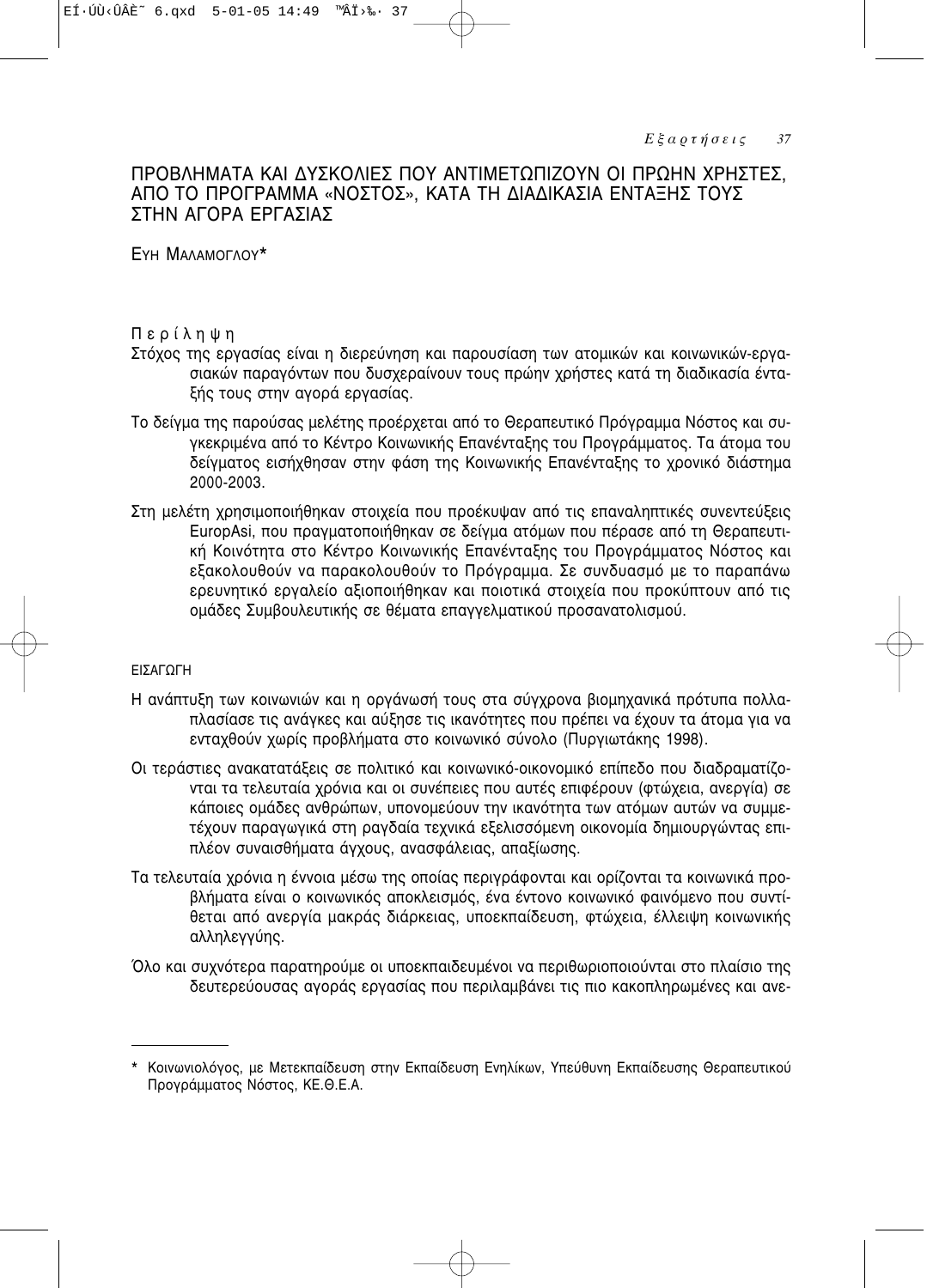> πιθύμητες εργασίες ή να μένουν άνεργοι. Το ιδιαίτερα χαμηλό εκπαιδευτικό επίπεδο δρα ως πτωχογόνος παράγοντας και λειτουργεί ανασταλτικά στην άσκηση κάποιου προσοδοφόρου επαννέλματος (Καράνιωρνας 1990).

- Με την κρίση αυτή της νεωτερικότητας είναι συνυφασμένη και η τοξικοεξάρτηση. Η εξάρτηση από τοξικές ουσίες αποτελεί φαινόμενο κοινωνικής παθογένειας που έχει πάρει μεγάλες διαστάσεις στην Ελλάδα και παγκοσμίως, δημιουργώντας μια ομάδα ατόμων, η οποία χαρακτηρίζεται από ιδιαιτερότητες που απαιτούν την ιδιαίτερη μέριμνα της πολιτείας, προς την κατεύθυνση, τόσο της μείωσης της ζήτησης ουσιών, όσο και της θεραπείας και της κοινωνικής επανένταξης των απεξαρτημένων.
- Η ομάδα των πρώην χρηστών τοξικών ουσιών αποτελεί μια ομάδα ατόμων που για λόγους υποκειμενικούς ή αντικειμενικούς δεν έχουν ή δεν τους δίνονται οι ευκαιρίες για ισότιμη ένταξη στην αγορά εργασίας.
- Η επιτυχημένη κοινωνική ένταξη των πρώην χρηστών, αποτελεί ένα από τα κριτήρια για την αποτελεσματικότητα της θεραπείας και σημαντικό παράγοντα πρόληψης της υποτροπής σε προηγούμενες βλαπτικές συμπεριφορές και στη χρήση. Προϋπόθεση για την επιτυχημένη κοινωνική ένταξη αποτελεί η ένταξη ή η επανένταξη στον εργασιακό χώρο.
- Η εργασία για τον απεξαρτημένο έχει βαρύνουσα σημασία εφόσον, εκτός από το οικονομικό όφελος, απαραίτητο για την αυτοδυναμία του σε σχέση με την πατρική εστία, δίνει στο άτομο συγκεκριμένη επαγγελματική ταυτότητα και χώρο στην κοινωνία. Ταυτόχρονα το άτομο αναλύει θέματα που αφορούν την αυτοπειθαρχία και τις τρέχουσες κοινωνικές συνθήκες. Το άτομο αισθάνεται χρήσιμο, σημαντικό, υπεύθυνο (βελτίωση αυτοεικόνας), οργανώνει τον καθημερινό του χρόνο και γνωρίζεται με νέους ανθρώπους. Η επαγγελματική αποκατάσταση δίνει στο άτομο το αίσθημα της ασφάλειας, της αυτοαξίας, του ανήκειν.
- Η επαγγελματική ένταξη των πρώην χρηστών έρχεται αντιμέτωπη με παραμέτρους που αφορούν τις ιδιαιτερότητες που χαρακτηρίζουν την ομάδα αυτή και συνίστανται σε ελλείψεις σε επίπεδο εκπαίδευσης, επαγγελματικής κατάρτισης και κοινωνικών δεξιοτήτων. Στην πλειοψηφία τους οι χρήστες έχουν διακόψει τη δευτεροβάθμια εκπαίδευση σε πρώιμο στάδιο ή έχουν αρνητική εμπειρία από το σχολείο. Σύμφωνα με τα στοιχεία που προκύπτουν από την Πανελλήνια Έρευνα για τη διερεύνηση των αναγκών και των δυνατοτήτων απασχόλησης των απεξαρτημένων ή και των υπό απεξάρτηση ατόμων που πραγματοποίησε το ΕΚΤΕΠΝ το 2003, προκύπτει ότι το 40,8% έχει ολοκληρώσει μόνο την υποχρεωτική εκπαίδευση ενώ το 1,9% του δείγματος δηλώνουν αναλφάβητοι (ΕΚΤΕΠΝ 2004). Πολλοί από αυτούς δεν έχουν επαγγελματική εμπειρία εφόσον στη διάρκεια της χρήσης εργάζονταν ευκαιριακά ή και καθόλου.
- Επίσης, χαρακτηρίζονται από ελλιπή προσωπική οργάνωση, χαμηλή αυτοεκτίμηση, θολά σχέδια, διάσπαρτες επιθυμίες, μεγάλη ανάγκη για σχέσεις εμπιστοσύνης και ειλικρίνειας ενώ αρκετοί αντιμετωπίζουν πολλά οικογενειακά και νομικά προβλήματα και παρουσιάζουν αδυναμία στο επίπεδο λήψης απόφασης.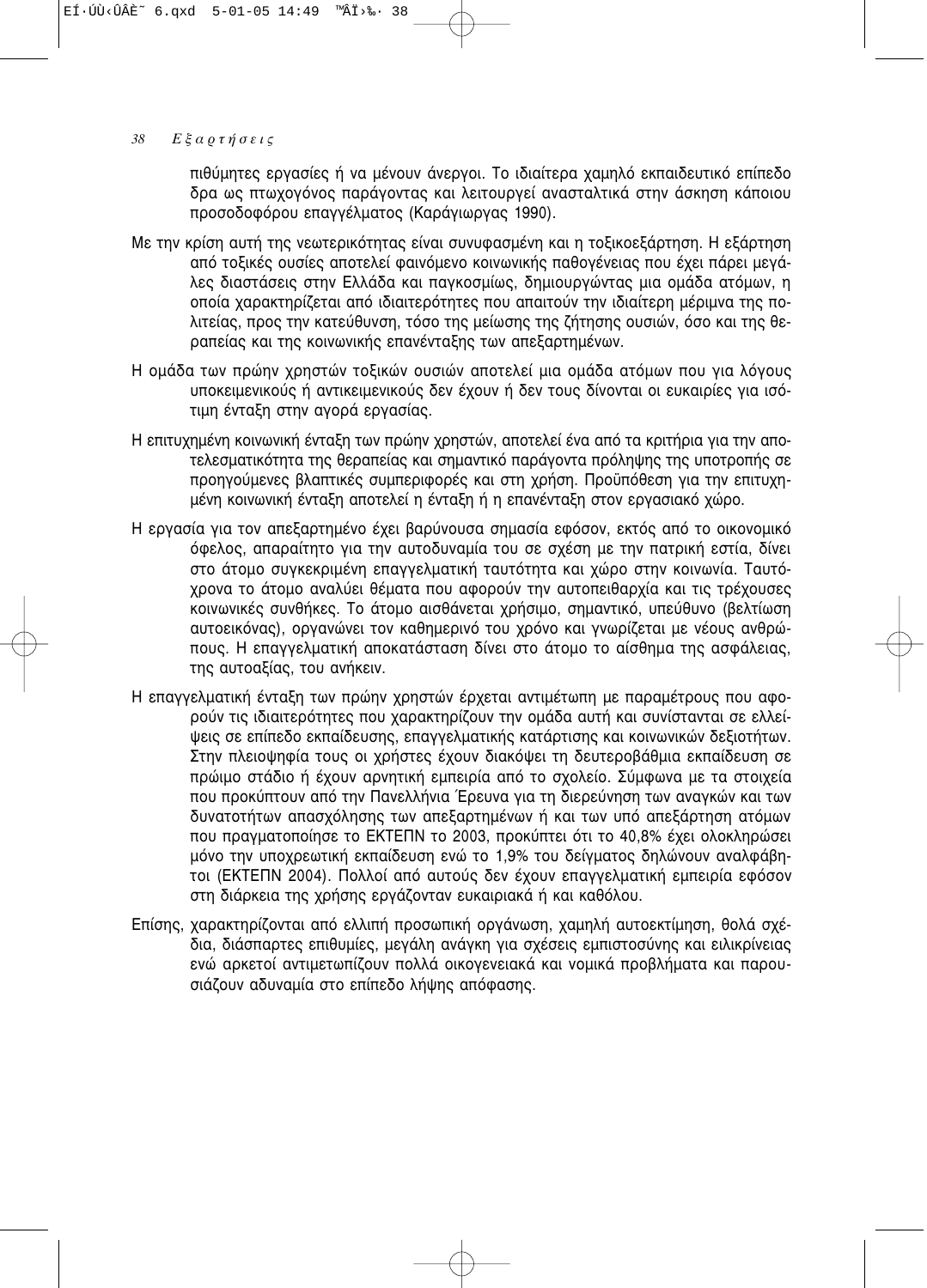#### ΚΟΙΝΩΝΙΟΔΗΜΟΓΡΑΦΙΚΑ ΧΑΡΑΚΤΗΡΙΣΤΙΚΑ 2000 - 2003

Σύμφωνα με τα στοιχεία που προέκυψαν από τις επαναληπτικές συνεντεύξεις EuropAsi που πραγματοποιήθηκαν στα άτομα που πέρασαν από την Θεραπευτική Κοινότητα στο Κέντρο Κοινωνικής Επανένταξης του Προγράμματος Νόστος και εξακολουθούν να παρακολουθούν το Πρόγραμμα ή έχουν αποφοιτήσει, τα τελευταία τρία χρόνια παρατηρούνται τα εξής:

# ºY§O

**¶INAKA™ 1**

Οι άντρες αντιπροσωπεύουν το 90,3% των ατόμων του δείγματος και οι γυναίκες το 9,7%. Παρατηρούμε μικρότερη εκπροσώπηση των γυναικών συγκριτικά με τους άνδρες (Πίνακας 1).

| Φύλο               | Συχνότητα | Ποσοστά |  |
|--------------------|-----------|---------|--|
| Άνδρες<br>Γυναίκες | 56        | 90,3%   |  |
|                    | 6         | 9,7%    |  |
| Σύνολο             | 62        | 100,0   |  |

#### ∏§IKIAKH KATANOMH

Η ηλικιακή κατανομή των ανδρών και των γυναικών όπως φαίνεται από τους Πίνακες 2 και 3 κατατάσσεται ως εξής: το μεγαλύτερο ποσοστό των ανδρών (39,3%) ανήκει στην ηλι-KΙακή κατηγορία 20 – 25 ετών ενώ το δεύτερο μεγαλύτερο ποσοστό (37,5%) ανήκει στην κατηγορία 26-30 ετών. Αντίθετα το μικρότερο ποσοστό (3,6%) εμφανίζεται στην ανώτερη ηλικιακή κατηγορία από 41 ετών και άνω. Όλες οι γυναίκες φαίνεται να συγκεντρώνονται στην ηλικιακή κατηγορία 20 - 25 ετών και πιο συγκεκριμένα 23-25 ετών.

### **¶INAKA™ 2**

| Ηλικία Ανδρών | Συχνότητα      | Ποσοστά |  |  |
|---------------|----------------|---------|--|--|
| $20 - 25$     | 22             | 39,3    |  |  |
| 26-30         | 21             | 37,5    |  |  |
| 31-35         | 8              | 14,3    |  |  |
| 36-40         | 3              | 5,4     |  |  |
| $41+$         | $\overline{2}$ | 3,6     |  |  |
| Σύνολο        | 56             | 100,0   |  |  |

#### **¶INAKA™ 3**

| Ηλικία Γυναικών | Συχνότητα | Ποσοστά |
|-----------------|-----------|---------|
| $20 - 25$       |           | 100.0   |
| Σύνολο          |           | 100,0   |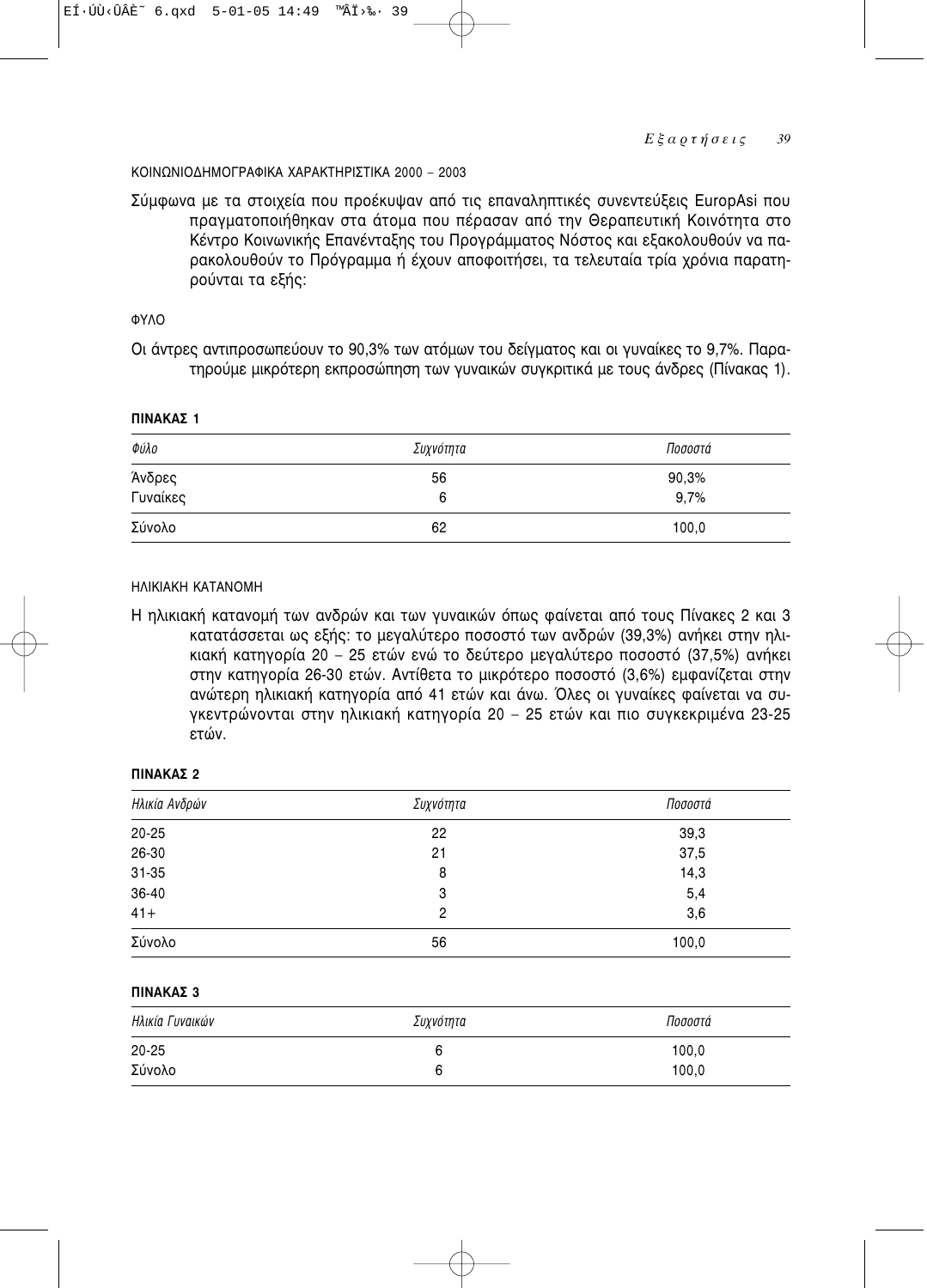#### ΕΠΙΠΕΔΟ ΕΚΠΑΙΔΕΥΣΗΣ

Aναφορικά με τον πληθυσμό των ανδρών το μεγαλύτερο ποσοστό (37,5%) έχει απολυτήριο Γυμνασίου, ενώ τα ποσοστά αυτών που έχουν απολυτήριο Λυκείου (28,6%) ή απολυτήριο Δημοτικού (26,8%) είναι παρόμοια (Πίνακας 4).

# **¶INAKA™ 4**

| Εκπαίδευση Ανδρών    | Συχνότητα | Ποσοστά |  |
|----------------------|-----------|---------|--|
| Απολυτήριο Δημοτικού | 15        | 26,8    |  |
| Απολυτήριο Γυμνασίου | 21        | 37,5    |  |
| Απολυτήριο Λυκείου   | 16        | 28,6    |  |
| Ανώτερη Εκπαίδευση   | 2         | 3,6     |  |
| Ανώτατη Εκπαίδευση   | 2         | 3,6     |  |
| Σύνολο               | 56        | 100.0   |  |

Στην περίπτωση των γυναικών παρατηρείται μεγαλύτερη ομοιογένεια ως προς την κατανομή τους στο εκπαιδευτικό επίπεδο, αφού οι μισές έχουν τουλάχιστον απολυτήριο Γυμνασίου και οι υπόλοιπες απολυτήριο Λυκείου (Πίνακας 5).

#### **¶INAKA™ 5**

| Εκπαίδευση Γυναικών  | Συχνότητα | Ποσοστά |  |
|----------------------|-----------|---------|--|
| Απολυτήριο Γυμνασίου |           | 50%     |  |
| Απολυτήριο Λυκείου   |           | 50%     |  |
| Σύνολο               |           | 100.0%  |  |

# ΠΡΟΒΛΗΜΑΤΑ ΚΑΙ ΔΥΣΚΟΛΙΕΣ

- Τα προβλήματα και οι δυσκολίες που αντιμετωπίζει η συγκεκριμένη ομάδα οφείλονται αφενός σε παράγοντες ατομικούς που προκύπτουν από τα χαρακτηριστικά των μελών και αφετέρου σε κοινωνικούς-εργασιακούς παράγοντες.
- Στους ατομικούς παράγοντες περιλαμβάνονται οι ελλιπείς γνώσεις, το χαμηλό εκπαιδευτικό επίπεδο, η ελλιπής-μη πιστοποιημένη επαγγελματική κατάρτιση και η έλλειψη επαγγελματικής εμπειρίας, που τους καθιστά λιγότερο ανταγωνιστικούς στη σύγχρονη αγορά εργασίας.
- Οι πρώην χρήστες συνήθως δεν διατυπώνουν αιτήματα για την κατάρτισή τους, δεδομένου ότι αισθάνονται οι «αποτυχημένοι» της εκπαίδευσης.
- Η επιλογή επαγγέλματος γίνεται συνήθως με κριτήρια που δεν είναι ρεαλιστικά και δεν ανταποκρίνονται πάντα στις πραγματικές ικανότητες και γνώσεις τους. Σε αυτό συμβάλλει και η ανεπαρκής πληροφόρηση σχετικά με τα δεδομένα της σύγχρονης αγοράς εργασίας. Ταυτόχρονα, τα άτομα αυτά αντιστέκονται, αμφισβητώντας τη νέα πληροφο-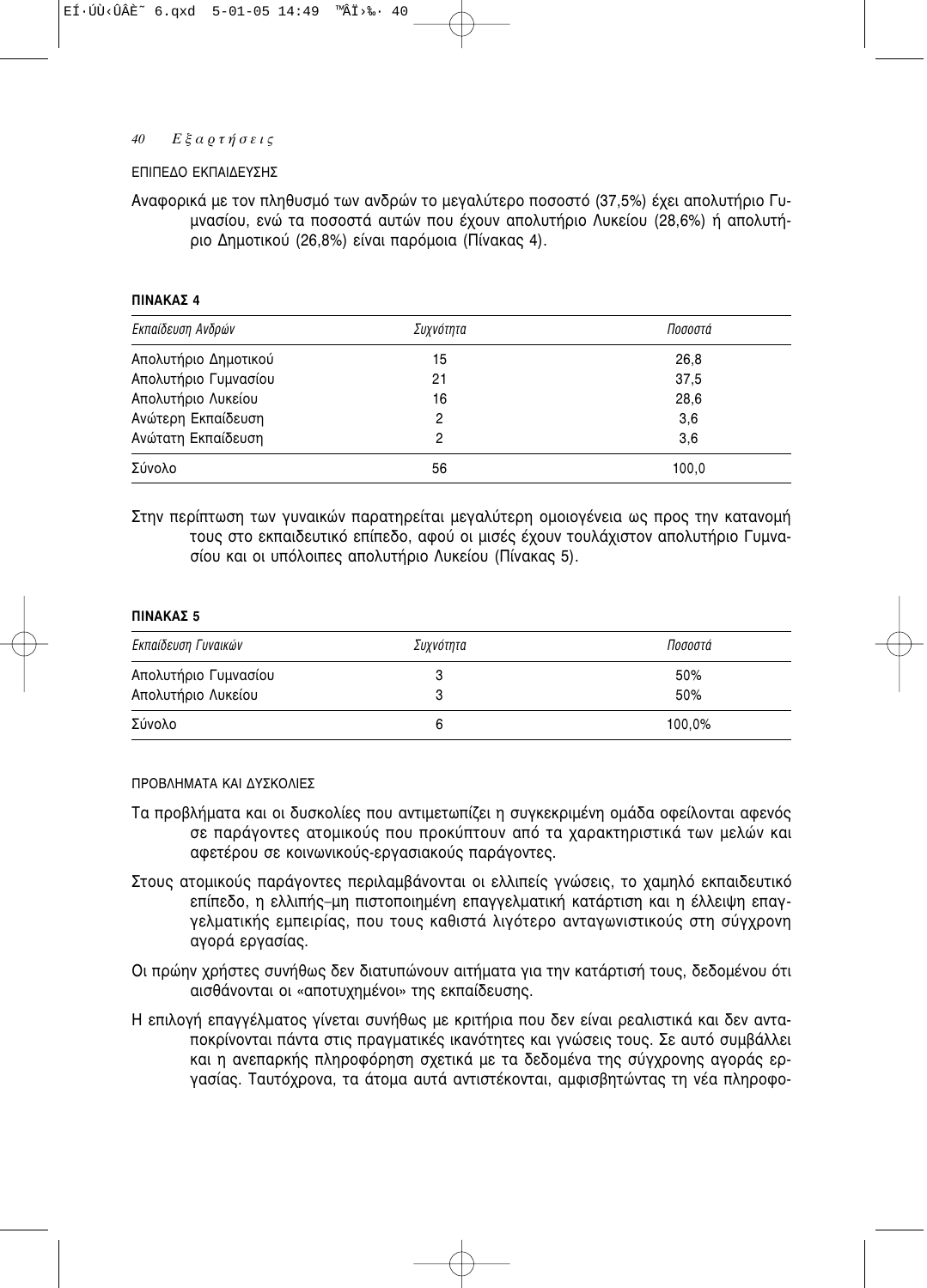#### $E \xi \alpha \varrho \tau \eta \sigma \varepsilon \iota \zeta$  41

EÍ·ÚÙ‹ÛÂȘ 6.qxd 5-01-05 14:49 ™ÂÏ›‰· 41

ρία, εφόσον αυτή τους επιτείνει το άγχος, όταν συνειδητοποιούν την απόσταση ανάμεσα στις σύγχρονες απαιτήσεις και τις ικανότητες και γνώσεις που οι ίδιοι έχουν. Ως εκ τούτου, συμβαίνει συχνά, ένα ποσοστό να παρουσιάζει αναβλητικότητα στην ανάληψη δράσης την οποία δικαιολογεί προβάλλοντας την πρωταρχική του ανάγκη, δηλαδή την αποχή από τις ουσίες και αποσυνδέοντάς αυτήν από το θέμα της επαγγελματικής ένταξης.

- Παράλληλα, αρκετοί χαρακτηρίζονται από επιθυμία για γρήγορη απόκτηση χρημάτων χωρίς, ωστόσο, να είναι πρόθυμοι να επενδύσουν σε προσπάθεια που απαιτεί χρόνο, με αποτέλεσμα τη γρήγορη απογοήτευσή τους.
- Στο επίπεδο των κοινωνικών δεξιοτήτων οι δυσκολίες είναι σχετικές με την αναζήτηση, την εύρεση και τη διατήρηση της εργασίας, ενώ αντιμετωπίζουν και δυσκολίες στην καθημερινή τους ζωή που αφορούν στις επαγγελματικές τους δραστηριότητες, στις συvαλλαγές τους με τις δημόσιες υπηρεσίες καθώς επίσης δυσκολίες ευελιξίας και προσαρμογής στον εργασιακό ρόλο.
- Η έλλειψη αυτοπεποίθησης, οι ανασφάλειες και η χαμηλή αυτοεκτίμηση που αισθάνονται αρ-**Κετοί πρώην χρήστες, συντελούν στο να μη νιώθουν ισότιμοι στον εργασιακό χώρο,** να μη διεκδικούν σεβασμό, να δέχονται υποδεέστερες θέσεις και αμοιβές και πολλές φορές να μη διεκδικούν την ασφάλισή τους.
- Στους ατομικούς παράγοντες που δυσχεραίνουν την εργασιακή ένταξη των πρώην χρηστών LIΠΟρούν να αναφερθούν επίσης η έλλειψη κοινωνικών σχέσεων και δικτύων υποστήpιξης και η δυσκολία να εντάξουν στον εργασιακό τους χώρο τις αξίες που γνώρισαν και υιοθέτησαν στο θεραπευτικό πρόγραμμα.

#### ΚΟΙΝΩΝΙΚΟΙ – ΕΡΓΑΣΙΑΚΟΙ ΠΑΡΑΓΟΝΤΕΣ

- Οι δυσχερείς συνθήκες στην αγορά εργασίας που χαρακτηρίζεται από τάσεις επαγγελματικής υπερειδίκευσης από τη μια και υποειδίκευσης ενός σημαντικού μέρους του ανθρώπιvου δυναμικού από την άλλη, η ανεργία, η μη ένταξη, η περιθωριοποίηση και ο κοινωνικός αποκλεισμός των πρώην χρηστών αποτελούν παράγοντες που δυσκολεύουν την κοινωνική και εργασιακή ένταξη της ομάδας αυτής.
- Παράλληλα, σε μια κοινωνία όπου η ανεργία αποτελεί ένα σημαντικό πρόβλημα είναι αυτονόητες οι δυσκολίες που αντιμετωπίζουν οι απεξαρτημένοι όταν πολύ συχνά έχουν να υπερβούν προβλήματα που σχετίζονται με τον κοινωνικό ρατσισμό, (Πουλόπουλος, κ.ά. 1996).
- Οι προκαταλήψεις, τα αρνητικά στερεότυπα που οδηγούν σε προκαλυμμένες ή και εμφανείς διακρίσεις σε συνάφεια με την ελλιπή ευαισθητοποίηση των εργοδοτών (καχυποψία, επιφυλακτικότητα στο πρόσωπο του πρώην χρήστη, καθυστέρηση της πρόσληψης και ασφάλισής του), δυσχεραίνουν την ένταξη των πρώην χρηστών στην αγορά εργασίας.
- Προς την ίδια κατεύθυνση λειτουργούν τα προβλήματα συνεργασίας και δικτύωσης δομών και φορέων, η έλλειψη εξειδικευμένων υποστηρικτικών μηχανισμών, που θα συνέβαλλαν στην υποστήριξη της ομάδας αυτής, στη μείωση των προκαταλήψεων και στη διευκόλυνση της επαγγελματικής ενσωμάτωσής της.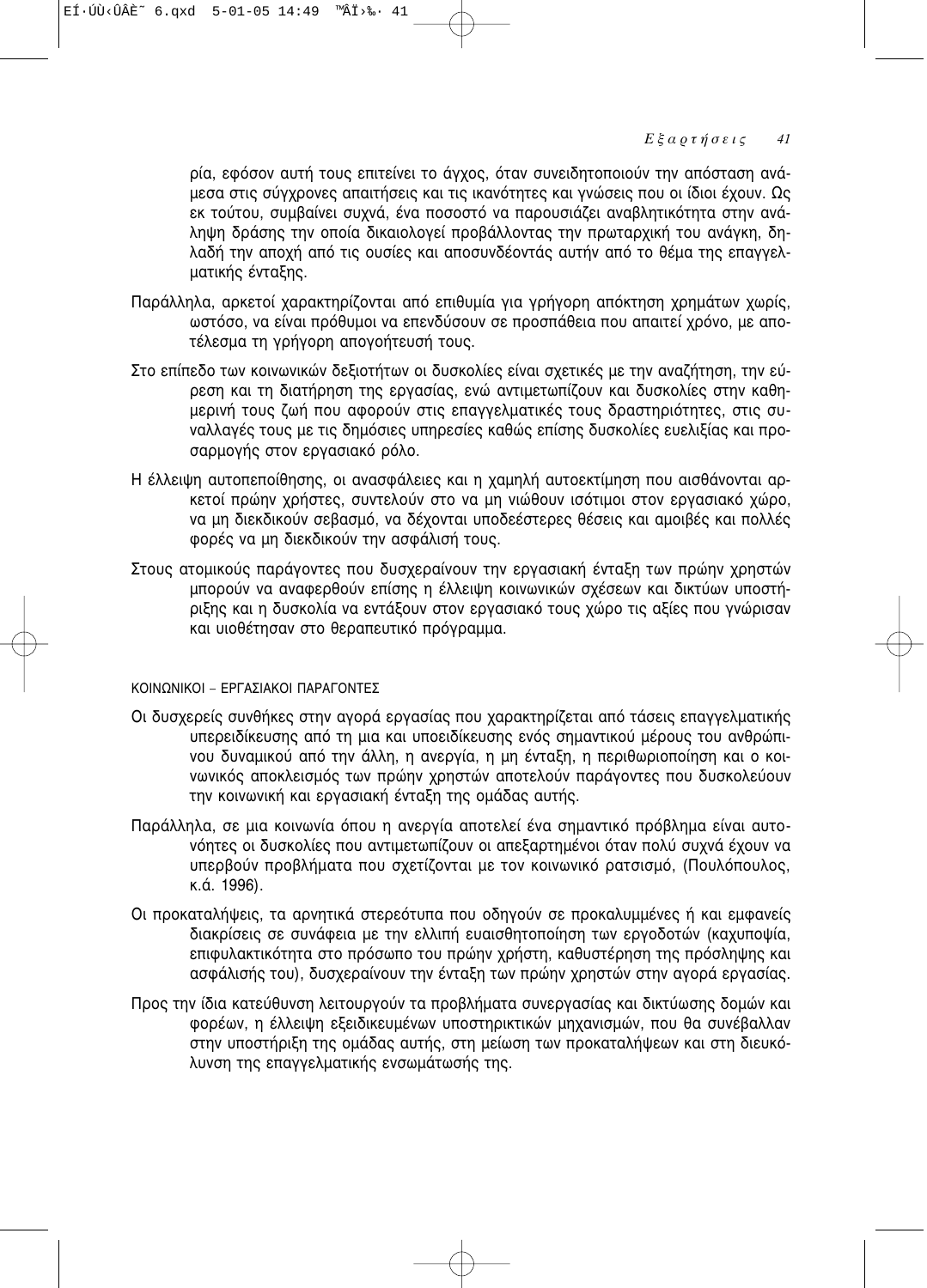Επιπλέον οι δομές εκπαίδευσης και κατάρτισης αδυνατούν να ικανοποιήσουν ανάγκες ενήλι-Κων ατόμων που διαθέτουν μόνο την υποχρεωτική εκπαίδευση, εφόσον η πλειοψηφία των ειδικοτήτων σε δημόσια ΙΕΚ και ΚΕΚ απευθύνονται σε αποφοίτους Λυκείου. Επίσης, δεν υπάρχει άμεση αντιστοίχιση ανάμεσα στις ανάγκες των πρώην χρηστών για κατάρτιση σε συγκεκριμένο αντικείμενο, στα προγράμματα κατάρτισης και στη ζήτηση της αγοράς εργασίας.

# ΧΑΡΑΚΤΗΡΙΣΤΙΚΑ ΕΠΑΓΓΕΛΜΑΤΙΚΗΣ ΚΑΤΑΣΤΑΣΗΣ 2000 - 2003

- Σύμφωνα με τα στοιχεία που προκύπτουν από τους παρακάτω πίνακες τα επαγγέλματα των ατόμων που βρίσκονται στη φάση της Κοινωνικής Επανένταξης στην πλειοψηφία τους (64,5%) αφορούν εργασίες ανειδίκευτου εργάτη. Το 35,5% αφορά ειδικευμένη εργασία (Πίνακας 6).
- Σχεδόν το σύνολο του πληθυσμού από τα μέλη της Κοινωνικής Επανένταξης ασχολείται με χειρονακτικές εργασίες (οικοδομή, ψυκτικός, οδηγός, ξυλουργός, ηλεκτρολόγος, αρτοποιός, εργαστήριο εκκλησιαστικών ειδών). Η πλειοψηφία των γυναικών εργάζονται ως υπάλληλοι σε Super –Market, αρτοποιείο και γραφείο.

# **¶INAKA™ 6**

| Είδος Εργασίας | Συχνότητα | Ποσοστά |
|----------------|-----------|---------|
| Ειδικευμένη    | 22        | 35,5%   |
| Ανειδίκευτη    | 40        | 64.5%   |
| Σύνολο         | 62        | 100.0%  |

Το 33,2% των ατόμων δεν έχουν αλλάξει εργασία από τη στιγμή που ολοκλήρωσαν τη θεραπευτική κοινότητα ενώ το 66,8% έχουν αλλάξει περισσότερη από μια θέσεις απασχόλησης, στη φάση της Κοινωνικής Επανένταξης (Πίνακας 7).

# **ΠΙΝΑΚΑΣ 7**

| Επαγγελματική Σταθερότητα                            | Συχνότητα | Ποσοστά        |
|------------------------------------------------------|-----------|----------------|
| Δεν έχει αλλάξει επάγγελμα<br>Έχει αλλάξει επάγγελμα | 21<br>41  | 33,8%<br>66.2% |
| Σύνολο                                               | 62        | 100.0%         |

Σε πολλές περιπτώσεις η άμεση εξεύρεση εργασίας αποτελεί ανάγκη για λόγους βιοποριστι-Κούς με τον κίνδυνο όμως το άτομο να υποστεί τις επιπτώσεις μιας μη ικανοποιητικής εργασίας.

Θα πρέπει να διευκρινιστεί ότι η εύρεση εργασίας αποτελεί όρο τον οποίο οι πρώην χρήστες πρέπει να εκπληρώσουν με την ολοκλήρωση της θεραπευτικής κοινότητας και την ένταξή τους στη φάση της κοινωνικής επανένταξης. Καλούνται στο στάδιο αυτό, ανά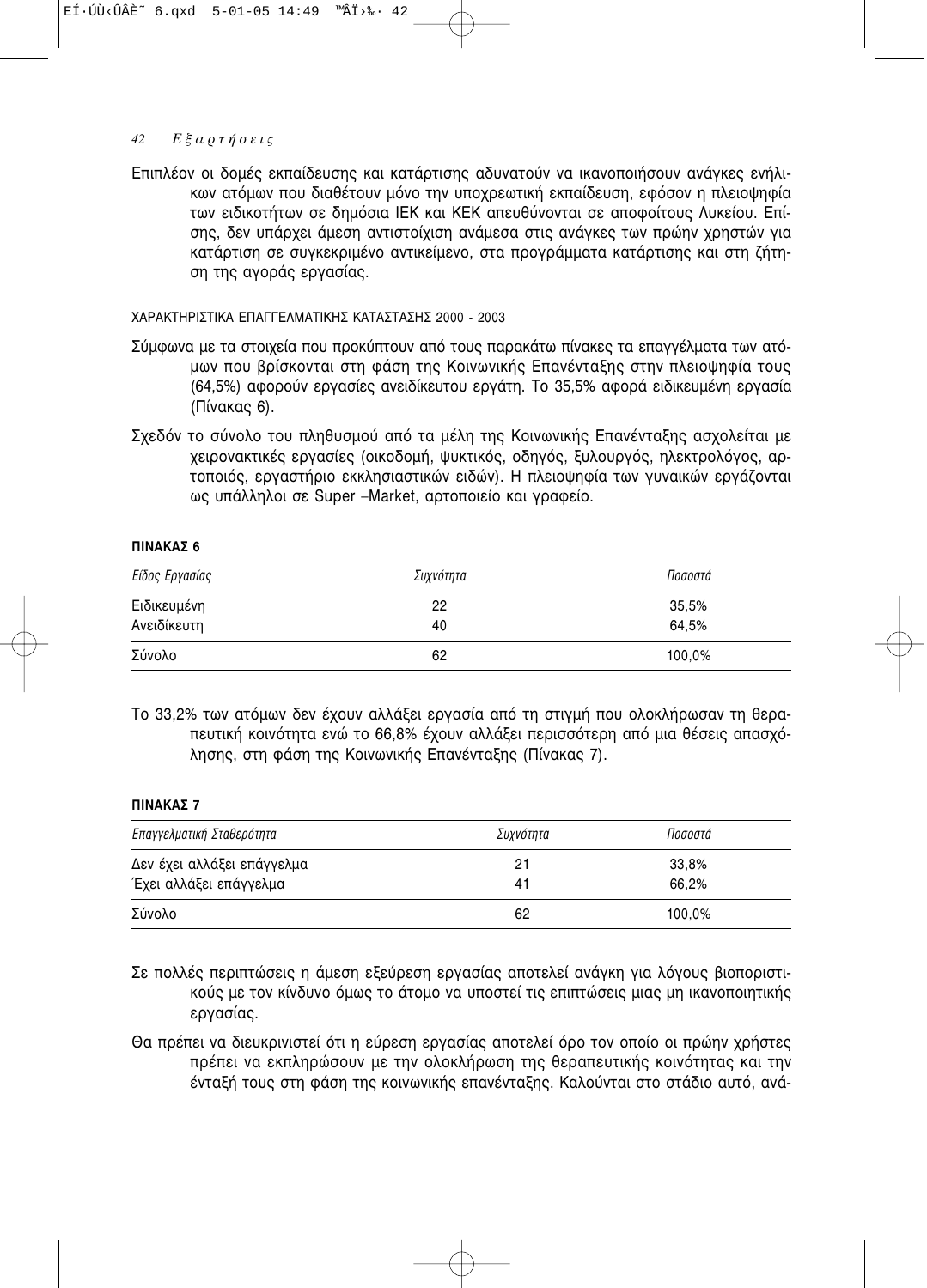μεσα σε άλλα, να αποδείξουν στους εαυτούς τους, κυρίως, ότι είναι ικανοί να αυτοσυντηρούνται, να αναπτύσσουν σχέσεις, να θέτουν στόχους, να καλλιεργήσουντις προοπτικές τους, να αξιοποιήσουν τις κλίσεις τους και τα ενδιαφέροντά τους, να αντιμετωπίσουν τις δυσκολίες της ζωής και της διαβίωσης.

TPOΠΟΙ ΑΝΤΙΜΕΤΩΠΙΣΗΣ ΤΩΝ ΔΥΣΚΟΛΙΩΝ ΣΤΟ ΘΕΡΑΠΕΥΤΙΚΟ ΠΡΟΓΡΑΜΜΑ «ΝΟΣΤΟΣ»

- Οι τρόποι με τους οποίους αντιμετωπίζονται οι δυσκολίες και τα προβλήματα επανένταξης στην αγορά εργασίας, αποτελούν μέρος μιας ολοκληρωμένης παρέμβασης για την απεξάρτηση, στο πλαίσιο ενός μακροχρόνιου θεραπευτικού προγράμματος που παρέχει ψυχοκοινωνική υποστήριξη στους χρήστες και στις οικογένειές τους.
- Στο πλαίσιο της προσπάθειας υποστήριξης των μελών του θεραπευτικού προγράμματος «Νόστος» έχει αναπτυχθεί και εφαρμόζεται στη θεραπευτική κοινότητα (κύρια φάση της απεξάρτησης) πρόγραμμα εκπαίδευσης. Το πρόγραμμα περιλαμβάνει ενισχυτική διδασκαλία, με στόχους την προετοιμασία των υπο απεξάρτηση ατόμων για συμμετογή σε προαγωγικές εξετάσεις όλων των τάξεων της Δευτεροβάθμιας Εκπαίδευσης και την εκμάθηση της αγγλικής γλώσσας. Εφαρμόζονται επίσης, προγράμματα κατάρτισης σε Η/Υ, σε ηλεκτρονική επεξεργασία εικόνας, στη φωτογραφία, στο κόσμημα καθώς και προγράμματα δημιουργικής διαχείρισης του ελεύθερου χρόνου (μουσική, θέατρο, αθλητικές δραστηριότητες).
- Επίσης, υλοποιείται πρόγραμμα εξατομικευμένης και ομαδικής συμβουλευτικής σε θέματα εκπαιδευτικού και επαγγελματικού σχεδιασμού στις φάσεις της θεραπευτικής κοινότητας και της κοινωνικής επανένταξης.
- Το πρόγραμμα αυτό στοχεύει στην αύξηση της αυτογνωσίας, στην ενίσχυση της αυτοεκτίμησης, στη διερεύνηση των επαγγελματικών σχεδίων των απεξαρτημένων όπως και στην εκπαίδευση στη λήψη αποφάσεων.
- Η πληροφόρηση και η κατανόηση της δομής του εκπαιδευτικού συστήματος, των προγραμμάτων κατάρτισης και της αγοράς εργασίας και η προετοιμασία και η υποστήριξη για την ένταξη σε εκπαίδευση ή κατάρτιση και για την εύρεση εργασίας αποτελούν κε-Vτρικούς άξονες του προγράμματος συμβουλευτικής. Έμφαση, επιπλέον, δίνεται στη voηματοδότηση της συμμετοχής των πρώην χρηστών στο εκπαιδευτικό σύστημα ή στην αγορά εργασίας από νέα θέση και ρόλο.
- Σημαντικά μέσα για την επίτευξη των στόχων του προγράμματος θεωρούνται η καλή προετοιμασία και συμφωνία του «εκπαιδευτικού συμβολαίου», η σαφής διατύπωση των προσωπικών σχεδίων και του πλαισίου συνεργασίας, η ομαδικότητα και η συνέπεια.
- Τα εργαλεία που επιλέχθηκαν είναι η οργάνωση του προσωπικού φακέλου, η δουλειά σε ομάδες, οι ασκήσεις γνωριμίας και επικοινωνίας, οι ασκήσεις διερεύνησης του επαγγελματικού προφίλ, η καταγραφή των αντιλήψεων και των απόψεων για την εργασία και τα αυτοδιαγνωστικά τεστ. Παράλληλα διανέμεται έντυπο πληροφοριακό υλικό και γίνεται εξάσκηση σε τεχνικές εύρεσης εργασίας.
- Επίσης, αναπτύσσεται συνεργασία με φορείς υλοποίησης προγραμμάτων επαγγελματικής κατάρτισης και διενεργείται προσπάθεια ευαισθητοποίησης των εργοδοτών της τοπικής κοινωνίας (έκδοση και διανομή ενημερωτικού φυλλαδίου).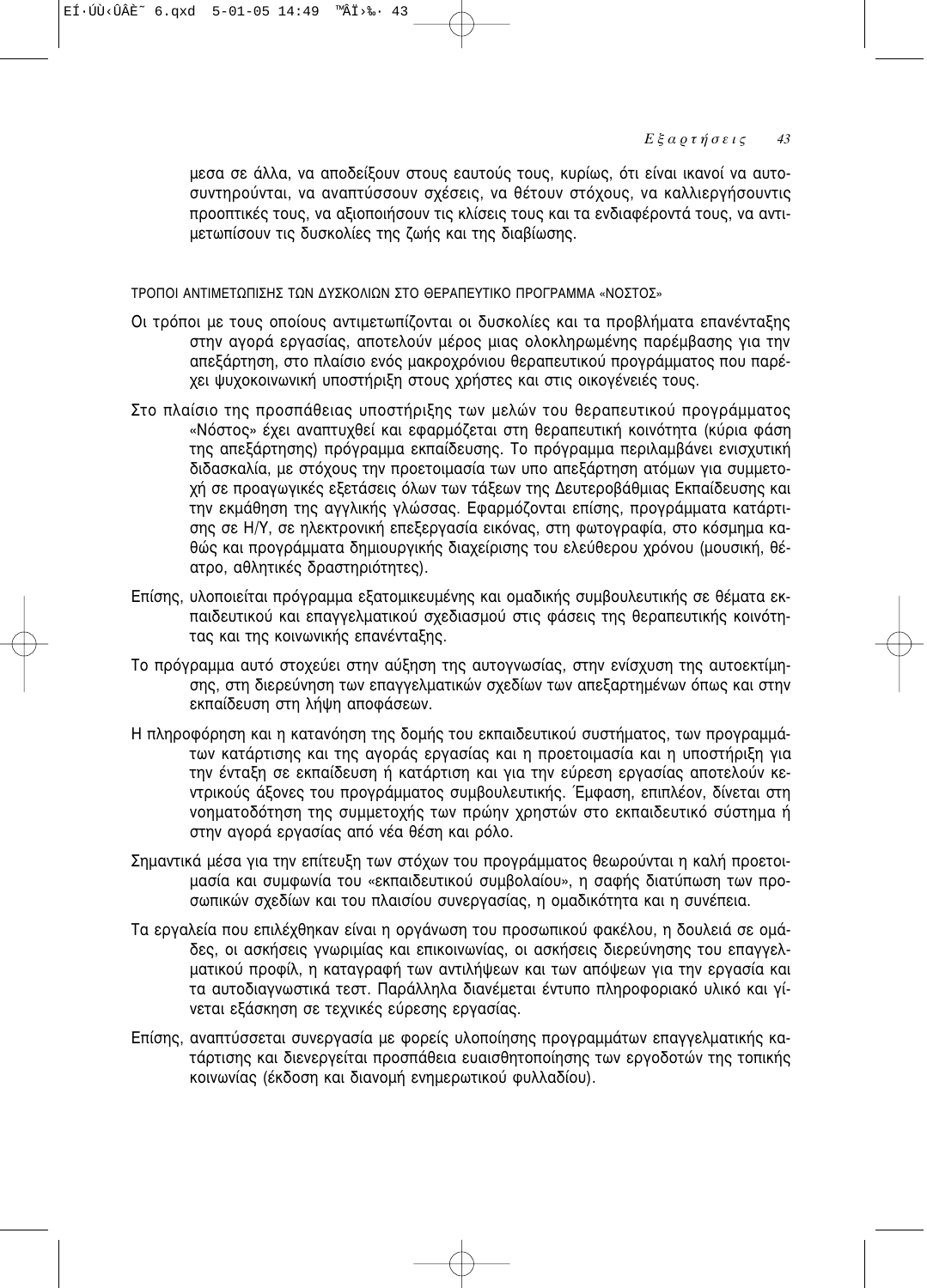#### ΣΥΜΠΕΡΑΣΜΑΤΑ

- Η κοινωνική επανένταξη των αποθεραπευμένων χρηστών προϋποθέτει την περαιτέρω ανάπτυξη προγραμμάτων επαγγελματικής κατάρτισης, υποστήριξης και διαμεσολάβησης στην αγορά εργασίας.
- Η ανάπτυξη δικτύων υποστήριξης, με τη συμμετοχή εργοδοτικών οργανισμών, οργανισμών επαγγελματικής εκπαίδευσης, φορέων απεξάρτησης και φορέων προώθησης στην απασχόληση μπορεί να βοηθήσει ουσιαστικά τους πρώην χρήστες να αντιμετωπίσουν τα προβλήματα που δυσχεραίνουν την προσπάθειά τους να ενταχθούν στην αγορά εργασίας.
- Ο σχεδιασμός και η υλοποίηση ερευνών για τη διερεύνηση των χαρακτηριστικών, των εκπαιδευτικών και των επαγγελματικών αναγκών και των δυνατοτήτων απασχόλησης των πρώην χρηστών, ο σχεδιασμός και η υλοποίηση, από τους οργανισμούς που παρέχουν επαγγελματική κατάρτιση προγραμμάτων κατάρτισης συμβατών με τις ανάγκες και τα ενδιαφέροντα της ομάδας και τη ζήτηση στην αγορά εργασίας, η μοριοδότηση των πρώην χρηστών προκειμένου να διευκολυνθεί η ένταξή τους σε εκπαιδευτικά ιδρύματα που παρέχουν κατάρτιση. θα μπορούσαν να συμβάλουν ουσιαστικά στην υποστήριξη των απεξαρτημένων ατόμων στη διαδικασία ένταξης στην αγορά εργασίας, προϋπόθεση ουσιαστική για την κοινωνική τους επανένταξη.
- Παράλληλα, το πρόγραμμα επαγγελματικής συμβουλευτικής επιδιώκει την εμψύχωση, την ενθάρρυνση και την ψυχολογική υποστήριξη των απεξαρτημένων κατά τη διάρκεια της εκπαίδευσής τους, την προετοιμασία τους για ένταξη στην αγορά εργασίας αλλά και την παραμονή τους στη θέση εργασίας.
- Στόχος είναι ο απεξαρτημένος να μπορέσει να ενταχθεί στον εργασιακό χώρο μειώνοντας έτσι τον κίνδυνο της υποτροπής σε παλιότερες συμπεριφορές και στη χρήση.

# $B$ *ιβλιογραφία*

Πυργιωτάκης Ι. (1998), Κοινωνικοποίηση και Εκπαιδευτικές Ανισότητες, εκδ. Γρηγόρη, Αθήνα

Καράγιωργας Σ. (1990), Διαστάσεις της φτώχειας στην Ελλάδα, εκδ. ΕΚΚΕ, τ. Α, Β, Αθήνα

Πουλόπουλος Χ. (1996), Εξελικτική πορεία και δραστηριότητες του ΚΕ.Θ.Ε.Α 1983-1995, Κοινωνική Εργασία τ. 42, Αθήνα.

ΕΚΤΕΠΝ, (2004), Ετήσια Έκθεση του ΕΚΤΕΠΝ για την κατάσταση των ναρκωτικών στην Ελλάδα, Αθήνα,  $F\Pi$ lΨY.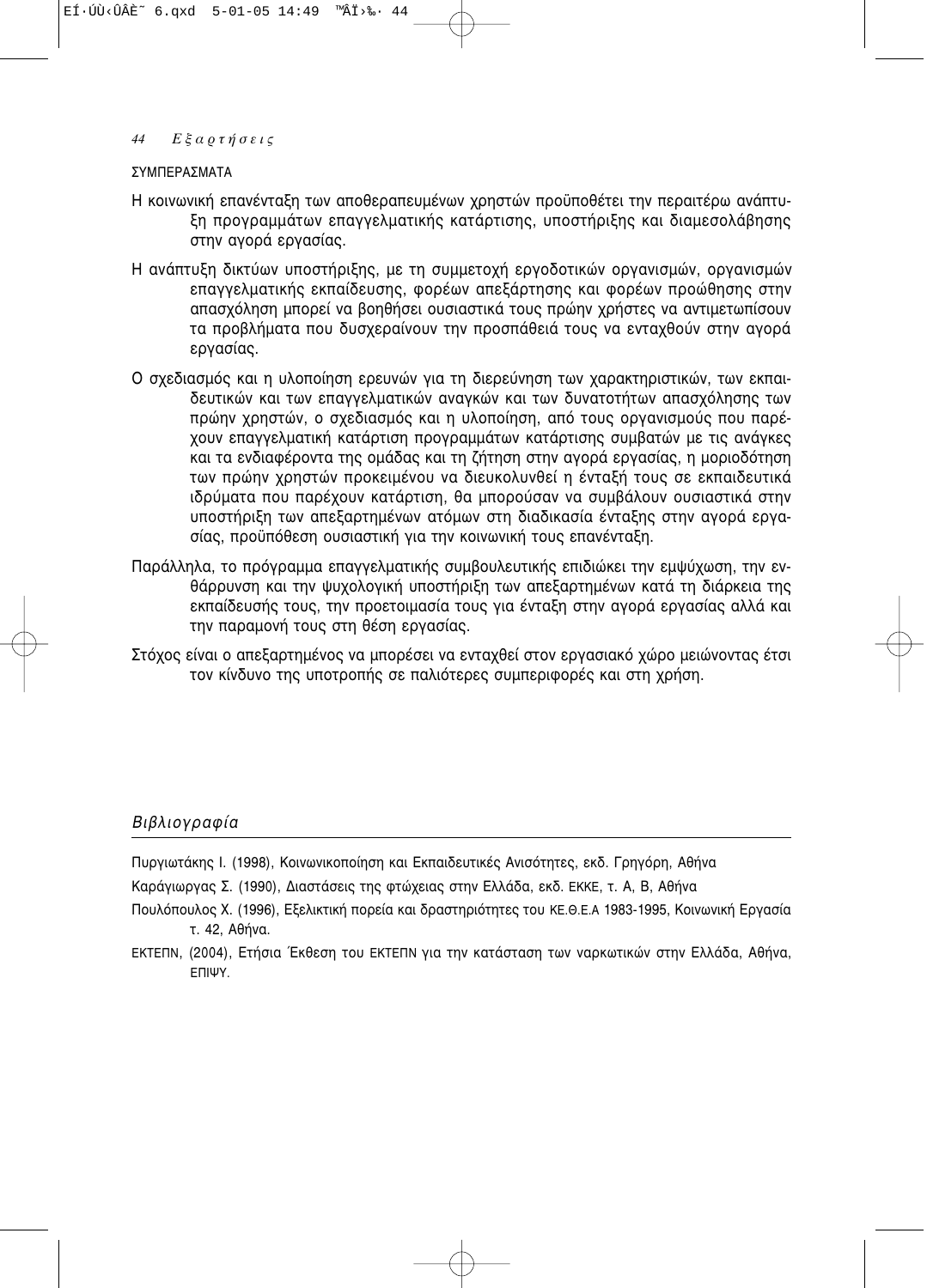$E \xi a \varrho \tau \eta \sigma \varepsilon \iota$  5 45

# H AIEONH E E M THE IPIA<br>INTERNATIONAL EXPERIENCE

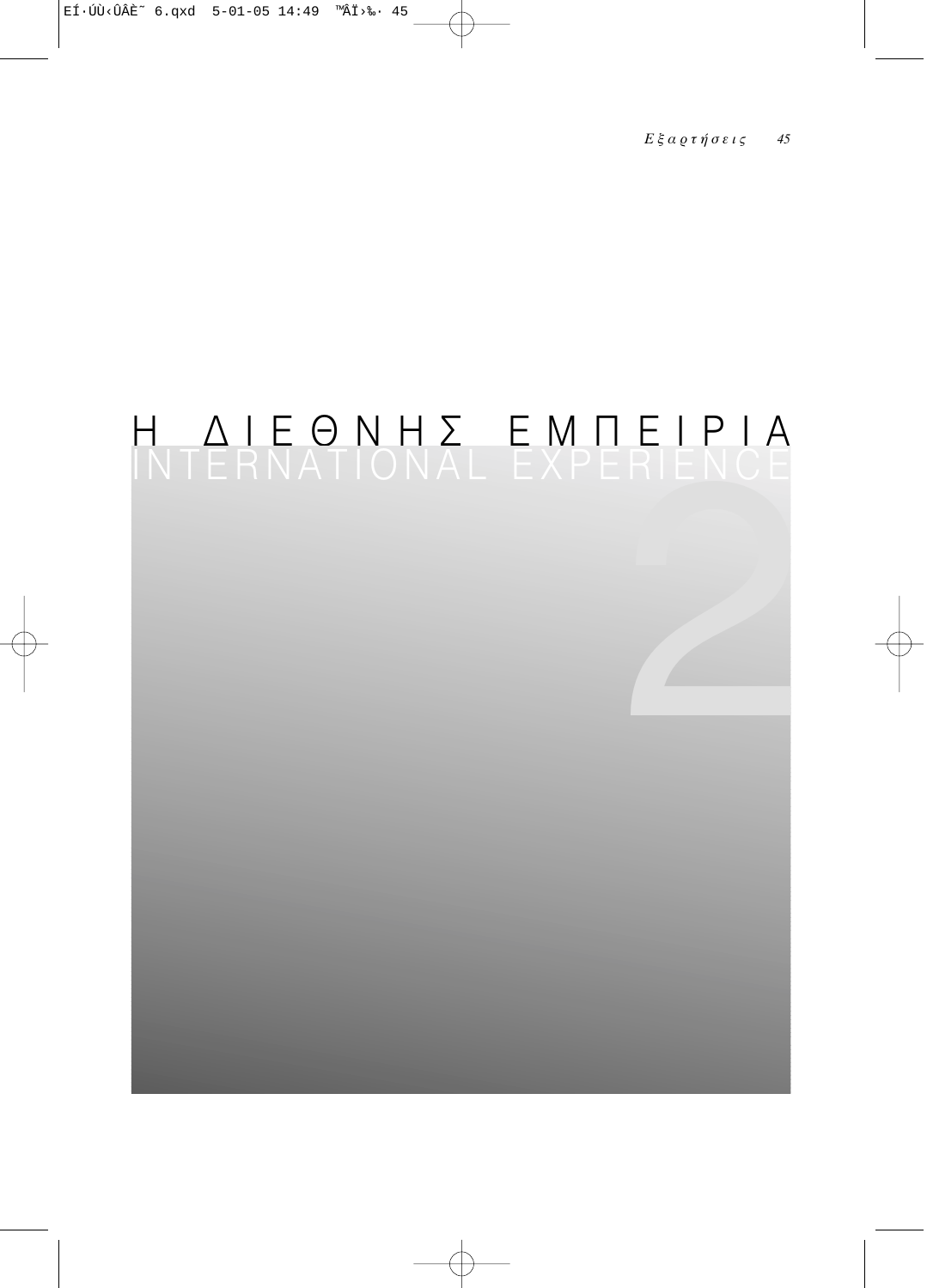Αναφορές ή παραπομπές στα άρθρα που δημοσιεύονται μεταφρασμένα στις Εξαρτήσεις πρέπει να αναφέρουν ως πηγή τα στοιχεία του πρωτότυπου ξενόγλωσσου άρθρου, όπως αυτά καταγράφονται στην αρχική σελίδα κάθε άρθρου της παρούσας δημοσίευσης.

References or quotations form the articles published in translation in the Journal Exartisis have to refer as source, the information on the original article, as they are printed on the first page of each article.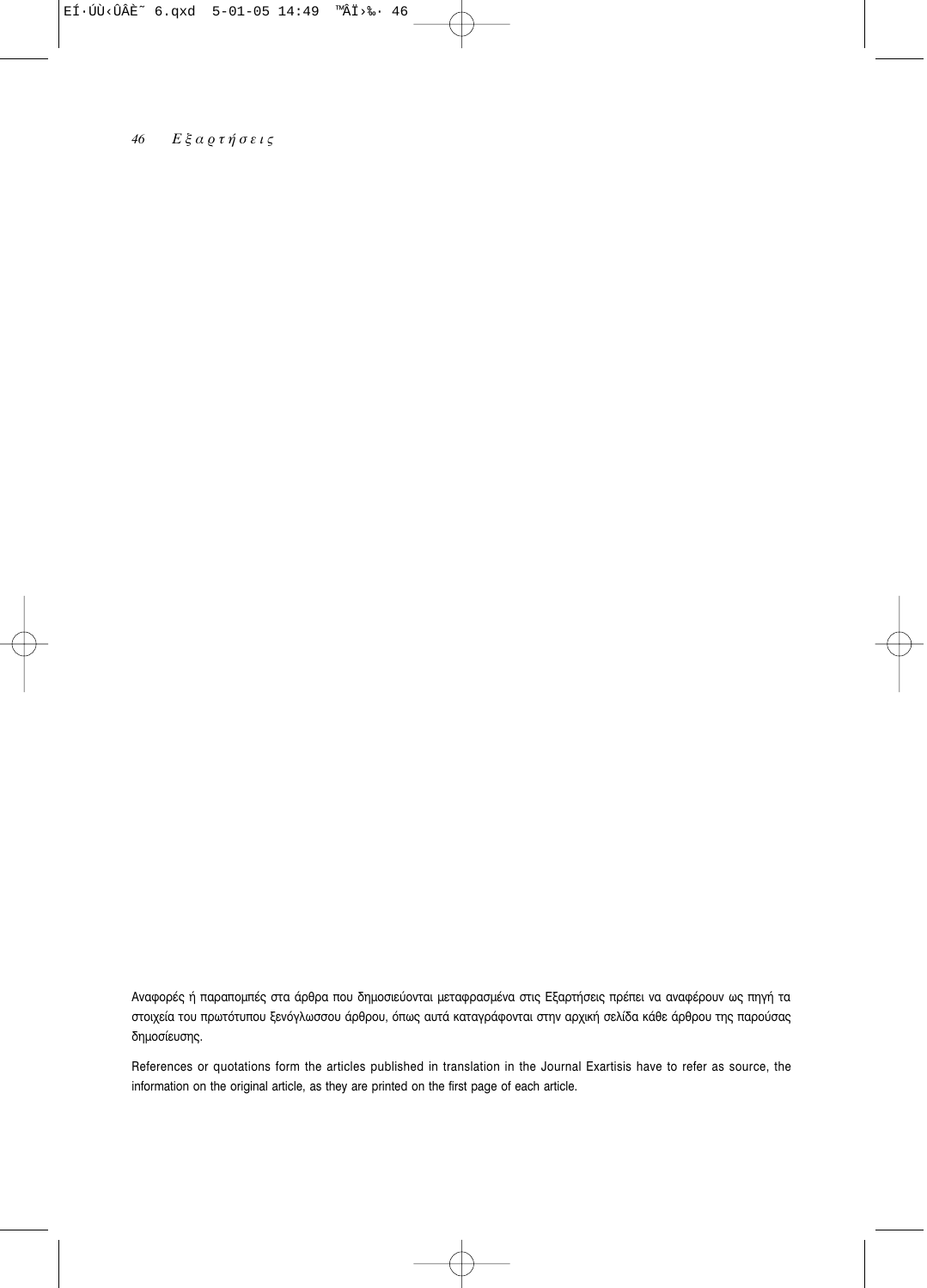Εξαρτήσεις, τεύχος 6, 2004

# ΕΝΙΣΧΥΣΗ ΤΗΣ ΚΙΝΗΤΟΠΟΙΗΣΗΣ ΚΑΙ ΕΚΠΑΙΔΕΥΣΗ ΣΕ ΔΕΞΙΟΤΗΤΕΣ ΑΝΤΙΜΕΤΩΠΙΣΗΣ ΤΗΣ ΧΡΗΣΗΣ ΚΟΚΑΪΝΗΣ: Η ΕΠΙΔΡΑΣΗ ΣΤΑ ΑΠΟΤΕΛΕΣΜΑΤΑ ΤΗΣ ΧΡΗΣΗΣ ΟΥΣΙΩΝ

DAMARIS J. ROHSENOW, PETER M. MONTI, ROSEMARIE A. MARTIN, SUZANNE M. COLBY, MARK G. MYERS, SUZY B. GULLIVER, RICHARD A. BROWN, TIMOTHY I. MUELLER, ALAN GORDON and DAVID B. ABRAMS

Μετάφραση ΓΕΩΡΓΙΑ ΧΡΙΣΤΟΦΙΛΗ **Translation GEORGIA CHRISTOFILI** 

Περίληψη

- Στόχοι: Αυτή η κλινική δοκιμή διερεύνησε την αποτελεσματικότητα της Θεραπείας Ενίσχυσης της Κινητοποίησης και της Ομαδικής Εκπαίδευσης σε Δεξιότητες Αντιμετώπισης, στην εξάρτηση από την κοκαΐνη. Έγινε η υπόθεση ότι η αποτελεσματικότητα της θεραπείας ενίσχυσης της κινητοποίησης θα είναι μεγαλύτερη από αυτή της εκπαίδευσης σε δεξιότητες αντιμετώπισης, ιδιαιτέρως σε λινότερο κινητοποιημένους ασθενείς.
- Σχεδιασμός και παρεμβάσεις: Ένα ερευνητικό μοντέλο (2x2) χρησιμοποιήθηκε για να συγκρίνει δύο ατομικές συνεδρίες Θεραπείας Ενίσχυσης της Κινητοποίησης και Θεραπείας Διαλογισμού-Χαλάρωσης και στη συνέχεια τέσσερις ομαδικές συνεδρίες Εκπαίδευσης σε Δεξιότητες Αντιμετώπισης και συναντήσεις Ενημέρωσης για τις Ουσίες, που αποτελούν καθημερινά εργαλεία στην εντατική θεραπεία.
- Χώρος: Το πρόγραμμα για την κατάχρηση ουσιών παρείχε ολοήμερη θεραπεία, επιπλέον θεωρητική εκπαίδευση και τη μέθοδο των 12-βημάτων.

Συμμετέχοντες: Άτομα εξαρτημένα στην κοκαΐνη.

- Μετρήσεις: Η αξιολόγηση περιελάμβανε σε follow up 12 μηνών την παραμονή στη θεραπεία, τις αλλαγές στην έντονη επιθυμία για χρήση κοκαΐνης, τη μέτρηση της αυτό-αποτελεσματικότητας, τα υπέρ-κατά και την κινητοποίηση, την κατάχρηση ουσιών και τα προβλήματα με τις ουσίες.
- Ευρήματα: Από τους 165 συμμετέχοντες, στο follow up ήταν γνωστή η κατάσταση των 149 (90%). Τα άτομα που συμμετείχαν στη θεραπεία ενίσχυσης της κινητοποίησης και είχαν χαμηλή κινητοποίηση για αλλαγή ανέφεραν χαμηλότερα ποσοστά υποτροπής στην κοκαΐνη και στο αλκοόλ, λιγότερες ημέρες χρήσης και λιγότερα προβλήματα με το αλκοόλ σε σχέση με αυτά που συμμετείχαν στη θεραπεία ενίσχυσης της κινητοποίησης με υψηλότερη αρχική κινητοποίηση. Η θεραπεία ενίσχυσης της κινητοποίησης έδειξε μεγαλύτερη βελτίωση στην απασχόληση από ό,τι η θεραπεία διαλογισμούχαλάρωσης, χωρίς ωστόσο να προκύπτει άλλο σαφές πλεονέκτημα για τη θεραπεία

<sup>1.</sup> Τίτλος πρωτοτύπου: "Motivational enhancement and coping skills training for cocaine abusers: effects on substance use outcomes" Addiction, Volume 99, Number 7, July 2004

<sup>2.</sup> Διεύθυνση Αλληλογραφίας: Damaris Rohsenow, Brown University, Box G-BH, Center for Alcohol and Addiction Studies, Providence, RI 02912, USA, E-mail: Damaris Rohsenow@brown.edu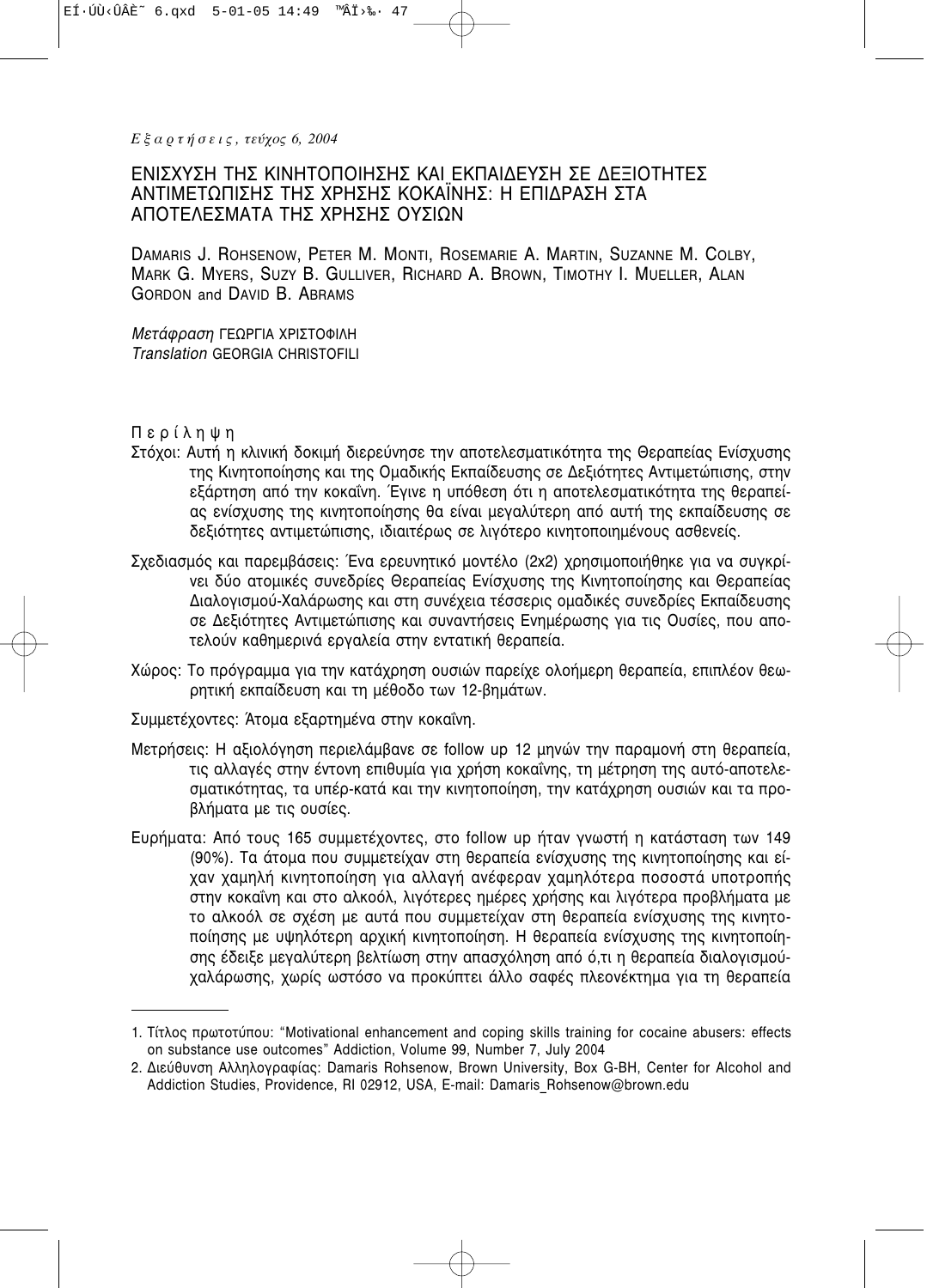ενίσχυσης της κινητοποίησης. Οι ασθενείς με υψηλότερη κινητοποίηση είχαν περισσότερα προβλήματα με την κοκαΐνη και το αλκοόλ, μετά τη θεραπεία ενίσχυσης της κινητοποίησης, από ό,τι μετά τη Θεραπεία Διαλογισμού-Χαλάρωσης. Η ομαδική Εκπαίδευση σε Δεξιότητες Αντιμετώπισης περιόρισε τη χρήση κοκαΐνης και αλκοόλ κατά το follow up μόνο στις γυναίκες, αλλά μείωσε την υποτροπή στο αλκοόλ και στους άνδρες και στις γυναίκες.

- Συμπεράσματα: Η θεραπεία ενίσχυσης της κινητοποίησης φαίνεται να είναι πιο ωφέλιμη για άτομα με χαμηλότερη αρχική κινητοποίηση από ό,τι για άτομα με υψηλή αρχική κινητοποίηση. Η εκπαίδευση σε δεξιότητες αντιμετώπισης μείωσε τη χρήση κοκαΐνης και αλκοόλ μόνο για τις γυναίκες και μείωσε συνολικά την υποτροπή στο αλκοόλ, σε αντίθεση με την μακρόχρονη ατομική εκπαίδευση σε δεξιότητες αντιμετώπισης.
- Λέξεις κλειδιά: εξάρτηση από την κοκαΐνη, γνωσιακή-συμπεριφορική θεραπεία, εκπαίδευση σε δεξιότητες αντιμετώπισης, συνέντευξη κινητοποίησης

# **ΕΙΣΑΓΩΓΗ**

- Την περασμένη δεκαετία υπήρξαν νέες συμπεριφορικές παρεμβάσεις που είχαν καλά αποτελέσματα όσον αφορά στη χρήση κοκαΐνης (π.χ. Onken, Blaine & Boren 1993; Higgins & Wong 1998). Οι προσεγγίσεις που προέκυψαν από την κοινωνική μάθηση και τις γνωσιακές-συμπεριφορικές αρχές έχουν δείξει μειωμένη χρήση ουσιών σε μελέτες ελέγχου με χρήστες κοκαΐνης (e.g. Anker & Crowley 1982; Childress et al. 1993; Higgins & Budney 1993; Carroll, Nich & Rounsaville 1995a; Carroll et al. 1995b; Monti et al. 1997; Higgins et al. 2000; Rohsenow et al. 2000). Τα αποτελέσματα από την εθνική μελέτη για τη θεραπεία της τοξικοεξάρτησης έδειξαν 50% λιγότερες ημέρες χρήσης κοκαΐνης το πρώτο έτος μετά το στεγνό πρόγραμμα εξωτερικής παρακολούθησης ή το σύντομο πρόγραμμα διαμονής (Hubbard et al. 1997). Παρά τα πολλά υποσχόμενα αποτελέσματα, υπάρχουν ακόμη πολλά περιθώρια για βελτίωση.
- Ο στόχος της ενίσχυσης του βαθμού κινητοποίησης του ατόμου που κάνει κατάχρηση κοκαΐνης για διακοπή αυτής θα μπορούσε να δώσει ώθηση στην αποτελεσματικότητα της θεραπείας. Οι χρήστες κοκαΐνης ξεκινούν τη θεραπεία με σημαντικές διαφορές ως προς την κινητοποίησή τους κι αυτό εμφανίζεται σε προηγούμενες μελέτες από τα υψηλά ποσοστά άρνησης της θεραπείας ή και από την πρόωρη εγκατάλειψή της (Anker & Crowley 1982; Washton et al. 1986). Το επίπεδο της κινητοποίησης επηρεάζει την επιτυχία: προηγούμενες μελέτες έδειξαν ότι οι χρήστες κοκαΐνης με δέσμευση για πλήρη αποχή είχαν χαμηλότερο ποσοστό υποτροπής από αυτούς που αποδέχο-Vταν έναν χαμηλότερο στόχο (Hall et al. 1991). Σύμφωνα με τη θεωρία της κινητοποίησης (Deci & Ryan 1991), τα εσωτερικά κίνητρα μπορεί να οδηγήσουν σε καλύτερα αποτελέσματα από την απλή αίσθηση ότι η αλλαγή στη συμπεριφορά ελέγχεται από εξωτερικές δυνάμεις. Το ίδιο ισχύει και για τους καπνιστές (Curry et al. 1997). Σύμφωνα με το δια-θεωρητικό μοντέλο της αλλαγής (π.χ. Prochaska & DiClemente 1983), οι χρήστες που βρίσκονται στο στάδιο της προπερίσκεψης (δεν έχουν πρόθεση να αλλάξουν) ή στο στάδιο της περίσκεψης (δεν έχουν δεσμευτεί ακόμη στην αλλαγή) μπορεί να μην είναι δεκτικοί σε θεραπείες που προϋποθέτουν ότι κάποιος είναι έτοιμος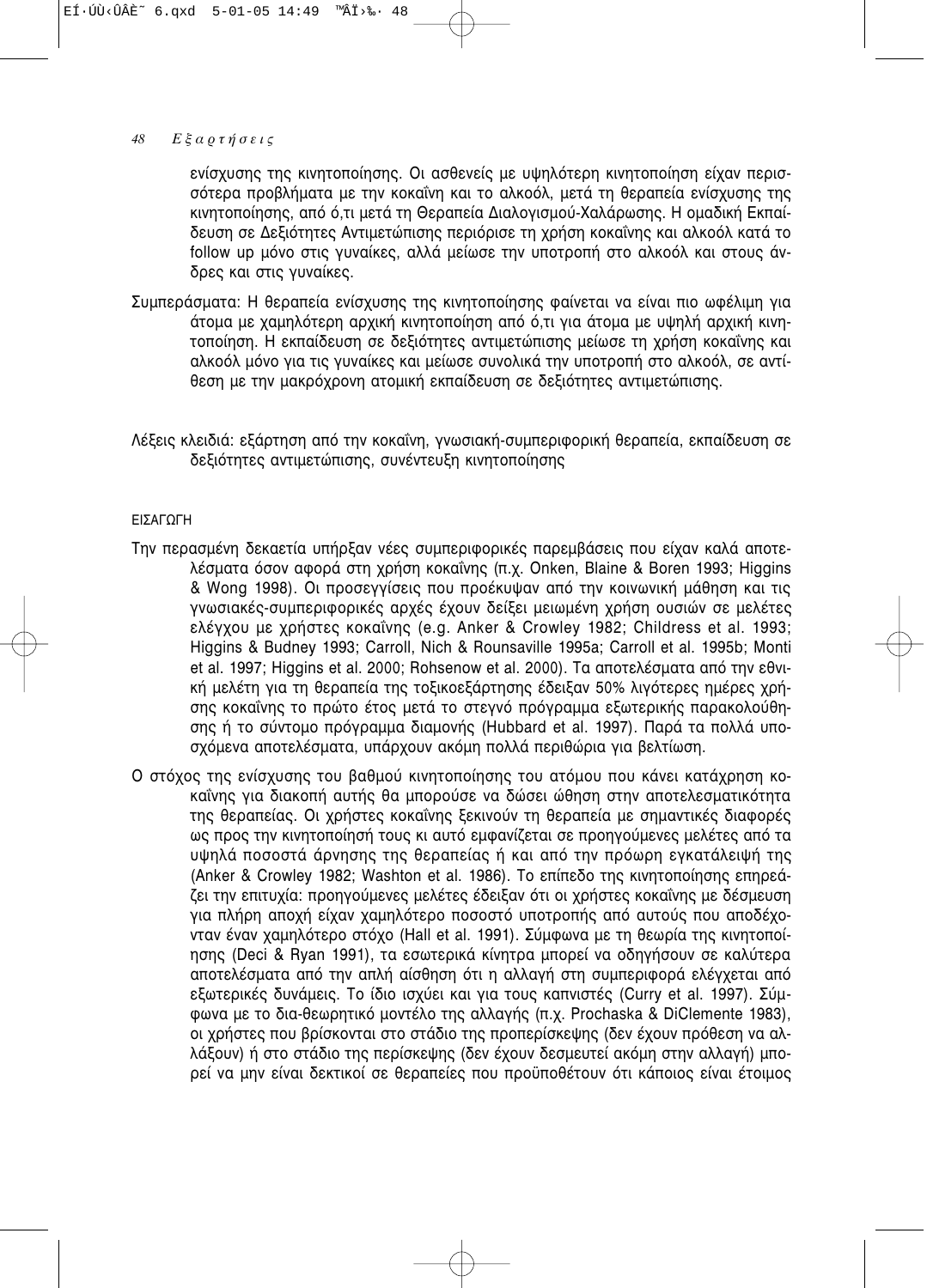EÍ·ÚÙ‹ÛÂȘ 6.qxd 5-01-05 14:49 ™ÂÏ›‰· 49

vα αλλάξει (στάδια της προετοιμασίας ή της δράσης). Στις περιπτώσεις αυτές, ίσως είναι καλύτερο τα λιγότερα έτοιμα άτομα να συμμετέχουν σε ένα πρόγραμμα που έχει σχεδιαστεί για την αύξηση της κινητοποίησης.

- Η προσέγγιση της συνέντευξης κινητοποίησης (Miller & Rollnick 1991) υποστηρίζει ότι η κινητοποίηση για αλλαγή μπορεί να αυξηθεί με την αύξηση της επίγνωσης των αρνητικών επιπτώσεων που έχει η χρήση ουσιών στη ζωή ενός ατόμου. Η συνέντευξη κινητοποίησης περιλαμβάνει ένα μη-αντιπαραθετικό στυλ ενσυναίσθησης από τον θεραπευτή και δίνει έμφαση στην ασυμφωνία ανάμεσα στους στόχους του πελάτη για τη ζωή του και στη χρήση ουσιών, αυξάνοντας έτσι την πιθανότητα μέσα από την προσωπική ανατροφοδότηση να γίνουν κατανοητές οι συνέπειες από τη χρήση των ουσιών. Η προσέγγιση είχε αρχικά σημαντική αποτελεσματικότητα στα άτομα που έκαναν σοβαρή χρήση aλκοόλ αλλά δεν ζητούσαν θεραπεία (Miller et al. 1988; Miller et al. 1993) κι έδειξε ότι η προσέγγιση που εμπεριείχε ενσυναίσθηση και είχε ως επίκεντρο το άτομο είχε καλύτερα αποτελέσματα συγκρινόμενη με αυτήν της αντιπαράθεσης (Miller et al. 1993). Οι μεγαλύτεροι σε ηλικία έφηβοι που δεν ζητούσαν θεραπεία αλλά βρέθηκαν στα επείγοντα περιστατικά λόγω τοξίκωσης από αλκοόλ είχαν λιγότερα προβλήματα με το αλκοόλ κατά τη διάρκεια του follow up, όταν είχαν συμμετάσχει σε Θεραπεία Ενίσχυσης της Κινητοποίησης σε σχέση με το εάν είχαν παραπεμφθεί αλλού (Monti et al. 1999).
- Η Συνέντευξη Κινητοποίησης έχει μελετηθεί πολύ λίγες φορές ως πρωταρχική θεραπεία. Σημαντικά ήταν τα αποτελέσματα που προέκυψαν για την σοβαρή κατανάλωση αλκοόλ στους έξι μήνες, όταν η Συνέντευξη Κινητοποίησης ήταν η μοναδική θεραπεία που δόθηκε σε άτομα εξαρτημένα από το αλκοόλ σε σύγκριση με τη μη-θεραπεία (Sellman et al. 2001). Ωστόσο, η Συνέντευξη Κινητοποίησης ή η Θεραπεία Ενίσχυσης της Κινητοποίησης έχει βρεθεί ότι είναι εξίσου αποτελεσματική με τη Γνωσιακή-Συμπεριφορική θεραπεία, τη μέθοδο των 12-Βημάτων ή άλλες συμμετοχικές θεραπευτικές προσεγγί-ÛÂȘ (Project MATCH Research Group 1998; Stephens et al. 2000; Burke et al. 2003). Η Θεραπεία Ενίσχυσης της Κινητοποίησης ή η Συνέντευξη Κινητοποίησης θεωρούνται περισσότερο ως στάδια προπαρασκευαστικά για άλλες θεραπείες κι όχι ως θεραπείες από μόνες τους. Ως προπαρασκευαστικό στάδιο, η Συνέντευξη Κινητοποίησης είχε καλύτερα αποτελέσματα όσον αφορά τη συμμετοχή στη θεραπεία για το αλκοόλ, καλύτερα αποτελέσματα για την κατανάλωση αλκοόλ σε σύγκριση με τη μη-θεραπεία (Bien et al. 1993; Brown & Miller 1993; Connors, Walitzer & Derman 2002) και μεγαλύτερη παραμονή σε πλαίσιο θεραπείας της τοξικοεξάρτησης μετά από φυλάκιση (Davis et al. 2003), ενώ δεν έδειξε βελτίωση στα αποτελέσματα της χρήσης ουσιών έπειτα από θεραπεία για την τοξικοεξάρτηση (Miller, Yahne & Tonigan 2003). Παρ' όλο που η Συνέντευξη Κινητοποίησης από μόνη της δεν παρουσίασε διαφορές από τη Συνέ-Vτευξη Κινητοποίησης σε συνδυασμό με την Γνωσιακή-Συμπεριφορική θεραπεία για τους χρήστες μαριχουάνα (Budney et al. 2000) δεν διερευνήθηκε το ερώτημα κατά πόσο η Γνωσιακή-Συμπεριφορική θεραπεία έχει καλύτερα αποτελέσματα με ή χωρίς την Συνέντευξη Κινητοποίησης. Η Θεραπεία Ενίσχυσης της Κινητοποίησης η οποία δίvει έμφαση στις δεξιότητες προετοιμασίας των ατόμων για θεραπεία και είναι προσαρμοσμένη για τις ανάγκες της εξάρτησης από την κοκαΐνη δεν έχει αξιολογηθεί ως βοηθητική κατά την έναρξη της εντατικής θεραπείας.
- Μια δεύτερη πολλά υποσχόμενη προσέγγιση είναι η Εκπαίδευση σε Δεξιότητες Αντιμετώπισης, η οποία επικεντρώνεται στην πρόβλεψη και αντιμετώπιση των καταστάσεων που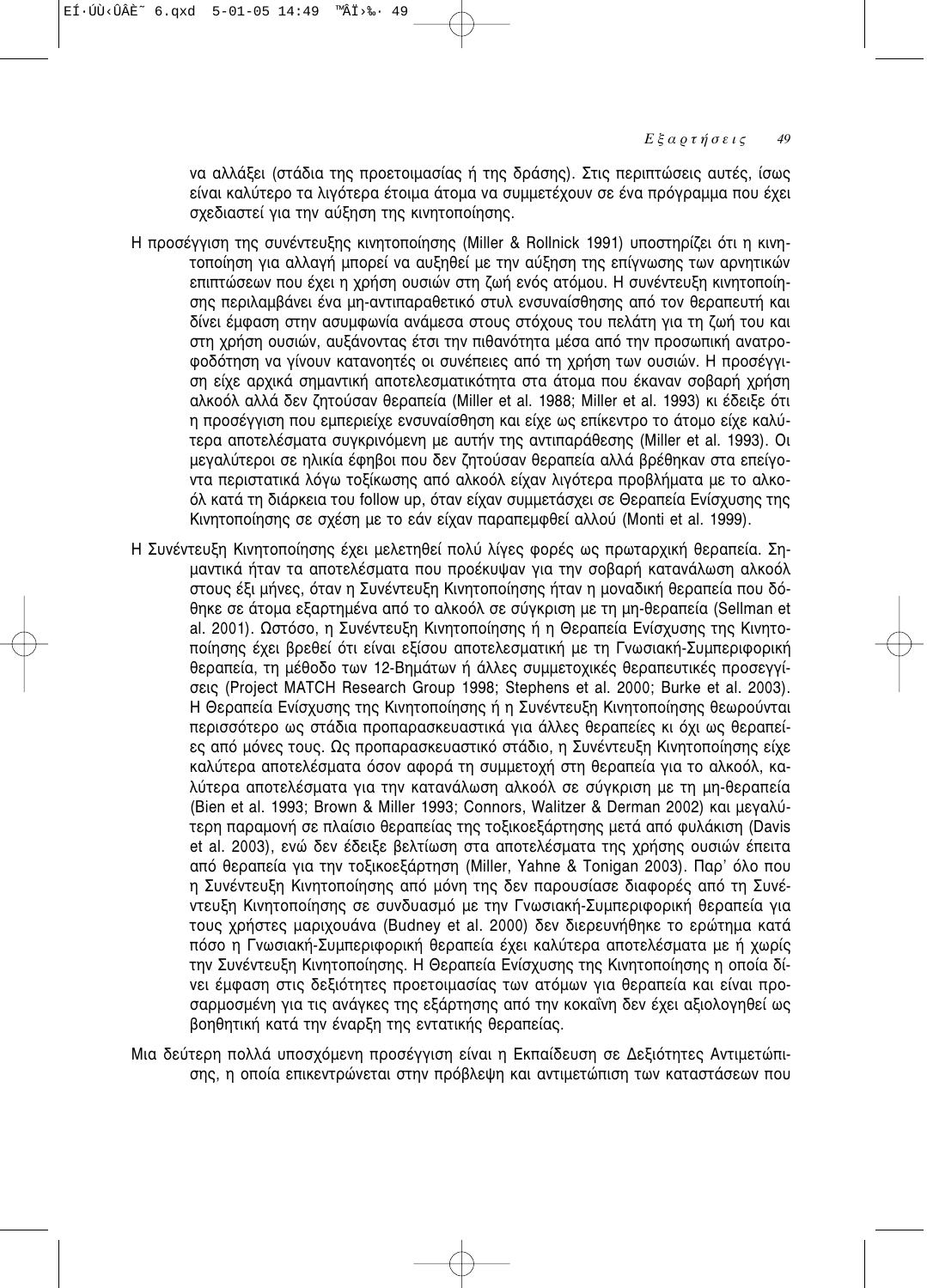αποτελούν υψηλό κίνδυνο για υποτροπή (Monti et al. 2002). Η εκπαίδευση στην πρόληψη της υποτροπής για άτομα εξαρτημένα από την κοκαΐνη οδήγησε σε υψηλότερα ποσοστά αποχής από τη διαπροσωπική ψυχοθεραπεία (Carroll et al. 1991, 1995a). Δύο ακόμη προγράμματα εκπαίδευσης σε δεξιότητες για χρήστες ουσιών απέτυχαν (Hawkins et al. 1986; Wells et al. 1994) καθώς δεν είχαν προσαρμοστεί στις ιδιαίτερες ανάγκες των χρηστών κοκαΐνης.

- Πρόσφατα, η βραχεία ατομική Γνωσιακή-Συμπεριφορική θεραπεία, προσαρμοσμένη για τις ανάγκες των χρηστών κοκαΐνης και βασισμένη στη λειτουργική ανάλυση των καταστάσεων υψηλού κινδύνου προστέθηκε στα ολοκληρωμένα προγράμματα θεραπείας. Η θεραπεία αυτή, σε μελέτες με ομάδες ελέγχου, βρέθηκε ότι οδηγεί σε σημαντικά λιγότερο συχνή χρήση κοκαΐνης κατά τη διάρκεια των πρώτων έξι μηνών μετά την ολοκλήρωση της θεραπείας (Monti et al. 1997; Rohsenow et al. 2000). Η προοπτική αυτής της προσέγγισης φαίνεται από το γεγονός ότι επτά, κατά μέσο όρο, βοηθητικές συνεδρίες Γνωσιακής-Συμπεριφορικής Θεραπείας έδειξαν θετικά αποτελέσματα ύστερα από έξι μήνες. Αρκετές νέες κατευθύνσεις χρειάζονται διερεύνηση. Κατ' αρχήν, η αποτελεσματικότητα της Γνωσιακής-Συμπεριφορικής Θεραπείας σε ομάδα χρειάζεται να διερευνηθεί καθώς η ομαδική θεραπεία έχει μικρότερο κόστος από την ατομική θεραπεία. Κατά δεύτερον, στοιχεία από προηγούμενη δουλειά μας (Rohsenow et al. 2000) έχουν χρησιμοποιηθεί για την προσεκτικότερη αντιμετώπιση των πιο συνηθισμένων περιστατικών υποτροπής στη χρήση κοκαΐνης.
- Η αλληλεπίδραση των χαρακτηριστικών των ασθενών με τη συνέντευξη κινητοποίησης δεν έχει μελετηθεί αρκετά (Dunn, Deroo & Rivara 2001). Η Θεραπεία Ενίσχυσης της Κινητοποίησης θα πρέπει να είναι πιο αποτελεσματική για τα άτομα που αμφιταλαντεύονται ή που δεν έχουν ακόμη το κίνητρο να αλλάξουν τη χρήση κοκαΐνης από ό,τι για τα άτομα που είναι ήδη κινητοποιημένα. Σε μια πιλοτική μελέτη, χρήστες σε πρόγραμμα αποκατάστασης από την κοκαΐνη με χαμηλά επίπεδα κινητοποίησης ήταν πιθανότερο να ολοκληρώσουν το πρόνραμμα εάν συμμετείχαν σε Συνέντευξη Κινητοποίησης από ό,τι εάν δεν συμμετείχαν σε Συνέντευξη Κινητοποίησης, ενώ το αντίθετο ίσχυε για γρήστες με υψηλά επίπεδα κινητοποίησης (Stotts et al. 2001). Αυτή η υπόθεση δεν επιβεβαιώθηκε σε μια μελέτη με αλκοολικούς (Project MATCH Research Group 1998) ούτε με άτομα σε πρωτοβάθμια φροντίδα που έκαναν επικίνδυνη χρήση αλκοόλ (Maisto et al. 2001), πιθανόν λόγω του γεγονότος ότι η Θεραπεία Ενίσχυσης της Κινητοποίησης ήταν η μόνη θεραπεία στην οποία συμμετείχαν στη διάρκεια της μετα-θεραπευτικής περιόδου, στη θεραπεία εξωτερικής παρακολούθησης ή στην πρωτοβάθμια φροντίδα.
- Η παρούσα μελέτη παρείχε δύο συνεδρίες Θεραπείας Ενίσχυσης της Κινητοποίησης, εδικά για χρήστες κοκαΐνης ή μια διαδικασία ελέγχου με θεραπεία διαλογισμού-χαλάρωσης, κατά τις τρεις πρώτες ημέρες ενός προγράμματος θεραπείας της τοξικοεξάρτησης σε νοσοκομείο (π.χ. ημερήσια φροντίδα σε νοσοκομείο). Μετά τις ημέρες ατομικής θεραπείας, οι χρήστες συμμετείχαν σε ομαδικές συνεδρίες, είτε εκπαίδευσης σε δεξιότητες αντιμετώπισης, είτε σε διαδικασία ελέγχου (με εκπαιδευτικές συζητήσεις) ως μέρος του θεραπευτικού τους προγράμματος και μέχρι την ολοκλήρωση της θεραπείας στο νοσοκομείο. Οι συνεδρίες ελέγχου χρησιμοποιούσαν διαδικασίες που συνηθίζονται στη θεραπεία για να ελεγχθούν ιδιαίτερες καταστάσεις. Έγινε η υπόθεση ότι η Θεραπεία Ενίσχυσης της Κινητοποίησης και η Εκπαίδευση σε Δεξιότητες Αντιμετώπι-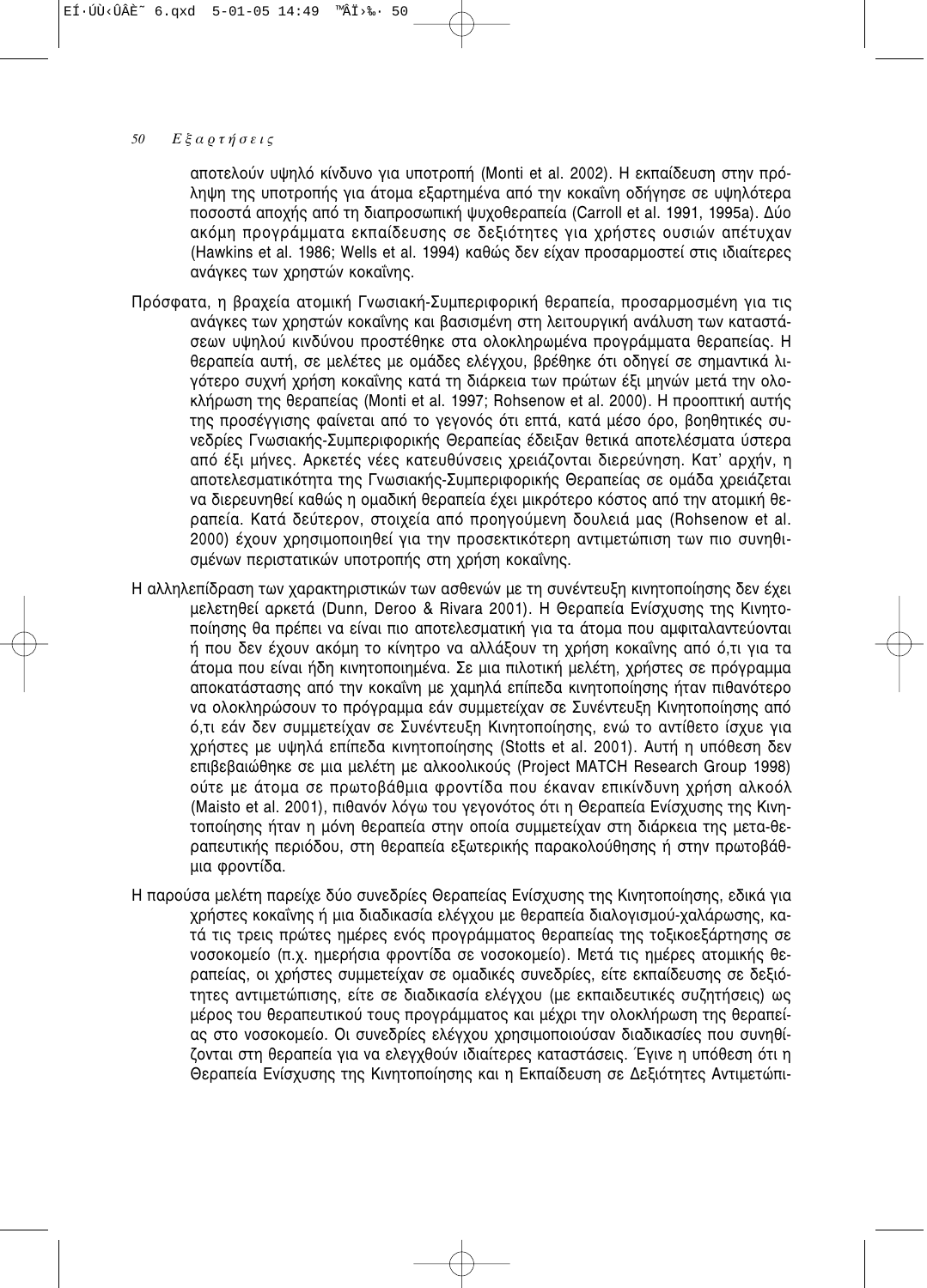σης ήταν πιο αποτελεσματικές από ό,τι οι διαδικασίες ελέγχου όσον αφορά τα αποτελέσματα, την τάση για χρήση ουσιών και την αυτό-αποτελεσματικότητα. Η Θεραπεία Ενίσχυσης της Κινητοποίησης θεωρήθηκε πιο αποτελεσματική για άτομα με χαμηλότερη αρχική κινητοποίηση, καθώς βελτίωνε τη διάρκεια παραμονής στη θεραπεία και την κινητοποίηση, το διάστημα μετά τη θεραπεία, και σε συνδυασμό με την Εκπαίδευση σε Δεξιότητες Αντιμετώπισης, έδινε καλύτερα αποτελέσματα στον ένα χρόνο. Η αρχική κινητοποίηση δεν φάνηκε να αλληλεπιδρά με την Εκπαίδευση σε Δεξιότητες Αντιμετώπισης, καθώς τα άτομα θα έπρεπε να βρίσκονται στο στάδιο της προετοιμασίας ή της δράσης για να ωφεληθούν από οποιαδήποτε από τις δύο. Διερευνήθηκαν επίσης οι αλληλεπιδράσεις του φύλου με τη θεραπεία.

## ΜΕΘΟΔΟΛΟΓΙΑ

#### $\mathcal{I}$ *UWWETÉXOVTEC*

- Χώρος: Οι συμμετέχοντες ήταν άτομα που είχαν εισαχθεί σε ιδιωτικό πρόγραμμα θεραπείας της τοξικοεξάρτησης σε ένα αστικό ψυχιατρικό νοσοκομείο. Το πρόγραμμα που στόχευε στην αποχή, στηριζόταν στη μέθοδο των 12 Βημάτων και στα μοντέλα μάθησης και παρείχε ομαδική εκπαίδευση, ομάδες 12 Βημάτων, οικογενειακή θεραπεία ή συμβουλευτική για το γάμο και υπηρεσίες μετα-θεραπευτικής φροντίδας.
- Κριτήρια συμμετοχής: Οι συμμετέχοντες έπρεπε να πληρούν τα κριτήρια εξάρτησης από την κοκαΐνη σύμφωνα με τη δομημένη κλινική συνέντευξη του DSM-IV (SCID-P; First et al. 1995) και να έχουν κάνει χρήση κοκαΐνης για τουλάχιστον 10 ημέρες τους έξι μήνες πριν από την έναρξη της θεραπείας. Εξαιρέθηκαν τα άτομα με ψύχωση καθώς και τα άτομα που σχεδίαζαν να παραμείνουν λιγότερες από 5 ημέρες. Ένας εκπαιδευμέ-VOC ερευνητής-θεραπευτής καθόριζε τη δυνατότητα συμμετοχής και τη διάγνωση.
- ∞Ó·ÛÎfiËÛË ÙˆÓ ‰È·‰ÈηÛÈÒÓ: ŸÏ˜ ÔÈ ‰È·‰Èηۛ˜ ›¯·Ó ÙËÓ ¤ÁÎÚÈÛË ÙÔ˘ Institutional Review Boards Tou Brown University, Tou Providence Veterans Affairs Medical Center Kal Tou Νοσοκομείου Butler. Οι ερευνητές ζητούσαν γραπτή συγκατάθεση από τους συμμετέχοντες, τη δεύτερη ημέρα στο πρόγραμμα ή μόλις ηρεμούσαν από τα στερητικά. Οι αξιολογήσεις γίνονταν αμέσως μετά την έναρξη του προγράμματος, την ημέρα της ολοκλήρωσης του προγράμματος και στους 3, 6 και 12 μήνες μετά την ολοκλήρωση του προγράμματος στο νοσοκομείο. Οι θεραπείες που αξιολογήθηκαν στη μελέτη πραγματοποιούνταν σε συνεδρίες διάρκειας 50 λεπτών, μία φορά την ημέρα και σε ατομικές συνεδρίες για δύο ημέρες τις οποίες ακολουθούσαν ομαδικές συνεδρίες τις επόμενες ημέρες. Οι θεραπείες της μελέτης αντικαθιστούσαν τις ομάδες του προγράμματος στην ανάλυση της λειτουργικότητας και στην πρόληψη της υποτροπής. Οι ασθενείς συμμετείχαν κανονικά και σε όλες τις άλλες δραστηριότητες του προγράμματος.

# ΑΞΙΟΛΟΓΗΣΕΙΣ

Bonθοί ερευνητές που αγνοούσαν τις θεραπευτικές συνθήκες πραγματοποιούσαν τις αξιολογήσεις. Η αξιολόγηση πριν τη θεραπεία χρειάστηκε κατά μέσο όρο 133 ± 50 λεπτά (SD), η αξιολόγηση μετά τη θεραπεία χρειάστηκε κατά μέσο όρο 39 ± 9 λεπτά και κάθε μία από τις επόμενες αξιολογήσεις χρειάστηκαν κατά μέσο όρο 59 ± 23 λεπτά. Όλοι οι συμμετέχοντες συμμετείχαν σε όλες τις μετρήσεις.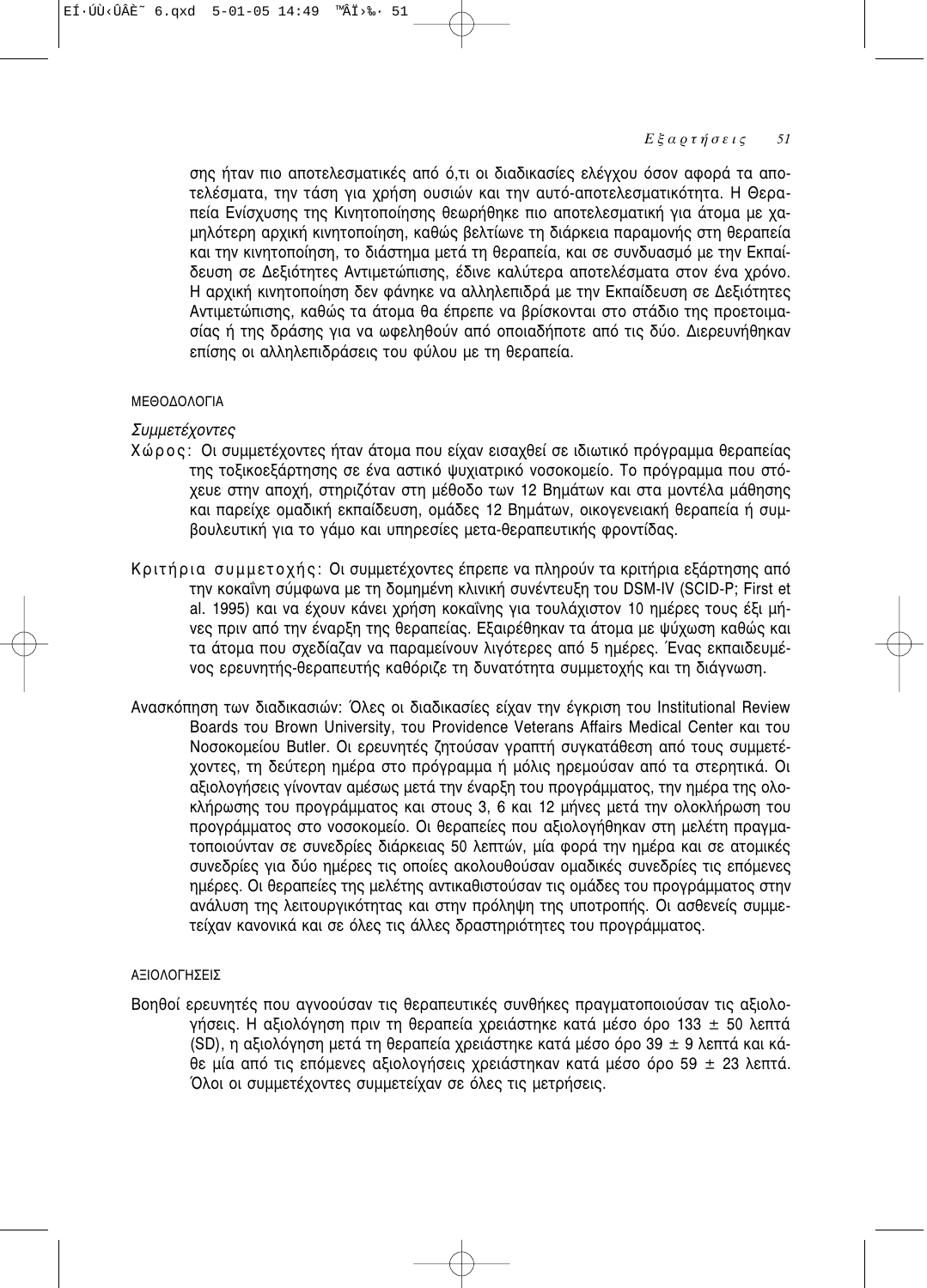#### ΜΕΤΡΗΣΕΙΣ ΑΠΟΤΕΛΕΣΜΑΤΟΣ

Μια συνέντευξη «Επιστροφής στο χρόνο» (TLFB; Sobell & Sobell 1980; Ehrman & Robbins 1994) που αφορούσε την περίοδο των έξι μηνών πριν τη θεραπεία και δόθηκε σε κάθε follow up, αξιολόγησε τον αριθμό των ημερών χρήσης κοκαΐνης, αλκοόλ και άλλων ουσιών. Σε κάθε follow up γινόταν εξέταση ούρων και ένα μέλος της οικογένειας ή κο-VTIVÓC Φίλος (σημαντικός άλλος) συμμετείχε σε συνέντευξη σχετικά με τη χρήση ουσιών του πελάτη. Για την αύξηση της ενκυρότητας των αυτό-αναφορών ακολουθήθηκαν οι διαδικασίες των Sobell & Sobell (1986). Για την εξέταση ούρων χρησιμοποιήθηκαν χρωματονραφία αερίου και φασματονραφία μάζας για την κοκαΐνη, τις βενζοδιαζεπίνες, τα κανναβινοειδή, τα οπιούχα και τις αμφεταμίνες. Ο Δείκτης Σοβαρότητας της Εξάρτησης (ASI) (ASI; McLellan et al. 1992, 5<sup>η</sup> έκδοση), δόθηκε πριν τη θεραπεία και σε κάθε follow up για πιο πολύπλοκους δείκτες (McGahan, Griffith & McLellan 1986). Για την ανατροφοδότηση στη Θεραπεία Ενίσχυσης της Κινητοποίησης επαναλαμβάνονταν κάποιες ερωτήσεις προσθέτοντας τη φράση «ως αποτέλεσμα της χρήσης κοκαΐνης».

ΕΠΙΠΡΟΣΘΕΤΕΣ ΜΕΤΡΗΣΕΙΣ ΠΟΥ ΧΡΗΣΙΜΟΠΟΙΗΘΗΚΑΝ ΓΙΑ ΤΗΝ ΑΝΑΤΡΟΦΟΔΟΤΗΣΗ ΤΗΣ ΘΕΡΑΠΕΙΑΣ ΕΝΙ-ΣΧΥΣΗΣ ΤΗΣ ΚΙΝΗΤΟΠΟΙΗΣΗΣ

Για την ανατροφοδότηση στη Θεραπείας Ενίσχυσης της κινητοποίησης, πραγματοποιήθηκαν οι ακόλουθες επιπρόσθετες μετρήσεις από όλους τους συμμετέχοντες, πριν την τυχαία ένταξη στις ομάδες. Το Ερωτηματολόγιο για τις Επιδράσεις της Κοκαΐνης σε πληθυσμούς χρηστών (Rohsenow et al. 2004) αποτελείται από επτά αξιόπιστες κλίμακες συχνότητας (ευχαρίστηση και διέγερση, σεξουαλική ενίσχυση, κοινωνική ενίσχυση, μείωση του πόνου, επιθετικότητα, ένταση, κοινωνική απόσυρση). Ο Πίνακας Ελέγχου των Αρνητικών Συνεπειών από την κοκαΐνη (Michalec et al. 1996), ένας πίνακας ελέγχου 75 ερωτήσεων με 12 νέα ερωτήματα για νομικά ή οικονομικά ζητήματα, βαθμολογήθηκε σε έξι τομείς (σωματική υγεία, συναισθηματικός/ ψυχολογικός, κοινωνι-Κός/ σχέσεις, επαγγελματικός/ εκπαιδευτικός, νομικός, οικονομικός). Το μαθηματικό τεστ της κλίμακας Wechsler για τον δείκτη ευφυΐας στους ενήλικες (Wechsler 1981), το τεστ μνήμης (Wechsler 1945) και το τεστ Symbol Digit Modalities (Smith 1973) αξιολόγησαν τις επιδράσεις της χρήσης στη λειτουργία του εγκεφάλου (βάσει των Ardila, Rosselli & Strumwasser 1991; O'Malley et al. 1992). Δόθηκαν: ένας πίνακας ελέγχου 10 ιατρικών συνεπειών από τη χρήση κοκαΐνης, 12 συνέπειες σχετικές με το συγκεκριμένο τρόπο λήψης, πέντε επιδράσεις στην εγκυμοσύνη ή στο έμβρυο και τέσσερα ερωτήματα για τον κίνδυνο ατυχήματος. Ο κίνδυνος για τον ιό του AIDS πεpιελάμβανε 33 ερωτήματα για τη συχνότητα της επικίνδυνης σεξουαλικής συμπεριφοράς που σχετίζεται με τη χρήση κοκαΐνης καθώς και των επικίνδυνων πρακτικών χρήσης ουσιών κατά τη διάρκεια των τελευταίων 30 ημερών από την Αξιολόγηση της Επικίνδυνης Συμπεριφοράς (NIDA 1991).

#### ΕΠΙΠΡΟΣΘΕΤΕΣ ΜΕΤΡΗΣΕΙΣ ΑΤΟΜΙΚΗΣ ΔΙΑΦΟΡΟΠΟΙΗΣΗΣ

Το ιστορικό για την κοκαΐνη περιελάμβανε την ηλικία έναρξης και τους τρόπους χρήσης. Για την κατάχρηση ουσιών ή την εξάρτηση χρησιμοποιήθηκαν τα κριτήρια SCID-P.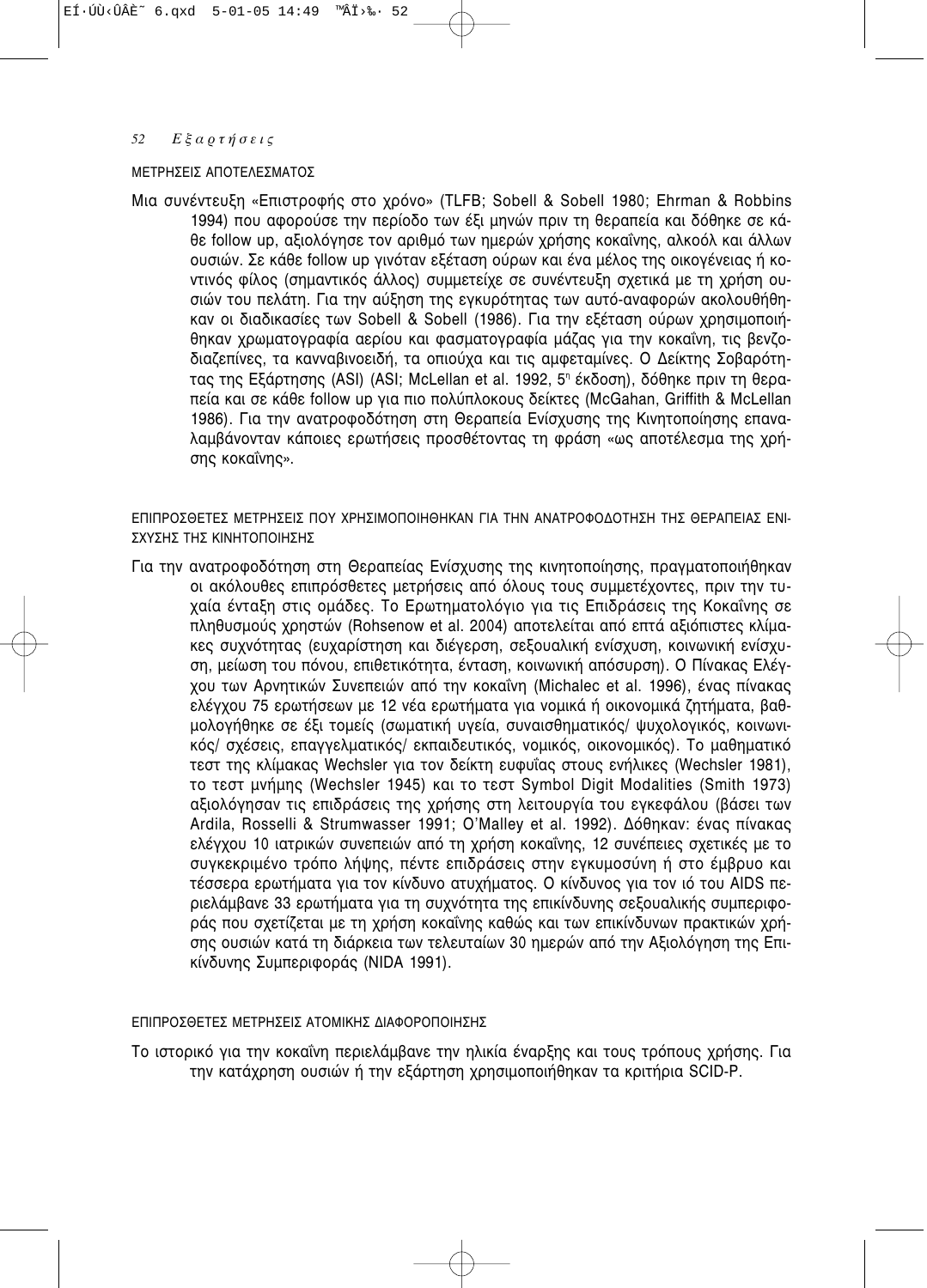#### ΜΕΤΡΗΣΕΙΣ ΔΙΑΔΙΚΑΣΙΑΣ

Οι προσδοκίες από τη θεραπεία εκτιμήθηκαν μετά την ολοκλήρωσή της με την ερώτηση «πόσο θεωρείς ότι αυτά που έμαθες από αυτή τη θεραπεία θα σε βοηθήσουν να παραμείνεις καθαρός και νηφάλιος αφού φύγεις από το νοσοκομείο;» χρησιμοποιώντας τις κλίμακες Likert των επτά απαντήσεων. Οι ακόλουθες μετρήσεις πραγματοποιήθηκαν πριν και μετά τη θεραπεία. Το Ερωτηματολόγιο Αξιολόγησης της Αλλαγής για την Κοκαΐνη (Prochaska et al. 1994) έχει αξιόπιστες και έγκυρες κλίμακες για το στάδιο της προ-περίσκεψης, της περίσκεψης, της δράσης και της συντήρησης. Η Κλίμακα Ισορροπίας της Απόφασης για την Κοκαΐνη (Prochaska et al. 1994) αποτελείται από δύο παράνοντες: τα πλεονεκτήματα και τα μειονεκτήματα της χρήσης κοκαΐνης. Η Αξιολόγηση των Δεξιοτήτων Αντιμετώπισης που Σχετίζονται με την Κοκαΐνη, μια αναθεώρηση του Τεστ Ιδιαίτερων Δεξιοτήτων για την Κοκαΐνη (Monti et al. 1997), αξιολόγησε την επιθυμία για χρήση κοκαΐνης και την αυτό-αποτελεσματικότητα στις καταστάσεις υψηλού κινδύνου. Σε κασέτες περιγράφονται 11 καταστάσεις κινδύνου για υποτροπή από τον Rohsenow κ.ά. (2000) και χρησιμοποιούνται τρεις σειρές κασετών. Μετά από κάθε περινραφή ρωτούνται οι συμμετέχοντες «εσείς τι θα κάνατε εάν βρισκόσασταν σε αυτή την κατάσταση ώστε να κρατηθείτε και να μην κάνετε χρήση ουσιών;», «εάν τώρα δεν ήσαστε στο νοσοκομείο, πόσο ισχυρή θα ήταν η επιθυμίας σας να κάνετε χρήση κοκαΐνης;», και ακολουθούσε η ίδια ερώτηση για το αλκοόλ. Κάθε περίπτωση μετρήθηκε σε κλίμακες Likert από καμία επιθυμία (1) έως πολύ ισχυρή επιθυμία (7). Έπειτα ακολουθούσε η ερώτηση «πόσο βέβαιος είστε ότι πραγματικά θα μπορούσατε να [παράφραση της απάντησης που δόθηκε] σε αυτήν την κατάσταση;», η οποία αξιολογήθηκε από καθόλου βέβαιος (1) σε απολύτως βέβαιος (7) και τέλος ήταν η ερώτηση «εάν [παράφραση της απάντησης που δόθηκε], πόσο καλά πιστεύετε ότι θα λειτουργούσε αυτό για να παραμείνετε νηφάλιος σε μια τέτοια κατάσταση:», η οποία μετρήθηκε από δεν θα λειτουργούσε καθόλου (1) έως θα λειτουργούσε εξαιρετικά καλά (7). Οι καταστάσεις ήταν: ένα ευχάριστο κοινωνικό γεγονός, χρήματα, αίσθημα κόπωσης, χρήση αλκοόλ, μια κακή ημέρα, κοινωνικά ερεθίσματα για χρήση κοκαΐνης με ή χωρίς κοινωνική πίεση, πλήξη, μια διαπροσωπική σύγκρουση, αξιολόγηση ελέγχου και επιθυμίας για χρήση χωρίς σαφή εναύσματα.

#### ΘΕΡΑΠΕΙΕΣ

Έπειτα από μια ημέρα αξιολόγησης, οι χρήστες εισήχθησαν τυχαία είτε σε Θεραπεία Ενίσχυσης της κινητοποίησης είτε σε Θεραπεία Διαλογισμού-Χαλάρωσης. Με στρωματοποιημένη δειγματοληψία υπήρχε ισορροπία στις δυο ομάδες όσον αφορά το φύλο και την συχνότητα χρήσης κοκαΐνης. Ύστερα από 2 ημέρες, οι συμμετέχοντες εντάχθηκαν στην ομάδα μελέτης που διεξαγόταν εκείνη την περίοδο και θα διαρκούσε για το υπόλοιπο της παραμονής τους. Επειδή η στελέχωση, ο χώρος και η ροή επέτρεπαν να διενεργείται μόνο μια ομάδα τη φορά για Εκπαίδευση σε Δεξιότητες Αντιμετώπισης και η Ενημέρωση για τα Ναρκωτικά πραγματοποιούνταν διαδοχικά για περίπου 8 συνεχείς εβδομάδες (για να αποφευχθεί η σύγχυση από την περιοδικότητα), δεν επιτρέπόταν η ένταξη νέων μελών στις ομάδες κατά τη διάρκεια της τελευταίας εβδομάδας θεραπείας, έτσι ώστε να υπάρχει χρόνος για το κλείσιμο των ομάδων. Οι ομάδες χρησιμοποιούσαν κυλιόμενες εισαγωγές και ήταν ανοικτές στους χρήστες κοκαΐνης που δε συμμετείχαν στη μελέτη. Το θεραπευτικό προσωπικό δεν γνώριζε τον τύπο θεραπείας, ο οποίος πάντα αποκαλούνταν «δεξιότητες αποχής».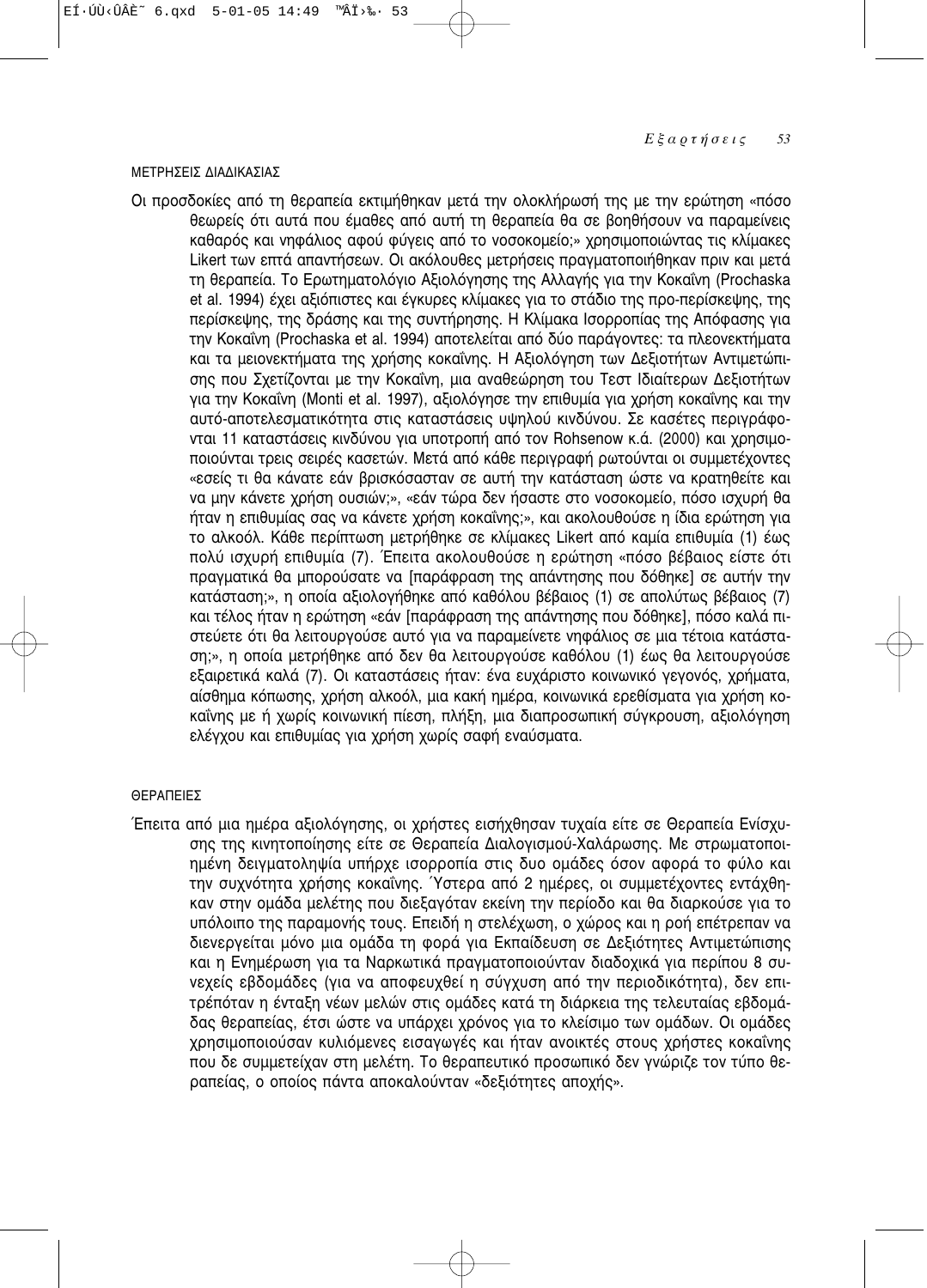#### ΘΕΡΑΠΕΥΤΙΚΟ ΠΡΟΣΩΠΙΚΟ

Κάθε θεραπευτική συνεδρία πραγματοποιούνταν από ένα από τα παρακάτω τέσσερα μέλη θεραπευτικού προσωπικού: δύο με μεταπτυχιακό τίτλο σπουδών και περίπου 10ετή εμπειρία, έναν υποψήφιο διδάκτορα στην κλινική ψυχολογία και, όταν χρειαζόταν, από έναν κλινικό ψυχολόγο. Κάθε θεραπευτής πραγματοποιούσε όλα τα είδη θεραπείας. Προκειμένου να αποφευχθεί η σύνχυση του θεραπευτή χρησιμοποιήθηκαν σχετικά ενχειρίδια. Η εκπαίδευση στη Θεραπεία Ενίσχυσης της κινητοποίησης περιελάμβανε ένα εργαστήριο επτά ωρών από τον Steven Rollnick, το οποίο συνοδευόταν από περίπου 30 ώρες εποπτευόμενης εκπαίδευσης και πρακτικής από τον πρώτο συννραφέα του παρόντος άρθρου, ο οποίος είχε δεχτεί επιπλέον εκπαίδευση στη Θεραπεία Ενίσχυσης της κινητοποίησης από τον Steven Rollnick. Η εκπαίδευση στις Δεξιότητες Αντιιετώπισης, στο Διαλογισμό-Χαλάρωση και στην Ενημέρωση για τις Ουσίες περιελάμβανε περίπου 10 ώρες εκπαίδευσης και πρακτικής για θεραπευτές που δεν ήταν ήδη εκπαιδευμένοι. Οι μετρήσεις της διεργασίας της θεραπείας για κάθε συνεδρία πραγματοποιήθηκαν από τους θεραπευτές, ενώ όλες οι συνεδρίες της Θεραπείας Ενίσχυσης της Κινητοποίησης είχαν ηχογραφηθεί. Το 41% αναθεωρήθηκε από τους Rohsenow ή Brown σε εποπτεία ομάδας για την συνοχή και την ικανότητα, χρησιμοποιώντας γραπτούς πίνακες ελέγχου, ενώ το 36% των ομάδων παρατηρούσε ένας επόπτης όσον αφορά τη συνοχή και την ικανότητα, ο οποίος έδινε ανατροφοδότηση στους θεραπευτές για να αποφευχθούν οι παρεκκλίσεις.

# ΘΕΡΑΠΕΙΑ ΕΝΙΣΧΥΣΗΣ ΤΗΣ ΚΙΝΗΤΟΠΟΙΗΣΗΣ

Χρησιμοποιήθηκε ο τρόπος θεραπείας των Miller & Rollnick (1991). Το προκαταρκτικό εγχειρίδιο θεραπείας αναθεωρήθηκε με ανατροφοδότηση από τον Steven Rollnick. Στην πρώτη συνεδρία οι συμμετέχοντες διερεύνησαν: τα πλεονεκτήματα και τα μειονεκτήματα από τη χρήση κοκαΐνης και από τη διακοπή της χρήσης κοκαΐνης, όπως οι ίδιοι τα αντιλαμβάνονταν, τους στόχους τους στη ζωή, το ρόλο της κοκαΐνης στην επίτευξη των στόχων τους και τις προσδοκίες για τη ζωή τους σε 1 και 10 χρόνια στο μέλλον, με ή χωρίς κοκαΐνη. Η δεύτερη συνεδρία επικεντρώθηκε στην αναθεώρηση της αξιολόγησης: (1) η χρήση κοκαΐνης σε σχέση με τους κανόνες θεραπείας για τους χρήστες κοκαΐνης και το νόμιμο εισόδημα, (2) οι συνέπειες που εντοπίζονται από τα τροποποιημένα για την κοκαΐνη ερωτήματα του ASI και από το Ερωτηματολόγιο Επίδρασης της Κοκαΐνης σε πληθυσμό χρηστών (3) η νευροψυχολογική λειτουργία (που παρουσιάστηκε σαν κλίμακα πέντε βαθμών, από αρκετά κάτω του μετρίου έως αρκετά πάνω από το μέσο όρο), (4) ο κίνδυνος ατυχημάτων λόγω της κοκαΐνης, (5) οι ιατρικές επιπλοκές από δηλητηρίαση, στερητικά, τρόπο χορήγησης, εγκυμοσύνη και τα ερωτήματα του ASI και (6) ο κίνδυνος για τον ιό του AIDS ως αποτέλεσμα της χρήσης κοκαΐνης. Η συνεδρία έκλεισε με μια σύνοψη, με απόψεις από την ομάδα, με τη δημιουργία ελπίδας για τη βελτίωση της κατάστασης μέσω της διακοπής της χρήσης και με παροχή βοήθειας για τη λήψη αποφάσεων και για ενίσχυση της αυτο-αποτελεσματικότητας.

# Η ΘΕΡΑΠΕΙΑ ΔΙΑΛΟΓΙΣΜΟΥ-ΧΑΛΑΡΩΣΗΣ

Το εγχειρίδιο εκμάθησης τεχνικών διαλογισμού και χαλάρωσης προσαρμόστηκε από μια διαδικασία που βρέθηκε αξιόπιστη αλλά δίχως αποτέλεσμα για την θεραπεία του άγχους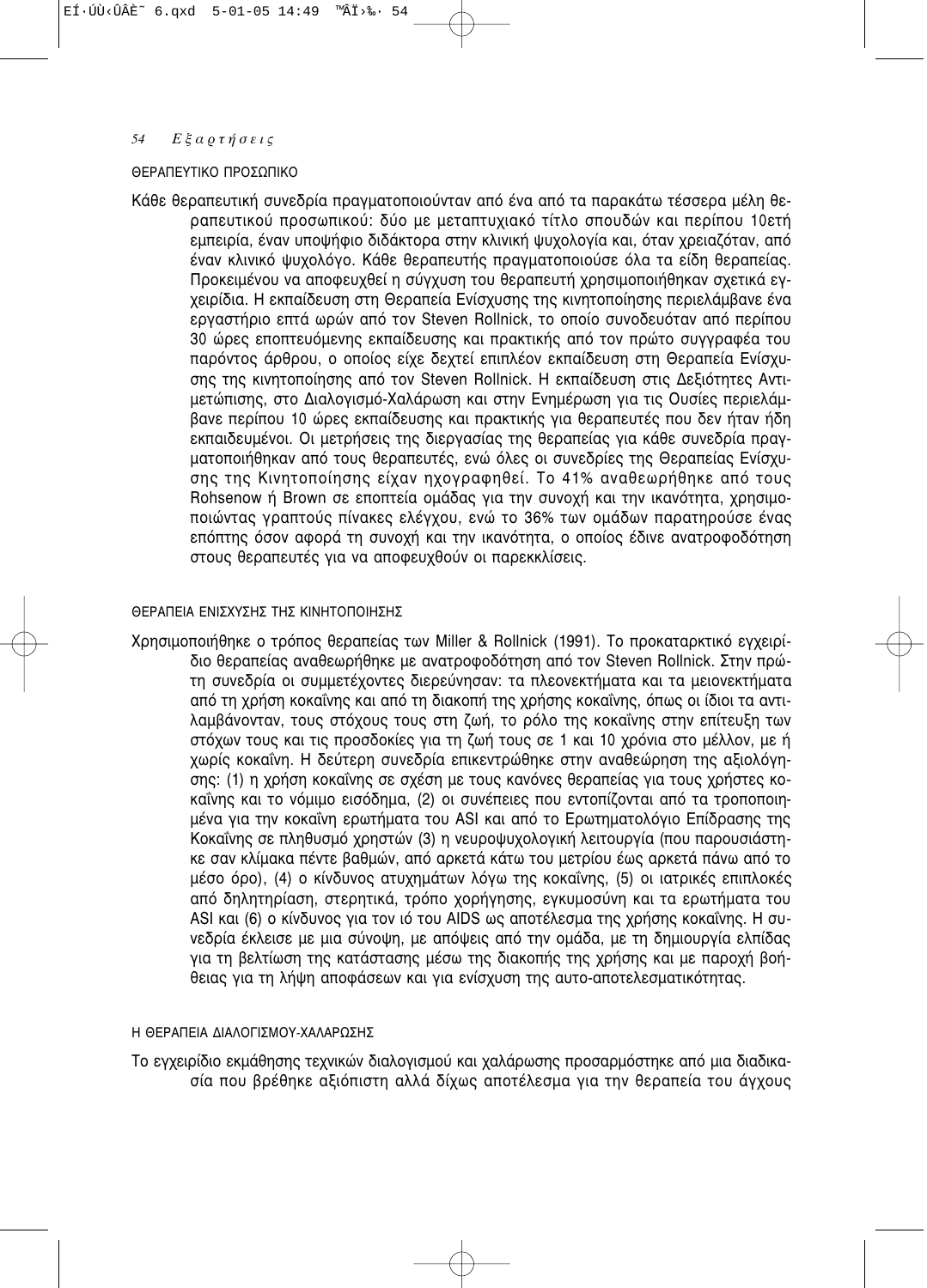(Holroyd 1976). Η Θεραπεία Διαλογισμού-Χαλάρωσης επιλέχθηκε επειδή η εκμάθηση τεχνικών χαλάρωσης συχνά αποτελεί μέρος των προγραμμάτων θεραπείας από την κατάχρηση ουσιών, ωστόσο δεν έχει καμία σημαντική επίδραση στη χρήση ουσιών (Klainer, Hartman & Sobell 1984). Στο πρώτο μέρος κάθε συνεδρίας οι συμμετέχοντες μάθαιναν να εστιάζουν στις αισθήσεις (π.χ. ζεστασιά και βαρύτητα) που κάθε μέρος του σώματος βιώνει. Έπειτα, χωρίς διακοπή της σωματικής χαλάρωσης, οι συμμετέχοντες φαντάζονταν μια ευχάριστη εικόνα που δεν συνδέονταν με τη χρήση αλκοόλ ή ναρκωτικών.

# Η ΕΚΠΑΙΔΕΥΣΗ ΣΕ ΔΕΞΙΟΤΗΤΕΣ ΑΝΤΙΜΕΤΩΠΙΣΗΣ

Η Εκπαίδευση σε Δεξιότητες Αντιμετώπισης, τροποποιήθηκε ειδικά για την κοκαΐνη από τον Monti κ.ά. (1997) και βασίζεται στη λειτουργική ανάλυση των καταστάσεων υψηλού κινδύνου. Η Εκπαίδευση σε Δεξιότητες Αντιμετώπισης περιλαμβάνει την ανάλυση γεγονότων και συνεπειών του παρελθόντος, σκέψεων και συναισθημάτων, που συνδέονται με οποιοδήποτε επεισόδιο χρήσης και αναπτύσσει ένα εξατομικευμένο φάσμα εναλλακτικών γνωστικών και συμπεριφοριστικών δεξιοτήτων για τη μείωση του κινδύνου από τη χρήση κοκαΐνης. Τα παραδείγματα καταστάσεων υψηλού κινδύνου επιλέγονταν από κάθε συμμετέχοντα ανάλογα με το θέμα της ημέρας. Μετά οι αναλύσεις της λειτουργίας των καταστάσεων (που αποκαλούνταν αλυσίδες συμπεριφοράς) διερευνούσαν: (1) μια κατάσταση που προκαλούσε επιθυμία. (2) σκέψεις (σκέψεις υψηλού κινδύνου και δημιουργικές εναλλακτικές), (3) διάθεση, (4) συμπεριφορά (χρήση κοκαΐνης και μετά μια δημιουργική εναλλακτική) και (5) συνέπειες, θετικές και αρνητικές, από τη χρήση κοκαΐνης και από τις εναλλακτικές. Τα θέματα βασίστηκαν στην ανάλυση των επικίνδυνων καταστάσεων για υποτροπή από προηγούμενη μελέτη (Rohsenow et al. 2000): (1) επιθυμία για χρήση και ερεθίσματα από το περιβάλλον, (2) δεξιότητες άρνησης της χρήσης κοκαΐνης, (3) θυμός/ ενόχληση, (4) αξιολόγηση ελέγχου και χρήση αλκοόλ ως ερέθισμα για χρήση κοκαΐνης, (5) κατάθλιψη και (6) θετικές κοινωνικές καταστάσεις. Οι επιλογές των δεξιοτήτων αντιμετώπισης περιελάμβαναν: (1) τρόπους διαφυγής, αποφυγής ή τροποποίησης της κατάστασης που προηγείται (της χρήσης), (2) γνωσιακή αναδόμηση των σκέψεων και του συναισθήματος, (3) εναλλακτικές συμπεριφορές για να επιτευχθούν οι επιθυμητές συνέπειες, (4) σκέψη των συνεπειών από τη χρήση σε σύγκριση με τη μη χρήση κατά τη διάρκεια της κατάστασης και (5) εκπαίδευση στην διεκδικητικότητα.

## ΕΝΗΜΕΡΩΣΗ ΓΙΑ ΤΙΣ ΟΥΣΙΕΣ

Οι εκπαιδευτικές συζητήσεις επιλέχτηκαν ως «συνηθισμένη θεραπεία» και διαδικασία ελέγχου και χρησιμοποιήθηκαν ενότητες χωρίς στοιχεία από τις δεξιότητες αντιμετώπισης (όπως περιγράφονται από τους Rohsenow et al. 2001). Οι συνεδρίες είχαν διδακτικό χαρακτήρα και προσωπικά παραδείγματα ενώ αποθάρρυναν ενεργά την επίλυση των προβλημάτων. Στις ενότητες συμπεριλαμβάνονταν: (1) αυτοεκτίμηση, (2) μαθαίνοντας από άλλους, (3) συστήματα υποστήριξης, (4) δυνάμεις και αδυναμίες, (5) τα αποτελέσματα του αλκοόλ στις σχέσεις, (6) αποκατάσταση του τρόπου ζωής, (7) συναισθήματα υψηλού κινδύνου, (8) φάσεις της αποκατάστασης, (9) μύθοι για την αποκατάσταση, (10) ενοχλητικές καταστάσεις, (11) εμπόδια για την αποκατάσταση, (12) αποτελέσματα της κοκαΐνης, (13) στάδια της θεραπείας, (14) φαινομενικά άσχετες αποφάσεις και (15) προειδοποιητικά σημάδια για υποτροπή.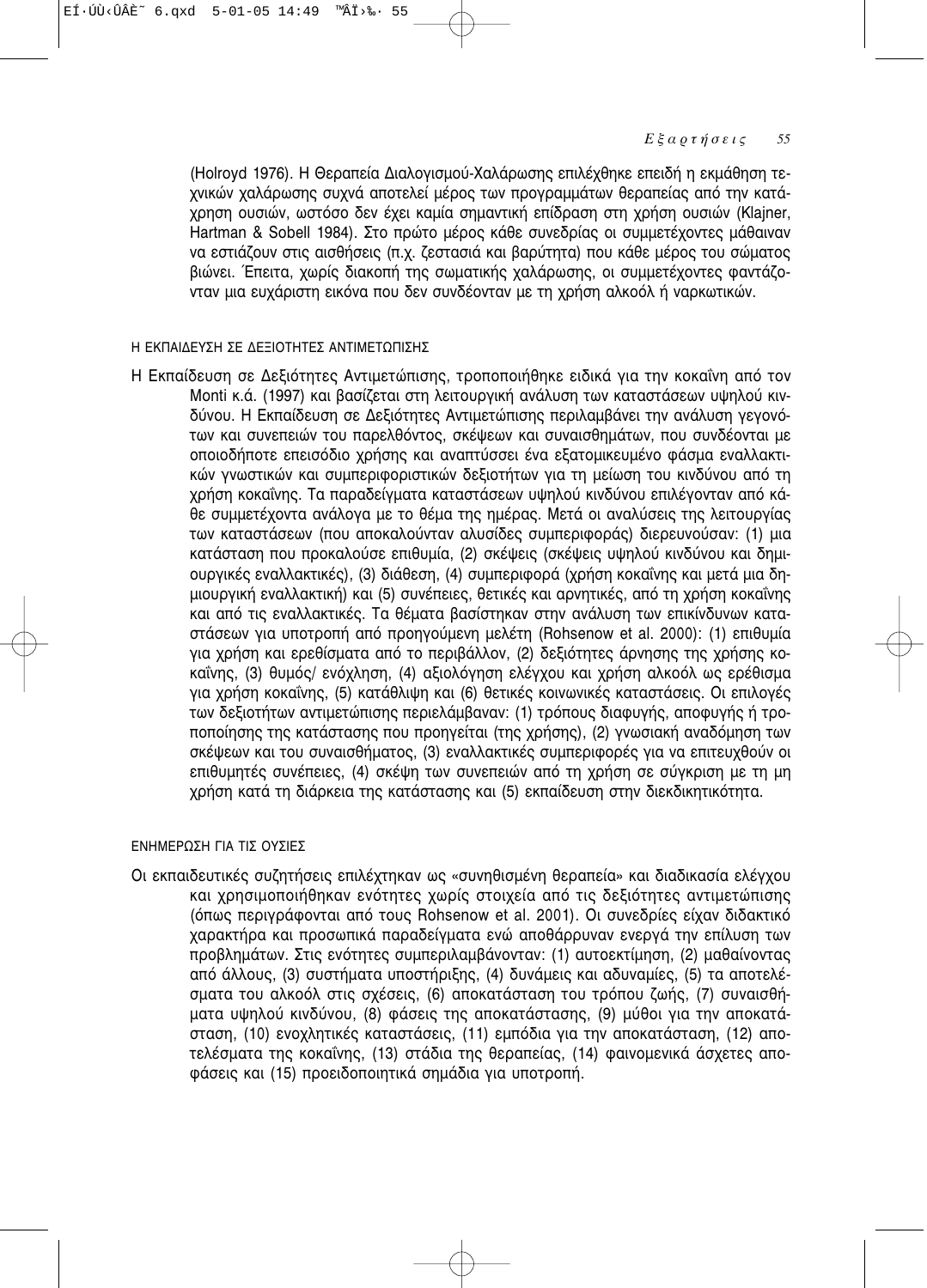#### ΠΡΟΣΕΓΓΙΣΗ ΑΝΑΛΥΣΗΣ ΣΤΟΙΧΕΙΩΝ

- Χρησιμοποιώντας όλο το δείγμα με «πρόθεση-για-θεραπεία» πραγματοποιήθηκαν αναλύσεις για την αξιολόγηση των αποτελεσμάτων της ατομικής θεραπείας, της ομαδικής θεραπείας καθώς και του επιπέδου της κινητοποίησης πριν τη θεραπεία (υψηλότερο έναντι χαμηλότερου) στις αρχικά εξαρτημένες μετρήσεις και σε ένα μοντέλο 2 x 2 x 2. Το επίπεδο της κινητοποίησης πριν από τη θεραπεία καθορίστηκε από το Ερωτηματολόγιο Αξιολόγησης της Αλλαγής για την Κοκαΐνη: οι υψηλότερες βαθμολογίες στην περίσκεψη από ό,τι στη δράση ταξινομήθηκαν ως «χαμηλότερη κινητοποίηση» και οι βαθμολογίες στο στάδιο της δράσης, ίσες ή υψηλότερες από το στάδιο της περίσκεψης, ταξινομήθηκαν ως «υψηλότερη κινητοποίηση».
- Τα άτομα που δήλωναν αποχή αλλά είχαν θετική εξέταση ούρων κωδικοποιήθηκαν ως χρήστες της ουσίας, που εντοπίστηκαν από την εξέταση ούρων. Τα άτομα που δεν έδωσαν ούρα ή τα ούρα ήταν μολυσμένα ή/και που δεν βρέθηκαν στο follow up, κωδικοποιήθηκαν ως χρήστες όλων των ουσιών. Για όσους παρουσίασαν ανακόλουθες αναφορές, ο αριθμός ημερών χρήσης κοκαΐνης κατά τη διάρκεια του follow up υπολογίστηκε από τα στοιχεία που έδωσαν κατά την έναρξη της έρευνας χρησιμοποιώντας παλινδρόμηση. Αυτό περιελάμβανε 10% του δείγματος στους 3 μήνες, 4% στους 6 μήνες και 11% στους 12 μήνες. Τα στοιχεία μπορούσαν να υπολογιστούν επειδή βρέθηκε ένας σημαντικός παράγοντας πρόβλεψης του αποτελέσματος πριν τη θεραπεία και επειδή δεν υπήρξε καμία διαφορά ανάμεσα στις ομάδες όσον αφορά τον αριθμό των ατόμων με ανακόλουθες αναφορές.
- Η υποτροπή (οποιαδήποτε χρήση κατά τη διάρκεια του μεσοδιαστήματος) στη χρήση κοκαΐνης, αλκοόλ ή άλλης ουσίας αναλύθηκε χωριστά για κάθε διάστημα παρακολούθησης 3 μηνών χρησιμοποιώντας λοναριθμικές παλινδρομήσεις 2 x 2 x 2 για το αποτέλεσμα της ατομικής θεραπείας, το αποτέλεσμα της ομαδικής και το κίνητρο για θεραπεία. Τα αποτελέσματα αναλύθηκαν για κάθε χρονική περίοδο, επειδή τα αρχικά αποτελέσματα μπορεί αργότερα να απαλειφθούν (π.χ. Rohsenow et al. 2000), ή αντίστροφα. Ο συνδυασμός των στοιχείων θα μπορούσε να αποκρύψει τα αποτελέσματα που εξαρτώνται από τον παράγοντα χρόνο. Η τιμή, πριν τη θεραπεία, των πιο σχετικών συνεχών μεταβλητών (π.χ. αριθμός ημερών χρήσης κοκαΐνης για τις αναλύσεις της υποτροπής στην κοκαΐνη) και οι δύο συμμεταβλητές που εντοπίστηκαν ως διαφορές κατά την έναρξη (ποσοστό των ημερών χρήσης αλκοόλ και ο δείκτης ASI για τις ουσίες, προσδιορίζονται παρακάτω) εισήχθησαν στο πρώτο βήμα. Τα αποτελέσματα της ατομικής και ομαδικής θεραπείας και το κίνητρο για θεραπεία εισήχθησαν στο δεύτερο βήμα. Οι διπλής κατεύθυνσης αλληλεπιδράσεις για το αποτέλεσμα της ατομικής θεραπείας με την ομαδική θεραπεία και της ατομικής θεραπείας με το κίνητρο για θεραπεία εισήχθηκαν στο τρίτο βήμα. Οι υπόλοιποι όροι για την αλληλεπίδραση εισήχθησαν στο τέλος για να ολοκληρωθεί το μοντέλο.
- Αναλύθηκαν τρεις συνεχείς εξαρτημένες μετρήσεις αποτελέσματος για την κοκαΐνη: αριθμός ημερών χρήσης κοκαΐνης, μεγαλύτερη συνεχής περίοδος αποχής από την κοκαΐνη (σε ημέρες) και μέγιστος αριθμός ημερών χρήσης κοκαΐνης στη σειρά. Αναλύθηκαν δύο άλλες συνεχείς εξαρτημένες μετρήσεις της χρήσης: ποσοστό των ημερών κατανάλωσης αλκοόλ και ποσοστό των ημερών στις οποίες χρησιμοποιήθηκαν άλλες ουσίες εκτός από κοκαΐνη ή αλκοόλ. Τρεις ασύμμετρες συνεχείς μεταβλητές αποτελέσματος αξιολογήθηκαν πριν από τις αναλύσεις: ο αριθμός ημερών χρήσης κοκαΐνης, το ποσο-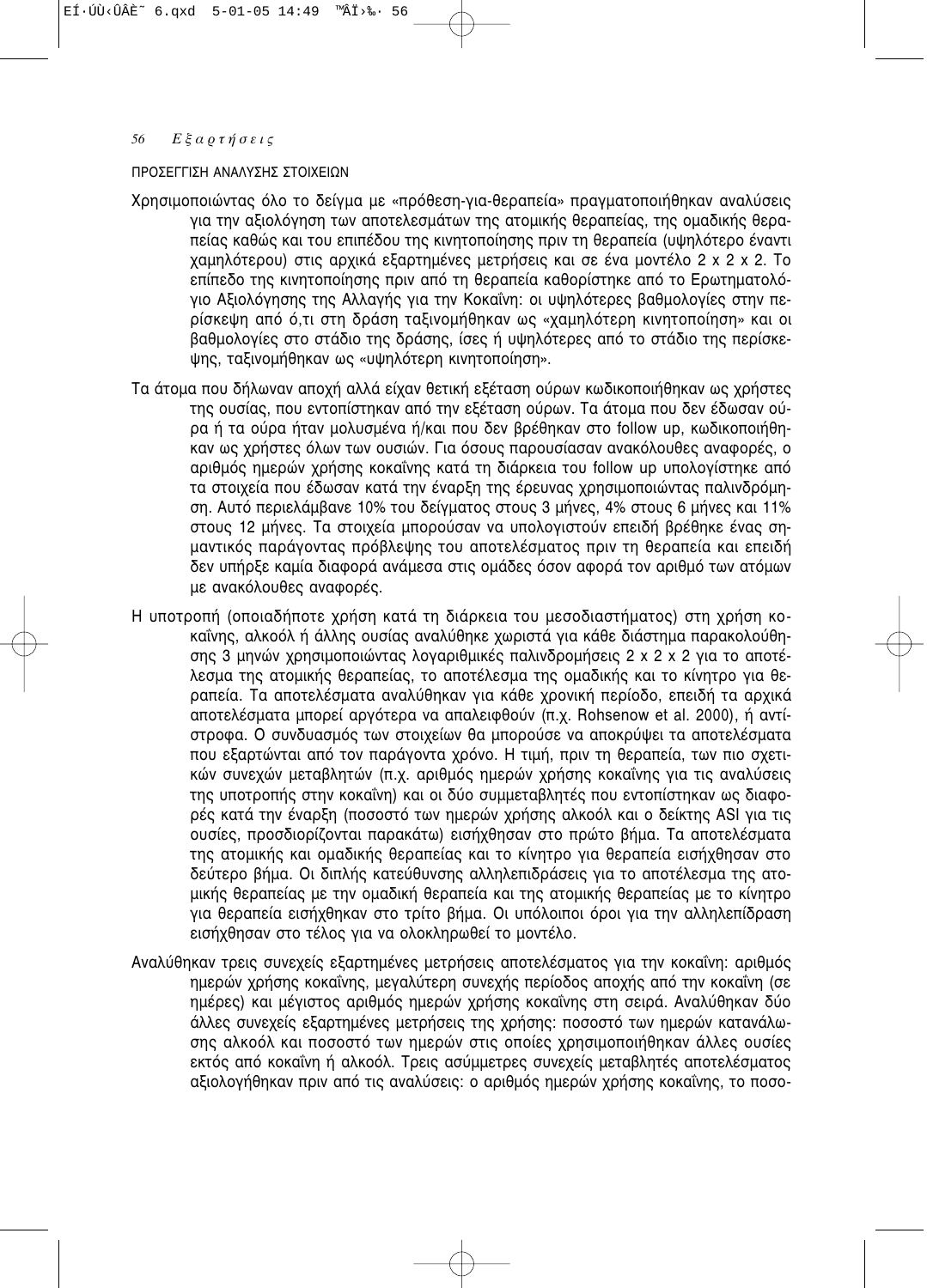στό των ημερών κατανάλωσης αλκοόλ και το ποσοστό των ημερών που χρησιμοποιήθηκαν άλλες ουσίες. Ωστόσο στο κείμενο και στα σχήματα οι τιμές αναφέρονται αμετάβλητες για να διευκολυνθεί η ερμηνεία. Τα αποτελέσματα της θεραπείας και του κινήτρου στον αριθμό των ημερών χρήσης κοκαΐνης, το ποσοστό των ημερών κατανάλωσης αλκοόλ και το ποσοστό των ημερών χρήσης άλλων ουσιών ερευνήθηκαν χρησιμοποιώντας 2 x 2 x 2 x 4 μικτές αναλύσεις συνδιακύμανσης (covariance) (ANCOVAs) του αποτελέσματος της ατομικής θεραπείας, της ομαδικής και του κινήτρου για θεραπεία με follow up των τιμών στους 3, 6, 9 και 12 μήνες, όπως και επαναλαμβανόμενες LIΕΤρήσεις, έχοντας την τιμή πριν τη θεραπεία και τις δύο μεταβλητές της διαφοράς κατά την έναρξη της θεραπείας ως συμμεταβλητές. Οι συνεχείς μεταβλητές βαθμολογήθηκαν για το follow up ολόκληρου του διαστήματος των δώδεκα μηνών, η πιο μα-Κρόχρονη συνεχής αποχή από την κοκαΐνη και ο μέγιστος αριθμός ημερών χρήσης κοκαΐνης στη σειρά, αναλύθηκαν χρησιμοποιώντας 2 x 2 x 2 ANCOVAs με το αποτέλεσμα της ατομικής θεραπείας, της ομαδικής και του κινήτρου για θεραπεία ως παράγοντες, και με τον αριθμό των ημερών χρήσης κοκαΐνης, πριν τη θεραπεία, και τις δύο μεταβλητές της διαφοράς κατά την έναρξη, ως συμμεταβλητές.

- Αναφέρθηκαν τα κύρια αποτελέσματα της ομαδικής και ατομικής θεραπείας και τα αποτελέσματα της αλληλεπίδρασης της ατομικής θεραπείας με το κίνητρο για θεραπεία και κάθε θεραπείας με τον χρόνο θεραπείας. Τα σημαντικά αποτελέσματα των αλληλεπιδράσεων παρακολουθήθηκαν με απλές δοκιμές αποτελέσματος. Τα κύρια αποτελέσματα του κινήτρου για θεραπεία και της ομαδικής θεραπείας με το κίνητρο για θεραπεία και της τριπλής αλληλεπίδρασης δεν αναφέρονται καθώς δεν είναι σχετικά με την υπόθεσή μας. Τα μενέθη επίδρασης που υπολονίστηκαν ήταν *h* για τις εξαρτημέvες μεταβλητές και *f* για τις συνεχείς εξαρτημένες μεταβλητές (Cohen 1988).
- Οι δείκτες του ASI στους 3, 6 και 12 μήνες ερευνήθηκαν με μικτό ANCOVA για κάθε δείκτη 2 x 2 x 2 x 3 (αποτελέσματα ομαδικής θεραπείας x ατομικής x κίνητρο για θεραπεία x χρόνο), έχοντας ως συμμεταβλητές τις τιμές των ίδιων δεικτών πριν τη θεραπεία και των μεταβλητών της διαφοράς κατά την έναρξη. Τρεις σημαντικά ασύμμετροι δείκτες (αλκοόλ, ουσία και νομικές υποθέσεις) αξιολογήθηκαν πριν από τις αναλύσεις, ωστόσο αναφέρονται οι τιμές πριν τη μετατροπή. Οι μετρήσεις της διαδικασίας διερευνήθηκαν με 2 x 2 x 2 μικτά ANOVAs με τιμές των μετρήσεων διαδικασίας πριν και μετά τη θεραπεία ως επαναλαμβανόμενη μέτρηση με το αποτέλεσμα ατομικής θεραπείας και ομαδικής ως παράγοντες. Για το ερωτηματολόγιο αξιολόγησης της αλλαγής για την κοκαΐνη, δημιουργήθηκε μια συνεχής μέτρηση αφαιρώντας τις μετρήσεις του σταδίου της προπερίσκεψης από το σύνολο των μετρήσεων των υπολοίπων κλιμάκων (Blanchard et al. 2003).
- Το επίπεδο της πιθανότητας του α= 0,05 επιλέχτηκε βάσει του εύρους των εξαρτημένων μεταβλητών της υπόθεσης. Για τα αποτελέσματα των θεραπειών στη χρήση ουσιών, χρησιμοποιήθηκαν έξι εξαρτημένες μεταβλητές. Σε ένα νέο είδος θεραπείας για την εξάρτηση από την κοκαΐνη, είναι πολύ σημαντικό να αποφευχθούν τα λάθη τύπου 2. Δεν έγιναν αναλύσεις πολλαπλών μεταβλητών επειδή ο σκοπός ήταν να διερευνηθούν οι επιρροές σε κάθε τύπο αποτελέσματος κι όχι στις κοινές σχέσεις μεταξύ των αποτελεσμάτων. Μια δευτερεύουσα υπόθεση για τις επιδράσεις της θεραπείας στη δριμύτητα του προβλήματος χρησιμοποίησε έξι εξαρτημένες μετρήσεις. Το σύνολο των υποθέσεων για τις επιδράσεις στις μετρήσεις (παραμονή, επιθυμία, αυτό-αποτελε-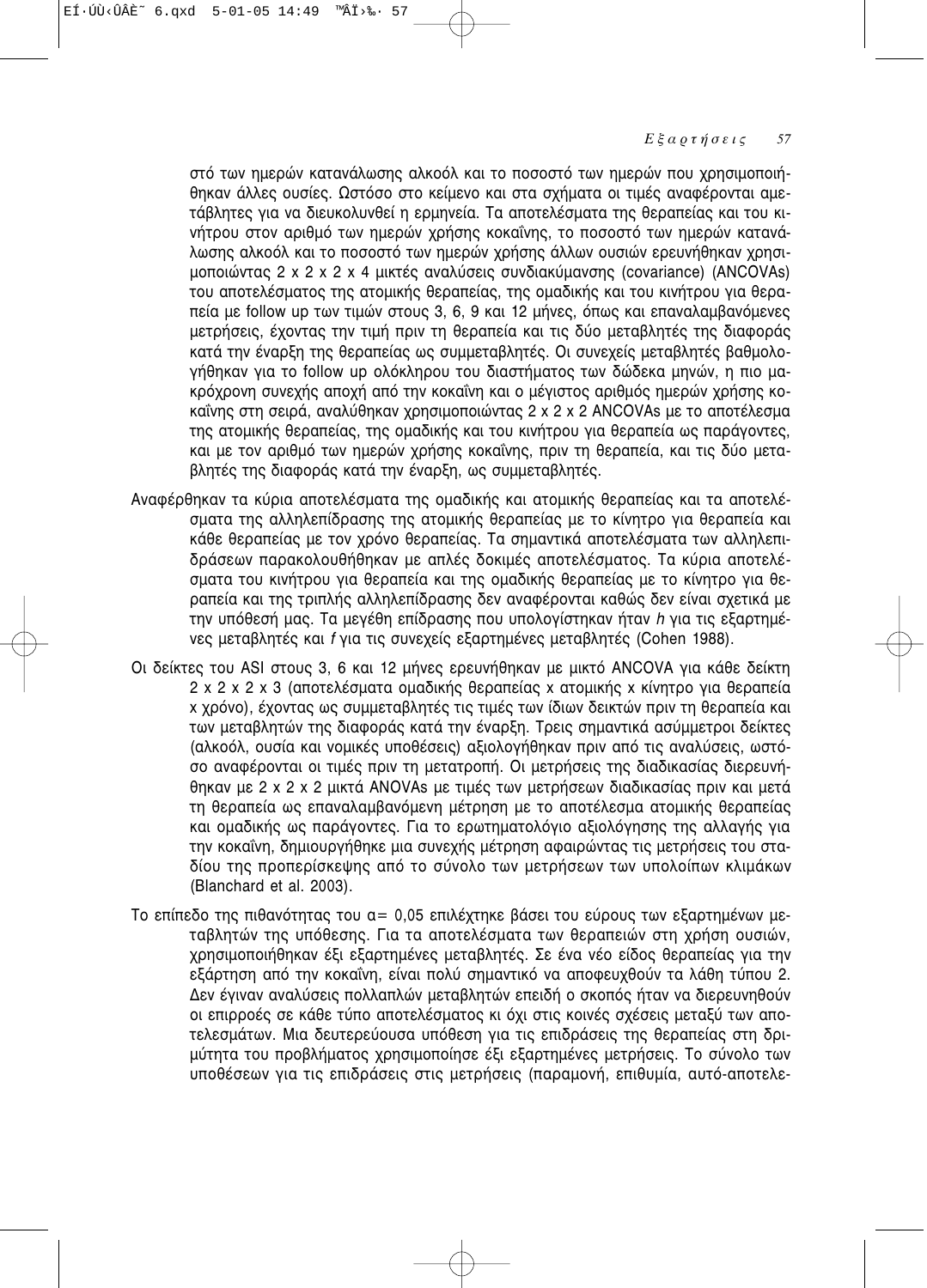.58  $E$ ξαρτήσεις

> σματικότητα, πλεονεκτήματα, μειονεκτήματα και κίνητρο) περιελάμβανε έξι. Κατά συνέπεια, ο άλφα 0,05 σε κάθε χωριστό σύνολο υποθέσεων είναι αποδεκτός, δεδομένης της σημασίας οποιασδήποτε επίδρασης και για να αποφευχθούν τα ψευδή αρνητικά αποτελέσματα.

#### ΜΕΓΕΘΟΣ ΔΕΙΓΜΑΤΟΣ ΚΑΙ ΑΠΩΛΕΙΕΣ

Από τους 207 ασθενείς που προσεννίστηκαν, το 10.5% αρνήθηκε να συμμετάσχει. Από τους 185 ασθενείς που δέχθηκαν, 20 (11%) διέκοψαν πριν από την ένταξη σε θεραπεία και 165 εντάχθηκαν σε θεραπεία, αποτελώντας το δείγμα με-πρόθεση-για-θεραπεία. Από αυτούς, 88 (59 άνδρες και 29 γυναίκες) εντάχθηκαν σε εκπαίδευση δεξιοτήτων αντίστασης (Ομαδική εκπαίδευση σε δεξιότητες αντιμετώπισης), 77 (54 άνδρες και 23 γυναίκες) εντάχθηκαν σε εκπαίδευση για τα ναρκωτικά (Ενημέρωση για ουσίες), 83 (59 άνδρες και 24 γυναίκες) εντάχθηκαν σε θεραπεία ενίσχυσης της κινητοποίησης και 82 (54 άνδρες και 28 γυναίκες) εντάχθηκαν σε Θεραπεία Διαλογισμού-Χαλάρωσης. Ο αριθμός σε κάθε συνδυασμό θεραπειών ήταν 44 (27%) σε Θεραπεία ενίσχυσης της κινητοποίησης και σε ομαδική εκπαίδευση σε δεξιότητες αντιμετώπισης, 44 (27%) σε θεραπείας διαλογισμού-χαλάρωσης και σε ομαδική εκπαίδευση για δεξιότητες αντιμετώπισης, 39 (24%) σε θεραπεία ενίσχυσης της κινητοποίησης και ενημέρωσης για τις ουσίες και 38 (23%) σε θεραπεία διαλογισμού-χαλάρωσης και ενημέρωσης για τις ουσίες. Από τους 165, τέσσερις (2%) διέκοψαν κατά τη διάρκεια της θεραπείας (αρνήθηκαν το follow up), τέσσερις (2%) διέκοψαν κατά τη διάρκεια του follow up και οκτώ (5%) δεν εντοπίστηκαν για follow up. Η κατάσταση για το follow up είναι διαθέσιμη για 149 (90%) άτομα από το δείγμα με πρόθεση-για-θεραπεία. Ένα σύνολο αναλύσεων χ<sup>2</sup> δεν βρήκε καμία σημαντική διαφορά μεταξύ των όρων θεραπείας και των ποσοστών απώλειας. Τα στοιχεία που έλειπαν από τις συμμεταβλητές μειώνουν το μένεθος του δείγματος σε μερικές αναλύσεις.

ΔΙΑΦΟΡΕΣ ΣΤΗΝ ΕΝΑΡΞΗ ΑΝΑΛΟΓΑ ΜΕ ΤΗ ΘΕΡΑΠΕΙΑ Η ΤΗΝ ΟΛΟΚΛΗΡΩΣΗ ΤΟΥ FOLLOW UP

- Οι συμμετέχοντες είχαν μέση ηλικία 34,2 ± 6,8 έτη, το 68% ήταν άνδρες, το 37% ήταν παντρεμένοι ή είχαν σύντροφο, το 84% είχε τουλάχιστον 12ετή εκπαίδευση, το 67% εργάζονταν, το 88% ήταν λευκοί, 11% μαύροι και 1% Ασιάτες. Η χρήση πριν από τη θεραπεία (6 μήνες) περιλάμβανε κατά μέσο όρο 59,8 ± 45,3 (SD) ημέρες χρήσης κοκαΐνης, 61,2  $\pm$  58,2 ημέρες χρήσης αλκοόλ και \$4253  $\pm$  \$5501 που ξοδεύτηκαν για κοκαΐνη. Τα κριτήρια συννοσηρότητας για την κατάχρηση ή εξάρτηση από το αλκοόλ ικανοποιήθηκαν κατά 70% και συμφωνούν με τα αποτελέσματα από προνενέστερες μελέτες (π.χ. Monti et al. 1997). Πολλοί τρόποι λήψης της ουσίας αναφέρθηκαν από τους συμμετέχοντες. Έτσι, το 72% είχαν καπνίσει (κρακ ή freebase), το 54% έκαναν χρήση από τη μύτη και το 4% έκανε ενδοφλέβια χρήση κοκαΐνης. Ο συχνότερος τρόπος χρήσης κοκαΐνης τις τελευταίες 30 ημέρες ήταν το κάπνισμα για το 62%, η χρήση από τη μύτη για το 35% και η ενδοφλέβια χρήση για το 3%.
- Οι αναλύσεις της μεταβλητότητας (ANOVA) των αποτελεσμάτων ατομικής και ομαδικής θεραπείας (2x2) ή οι αναλύσεις χ<sup>2</sup> δεν έδειξαν καμία διαφορά μεταξύ των όρων θεραπείας στις δημογραφικές μεταβλητές ή σε οποιασδήποτε μορφής χρήση κοκαΐνης ή αλκοόλ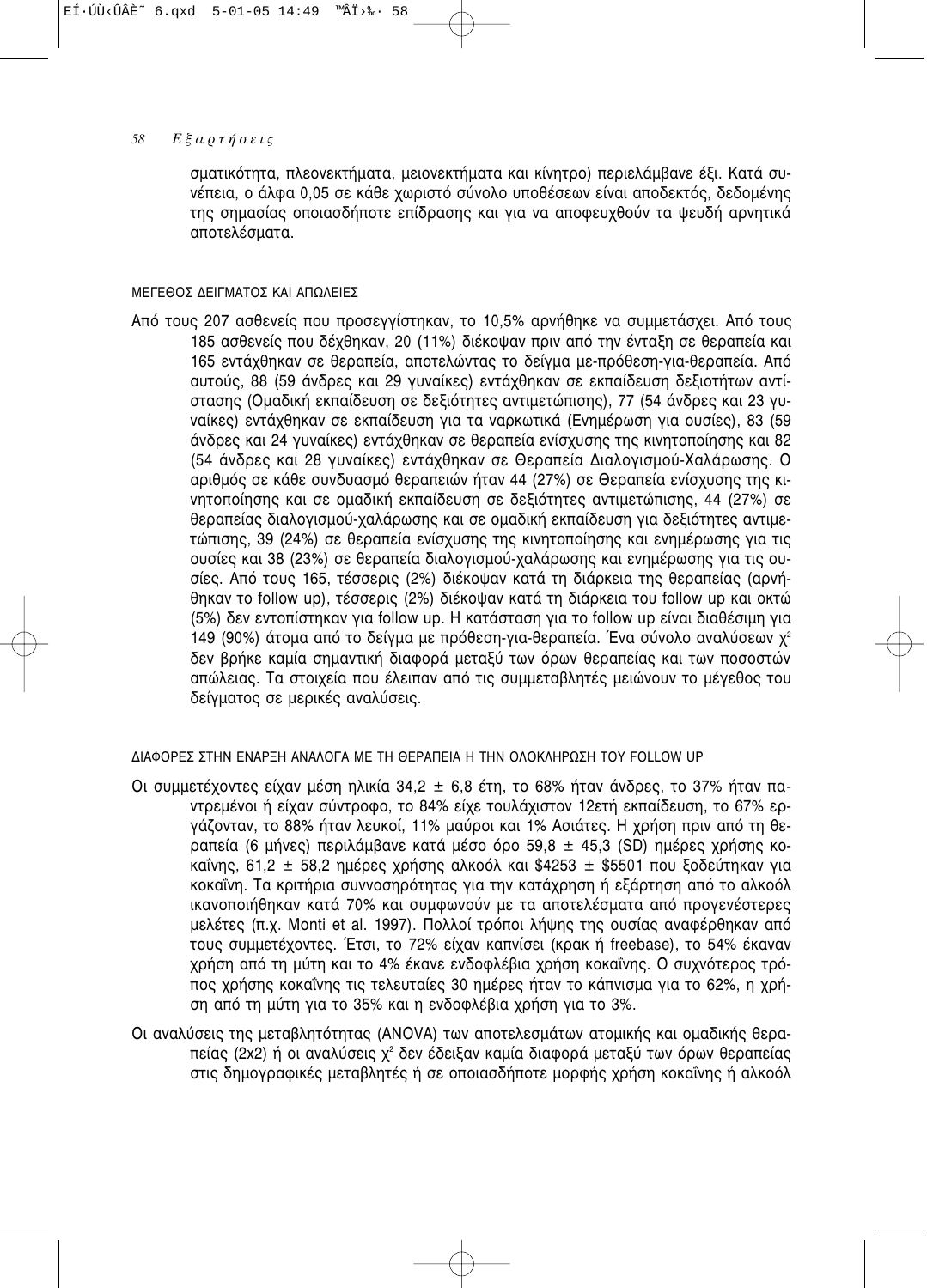πριν τη θεραπεία, ούτε έδειξε σημαντική διαφορά όσον αφορά στις συνέπειες ή στις μετρήσεις του ASI, εκτός από δύο κύρια αποτελέσματα. Τα άτομα που συμμετείχαν στην ομάδα θεραπείας ενίσχυσης της κινητοποίησης δήλωσαν μεγαλύτερη χρήση πριν την ένταξη στη θεραπεία (M= 72,1 ± 64,6) (SD) από αυτά της ομάδας θεραπείας δια- $\lambda$ ογισμού-χαλάρωσης (M= 49,3 ± 48,8), F<sub>1,146</sub> = 5,83, P < 0,05. Επίσης, οι συμμετέχο-Vτες στην ομαδική εκπαίδευση σε δεξιότητες αντιμετώπισης είχαν υψηλότερη βαθμολογία στο Δείκτη Σοβαρότητας ASI για τη χρήση ουσιών (M= 0,15 ± 0,11) από τα άτομα στην ομάδα ενημέρωσης για τις ουσίες (M= 0,11  $\pm$  0,09), F<sub>1.152</sub> = 4,65, P < 0,05. Έτσι, αυτές οι μεταβλητές συμπεριλήφθηκαν ως συμμεταβλητές στις αναλύσεις για τη χρήση ουσιών, αφού ελέγχθηκε η ομοιογένεια των υποθέσεων παλινδρόμησης.

Ορισμένοι χρήστες διέκοψαν πρόωρα τη θεραπεία λόγω διοικητικής απόφασης ενώ κάποιοι διέκοψαν πρόωρα και έτσι η θεραπεία που λήφθηκε ήταν κατά μέσο όρο 1,9  $\pm$  0,81 ατομικές συνεδρίες και 4,0 ± 3,1 συνεδρίες ομαδικής θεραπείας, χωρίς σημαντικές διαφορές στη θεραπεία. Καμία σημαντική διαφορά δεν βρέθηκε μεταξύ των ατόμων που πέρασαν από συνέντευξη ή χάθηκαν στο follow up σε οποιαδήποτε δημογραφική μέτρηση, στη μέτρηση της χρήσης ουσιών ή του ASI, εκτός από το ότι εκείνοι που συμμετείχαν στο follow up ήταν νεότεροι (M= 33,7 χρόνια) από εκείνους που χάθηκαν στο follow up (M= 37,7 χρόνια),  $t(159) = 2,37$ , P < 0,05.

#### ΕΠΙΒΕΒΑΙΩΣΗ ΤΩΝ ΣΤΟΙΧΕΙΩΝ ΑΠΟ ΤΗΝ ΑΥΤΟ-ΑΝΑΦΟΡΑ

Σε κάθε συνέντευξη follow-up γινόταν εξετάσεις ούρων και τα αποτελέσματα συγκρίνονταν με τα στοιχεία για την αποχή από την αυτο-αναφορά. Αυτά τα στοιχεία ήταν διαθέσιμα για το 82% των συμμετεχόντων στους 3 μήνες, για το 85% στους 6 μήνες και για το 96% στους 12 μήνες. Το συνολικό ποσοστό των ατόμων των οποίων τα στοιχεία από την αυτο-αναφορά δεν επιβεβαιώνονταν από την εξέταση των ούρων όσον αφορά στη χρήση κοκαΐνης ή άλλων ουσιών οποιαδήποτε χρονική στιγμή της έρευνας ήταν 16% για το δείγμα του follow-up. Από αυτούς, 10 ήταν σε ομαδική εκπαίδευση σε δεξιότητες αντιμετώπισης, 13 σε ενημέρωση για τις ουσίες, 11 σε θεραπεία ενίσχυσης της κινητοποίησης και 12 σε θεραπεία διαλογισμού-χαλάρωσης χωρίς σημαντικές διαφορές στους όρους της θεραπείας στα τεστ χ². Από τους 53 που δήλωναν αποχή στους 3 μήνες, πέντε (9%) είχαν θετικό δείγμα ούρων, από τους 70 στους 6 μήνες, τρεις (4%) είχαν θετικό δείγμα ούρων για χρήση κοκαΐνης και από τους 61 στους 12 μήνες, οκτώ (13%) είχαν θετικό δείγμα ούρων για χρήση κοκαΐνης. Από τους 101 που δήλωσαν αποχή από άλλες ουσίες εκτός της κοκαΐνης στους 3 μήνες, πέντε (5%) είχαν θετικό δείγμα ούρων για άλλες ουσίες, από τους 95 στους 6 μήνες, πέντε (5%) είχαν θετικό δείγμα ούρων για άλλες ουσίες και από τους 93 στους 12 μήνες, τέσσερις (4%) είχαν θετικό δείγμα ούρων για άλλες ουσίες.

# AΠΟΤΕΛΕΣΜΑΤΑ

# *Xρήση κοκαΐνης στο follow-up*

Κατάσταση αποχής: Το 68% έκανε χρήση κοκαΐνης τουλάχιστον μία φορά μέσα στους 3 πρώτους μήνες του follow-up, το 55% κατά τη διάρκεια του δεύτερου τριμήνου του follow-up, το 56% κατά τη διάρκεια των μηνών 7–9-του follow up και το 51% κατά τη διάρκεια των μηνών 10-12 του follow-up. Όσον αφορά στην υποτροπή στην κοκαΐνη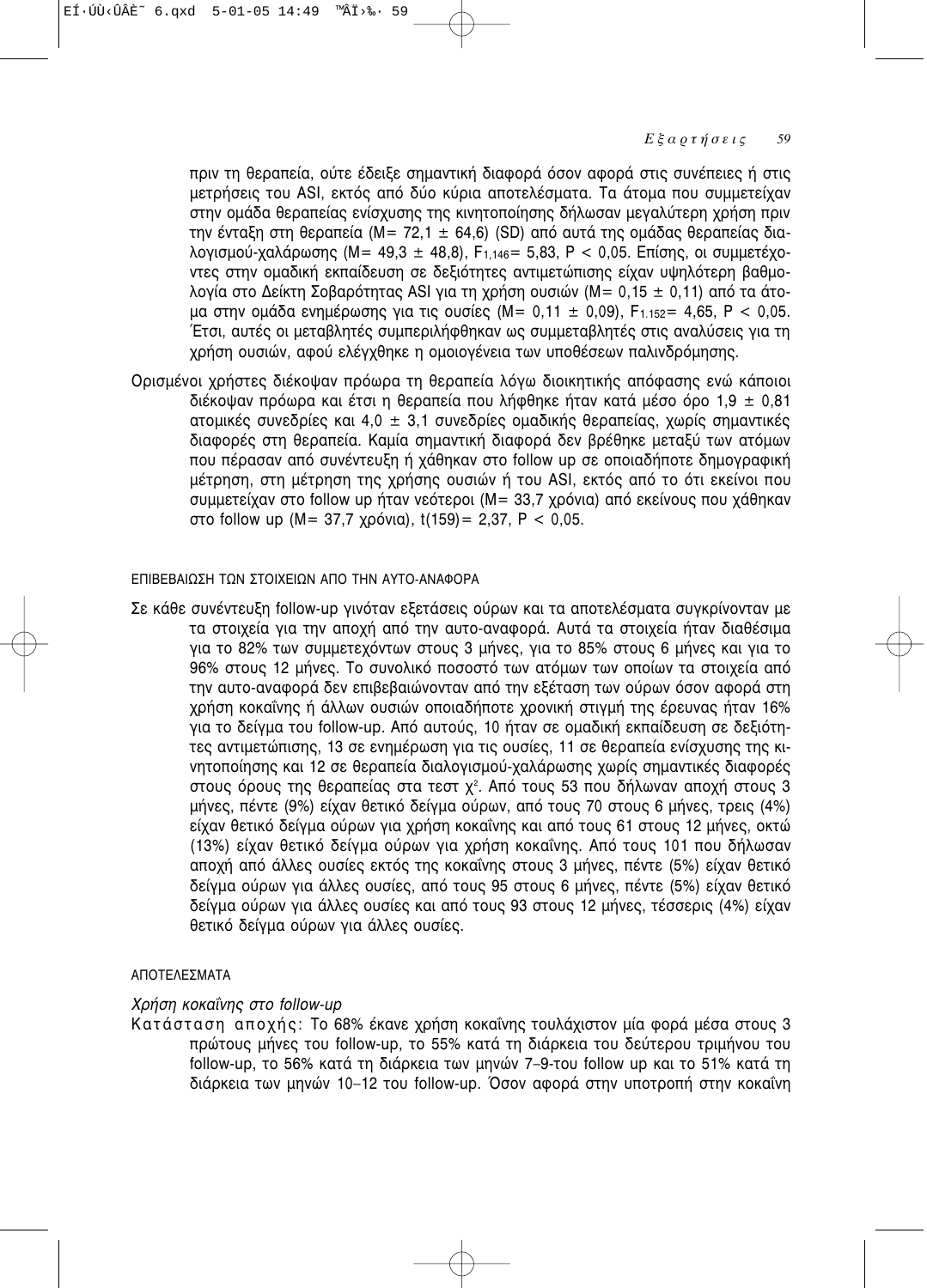στους 3 μήνες, το σύνολο των μεταβλητών θεραπείας και κινητοποίησης (βήμα 3) είγαν σημαντική δυνατότητα πρόβλεψης της υποτροπής (βλέπε σχήμα 1), με το μοντέ- $\lambda$ ο χ<sup>2</sup> (2, N= 131)= 6,33, P < 0,05, με τη μεταβλητή της αλληλεπίδρασης, αποτέλεσμα ατομικής θεραπείας και κίνητρο για θεραπεία, να συμβάλει σημαντικά (B= -2,1,  $SE = 0.88$ , P < 0.02). Στη θεραπεία ενίσχυσης της κινητοποίησης, το κίνητρο για θεραπεία δεν ήταν δυνατόν να προβλέψει την υποτροπή στην κοκαΐνη (70% υποτροπίασαν; B= -0,63, SE= 0,52), ενώ το μέγεθος της επιρροής ήταν μικρό (h= 0.28). Στην θεραπεία διαλογισμού – χαλάρωσης, το χαμηλότερο κίνητρο για θεραπεία έδειχνε να προβλέπει υψηλότερα ποσοστά υποτροπής (80%) από το υψηλότερο κίνητρο για θε $ρ$ απεία (55%; B= 1,01, SE= 0,67, P= 0,09) και είχε μέτριο μέγεθος επιρροής (h= 0,54). Για την υποτροπή, στους μήνες 10-12 του follow-up, το σύνολο των μεταβλητών αλληλεπίδρασης (βήμα 3) ήταν σχετικά σημαντικό σύμφωνα με το μοντέλο (2, N= 129) χ²= 5,71, P= 0,06, ενώ η αλληλεπίδραση των αποτελεσμάτων ατομικής θεραπείας με το κίνητρο για θεραπεία επίσης προσέγγιζε τη σημαντικότητα (B= -1,5,  $SE = 0.81$ , P= 0.07). Σε ένα post hoc test, στη θεραπεία ενίσχυσης της κινητοποίησης, το χαμηλότερο κίνητρο για θεραπεία συσχετίστηκε με χαμηλότερα ποσοστά υποτροπής στην κοκαΐνη (37%) από ό,τι το υψηλότερο κίνητρο για θεραπεία (65%; B= -1,19,  $SE = 0.52$ , P < 0.05), με μέτριο μέγεθος επιρροής (h= 0.50). Στην θεραπεία διαλογισμού-χαλάρωσης τα ποσοστά υποτροπής (52%) δεν διέφεραν σημαντικά ανάλογα με το κίνητρο για θεραπεία (B= 0,14, SE= 0,59, h= 0,08). Οι αναλύσεις σε άλλες χρονικές στιγμές δεν ήταν σημαντικές.



#### **™XHMA 1**

Ποσοστό των ασθενών που έκαναν χρήση κοκαΐνης στην Θεραπεία Ενίσχυσης της Κινητοποίησης (MET) έναντι Θεραπείας Διαλογισμού-Χαλάρωσης (MRT), ανάλογα με τα επίπεδα κινητοποίησης πριν τη θεραπεία, (PML) κατά τη διάρκεια των μηνών 0-3 και 10-12 στο follow *up (διαστήματα με σημαντικά αποτελέσματα). Οι σημαντικές διαφορές* στην κινητοποίηση πριν τη θεραπεία μέσα στη θεραπευτική κατάσταση από τα post hoc σημειώνονται με αστερίσκο.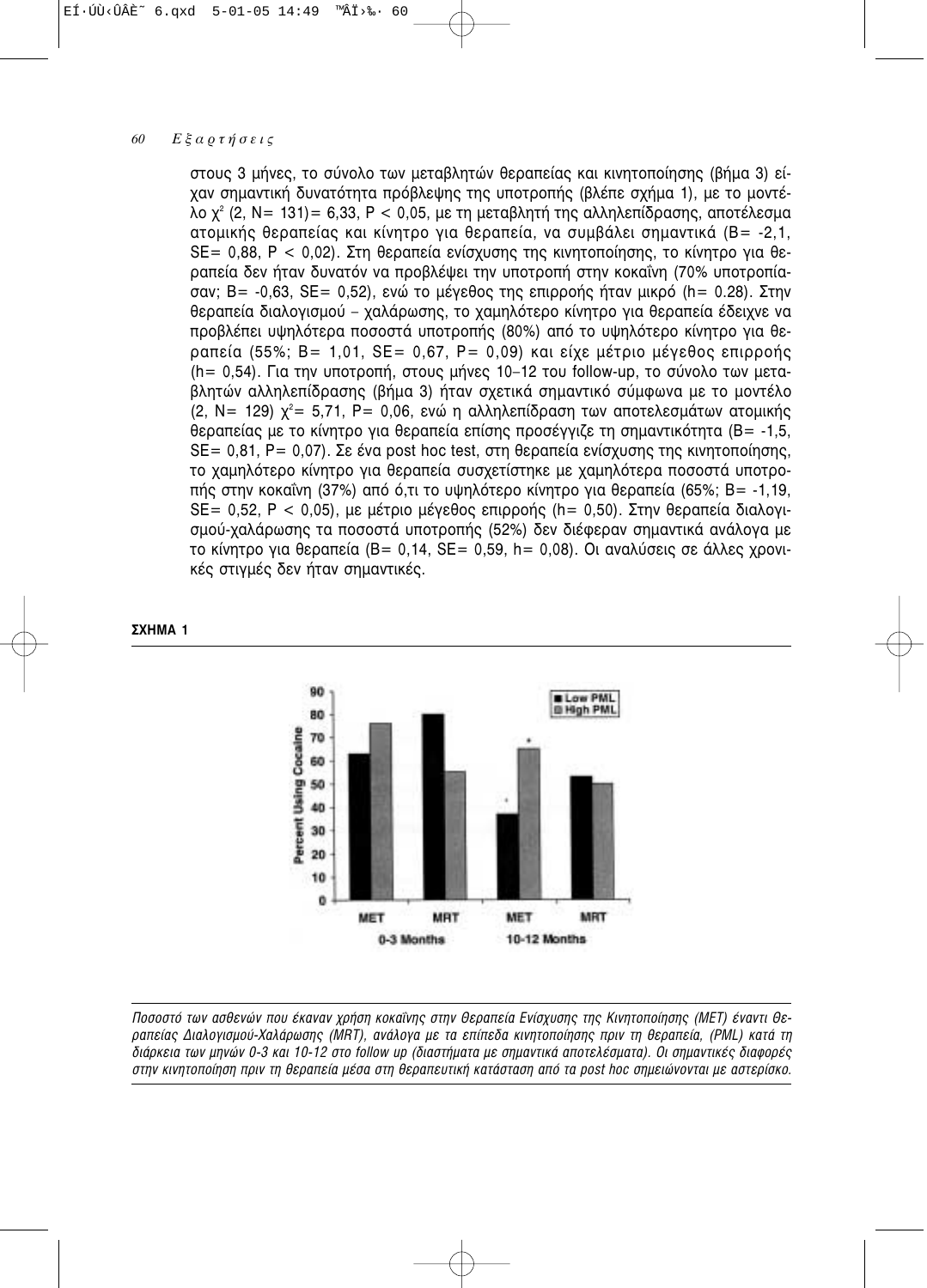#### ΣΥΧΝΟΤΗΤΑ ΧΡΗΣΗΣ ΚΟΚΑΪΝΗΣ

Για 129 άτομα, χωρίς να λείπουν συμμεταβλητές, εντοπίστηκε σημαντική αλληλεπίδραση ανάμεσα στα αποτελέσματα της ατομικής θεραπείας και στο κίνητρο για θεραπεία για τον αριθμό των ημερών χρήσης κοκαΐνης (βλέπε Σχήμα 2 και Πίνακα 1 για τους μέσους όρους των όρων), F<sub>1,118</sub>=7,11, P < 0,01, με μέτριο μέγεθος επιρροής (f= 0,25). Απλά τεστ επιρροής έδειξαν ότι στη θεραπεία ενίσχυσης της κινητοποίησης τα άτομα με το <u>γαμηλότερο κίνητρο για θεραπεία είχαν λιγότερες συνολικά ημέρες χρήσης κοκαΐνης</u> μέσα στο χρόνο (M= 14,2  $\pm$  25,6 ημέρες) από τα άτομα με υψηλότερο κίνητρο για θεραπεία (M= 43,2 ± 61,0 ημέρες, F<sub>1,118</sub>= 9,70, P < 0,01). Επίσης, για τα άτομα με υψηλότερο κίνητρο για θεραπεία, η θεραπεία διαλογισμού-χαλάρωσης οδηγούσε σε λιγότερες ημέρες χρήσης κοκαΐνης από ό,τι η θεραπεία ενίσχυσης της κινητοποίησης  $(F_{1,118}= 4.71, P < 0.05)$ . Απλά τεστ επιρροής δεν έδειξαν σημαντικές διαφοροποιήσεις στις ημέρες χρήσης κοκαΐνης, για όσους συμμετείχαν στη θεραπεία διαλογισμού-χαλάρωσης, ή για τα αποτελέσματα της ατομικής θεραπείας, σε άτομα με χαμηλό κίνητρο θεραπείας. Ο συνολικός αριθμός ημερών χρήσης κοκαΐνης στην πρώτη, τη δεύτερη, την τρίτη και την τέταρτη περίοδο ήταν κατά μέσο όρο 8,5  $\pm$  14,9, 8,5  $\pm$  15,5, 7.6  $\pm$  12.2 kg 6,7  $\pm$  12.2 ημέρες αντίστοιχα.





*Αριθμός ημερών χρήσης κοκαΐνης για τη Θεραπεία Ενίσχυσης της Κινητοποίησης (ΜΕΤ) έναντι Θεραπείας Διαλογι*σμού-Χαλάρωσης (MRT) ανάλογα με τα επίπεδα κινητοποίησης πριν τη θεραπεία (PML) πριν την έναρξη της θερα*τιείας (μέσος αριθμός ημερών χρήσης ανά 90 ημέρες για το τελευταίο εξάμηνο) και σε κάθε περίοδο follow up 90* ημερών. Οι σημαντικές διαφορές στα επίπεδα κινητοποίησης πριν τη θεραπεία μέσα στη θεραπευτική κατάσταση *·fi Ù· ·Ï¿ ÙÂÛÙ ÂÈÚÚÔÒÓ ÛËÌÂÈÒÓÔÓÙ·È Ì ·ÛÙÂÚ›ÛÎÔ Î·È ÔÈ ÛËÌ·ÓÙÈΤ˜ ‰È·ÊÔÚ¤˜ ÛÙË ıÂڷ›· Ì ٷ ›‰· KIVNTOΠΟ*Ι΄ *ΠΟΙΝ Τη θεραπεία σημειώνονται με μια λευκή κουκίδα.* 

Για το μέγιστο αριθμό διαδοχικών ημερών χρήσης κοκαΐνης, σημαντική ήταν η αλληλεπίδραση των αποτελεσμάτων της ομαδικής θεραπείας με το κίνητρο για θεραπεία (F<sub>1,105</sub> = 4,57,  $P < 0.04$ , f= 0.21, μικρή έως μέτρια επιρροή). Οι συμμετέχοντες στην ομαδική εκπαίδευση για δεξιότητες αντιμετώπισης με χαμηλότερο κίνητρο για θεραπεία είχαν πιο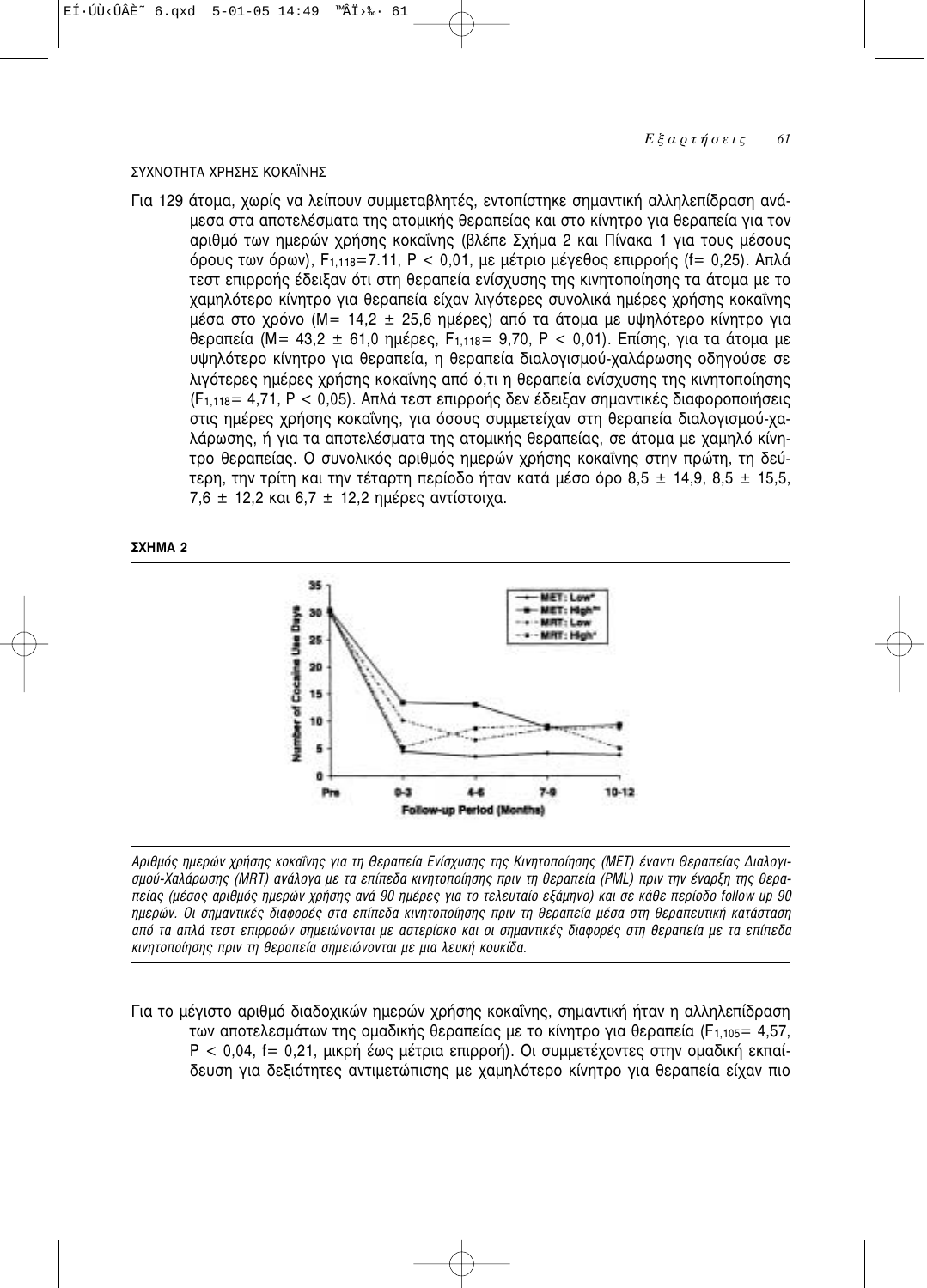σύντομη, μέγιστη υπερβολική κατανάλωση με μέσο όρο 2,6  $\pm$  3,3 ημέρες, από ό,τι οι  $\alpha$ σθενείς με υψηλότερο κίνητρο για θεραπεία με μέσο όρο 8,8  $\pm$  14,1 ημέρες (F<sub>1,105</sub>= 5,06, P < 0,03, f = 0,22). Καμία άλλη απλή επιρροή δεν ήταν σημαντική. Για τη μακρύτερη περίοδο αποχής από την κοκαΐνη τη σημαντικότητα προσέγγισε η αλληλεπίδραση тης ατομικής θεραπείας και του κινήτρου για θεραπεία (F<sub>1,117</sub> = 3,66, P = 0,06, f = 0,18 μικρή επιρροή). Οι χρήστες στη θεραπεία ενίσχυσης της κινητοποίησης, με χαμηλότερο κίνητρο για θεραπεία είχαν μακρύτερη σε διάρκεια αποχή, με μέσο όρο 238  $\pm$  113 ημέρες, από ό,τι τα άτομα με υψηλότερο κίνητρο για θεραπεία με μέσο όρο 175  $\pm$  125  $\mu$ μέρες, (F<sub>1,117</sub> = 4,30, P < 0,04), χωρίς άλλες απλές σημαντικές επιρροές.

# ΧΡΗΣΗ ΑΛΚΟΟΛ ΚΑΙ ΑΛΛΩΝ ΟΥΣΙΩΝ ΣΤΟ FOLLOW-UP

- Αποχή από άλλες ουσίες: Χρήση άλλων ουσιών εκτός από κοκαΐνη ή αλκοόλ έκανε το 36% των συμμετεχόντων κατά τη διάρκεια των πρώτων 3 μηνών του follow-up, το 39% κατά τη διάρκεια του δεύτερου τριμήνου, το 34% για τους μήνες 7 έως 9 και από το 33% για τους μήνες 10 έως 12. Δεν υπήρξαν σημαντικές διαφορές.
- Αποχή από το αλκοόλ: Έγινε χρήση αλκοόλ από το 63% των ασθενών κατά τη διάρκεια των 3 πρώτων μηνών, από το 62% κατά τη διάρκεια του δεύτερου τριμήνου, από το 56% για τους μήνες 7 έως 9 και από το 55% για τους μήνες από 10 έως 12. Οι μεταβλητές θεραπείας και κινητοποίησης (βήμα 2) μπορούσαν να προβλέψουν την υποτροπή από την ολοκλήρωση της θεραπείας έως τους 3 μήνες, (μοντέλο χ<sup>2</sup> (3, N= 131)= 6,69, P < 0,08), ενώ σημαντική διακύμανση προκαλούσαν τα αποτελέσματα της ομαδικής θεραπείας (B= -0,94, SE= 0,39, P < 0,02). Τα ποσοστά υποτροπής ήταν χαμηλότερα στην ομαδική εκπαίδευση σε δεξιότητες αντιμετώπισης (54%) από ό,τι στην ενημέρωση για τις ουσίες (71%), η οποία είχε μικρή επιρροή (h= 0,37) (βλέπε Σχήμα 3). Οι μεταβλητές της αλληλεπίδρασης (βήμα 3) προέβλεπαν σημαντικά την υποτροπή στους μήνες 4–6,  $(x^2 (2, N = 130) = 7,15, P < 0,03)$ , ενώ η αλληλεπίδραση των αποτελεσμάτων της ατομικής θεραπείας με το κίνητρο για θεραπεία συνέβαλε σημαντικά στη διακύμανση,  $(B = -1,60, SE = 0,82, P < 0,05)$ . Για τη θεραπεία ενίσχυσης της κινητοποίησης, το χαμηλότερο κίνητρο για θεραπεία προέβλεπε χαμηλότερη υποτροπή (49%) από ό,τι το





*Ποσοστό ασθενών που κάνουν χρήση αλκοόλ κατά τη διάρκεια του τρίμηνου follow up για τις ομάδες Εκπαίδευσης για* Δεξιότητες Αντιμετώπισης (CST) έναντι των ομάδων Εκπαίδευσης (ED). Οι διαφορές των ομάδων είναι σημαντικές.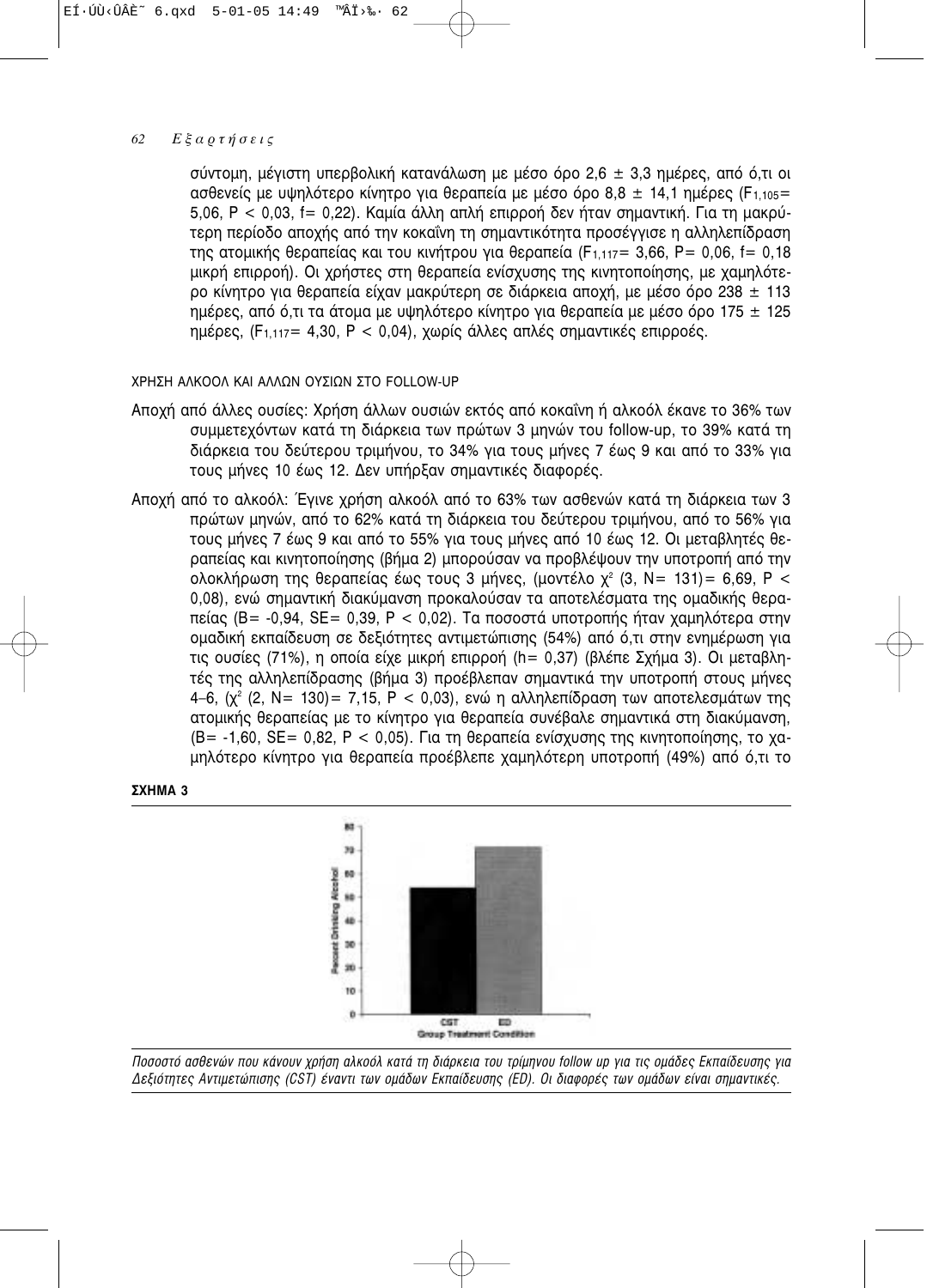υψηλότερο κίνητρο για θεραπεία (74%, B= -1,16, SE= 0,52, P < 0,05), το οποίο είχε μέτρια επιρροή (h= 0,52). Για τη θεραπεία διαλογισμού-χαλάρωσης, τα ποσοστά υποτροπής στο αλκοόλ (58%) δεν διέφεραν σημαντικά. Για κάθε όρο του κινήτρου νια θεραπεία, το αποτέλεσμα της ατομικής θεραπείας δεν ήταν σημαντικό. Οι μεταβλητές αλληλεπίδρασης (βήμα 3) προέβλεπαν σημαντικά την υποτροπή για τους μήνες 10–12,  $(x^2$  (2, N= 129) = 6,39, P < 0,04), ενώ η αλληλεπίδραση του αποτελέσματος της ατομικής θεραπείας με το κίνητρο για θεραπεία προέβλεπε την υποτροπή (B= -1,83,  $SE = 0.82$ , P < 0.03). Για τη θεραπεία ενίσχυσης της κινητοποίησης, το χαμηλότερο κίνητρο για θεραπεία προέβλεπε μικρότερα ποσοστά υποτροπής στο αλκοόλ (43%) από  $6.$ τι το υψηλότερο κίνητρο για θεραπεία [68%; B= -1,13, SE= 0,52, P < 0,05, h= 0,51 (μέτρια)]. Για τη θεραπεία διαλογισμού-χαλάρωσης, τα ποσοστά υποτροπής (56%) δεν διέφεραν σημαντικά ανάλογα με το κίνητρο για θεραπεία. Για κάθε κίνητρο για θεραπεία δεν υπήρχαν σημαντικές διαφορές από το αποτέλεσμα της ατομικής θεραπείας.

ΠΙΝΑΚΑΣ 1 ΑΡΙΘΜΟΣ ΗΜΕΡΩΝ ΧΡΗΣΗΣ ΚΟΚΑΪNΗΣ ΚΑΙ ΠΟΣΟΣΤΟ ΗΜΕΡΩΝ ΧΡΗΣΗΣ ΑΛΚΟΟΛ ΑΝΑ ΔΙΑΦΟ-PETIKH ΘΕΡΑΠΕΙΑ ΚΑΙ ΕΠΙΠΕΔΟ ΚΙΝΗΤΟΠΟΙΗΣΗΣ ΠΡΙΝ ΤΗ ΘΕΡΑΠΕΙΑ (PML) ΚΑΤΑ ΤΗ ΔΙΑΡΚΕΙΑ TOY FOLLOW-UP.

|                    | MET   |                 |       |                 | <b>MRT</b> |         |       |              |  |
|--------------------|-------|-----------------|-------|-----------------|------------|---------|-------|--------------|--|
|                    |       | Low PML         |       | High PML        |            | Low PML |       | High PML     |  |
| Περίοδος follow-up | M(SD) |                 | M(SD) |                 | M(SD)      |         | M(SD) |              |  |
| Αριθμός ημερών     |       |                 |       |                 |            |         |       |              |  |
| χρήσης κοκαΐνης    |       |                 |       |                 |            |         |       |              |  |
| 0-3 μήνες          | 4.4   | (6.4)           |       | $13.5$ (19.9)   | 10.1       | (15.9)  | 5.2   | (10.6)       |  |
| 4-6 μήνες          | 3.5   | (7.5)           | 13.1  | (20.0)          | 6.5        | (8.4)   | 8.7   | (16.5)       |  |
| 7-9 μήνες          | 4.1   | (6.6)           | 8.8   | (14.1)          | 8.6        | (13.9)  | 9.2   | (12.6)       |  |
| 10-12 μήνες        | 3.8   | (7, 4)          | 9.3   | (15.3)          | 8.7        | (15.7)  | 5.0   | (8.8)        |  |
| Ποσοστό ημερών     |       |                 |       |                 |            |         |       |              |  |
| χρήσης αλκοόλ      |       |                 |       |                 |            |         |       |              |  |
| 0-3 μήνες          | 6.6   | (17.0)          |       | $11.8$ $(21.5)$ | 3.7        | (7.0)   |       | $5.6$ (16.5) |  |
| 4-6 μήνες          | 9.1   | (20.9)          | 17.3  | (25.5)          | 10.9       | (14.4)  |       | $8.2$ (17.9) |  |
| 7-9 μήνες          | 10.9  | (20.5)          | 20.1  | (29.8)          | 9.2        | (14.2)  |       | 11.9 (18.8)  |  |
| 10-12 μήνες        |       | $10.5$ $(20.7)$ | 16.1  | (25.9)          | 10.4       | (14.7)  |       | 9.1(18.9)    |  |

*Mέσα στις ΜΕΤ τα επίπεδα κινητοποίησης πριν τη θεραπεία διέφεραν κατά P < 0,05 για την κοκαΐνη, P < 0,02 για το αλκοόλ. Όταν τα επί*πεδα κινητοποίησης πριν τη θεραπεία ήταν υψηλότερα η ΜΕΤ διέφερε από την Μ*RT κατά P < 0,01 για την κοκαΐνη*.

## ΣΥΧΝΟΤΗΤΑ ΧΡΗΣΗΣ ΑΛΚΟΟΛ ΚΑΙ ΑΛΛΩΝ ΟΥΣΙΩΝ

EÍ·ÚÙ‹ÛÂȘ 6.qxd 5-01-05 14:49 ™ÂÏ›‰· 63

Για το ποσοστό των ημερών κατανάλωσης αλκοόλ, σημαντική ήταν η επίδραση του αποτελέσματος της ατομικής θεραπείας με το κίνητρο για θεραπεία (F1,119= 4,08, P < 0,05, f= 0,18 (μικρή επιρροή). Για τη θεραπεία ενίσχυσης της κινητοποίησης, τα άτομα με υψηλότερο κίνητρο για θεραπεία παρουσίαζαν περισσότερες ημέρες χρήσης αλκοόλ το χρόνο, με μέσο όρο 16,3  $\pm$  25,7%, από ό,τι τα άτομα με χαμηλότερο κίνητρο για θε-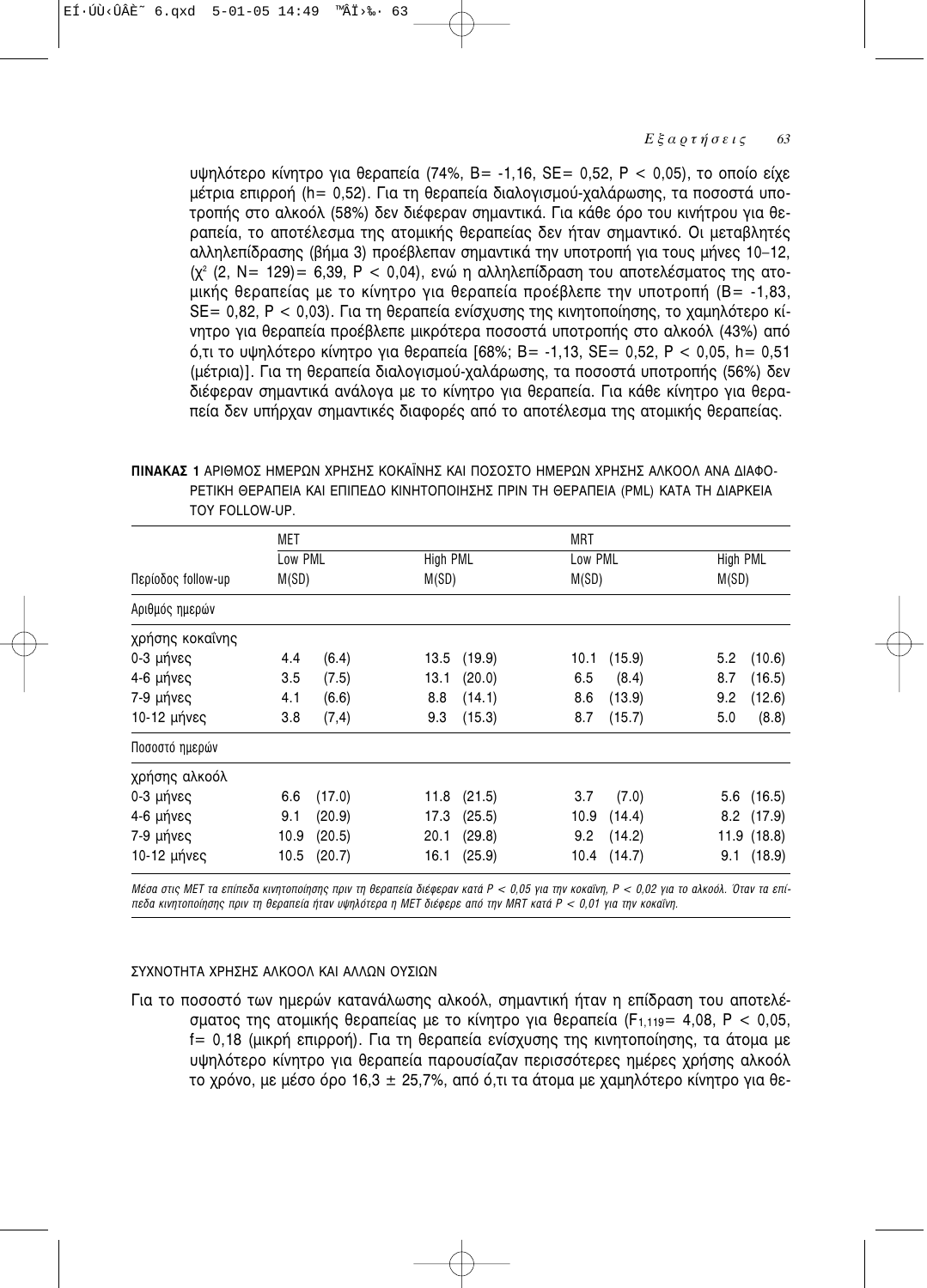$\beta$ απεία με μέσο όρο 9,3 ± 19,8%, (F<sub>1,93</sub> = 5,58, P < 0,02, f = 0,20 (μικρή) (βλέπε Σχήμα 4). Καμία άλλη επίδραση δεν ήταν σημαντική. Καμία επίδραση δεν ήταν σημαντική για τις ημέρες χρήσης άλλων ουσιών. Την πρώτη, τη δεύτερη, την τρίτη και την τέταρτη περίοδο οι ασθενείς κατανάλωσαν αλκοόλ με μέσο όρο 7,4  $\pm$  17,4%, 11,5  $\pm$  20,9%, 13,6  $\pm$  22,6% και 11,7  $\pm$  21,1% ημέρες αντίστοιχα και έκαναν χρήση άλλων ουσιών σε 7,2  $\pm$  19,3%, 9,9  $\pm$  23,0%, 11,6  $\pm$  24,9% και 9,1  $\pm$  21,3% ημέρες αντίστοιχα.

# ΔΕΙΚΤΗΣ ΣΟΒΑΡΟΤΗΤΑΣ ΤΗΣ ΕΞΑΡΤΗΣΗΣ (ASI)

Σημαντική αλληλεπίδραση των αποτελεσμάτων της ατομικής θεραπείας και του κινήτρου για θεραπεία εντοπίστηκε για το δείκτη του αλκοόλ, [F<sub>1,94</sub> = 4,02, P < 0,05, f = 0,21 (μικρή έως μέτρια)]. Για τη θεραπεία ενίσχυσης της κινητοποίησης τα άτομα με υψηλότερο κίνητρο για θεραπεία είχαν υψηλότερες βαθμολογίες για τα προβλήματα χρήσης με μέσο όρο 0,12  $\pm$  0,17, από ό,τι τα άτομα με χαμηλότερο κίνητρο για θεραπεία με μέσο όρο 0,06  $\pm$  0,11 (F<sub>1,94</sub> = 6,98, P < 0,01). Μεταξύ των ασθενών με υψηλότερο κίνητρο για θεραπεία, όσοι ήταν σε θεραπεία ενίσχυσης της κινητοποίησης είχαν υψηλότερες βαθμολογίες με μέσο όρο 0,12 ± 0,17 από όσους ήταν σε θεραπεία διαλογισμού-χαλάρωσης με μέσο όρο 0,07  $\pm$  0,13 (F<sub>1,101</sub> = 9,22, P < 0,05). Υπήρχε σημαντική αλληλεπίδραση του αποτελέσματος της ατομικής θεραπείας με το χρόνο όσον αφορά το δείκτη προβλημάτων στην εργασία, (F<sub>1,187</sub> = 6,27, P < 0.01, f = 0,26 (μέτρια). Για τη θεραπεία ενίσχυσης της κινητοποίησης, ο δείκτης εμφάνιζε πτωτικές τάσεις από  $M = 0.38 \pm 0.28$  στους 3 και 6 μήνες σε  $M = 0.33 \pm 0.30$  στους 12 μήνες 12,  $F_{2,113} = 2,60$ , P < 0,08. Καμιά άλλη απλή επιρροή δεν προσέγγισε τη σημαντικότητα. Καμία επιρροή δεν ήταν σημαντική για άλλους δείκτες.





Ποσοστό ημερών χρήσης αλκοόλ στη Θεραπεία Ενίσχυσης της Κινητοποίησης (MET) έναντι Θεραπείας Διαλογισμού-Χαλάρωσης (MRT) ανάλογα με τα επίπεδα κινητοποίησης πριν τη θεραπεία κατά τη διάρκεια της θεραπείας και κατά τη διάρκεια των τρίμηνων περιόδων follow up. Οι σημαντικές διαφορές ανάμεσα στα επίπεδα κινητοποίησης πριν τη θεραπεία με την Θεραπεία Ενίσχυσης της Κινητοποίησης (ΜΕΤ) σημειώνονται με αστερίσκο.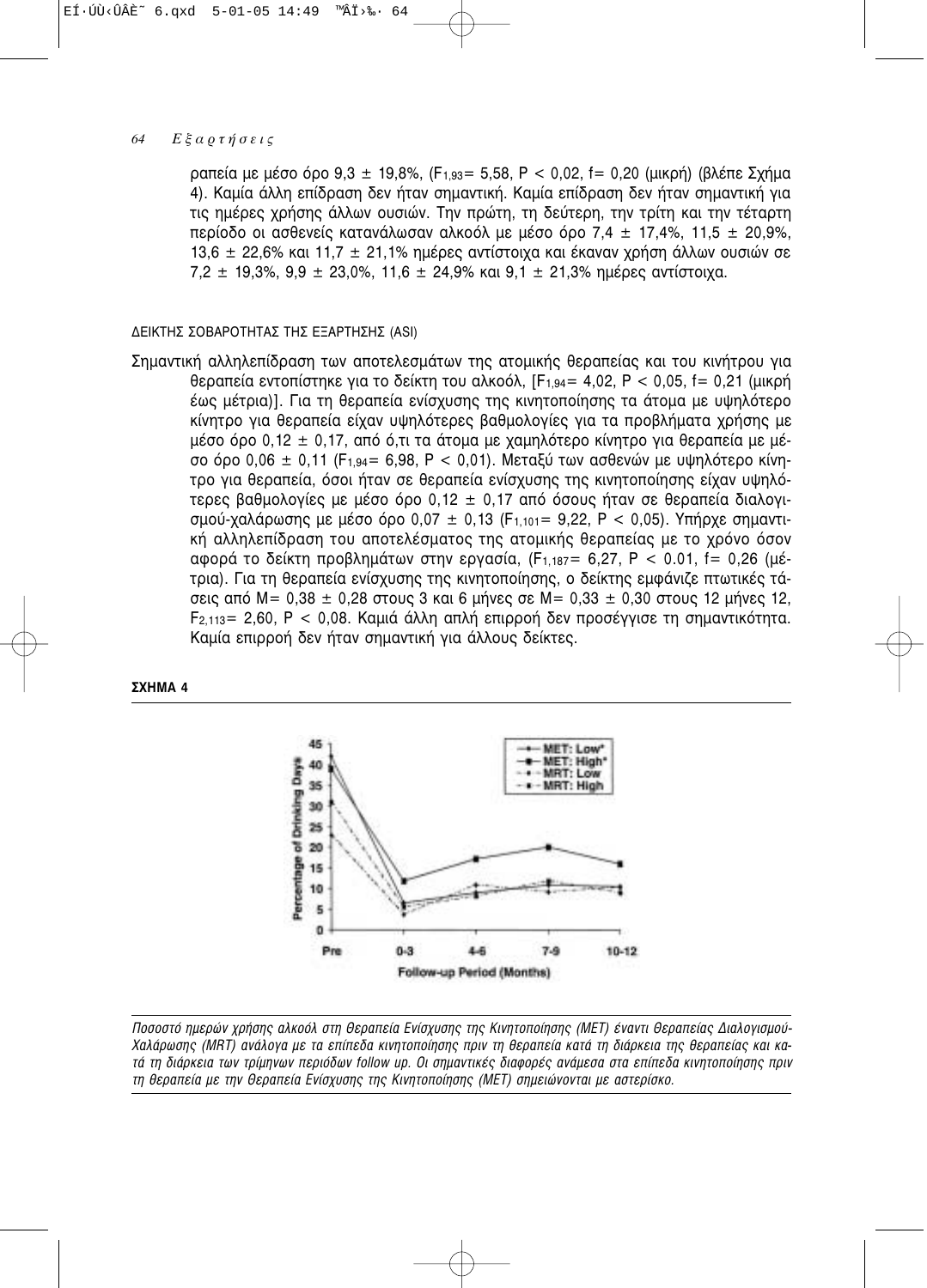#### EÍ·ÚÙ<ÛÂÈ<sup>~</sup> 6.qxd 5-01-05 14:49 ™ÂÏ>‰· 65

# ΠΙΝΑΚΑΣ 2 ΑΛΛΗΛΕΠΙΔΡΑΣΕΙΣ ΦΥΛΟΥ Χ ΘΕΡΑΠΕΙΑΣ ΣΧΕΤΙΚΑ ΜΕ ΤΗΝ ΚΑΤΑΣΤΑΣΗ ΥΠΟΤΡΟΠΗΣ ΚΑΤΑ ΤΗ ΔΙΑΡΚΕΙΑ ΤΟΥ FOLLOW-UP ΜΕ ΣΗΜΑΝΤΙΚΕΣ ΑΛΛΗΛΕΠΙΔΡΑΣΕΙΣ.

# (CST): ΕΚΠΑΙΔΕΥΣΗΣ ΓΙΑ ΔΕΞΙΟΤΗΤΕΣ ΑΝΤΙΜΕΤΩΠΙΣΗΣ (ED): ΟΜΑΔΕΣ ΕΚΠΑΙΔΕΥΣΗΣ

| Περίοδος<br>follow-up |                    | Кокаї и    |              |            | Αλκοόλ          |
|-----------------------|--------------------|------------|--------------|------------|-----------------|
|                       | Είδος<br>θεραπείας | Άνδρες (%) | Γυναίκες (%) | Άνδρες (%) | Γυναίκες (%)    |
| 0-3 μήνες             | <b>CST</b>         | 73         | 46a          | 60         | 46a             |
|                       | ED                 | 69         | 80a          | 69         | 80a             |
| n                     |                    | 103        | 46           |            |                 |
| 4-6 μήνες             | <b>CST</b>         | 65a        | 42           |            |                 |
|                       | ED                 | 46a        | 65           |            |                 |
| n                     |                    | 102        | 46           |            |                 |
| 7-9 μήνες             | <b>CST</b>         | 64         | 39           | 58         | 39 <sub>b</sub> |
|                       | ED                 | 56         | 60           | 54         | 80b             |
|                       | <b>MET</b>         | 52         | 59           |            |                 |
|                       | <b>MRT</b>         | 70         | 38           |            |                 |
| n                     |                    | 100        | 46           |            |                 |

a Διαφορές στη θεραπεία μέσα στο ίδιο φύλο  $P < 0.05$  σε posthoc test.  $b$  Διαφορές στη θεραπεία μέσα στο ίδιο φύλο  $P < 0.01$  σε posthoc test.

#### ПАРАМОЛН УТН ӨГРАПГІА

Καμία επίδραση δεν βρέθηκε σημαντική για τον αριθμό των ημερών παραμονής στο νοσοκομείο από τα αποτελέσματα της ομαδικής θεραπείας με τα αποτελέσματα της ατομικής θεραπείας (ANCOVA). Οι ασθενείς έλαβαν κατά μέσο όρο ημερών θεραπεία στο πρόγραμμα, για 7,7  $\pm$  3,4 ημέρες.

# ΑΛΛΗΛΕΠΙΔΡΑΣΕΙΣ ΤΟΥ ΦΥΛΟΥ ΜΕ ΤΗ ΘΕΡΑΠΕΙΑ

Οι αναλύσεις των αποτελεσμάτων της χρήσης ουσιών επαναλήφθηκαν υποκαθιστώντας το φύλο με το κίνητρο για θεραπεία. Αναφέρονται μόνο οι αλληλεπιδράσεις του φύλου και τα post hoc tests σημαντικών αλληλεπιδράσεων.

# АПОХН

Για την υποτροπή στην κοκαΐνη, οι αλληλεπιδράσεις φύλου και θεραπείας ήταν σημαντικές στις παλινδρομήσεις στους 3 μήνες, για τα αποτελέσματα της ομαδικής θεραπείας, [το μοντέλο χ<sup>2</sup> (3, N= 136) = 7,11, P < 0,01, B = -2,35, SE = 0,94)], στους 6 μήνες, για τα αποτελέσματα της ομαδικής θεραπείας [το μοντέλο χ<sup>2</sup> (3, N= 135) = 5,16, P < 0,03, B = -1,82, SE = 0,81)] και στους 9 μήνες και για το αποτέλεσμα της ατομικής θεραπείας και για τα αποτελέσματα της ομαδικής θεραπείας, (με το μοντέλο χ<sup>2</sup> (3, N= 134) = 11,66, P < 0,01) τα αποτελέσματα της ομαδικής θεραπείας (B= -1,67, SE= 0,85) και της ατομικής [B= 1,86, SE= 0,80 (βλέπε Πίνακα 2 για λεπτομέρειες)]. Για την υποτρο-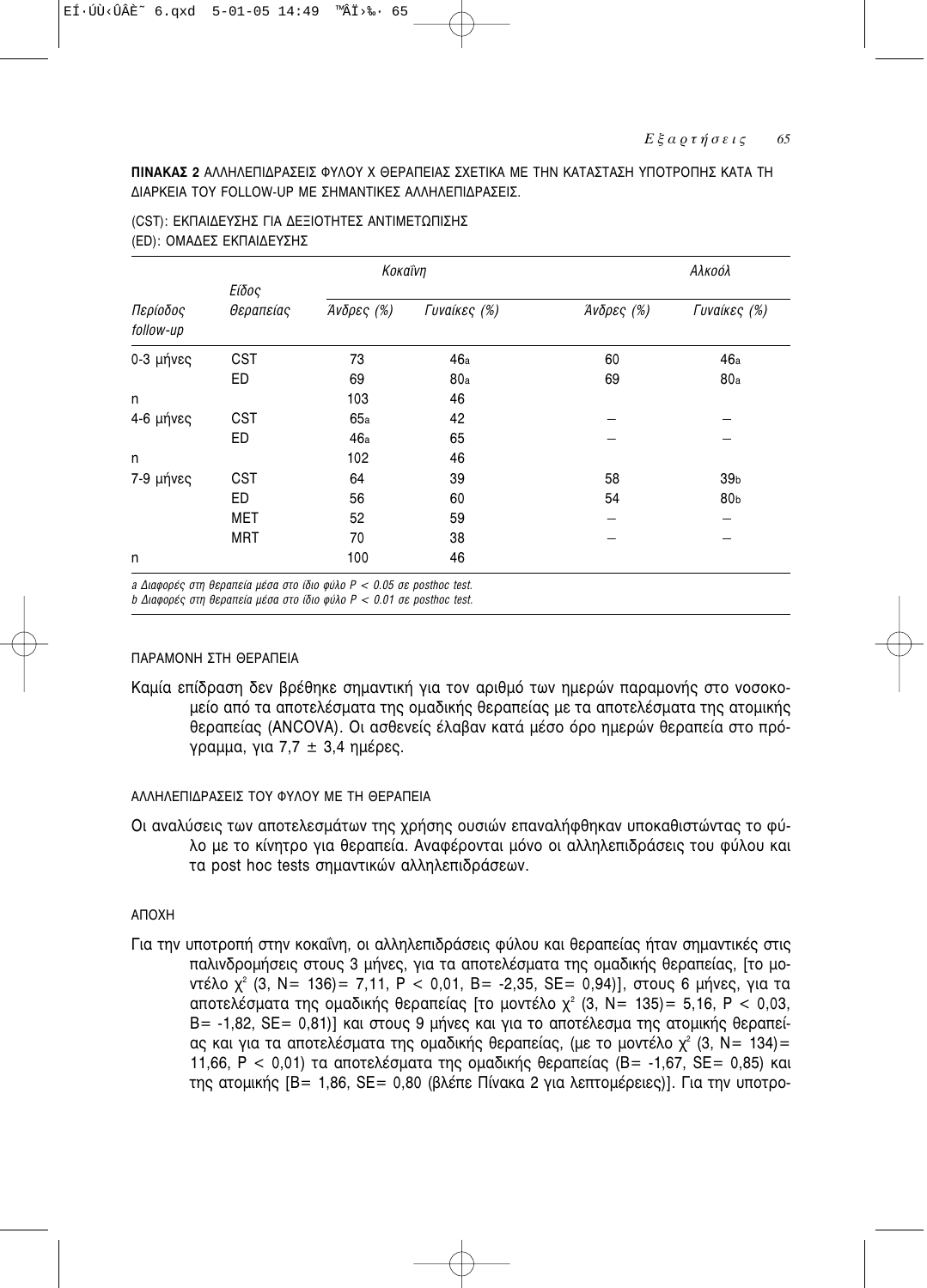πή στο αλκοόλ εντοπίστηκαν σημαντικές αλληλεπιδράσεις ανάμεσα στο φύλο και στην ομαδική θεραπεία στους 3 μήνες, (μοντέλο χ<sup>2</sup> (3, N= 136)= 6,38, P < 0,02, B= 2,22, SE= 0,94) και στους 9 μήνες, (μοντέλο χ<sup>2</sup> (3, N= 134)= 6,79, P < 0,01, B= 2,15, SE= 0,86). Σε post hoc tests για κάθε φύλο, οι γυναίκες ήταν λιγότερο πιθανό να υποτροπιάσουν στην χρήση κοκαΐνης στους 3 μήνες μετά από ομαδική εκπαίδευση σε δεξιότητες αντιμετώπισης της χρήσης από ό,τι μετά από ενημέρωση για τις ουσίες (χ<sup>2</sup> (1,  $N= 46$ ) = 5,44, P < 0,02) και το αλκοόλ (χ<sup>2</sup> (1, N= 46)= 5,44, P < 0,02) και οι άνδρες ήταν πιθανότερο να υποτροπιάσουν στην κοκαΐνη μετά από ομαδική εκπαίδευση σε δεξιότητες αντιμετώπισης από ό,τι μετά από ενημέρωση για τις ουσίες στους 6 μήνες (χ<sup>2</sup> (1,  $N = 102$ ) = 3,89, P < 0,05). Καμία άλλη αλληλεπίδραση με το φύλο δεν ήταν σημαντική.

# **ΣΥΧΝΟΤΗΤΑ ΧΡΗΣΗΣ**

- Για τον αριθμό των ημερών χρήσης κοκαΐνης, σημαντική ήταν η αλληλεπίδραση του φύλου με τα αποτελέσματα της ομαδικής θεραπείας (F<sub>1,123</sub> = 7,66, P < 0,01, f = 0,25 μέτρια επιρροή). Οι γυναίκες έκαναν λιγότερη χρήση κοκαΐνης τον χρόνο μετά την ομαδική εκπαίδευση σε δεξιότητες αντιμετώπισης (M= 16,3 ± 33,4 ημέρες) από ό,τι μετά από την ενημέρωση για τις ουσίες (M= 26,5  $\pm$  32,9 ημέρες, F<sub>1,127</sub> = 5,65, P < 0,02), και μετά την ομαδική εκπαίδευση σε δεξιότητες αντιμετώπισης οι γυναίκες έκαναν λιγότερη χρήση κοκαΐνης από ό,τι οι άνδρες (M= 33,5  $\pm$  41,8 ημέρες, F<sub>1,127</sub>= 12,36,  $P < 0,001$ ). Η αλληλεπίδραση του φύλου με τα αποτελέσματα της ομαδικής θεραπείας ήταν σημαντική για μεγαλύτερα ποσοστά αποχής από την κοκαΐνη, (F<sub>1,122</sub>= 5,72,  $P < 0.02$ , f= 0.22 (μικρή έως μέτρια). Οι γυναίκες είχαν μεγαλύτερα ποσοστά αποχής μετά την ομαδική εκπαίδευση σε δεξιότητες αντιμετώπισης (M= 237 ± 123 ημέρες) από ό,τι μετά την ενημέρωση για τις ουσίες  $[(M = 181 \pm 103 \text{ n}]\text{m/2pc})$ , F<sub>1,126</sub> = 5,45,  $P < 0.02$ ] και μεγαλύτερα ποσοστά αποχής από τους άνδρες μετά την ομαδική εκπαίδευση σε δεξιότητες αντιμετώπισης  $[(M = 168 \pm 115 \text{ n\textmu} /26)$ , F<sub>1,126</sub> = 5,62, P < 0,02].
- Όσον αφορά στις ημέρες κατανάλωσης αλκοόλ, σημαντική ήταν η αλληλεπίδραση του φύλου με τα αποτελέσματα της ομαδικής θεραπείας (F<sub>1,124</sub> = 7,58, P < 0,01, f = 0,25 (μέτρια επιρροή). Οι γυναίκες έπιναν αλκοόλ λιγότερο συχνά τον χρόνο μετά την ομαδική εκπαίδευση σε δεξιότητες αντιμετώπισης (M= 3,8  $\pm$  5,5%) από ό,τι μετά την ενημέρωση για τις ουσίες (M= 9,4 ± 8,4%), F<sub>1,127</sub> = 7,67, P < 0,01). Μετά την ομαδική εκπαίδευση σε δεξιότητες αντιμετώπισης οι γυναίκες έπιναν λιγότερο αλκοόλ από ό,τι οι  $áv\delta$ ρες (M= 14,6 ± 22,8%), F<sub>1,127</sub> = 4,99, P < 0,03.
- Για τις ημέρες χρήσης άλλων ουσιών, σημαντική ήταν η αλληλεπίδραση των αποτελεσμάτων της ατομικής θεραπείας με το φύλο και το χρόνο [F3,376 = 3,18, P < 0,03, f = 0,16 (μικρή επιρροή)]. Σημαντική ήταν η επίδραση της ατομικής θεραπείας τους 3 πρώτους μήνες,  $[F_{1,129} = 4.05, P < 0.05, f = 0.18$  (μικρή επιρροή)], με λιγότερες ημέρες χρήσης ουσιών μετά τη θεραπεία ενίσχυσης της κινητοποίησης (M= 5,1 ± 14,9%) από ό,τι μετά τη θεραπεία διαλογισμού-χαλάρωσης (M= 8,5 ± 19,0%). Οι επιδράσεις δεν ήταν σημαντικές σε άλλες χρονικές περιόδους.

# ΑΞΙΟΛΟΓΗΣΗ ΤΩΝ ΔΕΞΙΟΤΗΤΩΝ ΑΝΤΙΜΕΤΩΠΙΣΗΣ ΠΟΥ ΣΧΕΤΙΖΟΝΤΑΙ ΜΕ ΤΗΝ ΚΟΚΑΪΝΗ

Η αξιοπιστία ήταν πολύ καλή για τις συνθήκες επιθυμίας πριν τη θεραπεία (Cronbach's α= 0,90) και την αυτο-αποτελεσματικότητα (Cronbach's  $a = 0.88$ ). Για την επιθυμία για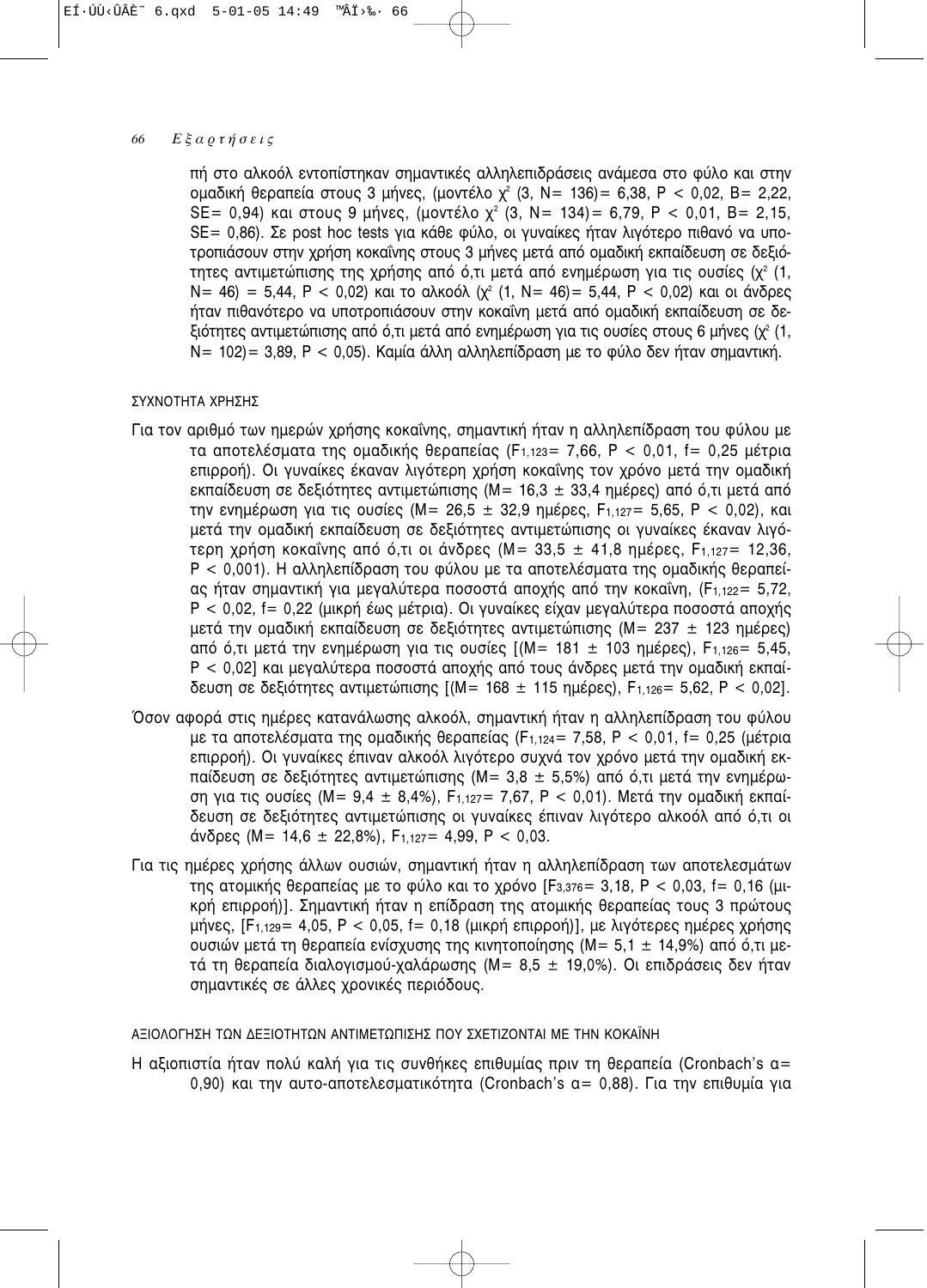χρήση κοκαΐνης, σημαντική ήταν η αλληλεπίδραση της ομαδικής με την ατομική θε- $\beta$ απεία [F<sub>1,97</sub> = 4,62, P < 0,04, f = 0,22 (μικρή έως μέτρια)]. Για τη θεραπεία ενίσχυσης της κινητοποίησης, η επιθυμία για χρήση ήταν υψηλότερη στην ενημέρωση για τις ουσίες (M= 4,2 ± 1,5) από ό,τι στην ομαδική εκπαίδευση για δεξιότητες αντιμετώπισης  $(M= 3.6 \pm 1.6, F_{1.97} = 4.12, P < 0.05, f = 0.21)$ . Καμία άλλη επιρροή δεν ήταν σημαντική. Οι επιρροές δεν ήταν σημαντικές για την αυτο-αποτελεσματικότητα εκτός από την κύρια επίδραση του χρόνου, [F<sub>1,98</sub> = 4,63, P < 0,04, f = 0,22 (μικρή έως μέτρια)]. Η αυτο-αποτελεσματικότητα μετά τη θεραπεία (M= 5,9  $\pm$  1,0) ήταν υψηλότερη από  $\delta$ .τι πριν τη θεραπεία (M= 5.6  $\pm$  1.1).

#### ΔΞΙΟΛΟΓΗΣΗ ΤΗΣ ΑΠΟΦΑΣΗΣ

Υπήρχε σημαντική επίδραση του χρόνου προς τα υπέρ της χρήσης κοκαΐνης, [F<sub>1,102</sub>= 7,05, P < 0,01, f = 0.26 (μέτρια)]. Τα υπέρ μετά τη θεραπεία (M = 11,6 ± 5,6) ήταν χαμηλότερα από τα υπέρ πριν τη θεραπεία (M= 13,6  $\pm$  6,9). Υπήρχε κύρια επίδραση της ατομικής θεραπείας στη χρήση κοκαΐνης [F<sub>1,102</sub> = 4,27, P < 0,05, f = 0,20 (μικρή)], με υψηλότερα αποτελέσματα στη θεραπεία ενίσχυσης της κινητοποίησης (M= 24,0  $\pm$ 6,3) από ό,τι στη θεραπεία διαλογισμού-χαλάρωσης (M= 21,8  $\pm$  7,5).

ΕΡΩΤΗΜΑΤΟΛΟΓΙΟ ΑΞΙΟΛΟΓΗΣΗΣ ΤΗΣ ΑΛΛΑΓΗΣ ΓΙΑ ΤΗΝ ΚΟΚΑΪNΗ

Δεν υπήρχαν σημαντικές επιδράσεις ή επιδράσεις από την αλληλεπίδραση με τη θεραπεία ή το χρόνο στο ερωτηματολόγιο αξιολόγησης της αλλαγής της χρήσης κοκαΐνης.

# ΠΡΟΣΛΟΚΙΕΣ ΑΠΟ ΤΗ ΘΕΡΑΠΕΙΑ

Η ANCOVA για την αξιολόγηση της αποτελεσματικότητας της ομαδικής εκπαίδευσης έναντι της ενημέρωσης για τις ουσίες, έδειξε ότι δεν ήταν σημαντική. Μια ANOVA έδειξε υψηλότερα ποσοστά αποτελεσματικότητας για τη θεραπεία ενίσχυσης (M= 6,2  $\pm$  1,1) από ό,τι για τη θεραπεία διαλογισμού-χαλάρωσης (M= 5,8  $\pm$  1,2), [F<sub>1,139</sub>= 3,85, P < 0,05,  $f = 0.17$  ( $\mu$ Koń)].

# ΣΥΖΗΤΗΣΗ

Η θεραπεία ενίσχυσης της κινητοποίησης έχει αρκετά σημαντικά θεραπευτικά αποτελέσματα <u>όταν παρέχεται στην έναρξη ενός εντατικού προγράμματος θεραπείας της τοξικοε-</u> ξάρτησης σε άτομα εξαρτημένα από την κοκαΐνη και ιδιαίτερα σε εκείνους με χαμηλό επίπεδο αρχικής κινητοποίησης για διακοπή της χρήσης κοκαΐνης. Αν και το χαμηλό κίνητρο πριν τη θεραπεία, προέβλεπε υψηλότερα ποσοστά υποτροπής στην κοκαΐνη τους πρώτους 3 μήνες, όσοι συμμετείχαν σε θεραπεία ενίσχυσης της κινητοποίησης, με χαμηλή αρχική κινητοποίηση, ανέφεραν χαμηλότερα ποσοστά υποτροπής στο αλκοόλ μετά από 4–6 μήνες, μικρότερη υποτροπή στην κοκαΐνη και στο αλκοόλ στο follow up του ενός έτους, λιγότερες ημέρες χρήσης κοκαΐνης και αλκοόλ κατά τη διάρκεια του έτους και λιγότερο σοβαρά προβλήματα με το αλκοόλ σε σχέση με όσους συμμετείχαν σε θεραπεία ενίσχυσης με υψηλότερο αρχικό κίνητρο για αλλαγή. Έτσι, η θεραπεία ενίσχυσης δείχνει να είναι πιο ωφέλιμη για τους λιγότερο κινητοποιημένους χρήστες σε σχέση με τους περισσότερο κινητοποιημένους χρήστες. Επί-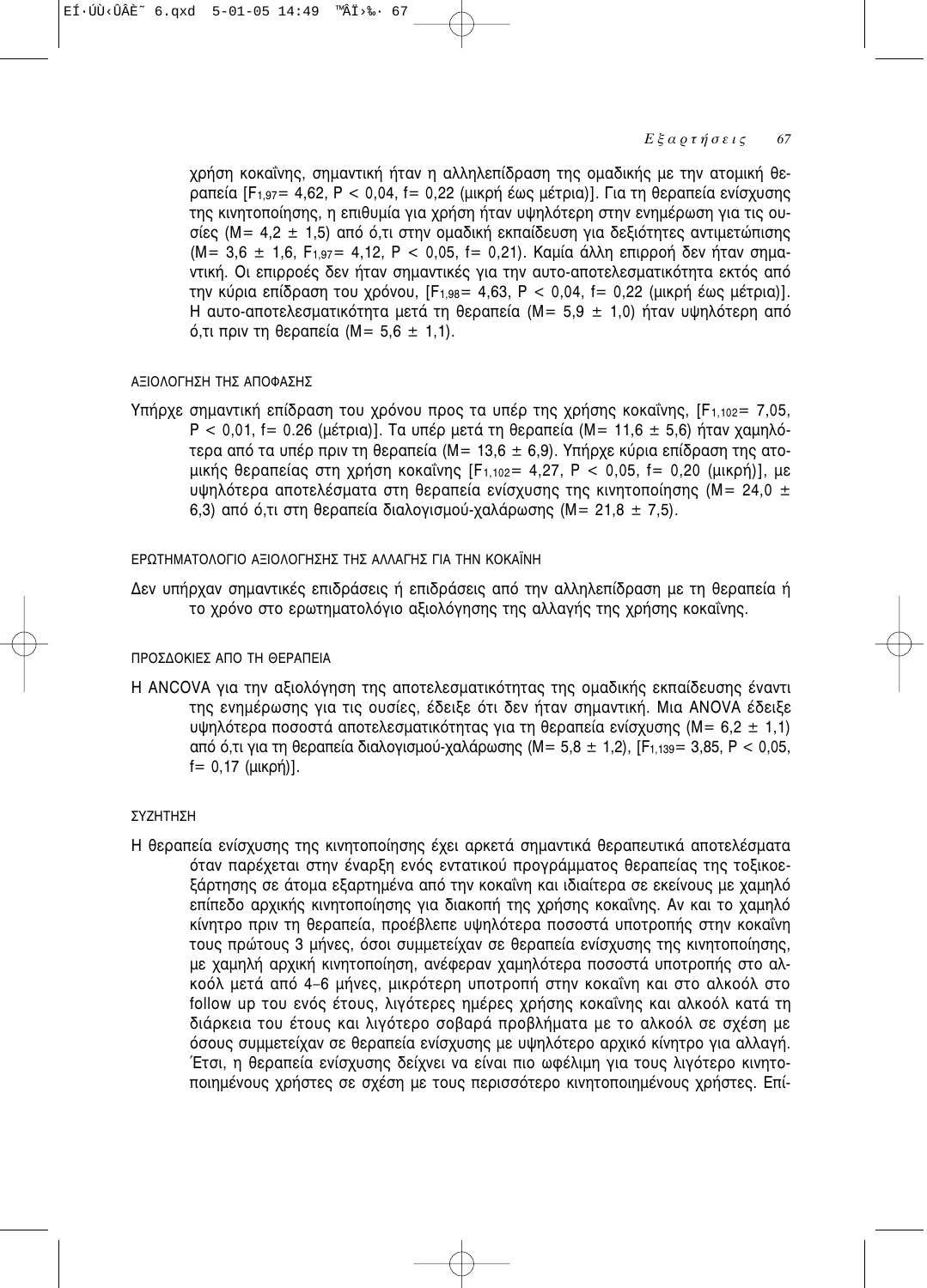σης, υπήρξε μια σημαντική αλληλεπίδραση χρόνου και θεραπείας, όσον αφορά στα προβλήματα απασχόλησης: όσοι συμμετείχαν σε θεραπεία ενίσχυσης παρουσίαζαν λιγότερο σοβαρά προβλήματα στην απασχόληση κατά τη διάρκεια του έτους του follow up σε σχέση με τους υπόλοιπους.

- Κατά δεύτερον, η θεραπεία ενίσχυσης, που εξειδικεύτηκε σε εξαρτημένους από την κοκαΐνη δεν οδήγησε σε σημαντικά καλύτερα αποτελέσματα όσον αφορά στη χρήση ουσιών, όταν συγκρίθηκε με τις υπόλοιπες θεραπείες, ούτε και με την αλληλεπίδραση των επιπέδων κινητοποίησης πριν τη θεραπεία. Επιπλέον, τα άτομα που δεν συμμετείχαν σε θεραπεία ενίσχυσης με υψηλότερο κίνητρο για αλλαγή πριν τη θεραπεία, ανέφεραν χαμηλότερη συχνότητα χρήσης κοκαΐνης και λιγότερο σοβαρά προβλήματα με το αλ-Κοόλ κατά τη διάρκεια του επόμενου έτους από αυτό που συμμετείχαν. Ίσως το επιτρεπτικό μήνυμα που χρησιμοποιείται στη θεραπεία ενίσχυσης να μην είναι κατάλληλο για τους πιο κινητοποιημένους, οι οποίοι μπορεί να ανυπομονούν για μια περισσότερο καθοδηγητική προσέγγιση. Επομένως, τα προγράμματα που παρέχουν θεραπεία ενίσχυσης πιθανώς χρειάζεται να την παρέχουν μόνο σε όσους είναι λιγότερο κινητοποιημένοι για αλλαγή. Οι εξαρτημένοι από την κοκαΐνη που έχουν ήδη ενταχθεί σε θεραπευτικό πρόγραμμα μπορεί να ωφεληθούν λιγότερο από τη θεραπεία ενίσχυσης σε σχέση με άλλους πληθυσμούς που έχουν ήδη μελετηθεί, όπως οι αλκοολικοί και τα άτομα που δεν έχουν ζητήσει θεραπεία.
- Οι μετρήσεις της διαδικασίας έδειξαν ότι οι χρήστες σε θεραπεία ενίσχυσης περίμεναν μεγαλύτερο όφελος από τη θεραπεία και κατανοούσαν ότι υπήρχαν περισσότερα αρνητικά αποτελέσματα από τη χρήση κοκαΐνης σε σχέση με όσους συμμετείχαν σε άλλη θεραπεία. Η θεραπεία ενίσχυσης δεν επηρέαζε σημαντικά τα θετικά αποτελέσματα της κοκαΐνης που εντόπιζαν οι ασθενείς ούτε το στάδιο αλλαγής. Οι θεραπείες γενικά δεν επηρεάζουν την αντίληψη σχετικά με τα θετικά αποτελέσματα από τις ουσίες (Prochaska et al. 1994). Η θεραπεία ενίσχυσης για τη χρήση καπνού όταν εφαρμόστηκε σε αλκοολικούς, σε θεραπευτικό πλαίσιο διαμονής, δεν επηρέασε το επίπεδο KIVNTOΠΟΙΝΟΊΟ ΠΑΙ ΤΗΝ αυξανόμενη αποχή από τον καπνό (Rohsenow et al. 2002). Ίσως οι μετρήσεις αυτό-αναφοράς της κινητοποίησης να μην είναι ιδιαίτερα ευαίσθητες στην αλλαγή ή να αλλάζουν πιο αργά από ό,τι η συμπεριφορά. Ενώ η αυτο-αποτελεσματικότητα για το χειρισμό καταστάσεων υψηλού κινδύνου αυξήθηκε κατά τη διάρκεια της θεραπείας, η θεραπεία ενίσχυσης δεν επηρέασε σημαντικά την αυτοαποτελεσματικότητα ή την επιθυμία για χρήση κοκαΐνης. Επομένως, οποιαδήποτε θετικά αποτελέσματα μπορεί να οφείλονται περισσότερο στην πίστη για την αποτελεσματικότητα της θεραπείας και στα δυσμενή αποτελέσματα της κοκαΐνης παρά στην αλλαγή στο επίπεδο κινήτρου, στην επιθυμία, στην αυτο-αποτελεσματικότητα ή στα αντιληπτά θετικά αποτελέσματα από τη χρήση κοκαΐνης. Η αύξηση των δυσμενών αποτελεσμάτων είναι πράγματι ένας βασικός στόχος της θεραπείας ενίσχυσης και συνδέεται γενικά με τη ανάληψη δράσης για αλλαγή (Prochaska et al. 1994).
- Η εκπαίδευση σε δεξιότητες αντιμετώπισης, προσαρμοσμένη για άτομα εξαρτημένα από την κοκαΐνη, δεν παρουσίασε τα θετικά αποτελέσματα για τη χρήση κοκαΐνης που λήφθηκαν από προηγούμενη μελέτη αυτής της προσέγγισης (Rohsenow et al. 2000). Η εκπαίδευση σε δεξιότητες αντιμετώπισης οδήγησε σε 24% λιγότερους χρήστες οι οποίοι κάνουν χρήση αλκοόλ στους 3 πρώτους μήνες, σε αντίθεση με προηγούμενη μελέτη και αυτό ενδεχομένως να οφείλεται σε μία συνεδρία για τη χρήση αλκοόλ ως έναυ-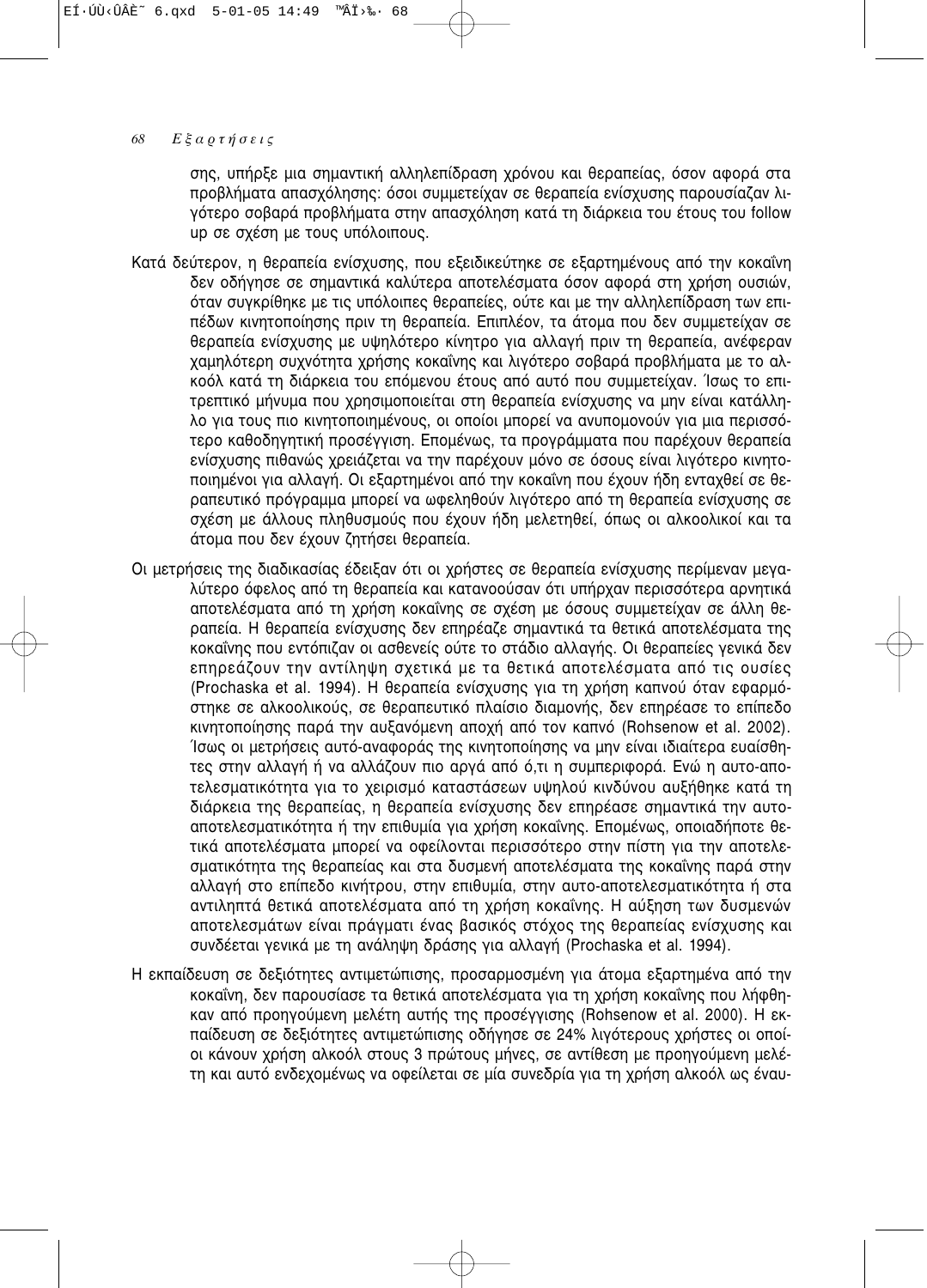σμα για την υποτροπή στην κοκαΐνη. Επίσης, μεταξύ των ασθενών σε θεραπεία ενίσχυσης, εκείνοι που συμμετείχαν και σε εκπαίδευση σε δεξιότητες αντιμετώπισης ανέφεραν μικρότερη επιθυμία για χρήση κοκαΐνης από όσους ήταν μόνο σε ομάδα εκπαίδευσης. Ωστόσο, εντοπίστηκε αρκετά σταθερή διαφορά των φύλων στα αποτελέσματα της εκπαίδευσης σε δεξιότητες αντιμετώπισης. Οι εκπαιδευόμενες γυναίκες σε δεξιότητες αντιμετώπισης ήταν λιγότερο πιθανό να κάνουν χρήση κοκαΐνης ή αλκοόλ τους 3 πρώτους μήνες μετά τη θεραπεία, ήταν λιγότερο πιθανόν να κάνουν χρήση αλ-ΚΟόλ 7–9 μήνες μετά από τη θεραπεία και έκαναν χρήση κοκαΐνης και αλκοόλ λιγότερο συχνά στο έτος μετά τη θεραπεία, από τις γυναίκες στην ομάδα ελέγχου. Οι γυναίκες ωφελήθηκαν περισσότερο από τους άνδρες από την εκπαίδευση σε δεξιότητες αντιμετώπισης, όσον αφορά την υποτροπή στην κοκαΐνη έξι μήνες μετά και τη συχνότητα χρήσης κοκαΐνης και αλκοόλ κατά τη διάρκεια του επόμενου έτους. Καμία διαφορά μεταξύ των φύλων δεν φάνηκε στην πρώτη μελέτη (Rohsenow et al. 2000). Είναι πιθανόν ότι η αλλαγή από ατομική σε ομαδική μορφή θεραπείας να κατέστησε αυτήν την προσέγγιση λιγότερο αποτελεσματική για τη χρήση κοκαΐνης από τους άνδρες. Οι ομάδες δίνουν λιγότερη προσοχή στα ατομικά ζητήματα, κάτι που τονίζεται ιδιαίτερα στις γνωσιακές δεξιότητες αντιμετώπισης. Επίσης, οι γυναίκες είναι πιο πιθανό να ανοιχτούν σε μια ομάδα από ό,τι οι άνδρες, οι οποίοι ανέφεραν συχνά ότι φοβόντουσαν να κάνουν αποκαλύψεις στην ομάδα για τις παράνομες δραστηριότητές τους. Τα αποτελέσματα της εκπαίδευσης σε δεξιότητες αντιμετώπισης, μπορεί να μειώθηκαν από την εμφανώς συντομότερη παραμονή στη θεραπεία, κατά τη διάρκεια αυτής της μελέτης σε σχέση με την προηγούμενη μελέτη (Rohsenow et al. 2000), καθώς πραγματοποιήθηκαν κατά μέσο όρο τέσσερις συνεδρίες έναντι επτά.

Στους περιορισμούς περιλαμβάνεται ότι χρησιμοποιήθηκαν μόνο χρήστες από ένα ιδιωτικό πρόγραμμα θεραπείας. Τα αποτελέσματα μπορεί να διαφέρουν σε άτομα με μεγαλύτερη οικονομική αστάθεια, από την άποψη της απασχόλησης, και επειδή μπορεί να έχουν λιγότερες δεξιότητες αντιμετώπισης ή μικρότερο κίνητρο για θεραπεία. Ένας δεύτερος περιορισμός για τις μετρήσεις της θεραπείας ενίσχυσης είναι ότι χρησιμοποιήθηκαν μόνο άτομα που είχαν ενταχθεί για θεραπεία αντί για δείγματα από την κοινότητα και ήταν μόνο άτομα από πλαίσιο εντατικής και μη εντατικής θεραπείας σε πλαίσιο εξωτερικής παρακολούθησης. Ο ισχυρός προσανατολισμός μάθησης του προγράμματος μπορεί να δυσκόλεψε τον εντοπισμό των διαφορών: για όλες τις μορφές θεραπείας η συχνότητα χρήσης κοκαΐνης ήταν 78% χαμηλότερη από ό,τι πριν τη θεραπεία 12 μήνες μετά. Τα αποτελέσματα αυτά δεν μπορούν να γενικευτούν σε άλλους χώρους ή πληθυσμούς. Μελλοντική έρευνα θα μπορούσε να αξιολογήσει τα αποτελέσματα της θεραπείας στους υπόλοιπους πληθυσμούς. Παρά τους περιορισμούς, τα αποτελέσματα για την αξία δύο συνεδριών θεραπείας ενίσχυσης της κινητοποίησης, νωρίς στη θεραπεία, για άτομα εξαρτημένα από την κοκαΐνη και για σύντομη ομαδική εκπαίδευση των γυναικών σε δεξιότητες αντιμετώπισης, ήταν υποσχόμενα.

# EYXAPIΣTIEΣ

EÍ·ÚÙ‹ÛÂȘ 6.qxd 5-01-05 14:49 ™ÂÏ›‰· 69

Aυτή η έρευνα υποστηρίχθηκε μερικώς από την επιχορήγηση 2R01 DA04859 του National Institute on Drug Abuse, καθώς και από δύο επιχορηγήσεις για Επιστημονική Έρευνα (Research Career Scientist Awards) από το Department of Veterans Affairs. Οι συγγραφείς αναγνωρίζουν τη σημαντική συμβολή της Cheryl Eaton, MA για τις στατιστικές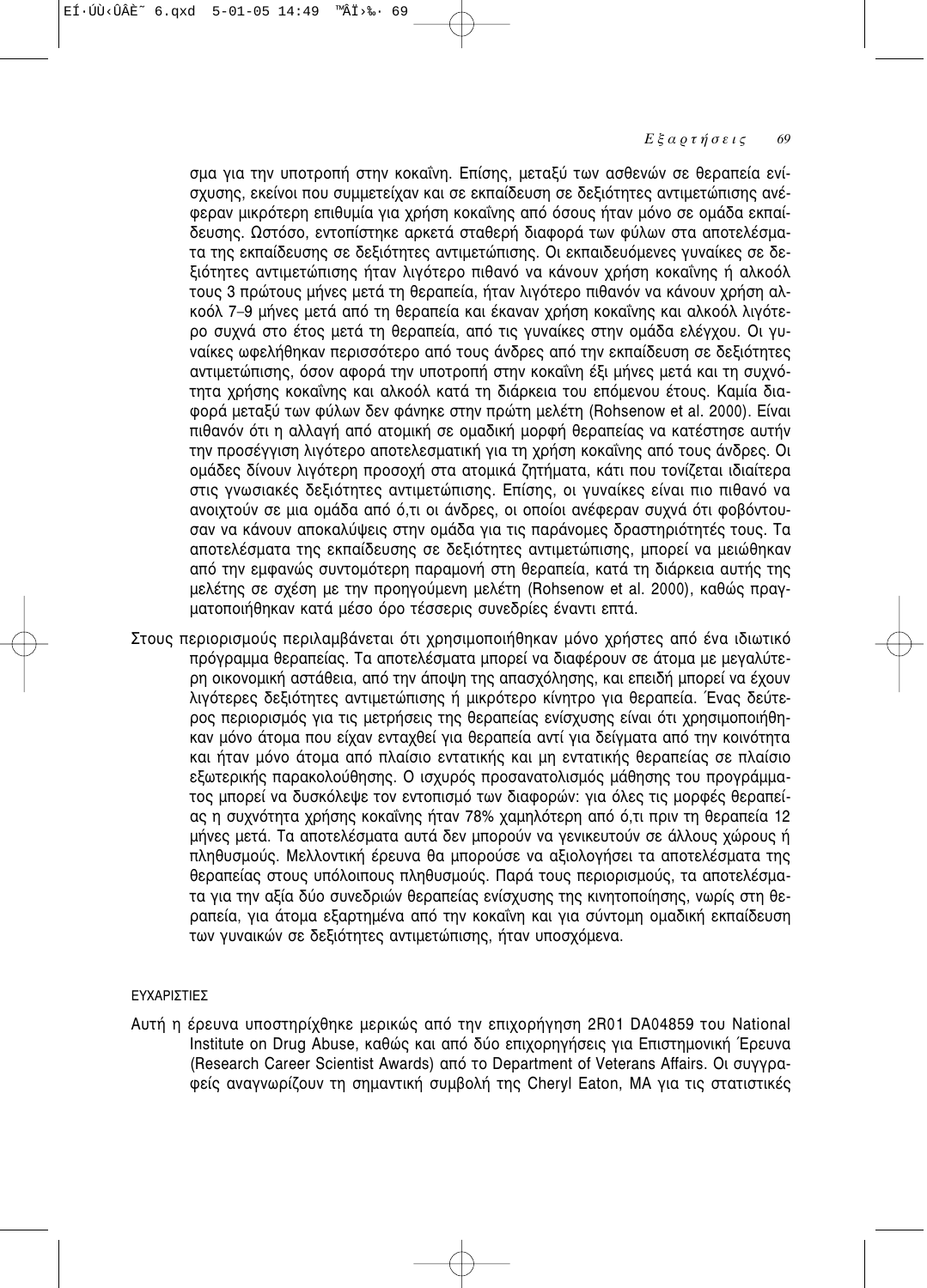αναλύσεις, του προσωπικού και της διοίκησης του Νοσοκομείου Butler (Butler Hospital in Providence), Rhode Island και των Stephen Rollnick, PhD και William Miller, PhD για τη βοήθειά τους στην προσαρμογή της προσέγγισης της κινητοποίησης για άτομα εξαρτημένα από την κοκαΐνη καθώς και τους χώρους θεραπείας των ατόμων αυτών. Ο Mark Myers, PhD βρίσκεται τώρα στο Department of Veterans Affairs και στο University of California, San Diego, CA. H Suzy Gulliver, PhD είναι τώρα στο Department of Veterans Affairs, Boston, MA kai στο Boston University. O Timothy Mueller, MD βρίσκεται τώρα στο Department of Veterans Affairs, Tucson, AZ.

# Βιβλιογραφία

- Anker, A. L. & Crowley, T. J. (1982) Use of contingency contracts in specialty clinics for cocaine abuse. In: Harris, L., ed. Committee on the Problems of Drug Dependence 1981, pp. 452-459. Research Monograph no. 41. Rockville, MD: National Institute on Drug Abuse.
- Ardila, A., Rosselli, M. & Strumwasser, S. (1991) Neurospychological deficits in chronic cocaine abusers. International Journal of Neuroscience, 57, 73-79.
- Bien, T. H., Miller, W. R. & Boroughs, J. M. (1993) Motivational interviewing with alcohol outpatients. Behavioural and Cognitive Psychotherapy, 21, 347-356.
- Blanchard, K. A., Morgenstern, J., Morgan, T. J., Labouvie, E. & Bux, D. A. (2003) Motivational subtypes and continuous measures of readiness for change: concurrent and predictive validity. Psychology of Addictive Behaviors, 17, 56-65.
- Brown, J. M. & Miller, W. R. (1993) Impact of motivational interviewing on participation and outcome in residential alcoholism treatment. Psychology of Addictive Behaviors, 7, 211-218.
- Budney, A. J., Higgins, S. T., Radonovich, K. J. & Novy, P. L. (2000) Adding voucher-based incentives to coping skills and motivational enhancement improves outcomes during treatment for marijuana dependence. Journal of Consulting and Clinical Psychology, 68, 1051-1061.
- Burke, B. L., Arkowitz, H. & Menchola, M. (2003) The efficacy of motivational interviewing: a meta-analysis of controlled clinical trials. Journal of Consulting and Clinical Psychology, 71, 843-861.
- Carroll, K. M., Nich, C. & Rounsaville, B. J. (1995a) Differential symptom reduction in depressed cocaine abusers treated with psychotherapy and pharmacotherapy. Journal of Nervous and Mental Disease, 183, 251-259.
- Carroll, K. M., Rounsaville, B. J. & Gawin, F. H. (1991) A comparative trial of psychotherapies for ambulatory cocaine abusers: relapse prevention and interpersonal psychotherapy. American Journal of Drug and Alcohol Abuse, 17, 229-247.
- Carroll, K. M., Rounsaville, B. J., Nich, C., Gordon, L. & Gawin, F. (1995b) Integrating psychotherapy and pharmacotherapy for cocaine dependence: results from a randomized clinical trial. In: Onken, L. S., Blaine, J. D. & Boren, J. J., eds. Integrating Behavioral Therapies with Medications in the Treatment of Drug Dependence, pp. 19-36. Research Monograph no. 150. Rockville, MD: National Institute on Drug Abuse.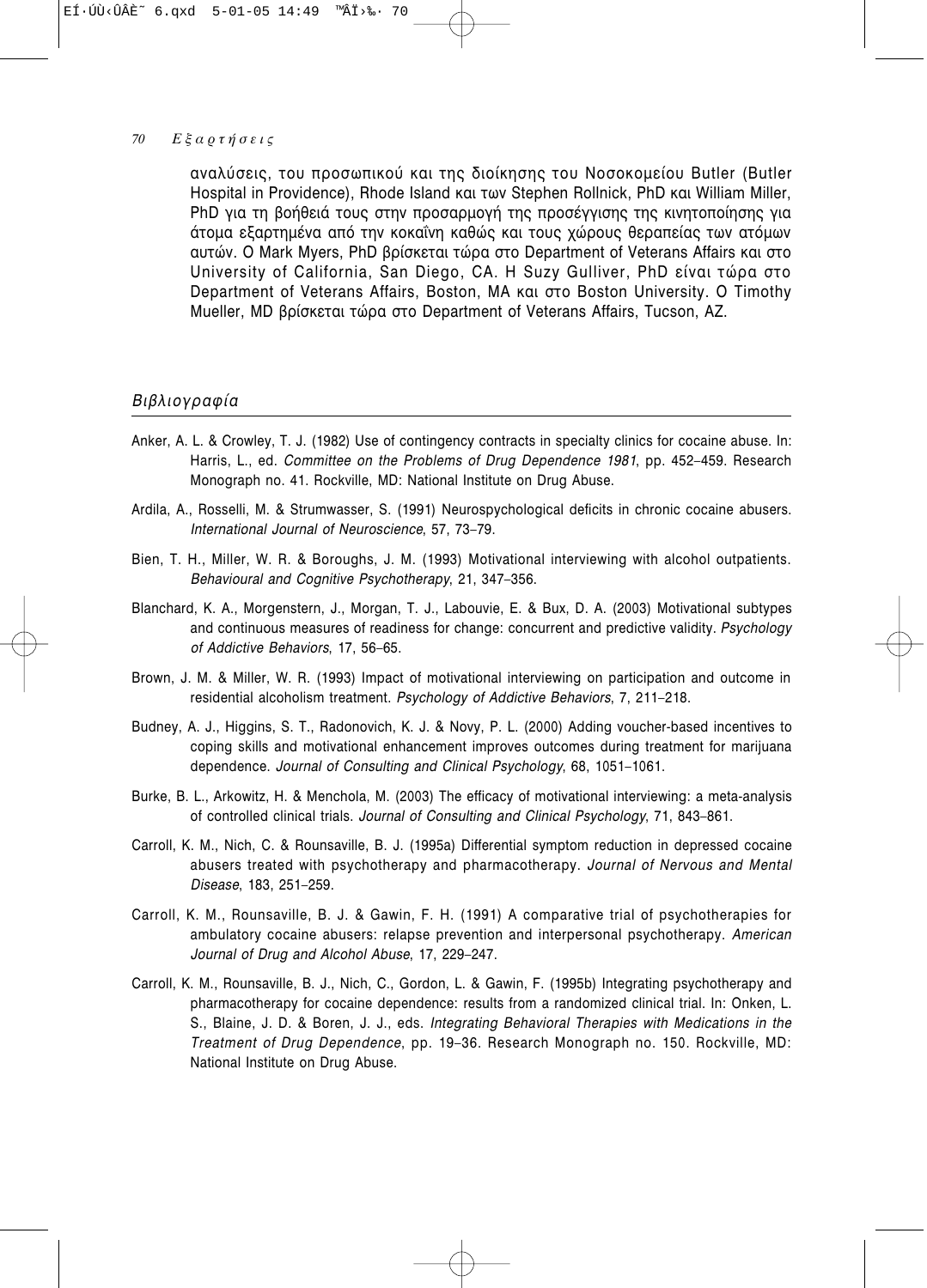EÍ·ÚÙ‹ÛÂȘ 6.qxd 5-01-05 14:49 ™ÂÏ›‰· 71

- Childress, A. R., Hole, A. V., Ehrman, R. N., Robbins, S. J., McLellan, A. T. & O'Brien, C. P. (1993) Cue reactivity and cue reactivity interventions in drug dependence. In: Onken, L. S., Blaine, J. D. & Boren, J. J., eds. *Behavioral Treatments for Drug Abuse and Dependence*, pp. 73–95. Research Monograph no. 137. Rockville, MD: National Institute on Drug Abuse. Cohen, J. (1988) *Statistical Power Analysis for the Behavioral Sciences*, 2nd edn. Hillsdale, NJ: Erlbaum.
- Connors, G. J., Walitzer, K. S. & Dermen, K. H. (2002) Preparing patients for alcoholism treatment: effects on treatment participation and outcomes. *Journal of Consulting and Clinical Psychology*, 70, 1161–1169.
- Curry, S. J., Grothaus, L. C. & McBride, C. (1997) Reasons for quitting: intrinsic and extrinsic motivation for smoking cessation in a population-based sample of smokers. *Addictive Behaviors*, 22, 727–739.
- Davis, R. M., Baer, J. S., Saxon, A. J. & Kivlahan, D. R. (2003) Brief motivational feedback improves postincarceration treatment contact among veterans with substance use disorders. *Drug and Alcohol Dependence*, 69, 197–203.
- Deci, E. L. & Ryan, R. M. (1991) A motivational approach to self: integration in personality. In: Dienstbier, R., ed. *Nebraska Symposium on Motivation*, vol. 38. *Perspectives on Motivation*, pp. 237–288. Lincoln: University of Nebraska Press.
- Dunn, C., Deroo, L. & Rivara, F. P. (2001) The use of brief interventions adapted from motivational interviewing across behavioral domains: a systematic review. *Addiction*, 96, 1725–1742.
- Ehrman, R. N. & Robbins, S. J. (1994) Reliability and validity of six-month timeline reports of cocaine and heroin use in a methadone population. *Journal of Consulting and Clinical Psychology*, 62, 843–850.
- First, M. B., Spitzer, R. L., Gibbon, M. & Williams, J. (1995) *Structured Clinical Interview for DSM-IV Axis I Disorders—Patient Edition*. Biometrics Research Department, New York State Psychiatric Institute, New York.
- Hall, S. M., Havassy, B. E. & Wasserman, D. A. (1991) Commitment to abstinence, positive moods, stress, and coping on relapse to cocaine use. *Journal of Consulting and Clinical Psychology*, 59, 526–532.
- Hawkins, J. D., Catalano, R. F. & Wells, E. A. (1986) Measuring effects of a skills training intervention for drug abusers. *Journal of Consulting and Clinical Psychology*, 54, 661–664.
- Higgins, S. T. & Budney, A. J. (1993) Treatment of cocaine dependence via the principles of behavior analysis and behavioural pharmacology. In: Onken, L. S., Blaine, J. D. & Boren, J. J., eds. *Behavioral Treatments for Drug Abuse and Dependence* , pp. 97–121. Research Monograph no. 137. Rockville, MD: National Institute on Drug Abuse.
- Higgins, S. T. & Wong, C. J. (1998) Treating cocaine abuse: what does research tell us? In: Higgins, S. T. & Katz, J. L., eds. *Cocaine Abuse: Behavior, Pharmacology, and Clinical Applications*, pp. 343–361. New York: Academic Press.
- Higgins, S. T., Wong, C. J., Badger, G. J., Haug Ogden, D. E. & Dantona, R. L. (2000) Contingent reinforcement increases cocaine abstinence during outpatient treatment and 1 year of follow-up. *Journal of Consulting and Clinical Psychology*, 68, 64–72.
- Holroyd, K. A. (1976) Cognition and desensitization in the group treatment of test anxiety. *Journal of Consulting and Clinical Psychology*, 27, 455–456.
- Hubbard, R. L., Craddock, S. G., Flynn, P. M., Anderson, J. & © 2004 Society for the Study of Addiction *Addiction,* 99, 862–874 874 *Damaris J. Rohsenow* et al.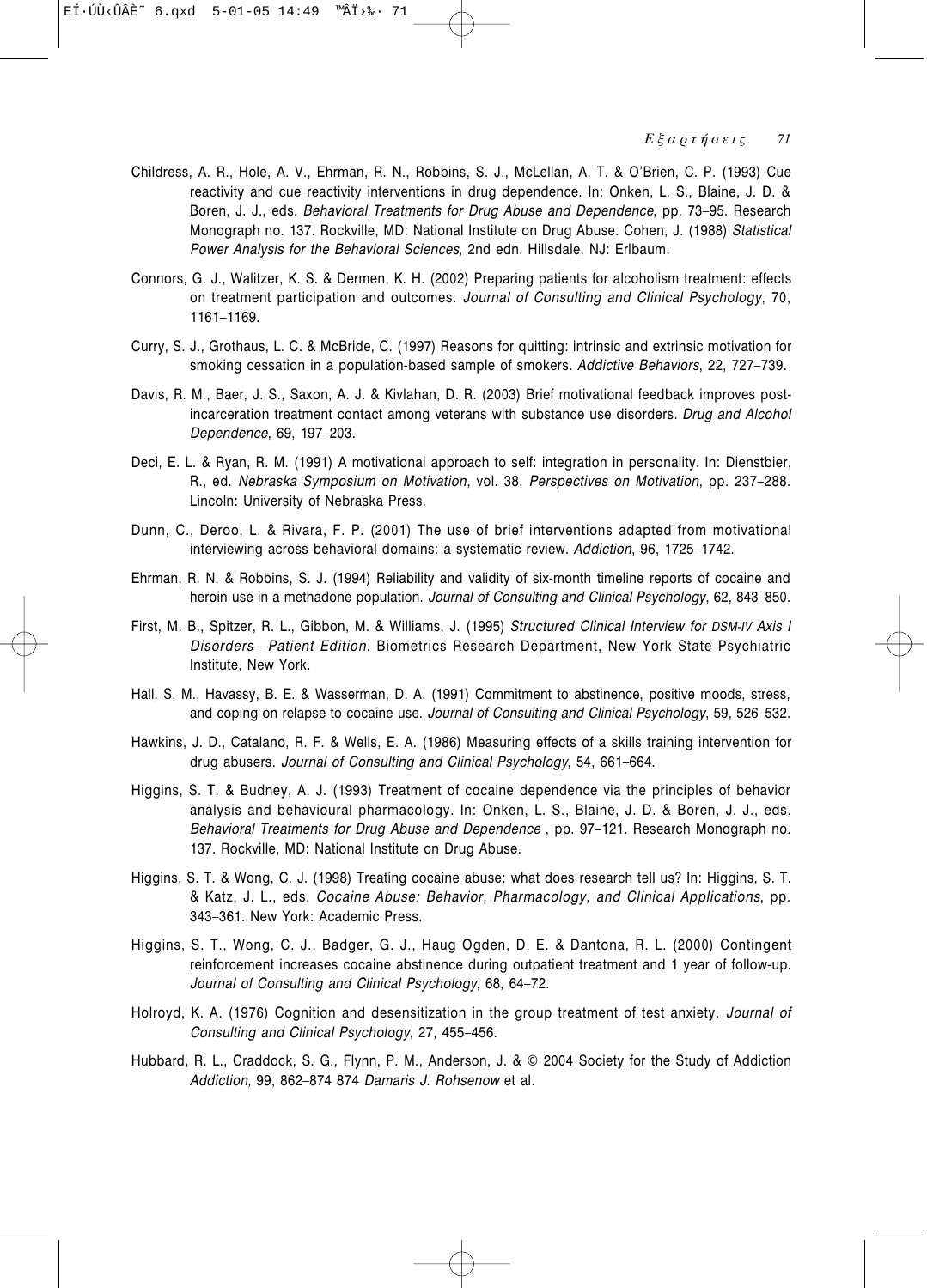- Etheridge, R. M. (1997) Overview of 1-year follow-up outcomes in the Drug Abuse Treatment Outcome Study (DATOS). *Psychology of Addictive Behaviors*, 11, 261–278.
- Klajner. F., Hartman, L. M. & Sobell, M. B. (1984) Treatment of substance abuse by relaxation training: a review of its rationale, efficacy and mechanisms. *Addictive Behaviors*, 9, 41–55.
- Maisto, S. A., Conigliaro, J., McNeil, M., Kraemer, K., Conigliaro, R. L. & Kelley, M. E. (2001) Effects of two types of brief intervention and readiness to change on alcohol use in hazardous drinkers. *Journal of Studies on Alcohol*, 62, 605–614.
- McGahan, P. L., Griffith, J. A. & McLellan, A. T. (1986) *Composite Scores from the Addiction Severity Index.* Manual and Computer Software. Philadelphia, PA: Veterans Administration Press, PVAMC.
- McLellan, A. T., Kushner, H., Metzger, D., Peters, R., Grissom, G., Pettinati, H. & Argeriou, M. (1992) The 5th edition of the Addiction Severity Index. *Journal of Substance Abuse Treatment*, 9, 199–213.
- Michalec, E. M., Rohsenow, D. J., Monti, P. M., Varney, S. M., Martin, R. A., Dey, A. N., Myers, M. G. & Sirota, A. D. (1996) A cocaine negative consequences checklist: development and validation. *Journal of Substance Abuse*, 8, 181–193.
- Miller, W. R., Benefield, G. S. & Tonigan, J. S. (1993) Enhancing motivation for change in problem drinking: a controlled comparison of two therapist styles. *Journal of Consulting and Clinical Psychology*, 61, 455–461.
- Miller, W. R. & Rollnick, S. (1991) *Motivational Interviewing: Preparing People to Change Addictive Behavior*. New York: Guilford Press.
- Miller, W. R., Sovereign, R. G. & Krege, B. (1988) Motivational interviewing with problem drinkers. II. The drinker's checkup as a preventive intervention. *Behavioral Psychotherapy*, 16, 251–268.
- Miller, W. R., Yahne, C. E. & Tonigan, J. S. (2003) Motivational interviewing in drug services: a randomized trial. *Journal of Consulting and Clinical Psychology*, 71, 754–763.
- Monti, P. M., Colby, S. M., Barnett, N. P., Spirito, A., Rohsenow, D. J., Myers, M., Woolard, R. H. & Lewander, W. J. (1999) Brief intervention for harm-reduction with alcohol-positive older adolescents in a hospital emergency department. *Journal of Consulting and Clinical Psychology*, 67, 989–994.
- Monti, P. M., Kadden, R., Rohsenow, D. J., Cooney, N. & Abrams, D. B. (2002) *Treating Alcohol Dependence: a Coping Skills Training Guide*, 2nd edn. New York: Guilford Press.
- Monti, P. M., Rohsenow, D. J., Michalec, E., Martin, R. A. & Abrams, D. B. (1997) Brief coping skills treatment for cocaine abuse: substance use outcomes at 3 months. *Addiction*, 92, 1717–1728.
- National Institute on Drug Abuse (NIDA) (1991) *Risk Behavior Assessment.* Rockville, MD: National Institute on Drug Abuse.
- O'Malley, S., Adams, M., Heaton, R. K. & Gawin, F. H. (1992) Neuropsychological impairment in chronic cocaine abusers. *American Journal of Drug and Alcohol Abuse*, 18, 131–144.
- Onken, L. S., Blaine, J. D. & Boren, J. J. (1993) Behavioral treatments of drug abuse and dependence: progress, potential, and promise. In: Onken, L. S., Blaine, J. D. & Boren, J. J., eds. *Behavioral Treatments for Drug Abuse and Dependence*, pp. 1–4. Research Monograph no. 137. Rockville, MD: National Institute on Drug Abuse.
- Prochaska, J. O. & DiClemente, C. C. (1983) Stages and processes of self-change of smoking: toward an integrative model of change. *Journal of Consulting and Clinical Psychology*, 51, 390– 395.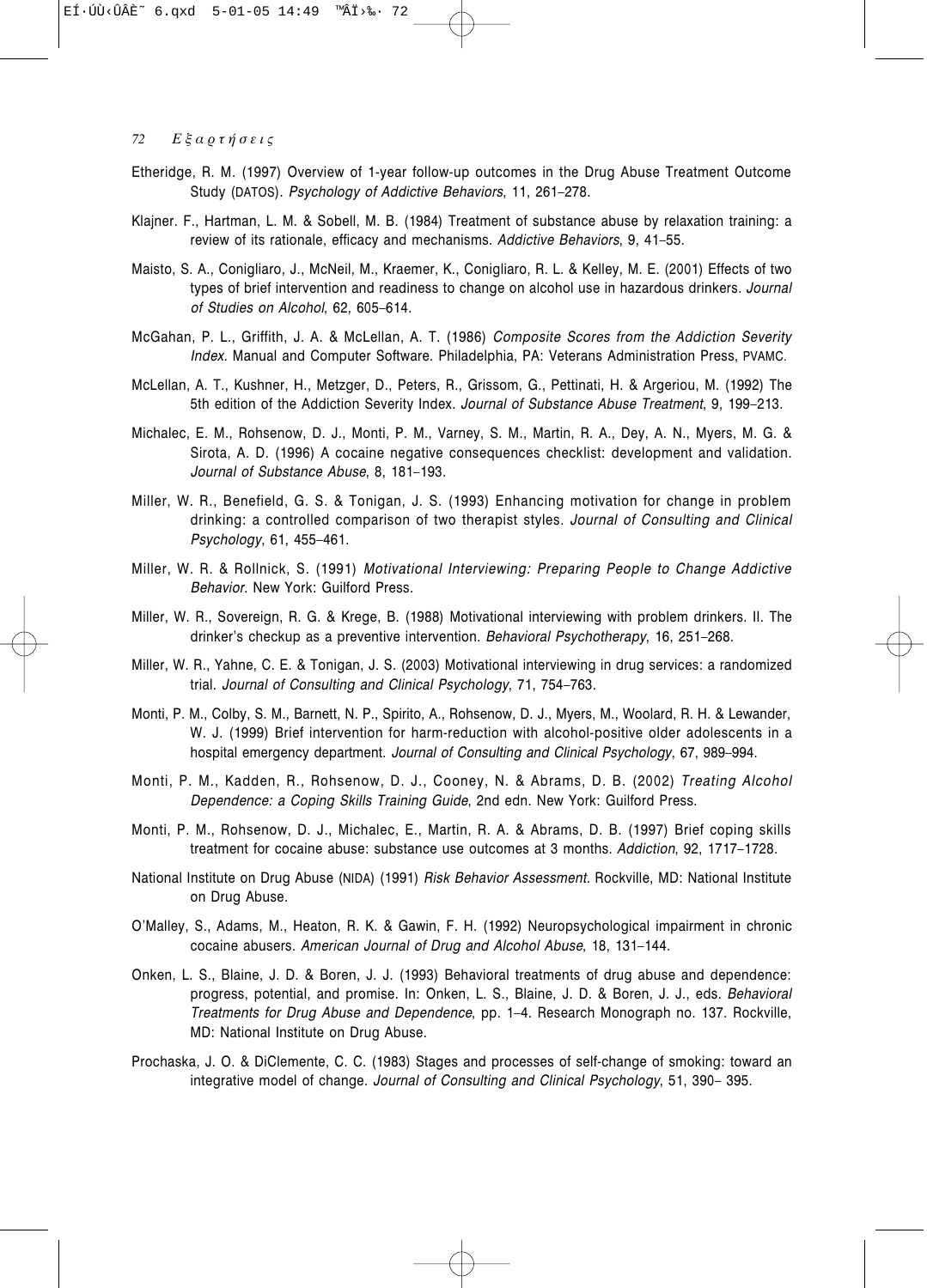- Prochaska, J. O., Velicer, W. F., Rossi, J. S., Goldstein, M. G., Marcus, B. H., Rakowski, W., Fiore, C., Harlow, L. L., Redding, C. A., Rosenbloom, D. & Rossi, S. R. (1994) Stages of change and decisional balance for 12 problem behaviors. *Health Psychology*, 13, 39–46.
- Project MATCH Research Group (1998) Matching alcoholism treatments to patient heterogeneity: treatment main effects and matching effects on drinking during treatment. *Journal of Studies on Alcohol*, 59, 631–639.
- Rohsenow, D. J., Monti, P. M., Colby, S. M. & Martin, R. A. (2002) Brief interventions for smoking cessation in alcoholic smokers. *Alcoholism: Clinical and Experimental Research*, 26, 1950–1951.
- Rohsenow, D. J., Monti, P. M., Martin, R. A., Michalec, E. & Abrams, D. B. (2000) Brief coping skills treatment for cocaine abuse: 12-month substance use outcomes. *Journal of Consulting and Clinical Psychology*, 68, 515–520.
- Rohsenow, D. J., Monti, P. M., Rubonis, A. V., Gulliver, S. B., Colby, S. M., Binkoff, J. A. & Abrams, D. B. (2001) Cue exposure with coping skills training and communication skills training for alcohol dependence: 6- and 12-month outcomes. *Addiction*, 96, 1161–1174.
- Rohsenow, D. J., Sirota, A. D., Martin, R. A. & Monti, P. M. (2004) The cocaine effects questionnaire for patient populations: development and psychometric properties. *Addictive Behaviors*, 29, 537–553.
- Sellman, J. D., Sullivan, P. F., Dore, G. M., Adamson, S. J. & MacEwan, I. (2001) A randomized controlled trial of Motivational Enhancement Therapy (MET) for mild to moderate alcohol dependence. *Journal of Studies on Alcohol*, 62, 389–396.
- Smith, A. (1973) *Symbol Digit Modalities Test*. Los Angeles: Western Psychological Services.
- Sobell, L. C. & Sobell, M. B. (1980) Convergent validity: An approach to increasing confidence in treatment outcome conclusions with alcohol and drug abusers. In: Sobell, L. C., Sobell, M. B. & Ward, E., eds. *Evaluating Alcohol and Drug Abuse Treatment Effectiveness: Recent Advances*, pp. 177–183. New York: Pergamon Press.
- Sobell, L. C. & Sobell, M. B. (1986) Can we do without alcohol abusers' self-reports? *Behavior Therapist*, 7, 141–146.
- Stephens, R. S., Roffman, R. A. & Curtin, L. (2000) Comparison of extended versus brief treatments for marijuana use. *Journal of Consulting and Clinical Psychology*, 68, 898–908.
- Stotts, A. L., Schmitz, J. M., Rhoades, H. M. & Grabowski, J. (2001) Motivational interviewing with cocainedependent patients: a pilot study. *Journal of Consulting and Clinical Psychology*, 69, 858–862.
- Washton, A. M., Gold, M. S. & Pottash, A. C. (1986) Treatment outcome in cocaine abusers. In: Harris, L., ed. *Problems of Drug Dependence*, pp. 263–270. NIDA Research Monograph Series, no. 67. Rockville, MD: National Institute on Drug Abuse. Wechsler, D. (1945) A standardized memory scale for clinical use. *Journal of Psychology*, 19, 87–95.
- Wechsler, D. (1981) *Wechsler Intelligence Scale for Adults— Revised*. New York: Psychological Corp.
- Wells, E. A., Peterson, P. L., Gainey, R. R., Hawkins, D. J. & Catalano, R. F. (1994) Outpatient treatment for cocaine abuse: a controlled comparison of relapse prevention and Twelve-Step approaches. *American Journal of Drug and Alcohol Abuse*, 20, 1– 17.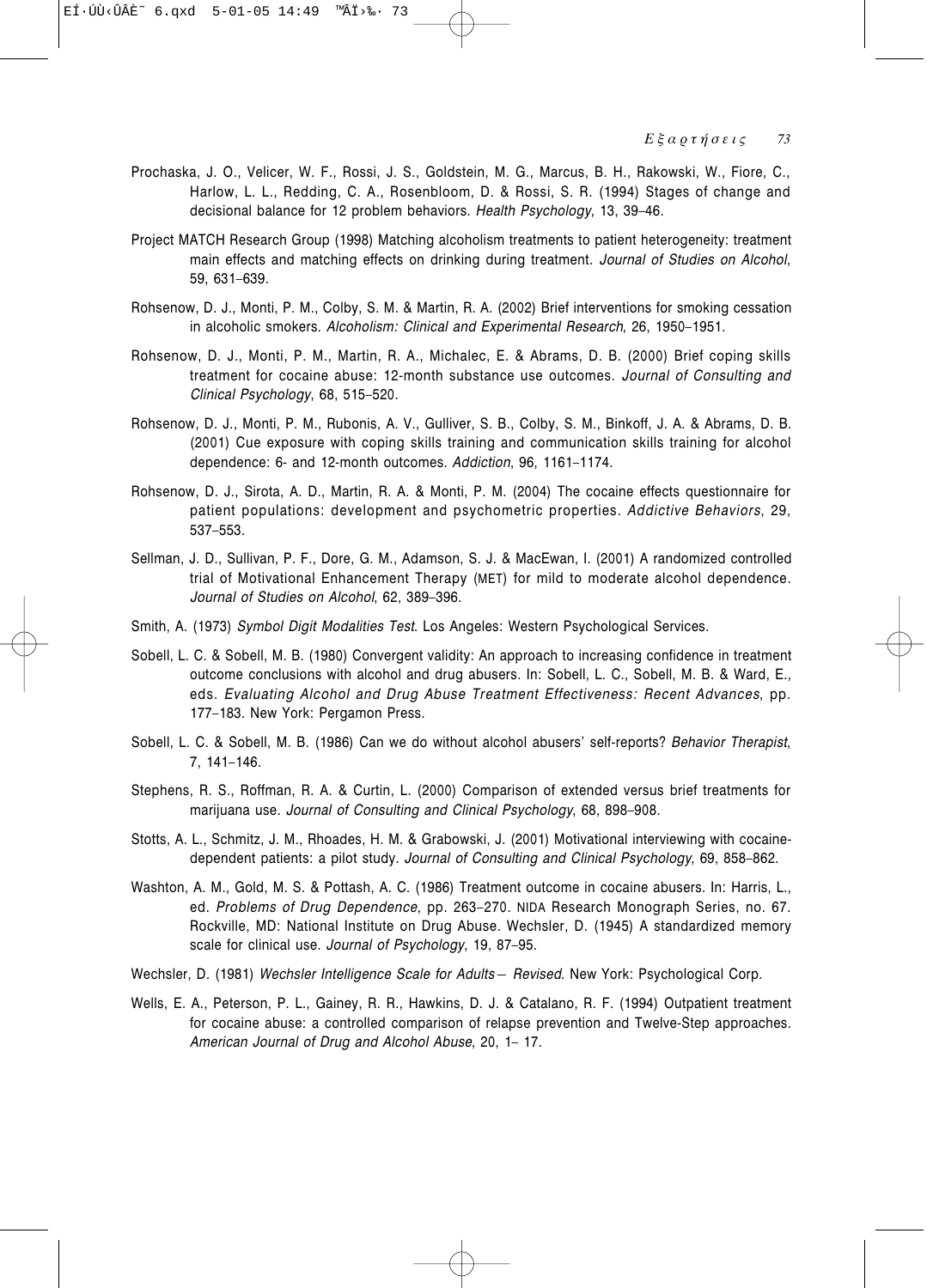$E \xi a \varrho \tau \eta \sigma \varepsilon \iota$ ς, τεύχος 6, 2004

# ΣΤΙΣ ΟΜΑΔΕΣ 12-ΒΗΜΑΤΩΝ, Η ΠΡΟΣΦΟΡΑ ΒΟΗΘΕΙΑΣ ΒΟΗΘΑΕΙ ΑΥΤΟΝ ΠΟΥ ΤΗΝ ΠΡΟΣΦΕΡΕΙ

SARAH E. ZEMORE, LEE ANN KASHUTAS and LYNDSAY N. AMMON

Μετάφραση ΑΛΕΞΑΝΔΡΑ ΤΖΑΛΑ Translation ALEXANDRA TZALA

Περίληψη

Στόχοι: Η αρχή της θεωρίας της αμοιβαίας βοήθειας υποστηρίζει ότι στις ομάδες αυτοί που βοηθούν άλλους βοηθούν τον εαυτό τους. Η παρούσα μελέτη εξετάζει εάν τα άτομα που κάνουν θεραπεία για προβλήματα χρήσης αλκοόλ ή ναρκωτικών ωφελούνται προσφέροντας βοήθεια σε άλλους και με ποιον τρόπο αυτή η προσφορά βοήθειας σχετίζεται με την εμπλοκή τους στα 12-βήματα.

Σχεδιασμός: Μακροχρόνια θεραπευτικά αποτελέσματα.

- Συμμετέχοντες: Ένα δείγμα 279 εξαρτημένων ατόμων από αλκοόλ ή/και ναρκωτικά (162 άνδρες, 117 γυναίκες) σε μια κοινότητα με διαφορετικές εθνότητες, συγκεντρώθηκε μέσω του τύπου ή μέσω παραπομπών από θεραπευτικές δομές από την περιοχή της Northern California Bay. Οι συμμετέχοντες εντάχθηκαν σε ένα από τα προγράμματα των τεσσάρων ημερών.
- Μετρήσεις: Ένα ερωτηματολόγιο ελέγχου της παροχής βοήθειας μέτρησε το χρόνο που ανάλωσαν οι συμμετέχοντες στη διάρκεια της θεραπείας, προσφέροντας βοήθεια σε άλλους με το μοίρασμα εμπειριών, εξηγώντας πώς να λάβουν βοήθεια και προσφέροντας συμβουλές για την εξεύρεση κατοικίας ή εργασίας. Οι μετρήσεις για την εμπλοκή στα 12-βήματα και για τα αποτελέσματα της χρήσης ουσιών διεξήχθησαν στην αρχή και στην έρευνα follow-up έπειτα από 6 μήνες.
- Ευρήματα: Η προσφορά βοήθειας και η εμπλοκή στα 12-βήματα αναδύθηκαν ως σημαντικοί και συσχετιζόμενοι παράγοντες πρόβλεψης των αποτελεσμάτων της θεραπείας. Στο γενικό δείγμα, η αποχή στο follow-up ήταν δυνατόν να προβλεφθεί με σαφήνεια από την εμπλοκή στα 12 βήματα στο follow-up αλλά όχι από την παροχή βοήθειας στη διάρκεια της θεραπείας. Παρ' όλα αυτά, η προσφορά βοήθειας κατά τη διάρκεια της θεραπείας στα άτομα που συνέχιζαν να πίνουν κατά τη διάρκεια του follow-up, προέβλεπε μικρότερη πιθανότητα υπερβολικής κατανάλωσης αλκοόλ, ενώ οι επιδράσεις για την εμπλοκή στα 12-βήματα ήταν σαφείς.
- Συμπεράσματα: Τα ευρήματα υποστηρίζουν την αρχή της θεωρίας της αμοιβαίας βοήθειας και αποσαφηνίζουν τη διαδικασία των ομάδων των 12-βημάτων.
- Λέξεις-κλειδιά: Ομάδες 12- βημάτων, Ανώνυμοι Αλκοολικοί, προσφορά βοήθειας, θεραπευτικό αποτέλεσμα.

<sup>1.</sup> Τίτλος πρωτοτύπου: "In Twelve-step Groups, Helping Helps the Helper" Addiction, Volume 99, Number 8, August 2004

<sup>2.</sup> Διεύθυνση Αλληλογραφίας: Sarah E. Zemore, Alcohol Research Group, 2000 Hearst Avenue, Suite 300, Berkeley, CA 94709-2176, USA, E-mail: szemore@arg.org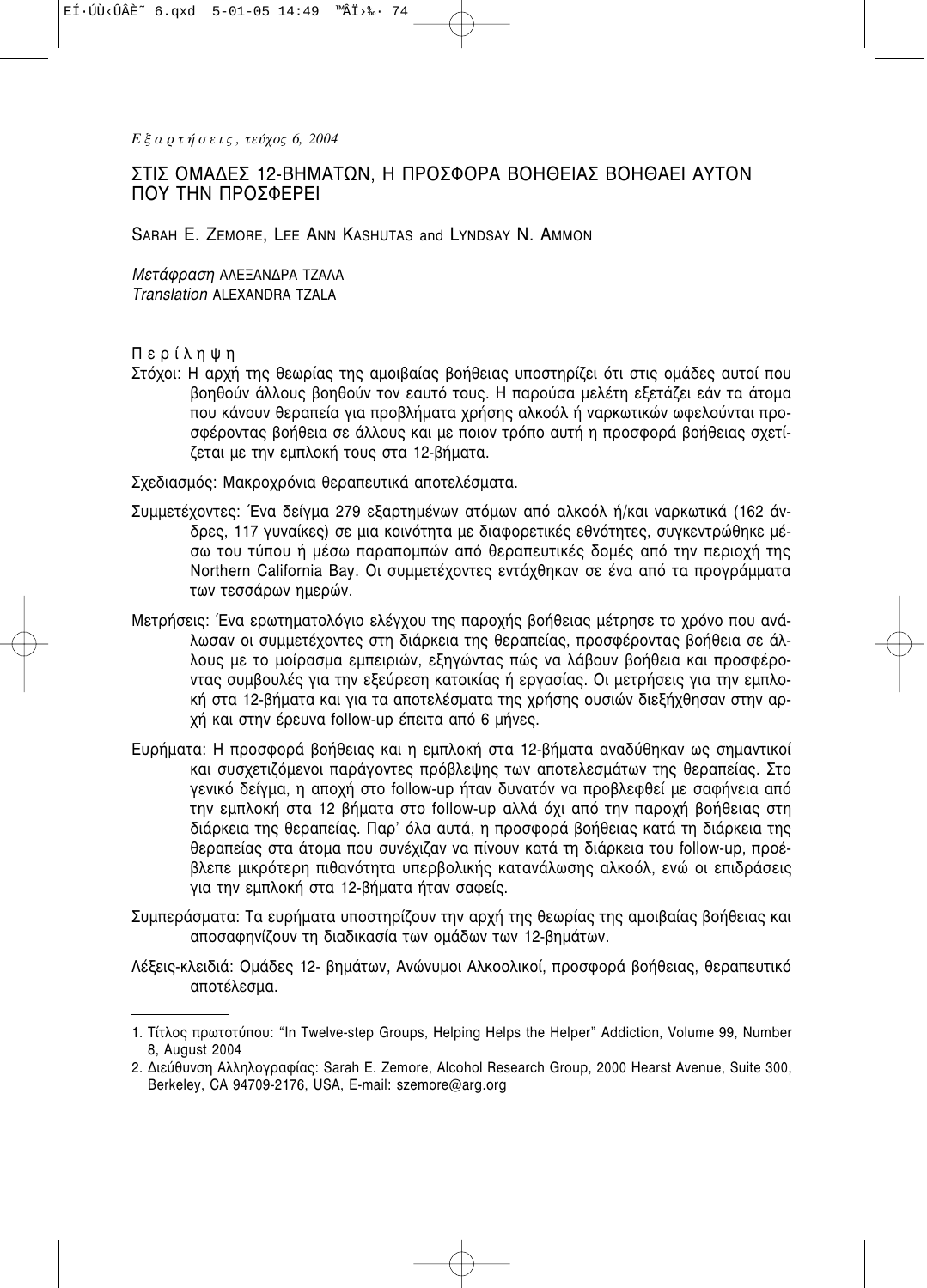## ΕΙΣΑΓΩΓΗ

Οι ομάδες 12-βημάτων, όπως οι Ανώνυμοι Αλκοολικοί (ΑΑ), οι Ανώνυμοι Κοκαϊνομανείς (CA), και οι Ανώνυμοι Ναρκομανείς (ΝΑ) πιστεύουν ότι η θεραπεία είναι δυνατή με την προσφορά βοήθειας σε άλλους. Η βιβλιογραφία των ομάδων των 12-βημάτων ενισχύει ρητά την προσφορά βοήθειας ως μέρος της θεραπευτικής διαδικασίας, σημείο που ενισχύεται ιδιαίτερα από το δωδέκατο βήμα των ΑΑ: «έχοντας φτάσει στην πνευματική αφύπνιση ως αποτέλεσμα αυτών των βημάτων, προσπαθήσαμε να μεταφέρουμε αυτό το μήνυμα και σε άλλους αλκοολικούς, και να εφαρμόσουμε αυτές τις αρχές σε όλες μας τις σχέσεις» (Alcoholics Anonymous World Service 1991). Η προσφορά βοήθειας είναι επίσης ένα συστατικό των ομάδων 12-βημάτων: Η προσφορά βοήθειας ενισχύει τη σχέση «μέλους-αδελφού» και μπορεί να ενισχύσει το δεσμό της ομάδας και την επικοινωνία. Ωστόσο, η ερευνητική δουλειά, που αναφέρεται στις σχέσεις που αναπτύσσονται κατά την προσφορά βοήθειας στις ομάδες των 12-βημάτων και στην απεξάρτηση από ουσίες, είναι περιορισμένη. Το παρόν άρθρο βοηθάει στην κάλυψη του κενού αυτού διερευνώντας το ρόλο που έχει η προσφορά βοήθειας ανάμεσα σε ένα διαχρονικό δείγμα εξαρτημένων ατόμων.

# **ΣΥΜΜΕΤΟΧΗ ΣΤΑ ΛΟΛΕΚΑ-ΒΗΜΑΤΑ ΚΑΙ ΕΠΑΝΕΝΤΑΞΗ**

- Από τη συστηματική βιβλιογραφική ανασκόπηση βγαίνει το συμπέρασμα ότι η συμμετοχή σε ομάδες 12-βημάτων μπορεί να αυξήσει τα θεραπευτικά αποτελέσματα σε προβληματικούς πότες (Emrick et al. 1993; Tonigan et al. 1996; McIntire 2000). Επίσης, η μεγαλύτερη εμπλοκή έχει συνδεθεί με καλύτερα αποτελέσματα όσον αφορά στην κατανάλωση αλκοόλ (Emrick et al. 1993). Παρομοίως, έρευνα στους Ανώνυμους Ναρκομανείς υποστηρίζει την αποτελεσματικότητα αυτής της προσέγγισης (Alfond et al. 1991; Johnsen & Herringer 1993; Christo & Franey 1995; Toumboutou et al. 2003). Παρ' όλο που οι ερευνητές έχουν ασκήσει κριτική στις μεθοδολογικές βάσεις των ερευνών των 12-βημάτων (Emrick et al. 1993; Kownacki & Shadish 1999), ωστόσο, ακόμα και οι αυστηρά μεθοδολογικές μελέτες έχουν καταλήξει σε παρόμοια συμπεράσματα (Emrick et al. 1993; Kownacki & Shadish 1999). Το πρόγραμμα MATCH, σε μια κλινική δοκιμή η οποία εξέτασε τα αποτελέσματα της σχέσης του ατόμου με τη θεραπεία, ανέφερε θετικές, αν και μετριοπαθείς συσχετίσεις ανάμεσα στη συμμετοχή στις ομάδες των 12-βημάτων και στα ποσοστά αποχής τόσο κατά τη διάρκεια της θεραπείας όσο και στη φάση του follow-up μετά από 12 μήνες (Tonigan 2001). Αυτά τα αποτελέσματα επιβεβαιώνουν τα ευρήματα της μετά-ανάλυσης του Emrick et al. (1993) για θετικές, μέτριες συσχετίσεις μεταξύ της συμμετοχής στις ομάδες των ΑΑ και στη χρήση αλκοόλ. Οι αλλαγές στα κοινωνικά δίκτυα (Humphreys & Noke 1997; Longabaugh et al. 1998; Kaskutas et al. 2002), οι στρατηγικές αντιμετώπισης (Humphreys et al. 1999) ή/και η συνολική ψυχολογική λειτουργία (Humphreys et al. 1997) μπορεί να εξηγήσουν τέτοιου είδους θετικές συσχετίσεις.
- Παρά το προφανές όφελος της συμμετοχής στις ομάδες των 12-βημάτων υπάρχουν στοιχεία που υποστηρίζουν ότι τα περισσότερα άτομα που ζητούν θεραπεία για προβλήματα σχετικά με τις εξαρτήσεις, είτε δεν αρχίζουν ποτέ, είτε αποτυγχάνουν να παρακολουθήσουν τακτικά την ομάδα στη διάρκεια της θεραπείας (Tonigan 2003). Συνεπώς, οι ερευνητές προσπαθούν να εντοπίσουν κάποια καθοριστικά χαρακτηριστικά των ομά-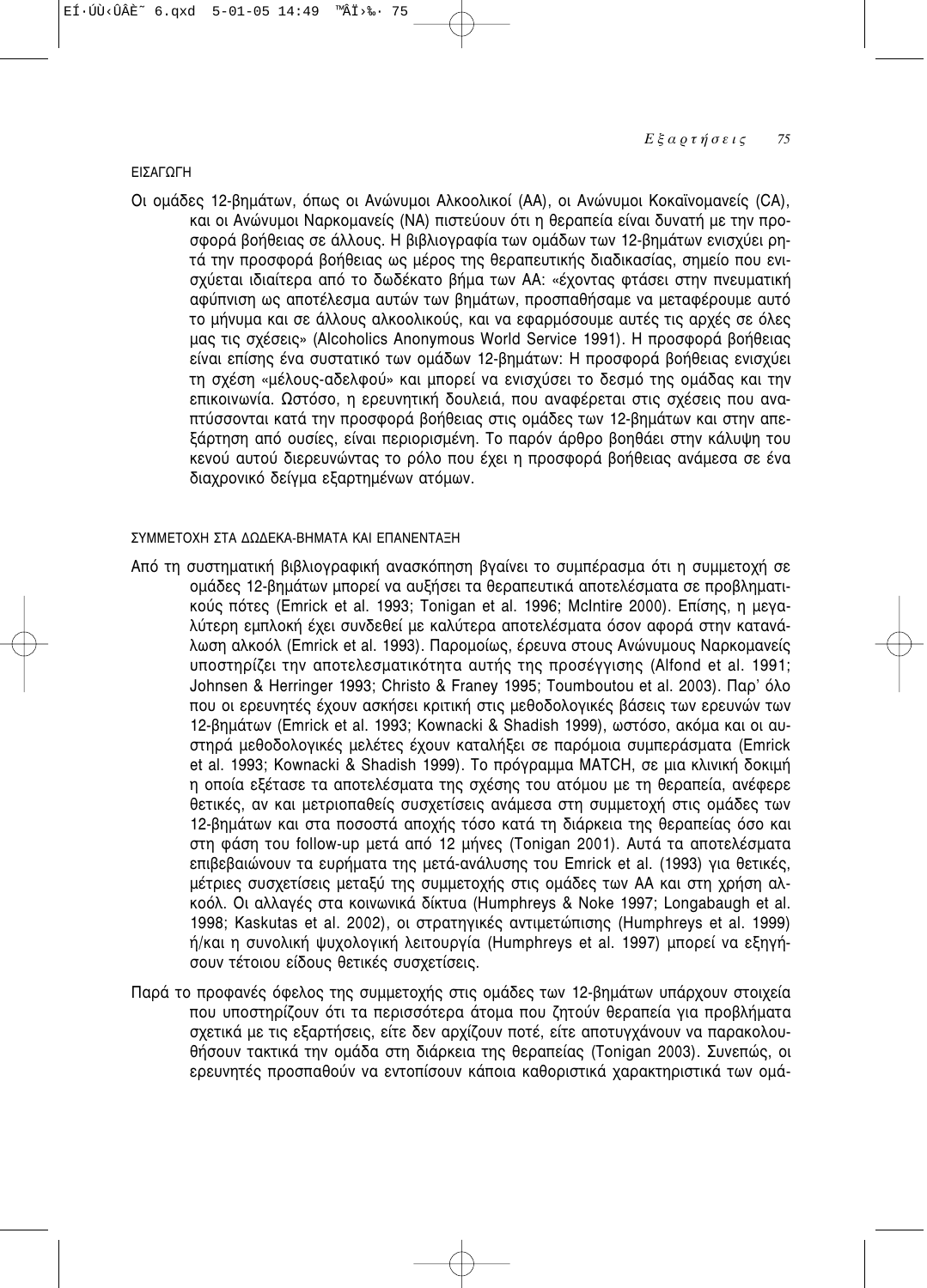δων των 12-βημάτων με μικρή επιτυχία. Παρ' όλο που οι έρευνες των ΑΑ δείχνουν ότι τα μέλη της ομάδας είναι κυρίως λευκοί (86%) και άνδρες (67%) (Alcoholics Anonymous 1997), το φύλο, η φυλή και οι δημογραφικοί παράγοντες έχουν ασαφή ρόλο, εαν έχουν κάποιον, στην πρόβλεψη της εμπλοκής των ατόμων που έχουν προβλήματα αλκοολισμού στη θεραπεία (Emrick et al. 1993). Παρομοίως, η έρευνα έχει αναδείξει ελάχιστους ισχυρούς ψυχολογικούς παράγοντες πρόβλεψης της ένταξης σε θεραπεία. Στις εξαιρέσεις περιλαμβάνεται η σοβαρότητα του προβλήματος (Humphreys et al. 1991; Emrick et al. 1993; Humphreys et al. 1998b; Brown et al. 1991; Connors et al. 2001), και η πνευματικότητα (Fitchter 1982; Winzelberg & Humphreys 1999; Fiorentine & Hillhouse 2000; Tonigan et al. 2001b) που συσχετίζεται θετικά με την πρόβλεψη της ένταξης σε θεραπεία.

Οι στάσεις και οι συμπεριφορές που σχετίζονται με την προσφορά βοήθειας, παρ' όλο που δεν έχουν μελετηθεί αρκετά μπορεί να έχουν διαφορετικούς ρόλους σε σχέση με τις ομάδες των 12-βημάτων. Ο προσανατολισμός προς την προσφορά βοήθειας θα μπορούσε να δράσει ως επιρροή ή ως συνέπεια της εμπλοκής στα 12-βήματα. Η προσφορά βοήθειας θα μπορούσε επίσης να διευκολύνει ή να μετριάσει το ρόλο της εμπλοκής στα αποτελέσματα της χρήσης ουσιών. Ανεξάρτητα από τη σχέση της ένταξης στις ομάδες των 12-βημάτων, οι ενδείξεις υποδεικνύουν ότι η προσφορά βοήθειας αποτελεί σημαντική πηγή δύναμης για την ανάκαμψη.

# Η ΠΡΟΣΦΟΡΑ ΒΟΗΘΕΙΑΣ ΚΑΙ Η ΑΝΑΚΑΜΨΗ

- Ο Frank Riessman, ερευνητής των ομάδων αμοιβαίας βοήθειας, πρότεινε ότι αρχή της αμοιβαίας βοήθειας (Riessman 1965, 1976) είναι ότι αυτοί που προσφέρουν βοήθεια σε άλλους εμμέσως βοηθούν τον εαυτό τους. Κατά την άποψη του Riessman, η προσφορά βοήθειας ωφελεί αυτόν που την προσφέρει γιατί αυξάνει τη δέσμευσή του ως προς τη θεραπεία, την αντίληψη της αξίας του για τους άλλους, τον κοινωνικό του ρόλο και την αίσθηση της ανεξαρτησίας του. Πράγματι, έρευνες στον γενικό πληθυσμό έχουν επανειλημμένως δείξει θετικούς συσχετισμούς ανάμεσα στην προσφορά βοήθειας και στην ψυχική υγεία (π.χ. λιγότερη κατάθλιψη και μεγαλύτερη αυτοεκτίμηση, Piliavin 2003).
- Οι ιδέες του Riessman συμπίπτουν με τη θεωρία που άσκησε μεγάλη επιρροή ως προς τις διαδικασίες αλλαγής στην ομαδική θεραπεία (Yalom 1970, 1975). Ο Yalom καταγράφει τον αλτρουισμό, την αίσθηση τού να προσφέρεις βοήθεια σε μέλη της ομάδας, μέσω του μοιράσματος και της προσφοράς, ως έναν από τους 12-θεραπευτικούς παράγοντες. Υποστηρίζοντας την κεντρική ιδέα αυτού του παράγοντα, οι Emrick, Lassen & Edwards (1977), κάνοντας ανασκόπηση της βιβλιογραφίας των ΑΑ στις έμμεσες ή άμεσες αναφορές των παραγόντων του Yalom, βρήκαν ότι ο αλτρουισμός ήταν ο παράγοντας με τις περισσότερες παραπομπές.
- Aυτές οι ποσοτικές μελέτες έχουν συνδέσει την προσφορά βοήθειας με τα αποτελέσματα της ομαδικής θεραπείας. Οι Schiff & Bargal (2000), μελετώντας 11 ομάδες αμοιβαίας βοήθειας (πχ. Ανώνυμους Υπέρβαρους, Ανώνυμους Οφειλέτες και Ομάδες Ομοφυλοφίλων) βρήκαν ότι η ανταλλαγή βιωματικών γνώσεων συσχετιζόταν με την υποκειμενικά καλύτερη ποιότητα ζωής και την ομαδική ικανοποίηση. Ο Maton (1988), παίρνοντας δείγματα από τρεις ομάδες (π.χ. Ανώνυμοι Υπέρβαροι, Ομάδα Σκλήρυνσης κατά Πλά-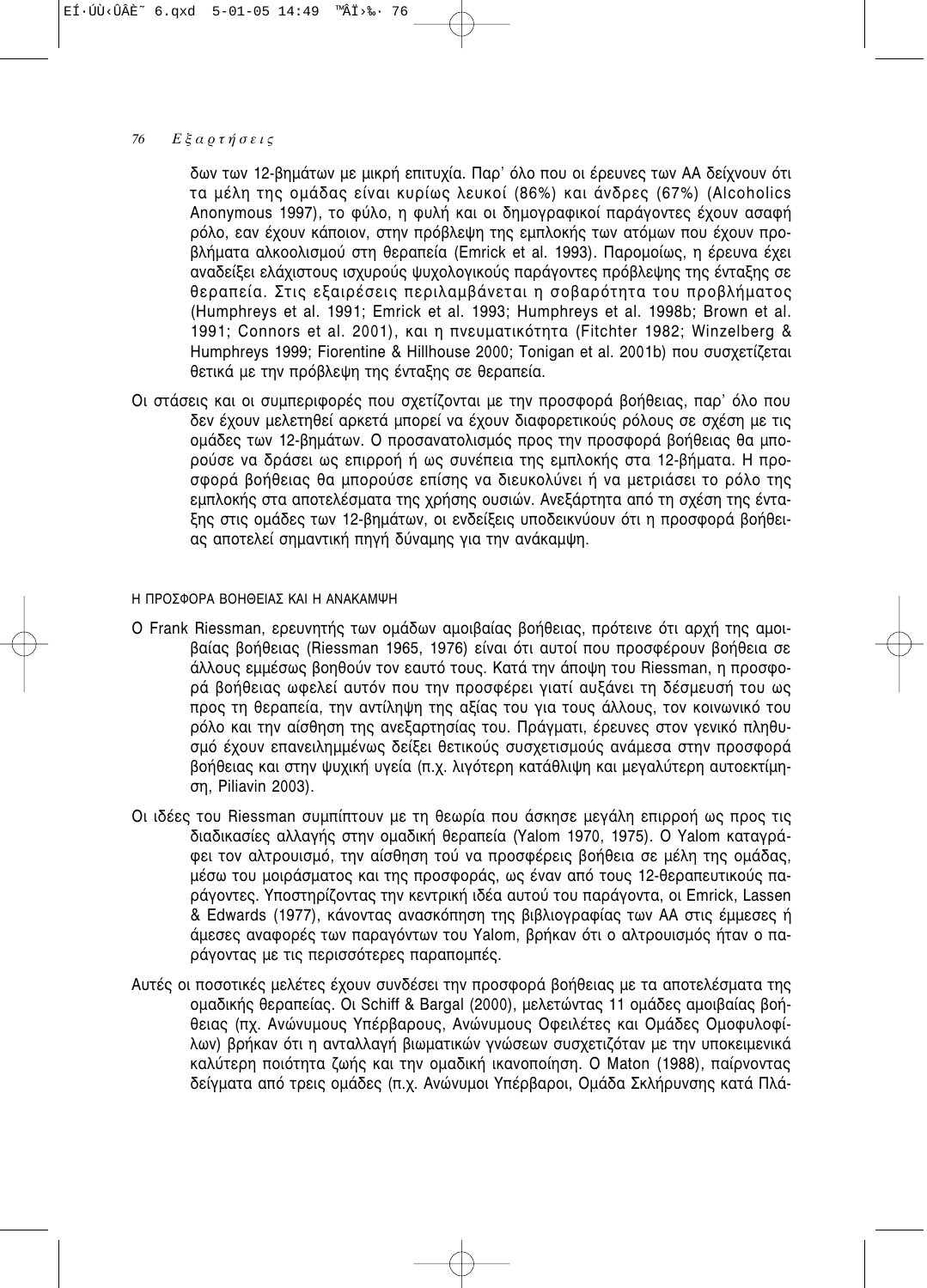κας και οι Σπλαχνικοί Φίλοι, μια ομάδα για πενθούντες), ανέφερε ότι η προσφορά υποστήριξης μπορούσε να προβλέψει λιγότερη κατάθλιψη, υψηλότερη αυτοεκτίμηση και μεγαλύτερη ομαδική ικανοποίηση. Η τρίτη, μια αυστηρή μεθοδολογικά μελέτη ομάδας ατόμων με νοητικά προβλήματα, ανέφερε ότι όσο περισσότερες ήταν οι περιπτώσεις όπου παρατηρήθηκε προσφορά βοήθειας τόσο περισσότερο ανεπτυγμένη ήταν η ψυχοκοινωνική προσαρμογή (Roberts et al 1999). Ωστόσο, καμία έρευνα δεν έχει μελετήσει την προσφορά βοήθειας ανάμεσα σε εξαρτημένα άτομα.

# Η ΠΑΡΟΥΣΑ ΜΕΛΕΤΗ

EÍ·ÚÙ<ÛÂÈ~ 6.qxd 5-01-05 14:49 ™ÂÏ>‰· 77

- Η παρούσα μελέτη εξετάζει τρεις υποθέσεις που συσχετίζουν την εμπλοκή στις ομάδες των 12-βημάτων, την ανταλλαγή προσφοράς βοήθειας και τα θεραπευτικά αποτελέσματα:
- 1. Μεγαλύτερη εμπλοκή στα 12-βήματα πριν τη θεραπεία (όπως μετρήθηκε στο σημείο έναρξης) θα προβλέψει μεγαλύτερη προσφορά βοήθειας κατά τη διάρκεια της θεραπείας.
- Οι ομάδες δώδεκα-βημάτων ενθαρρύνουν τα μέλη να βοηθήσουν τον εαυτό τους προσφέροντας βοήθεια σε άλλους, να μοιραστούν εμπειρίες, να ακούσουν ιστορίες, να φτιάξουν καφέδες σε συναντήσεις κτλ. Συνεπώς, η εμπλοκή στα 12-βήματα πριν τη θεραπεία θα πρέπει να εξοικειώσει τα άτομα στην προσφορά βοήθειας, αυξάνοντας τη βοήθεια κατά τη διάρκεια της θεραπείας.
- 2. Περισσότερη προσφορά βοηθείας κατά τη διάρκεια της θεραπείας προβλέπει μεγαλύτερη εμπλοκή στα 12-βήματα κατά τη διάρκεια της συνεχιζόμενης έρευνας. Όπως ακριβώς η εμπλοκή στα 12-βήματα πριν τη θεραπεία πρέπει να εξοικειώνει τα άτομα στην προσφορά βοήθειας κατά τη διάρκεια της θεραπείας, η προσφορά βοήθειας κατά τη διάρκεια της θεραπείας πρέπει να προετοιμάζει τα άτομα να βοηθήσουν άλλα μέλη των ομάδων των 12-βημάτων, διευκολύνοντας τη μετάβαση στην κουλτούρα των ομάδων των 12-βημάτων.
- 3. Περισσότερη προσφορά βοήθειας κατά τη διάρκεια της θεραπείας και μεγαλύτερη εμπλοκή στις ομάδες των 12-βημάτων προβλέπει καλύτερα θεραπευτικά αποτελέσματα κατά τη διάρκεια της συνεχιζόμενης έρευνας. Θα έπρεπε η προσφορά βοήθειας και η εμπλοκή στις ομάδες των 12-βημάτων, βασιζόμενη σε προηγούμενη ανασκόπηση, να επηρεάσει τα αποτελέσματα της θεραπείας θετικά (περιλαμβανόμενης της αποχής και της υπερβολικής κατανάλωσης αλκοόλ).

# ΜΕΘΟΔΟΣ

Δείνμα

Συλλέχθηκε ένα δείγμα (n=279) εξαρτημένων ατόμων, ή ατόμων από την κοινότητα μεταξύ του Μαΐου του 1998 και του Δεκεμβρίου του 2000 από την περιοχή της Northern California Bay. Η συλλογή των στοιχείων, βάσει του πρωτοκόλλου, ήταν εντατική, συγκεντρώνοντας τους συμμετέχοντες μέσω τηλεοπτικών διαφημίσεων (35%), διαφημίσεων σε εφημερίδες και αφίσες (26%) και μέσω τοπικών προγραμμάτων απεξάρτησης (39%). Για να πάρουν μέρος στην έρευνα οι συμμετέχοντες έπρεπε να είναι από 18 ετών και άνω, με διάγνωση εξάρτησης από το αλκοόλ ή/και τις εξαρτησιογόνες ουσίες, χωρίς ιστορικό ψυχώσεων, με σταθερή κατοικία και με 72 ή παραπάνω ώρες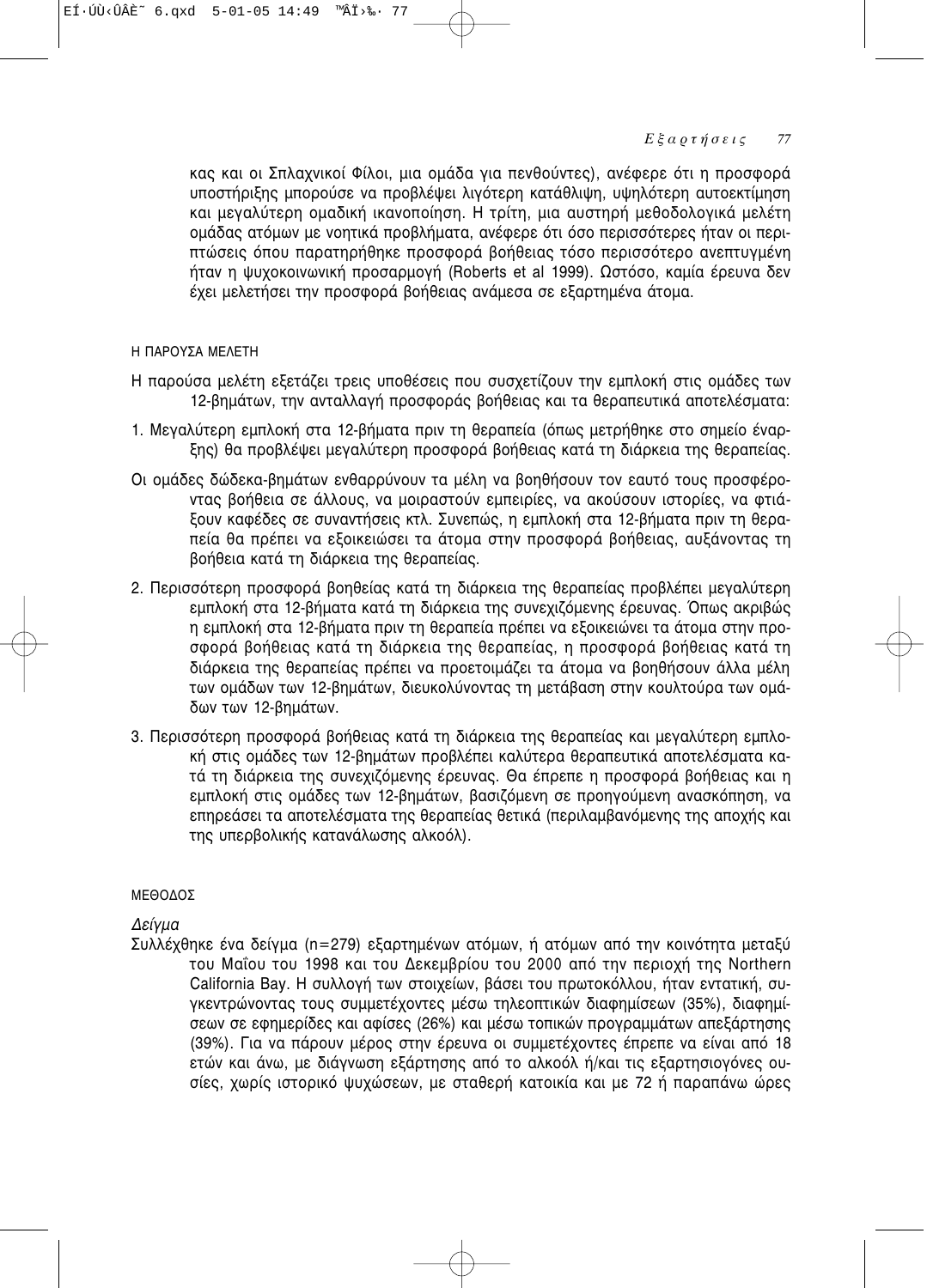αποχής από τη χρήση. Οι συμμετέχοντες έπρεπε να δώσουν τη συγκατάθεσή τους για συμμετοχή σε μια τυχαία δοκιμή. Στις προϋποθέσεις για συμμετοχή προβλεπόταν ότι οι συμμετέχοντες δε θα συμμετείχαν σε θεραπεία (πέραν της αποτοξίνωσης) τις προηγούμενες 30 ημέρες. Η θεραπεία ήταν δωρεάν και περιελάμβανε τα έξοδα μετακίνησης. Οι εξετάσεις και οι συνεντεύξεις διεξήχθησαν από προσωπικό έρευνας. Οι συμμετέχοντες έλαβαν \$85 για τη συμμετοχή τους.

- Ένα σύνολο από 822 άτομα έδωσαν τηλεφωνική συνέντευξη. Από αυτούς οι 303 αποκλείστηκαν γιατί δεν είχαν ολοκληρώσει την αποτοξίνωση (69%), ή είχαν ψυχιατρικά προβλήματα, ή χρειάζονταν φροντίδα διαφορετικού τύπου (11%), ή βρίσκονταν σε θεραπεία κατά την περίοδο των 30 ημερών (9%) ή για άλλους λόγους (11%). Από τους υπόλοιπους 519, οι 302 παρουσιάστηκαν για την αρχική συνέντευξη. Δεν υπήρχαν διαφορές όσον αφορά στο φύλο, ωστόσο, οι μη λευκοί απουσίαζαν λίγο πιο συχνά από τους λευκούς (p=0.02). Οι συμμετέχοντες εντάχθηκαν τυχαία, από τους ερευνητές, σε ένα από τα τέσσερα θεραπευτικά προγράμματα. Το 92% των συμμετεχόντων που ολοκλήρωσε την αρχική συνέντευξη έδωσε δεδομένα στη διάρκεια της συνεχιζόμενης έρευνας και περιλήφθηκε στην ανάλυση.
- Το τελικό δείγμα (162 άνδρες, 117 γυναίκες) περιελάμβανε άτομα με διάγνωση τοξικοεξάρτησης (39%), εξάρτησης από αλκοόλ (27%) και εξάρτησης από αλκοόλ και εξαρτησιογόνες ουσίες (34%). Το 51% των συμμετεχόντων ήταν λευκοί, το 37% έγχρωμοι, το 9% ισπανικής  $\kappa$ αταγωγής, και το 3% άλλοι, από διάφορες ηλικιακές ομάδες (μέσος όρος=41, SD=9.3,  $ε$ ύρος = 19-75) και με διαφορετικό εισόδημα (μέσος όρος = \$6718, SD=\$14.347) παρ' όλο που το 5% δήλωσε πως κερδίζει λιγότερα από \$25.000 το χρόνο. Ο μέσος όρος της σοβαρότητας του προβλήματος ήταν υψηλός (πχ. ASI Σοβαρότητα Αλκοολισμού, μέσος  $600$ ς=0.39, SD= 0.33 και ASI Σοβαρότητα Τοξικοεξάρτησης, μέσος όρος=0.15, SD=0.12). Οι περισσότεροι (72%) είχαν δεχτεί προηγούμενη θεραπεία για χρήση ουσιών και οι περισσότεροι (85%) δήλωσαν προηγούμενη συμμετοχή σε ομάδες 12-βημάτων.

## ΧΩΡΟΙ ΜΕΛΕΤΗΣ

- Οι χώροι μελέτης ήταν τρία προγράμματα για άνδρες και γυναίκες και ένα αποκλειστικά για γυναίκες. Όλοι οι χώροι παρείχαν ημερήσια θεραπεία προσαρμοσμένη στην κάθε ομάδα. Η προγραμματισμένη θεραπευτική διάρκεια εκτείνονταν από 3 μέχρι 6 εβδομάδες. Οι συμμετέχοντες έπαιρναν μέρος σε θεραπεία μικρότερου εύρους από το προγραμματισμένο (μέσος όρος 11.3 και 13.0, αντίστοιχα, SE=-0.58). Επιπλέον, το  $22\%$  (n=60) δεν πήρε μέρος σε θεραπευτικές συνεδρίες. Ωστόσο, η περίοδος παραμονής δε διέφερε ανάμεσα στα προγράμματα (F (3.275)=0.64, P=0.59).
- Τα προγράμματα μελέτης διέφεραν κάπως στον προσανατολισμό της θεραπείας, αλλά όλα ενσωμάτωναν τη φιλοσοφία των 12-βημάτων και κάποιο προσωπικό στο στάδιο της επαvεξέτασης. Ένα από αυτά στεγάζονταν σε νοσοκομείο (N=128) και αποτελούσε ένα υβριδικό μοντέλο που συνδύαζε την ιατρική επιστήμη και την επιστήμη του συμπερι-ΦΟρισμού με τις αρχές των ομάδων των 12- βημάτων. Τρία ήταν τα προγράμματα σε  $K$ οινότητες, που περιελάμβαναν δύο για άνδρες και γυναίκες (n= 55 n=67, αντίστοιχα) και ένα αποκλειστικά για γυναίκες (n=29). Σε αυτά τα προγράμματα δόθηκε έμ-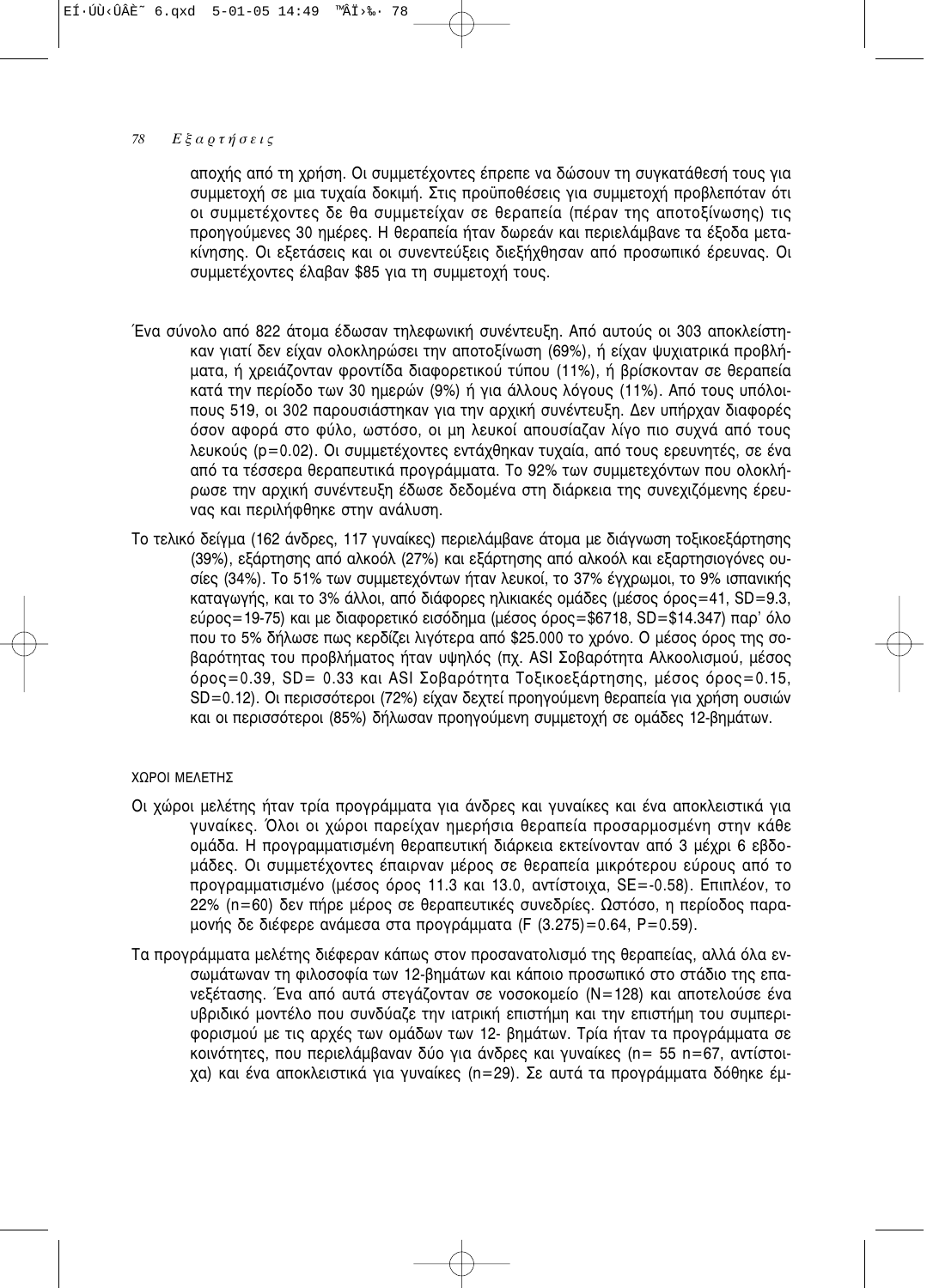φαση στην εμπειρική μάθηση και στις αρχές των ομάδων των 12-βημάτων όσον αφορά στο περιεχόμενο του προγράμματος και στην οργάνωση, χωρίς ιατρικό προσωπικό και με πολλούς συμβούλους χωρίς πιστοποίηση.

# ΕΡΕΥΝΗΤΙΚΟ ΠΡΩΤΟΚΟΛΛΟ

Οι συμμετέχοντες ολοκλήρωσαν τις ερευνητικές μετρήσεις κατά τη διάρκεια τριών συνεντεύξεων. Οι πρώτες (σημείο έναρξης) συνεντεύξεις δόθηκαν κατά πρόσωπο, πριν τη θεραπεία. Η συνεχιζόμενη έρευνα έγινε με τηλεφωνικές συνεντεύξεις κατά τη διάρκεια της θεραπείας (την τελευταία ημέρα της ατομικής θεραπείας ή το συντομότερο δυνατό μετά το τέλος της) και 6 μήνες μετά την έναρξη της θεραπείας.

## ΚΥΡΙΕΣ ΜΕΤΡΗΣΕΙΣ

# Συμμετοχή σε ομάδες των 12-βημάτων

Η συμμετοχή στις ομάδες των 12-βημάτων εξετάστηκε με βάση ένα ερωτηματολόγιο 8 ερωτήσεων. Σε έξι από τα ερωτήματα οι συμμετέχοντες επέλεγαν «ναι» ή «όχι» για να δηλώσουν τις εμπειρίες τους σε ομάδες όπως οι ΑΑ/ΝΑ/CA ή άλλα γεγονότα (π.χ. η έκκληση βοήθειας από ένα μέλος, η μελέτη της βιβλιονραφίας, η προσφορά κοινωνικής εργασίας και η εμπειρία πνευματικής αφύπνισης). Οι ερωτηθέντες δήλωναν επίσης εάν θεωρούσαν τον εαυτό τους μέλος και πόσες συνεδρίες είχαν παρακολουθήσει τον προηγούμενο χρόνο (μέτρηση σημείου έναρξης) ή τους 6 μήνες (6 μήνες κατά τη συνεχιζόμενη έρευνα). Όλες οι απαντήσεις, εκτός από την ερώτηση για τη συμμετοχή σε συναντήσεις, χωρίστηκαν σε 0 (για το «όχι») και 1 (για το «ναι»). Οι απαντήσεις σχετικά με την ερώτηση για τις συναντήσεις χωρίστηκαν ανά τέταρτα και οι κατηγορίες ήταν 0.25, 0.50, 0,75 ή 1. Υπολογίστηκε ο μέσος όρος των ερωτήσεων για να δημιουργηθούν συνοπτικές βαθμολογίες από το 0 έως το 1. Προηγούμενη έρευνα με κλίμακα 9 ερωτήσεων υποστηρίζει την αξιοπιστία και την εγκυρότητα της κλίμακας (Humphreys et al.1998a). Εδώ οι μετρήσεις του σημείου έναρξης και της συνεχιζόμενης έρευνας δείχνουν μεγάλη αξιοπιστία (α=0.82 και για τα δύο).

## ΠΡΟΣΦΟΡΑ ΒΟΗΘΕΙΑΣ

Εφτά ερωτήσεις εξέτασαν την προσφορά βοήθειας κατά τη διάρκεια της θεραπείας (βλέπε Πίνακα 1). Για καθεμία από αυτές, οι ερωτηθέντες δήλωσαν πόσο χρόνο είχαν αναλώσει την προηγούμενη ημέρα προσφέροντας βοήθεια σε άλλους που ήταν στη θεραπεία. Οι επιλογές περιλάμβαναν 0 λεπτά, 1-15 λεπτά, 16-30 λεπτά, 31-45 λεπτά, 46 λεπτά-1 ώρα και πάνω από 1 ώρα. Οι απαντήσεις καταχωρήθηκαν ως «0» (για την πρώτη κατηγορία), «1» (για τη δεύτερη κατηγορία) κτλ. Οι αναλύσεις της κλίμακας οδήγησαν στην απόρριψη δυο ερωτήσεων με χαμηλή μεταβλητότητα και μικρές συνολικά συσχετίσεις (π.χ. το μοίρασμα εμπειριών για την εύρεση εργασίας και η προσφορά συμβουλών που αφορούν την κατοικία).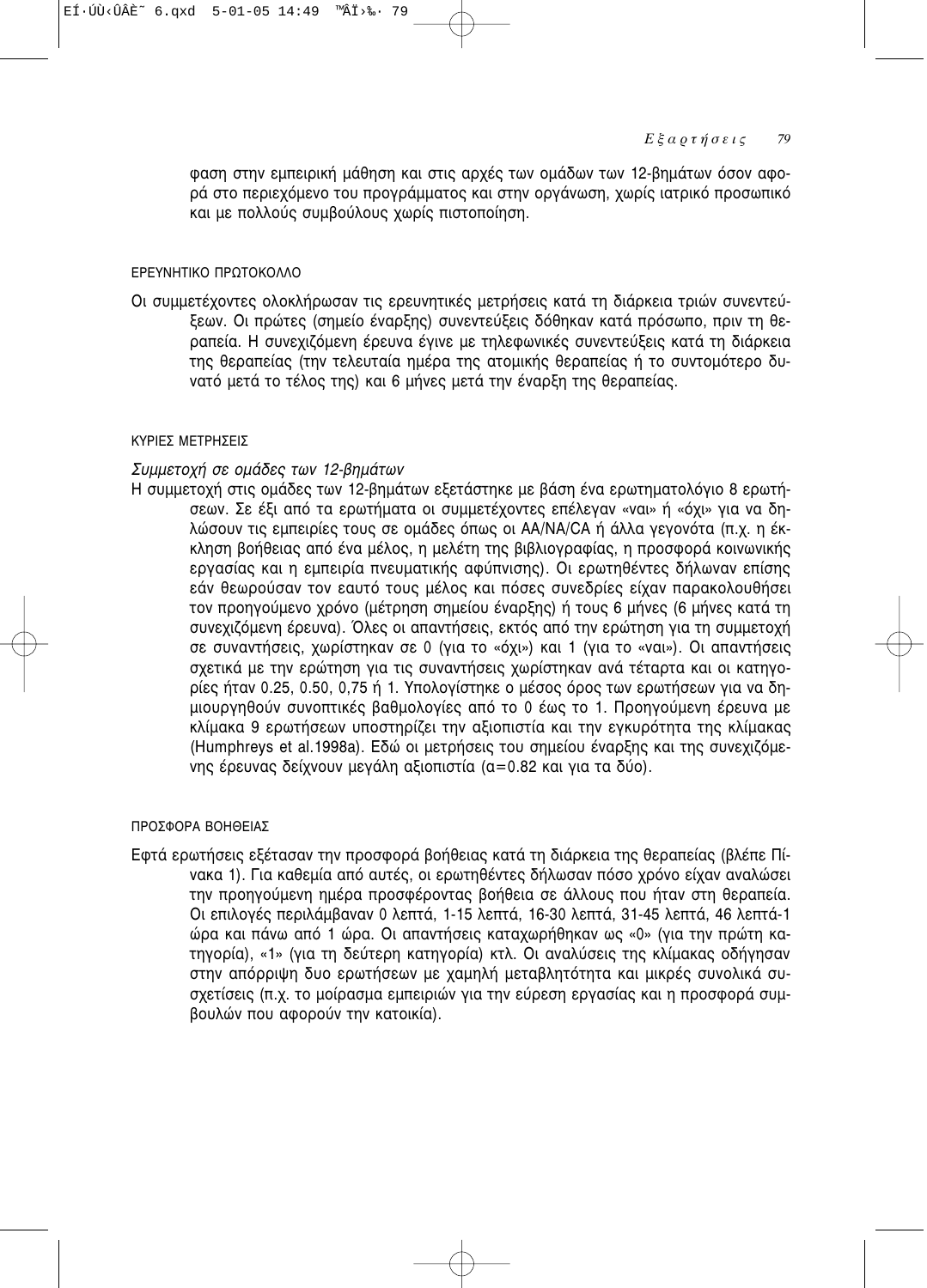## *80 <i>Eξαρτήσεις*

|                                                                 | % Χρόνος<br>προσφοράς<br>βοήθειας με<br>αυτόν τον<br>τρόπο | % 1-30 λεπτά<br>προσφοράς<br>βοήθειας με<br>αυτόν τον<br>τρόπο | % 31-60 λεπτά<br>προσφοράς<br>βοήθειας με<br>αυτόν τον<br>τρόπο | % Περισσότερη<br>από μια ώρα<br>προσφοράς<br>βοήθειας με<br>αυτόν τον τρόπο |
|-----------------------------------------------------------------|------------------------------------------------------------|----------------------------------------------------------------|-----------------------------------------------------------------|-----------------------------------------------------------------------------|
| Προσφορά ηθικής<br>υποστήριξης<br>και ενθάρρυνσης               | 31                                                         | 29                                                             | 14                                                              | 26                                                                          |
| Μοίρασμα εμπειριών<br>για το πώς μένεις<br>καθαρός και νηφάλιος | 41                                                         | 32                                                             | 14                                                              | 13                                                                          |
| Μοίρασμα εμπειριών<br>για άλλα προβλήματα                       | 42                                                         | 35                                                             | 13                                                              | 10                                                                          |
| Εξηγώντας πώς<br>να πάρεις βοήθεια<br>στο πρόγραμμα             | 61                                                         | 25                                                             | 8                                                               | 6                                                                           |
| Εξηγώντας πώς<br>να πάρεις βοήθεια<br>έξω από το πρόγραμμα      | 63                                                         | 26                                                             | 6                                                               | 5                                                                           |
| Μοίρασμα εμπειριών<br>για την εύρεση εργασίας                   | 71                                                         | 20                                                             | 4                                                               | 5                                                                           |
| Δίνοντας συμβουλές<br>για το σπίτι                              | 85                                                         | 12                                                             | $\overline{c}$                                                  | 1                                                                           |

## **ΠΙΝΑΚΑΣ 1.** ΚΑΤΑΝΟΜΗ ΤΟΥ ΧΡΟΝΟΥ ΠΡΟΣΦΟΡΑΣ ΒΟΗΘΕΙΑΣ ΤΗΝ ΠΡΟΗΓΟΥΜΕΝΗ ΗΜΕΡΑ

Το γεγονός αυτό περιόρισε την αρχική κλίμακα σε πέντε ερωτήσεις (α=0.73). Οι βαθμολογίες δημιουργήθηκαν από το μέσο όρο των ερωτήσεων, με κλίμακα από το 0 έως το 5.

Τα αποτελέσματα της χρήσης ουσιών: Τα αποτελέσματα της θεραπείας, όπως μετρήθηκαν στους 6 μήνες της συνεχιζόμενης έρευνας, περιελάμβαναν: (i) 30 ημέρες αποχής από το αλκοόλ και άλλες ουσίες, και (ii) υπερβολική κατανάλωση. Για την εξέταση της υπερβολικής κατανάλωσης αλκοόλ οι ερωτώμενοι ανέφεραν τον αριθμό των ημερών, εάν υπήρξε, κατά τις οποίες κατανάλωσαν πέντε ή παραπάνω ποτά, στη διάρκεια των προηγούμενων 30 ημερών. Οι ερωτώμενοι που δήλωσαν ότι κατανάλωναν αλκοόλ, αλλά ποτέ περισσότερο από τέσσερα ποτά την ημέρα κατηγοριοποιήθηκαν ως «πότες μέτριας κατανάλωσης» και όσοι δήλωσαν ότι κατανάλωναν πέντε ή περισσότερα ημερησίως ως «πότες υπερβολικής κατανάλωσης».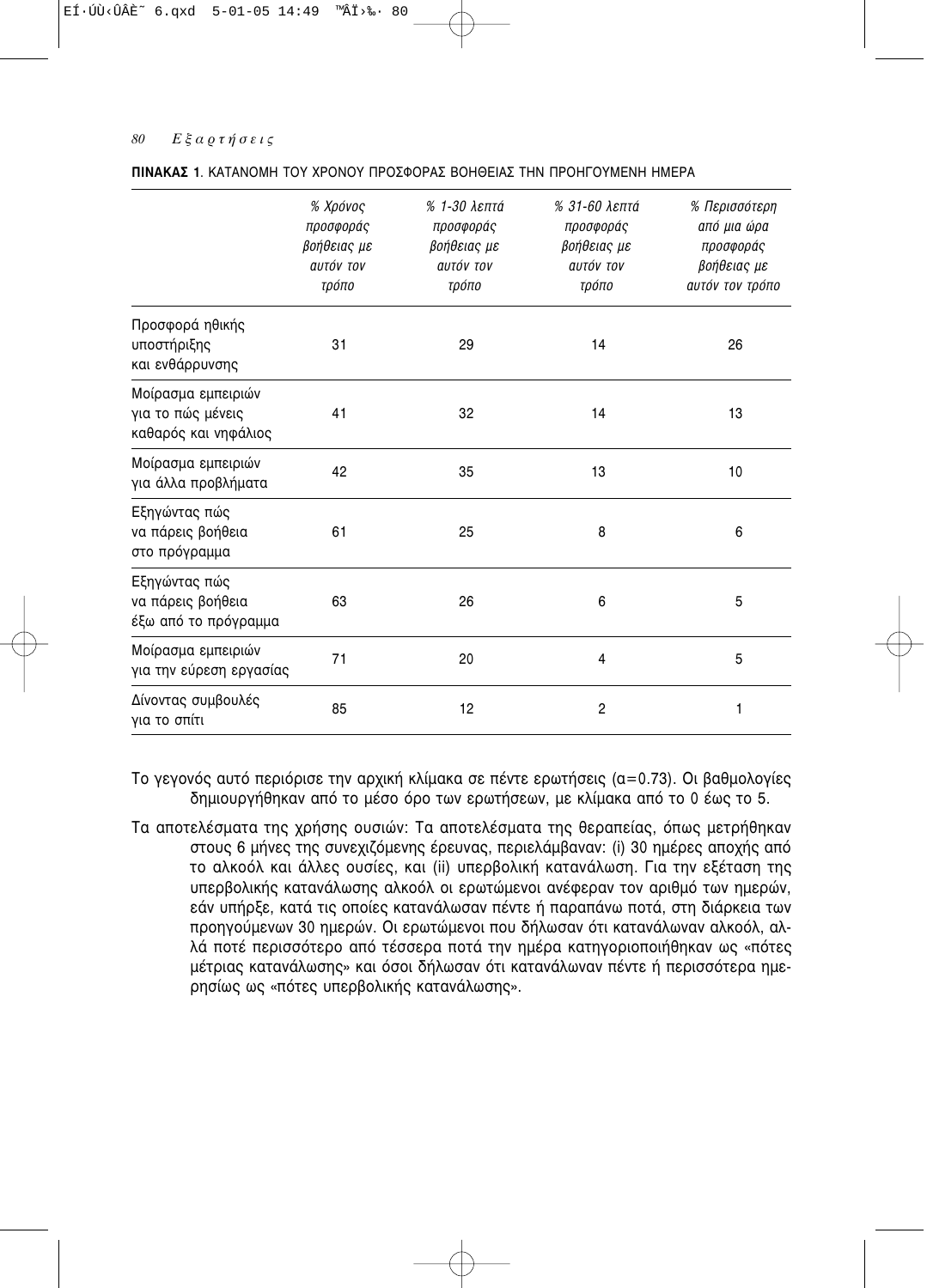### ΔΕΥΤΕΡΕΥΟΥΣΕΣ ΜΕΤΑΒΛΗΤΕΣ

*Aρχική διάγνωση και σοβαρότητα προβλήματος* 

Οι ερευνητές έκαναν τις αρχικές διαγνώσεις για την εξάρτηση από το αλκοόλ ή/και τις ναρκωτικές ουσίες με τη χρήση του Quick-DIS (Bucholz et al. 1996). Η αρχική διάγνωση για τη σοβαρότητα του προβλήματος εξετάστηκε με τη χρήση του Δείκτη Σοβαρότητας της Εξάρτησης (ASI). Το ASI είναι καθιερωμένος τρόπος μέτρησης της σοβαρότητας της εξάρτησης με μεγάλη εγκυρότητα και αξιοπιστία (McLellan et al. 1985a, 1985b). Τα ερωτήματα (8 για το αλκοόλ και 16 για τη σοβαρότητα της χρήσης ουσιών) επικεντρώνονται στη χρήση ουσιών, στα προβλήματα που σχετίζονται με τη χρήση και στην υποκειμενική αξία της θεραπείας. Υπολογίστηκε ο μέσος όρος των απαντήσεων στις υπό-κλίμακες για τη δημιουργία σύνθετων βαθμολογιών από το 0 μέχρι το 1.

## KINHTOΠOIHΣH ΓIA AΛΛΑΓΗ

- Οι μετρήσεις στο σημείο έναρξης περιελάμβαναν επίσης ένα εργαλείο πιθανής σύγχυσης, μια κλίμακα για τη μέτρηση των σταδίων της αλλαγής, το Τεστ Αξιολόγησης της Αλλαγής TOU Πανεπιστημίου του Rhode Island (University of Rhode Island Change Assessment, URICA) (McConnaughy et al.1989, Diclemente & Hughes 1990). Οι συνεντεύξεις πεpιελάμβαναν τρία ερωτήματα για κάθε υπό-κλίμακα (π.χ. προ-περίσκεψη, περίσκεψη, δράση, συντήρηση). Οι συμμετέχοντες αξιολόγησαν πόσο συμφωνούν σε μια κλίμακα από το 1 (διαφωνώ απόλυτα) μέχρι το 5 (συμφωνώ απόλυτα).
- Οι προκαταρτικές αναλύσεις έδειξαν ότι η πλειοψηφία των συμμετεχόντων (76-99%) επέλεξε μια από τις δυο απαντήσεις που είναι σε συμφωνία με την ετοιμότητα για αλλαγή, συμφωνία ή απόλυτη συμφωνία με τα ερωτήματα υπέρ της αλλαγής (π.χ. περίσκεψη, δράση, συντήρηση) και διαφωνία ή απόλυτη διαφωνία με τα ερωτήματα κατά της αλλαγής (π.χ. προ-περίσκεψη). Συνεπώς, οι απαντήσεις κωδικοποιήθηκαν με την καταχώρηση ενός βαθμού για απαντήσεις που έδειχναν μια απόλυτη στάση υπέρ της αλλαγής («απόλυτα συμφωνώ» με τα ερωτήματα υπέρ της αλλαγής και «απόλυτα διαφωνώ» με τα ερωτήματα κατά της αλλαγής) και μηδέν βαθμούς για όλες τις άλλες απαντήσεις. Βασιζόμενη στην ανάλυση παραγόντων και σε συμφωνία με το Πρόγραμμα MATCH (DiClemente et al. 2001), η παρούσα μελέτη άθροισε τις βαθμολογίες αντιστρέφοντας τη βαθμολογία των ερωτημάτων της προ-περίσκεψης και υπολογίζοντας το μέσο όρο. Το αποτέλεσμα ήταν ένα ερωτηματολόγιο 12-ερωτήσεων με διακύμανση από το 0 μέχρι το 1 ( $\alpha$ =0.83).

## ΜΕΤΑΒΛΗΤΕΣ ΠΡΟΓΡΑΜΜΑΤΟΣ

Οι μεταβλητές του προγράμματος περιελάμβαναν τον προσδιορισμό του προγράμματος (μια μεταβλητή κατηγοριοποίησης σε τέσσερα επίπεδα) και τον χρόνο παραμονής (συλλέχθηκε από τα αρχεία του προγράμματος). Επειδή ο χρόνος παραμονής δε διέφερε ανάμεσα στα προγράμματα (βλέπε χώρος μελέτης), στις αναλύσεις ενσωματώθηκε αυτή η μεταβλητή, χρησιμοποιήθηκαν αυτούσιες οι αριθμητικές αξίες και δεν προσαρμόστηκαν με ακρίβεια με βάση τον αναμενόμενο χρόνο παραμονής.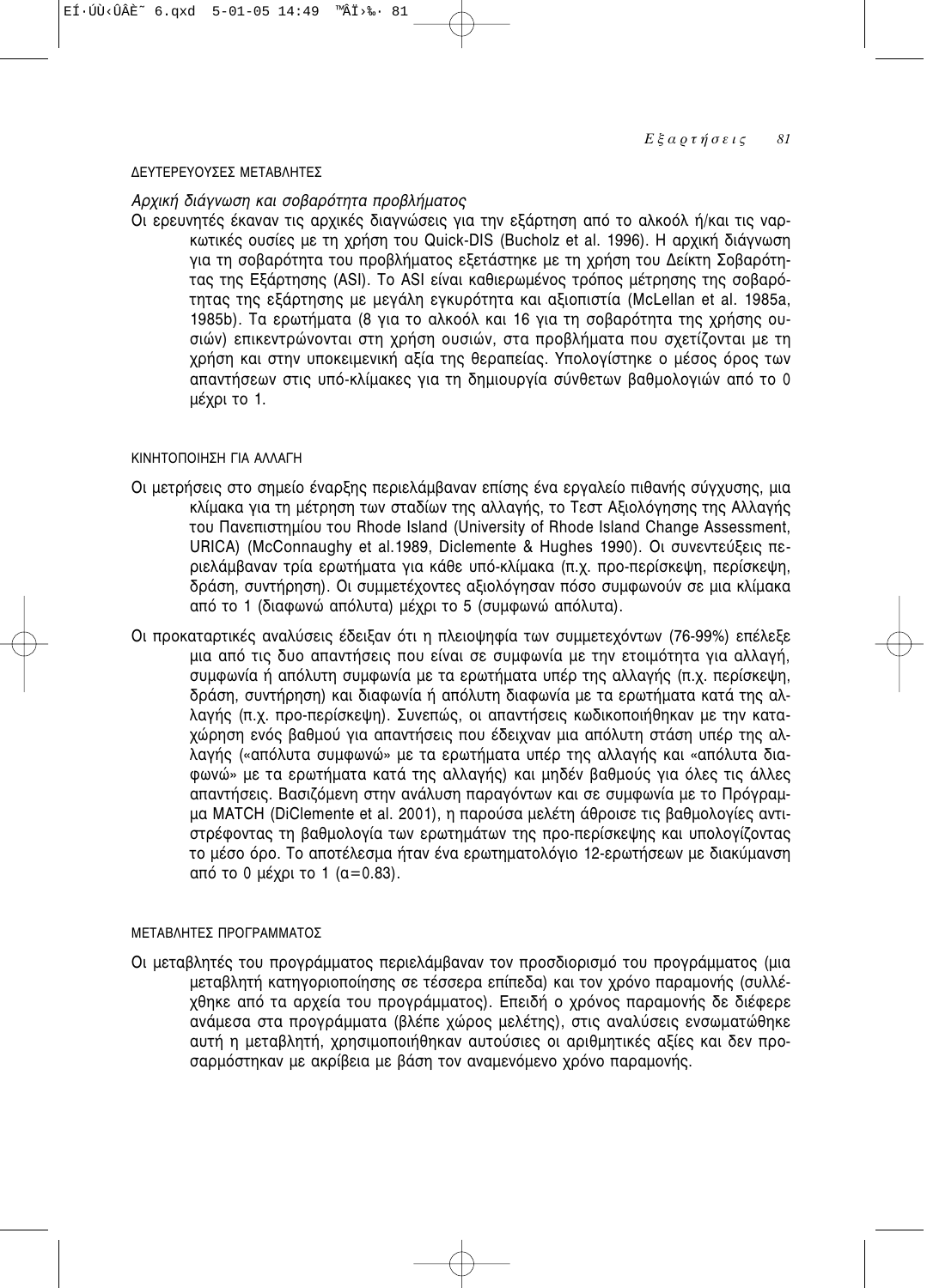# *82 <i>Eξαρτήσεις*





# **ΑΝΑΛΥΤΙΚΗ ΣΤΡΑΤΗΓΙΚΗ**

- Η βασική ανάλυση περιέλαβε ανάλυση διαδρομής με τη χρήση σταθμισμένων υπολογισμών least-squares για κατηγορίες μεταβλητών εφαρμοσμένες σε Mplus (Muthen & Muthen 1998). Οι προβλέψεις της έρευνας εξετάστηκαν με τη χρήση δυο μοντέλων. Το πρώτο, με τη χρήση ολόκληρου του δείγματος, εξέτασε τη σχέση ανάμεσα στην εμπλοκή σε ομάδες 12-βημάτων, στην προσφορά βοήθειας και στην αποχή από το αλκοόλ και τις ουσίες. Το δεύτερο, απομονώνοντας τους 110 συμμετέχοντες που εξακολουθούσαν να πίνουν κατά τη διάρκεια της συνεχιζόμενης έρευνας, εξέτασε τη σχέση ανάμεσα στην εμπλοκή σε ομάδες 12-βημάτων, στην προσφορά βοήθειας και στην υπερβολική κατανάλωση αλκοόλ. Οι τυπικοί συσχετισμοί και οι παλινδρομήσεις συμπλήρωσαν αυτές τις αναλύσεις.
- Η γενική ιδέα του μοντέλου, ίδια για όλες τις αναλύσεις, διαφαίνεται στο σχήμα 1. Το μονοπάτι Α προέρχεται από την Υπόθεση 1. δείχνοντας ότι το σημείο έναρξης για την εμπλοκή σε ομάδες των 12-βημάτων επιδρά στην προσφορά βοήθειας κατά τη διάρκεια της θεραπείας. Το μονοπάτι Β, προέρχεται από την Υπόθεση 2, προτείνοντας ότι η προσφορά βοήθειας κατά τη διάρκεια της θεραπείας επιδρά στην εμπλοκή σε ομάδες 12-βημάτων κατά τη διάρκεια της συνεχιζόμενης έρευνας. Η Υπόθεση 2 αναφέρει συγκεκριμένα τα αποτελέσματα της χρήσης ουσιών από την προσφορά βοήθειας κατά τη διάρκεια της θεραπείας και από την εμπλοκή σε ομάδες 12-βημάτων κατά τη συνεχιζόμενη έρευνα-γεγονός που οδηγεί στα μονοπάτια Γ και Δ. Το μονοπάτι Ε προέρχεται από προηγούμενη έρευνα δείχνοντας ότι η εμπλοκή σε ομάδες 12-βημάτων, κάποια συγκεκριμένη χρονική στιγμή, προβλέπει την εμπλοκή σε ομάδες 12-βημάτων σε κάποια επόμενη χρονική στιγμή (Tonigan 2001). Το μονοπάτι Z δεν αναμένονταν να αποφέρει στατιστική σημαντικότητα καθώς προηγούμενες έρευνες δείχνουν ότι οι μετρήσεις της εμπλοκής σε ομάδες των ΑΑ καθιστούν αδύνατες τις προβλέψεις ως προς το αποτέλεσμα της θεραπείας (Miller et al. 1997; Tonigan et al. 2001a).
- Όλες οι εξισώσεις που προέβλεπαν τα αποτελέσματα της θεραπείας περιελάμβαναν τις μετρήσεις του σημείο έναρξης (ASI) για τη σοβαρότητα του προβλήματος (π.χ. το μο-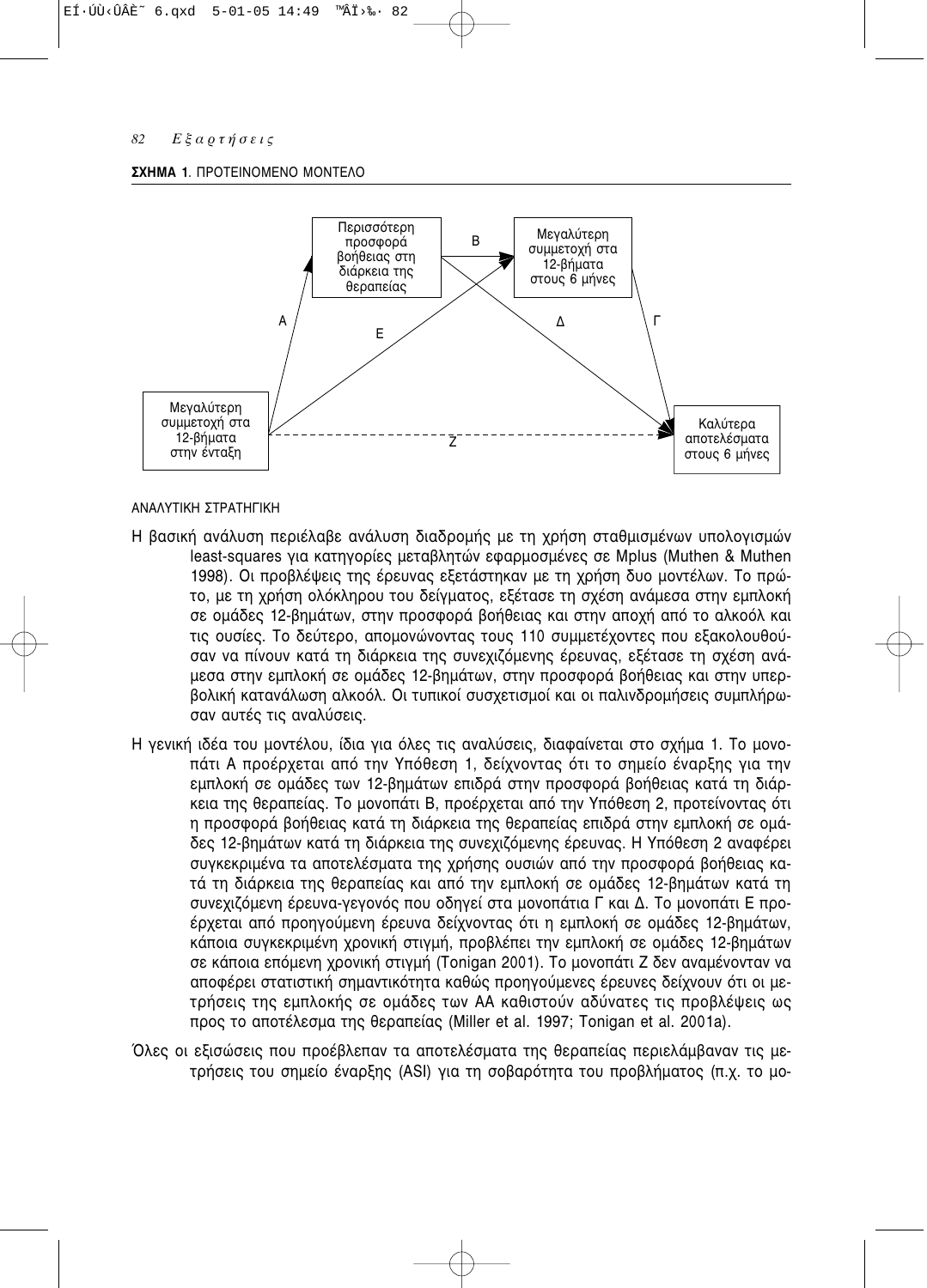## *<i>Eξαρτήσεις* 83

ντέλο 1 έλεγχε το μέγεθος του προβλήματος της χρήσης αλκοόλ και άλλων ουσιών κατά το σημείο έναρξης, το μοντέλο 2 το μέγεθος του προβλήματος της χρήσης του αλκοόλ κατά το σημείο έναρξης). Εισήχθησαν επιλεκτικά επιπρόσθετες μεταβλητές ελέγχου, καθώς η υπερφόρτωση του μοντέλου θα απειλούσε την αξιοπιστία των παραμέτρων που θα προέκυπταν από τους υπολογισμούς. Για την αναγνώριση σημαντι**κών ελεγχόμενων μεταβλητών, διερευνητικές αναλύσεις (π.χ. συσχετισμοί, t-τεστ,** αναλύσεις μεταβλητότητας και x²) εξέτασαν τις σχέσεις μεταξύ όλων των δευτερευό-Vτων μεταβλητών (π.χ. φύλο, φυλή, ηλικία, εισόδημα, αρχική διάγνωση, κινητοποίηση για αλλαγή, ο προσδιορισμός του προγράμματος, και χρόγος παραμογής) και όλωγ των ανεξάρτητων μεταβλητών. Όλες οι δευτερεύουσες μεταβλητές που φανέρωσαν σημαντικές συνδέσεις με συγκεκριμένες εξαρτημένες μεταβλητές συμπεριλήφθηκαν στις εξισώσεις που προέβλεπαν αυτήν τη μεταβλητή. Έτσι, οι εξισώσεις και στα δυο μοντέλα περιελάμβαναν την κινητοποίηση για αλλαγή (για την πρόβλεψη της προσφοράς βοήθειας κατά τη διάρκεια της θεραπείας), τον προσδιορισμό του προγράμματος (επίσης για την πρόβλεψη της προσφοράς κατά τη διάρκεια της θεραπείας) και τον χρόνο παραμονής (για την πρόβλεψη της προσφοράς βοήθειας κατά τη διάρκεια της θεραπείας), την εμπλοκή σε ομάδες 12-βημάτων κατά τη συνεχιζόμενη έρευνα και την αποχή κατά τη συνεχιζόμενη έρευνα. Το μοντέλο 2 επίσης περιελάμβανε την αρχική διάγνωση (για την πρόβλεψη της υπερβολικής κατανάλωσης) και τη φυλή (για την πρόβλεψη της εμπλοκής σε ομάδες 12-βημάτων κατά τη συνεχιζόμενη έρευνα).

# ΑΠΟΤΕΛΕΣΜΑΤΑ

- Και τα δύο μοντέλα σύμφωνα με τους δείκτες αποδείχθηκαν κατάλληλα (Bentler & Bonett 1980). Επιπλέον, εξήγησαν ένα σημαντικό μέρος των αντιθέσεων στα αποτελέσματα της θεραπείας, στην εμπλοκή σε ομάδες 12-βημάτων για 6 μήνες και στην προσφορά βοήθειας κατά τη διάρκεια της θεραπείας (βλέπε Πίνακα 2).
- Τα σχήματα 2 και 3 αναπαριστούν υπολογιστικές παραμέτρους και επίπεδα σημαντικότητας για τα υποτιθέμενα μονοπάτια. Το σχήμα 3 (που αντιπροσωπεύει την ανάλυση της υπερβολικής κατανάλωσης) παρουσιάζει δυο ομάδες υπολογισμών που αντιστοιχούν σε: (i) όλους τους συμμετέχοντες που εξακολουθούν να πίνουν στην συνεχιζόμενη έρευνα, και (ii) μόνο τους συμμετέχοντες με αρχική διάγνωση αλκοολισμού. Τα τελευταία αποτελέσματα (στις παρενθέσεις) πηγάζουν από δευτερεύουσες αναλύσεις που περιλαμβάνονται στη συζήτηση.
- Για να εξακριβώσουμε ότι τα αποτελέσματα που προήλθαν από το βασικό μονοπάτι των αναλύσεων δεν προέκυψαν από ιδιαιτερότητες της ανάλυσης, εφαρμόστηκε η κλασική παλινδρόμηση. Έξι παλινδρομήσεις προέβλεψαν την πρόσφορα βοήθειας κατά τη διάρκεια της θεραπείας, την εμπλοκή σε ομάδες 12-βημάτων κατά την συνεχιζόμενη έρευνα και θεραπευτικά αποτελέσματα στο γενικό δείγμα και ανάμεσα στους πότες κατά τη συνεχιζόμενη έρευνα. Καθεμία από τις εξισώσεις ενσωμάτωσε τις ίδιες ανεξάρτητες μεταβλητές με αυτές της πρώτης διαδρομικής ανάλυσης. Για παράδειγμα, ανάμεσα στο γενικό πληθυσμό, η εμπλοκή σε ομάδες των 12-βημάτων κατά τη συνεχιζόμενη έρευνα προβλέφθηκε από την αρχική εμπλοκή, την προσφορά βοήθειας κατά τη διάρκεια της θεραπείας και το χρόνο παραμονής. Σε όλες τις περιπτώσεις, η μορφή των αποτελεσμάτων επιβεβαίωσε τα αποτελέσματα των διαδρομικών αναλύσεων.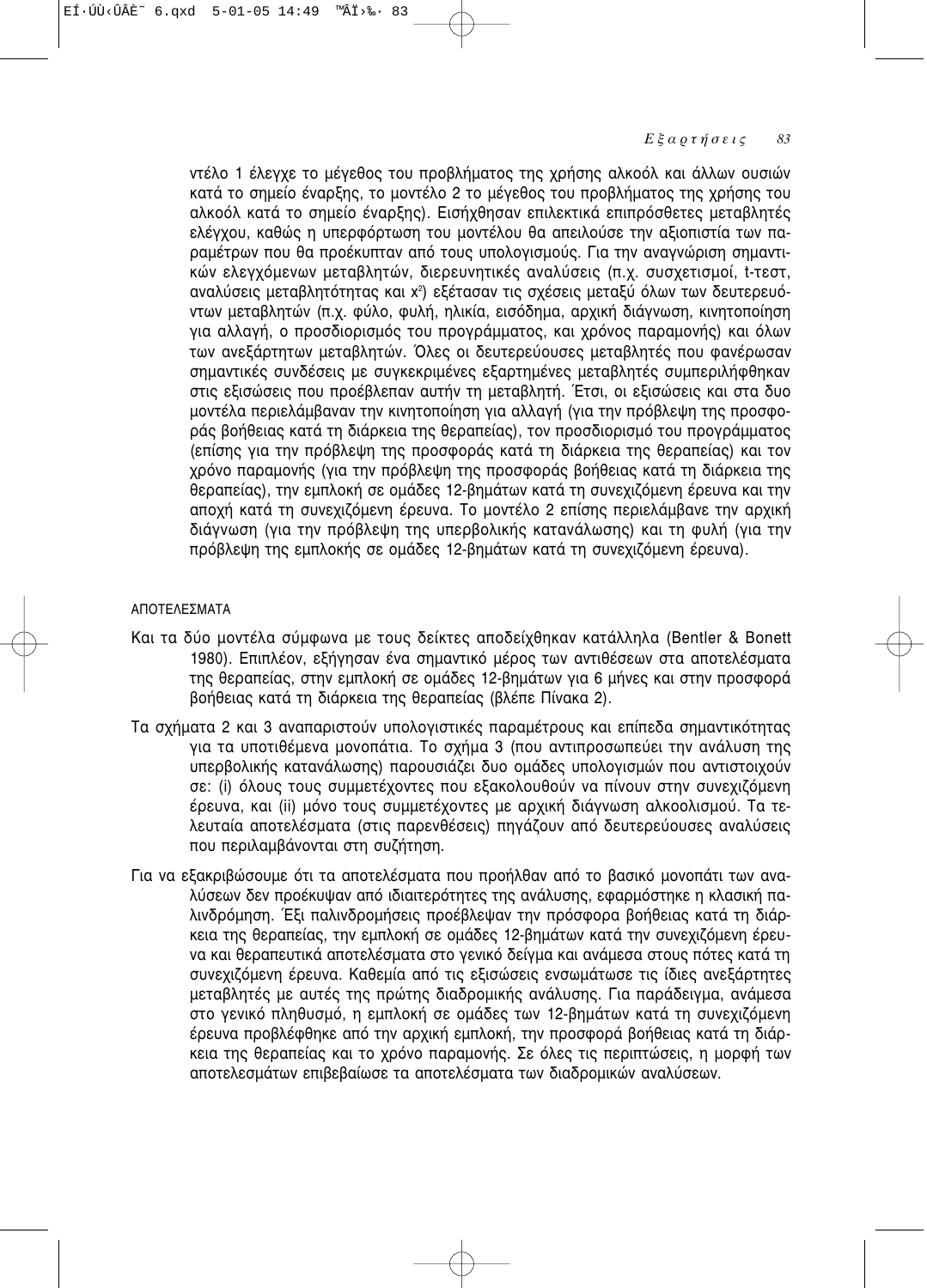## ΠΙΝΑΚΑΣ 2. ΣΧΕΣΗ ΜΟΝΤΕΛΟΥ ΚΑΙ ΕΡΜΗΝΕΙΑΣ

|                                                  | χ <sup>2</sup> Σημαντικότητα<br>(d.f.n) | СFІ  | <b>RMSEA</b> | Πολλαπλό $R^2$ .<br>Αποτέλεσμα<br>θεραπείας | Πολλαπλό $R^2$ .<br>Προσφορά<br>βοήθειας κατά<br>τη διάρκεια<br>θεραπείας | Πολλαπλό $R^2$ .<br>Προσφορά<br>βοήθειας κατά<br>τη διάρκεια<br>θεραπείας |
|--------------------------------------------------|-----------------------------------------|------|--------------|---------------------------------------------|---------------------------------------------------------------------------|---------------------------------------------------------------------------|
| Μοντέλο 1.<br>απόλυτη αποχή                      | 11.2ns (10.278)                         | 0.99 | 0.02         | 0.30                                        | 0.27                                                                      | 0.27                                                                      |
| Μοντέλο 2.<br>υπερβολική<br>κατανάλωση<br>αλκοόλ | 5.3ns(10.106)                           | 1.00 | 0.00         | 0.36                                        | 0.25                                                                      | 0.25                                                                      |

## ΣΧΗΜΑ 2. ΠΡΟΒΛΕΨΗ ΤΗΣ ΑΠΟΧΗΣ ΓΙΑ ΟΛΟΥΣ



## ΣΧΗΜΑ 3 ΠΡΟΒΛΕΨΗ ΠΡΟΒΛΗΜΑΤΙΚΗΣ ΧΡΗΣΗΣ ΑΛΚΟΟΛ ΓΙΑ ΤΟΥΣ ΣΥΜΜΕΤΕΧΟΝΤΕΣ ΠΟΥ ΕΠΙΝΑΝ ΣΤΟ FOLLOW UP

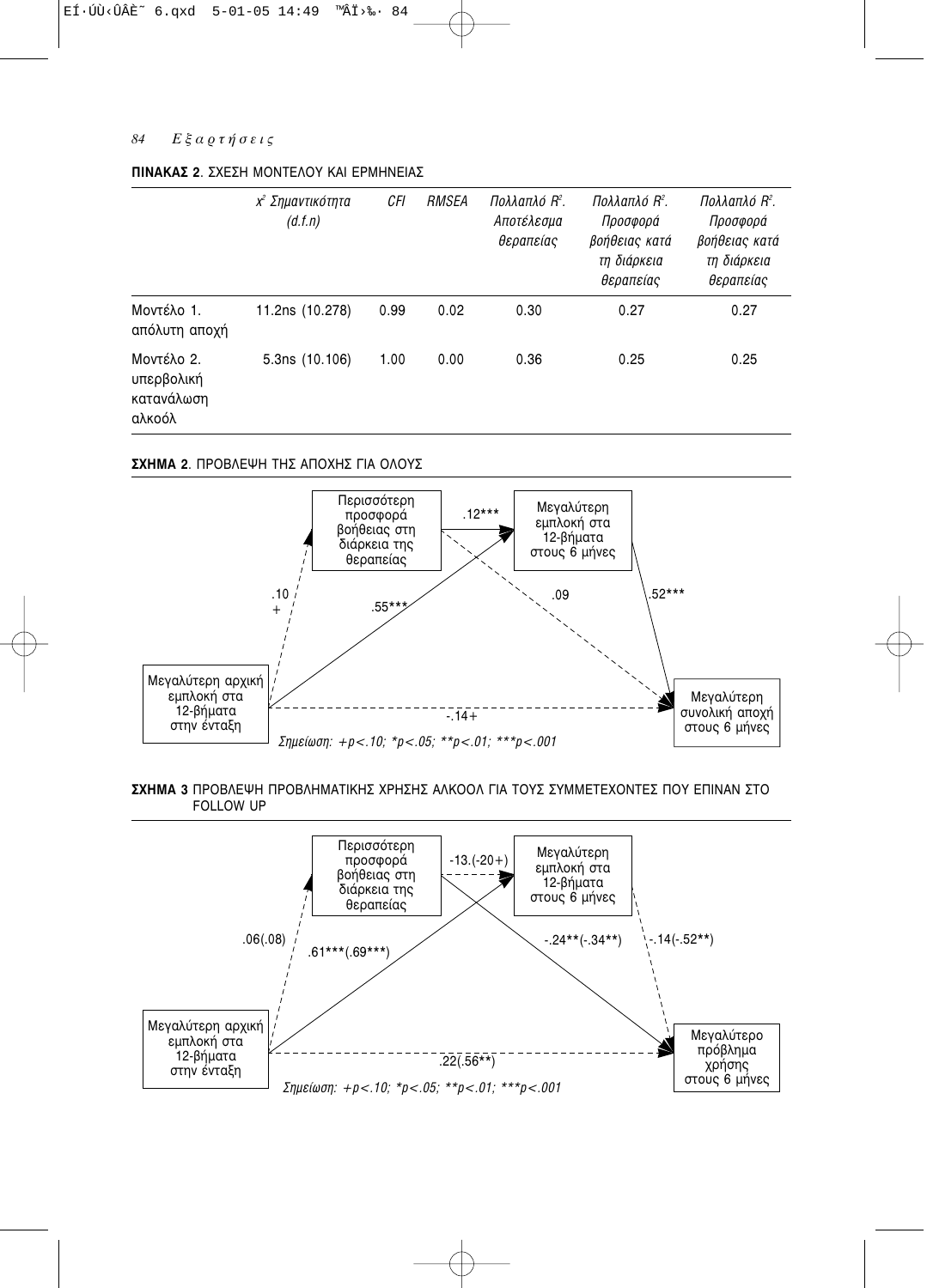## ΣΥΖΗΤΗΣΗ

*ÀfiıÂÛË 1*

Τα δεδομένα δεν υποστηρίζουν τις υποθέσεις, παρ' όλο που μερικώς υποστηρίζονται άλλες προβλέψεις. Η αρχική συμμετοχή σε ομάδες των 12-βημάτων δεν προβλέπει την προσφορά βοήθειας κατά τη διάρκεια της θεραπείας σε οποιοδήποτε μοντέλο. Η διαφορά ανάμεσα στις αρχικές μετρήσεις της εμπλοκής (που κάλυψαν ολόκληρο τον προηγούμενο χρόνο) και της προσφοράς βοηθείας κατά τη διάρκεια της θεραπείας, μπορεί να βοηθήσει στην ερμηνεία των αποτελεσμάτων. Μια άλλη πιθανότητα είναι ότι, παρ' όλο που οι ομάδες των 12-βημάτων ενθαρρύνουν γενικά την προσφορά βοήθειας, το παρόν δείγμα δεν ανταποκρίθηκε θετικά στην αρχική συμμετοχή, και έτσι δεν υιοθέτησε τις πράξεις των 12-βημάτων όπως είχαν κάνει άλλοι. Το γεγονός ότι το δείγμα ζήτησε επιπλέον θεραπεία δείχνει ότι, πράγματι, δεν είχαν συνολικά οφέλη από την συμμετοχή τους. Μια τρίτη ερμηνεία είναι ότι τα άτομα απλώς απέτυχαν στη μεταφορά της προσφοράς βοήθειας που έμαθαν στις ομάδες των 12-βημάτων στην κύρια φάση θεραπείας.

# *Υπόθεση 2*

- Τα δεδομένα υποστηρίζουν ικανοποιητικά την υπόθεση 2. Τα αποτελέσματα του μοντέλου 1 δείχνουν ότι, μέσα στο γενικό δείγμα και δεδομένης της αρχικής συμμετοχής στις ομάδες των 12-βημάτων, η προσφορά βοήθειας κατά τη διάρκεια της θεραπείας προέβλεψε θετικά και σημαντικά την συμμετοχή στις ομάδες των 12-βημάτων κατά τη συνεχιζόμενη έρευνα. Αυτή η σύνδεση δεν προκύπτει όταν συμπεριληφθούν ερωτήσεις που σχετίζονται με δείκτες για τη μέτρηση της συμμετοχής στις ομάδες των 12-βημάτων: έπειτα από νέο υπολογισμό της κλίμακας, αφού αποκλείσαμε την κοινοτική εργασία, η προσφορά βοήθειας κατά τη διάρκεια της θεραπείας εξακολουθούσε να σχετίζεται σημαντικά με την εμπλοκή στις ομάδες των 12-βημάτων. Η εμπλοκή συσχετίστηκε μέτρια με το μοίρασμα εμπειριών για το πώς να μείνεις καθαρός και νηφάλιος  $(r=0.24)$ , το μοίρασμα εμπειριών πάνω σε άλλα προβλήματα  $(r=0.18)$  και την προσφορά ηθικής στήριξης και συμπαράστασης (r=0.18). Οι συνδέσεις ήταν κάπως πιο αδύναμες για να εξηγήσουμε πως λαμβάνεις βοήθεια εκτός προγράμματος (r=0.14) Kαι πώς λαμβάνεις βοήθεια εντός προγράμματος (r=0.11).
- Τα αποτελέσματα επιβεβαιώνουν προηγούμενη έρευνα για τους ψυχολογικούς παράγοντες πρόβλεψης της συμμετοχής στις ομάδες των 12-βημάτων (Fichter 1982; Winzelberg & Humphreys 1999; Fiorentine & Hillhouse 2000; Tonigan et al. 2001b) και προτείνουν ότι η προσφορά βοήθειας κατά τη διάρκεια της θεραπείας μπορεί να προετοιμάσει τα άτομα για αμοιβαίο μοίρασμα, κατανόηση και αποδοχή της φιλοσοφίας των 12-βημάτων και για κατάλληλη ανταπόκριση στις κοινωνικές απαιτήσεις, διευκολύνοντας την ενσωμάτωση μέσα στις ομάδες των 12-βημάτων. Μέχρι στιγμής, καθώς οι θεραπευτικοί στόχοι περιλαμβάνουν την εμπλοκή των πελατών σε μακρόχρονα υποστηρικτικά προγράμματα όπως οι AA και οι NA, τα προγράμματα μπορούν να προωθήσουν της προσφοράς βοήθειας ως βασικό μέρος της θεραπείας.
- Εν τω μεταξύ, δεν γενικεύτηκαν τα αποτελέσματα του μοντέλου 1 για την Υπόθεση 2 στο υποσύνολο των συμμετεχόντων που εξακολουθούσαν να πίνουν κατά τη συνεχιζόμενη έρευνα. Σχετικά με τα άτομα που παρέμειναν σε αποχή, τα άτομα που εξακολουθού-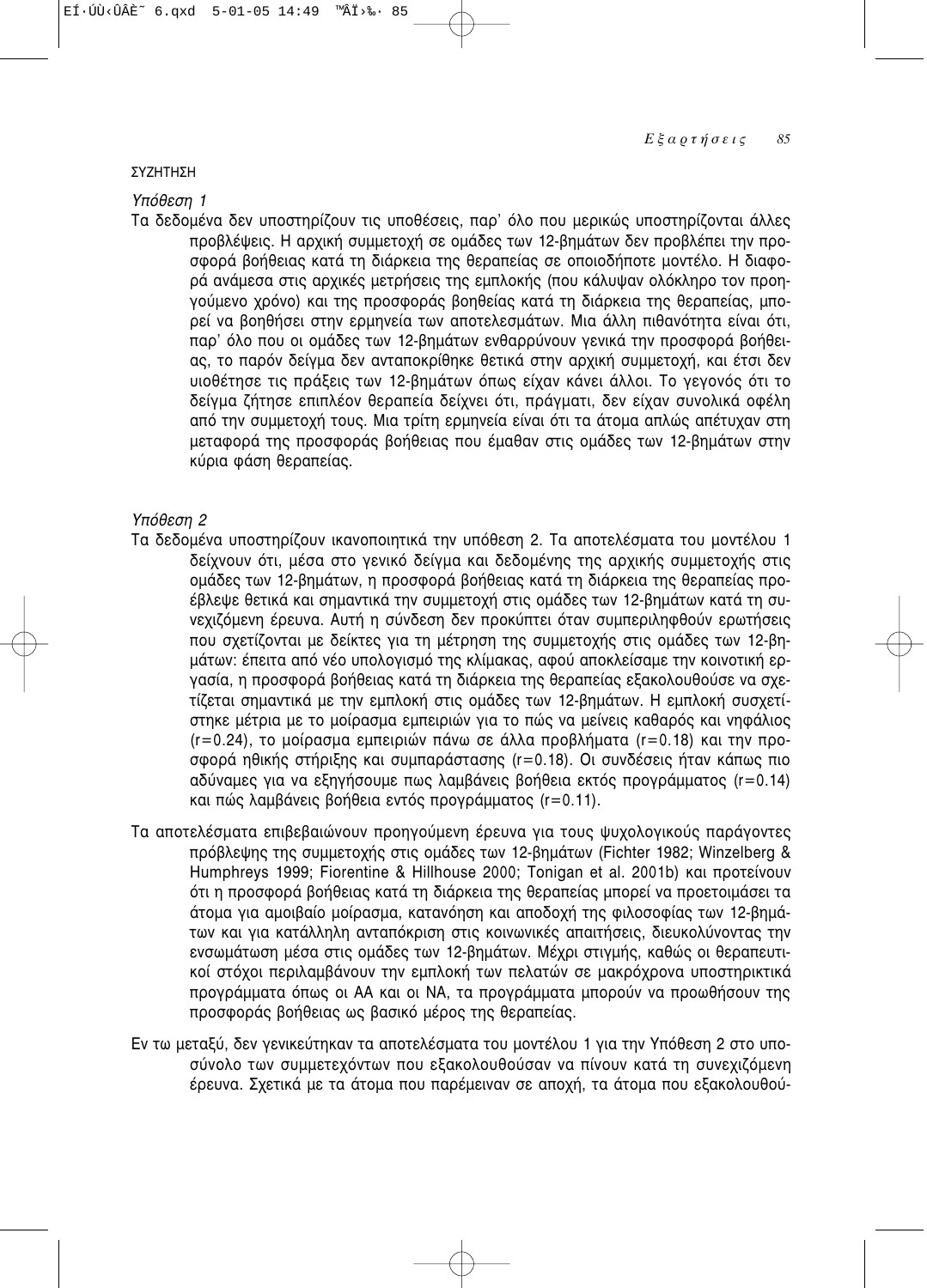σαν να πίνουν κατά τη συνεχιζόμενη έρευνα δήλωσαν μικρά αλλά όχι μη σημαντικά επίπεδα προσφοράς βοήθειας και εμπλοκής σε ομάδες των 12-βημάτων (π.χ. το 65% των ατόμων που συνέχισαν να πίνουν δήλωσε ότι παρακολούθησε κάποιες συναντήσεις). Επιπλέον, ο αριθμός των ποτών σε αυτές τις μεταβλητές συσχετίστηκε με τη σχετικά μεγαλύτερη διακύμανση.

Αντιθέτως, αυτό το εύρημα δείχνει μια διαφορά ως προς το πώς τα άτομα που εξακολουθούν να πίνουν προσεγγίζουν τις ομάδες των 12-βημάτων. Τα άτομα που εξακολουθούν να πίνουν, παρότι παρακολουθούν τις συναντήσεις και διαβάζουν τη βιβλιογραφία, τείνουν να αποφεύγουν τις σχέσεις αλληλεξάρτησης, ανεξαρτήτως του αν δέχονται ή όχι το στόχο της αποχής, μπορεί να μη πιστεύουν ότι οι ίδιοι είναι ικανοί να συμπαρασταθούν σε αυτούς που πιστεύουν στην αποχή. Αν ισχύει αυτό, τότε η προσφορά βοήθειας θα έπρεπε να μη συνδέεται με τη μετέπειτα εμπλοκή. Παρ' όλο που τα δεδομένα υποστηρίζουν αυτήν την άποψη (π.χ. οι πότες που εξακολουθούσαν να καταναλώνουν αλκοόλ ανέφεραν αρκετά μικρότερη πιθανότητα στο να έχουν «μέλος-αδελφό» από τα άτομα που απέχουν από την κατανάλωση αλκοόλ με ποσοστό 15% και 51% αντίστοιχα, αλλά ανέφεραν σχετικά μεγάλο ποσοστό στη μελέτη της βιβλιογραφίας με ποσοστό 62% και 84% αντίστοιχα), η εξακρίβωση αυτών των υποθέσεων απαιτεί περαιτέρω έρευνα.

# Υπόθεση 3

- Τέλος, τα αποτελέσματα υποστηρίζουν την υπόθεση 3. Από τους υπολογισμούς φαίνεται ότι υπάρχουν αποτελέσματα για την προσφορά βοήθειας κατά τη διάρκεια της θεραπείας και την εμπλοκή σε ομάδες των 12-βημάτων στη συνεχιζόμενη έρευνα για τη θεραπευτική έκβαση, παρ' όλο που το πρότυπο των αποτελεσμάτων πάλι διαφοροποιείται ανάμεσα στα μοντέλα.
- Το μοντέλο 1 φανέρωσε μια ισχυρή, θετική σχέση μεταξύ της εμπλοκής στα 12 βήματα πριν τη συνεχιζόμενη έρευνα και στην πιθανότητα για αποχή κατά τη συνεχιζόμενη έρευνα. Ωστόσο, η προσφορά βοήθειας κατά τη διάρκεια της θεραπείας παρήγαγε μηδενικά αποτελέσματα. Αυτά τα αποτελέσματα υποστηρίζουν πρωτύτερη έρευνα σχετικά με την αποτελεσματικότητα της εμπλοκής σε ομάδες των 12-βημάτων σε πληθυσμούς στο στάδιο της θεραπείας (Emrick et al. 1993; Tonigan et al. 1996; McIntire 2000; Tonigan 2001). Τα αποτελέσματα επίσης δείχνουν ότι, ανεξάρτητα από το εάν η προσφορά βοήθειας κατά τη διάρκεια της θεραπείας προσωρινά επηρεάζει την αποχή σε πληθυσμούς στο στάδιο της θεραπείας, αυτή η επιρροή αργότερα εκλείπει λόγω των αποτελεσμάτων της εμπλοκής σε ομάδες των 12 βημάτων. Επίσης, η προσφορά βοήθειας είχε σχετιστεί άμεσα με τα θεραπευτικά αποτελέσματα μέσω της επιρροής από τη εμπλοκή σε ομάδες των 12-βημάτων.
- Αντίθετα, το μοντέλο 2 δεν είχε αποτέλεσμα στην εμπλοκή σε ομάδες των 12 βημάτων κατά τη διάρκεια της συνεχιζόμενης έρευνας, ενώ είχε μια αρνητικά σημαντική σχέση ανάμεσα στη βοήθεια κατά τη διάρκεια θεραπείας και στην πιθανότητα για υπερβολική κατανάλωση κατά τη συνεχιζόμενη έρευνα. Το αποτέλεσμα υποστηρίζεται από ανάλυση της διακύμανσης, φανερώνοντας ότι αναφορικά με την αποχή των ατόμων, τα άτομα με υπερβολική κατανάλωση αλκοόλ ανέφεραν λιγότερο (P<0.01) χρόνο προσφοράς βοήθειας σε άλλους, ενώ οι μέτριοι πότες ανέφεραν ισοδύναμα (P>0.02) επίπεδα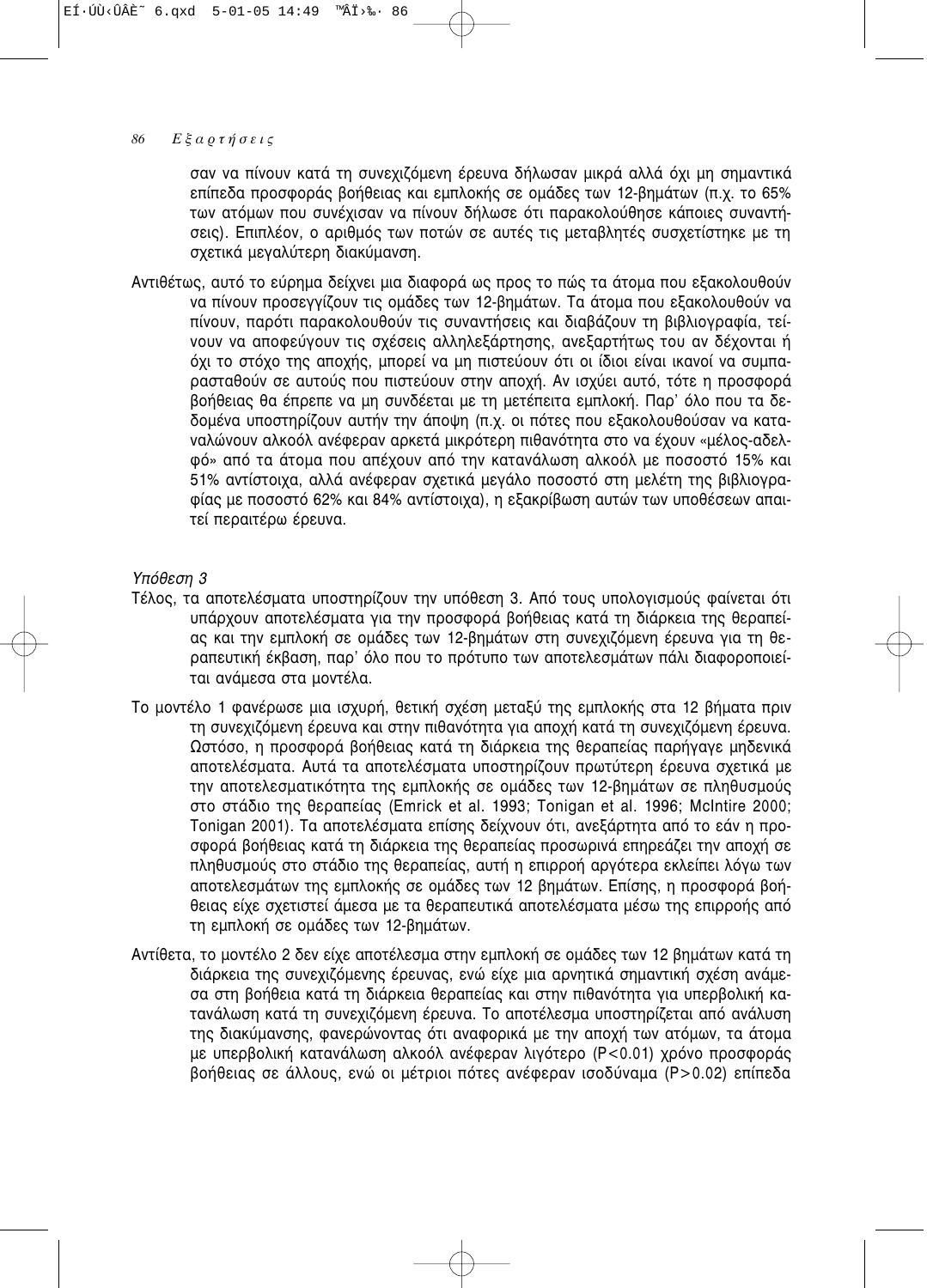EÍ·ÚÙ‹ÛÂȘ 6.qxd 5-01-05 14:49 ™ÂÏ›‰· 87

 $(\alpha \pi \alpha \gamma)$ , μέσος όρος =2.64, SE=0.11, μέτριοι πότες, μέσος όρος = 2.30, SE=0.19, πότες υπερβολικής κατανάλωσης, μέσος όρος=1.89, SE=0.13).

- Αυτά τα μηδενικά αποτελέσματα για την εμπλοκή σε ομάδες των 12-βημάτων έρχονται σε αντίθεση με κάποιες έρευνες που δείχνουν ότι η υπερβολική κατανάλωση αλκοόλ μειώνει την εμπλοκή (Fiorentine 1999). Ίσως η διαστρέβλωση αυτής της σχέσης προήλθε μόνο από το συνυπολογισμό των ατόμων που ζήτησαν θεραπεία για την εξάρτηση από ουσίες. Παρόλο που τέτοιου είδους συμμετοχή μπορεί να μειώσει τη χρήση ουσιών ως αντίδραση της εμπλοκής, ωστόσο φαίνεται αμφισβητήσιμο ότι με τον ίδιο τρόπο πρέπει να μειώσουν την κατανάλωση αλκοόλ. Για να διερευνήσουμε αυτήν την πιθανότητα, εφαρμόσαμε ένα τρίτο μοντέλο αποκλείοντας αυτούς τους συμμετέχο-VΤες (με n=69, βλέπε τους αριθμούς στις παρενθέσεις, Σχήμα 3). Σε αυτό το μοντέλο, η υπερβολική κατανάλωση αλκοόλ κατά τη συνεχιζόμενη έρευνα σχετιζόταν πάλι με την προσφορά βοήθειας κατά τη διάρκεια της θεραπείας σε μια σχέση σημαντική Kαι αρνητική (β=-0.34, P<0.01). Ωστόσο, το μονοπάτι μεταξύ της εμπλοκής σε ομάδες των 12-βημάτων και στην υπερβολική κατανάλωση αλκοόλ αποδείχθηκε επίσης σημαντικό (β=-0.52, P<0.01) σύμφωνα με την παραπάνω λογική.
- Ο συσχετισμός της προσφοράς βοήθειας με την υπερβολική κατανάλωση αλκοόλ φαίνεται να υποδηλώνει ότι ανάμεσα στα άτομα που εξακολουθούν να πίνουν, η βοήθεια από ομότιμους λειτουργεί θεραπευτικά και αυτό μπορεί να πηγάζει από την περιορισμένη αποτελεσματικότητα της τυπικής θεραπείας. Οι πότες στην έρευνα του follow-up έδειξαν, σε σχέση με τα άτομα που ήταν σε αποχή, ότι είχαν λιγότερο χρόνο στη θεραπεία αλλά αναμφισβήτητα μικρότερο όφελος από την παραμονή τους εκεί. Παρ' όλο που ο μεγαλύτερος χρόνος σε θεραπεία σχετιζόταν με υψηλότερα επίπεδα αποχής στο γενικό δείγμα, ο χρόνος παραμονής δεν είχε σχέση με την υπερβολική κατανάλωση αλκοόλ ανάμεσα στους πότες. Αυτά τα άτομα φαίνεται να στράφηκαν και να ωφελήθηκαν από τις άτυπες σχέσεις, όταν ήρθαν αντιμέτωποι με τη δημιουργία σχέσεων, την αυτό-εκτίμηση και τις στρατηνικές αντιμετώπισης. Μελλοντική έρευνα μπορεί να καθορίσει γιατί τέτοια άτομα φαίνεται να ωφελούνται λιγότερο από την τυπική θεραπεία και ποιες διεργασίες εξηγούν τη σχέση ανάμεσα στην προσφορά βοήθειας και στην υπερβολική κατανάλωση αλκοόλ.

# ΕΠΙΠΡΟΣΘΕΤΑ ΕΥΡΗΜΑΤΑ

Δευτερεύοντα ευρήματα οδηγούν σε ενδιαφέροντα συμπεράσματα για τους καθοριστικούς παράγοντες της βοήθειας. Ο Πίνακας 1 δείχνει τον υψηλό μέσο όρο για τη προσφορά βοήθειας κατά τη διάρκεια της θεραπείας. Ταυτόχρονα, η βοήθεια ποικίλλει σημαντικά ανάλογα με το πρόγραμμα, με άτομα από κοινοτικά προγράμματα να αναφέρουν λιγότερη βοήθεια σε σχέση με αυτά από νοσοκομειακά προγράμματα. Επειδή ο διαχωρισμός των ατόμων ήταν τυχαίος, αυτός ο συσχετισμός υποδηλώνει ότι τα προγράμματα επηρεάζουν τη συμπεριφορά των συμμετεχόντων ως προς την παροχή βοήθειας. Επιπλέον, η προσφορά βοήθειας συσχετίστηκε στενά με το χρόνο παραμονής στη θεραπεία (r= 0.45) και λιγότερο στενά αλλά σημαντικά με την κινητοποίηση για αλλαγή (r= 0.13). Αυτές οι σχέσεις μπορεί να υποδηλώνουν ότι η ετοιμότητα για θεραπεία δημιουργεί μεγαλύτερη προθυμία για προσφορά βοήθειας. Το αποτέλεσμα για την περίοδο παραμονής μπορεί να αντανακλά μια σχέση ανάμεσα στην παραμονή σε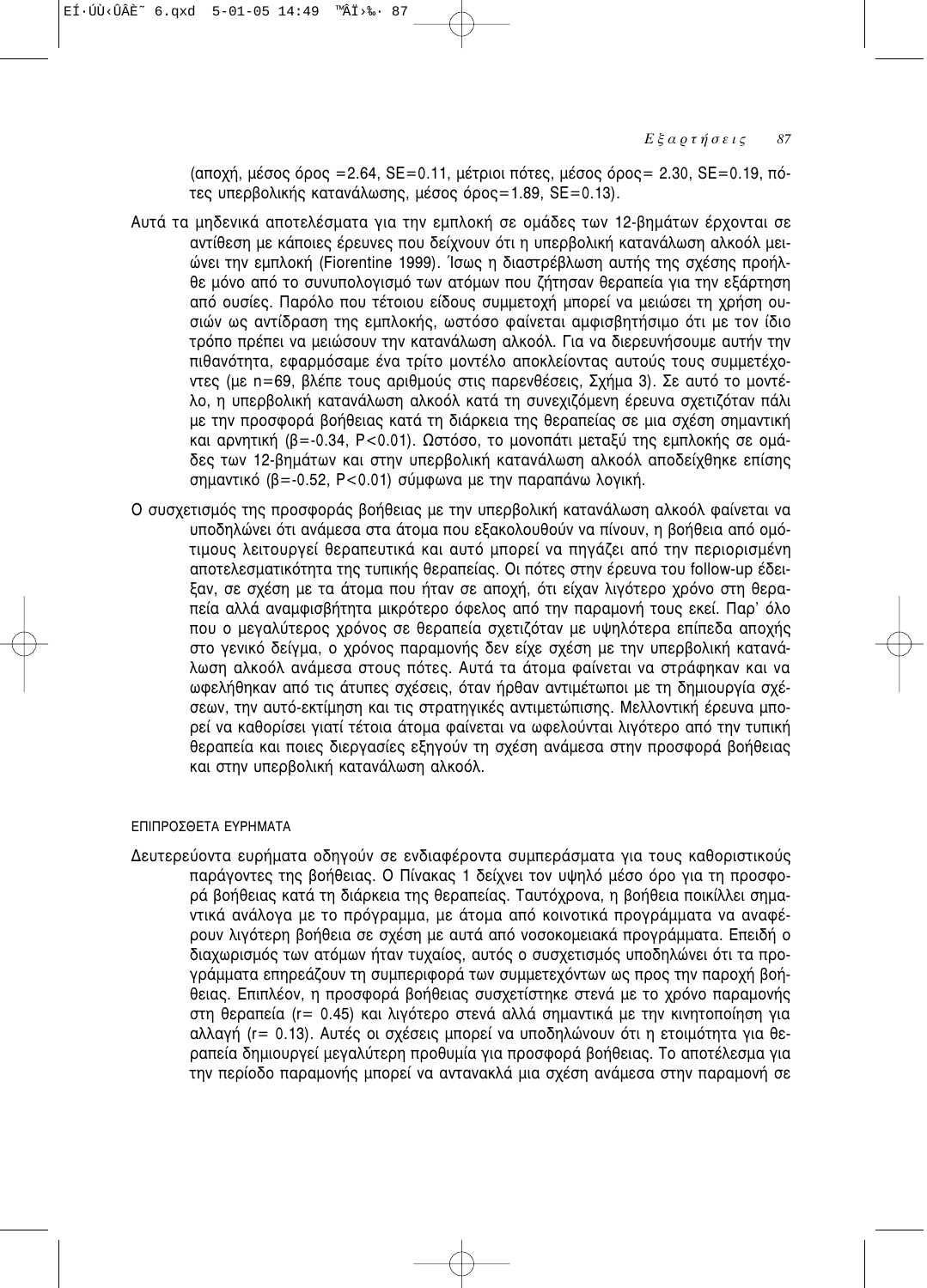θεραπευτικό πρόγραμμα και στις αυξημένες ευκαιρίες για βοήθεια. Ωστόσο, καμία από αυτές τις δευτερεύουσες μεταβλητές δεν εξηγεί τη σχέση ανάμεσα στην προσφορά βοήθειας και στην υπερβολική κατανάλωση αλκοόλ και στην εμπλοκή στα 12βήματα. Μόνο ο χρόνος παραμονής συσχετίστηκε με αυτά τα αποτελέσματα, και αυτή η μεταβλητή περιλήφθηκε ως ελεγχόμενη μεταβλητή στα μοντέλα.

## ΣΥΜΠΕΡΑΣΜΑ

Η παρούσα έρευνα παρέχει μερική υποστήριξη στις τρεις υποθέσεις μας δείχνοντας ότι ανάμεσα σε αυτούς που ζητούν βοήθεια για την εξάρτηση από τις ουσίες, η βοήθεια κατά τη διάρκεια της θεραπείας και η συμμετοχή στα 12-βήματα επηρεάζουν σημαντικά τα αποτελέσματα της θεραπείας. Η βοήθεια φαίνεται να παίζει έναν ιδιαίτερα σημαντικό ρόλο στην πρόληψη της υπερβολικής κατανάλωσης αλκοόλ ανάμεσα σε άτομα που εξακολουθούν να πίνουν, παρά τη θεραπεία που δέχονται. Η βοήθεια κατά τη διάρκεια της θεραπείας φαίνεται να διευκολύνει την εμπλοκή σε μεταθεραπευτικές ομάδες των 12-βημάτων. Οι περιορισμοί της έρευνας περιλαμβάνουν το ερωτηματολόγιο για τη βοήθεια, το οποίο δεν είναι ευρέως σταθμισμένο, και το μικρό δείγμα, που αφορά την ανάλυση των ατόμων με υπερβολική κατανάλωση αλκοόλ. Αυτοί οι περιορισμοί απαιτούν την επαλήθευση των αποτελεσμάτων. Μελλοντική έρευνα μπορεί επίσης να διερευνήσει τους μηχανισμούς δράσης που σχετίζονται με την επίδραση της παροχής βοήθειας στην υπερβολική κατανάλωση αλκοόλ.

# ΕΥΧΑΡΙΣΤΙΕΣ

Αυτή η έρευνα επιχορηγήθηκε από το Εθνικό Ινστιτούτο Κατάχρησης Αλκοόλ και Αλκοολισμού (R01 AA11279). Οι συγγραφείς εκφράζουν τις ευχαριστίες τους στους Dr. Jason Bond, Dr Thomasina Borkman και Ms Jennifer Mertens για τα σχόλιά τους στα χειρόγραφα.

## Βιβλιογραφία

- Alcoholics Anonymous (1997) Alcoholics Anonymous 1996 Membership Survey. New York: Alcoholics Anonymous.
- Alcoholics Anonymous World Services (1991) Twelve Steps and Twelve Traditions. New York: Alcoholics Anonymous.
- Alford, G. S., Koehler, R. A. & Leonard, J. (1991) Alcoholics Anonymous-Narcotics Anonymous model inpatient treatment of chemically dependent adolescents:  $a 2 =$  year outcome study. Journal of Studies on Alcohol, 52, 118-126.
- Bentler, P. M. & Bonett, D. G. (1980) Significance tests and goodness of fit in the analysis of covariance structures. Psychological Bulletin, 88, 588-606.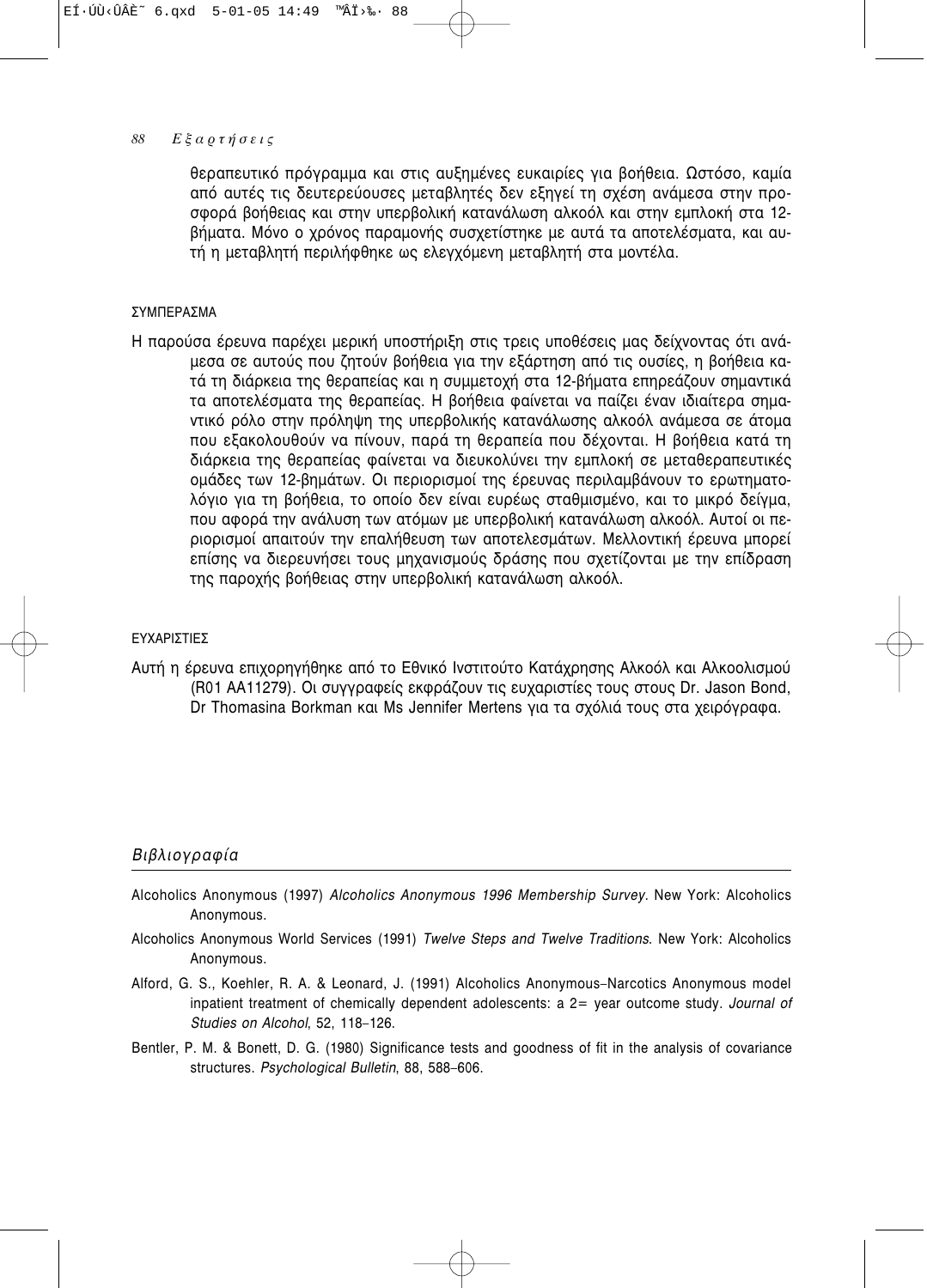- Brown, B. S., O'Grady, K. E., Farrell, E. V., Flechner, I. S. & Nurco, D. N. (2001) Factors associated with frequency of 12- step attendance by drug abuse clients. *American Journal of Drug and Alcohol Abuse*, 27, 147–160.
- Bucholz, K. K., Marion, S. L., Shayka, J. J. & Marcus, S. C. (1996) A short computer interview for obtaining psychiatric diagnoses. *Psychiatric Services*, 47, 293–297.
- Christo, G. & Franey, C. (1995) Drug user's spiritual beliefs, locus of control and the disease concept in relation to narcotics anonymous attendance and six-month outcomes. *Drug and Alcohol Dependence*, 38, 51–56.
- Connors, G. J., Tonigan, J. S. & Miller, W. R. (2001) Religiosity and responsiveness to alcoholism treatments. In: Longabaugh, R. & Wirtz, P. W., eds. *Project MATCH Hypotheses: Results and Causal Chain Analyses*, pp. 166–175. Bethesda, MD: National Institute on Alcohol Abuse and Alcoholism.
- DiClemente, C. C., Carbonari, J., Zweben, A., Morrel, T. & Lee, R. E. (2001) Motivation hypothesis causal chain analysis. In: Longabaugh, R. & Wirtz, P. W., eds. *Project MATCH Hypotheses: Results and Causal Chain Analyses*, pp. 206–222. Bethesda, MD: National Institute on Alcohol Abuse and Alcoholism.
- DiClemente, C. C. & Hughes, S. O. (1990) Stages of change pro- files in outpatient alcoholism treatment. *Journal of Substance Abuse*, 2, 217–235.
- Emrick, C. D., Lassen, C. L. & Edwards, M. T. (1977) Nonprofessional peers as therapeutic agents. In: Gurman, A. S. & Razin, A. M., eds. *Effective Psychotherapy: a Handbook of Research*, pp. 120–161. Elmsford, NY: Pergamon.
- Emrick, C. D., Tonigan, J. S., Montgomery, H. & Little, L. (1993) Alcoholics Anonymous: what is currently known? In: McCrady, B. S. & Miller, W. R, eds. *Research on Alcoholics Anonymous: Opportunities and Alternatives*, pp. 41–78. New Brunswick, NJ: Rutgers Center of Alcohol Studies.
- Fichter, J. H. (1982) *Rehabilitation of Clergy Alcoholics: Ardent Spirits Subdued*. New York: Human Sciences Press.
- Fiorentine, R. (1999) After drug treatment: are 12-step programs effective in maintaining abstinence? *American Journal of Drug and Alcohol Abuse*, 25, 93–116.
- Fiorentine, R. & Hillhouse, M. P. (2000) Exploring the additive effects of drug misuse treatment and twelvestep involvement: *In 12-step groups, helping helps the helper* 1023 © 2004 Society for the Study of Addiction *Addiction,* 99, 1015–1023 does twelve-step ideology matter? *Substance Use and Misuse*, 35, 367–397.
- Humphreys, K., Mavis, B. E. & Stöffelmayr, B. E. (1991) Factors predicting attendance at self-help groups after substance abuse treatment: preliminary findings. *Journal of Consulting and Clinical Psychology*, 59, 591–593.
- Humphreys, K., Moos, R. H. & Cohen, C. (1997) Social and community resources and long-term recovery from treated and untreated alcoholism. *Journal of Studies on Alcohol*, 58, 231–238.
- Humphreys, K. & Noke, J. M. (1997) The influence of post treatment mutual help group participation on the friendship networks of substance abuse patients. *American Journal of Community Psychology*, 25, 1–16.
- Humphreys, K., Kaskutas, L. A. & Weisner, C. (1998a) The Alcoholics Anonymous Affiliation Scale: development, reliability and norms for diverse treated and untreated populations. *Alcoholism: Clinical and Experimental Research*, 22, 974–978.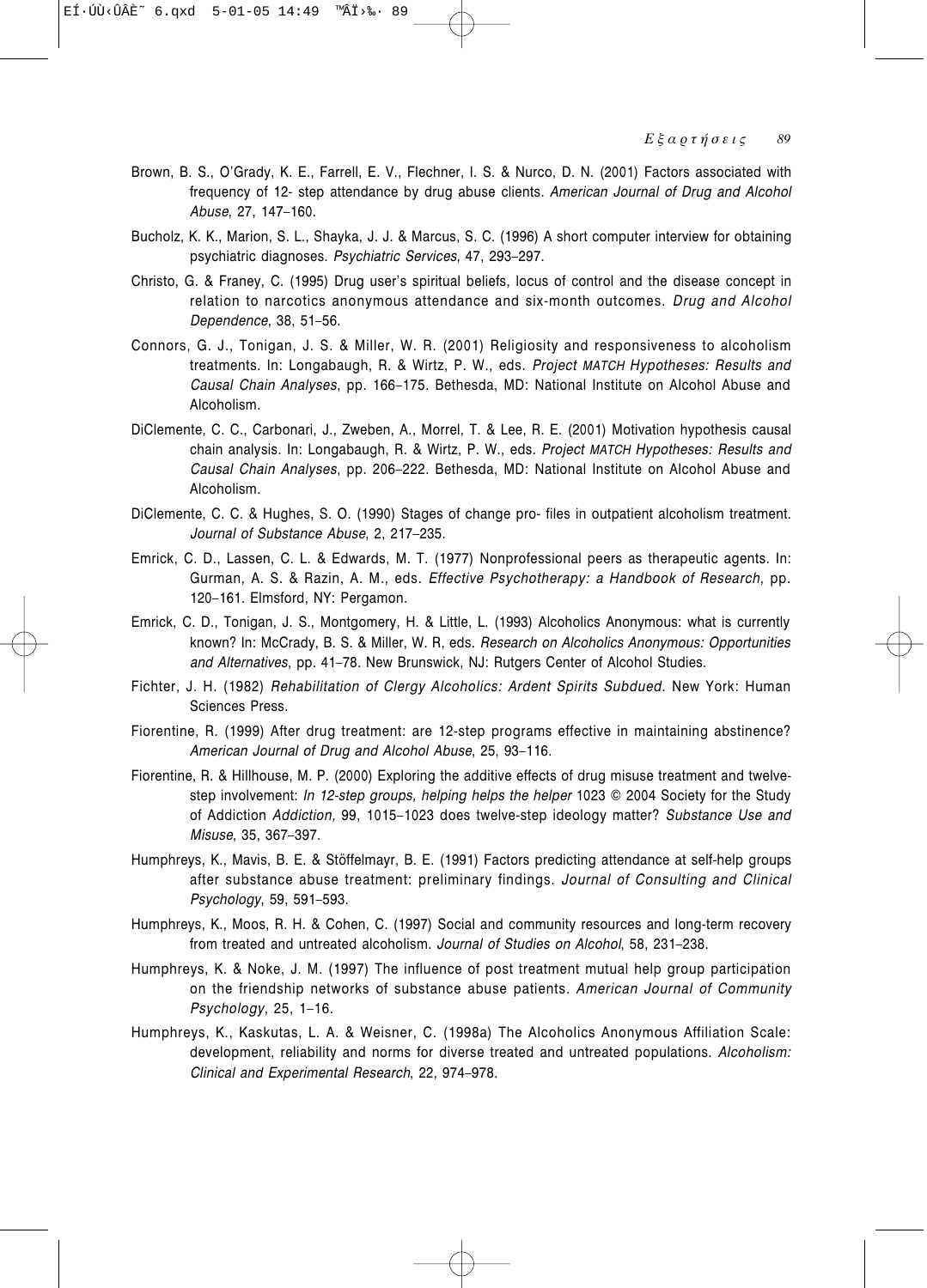- Humphreys, K., Kaskutas, L. A. & Weisner, C. (1998b) The relationship of pre- treatment Alcoholics Anonymous affiliation with problem severity, social resources and treatment history. *Journal of Drug and Alcohol Dependence*, 49, 123–131.
- Humphreys, K., Mankowski, E. S., Moos, R. H. & Finney, J. W. (1999) Do enhanced friendship networks and active coping mediate the effect of self-help groups on substance abuse? *Annals of Behavioral Medicine*, 21, 54–60.
- Johnsen, E. & Herringer, L. G. (1993) A note on the utilization of common support activities and relapse following substance abuse treatment. *Journal of Psychology*, 127, 73–78.
- Kaskutas, L. A., Bond, J. & Humphreys, K. (2002) Social networks as mediators of the effect of Alcoholics Anonymous.*Addiction*, 97, 891–900.
- Kownacki, R. J. & Shadish, W. R. (1999) Does Alcoholics Anonymous work? The results from a metaanalysis of controlled experiments. *Substance Use and Misuse*, 34, 1897–1916.
- Longabaugh, R., Wirtz, P. W., Zweben, A. & Stout, R. L. (1998) Network support for drinking: Alcoholics Anonymous and long-term matching effects. *Addiction*, 93, 1313–1333.
- Maton, K. I. (1988) Social support, organizational characteristics, psychological well-being and group appraisal in three self-help group populations. *American Journal of Community Psychology*, 16, 53–77.
- McConnaughy, E. A., DiClemente, C. C., Prochaska, J. O. & Velicer, W. F. (1989) Stages of change in psychotherapy: a follow up report. *Psychotherapy: Theory,Research, Practice, Training*, 26, 494–503.
- McIntire, D. (2000) How well does AA work? An analysis of published AA surveys (1968–96) and related analyses/comments. *Alcoholism Treatment Quarterly*, 18, 1– 18.
- McLellan, A. T., Luborsky, L., Cacciola, J. S. & Griffith, J. (1985a) *Guide to the Addiction Severity Index: Background, Administration and Field Testing Results*. Report no (ADM) 85-1419. Rockville, MD: US Department of Health and Human Services, National Institute on Drug Abuse.
- McLellan, A. T., Luborsky, L., Cacciola, J. S., Griffith, J., Evans, F., Barr, H. L. & O'Brien, C. P. (1985b) New data from the Addiction Severity Index: reliability and validity in three centers. *Journal of Nervous and Mental Disease*, 173, 412–423.
- Miller, N. S., Ninonuevo, F. G., Klamen, D. L., Hoffmann, N. G. & Smith, D. E. (1997) Integration of treatment and posttreatment variables in predicting results of abstinence-based outpatient treatment after one year. *Journal of Psychoactive Drugs*, 29, 239–248.
- Muthén, L. K. & Muthén, B. (1998) *MPlus User's Guide.* Los Angeles, CA: Muthén & Muthén.
- Piliavin, J. A. (2003) Doing well by doing good: benefits for the benefactor. In: Keyes, C. L. M. & Haidt, J., eds. *Flourishing, Positive Psychology and the Life Well-lived*, pp. 227–247. Washington, DC: American PsychologicAssociation.
- Riessman, F. (1965) The 'helper therapy' principle. *Social Work*, 10, 27–32.
- Riessman, F. (1976) How does self-help work? *Social Policy*, 7, 41–45.
- Roberts, L. J., Salem, D., Rappaport, J., Toro, P. A., Luke, D. A. & Seidman, E. (1999) Giving and receiving help: interpersonal transactions in mutual-help meetings and psychosocial adjustment of members. *American Journal of Community Psychology*, 27, 841–867.
- Schiff, M. & Bargal, D. (2000) Helping characteristics of self-help and support groups. Their contribution to participants' subjective well-being. *Small Group Research*, 31, 275–304.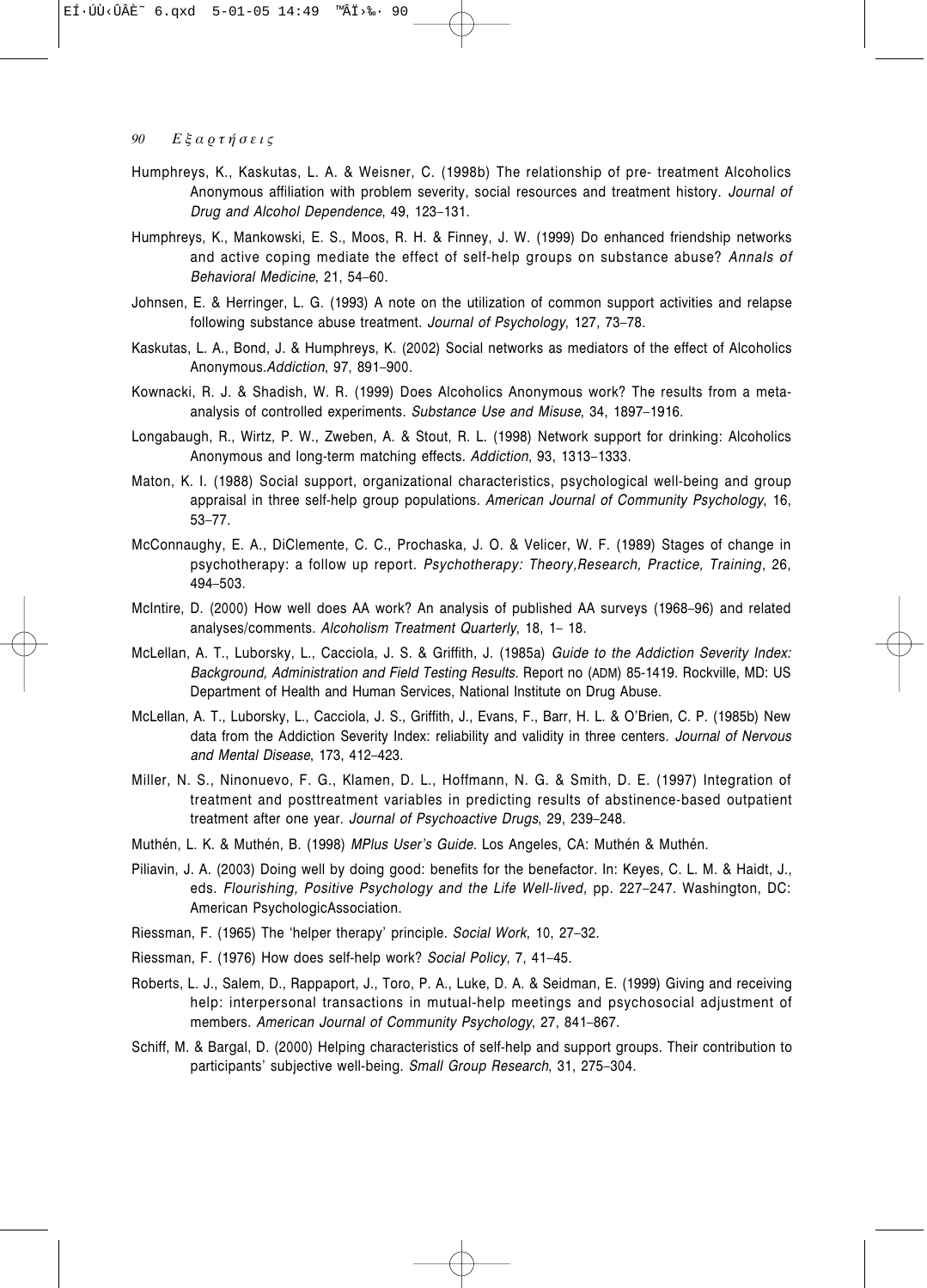- Tonigan, J. S. (2001) Benefits of Alcoholics Anonymous attendance: replication of findings between clinical research sites in Project MATCH. *Alcoholism Treatment Quarterly*, 19, 67–78.
- Tonigan, J. S., Connors, G. J. & Miller (2003) Participation and involvement in Alcoholics Anonymous. In: Babor, T. & Del Boca, F. K., eds. *Matching Alcoholism Treatments to Client Heterogeneity: the Results of Project MATCH*, pp. 184–204. New York: Cambridge University Press.
- Tonigan, J. S., Miller, W. R. & Connors, G. J. (2001a) Prior Alcoholics Anonymous involvement and treatment outcome. In: Longabaugh, R. & Wirtz, P. W., eds. *Project MATCH Hypotheses: Results and Causal Chain Analyses*, pp. 276–284. Bethesda, MD: National Institute on Alcohol Abuse and Alcoholism.
- Tonigan, J. S., Miller, W. R. & Connors, G. J. (2001b) The search for meaning in life as a predictor of alcoholism treatment outcome. In: Longabaugh, R. & Wirtz, P. W., eds. *Project MATCH Hypotheses: Results and Causal Chain Analyses*, pp. 154–165. Bethesda, MD: National Institute on Alcohol Abuse and Alcoholism.
- Tonigan, J. S., Toscova, R. & Miller, W. R. (1996) Meta-analysis of the literature on Alcoholics Anonymous: sample and study characteristics moderate findings. *Journal of Studies on Alcohol*, 57, 65–72.
- Toumbourou, J. W., Hamilton, M., U'Ren, A., Steven-Jones, P. & Storey, G. (2002) Narcotics Anonymous participation and changes in substance use and social support. *Journal of Substance Abuse Treatment*, 23, 61–66.
- Winzelberg, A. & Humphreys, K. (1999) Should patients' religiosity influence clinicians' referral to 12-step self-help groups? Evidence from a study of 3,018 male substance abuse patients. *Journal of Consulting and Clinical Psychology*, 67, 790–794.
- Yalom, I. D. (1970) *The Theory and Practice of Group Psychotherapy*. New York: Basic Books.
- Yalom, I. D. (1975) *The Theory and Practice of Group Psychotherapy*, 2nd edn. New York: Basic Books.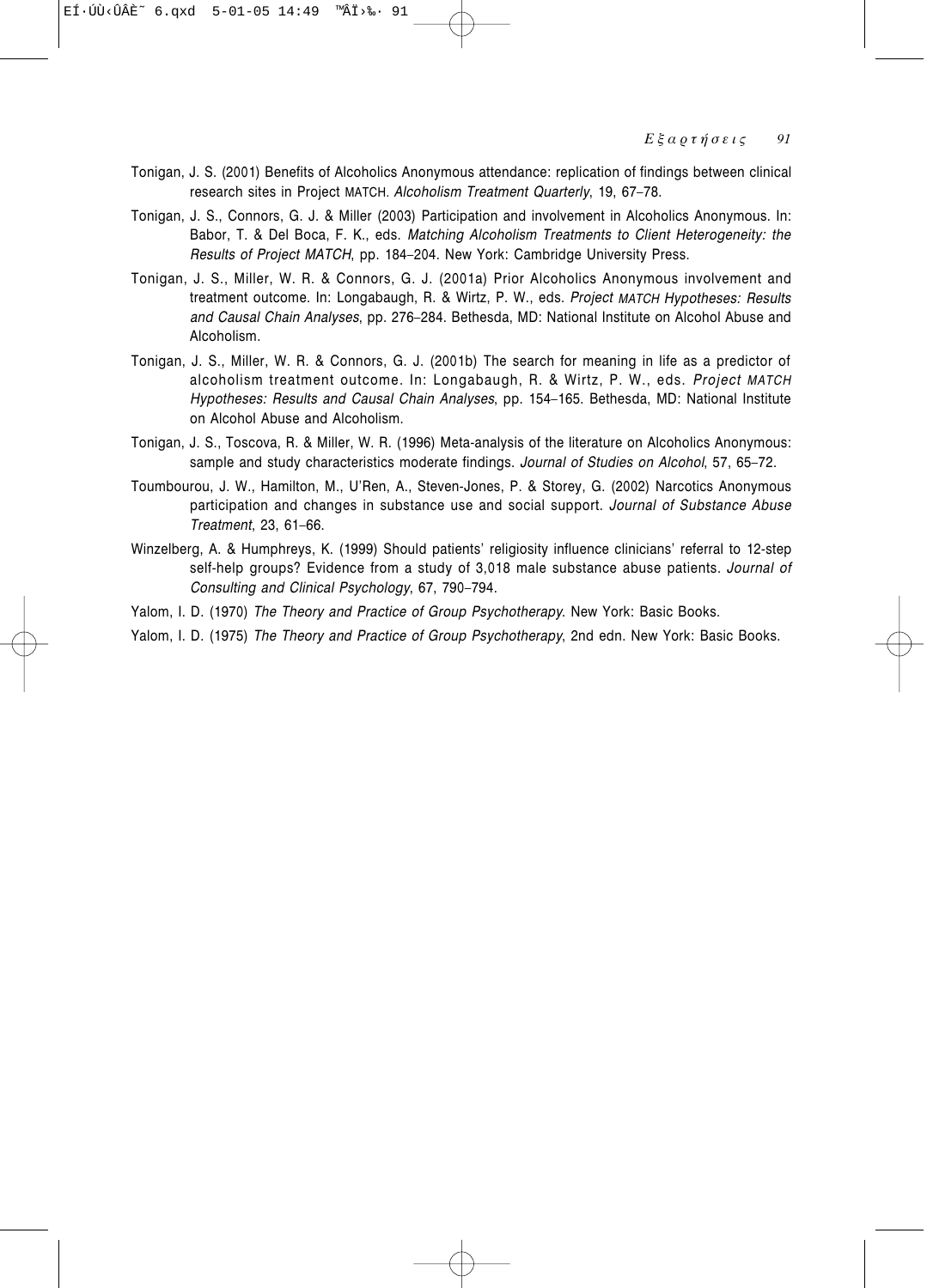92 *Εξαρτήσεις*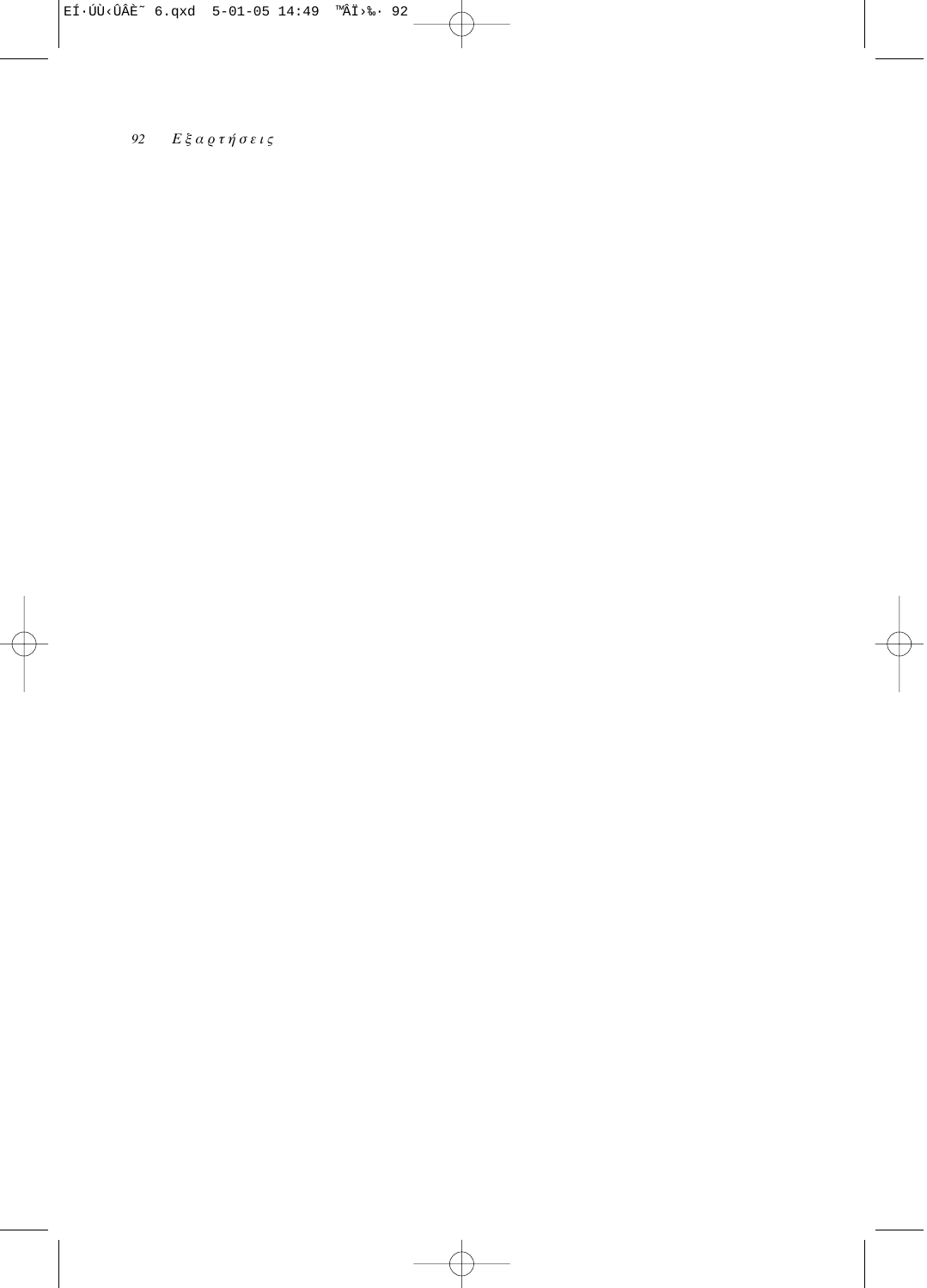$E \xi a \varrho \tau \eta \sigma \varepsilon \iota$ ς 93

# ΠΕΡΙΛΗΨΕΙΣ ΑΡΘΡΩΝ<br>A B S T R A C T S

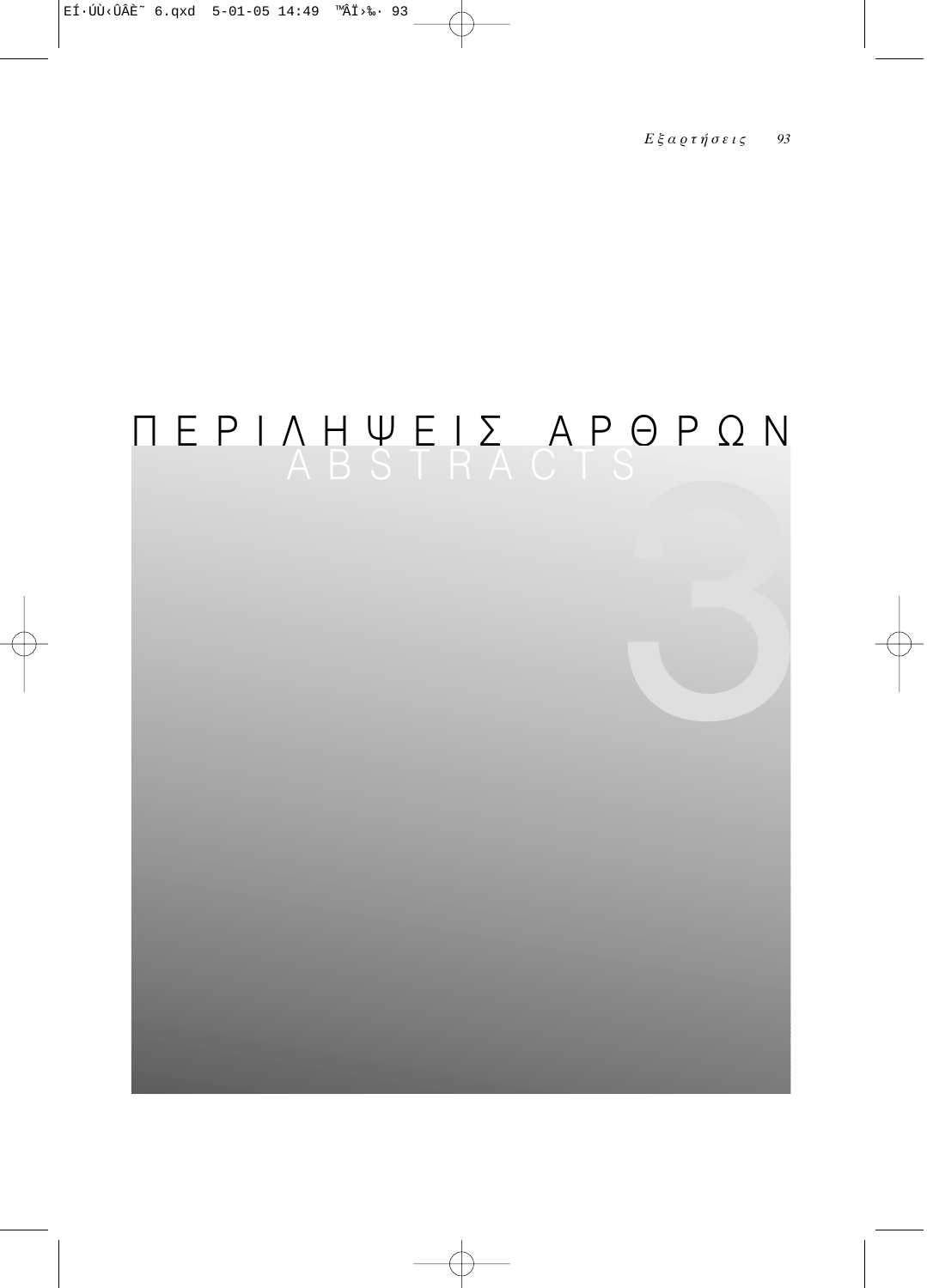## **OEMATOAOFIA**

# ΑΛΚΟΟΛ

Υπερβολική κατανάλωση αλκοόλ και ανθρωποκτονίες το Σαββατοκύριακο: η κοινωνική σύνδεση του αλκοόλ και της βίας στη Ρωσία

Weekend effects on binge drinking and homicide: The social connection between alcohol and violence in Russia

WILLIAM ALEX PRIDEMORE  $\sqrt{a}$ . 971

Επηρεάζει η μέτρια κατανάλωση αλκοόλ το κόστος για τη φροντίδα της υγείας; Μια ανάλυση προδιάθεσης των γυναικών που εργάζονται στην υγειονομική περίθαλψη

Does moderate alcohol use affect health care costs? A propensity analysis of female health care workers

GARNETT P. McMILLAN AND SANDRA C. LAPHAM  $[ $\sigma$ . 98]$ 

Τρόποι κατανάλωσης αλκοόλ και προβλήματα που σχετίζονται με την κατανάλωση αλκοόλ σε διάστημα δέκα ετών

Ten-year patterns of alcohol consumption and drinking problems among older women and men

RUDOLF H. MOOS, KATHLEEN SCHUTTE, PENNY BRENNAN AND BERNICE S. MOOS  $\sigma$ . 99]

# ΗΡΩΙΝΗ ΚΑΝΝΑΒΗ ΚΑΙ ΑΛΛΕΣ ΟΥΣΙΕΣ

Θάνατοι από υπερβολική δόση που οφείλονται στη μεθαδόνη και την ηρωίνη στη Νέα Υόρκη από το 1990 έως το 1998

Overdose deaths attributed to methadone and heroin in New York City, 1990-1998 BRYANT, W.K., GALEA, S., TRACY, M., MARKHAM PIPER, T., TARDIFF, K.J. AND VLAHOV, D.  $[ $\sigma$ . 100]$ 

## ΚΑΠΝΟΣ

Ελλειμματική προσοχή, χρήση καπνού από τους γονείς και έναρξη του καπνίσματος στην εφηβεία

Inattentiveness, parental smoking, and adolescent smoking initiation

SATU K. BARMAN, LEA PULKKINEN, JAAKKO KAPRIO AND RICHARD J. ROSE  $[ $\sigma$ . 101]$ 

Άμεση τηλεφωνική διαφήμιση των παρεμβάσεων διακοπής του καπνίσματος: θα δεχτούν το τηλεφώνημα οι καπνιστές;

Direct telemarketing of smoking cessation interventions: will smokers take the call? PAUL C.L., WIGGERS J., DALY J.B., GREEN S., WALSH R.A., KNIGHT J. AND GIRGIS A. [o. 102]

Κοινωνιοδημογραφικοί παράγοντες προβλεψιμότητας για την διακοπή του καπνίσματος: η σημασία των παραγόντων της οικογένειας

Socio-demographic predictors of quitting smoking: how important are household factors?

TARANI CHANDOLA, JENNY HEAD AND MEL BARTLEY  $I\sigma$ . 1031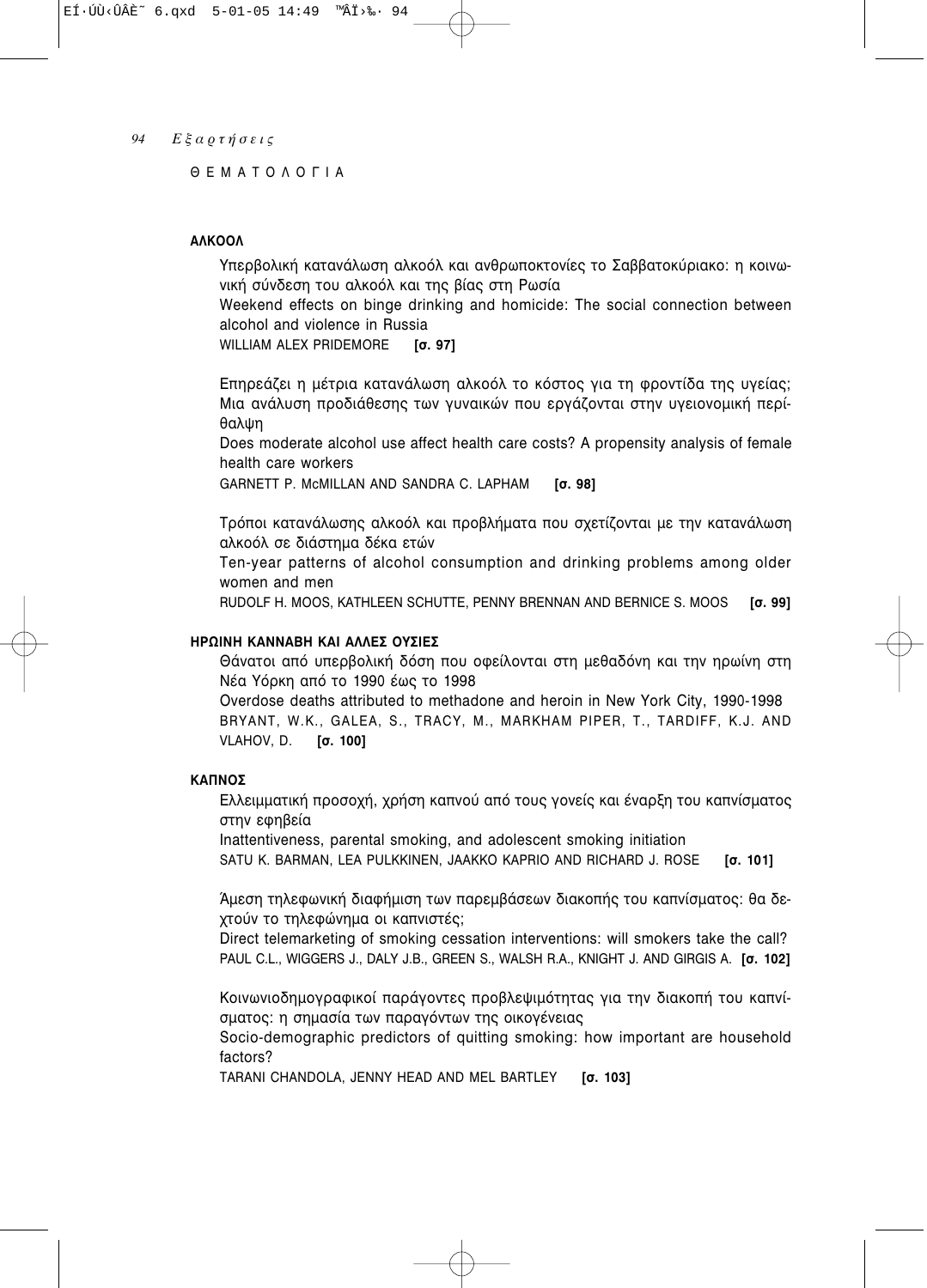Γνωρίζουν οι καπνιστές τον τρόπο να σταματήσουν το κάπνισμα: Γνώση και αντίληψη σχετικά με την αποτελεσματικότητα των βοηθημάτων για τη διακοπή του καπνίσματος ως παράγοντες πρόβλεψης αλλαγής της συμπεριφοράς

Do smokers know how to quit? Knowledge and perceived effectiveness of cessation assistance as predictors of cessation behaviour

HAMMOND, D., McDONALD, P.W., FONG, G.T. AND BORLAND, R.  $I\sigma$ . 1041

Ο ρόλος της πρόθεσης για κάπνισμα στην πρόβλεψη του μελλοντικού καπνίσματος από τους νέους: τα ευρήματα από την παρακολούθηση των μελλοντικών στοιχείων The role of smoking intentions in predicting future smoking among youth: findings from monitoring the future data

MELANIE WAKEFIELD, DEBORAH D. KLOSKA, PATRICK O'MALLEY, LLOYD JOHNSTON, FRANK CHALOUPKA, JOHN PIERCE, GARY GIOVINO, ERIN RUEL AND BRIAN R. FLAY  $\sigma$ . 1051

Το κάπνισμα και το μοντέλο των πέντε παραγόντων της προσωπικότητας Smoking and the Five-Factor Model of Personality ANTONIO TERRACCIANO AND PAUL T. COSTA, JR.  $[ $\sigma$ . 106]$ 

## ΑΛΛΑ ΘΕΜΑΤΑ

Το φάσμα της εφηβικής συμπεριφοράς στο πλαίσιο της έκθεσης στα ναρκωτικά και στην έναρξη της χρήσης ουσιών: η συμπεριφορά της φυσικής ανοσίας σε λειτουργία The Adolescent Behavioral Repertoire as a Context for Drug Exposure Opportunity and Initiation of Drug Use: Behavioral Autarcesis at Play

CHUAN-YU CHEN, CATHERINE M. DORMITZER, ULISES GUTIERREZ, KENNETH VITTETOE, GONZALO GONZALES AND JAMES C. ANTHONY  $\sigma$ . 107]

Ο αντίκτυπος που έχει η χρήση ουσιών από τους γονείς στα παιδιά: ποιό είναι το πρόβλημα και τί μπορεί να βοηθήσει;

The impact of parental problem drug use on children: what is the problem and what can be done to help?

MARINA BARNARD AND NEIL McKEGANEY  $[ $\sigma$ . 108]$ 

Η επίδραση της σύνδεσης των υπηρεσιών με τις ανάγκες των ασθενών για τη βελτίωση στο χώρο της θεραπείας της τοξικοεξάρτησης

The Effect of Matching Comprehensive Services to Patients' Needs On Drug Use Improvement in Addiction Treatment

PETER D. FRIEDMANN, JAMES C. HENDRICKSON, DEAN R. GERSTEIN, AND ZHIWEI ZHANG  $\sigma$ . 108]

Οικονομική ανάλυση του κόστους και των συνεπειών της θεραπείας στην κατάχρηση ουσιών: τα δεδομένα των αποτελεσμάτων δυο χρόνων από την Εθνική Μελέτη Αποτελεσματικότητας της Θεραπείας (NTORS)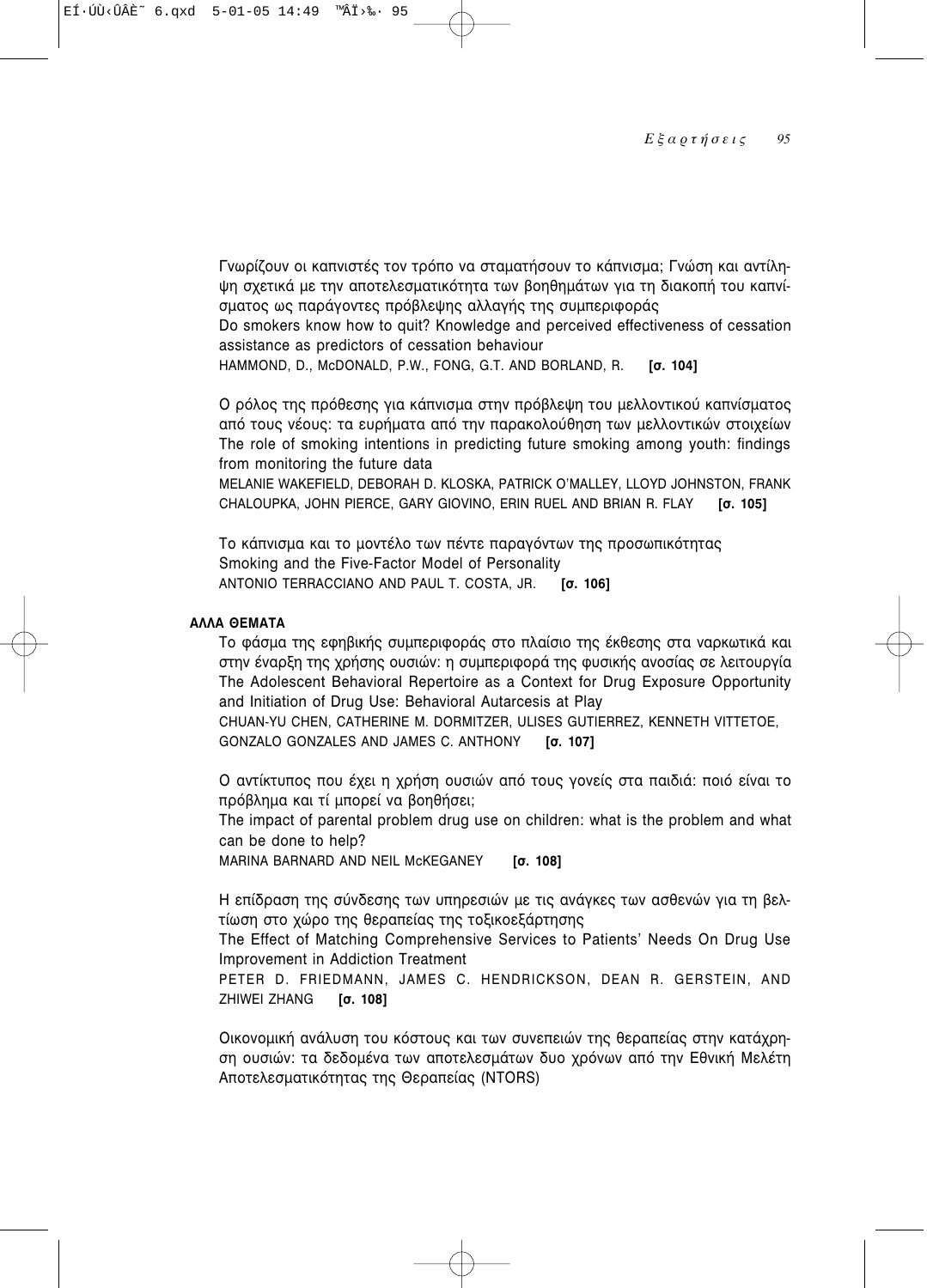Economic analysis of costs and consequences of the treatment of drug misuse: two year outcome data from the National Treatment Outcome Research Study (NTORS) CHRISTINE GODFREY, DUNCAN STEWART AND MICHAEL GOSSOP  $[ $\sigma$ . 109]$ 

Η κλίμακα για τις αντιλήψεις σχετικά με τον τζόγο: ανάπτυξη, επιβεβαιωτικός παράγοντας εγκυρότητας και ψυχομετρικές ιδιότητες

The Gambling Related Cognitions Scale (GRCS): development, confirmatory factor validation and psychometric properties

NAMRATA RAYLU AND TIAN P. S. OEI  $[ $\sigma$ . 110]$ 

Ένωση για τη Μελέτη των Εξαρτήσεων (SSA) The Society for the Study of Addiction (SSA) **GILLIAN TOBER**  $[*σ*. 111]$ 

Η κατάθλιψη και η επιθετικότητα ως παράγοντες πρόβλεψης μακρόχρονων αποτελεσμάτων για τους χρήστες οπιοειδών

Depression and hostility as predictors of long-term outcomes among opiate users SANDHYA R. RAO, KIRK M. BROOME AND D. DWAYNE SIMPSON  $[ $\sigma$ . 112]$ 

Ο βαθμός της ενέσιμης χρήσης ουσιών ως καθοριστικός παράγοντας της συνεχιζόμενης αποχής από την ενέσιμη χρήση ανάμεσα σε χρόνιους χρήστες: η διαχωριστική γραμμή με τους κοινωνικούς παράγοντες και τη χρήση υπηρεσιών Intensity of drug injection as a determinant of sustained injection cessation among chronic drug users: the interface with social factors and service utilisation JULIE BRUNEAU, SUSAN B. BROGLY, MARK W. TYNDALL, FRANÇOIS LAMOTHE AND EDUARDO L FRANCO  $[ $\sigma$ . 112]$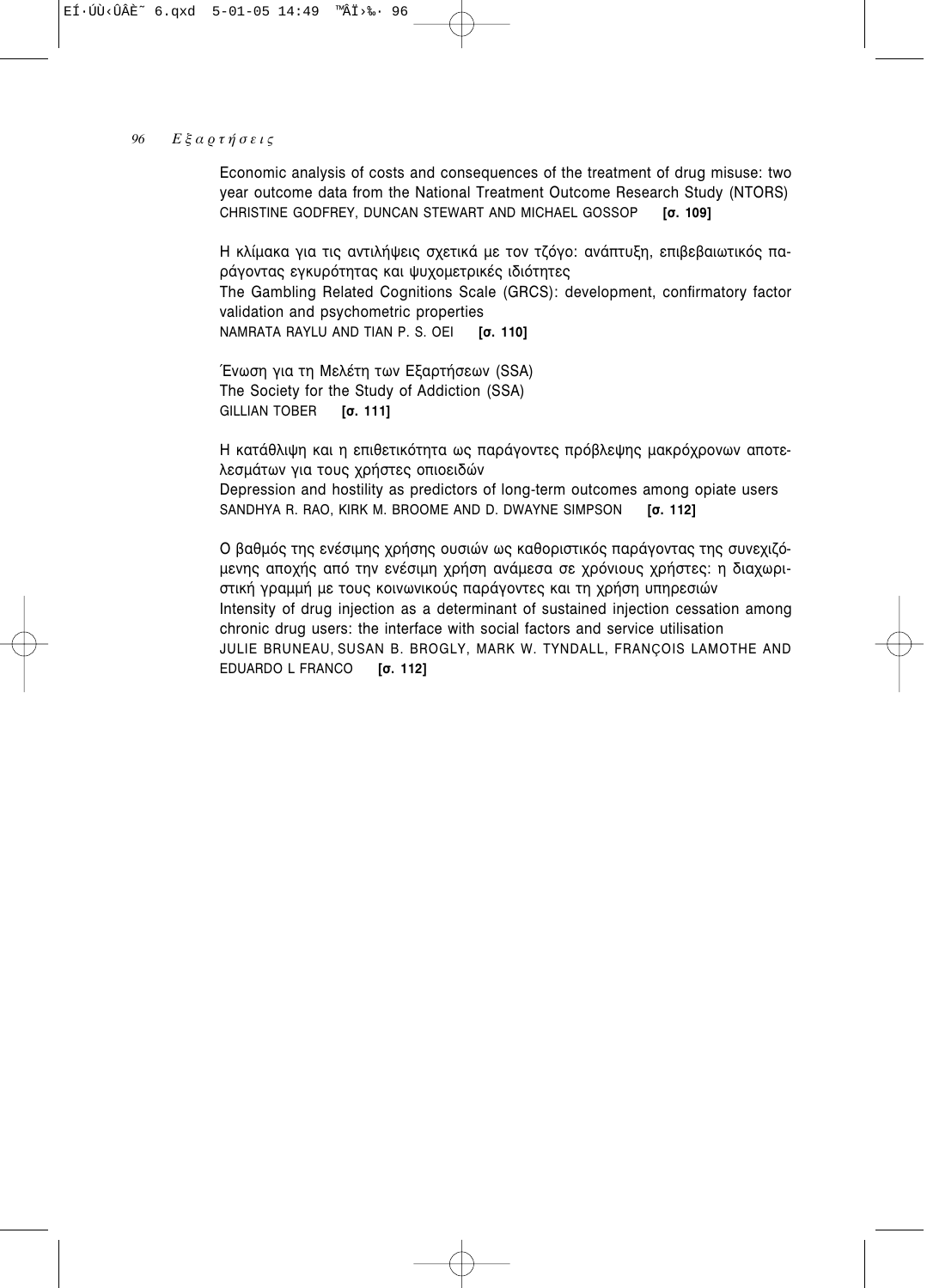# AAKOOA

Υπερβολική κατανάλωση αλκοόλ και ανθρωποκτονίες το Σαββατοκύριακο: η κοινωνική σύνδεση του αλκοόλ και της βίας στη Ρωσία

**WILLIAM ALEX PRIDEMORE** 

Μετάφραση Γεωργία Χριστοφίλη Translation Georgia Christofili

- Στόχοι και Σχεδιασμός: Αυτή η μελέτη χρησιμοποιεί τα μοναδικά πρόσφατα διαθέσιμα στοιχεία για τη θνησιμότητα στη Ρωσία για να εξετάσει την κοινωνική σύνδεση μεταξύ της υπερβολικής κατανάλωσης αλκοόλ και των ανθρωποκτονιών στη χώρα.
- Χώρος, Συμμετέχοντες και Μετρήσεις: Όλα τα πιστοποιητικά θανάτου για τα άτομα ηλικίας 20-64 ετών στη Δημοκρατία Udmurt, στη Ρωσία, αναλύονται ανάλογα με την ημέρα και την αιτία θανάτου, για τους θανάτους που πραγματοποιήθηκαν μεταξύ του 1994-1998. Οι θάνατοι που οφείλονταν σε τοξίκωση από το αλκοόλ κατηγοριοποιήθηκαν ως υπερβολική κατανάλωση αλκοόλ.
- Ευρήματα: Υπάρχει ένας υψηλός διμεταβλητός συσχετισμός (r=.75) μεταξύ της καθημερινής κατανομής των θανάτων που οφείλονται στο αλκοόλ και της ανθρωποκτονίας. Ο αριθμός θανάτων που οφείλονται στο αλκοόλ είναι σημαντικά υψηλότερος τα Σάββατα και τις Κυριακές (πιθανόν ως αποτέλεσμα της κατανάλωσης το βράδυ της Παρασκευής και του Σαββάτου) και ο αριθμός ανθρωποκτονιών είναι σημαντικά υψηλότερος τις Παρασκευές και τα Σάββατα.
- Συμπεράσματα: Τα επίπεδα κατανάλωσης αλκοόλ και ανθρωποκτονιών στη Ρωσία είναι από τα υψηλότερα στον κόσμο και υπάρχουν αυξανόμενες ενδείξεις ότι συνδέονται μεταξύ τους. Η υπερβολική κατανάλωση αλκοόλ, η προτίμηση στο αποσταγμένο αλκοόλ και η υψηλή κοινωνική ανοχή για τη σοβαρή κατανάλωση αλκοόλ μπορούν να λειτουργήσουν ως κοινωνικοί και πολιτιστικοί παράγοντες αύξησης του κινδύνου βίαιων πράξεων. Η υψηλή αντιστοιχία μεταξύ της καθημερινής κατανομής των θανάτων από αλκοόλ και των ανθρωποκτονιών παρέχει έμμεσα στοιχεία για την κοινωνική σύνδεση. Ενώ αυτά τα ευρήματα δεν δείχνουν αιτιακή σχέση, όταν ενταχθούν στην ολοένα αυξανόμενη βιβλιογραφία γύρω από αυτό το θέμα, υποστηρίζουν περαιτέρω τη σχέση ανάμεσα στην κατανάλωση αλκοόλ και τις ανθρωποκτονίες στη Ρωσία και τα πρώτα στοιχεία δείχνουν τον ενδιάμεσο ρόλο του κοινωνικού πλαισίου σε αυτή τη σχέση.

Λέξεις κλειδιά: αλκοόλ, υπερβολική κατανάλωση, βία, ανθρωποκτονία, Ρωσία

"Weekend effects on binge drinking and homicide: The social connection between alcohol and violence in Russia" Addiction, Volume 99, Number 8, August 2004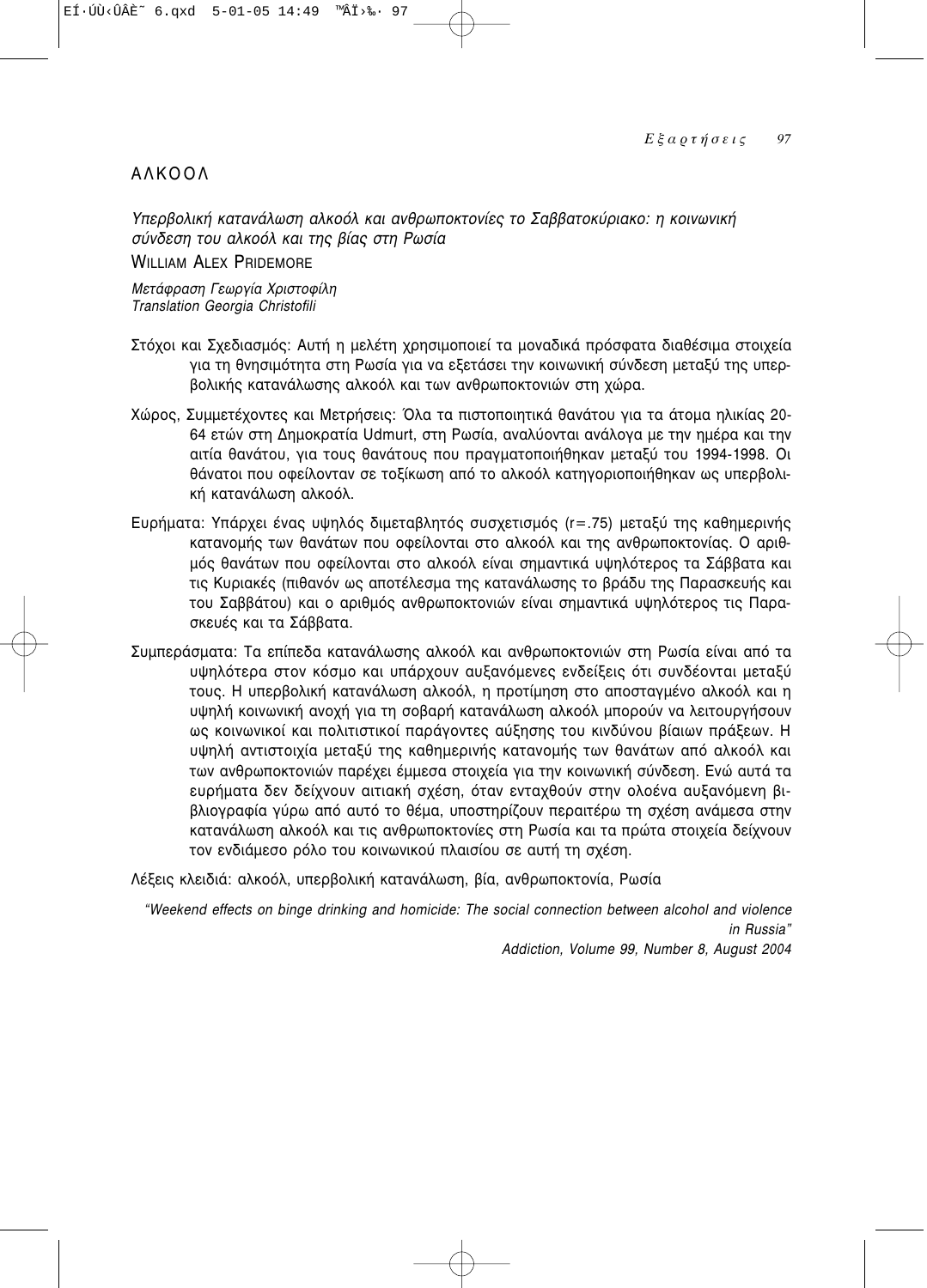*Eπηρεάζει η μέτρια κατανάλωση αλκοόλ το κόστος για τη φροντίδα της υγείας; Μια ανάλυση* προδιάθεσης των γυναικών που εργάζονται στην υγειονομική περίθαλψη GARNETT P. MCMILLAN, PH.D., M.S. AND SANDRA C. LAPHAM, M.D., M.P.H.

*Μετάφραση: Αλεξάνδρα Τζάλα Translation: Alexandra Tzala*

- Στόχοι: Ο καθορισμός των διαφορών στο κόστος για την υγειονομική περίθαλψη που σχετίζεται με τη μέτρια κατανάλωση αλκοόλ ανάμεσα σε νυναίκες που ερνάζονται στο χώρο της υγείας και παράλληλα ο έλεγχος για άλλους επικίνδυνους παράγοντες που μπορεί να σχετίζονται με τη κατανάλωση αλκοόλ.
- Σχεδιασμός και Χώρος: Μη τυχαία, προοπτική μελέτη παρατήρησης του κόστους για την υγειονομική περίθαλψη σε γυναίκες που εργάζονται στο χώρο της υγείας, σε ένα μεγάλο οργανισμό διοίκησης της υγείας, που διεξήχθη μεταξύ της 1<sup>ης</sup> Ιανουαρίου 1998 και της 1ης Ιουλίου 2000.
- Συμμετέχοντες: 689 εργαζόμενες που έχουν πλήρη και σταθερή εργασιακή απασχόληση σε έναν οργανισμό διοίκησης της υγείας, οι οποίες χρησιμοποίησαν υπηρεσίες για τη φροντίδα της υγείας μέσω μιας συμβεβλημένης υπηρεσίας υγείας. Όλες οι γυναίκες συμπλήρωσαν ένα ερωτηματολόγιο αποτίμησης των κινδύνων για την υγεία ως μέρος της Σύμβασης για το Πρόγραμμα Πρόνοιας των Εργαζομένων. Από αυτές, 218 γυναίκες μπήκαν στην κατηγορία της μέτριας κατανάλωσης αλκοόλ και 467 σε αυτήν της αποχής από το αλκοόλ ή της ελάχιστης κατανάλωσης.
- Μετρήσεις: Υπολογίστηκε το συνολικό κόστος της χρήσης των υπηρεσιών υγείας εντός και εκτός της σύμβασης εφαρμογής και της υγειονομικής περίθαλψης, με βάση το είδος της υπηρεσίας, κατά τη διάρκεια μιας περιόδου 6 μηνών μετά τη ολοκλήρωση της έρευνας για τους κινδύνους της υγείας.
- Ευρήματα και Συμπεράσματα: Με τη χρήση 218 ζευγαριών μέτριας κατανάλωσης αλκοόλ και αποχής ή ελάχιστης κατανάλωσης, με αντιστοιχία 1 προς 1, δε βρέθηκαν σημαντικές διαφορές στο συνολικό κόστος για τους ασθενείς εξωτερικής και εσωτερικής παρακολούθησης κατά τη διάρκεια των 6 μηνών παρακολούθησης. Το φαρμακευτικό κόστος ήταν σημαντικά μειωμένο για τους μέτριους καταναλωτές αλκοόλ (-\$43,95% CI=-\$88.82 με -\$2.41), κυρίως λόγω των διαφορών στο κόστος από τα αγχολυτικά (περιλαμβανομένων των βαρβιτουρικών και των βενζοδιαζεπίνων), τα υπνωτικά και παραισθησιογόνα ναρκωτικά σκευάσματα.
- Συμπέρασμα: Τα ευρήματα αποδεικνύουν την αξία της αντιστοιχίας των παραγόντων κινδύνου όταν εξετάζουμε τη σχέση ανάμεσα στη χρήση αλκοόλ και στη χρήση των υπηρεσιών για τη φροντίδα της υγείας. Από την ανασκόπηση διαφορετικών φαρμακευτικών χρήσεων φαίνεται η πιθανότητα ότι η κατανάλωση αλκοόλ να μειώνει τη χρήση ιατρικών συνταγών για τα αντικαταθλιπτικά του Κεντρικού Νευρικού Συστήματος.
- Λέξεις κλειδιά: χρήση υπηρεσιών υγείας, μέτρια κατανάλωση αλκοόλ, ταίριασμα αποτελέσματος προδιάθεσης

*"Does moderate alcohol use affect health care costs? A propensity analysis of female health care workers"*

*Addiction, Volume 99, Number 5, May 2004*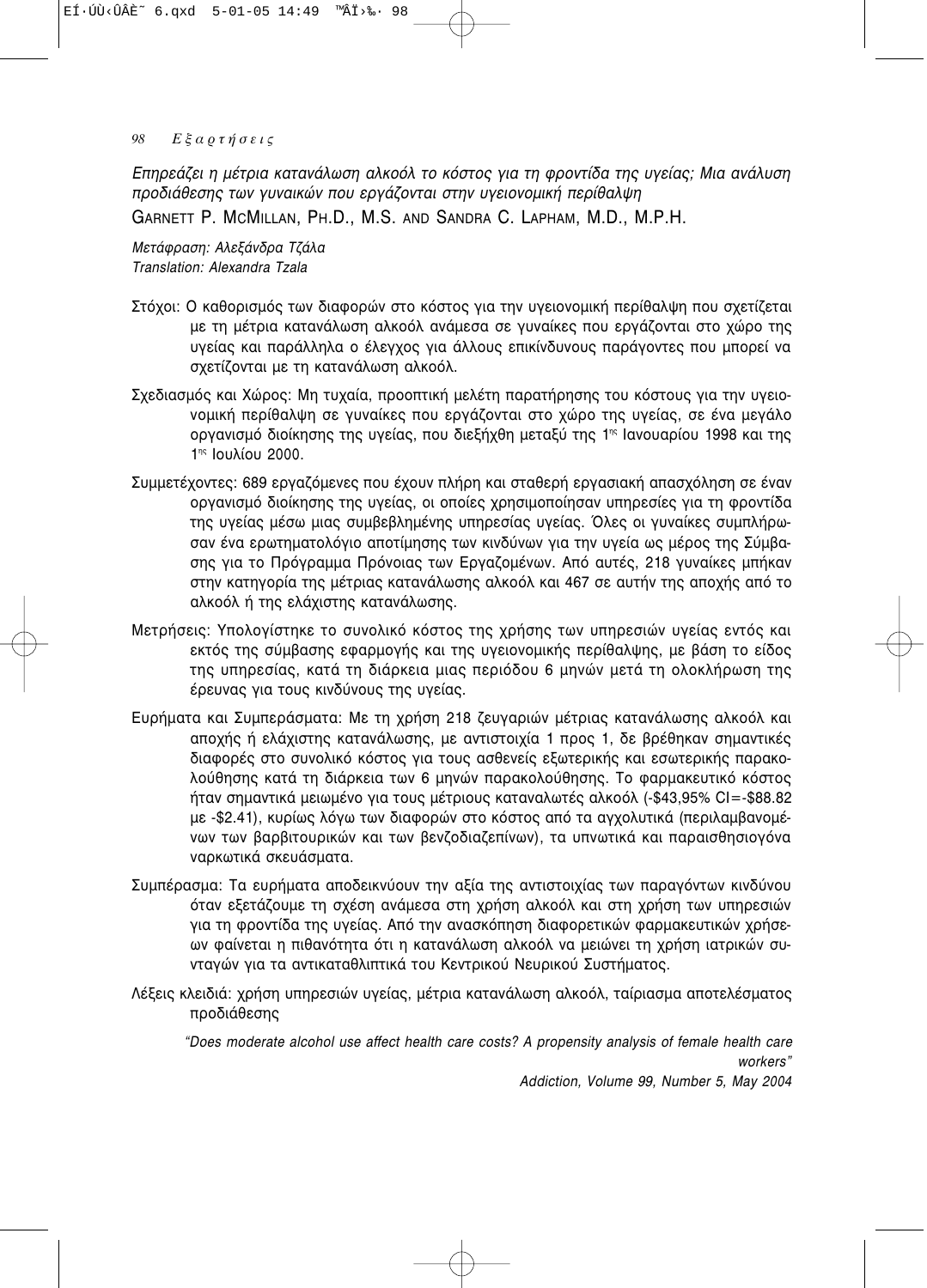EÍ·ÚÙ<ÛÂÈ<sup>~</sup> 6.qxd 5-01-05 14:49 ™ÂÏ>‰· 99

> Τρόποι κατανάλωσης αλκοόλ και προβλήματα που σχετίζονται με την κατανάλωση αλκοόλ σε διάστημα δέκα ετών

RUDOLF H. MOOS, KATHLEEN SCHUTTE, PENNY BRENNAN AND BERNICE S. MOOS

Μετάφραση Γεωργία Χριστοφίλη Translation Georgia Christofili

- Στόχοι: Αυτή η μελέτη επικεντρώθηκε στις αλλαγές σε δέκα χρόνια στην κατανάλωση αλκοόλ από μεσήλικες άνδρες και γυναίκες, στους παράγοντες πρόβλεψης σύμφωνα με την ηλικία που βρίσκονται και το ιστορικό ζωής για προβλήματα με το αλκοόλ και στις διαφορές μεταξύ των φύλων σχετικά με αυτούς τους παράγοντες πρόβλεψης.
- Σχεδιασμός, Χώρος, Συμμετέχοντες: Δείγμα μεσήλικων ατόμων από την κοινότητα (N=1.291) οι οποίοι είχαν καταναλώσει αλκοόλ τον τελευταίο χρόνο ή σε πρόσφατο χρονικό διάστημα, μελετήθηκαν κατά την έναρξη, στον 1 χρόνο, στα 4 χρόνια και στα 10 χρόνια μετά.
- Μετρήσεις: Σε κάθε επαφή, οι συμμετέχοντες συμπλήρωναν ένα ερωτηματολόγιο που αξιολογούσε την κατανάλωση αλκοόλ, τα προβλήματα με το αλκοόλ καθώς και παράγοντες σχετικά με την υγεία και τη ζωή των ατόμων. Οι συμμετέχοντες έδιναν επίσης πληροφορίες σχετικά με το ιστορικό κατανάλωσης αλκοόλ κατά τη διάρκεια της ζωής τους.
- Αποτελέσματα: Μέσα στα δέκα χρόνια, το ποσοστό ατόμων που κατανάλωνε αλκοόλ μειωνόταν. Μεταξύ των ατόμων που εξακολουθούσαν να καταναλώνουν αλκοόλ, τόσο οι άνδρες όσο και οι γυναίκες εμφάνισαν παρόμοια μείωση στην κατανάλωση αλκοόλ, με μικρές συσχετίσεις ανάμεσα στην κατανάλωση αλκοόλ και στα προβλήματα με το αλκοόλ. Εκτός από την ποσότητα αλκοόλ που καταναλωνόταν, το κάπνισμα, η αποδοχή των φίλων για την κατανάλωση αλκοόλ και οι στρατηγικές αποφυγής αποτελούσαν σταθερούς παράγοντες πρόβλεψης των προβλημάτων με το αλκοόλ στη μεσήλικη ζωή. Όσον αφορά τους παράγοντες του ιστορικού ζωής, η σοβαρή κατανάλωση αλκοόλ, τα προβλήματα με το αλκοόλ και η αυξημένη κατανάλωση αλκοόλ που συνδέεται με τα γεγονότα ζωής, σχετίζονται με περισσότερες πιθανότητες για προβλήματα με το αλκοόλ στη μεσήλικη ζωή. Η βοήθεια από την οικογένεια και τους φίλους και για τους άνδρες, η συμμετοχή στους ανώνυμους αλκοολικούς, σχετίζονταν με λιγότερες πιθανότητες για προβλήματα.
- Συμπεράσματα: Τα μεγαλύτερης ηλικίας άτομα, γυναίκες και άνδρες, παρουσιάζουν παρόμοια μείωση στην κατανάλωση αλκοόλ και στα προβλήματα που σχετίζονται με αυτή. Συγκεκριμένες μεταβλητές όπως το κοινωνικό περιβάλλον των ενηλίκων και οι μεταβλητές αντιμετώπισης και οι δείκτες του ιστορικού ζωής, αποτελούν παράγοντες κινδύνου για προβλήματα αλκοόλ και για τους άνδρες και για τις γυναίκες στη ζωή αργότερα.

"Ten-year patterns of alcohol consumption and drinking problems among older women and men" Addiction, Volume 99, Number 7, July 2004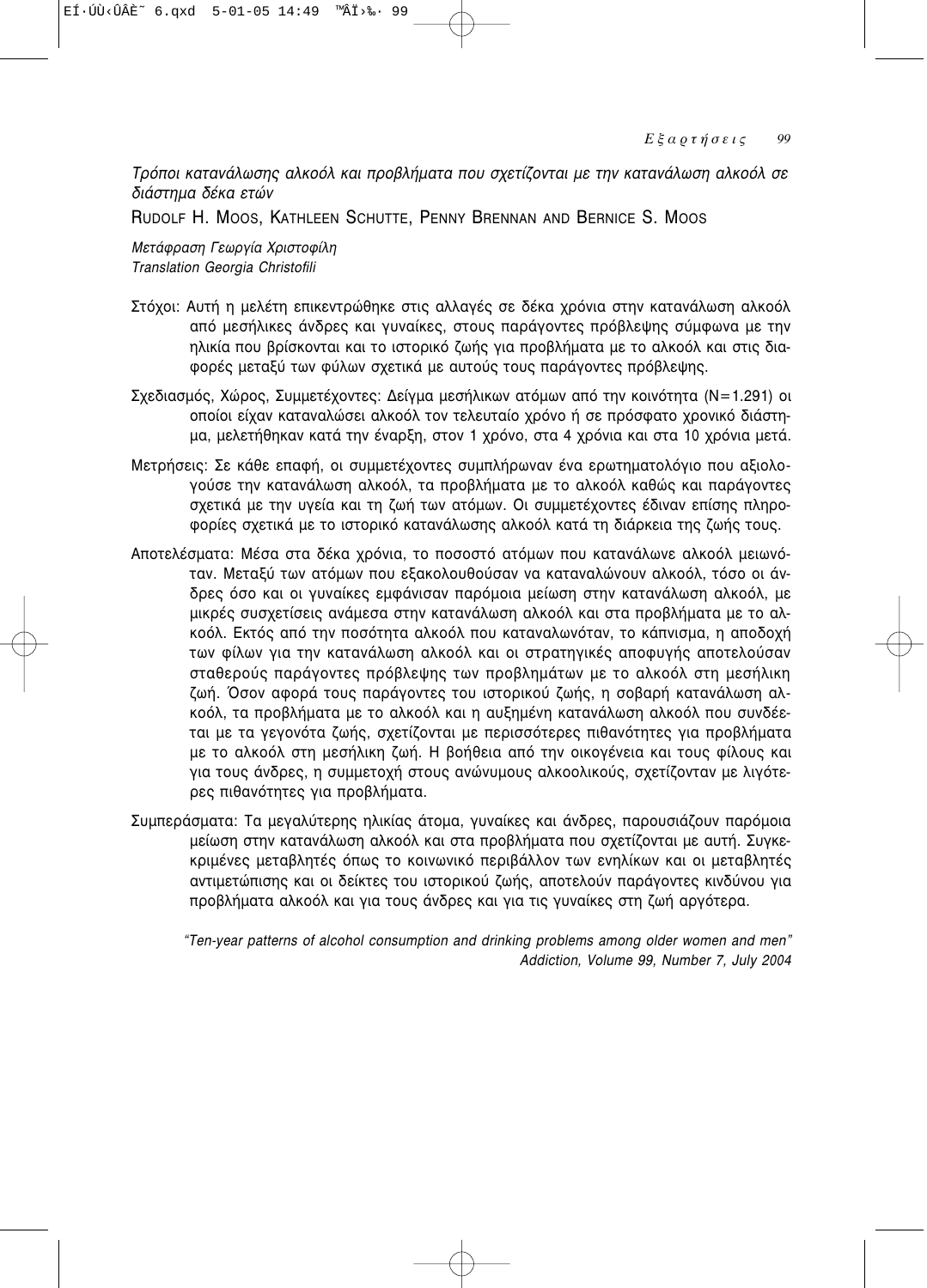*100 <i>Eξαρτήσεις* 

# ΗΡΩΙΝΗ ΚΑΝΝΑΒΗ ΚΑΙ ΑΛΛΕΣ ΟΥΣΙΕΣ

Θάνατοι από υπερβολική δόση που οφείλονται στη μεθαδόνη και την ηρωίνη στη Νέα Υόρκη *·fi ÙÔ 1990 ¤ˆ˜ ÙÔ 1998*

BRYANT, W.K., GALEA, S., TRACY, M., MARKHAM PIPER, T., TARDIFF, K.J. AND VLAHOV, D.

*Μετάφραση Γεωργία Χριστοφίλη Translation Georgia Christofili*

- Στόχοι: Η θεραπεία με μεθαδόνη έχει αποδειχθεί αποτελεσματική παρέμβαση η οποία μπορεί να μειώσει τον κίνδυνο θανάτου από υπερβολική δόση ηρωίνης. Πρόσφατες εκθέσεις αναφέρουν αύξηση στους θανάτους που οφείλονται σε υπερβολική δόση μεθαδόνης σε αρ-Κετές περιοχές στις Η.Π.Α. και την Ευρώπη. Αυτή η μελέτη διερεύνησε το ρόλο της μεθαδόνης και των οπιούχων στους τυχαίους θανάτους από υπερβολική δόση στη Νέα Υόρκη.
- Σχεδιασμός: Αναλύσαμε τα στοιχεία από τα αρχεία και εξετάσαμε όλους τους τυχαίους θανάτους από υπερβολική δόση στη Νέα Υόρκη από το 1990 έως το 1998.
- Ευρήματα: Από συνολικά 7.451 θανάτους από υπερβολική δόση σε αυτό το χρονικό διάστημα, υπήρχαν 1.024 θάνατοι από υπερβολική δόση μεθαδόνης, 4.627 θάνατοι από υπερβολική δόση ηρωίνης και 408 θάνατοι από υπερβολική δόση που οφείλονταν και στη μεθαδόνη και στην ηρωίνη. Σε αυτό το χρονικό διάστημα, λιγότερο από το ένα τρίτο των θανάτων από υπερβολική δόση οφείλονταν στη μεθαδόνη από ότι στην ηρωίνη. Το ποσοστό των τυχαίων θανάτων από υπερβολική δόση που οφείλονταν στη μεθαδόνη δεν άλλαξε ιδιαίτερα (15,8-12,6% του συνολικού αριθμού θανάτων από υπερβολική δόση) ενώ το ποσοστό θανάτων από υπερβολική δόση που οφείλονταν στην ηρωίνη αυξήθηκε σημαντικά (53,5-64,2%) κατά την διάρκεια της μελέτης.
- Συμπεράσματα: Δεν υπήρχε σημαντική αύξηση στη θνησιμότητα από την υπερβολική δόση μεθαδόνης στη Νέα Υόρκη κατά τη διάρκεια της δεκαετίας το 1990. Μέσα σε αυτό το χρονικό διάστημα αυξήθηκε τόσο η θνησιμότητα από υπερβολική δόση ηρωίνης όσο και η συνταγογράφηση μεθαδόνης.

Λέξεις κλειδιά: υπερβολική δόση, μεθαδόνη, οπιούχα

*"Overdose deaths attributed to methadone and heroin in New York City, 1990-1998" Addiction, Volume 99, Number 7, July 2004*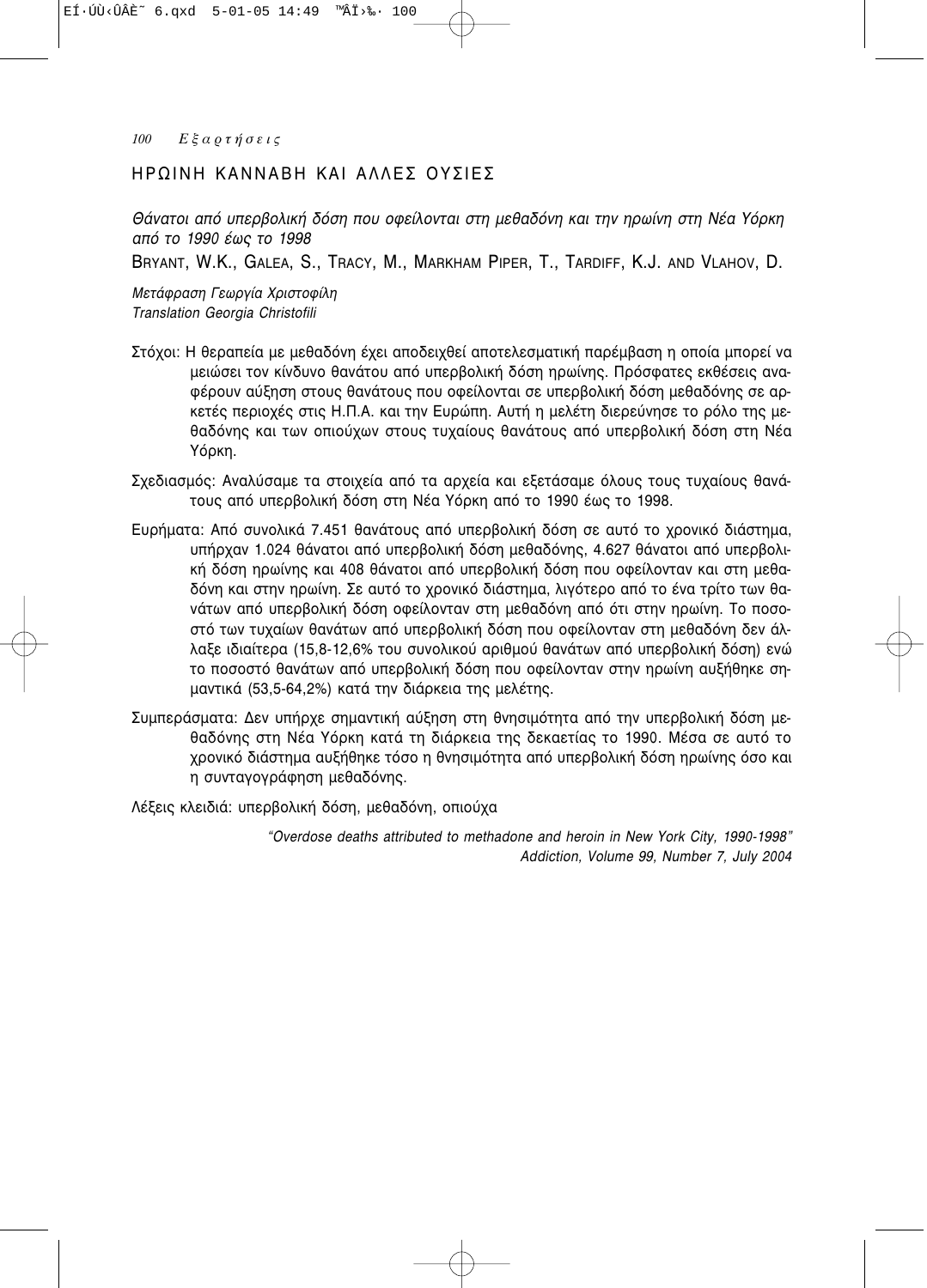# ∫∞¶¡√™

*Eλλειμματική προσοχή, χρήση καπνού από τους γονείς και έναρξη του καπνίσματος στην*  $\epsilon$ *ønβεία* 

SATU K. BARMAN, LEA PULKKINEN, JAAKKO KAPRIO AND RICHARD J. ROSE

*Μετάφραση Γεωργία Χριστοφίλη Translation Georgia Christofili*

- Στόχοι: Να διερευνήσει πως η ελλειμματική προσοχή στην εφηβεία, σε συνδυασμό με το κάπνισμα των γονιών μπορεί να προβλέψει την έναρξη του καπνίσματος έως την ηλικία των 14 ετών.
- Σχεδιασμός, Χώρος: Μια μακρόχρονη μελέτη προοπτικής: ηλικία έναρξης 11-12 έτη, και followup στην ηλικία των 14 ετών. Δείγμα βασισμένο σε πληθυσμό διδύμων στη Φιλανδία, οι οποίοι γεννήθηκαν μεταξύ του 1983-1987, ενώ συμπληρωματικές πληροφορίες συγκεντρώθηκαν και από τους γονείς και τους δασκάλους. Σχηματίστηκαν δύο ομάδες και το κάθε παιδί από τα ζευγάρια των διδύμων εντάχθηκε σε διαφορετική ομάδα: στο δείγμα της μελέτης και σε ένα δείγμα αναπαράστασης.
- Συμμετέχοντες: Ζευγάρια διδύμων (n = 4.552), ηλικίας 11-12 ετών κατά την έναρξη και 14 ετών (μέσος όρος ηλικίας 14,04) στο follow-up.
- Μετρήσεις: Κατά την έναρξη, η ελλειμματική προσοχή αξιολογήθηκε με το Πολυδιάστατο Ερωτηματολόγιο Υπόδειξης από τους Ομότιμους, (Multidimensional Peer Nomination Inventory, MPNI, Έντυπο για τον εκπαιδευτικό) και το κάπνισμα των γονιών με ατομικά ερωτηματολόγια που συμπλήρωσαν και οι δύο γονείς των διδύμων. Στην ηλικία των 14 ετών στο follow-up, το κάπνισμα των εφήβων αξιολογήθηκε με ένα ερωτηματολόγιο αυτό-αναφοράς.
- Ευρήματα: Στην ηλικία των 14, το 57% ανέφερε ότι δεν είχε καπνίσει ποτέ, το 34% ότι είχε πειραματιστεί με το κάπνισμα και το 9% ότι κάπνιζαν συστηματικά. Η ελλειμματική προσοχή και το κάπνισμα των γονιών αποτελούσαν παράγοντες πρόβλεψης τόσο για τον πειραματισμό όσο και για το συστηματικό κάπνισμα στην εφηβεία με ανεξάρτητα αποτελέσματα.
- Συμπεράσματα: Ο κίνδυνος που αφορά την ελλειμματική προσοχή είναι από μόνος του υψηλός, ωστόσο σε συνδυασμό με το κάπνισμα των γονιών, η πιθανότητα καπνίσματος αυξάνει μέχρι και το 38% σε σύγκριση με μόλις το 5% χωρίς τους δύο αυτούς παράγοντες. Για λόγους πρόληψης, θα πρέπει να δοθεί έμφαση στη δέσμευση των γονιών να μην καπνίζουν.

Λέξεις κλειδιά: κάπνισμα, ελλειμματική προσοχή, εφηβεία, γονείς, προοπτική

*"Inattentiveness, parental smoking, and adolescent smoking initiation" Addiction, Volume 99, Number 8, August 2004*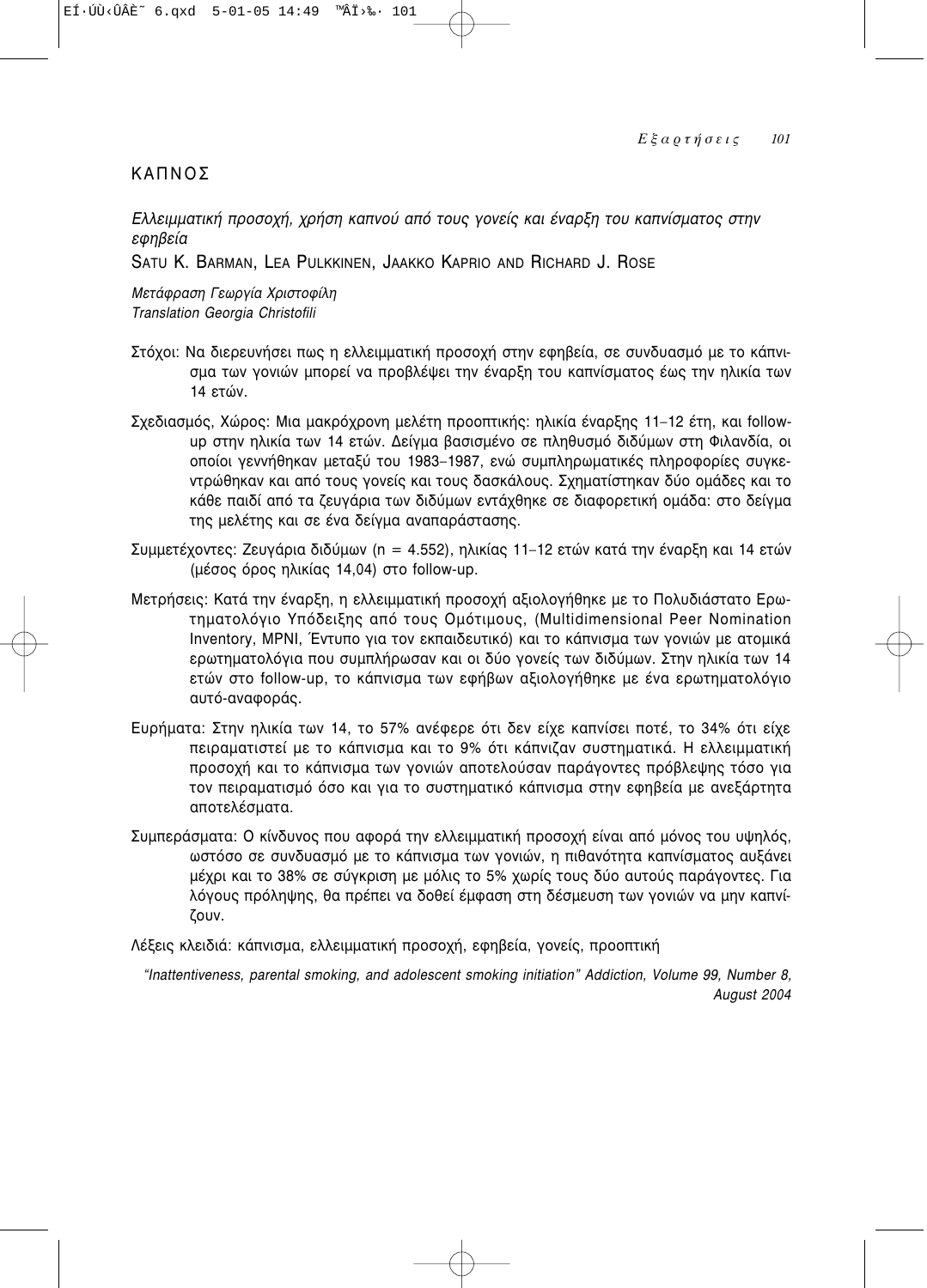#### 102 *Εξαρτήσεις*

Άμεση τηλεφωνική διαφήμιση των παρεμβάσεων διακοπής του καπνίσματος: θα δεχτούν το τηλεφώνημα οι καπνιστές:

PAUL C.L., WIGGERS J., DALY J.B., GREEN S., WALSH R.A., KNIGHT J. AND GIRGIS A.

Μετάφραση Γεωργία Χριστοφίλη Translation Georgia Christofili

- Στόχοι: Λίγοι είναι οι καπνιστές που χρησιμοποιούν τις διαθέσιμες και αποτελεσματικές στρατηγικές για την αποχή από το κάπνισμα, παρά την εκφρασμένη επιθυμία τους να σταματήσουν να καπνίζουν και το ενδιαφέρον τους για βοήθεια στην αποχή. Η μελέτη είχε ως στόχο να διερευνήσει τη δυνατότητα πραγματοποίησης μιας άμεση τηλεφωνικής διαφημιστικής προσέγγισης για την ενημέρωση για στρατηγικές διακοπής του καπνίσματος.
- Σχεδιασμός, Χώρος, Μετρήσεις & Συμμετέχοντες: Πραγματοποιήθηκε μια έρευνα στην κοινότητα για να διερευνηθούν οι απόψεις ενήλικων καπνιστών σχετικά με την αποδοχή, την πιθανότητα και τα εμπόδια στο να δεχτούν υπηρεσίες για τη διακοπή του καπνίσματος που προσφέρονται με άμεση τηλεφωνική διαφήμιση.
- Ευρήματα: Οι τρεις στους τέσσερις (73,8%) καπνιστές που προσεγγίστηκαν συμφώνησαν να συμμετέχουν στην έρευνα. Από τους 194 συμμετέχοντες στη μελέτη, 75,3% ανέφεραν ότι θα χρησιμοποιούσαν εκπτωτικά κουπόνια, 66,5% είπαν ότι θα χρησιμοποιούσαν ένα ταχυδρομικό οδηγό αυτό-βοήθειας, 57,2% θα δέχονταν την προσφορά τακτικών προσωπικών επιστολών και υλικού αυτοβοήθειας μέσω ταχυδρομείου και 46,4% θα χρησιμοποιούσαν μια τηλεφωνική γραμμή «σας καλούμε εμείς» για υπηρεσίες συμβουλευτικής μέσω τηλεφώνου. Διερευνήθηκαν επίσης τα χαρακτηριστικά των ατόμων που δήλωσαν ότι θα χρησιμοποιούσαν αυτές τις υπηρεσίες. Τα δύο σημαντικότερα εμπόδια για τη χρήση αυτών των υπηρεσιών ήταν η επιλογή της διακοπής χωρίς βοήθεια και η πεποίθηση ότι αυτή η συγκεκριμένη υπηρεσία δεν θα ήταν βοηθητική για το συμμετέχοντα.
- Συμπεράσματα: Τα στοιχεία υποστηρίζουν την άμεση τηλεφωνική προώθηση στρατηγικών διακοπής του καπνίσματος και τονίζουν την ανάγκη για περαιτέρω έρευνες όσον αφορά στο οικονομικό κομμάτι της άμεσης τηλεφωνικής διαφήμισης των στρατηγικών διακοπής του καπνίσματος ως μια στρατηγική για τη μείωση της επικράτησης του καπνίσματος στην κοινότητα.
- Λέξεις κλειδιά: παρεμβάσεις για τη διακοπή του καπνίσματος, τηλεφωνική διαφήμιση, συμβουλευτική δια τηλεφώνου

"Direct telemarketing of smoking cessation interventions: will smokers take the call?" Addiction, Volume 99, Number 7, July 2004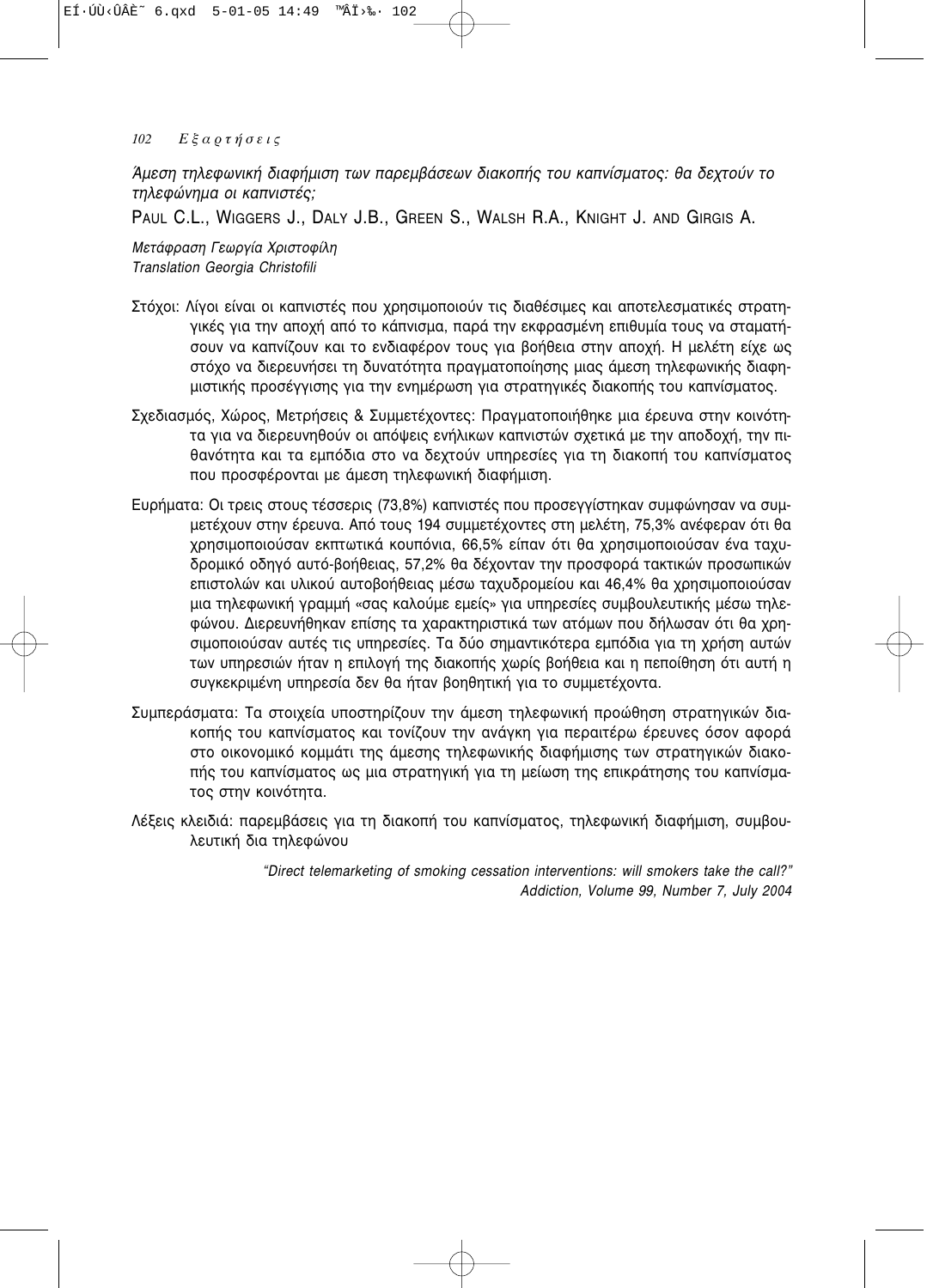## *<i>E*ξαρτήσεις 103

EÍ·ÚÙ‹ÛÂȘ 6.qxd 5-01-05 14:49 ™ÂÏ›‰· 103

*Κοινωνιοδημογραφικοί παράγοντες προβλεψιμότητας για την διακοπή του καπνίσματος: η* σημαντικότητα των παραγόντων της οικογένειας.

TARANI CHANDOLA, JENNY HEAD AND MEL BARTLEY

*Μετάφραση: Αλεξάνδρα Τζάλα Translation: Alexandra Tzala*

- Στόχοι: Η σύγκριση διαφορετικών κοινωνιοδημογραφικών παραγόντων πρόβλεψης για την διακοπή του καπνίσματος σε μια αντιπροσωπευτική ομάδα ενήλικων καπνιστών στη Μ. Βρετανία με τη χρήση κατάλληλων μοντέλων που λαμβάνουν υπόψη τη συγκέντρωση των συμπεριφορών του καπνίσματος στο επίπεδο της οικογένειας και της περιοχής.
- Σχεδιασμός: Μια μακροχρόνια μελέτη με αντιπροσωπευτικό πληθυσμό ενηλίκων Βρετανών (the British Household Panel Survey, BHPS) από το 1991-2000.
- Χώρος και Συμμετέχοντες: Στην πρώτη φάση συμμετείχαν 10.264 ενήλικες από 5.511 οικογένειες. Περίπου το 30% από τους ερωτηθέντες ανέφερε ότι καπνίζουν. Από αυτούς, το 21% έκοψε το τσιγάρο μέσα σε μια περίοδο 10 χρόνων.
- Μετρήσεις: Ο ορισμός των ατόμων που έκοψαν το κάπνισμα έγινε με βάση τις αυτό-αναφορές αυτών που διέκοψαν τουλάχιστον σε δυο συνεχόμενες φάσεις του BHPS. Ο βαθμός της εξάρτησης ορίστηκε με βάση τον αριθμό των τσιγάρων που κάπνιζαν ημερησίως το χρονικό διάστημα της έρευνας.
- Ευρήματα: Ο βαθμός της εξάρτησης ήταν ο πιο ισχυρός παράγοντας πρόβλεψης για την διακοπή του καπνίσματος, συνοδευόμενος από την επαγγελματική κοινωνική τάξη, την κοινω-VΙΚή στήριξη, την οικογενειακή κατάσταση και το ποσοστό των καπνιστών στην οικογένεια Υπάρχουν ενδείξεις για την ομαδοποίηση των συμπεριφορών του καπνίσματος ανάμεσα στα μέλη της οικογένειας με παρόμοιες συμπεριφορές διακοπής του καπνίσματος. Η ομαδοποίηση στο επίπεδο της οικογένειας φαίνεται να εξηγείται από μηχανισμούς που σχετίζονται με το επίπεδο της οικογένειας. Ωστόσο, υπήρχαν λίγες ενδείξεις για τη συγκέντρωση συμπεριφορών καπνίσματος ανάλογα με την περιοχή κατοικίας.
- Συμπεράσματα: Παράλληλα με τη μείωση της εξάρτησης του καπνίσματος, στις πολιτικές που έχουν σχεδιαστεί για να παροτρύνουν τους καπνιστές να διακόψουν το κάπνισμα μπορεί να χρειαστεί να ληφθούν υπόψη οι παράγοντες που σχετίζονται με την στήριξη από την οικογένεια και τις εργασιακές σχέσεις, προκειμένου να ενθαρρύνουν τους καπνιστές όλων των κοινωνιοδημογραφικών ομάδων για διακοπή του καπνίσματος.

*"Socio-demographic predictors of quitting smoking: how important are household factors?" Addiction, Volume 99, Number 6, June 2004*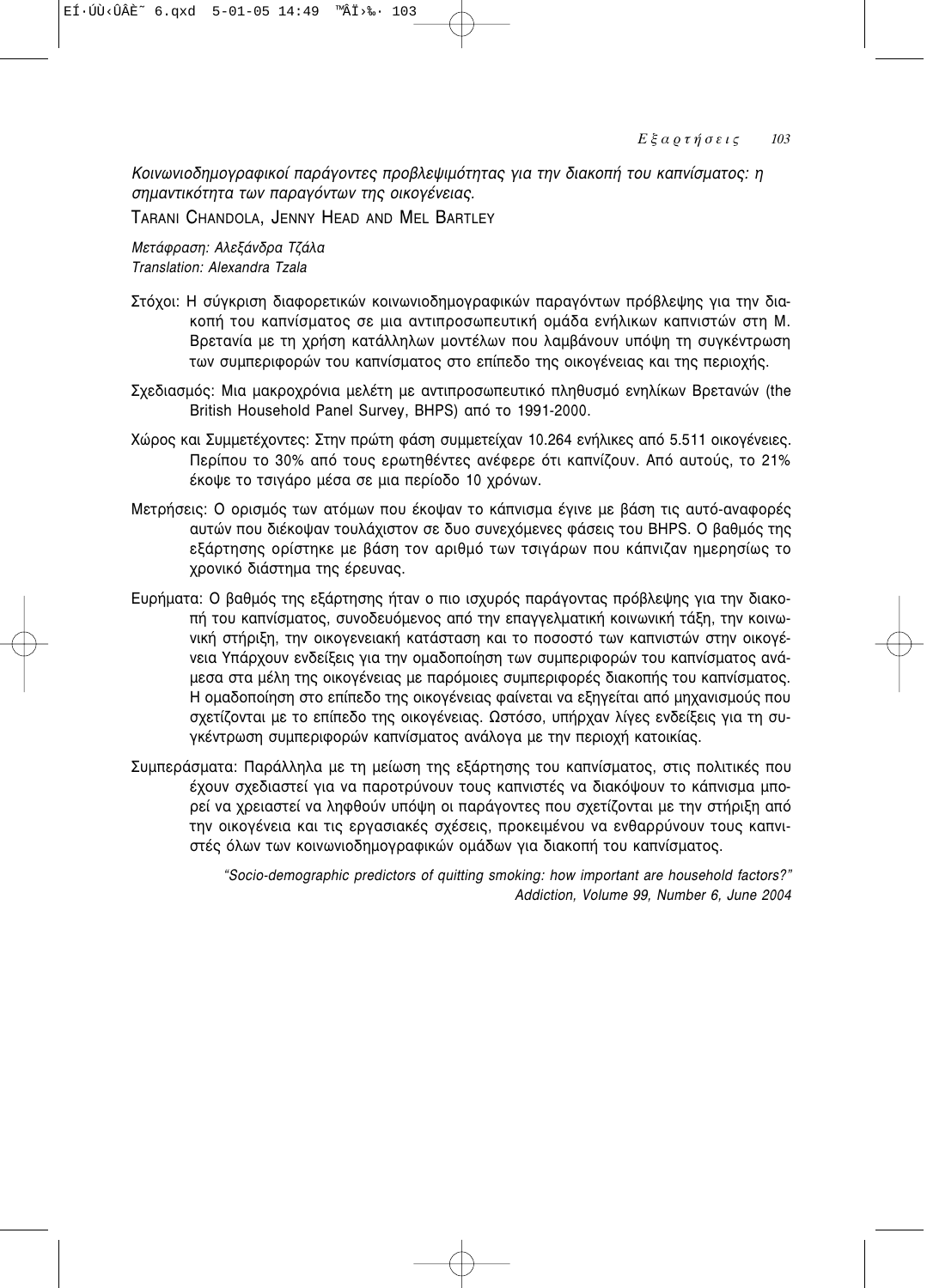#### $104$ *Εξαρτήσεις*

Γνωρίζουν οι καπνιστές τον τρόπο να σταματήσουν το κάπνισμα; Γνώση και αντίληψη σχετικά με την αποτελεσματικότητα των βοηθημάτων για τη διακοπή του καπνίσματος ως παράγοντες πρόβλεψης τροποποίησης της συμπεριφοράς.

HAMMOND, D., McDONALD, P.W., FONG, G.T. AND BORLAND, R.

Μετάφραση Γεωρνία Χριστοφίλη Translation Georgia Christofili

- Στόχοι: Παρά την ύπαρξη αποτελεσματικών μεθόδων διακοπής, η συντριπτική πλειοψηφία των καπνιστών προσπαθούν να κόψουν το κάπνισμα από μόνοι τους. Σήμερα υπάρχουν πολύ λίγα στοιχεία που να εξηγούν τα χαμηλά ποσοστά υιοθέτησης των αποτελεσματικών τρόπων διακοπής του καπνίσματος με βοηθήματα, συμπεριλαμβανομένων των φαρμακευτικών βοηθημάτων. Αυτή η μελέτη είχε ως στόχο να εκτιμήσει τη συνείδηση των καπνιστών και την αντίληψή τους σχετικά με την αποτελεσματικότητα των μεθόδων διακοπής του καπνίσματος και να ερευνήσει τη σχέση μεταξύ αυτής της γνώσης και της διακοπής.
- Σχεδιασμός: Πραγματοποιήθηκε έρευνα σε τυχαίους τηλεφωνικούς αριθμούς (ποσοστό ανταπόκρισης=76%) και follow-up 3 μήνες μετά, σε 616 ενήλικους συστηματικούς καπνιστές στο νοτιοδυτικό Οντάριο, στον Καναδά.
- Μετρήσεις: Στην αρχική έρευνα εκτιμήθηκε η συμπεριφορά καπνίσματος, καθώς και η συνείδηση των καπνιστών σχετικά με την αποτελεσματικότητα των βοηθημάτων για τη διακοπή του καπνίσματος. Στο follow-up μετρήθηκαν οι αλλαγές στη συμπεριφορά καπνίσματος και η υιοθέτηση βοηθημάτων διακοπής τρεις μήνες αργότερα.
- Ευρήματα: Οι συμμετέχοντες παρουσίασαν μικρή ανάκληση των μεθόδων διακοπής: 45% των συμμετεχόντων δεν ανακαλούσαν την τσίχλα νικοτίνης, 33% δεν ανακαλούσαν το αυτοκόλλητο νικοτίνης και το 57% δεν ανακαλούσαν το bupropion. Επιπλέον, πολλοί από τους συμμετέχοντες δεν πίστευαν ότι οι ακόλουθες μέθοδοι διακοπής θα αύξαναν την πιθανότητα διακοπής: θεραπείες αντικατάστασης της νικοτίνης (36%), bupropion (35%), συμβουλευτική από επαγγελματία υγείας (66%) και ομαδική συμβουλευτική/ προγράμματα διακοπής (50%). Ακόμη, 78% των καπνιστών δήλωναν πως είχαν τις ίδιες πιθανότητες να σταματήσουν το κάπνισμα μόνοι τους όσο και με βοήθεια. Πιο σημαντικό, οι συμμετέχοντες που θεωρούσαν κατά την αρχική εκτίμηση, ότι οι μέθοδοι είναι αποτελεσματικές είχαν μεγαλύτερη πρόθεση να σταματήσουν (OR=1,80, 95%Cl:1,12-2,90), να έχουν προσπαθήσει να σταματήσουν στο διάστημα μέχρι το follow-up (OR=1,80, 95%Cl:1,03-3,16) και να υιοθετήσουν κάποιο βοήθημα για τη διακοπή σε αυτή την προσπάθεια (OR=3,62, 95%Cl:1,04-12,58).
- Συμπεράσματα: Αυτή η έρευνα έδειξε ότι πολλοί καπνιστές δεν γνωρίζουν τις αποτελεσματικές μεθόδους για τη διακοπή του καπνίσματος και οι περισσότεροι υποτιμούν τα οφέλη τους. Επιπλέον, αυτή η έλλειψη γνώσης μπορεί να αποτελεί σημαντικό εμπόδιο στην υιοθέτηση κάποιας θεραπείας.
- Λέξεις κλειδιά: κάπνισμα, διακοπή, υιοθέτηση θεραπείας, αποτελεσματικότητα, γνώση για τη διακοπή

"Do smokers know how to quit? Knowledge and perceived effectiveness of cessation assistance as predictors of cessation behaviour" Addiction, Volume 99, Number 8, August 2004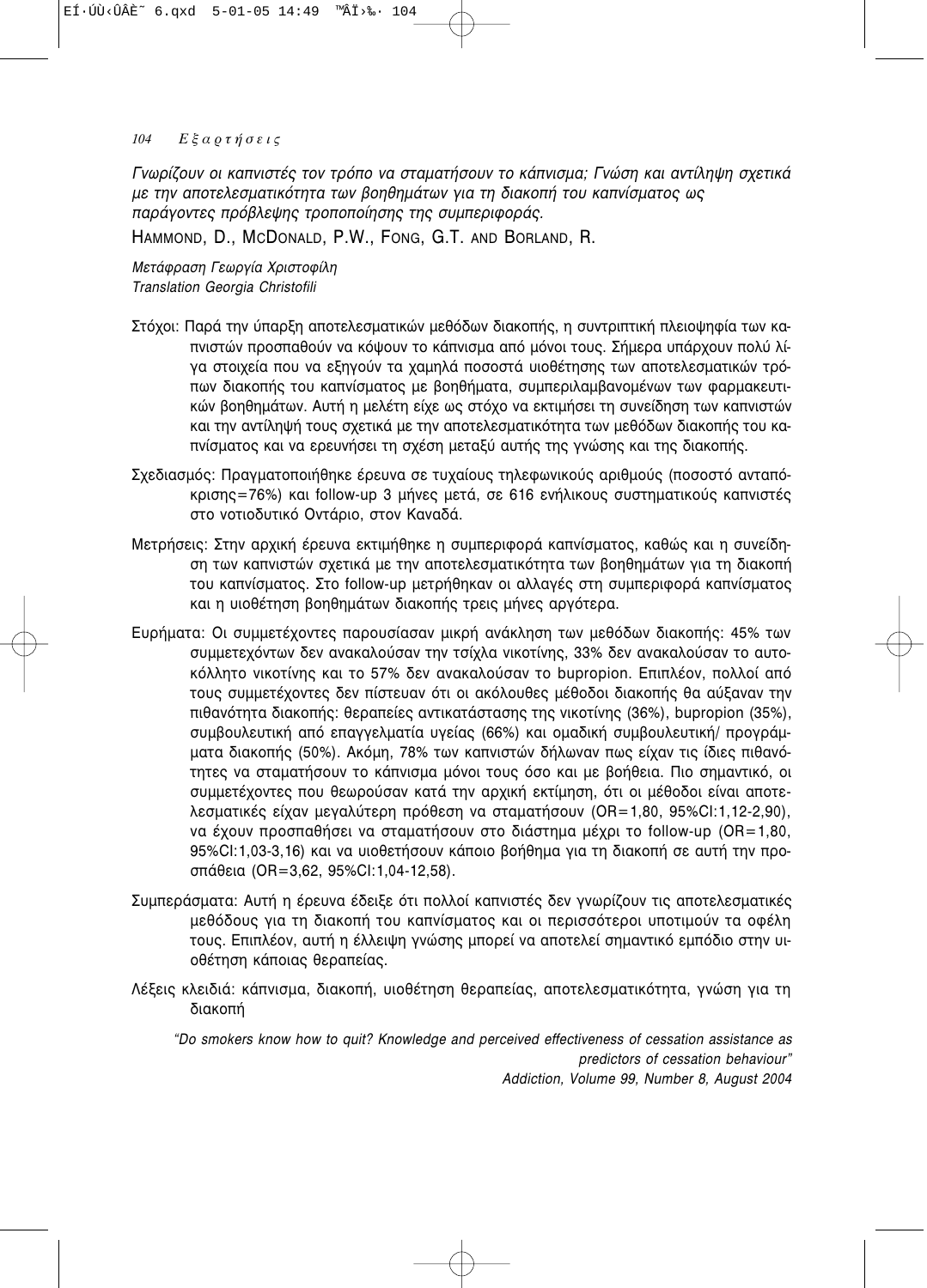Ο ρόλος της πρόθεσης για κάπνισμα στην πρόβλεψη του μελλοντικού καπνίσματος από τους νέους: τα ευρήματα από την παρακολούθηση των μελλοντικών στοιχείων MELANIE WAKEFIELD, DEBORAH D. KLOSKA, PATRICK O'MALLEY, LLOYD JOHNSTON, FRANK CHALOUPKA, JOHN PIERCE, GARY GIOVINO, ERIN RUEL AND BRIAN R. FLAY

*Μετάφραση Γεωργία Χριστοφίλη Translation Georgia Christofili*

- Στόχοι: Να δείξει ότι η πρόθεση μπορεί να προβλέψει τα μακροπρόθεσμα μελλοντικά επίπεδα καπνίσματος, ανεξάρτητα από το επίπεδο της εμπειρίας καπνίσματος στο παρελθόν. Ολοένα και περισσότερες έρευνες δείχνουν ότι η πρόθεση για κάπνισμα στο μέλλον, μπορεί να στηρίζεται στην εμπειρία καπνίσματος στο παρελθόν.
- Σχεδιασμός: Χρησιμοποιώντας αναλύσεις λογαριθμικής παλινδρόμησης, αξιολογήσαμε τη σχέση μεταξύ της εμπειρίας καπνίσματος κατά την έναρξη της μελέτης και της ισχυρής πρόθεσης «να μην καπνίζω τσιγάρα σε 5 χρόνια από σήμερα» και το αποτέλεσμα μετρήθηκε τέσσερις φορές σε follow-up: κάπνισμα στις 30 ημέρες, στα 3 ή 4 και 5 ή 6 χρόνια follow-up και στην παρούσα κατάσταση καπνίσματος (αυτό-αναφορά από τακτικούς ή πρώην καπνιστές που είχαν καπνίσει τις τελευταίες 30 ημέρες) σε follow-up στα 3-4 στα και 5-6 έτη.
- Συμμετέχοντες: Εθνικά αντιπροσωπευτικό δείγμα στις Ηνωμένες Πολιτείες ατόμων της τρίτης λυκείου, τα οποία ανταποκρίθηκαν στην έρευνα Παρατήρηση του Μέλλοντος (Monitoring The Future, MTF) από το 1976 μέχρι το 1993. Για αυτές τις ομάδες, συνδέσαμε το στάδιο του καπνίσματος και την πρόθεση στην τρίτη λυκείου και πραγματοποιήσαμε μετρήσεις follow up σε 3-4 χρόνια μετά τη έναρξη και σε 5-6 χρόνια μετά την έναρξη.
- Ευρήματα: Η ανάλυση των στοιχείων από το follow up στα 3-4 χρόνια (σταθμισμένα n= 4.544) και 5-6 έτη (σταθμισμένα n=3.885) και για τους δύο ορισμούς του αποτελέσματος του καπνίσματος έδειξε ότι υπήρχε μια σχέση δράσης-αντίδρασης μεταξύ των επιπέδων της εμπειρίας καπνίσματος στην έναρξη και της πιθανότητας καπνίσματος στο μέλλον. Επιπλέον, ανεξάρτητα από την εμπειρία καπνίσματος στην έναρξη, υπήρχε μια στατιστικά σημαντική προστατευτική επίδραση από τη σταθερή πρόθεση να μην καπνίζει κάποιος σε πέντε χρόνια, όσον αφορά στη μελλοντική συμπεριφορά καπνίσματος.
- Συμπεράσματα: Τα ευρήματα δείχνουν ότι οι μελέτες αξιολόγησης των πολιτικών και των προγραμμάτων για τον έλεγχο του καπνού μπορούν να χρησιμοποιήσουν αποτελεσματικά τις κατηγορίες οι οποίες ενσωματώνουν την πρόθεση για κάπνισμα ως πρόωρο δείκτη του αποτελέσματος.

Λέξεις κλειδιά: κάπνισμα, εφηβεία, πρόθεση, ομάδα μελέτης

*"The role of smoking intentions in predicting future smoking among youth: findings from monitoring the future data" Addiction, Volume 99, Number 7, July 2004*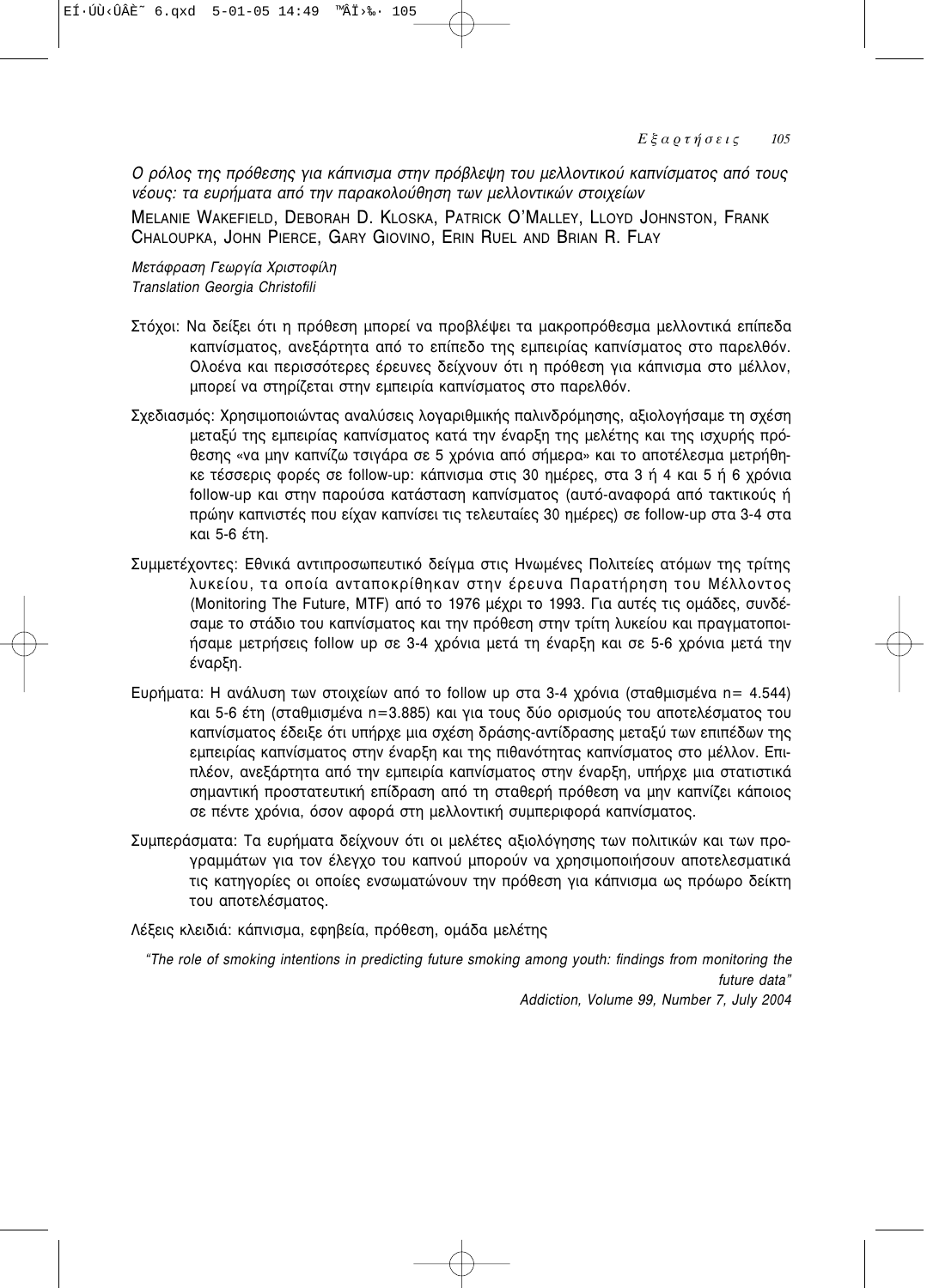#### 106 *Εξαρτήσεις*

Το κάπνισμα και το μοντέλο των πέντε παραγόντων της προσωπικότητας ANTONIO TERRACCIANO AND PAUL T. COSTA. JR.

Μετάφραση: Αλεξάνδρα Τζάλα Translation: Alexandra Tzala

Στόχοι: Η εξέταση της σχέσης ανάμεσα σε χαρακτηριστικά προσωπικότητας και στο κάπνισμα με τη χρήση ενός ολοκληρωμένου μοντέλου προσωπικότητας, το μοντέλο των πέντε παραγόντων (ΜΠΠ).

Σχεδιασμός: Διατμηματική έρευνα

Χώρος: Βαλτιμόρη, ΜD, ΗΠ

- Μετρήσεις: Ένα αυτό-χορηγούμενο ερωτηματολόγιο για το κάπνισμα και ένα αναθεωρημένο ερωτηματολόγιο προσωπικότητας (Personality Inventory).
- Ευρήματα: Οι καπνιστές σημείωσαν υψηλότερη βαθμολογία από τους μή καπνιστές στο Νευρωτισμό και χαμηλότερη στη Συγκαταβατικότητα και στη Ευσυνειδησία. Οι πρώην καπνιστές σημείωσαν μέτρια βαθμολογία σε αυτές τις υψηλότερης-τάξης διαστάσεις. Ο Νευρωτισμός σχετίστηκε με το κάπνισμα ειδικά σε άτομα με χαμηλή Ευσυνειδησία, όπως φάνηκε από το διαδραστικό αποτέλεσμα ανάμεσα στους δυο παράγοντες. Δεν υπήρχαν διαφορές όσον αφορά στην Εξωστρέφεια και στην Ανοιχτή διάθεση για Εμπειρίες: Στο χαμηλής-τάξης επίπεδο, οι καπνιστές χαρακτηρίζονταν από ανικανότητα άρνησης της έντονης επιθυμίας για χρήση (Υψηλή Παρόρμηση), της αναζήτησης ερεθισμάτων (έντονη Αναζήτηση Άμεσης Ικανοποίησης), της έλλειψης επιμονής (Χαμηλή Αυτοπειθαρχία), και της έλλειψης σοβαρής εκτίμησης των αποτελεσμάτων των πράξεων τους (Έλλειψη Σκοπιμότητας).
- Συμπεράσματα: Στο υψηλής-τάξης επίπεδο παραγόντων, αυτή η μελέτη αναπαράγει και διευρύνει προηγούμενες μελέτες με τη χρήση ενός ολοκληρωμένου μοντέλου προσωπικότητας (ΜΠΠ). Οι περισσότερες λεπτομέρειες που παρέχονται από την ανάλυση φαίνεται να εξηγούν κάποια από τα συγκρουόμενα στοιχεία της βιβλιογραφίας και η χρήση παλαιότερου δείγματος είναι διαφωτιστική ειδικά για την ομάδα των πρώην καπνιστών. Η έρευνα προσωπικότητας μπορεί να οδηγήσει σε μια βαθύτερη κατανόηση του καπνίσματος και πιθανόν να συνεισφέρει στην πολιτική και στα προγράμματα για την πρόληψη του καπνίσματος και την αποχή.
- Λέξεις κλειδιά: κάπνισμα, συμπεριφορά κινδύνου υγείας, χαρακτηριστικά προσωπικότητας, Μοντέλο Πέντε-Παραγόντων

"Smoking and the five-factor model of personality" Addiction, Volume 99, Number 4, April 2004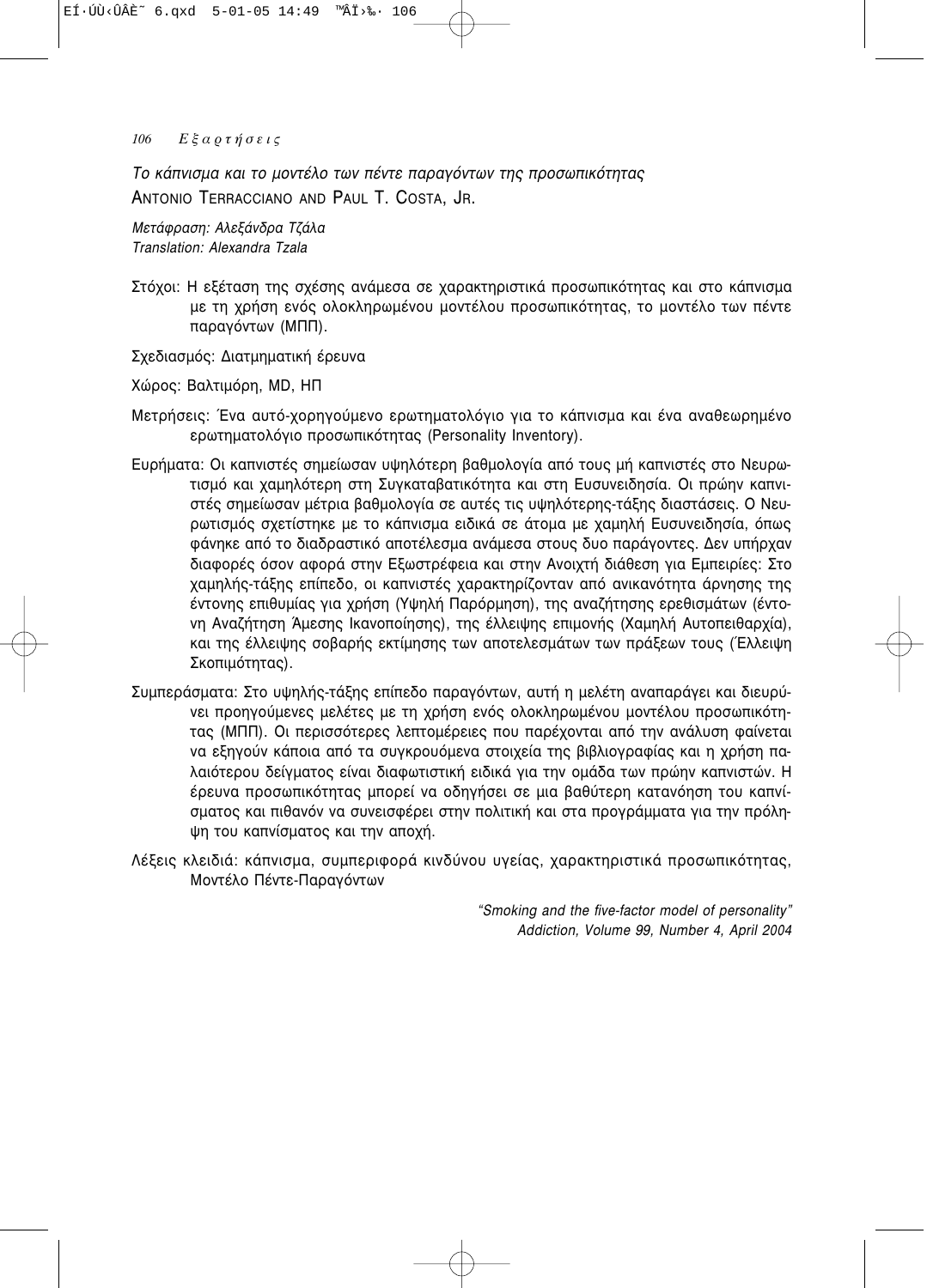# Â∧∧A ⊖FMATA

*Το φάσμα της εφηβικής συμπεριφοράς στο πλαίσιο της έκθεσης στα ναρκωτικά και στην έναρξη χρήσης ουσιών: η συμπεριφορά φυσικής ανοσίας σε λειτουργία* CHUAN-YU CHEN, CATHERINE M. DORMITZER, ULISES GUTIERREZ, KENNETH VITTETOE, GONZALO GONZALES AND JAMES C. ANTHONY

*Μετάφραση Γεωρνία Χριστοφίλη Translation Georgia Christofili*

- Στόχοι: Ο στόχος αυτής της μελέτης είναι να διερευνήσει την υποθετική συμπεριφορά φυσικής ανοσίας. Η φυσική ανοσία είναι ένας μηχανισμός μη-συγκεκριμένης προστασίας ή ανοσίας σε μόλυνση ή ασθένεια. Στη συγκεκριμένη περίπτωση, υποθέτοντας ότι ορισμένες πτυχές του φάσματος της εφηβικής συμπεριφοράς μπορεί να προστατεύουν τους νέους από την πρόωρη εμπλοκή με τα ναρκωτικά, μελετήσαμε τις πρώτες ευκαιρίες για δοκιμή ουσιών και την πρώτη χρήση ουσιών, που εκφράστηκε από πέντε παρατηρημέ-Vες διαστάσεις του φάσματος της εφηβικής συμπεριφοράς: τη θρησκεία, την κοινωνικοποίηση, τον αθλητισμό, την κοινωνικοποίηση μεταξύ των φύλων και τις δραστηριότητες στο σπίτι.
- Σχεδιασμός και Συμμετέχοντες: Εθνικά αντιπροσωπευτικά δείγματα νέων που πηγαίνουν σχολείο συγκεντρώθηκαν στον Παναμά, τις πέντε ισπανικής κληρονομιάς χώρες της κεντρικής Αμερικής και τη Δομινικανή Δημοκρατία (n=12.797).
- Μετρήσεις: Αξιολογήθηκε η εμπλοκή με τα ναρκωτικά και το φάσμα της εφηβικής συμπεριφοράς με ανώνυμα αυτό-χορηγούμενα ερωτηματολόγια.
- Ευρήματα: Το θρησκευτικό στοιχείο και ο αθλητισμός ως ξεχωριστές διαστάσεις, συνδέονταν αντίστροφα με τις πρόσφατες εμπειρίες χρήσης και η κοινωνικοποίηση συνδεόταν με την αυξημένη ύπαρξη αυτών των εμπειριών. Για παράδειγμα, για κάθε μία επιπλέον μονάδα στη διάσταση των θρησκευτικών δραστηριοτήτων στο φάσμα της εφηβικής συμπεριφοράς υπήρχε μείωση στην πρώτη ευκαιρία για να δοκιμάσει ο έφηβος καπνό  $(aOR=0.75, 95\%$  CI: 0,63-0,90, p=0,002). Οι έφηβοι που συμμετείχαν σε υψηλά επίπεδα αθλητικών δραστηριοτήτων και δραστηριοτήτων στο σπίτι είχαν λιγότερες πιθανότητες για έναρξη χρήσης μαριχουάνα (aOR=0,45, 95% CI: 0,30-0,67, p<0,001; aOR=0,56, 95% CI: 0,32-0,99, p=0,048, αντίστοιχα).
- Συμπεράσματα: Τα στοιχεία της μελέτης αυτής υποστηρίζουν την συμπεριφορά της φυσικής ανοσίας. Ο χειρισμός διαστάσεων του φάσματος της εφηβικής συμπεριφοράς μπορεί να βοηθήσει στην πρόληψη ή στη μείωση της εμπλοκής των εφήβων με τα ναρκωτικά, ενισχύοντας την φυσική ανοσία ως μηχανισμό προστασίας.

Λέξεις κλειδιά: έφηβος, διεθνικό, αλκοόλ, καπνός, μαριχουάνα

*"The adolescent behavioral repertoire as a context for drug exposure opportunity and initiation of drug use: behavioral autarcesis at play" Addiction, Volume 99, Number 7, July 2004*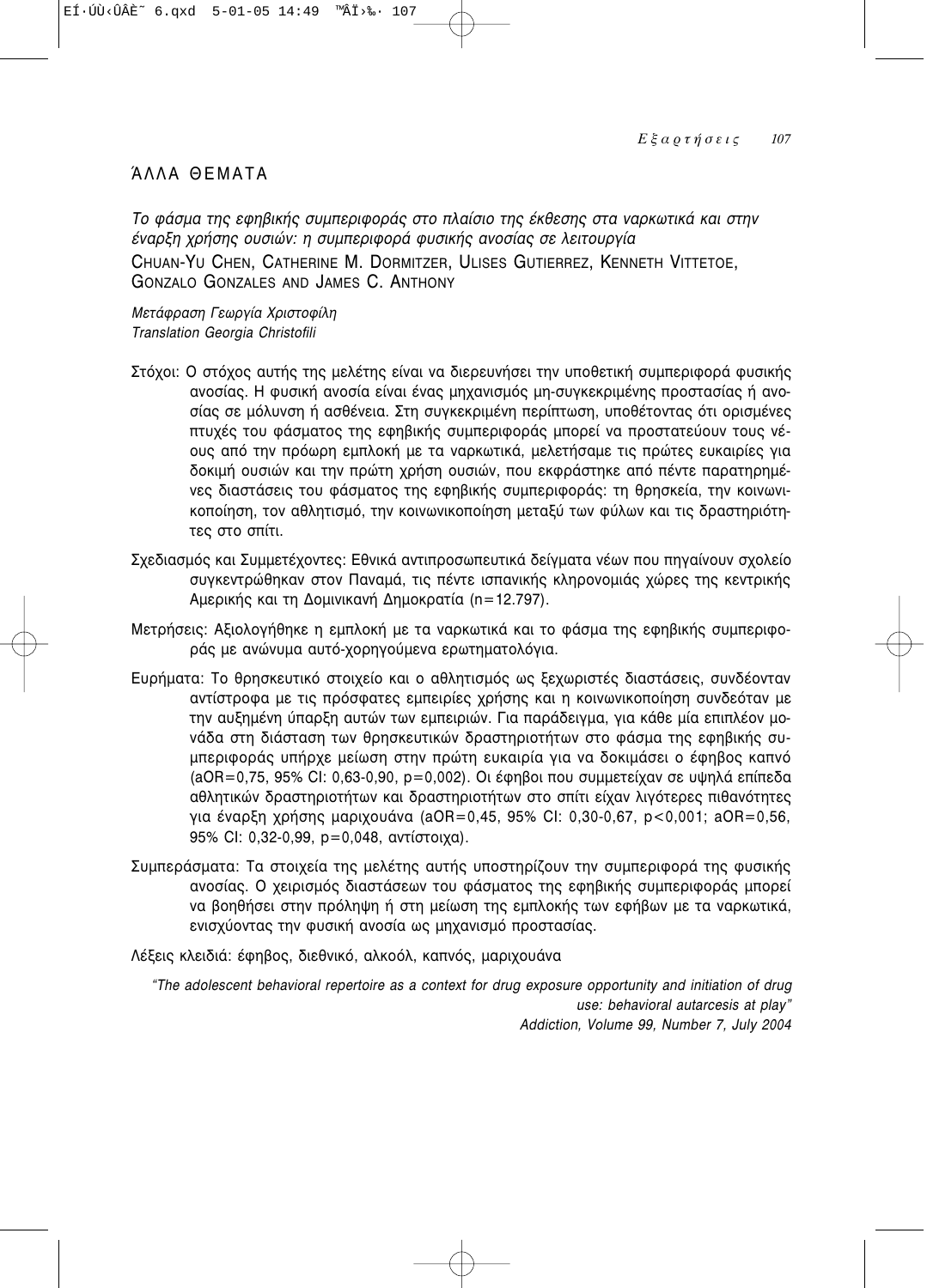Ο αντίκτυπος που έχει η χρήση ουσιών από τους γονείς στα παιδιά: ποιό είναι το πρόβλημα *και τί μπορεί να βοηθήσει;* 

MARINA BARNARD AND NEIL MCKEGANEY

*Μετάφραση: Αλεξάνδρα Τζάλα Translation: Alexandra Tzala*

- Στόχοι: Η ανασκόπηση της βιβλιογραφίας για την επιρροή της χρήσης ουσιών από τους γονείς στα παιδιά και η αποτελεσματικότητα των παρεμβάσεων-κλειδιά για τη μείωση της επιρροής της γονικής χρήσης ουσιών στα παιδιά.
- Μεθοδολογία: Ολοκληρωμένη αφηγηματική ανασκόπηση δημοσιευμένων ερευνών στην αγγλική γλώσσα και παρεμβάσεις που καλύπτουν χρονικά τις τελευταίες 3 δεκαετίες και προέρχονται από τα δεδομένα βιβλιοθήκης και από παραπομπές.
- Ευρήματα: Το πρόβλημα της χρήσης ουσιών μπορεί δημιουργήσει προβλήματα στο γονικό ρόλο και στην δημιουργία ενός περιβάλλοντος κατάλληλης ανατροφής. Αν και οι παρεμβάσεις είναι μικρής κλίμακας, τοπικές και πολυδάπανες, οι βασικές παρεμβάσεις οι οποίες αξιολογήθηκαν δίνουν συγκρατημένη αισιοδοξία για το ό,τι οι γονείς με πρόβλημα χρήσης μπορούν να μειώσουν τη χρήση και να επιτύχουν καλύτερα αποτελέσματα στη διαχείριση της οικογένειας. Τα παιδιά είναι σπανίως στο επίκεντρο των παρεμβάσεων.
- Συμπεράσματα: Υπάρχει ανάγκη για ευρύτερη εφαρμογή και περισσότερο συστηματική αξιολόγηση των παρεμβάσεων σε αυτό το πεδίο. Δεδομένης της έκτασης του προβλήματος, είναι σημαντικό να καθιερωθεί στις υπάρχουσες υπηρεσίες ο τρόπος με τον οποίο μπορούν να εφαρμοστούν τα ευρήματα αυτών των περισσότερο εντοπισμένων παρεμβάσεων.

Λέξεις κλειδιά: γονείς, ναρκωτικές ουσίες, παιδιά, παρεμβάσεις

*"The impact of parental problem drug use on children: what is the problem and what can be done to help?"*

*Addiction, Volume 99, Number 5, May 2004*

Η επίδραση της απάντησης των υπηρεσιών στις ανάγκες των μελών για τη βελτίωση στο χώρο της θεραπείας της τοξικοεξάρτησης

PETER D. FRIEDMANN, M.D., M.P.H., JAMES C. HENDRICKSON, M.A., DEAN R. GERSTEIN, PH.D. AND ZHIWEI ZHANG, PH.D.

**Μετάφραση Γεωργία Χριστοφίλη** *Translation Georgia Christofili*

- Στόχος: Να εξετάσει εάν η σχέση ανάγκης-υπηρεσιών θεραπείας των εξαρτήσεων οδηγεί σε βελτιώσεις όσον αφορά τη χρήση ουσιών και εάν η διάρκεια της θεραπείας συνεισφέρει σε αυτή τη βελτίωση.
- Μεθοδολογία: Αυτή η ανάλυση χρησιμοποιεί τα στοιχεία προοπτικής από μια ομάδα αμερικανών χρηστών σε θεραπεία για την τοξικοεξάρτηση, που ανέφεραν ανάγκες για υπηρεσίες πέρα από τις βασικές υπηρεσίες αποκατάστασης (N=3.103). «Βελτίωση στη χρήση ουσιών» είναι η διαφορά μεταξύ της μέγιστης συχνότητας χρήσης ουσιών του ατόμου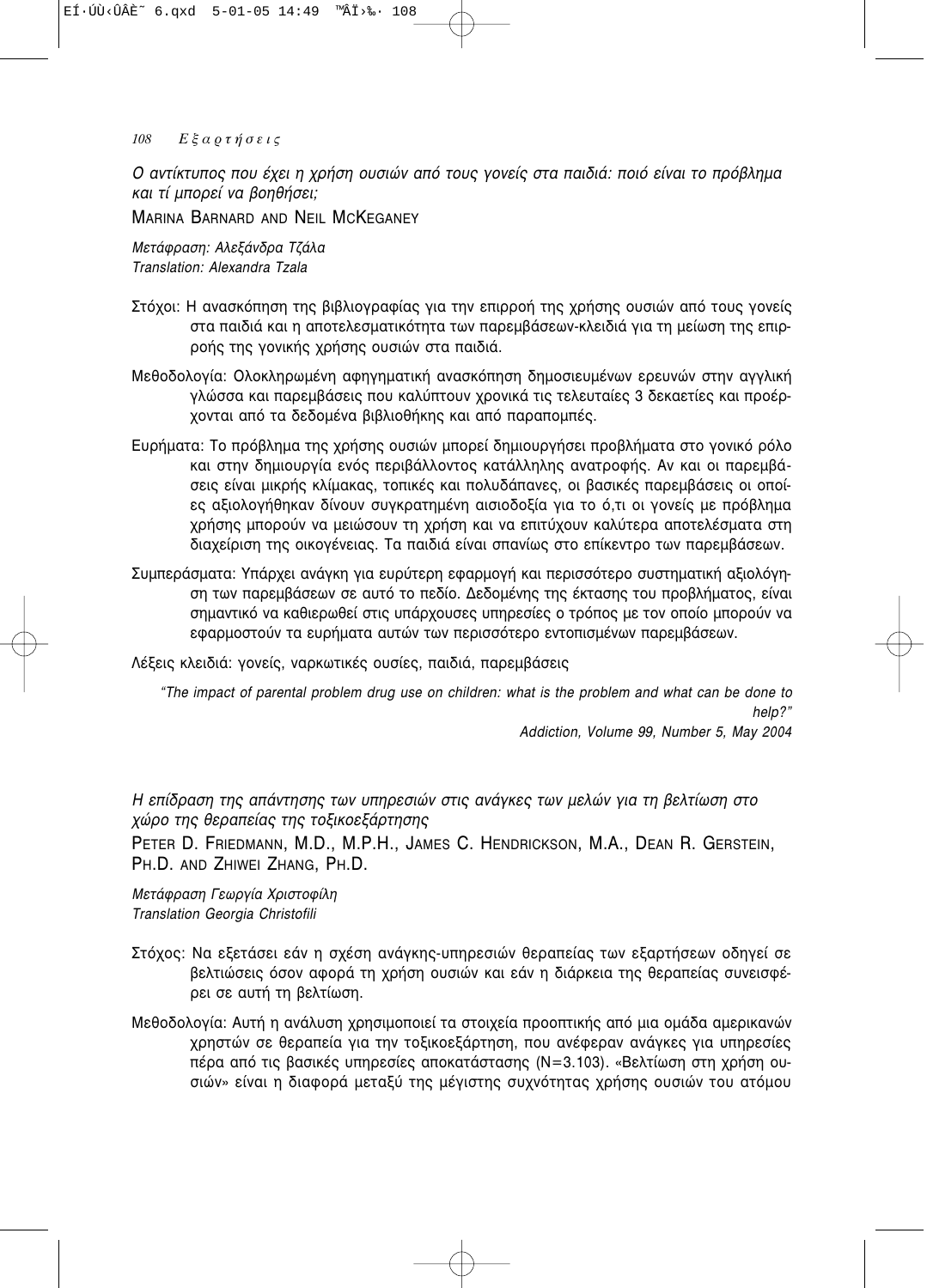(ημέρες ανά μήνα) το χρόνο πριν την εισαγωγή και ένα χρόνο μετά τη θεραπεία. Η συvoλική και κύρια χρήση των σημαντικότερων παράνομων ουσιών (ηρωίνη, κοκαΐνη σκόνη/ κρακ και μαριχουάνα) εξετάζεται χωριστά. Η «αντιστοιχία ανάγκη-υπηρεσίες» σημαίνει ότι ένα άτομο αξιολόγησε μια υπηρεσία ως σημαντική κατά την εισαγωγή και ανέφερε ότι την έλαβε κατά τη διάρκεια της θεραπείας του. «Το ποσοστό των αναγκών που αντιστοιχήθηκαν» δείχνει το ποσοστό 5 τομέων υπηρεσιών (ιατρική, ψυχική υγεία, οικογένεια, απασχόληση και στέγη) που αντιστοιχήθηκαν.

- Αποτελέσματα: Στα μικτά μοντέλα παλινδρόμησης που ελέγχουν για πολλαπλούς παράγοντες, το μεγαλύτερο «ποσοστό αναγκών που αντιστοιχήθηκαν» έτεινε να βελτιώσει την αρχι- $\kappa$ ή (B=.028, P=.09) και συνολική (B=.049, P=.05) χρήση ουσιών στο follow up ενός χρόνου. Η εξαίρεση της διάρκειας της θεραπείας ως συμμεταβλητή διπλασίασε το μέγεθος αυτών των συντελεστών. Τα οφέλη της αντιστοίχησης συγκεντρώθηκαν στους μισούς χρήστες που ανέφεραν ανάγκες σε 4-5 τομείς παρά σε 1-3 τομείς και ήταν ισχυρότερα μεταξύ των ατόμων που διέμεναν μακροπρόθεσμα σε ξενώνες. Η κάλυψη των επαγγελματικών αναγκών και των αναγκών για στέγαση είχε τα μέγιστα αποτελέσματα.
- Συμπέρασμα: Η αντιστοίχηση των υπηρεσιών με τις ανάγκες είναι μια χρήσιμη πρακτική στη θεραπεία της τοξικοεξάρτηση, ιδιαίτερα για άτομα με πολλές ανάγκες. Η διάρκεια της θεραπείας μπορεί μερικώς να επηρεάσει.
- Λέξεις κλειδιά: διαταραχές που σχετίζονται με τις ουσίες, κέντρα θεραπείας της τοξικοεξάρτησης, Υπηρεσίες υγείας, ανάγκες, αξιολόγηση αναγκών, στέγαση, επανένταξη, απασχόληση, υπηρεσίες ψυχικής υγείας

*"The effect of matching comprehensive services to patients' needs on drug use improvement in addiction treatment" Addiction, Volume 99, Number 8, August 2004*

Οικονομική ανάλυση του κόστους και των συνεπειών της θεραπείας στην κατάχρηση ουσιών: τα δεδομένα των αποτελεσμάτων δυο χρόνων από την Εθνική Μελέτη Αποτελεσματικότητας  $\tau$ ης Θεραπείας (NTORS)

CHRISTINE GODFREY, DUNCAN STEWART AND MICHAEL GOSSOP

 $M$ ετάφραση: Αλεξάνδρα Τζάλα *Translation: Alexandra Tzala*

- Στόχοι: Ερευνήθηκε μέρος του οικονομικού κόστους και οι συνέπειες της κατάχρησης ουσιών και της θεραπείας ανάμεσα σε άτομα που προσεγγίστηκαν από την (NTORS).
- Σχεδιασμός: Μακρόχρονη μελέτη προοπτικής σε ομάδες. Συμμετείχαν 549 άτομα από 54 προγράμματα διαμονής και θεραπείας στην κοινότητα. Τα δεδομένα συγκεντρώθηκαν από συνεντεύξεις που διεξήχθησαν κατά την εισαγωγή σε πρόγραμμα και τον πρώτο χρόνο και δεύτερο χρόνο της μελέτης follow-up.
- Μετρήσεις: Το κόστος της θεραπείας περιλάμβανε την ενδεδειγμένη και άλλες θεραπείες για την τοξικοεξάρτηση. Υπολογίστηκε το κόστος για τη χρήση των υπηρεσιών υγείας και κοινωνικής φροντίδας, την εγκληματική δραστηριότητα και τη χρήση πόρων της ποινικής δικαιοσύνης. Το κόστος βασίστηκε σε αυτό-αναφορές που συγκεντρώθηκαν από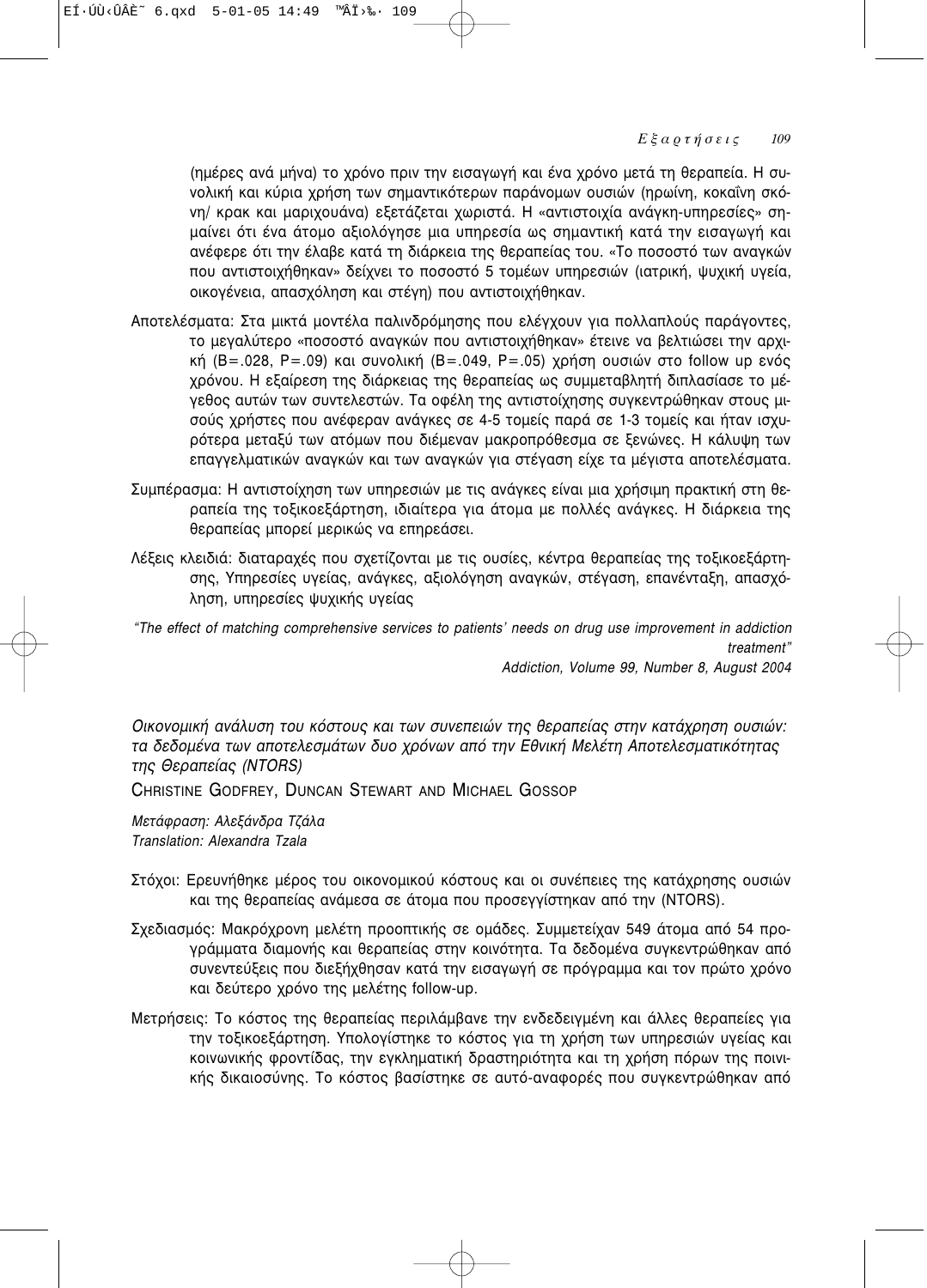#### *110 <i>Eξαρτήσεις*

δομημένες, πρόσωπο-με-πρόσωπο συνεντεύξεις σε συνδυασμό με τις εκτιμήσεις που προέρχονται από ένα εύρος πηγών.

- Ευρήματα: Η θεραπεία για τις εξαρτησιογόνες ουσίες κόστισε 2,9 εκατομμύρια λίρες πριν την ενδεδειγμένη θεραπεία, και επιπλέον 4,4 εκατομμύρια λίρες για τα επόμενα δυο χρόνια. Τα οικονομικά οφέλη αφορούσαν κατά το μεγαλύτερο μέρος τους την μείωση του εγκλήματος και του κόστους των θυμάτων από εγκλήματα. Το κόστος των εγκλημάτων μειώθηκε κατά 16,1 εκατομμύρια λίρες τον πρώτο χρόνο, και κατά 11,3 εκατομμύρια λίρες κατά τη διάρκεια του δευτέρου χρόνου. Το κόστος για τη φροντίδα της υγείας ήταν σχετικά μικρό αλλά περίπου διπλασιάστηκε κατά τη διάρκεια αυτής της έρευνας. Το ποσοστό των συνεπειών για την καθαρή επένδυση στη θεραπεία ποίκιλλε από 18:1 μέχρι 9,5:1 ανάλογα με τις υποθέσεις. Αυτό όμως αποτελεί ένα μάλλον συντηρητικό υπολογισμό των αναλογιών οφέλους-κόστους, γιατί πολλά πιθανά οφέλη δεν περιλήφθηκαν στον υπολογισμό.
- Συμπεράσματα: Τα δεδομένα έδειξαν πως υπάρχουν καθαρά οικονομικά οφέλη από τη θεραπεία των εξαρτημένων ατόμων στην Αγγλία.

*"Economic analysis of costs and consequences of the treatment of drug misuse: two year outcome data from the National Treatment Outcome Research Study (NTORS)" Addiction, Volume 99, Number 6, June 2004*

*Η κλίμακα για τις αντιλήψεις σχετικά με τον τζόγο: ανάπτυξη, επιβεβαιωτικός παράγοντας εγκυρότητας και ψυχομετρικές ιδιότητες* 

NAMRATA RAYLU AND TIAN P. S. OEI

*Μετάφραση: Αλεξάνδρα Τζάλα Translation: Alexandra Tzala*

- Στόχοι: Ο σκοπός είναι η ανάπτυξη και η επικύρωση ενός τρόπου μέτρησης για το εύρος των αντιλήψεων σχετικά με τον τζόγο από τζογαδόρους.
- Σχεδιασμός και Συμμετέχοντες: Συμμετείχαν 968 εθελοντές από κοινοτικό πληθυσμό. Έγινε τυχαία ένταξη σε δυο ομάδες. Στην πρώτη ομάδα εκτελέστηκε περιστροφή varimax με βασικό άξονα παραγόντων και επιβεβαιωτική παραγοντική ανάλυση στη δεύτερη ομάδα για την εύρεση της καταλληλότερης λύσης.
- Μετρήσεις: Για αυτήν την έρευνα αναπτύχθηκε η κλίμακα για τις αντιλήψεις σχετικά με τον τζόγο και χρησιμοποιήθηκαν επίσης το South Oaks Gambling Screen (SOGS; Leisure & Blume, 1987), η Κλίμακα Προδιάθεσης προς τον Τζόγο (Motivation Towards Gambling scale, MTGS; Chantal, Vallerand & Vallierew, 1994) και η Κλίμακα για την Κατάθλιψη, Άγχος, Στρες (Depression Anxiety Stress) (DASS-21; Lovlbond & Lovlbond, 1995).
- Ευρήματα: Πραγματοποιήθηκε παραγοντική ανάλυση διερεύνησης στο μισό δείγμα η οποία υπέδειξε πέντε παράγοντες που περιλαμβάνουν την αίσθηση του έλεγχου/ μεροληψία (GRCS-IB), την ψευδαίσθηση του ελέγχου (GRCS-IC), την προβλεψιμότητα του ελέγχου (GRCS-PC), τις προσδοκίες σχετικά με τον τζόγο (GRCS-GE) και την αντιλαμβανόμενη ανικανότητα για την αποχή από τον τζόγο (GRCS-IS). Αυτά εξήγησαν το 70% της συνολικής μεταβλητότητας. Η επιβεβαιωτική ανάλυση παραγόντων με τη χρήση του δεύτε-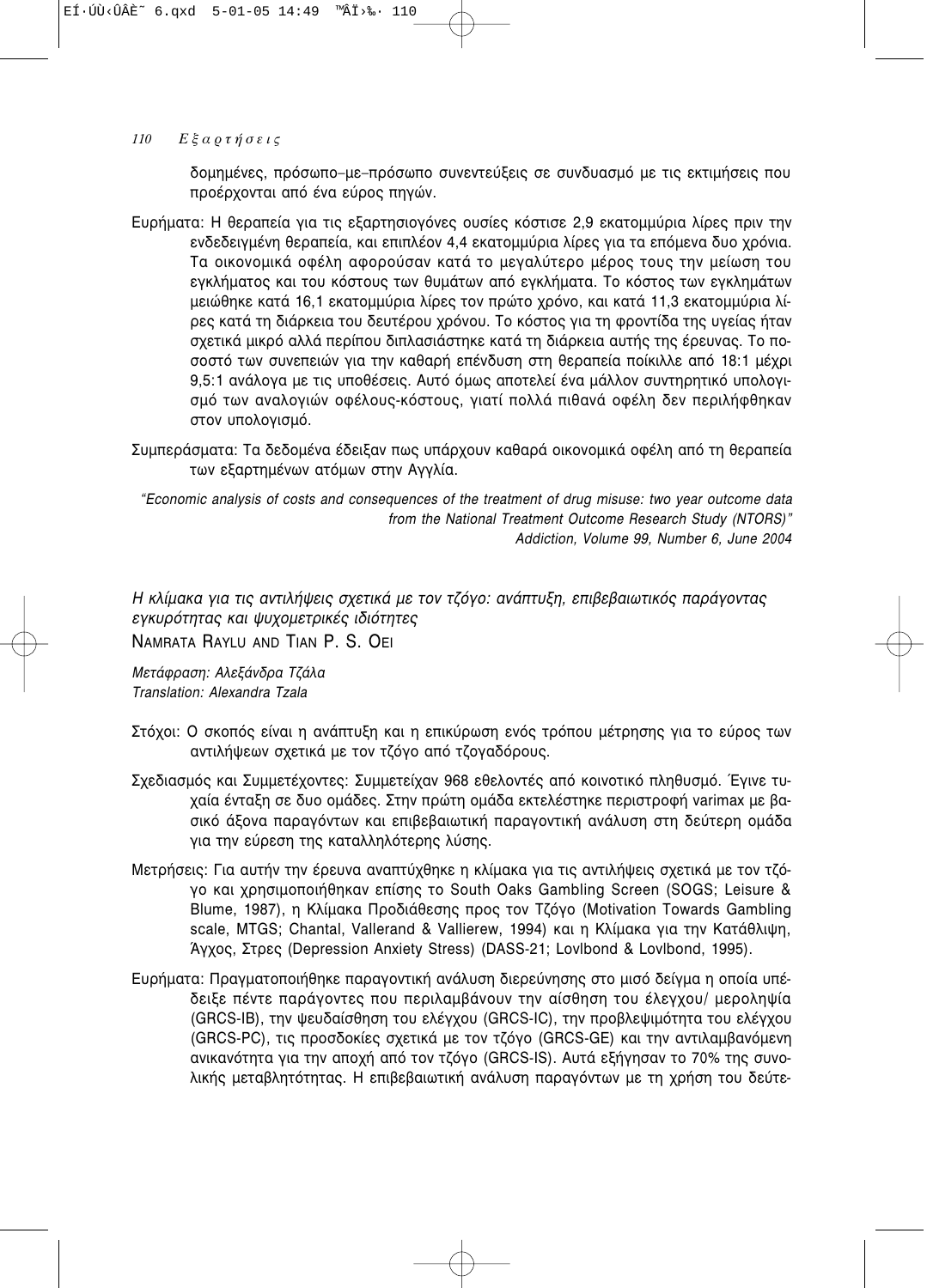#### *<i>Eξαρτήσεις* 111

EÍ·ÚÙ‹ÛÂȘ 6.qxd 5-01-05 14:49 ™ÂÏ›‰· 111

ρου μισού του δείγματος επιβεβαίωσε ότι η λύση των πέντε-παραγόντων είναι η πιο κατάλληλη για τα δεδομένα. Οι συντελεστές Cronbach's alpha ποικίλουν από 0,77 μέχρι 0,91 και 0,93 στην συνολική κλίμακα.

- Συμπεράσματα: Αυτή η μελέτη έδειξε ότι τα 23 μέρη του ερωτηματολογίου για την αίσθηση του ελέγχου έχουν καλές ψυχομετρικές ιδιότητες και έτσι, είναι ένα χρήσιμο εργαλείο για την αναγνώριση του ελέγχου ανάμεσα στους μη τζογαδόρους. Αποτελεί το πρώτο βήμα για την δημιουργία και την προσαρμογή παρόμοιων εργαλείων για τους προβληματικούς τζογαδόρους καθώς και για την ανάπτυξη περισσότερο εξειδικευμένων εργαλείων για την προσέγγιση συγκεκριμένων τομέων του ερωτηματολογίου.
- Λέξεις κλειδιά: προβληματικοί τζογαδόροι, αντίληψη, τζόγος, κοινότητα, ανάλυση επιβεβαιωτικών παραγόντων

*"The Gambling Related Cognitions Scale (GRCS): development, confirmatory factor validation and psychometric properties" Addiction, Volume 99, Number 6, June 2004*

Ένωση για τη Μελέτη των Εξαρτήσεων (SSA) GILLIAN TOBER, ΠΡΟΕΔΡΟΣ ΣΤΗΝ ΕΝΩΣΗ ΓΙΑ ΤΗ ΜΕΛΕΤΗ ΤΩΝ ΕΞΑΡΤΗΣΕΩΝ

*Μετάφραση: Αλεξάνδρα Τζάλα Translation: Alexandra Tzala*

Η Ένωση για τη Μελέτη των Εξαρτήσεων (SSA) είναι μια μαθησιακή ένωση, μια εταιρεία με μη κερδοσκοπικό χαρακτήρα, ένας ανεξάρτητος οργανισμός που προωθεί την έρευνα, την κοινωνική πολιτική και τη θεραπεία για τις εξαρτήσεις. Ιδρύθηκε στο Λονδίνο το 1884 με σκοπό την προώθηση της βασιζόμενης σε έρευνα -κατανόηση του αλκοολισμού και αποτελεί την παλαιότερη ένωση στο είδος της. Στην αρχή το έργο της ένωσης βασίστηκε σε μια πολιτική αναζήτησης, εμπλουτισμού και επεξεργασίας των στοιχείων και παρέμεινε πιστή σε αυτήν την οργανωτική αρχή καθ' όλη τη διάρκεια της πορείας της. Αρχικώς οδηγούμενη από ιατρικά και πολιτικά συμφέροντα η Ένωση αναπτύχθηκε για να περιλάβει μια ευρύτερη επιστημονική βάση που αντανακλά την επέκταση του ενδιαφέροντος στον τομέα των εξαρτήσεων από την επιστήμη της βιολογίας, της ψυχολογίας και της κοινωνιολογίας, στη νοσηλευτική, στην κοινωνική εργασία, στους επιμελητές αναστολής και σε άλλες πτυχές του ποινικού δικαίου και του εθελοντισμού από επαγγελματίες. Σήμερα τα μέλη της περιλαμβάνουν ερευνητές, ιατρούς και φορείς χάραξης πολιτικής από όλους αυτούς τους χώρους, η πλειοψηφία των οποίων κατοικεί και εργάζεται στο Ηνωμένο Βασίλειο. Οι διεθνής συμμετοχές καλύπτουν περίπου το ένα τρίτο των συνολικών συμμετοχών και γίνονται τώρα προσπάθειες για την επέκταση των συνεργασιών με άλλες εθνικές ενώσεις στο χώρο. Οι δραστηριότητες της Ένωσης επι-Κεντρώνονται στα περιοδικά της Ένωσης, «Εξάρτηση» (Addiction) και «Βιολογία των Εξαρτήσεων» (Addiction Biology), άλλες εκδοτικές δραστηριότητες, το ετήσιο συμπόσιο και έναν αριθμό πολιτικών πρωτοβουλιών.

> *"The Society for the Study of Addiction (SSA)" Addiction, Volume 99, Number 6, June 2004*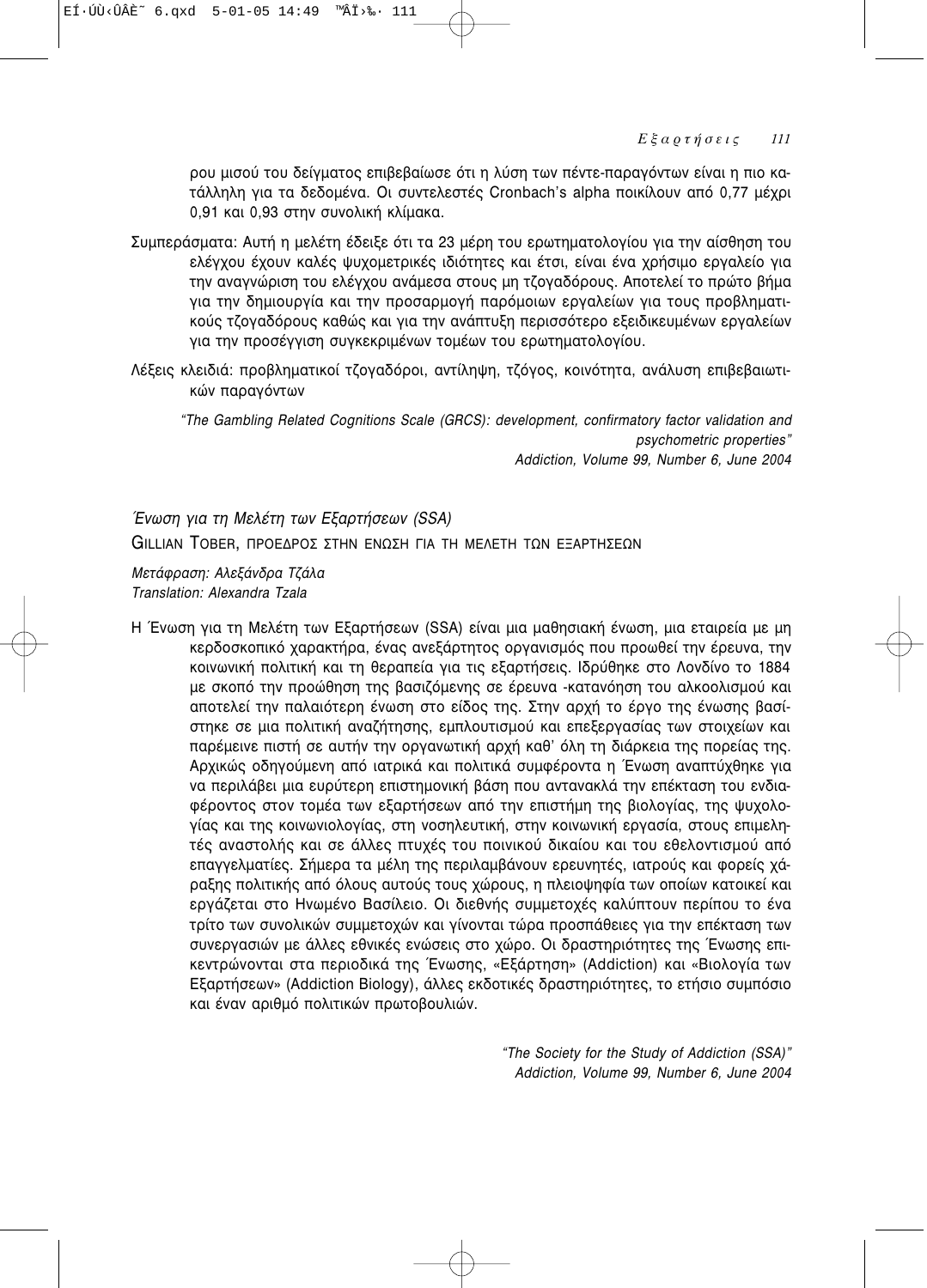*Η κατάθλιψη και η επιθετικότητα ως παράγοντες πρόβλεψης μακρόχρονων αποτελεσμάτων* για τους χρήστες οπιοειδών

SANDHYA R. RAO, KIRK M. BROOME AND D. DWAYNE SIMPSON

*Μετάφραση: Αλεξάνδρα Τζάλα Translation: Alexandra Tzala*

- Στόχοι: Αυτή η έρευνα άντλησε στοιχεία από την Έρευνα Αποτελεσματικότητας της Θεραπείας από τη Χρήση Ουσιών (DATOS) για να ερευνήσει τη σχέση ανάμεσα στην κατάθλιψη πριν τη θεραπεία και την επιθετικότητα με τη χρήση ουσιών και την εγκληματική συμπεριφορά κατά τον 1° και τον 5° χρόνο μετά τη θεραπεία σε μια follow-up μελέτη ασθε-Vών με και χωρίς πρόσθετη για θεραπευτική εμπλοκή τον χρόνο που προηγήθηκε του follow-up.
- Σχεδιασμός: Οι εισαγωγές σε πρόγραμμα μεθαδόνης παρακολουθήθηκαν περίπου 1 και 5 χρόνια μετά ακολουθώντας ένα νατουραλιστικό, μη πειραματικό σχεδιασμό αξιολόγησης. Η ανάλυση των δεδομένων έγινε με τη χρήση πολλαπλής λογισμικής παλινδρόμησης.

Χώρος: Περιλήφθηκαν περίπου 18 προγράμματα από το DATOS.

- Συμμετέχοντες: Περιλήφθηκε ένα αναλυτικό δείγμα αποτελούμενο από 727 άτομα τον 1° χρόνο Kαι 432 άτομα τον 5° χρόνο του follow-up.
- Ευρήματα: Οι αναλύσεις των πολλαπλών λογισμικών παλινδρομήσεων δείχνουν ότι, όσο μεγαλύτερη ήταν η κατάθλιψη τόσο μικρότερη ήταν η χρήση ουσιών το χρόνο που προηγήθηκε καθεμία από τις follow-up έρευνες, ενώ όσο μεγαλύτερη ήταν η επιθετικότητα, τόσο μεναλύτερη ήταν η χρήση ουσιών και τόσο περισσότερες οι συλλήψεις σε κάθε follow-up. Επίσης, αυτές οι σχέσεις πρόβλεψης γίνονται εμφανείς μόνο σε άτομα που δεν εμπλέκονται σε επιπρόσθετες θεραπείες.
- Συμπεράσματα: Η κατάθλιψη και η επιθετικότητα έδειξαν να έχουν αντίθετες σχέσεις με τα αποτελέσματα υπογραμμίζοντας την ανάγκη αξιολόγησης αυτών των ψυχολογικών συνθηκών ξεχωριστά και τη σχεδίαση κατάλληλων θεραπευτικών πλάνων.

Λέξεις κλειδιά: κατάθλιψη, επιθετικότητα, μακρόχρονη follow-up

*"Depression and hostility as predictors of long-term outcomes among opiate users" Addiction, Volume 99, Number 5, May 2004*

Ο βαθμός της ενέσιμης χρήσης ουσιών ως καθοριστικός παράγοντας της συνεχιζόμενης *αποχής από την ενέσιμη χρήση ανάμεσα σε χρόνιους χρήστες: η διαχωριστική γραμμή στους ΚΟΙ*νωνικούς παράγοντες και στη χρήση των υπηρεσιών

JULIE BRUNEAU, SUSAN B. BROGLY, MARK W. TYNDALL, FRANçOIS LAMOTHE AND EDUARDO L. FRANCO

*Μετάφραση: Αλεξάνδρα Τζάλα Translation: Alexandra Tzala*

Στόχοι: Το αντικείμενο της έρευνας είναι η αναγνώριση παραγόντων που σχετίζονται με την μα-Κρόχρονη αποχή από την ενέσιμη χρήση ουσιών και την περαιτέρω εξέταση της σχέσης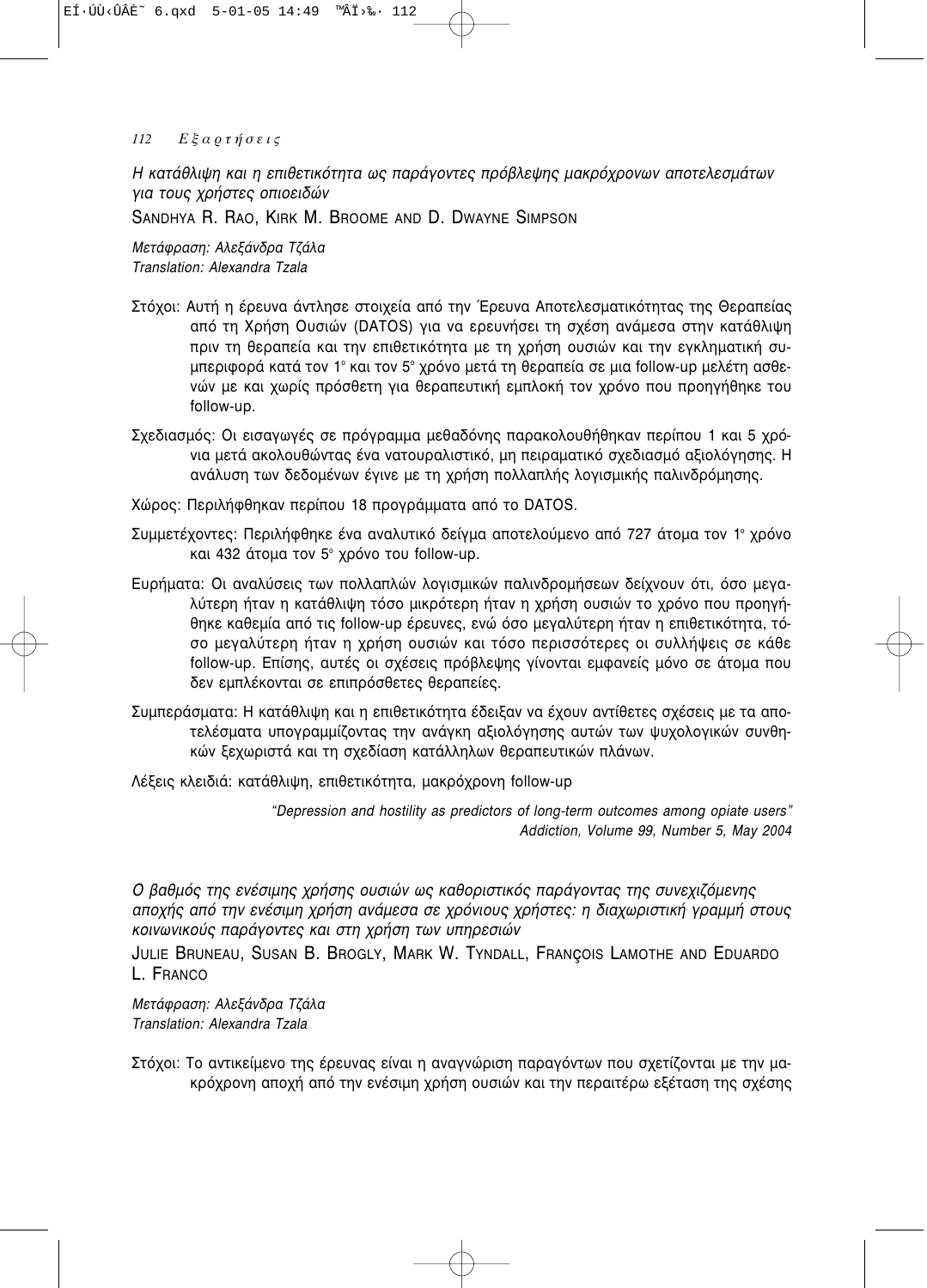ανάμεσα στη συνεχόμενη αποχή από την ενέσιμη χρήση (IDUs) και στην προηγούμενη συχνότητα της ενέσιμης χρήσης.

- Σχεδιασμός και Χώρος: Περιλήφθηκαν οι χρήστες ουσιών που έκαναν ενέσιμη χρήση στο Μόντρεαλ St.Luc Cohort και είχαν περάσει τουλάχιστον από 3 συνεχόμενες συνεντεύξεις στο χρονικό διάστημα από το 1995 έως το 1999. Ως μακρόχρονη αποχή από την ενέσιμη χρήση ορίστηκε η περίοδος αποχής για τουλάχιστον 7 συνεχόμενους μήνες. Όλα τα άτομα που έκαναν ενέσιμη χρήση συμπλήρωσαν ερωτηματολόγια κατά τη διάρ-Κεια συνέντευξης όσον αφορά στα κοινωνιοδημογραφικά χαρακτηριστικά, στις ουσίες και στις σεξουαλικές συμπεριφορές και στα θέματα σχετικά με την υγεία. Για την ανάλυση των δεδομένων χρησιμοποιήθηκε η λογιστική παλινδρόμηση.
- Ευρήματα: 186/1004 (18,5%) άτομα που έκαναν ενέσιμη χρήση ουσιών ανέφεραν μια περίοδο συνεχόμενης αποχής από την ενέσιμη χρήση κατά την περίοδο της έρευνας. Στην ανάλυση πολλαπλών μεταβλητών, η ύπαρξη της νόσου HIV και ο συσσωρευμένος χρόνος παραμονής στη φυλακή ήταν αρνητικά συνδεδεμένα με την αποχή από την ενέσιμη χρήση ουσιών, ενώ η έναρξη ενέσιμης χρήσης μετά τα 35 χρόνια και η συχνή χρήση κρακ ήταν θετικά συνδεδεμένες με την αποχή από την ενέσιμη χρήση ουσιών. Βρήκαμε αρνητικό συσχετισμό ανάμεσα στο γεγονός της αποχής από την ενέσιμη χρήση και στην τακτική ενέσιμη χρήση Η αναλογία πιθανοτήτων (OR) για την αποχή ήταν 0,49 (95% CI: 0.03, 0.78) για τα άτομα που έκαναν 30-100 ενέσιμες χρήσεις και 0.21 (95% CI: 0.10,0.46) για τα άτομα που έκαναν περισσότερες από 100 ενέσιμες χρήσεις κατά τον προηγούμενο μήνα. Η παρακολούθηση προγραμμάτων ανταλλαγής συριγγών ή η ενημέρωση από τα φαρμακεία φάνηκε να μετατρέπει τη σχέση μεταξύ της αποχής και της προηγούμενης συχνότητας της ενέσιμης χρήσης. Η αναλογία πιθανοτήτων ήταν 0,68 (95% CI.42, 1.12) για τα άτομα που έκαναν 30 με 100 ενέσιμες χρήσεις ουσιών και παρακολουθούσαν προγράμματα ανταλλαγής συριγγών ή ενημέρωσης από τα φαρμακεία και 0,07 (0,01, 0,30) για τους χρήστες που δεν έκαναν χρήση αυτών των υπηρεσιών.
- Συμπεράσματα: Συνολικά, το ένα πέμπτο των ατόμων που έκανε ενέσιμη χρήση βίωσε τουλάχιστον ένα επεισόδιο αποχής εφτά μηνών ή παραπάνω από την ενέσιμη χρήση κατά τη διάρκεια των 4,5 χρόνων. Τα δεδομένα μας υποστηρίζουν ότι τα προγράμματα ανταλλαγής συριγγών και ενημέρωσης από τα φαρμακεία μπορεί να έπαιξαν κάποιο ρόλο στη μείωση των επεισοδίων αποχής από την ενέσιμη χρήση σε μια υποομάδα ατόμων που κάνουν ενέσιμη χρήση. Χρειάζεται η διεξαγωγή έρευνας για την καλύτερη αναγνώριση των χαρακτηριστικών των ατόμων που κάνουν ενέσιμη χρήση και θα μπορούσαν να ωφεληθούν από μια παρεμβατική στρατηγική αποχής από την ενέσιμη χρήση. Αυτή η πληροφορία είναι σημαντική για τον προγραμματισμό της κοινωνικής πολιτικής και της πολιτικής της υγείας.

*"Intensity of drug injection as a determinant of sustained injection cessation among chronic drug users: the interface with social factors and service utilisation" Addiction, Volume 99, Number 6, June 2004*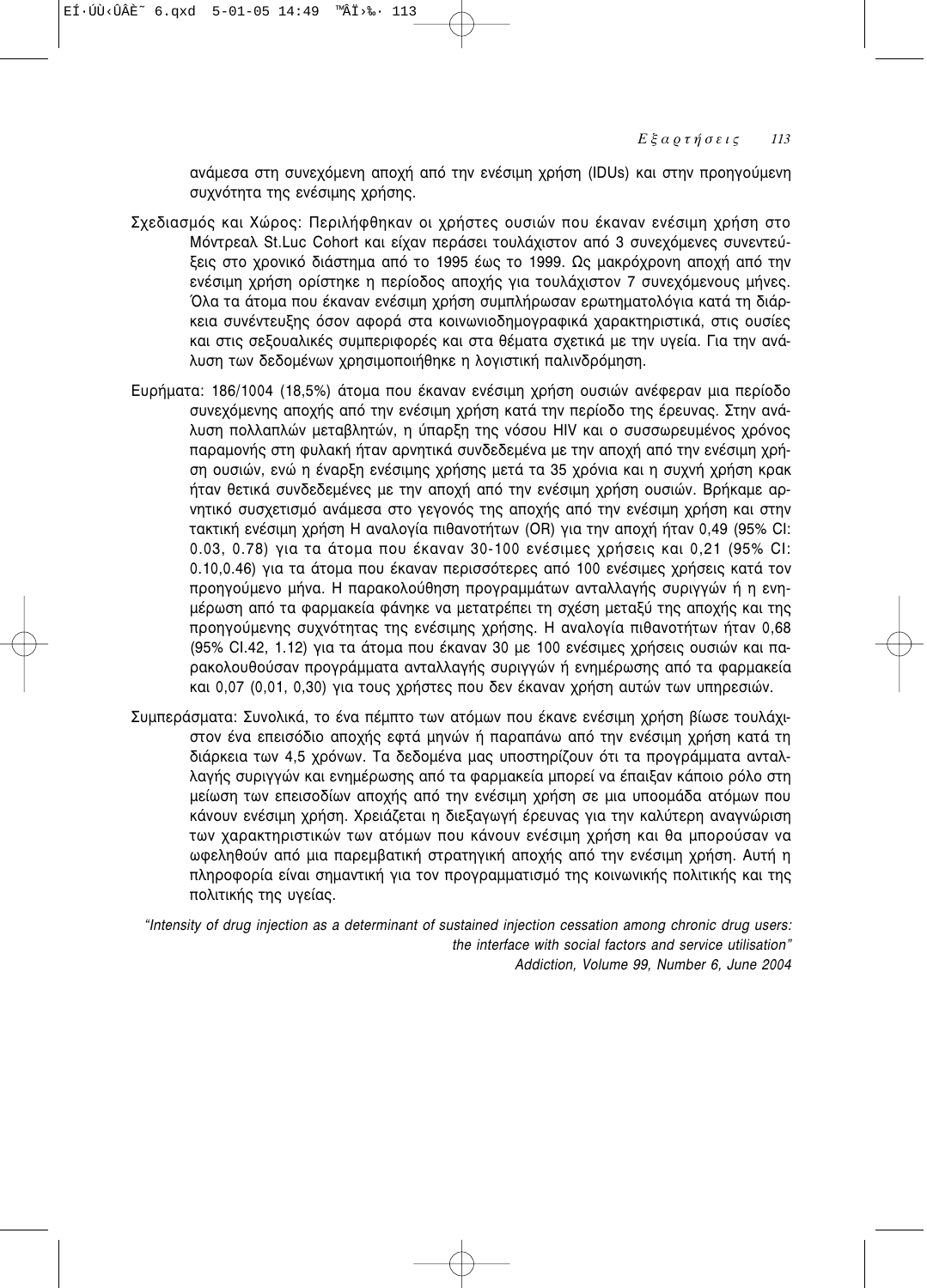$E$  ξ α  $\varrho$  τ ή σ ε ι ς 114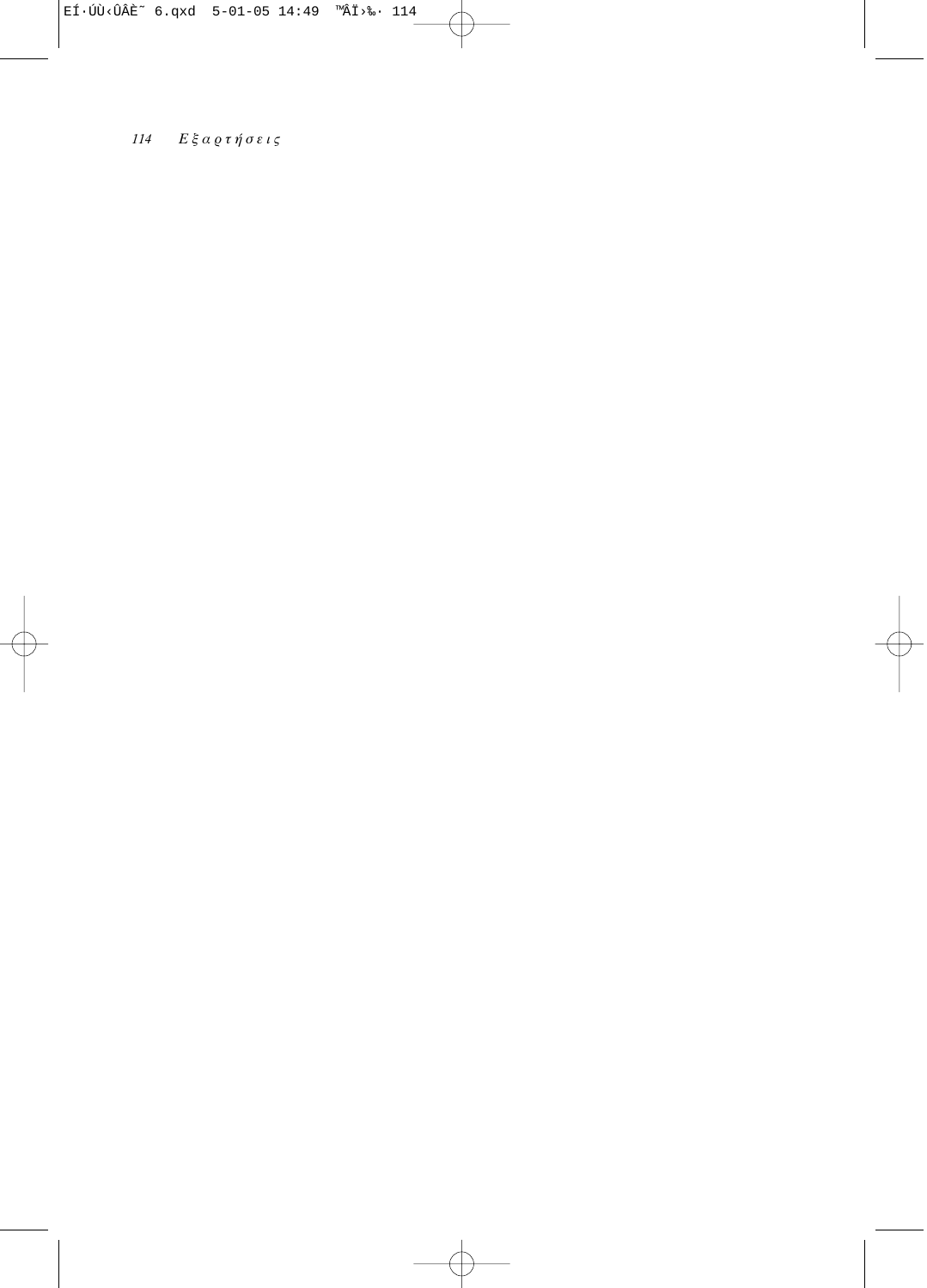$E \xi a \varrho \tau \eta \sigma \varepsilon \iota$  5 115

# ΓΙΑ ΤΗΝ ΕΝΗΜΕΡΩΣΗ ΤΟΥ ΑΝΑΓΝΩΣΤΗ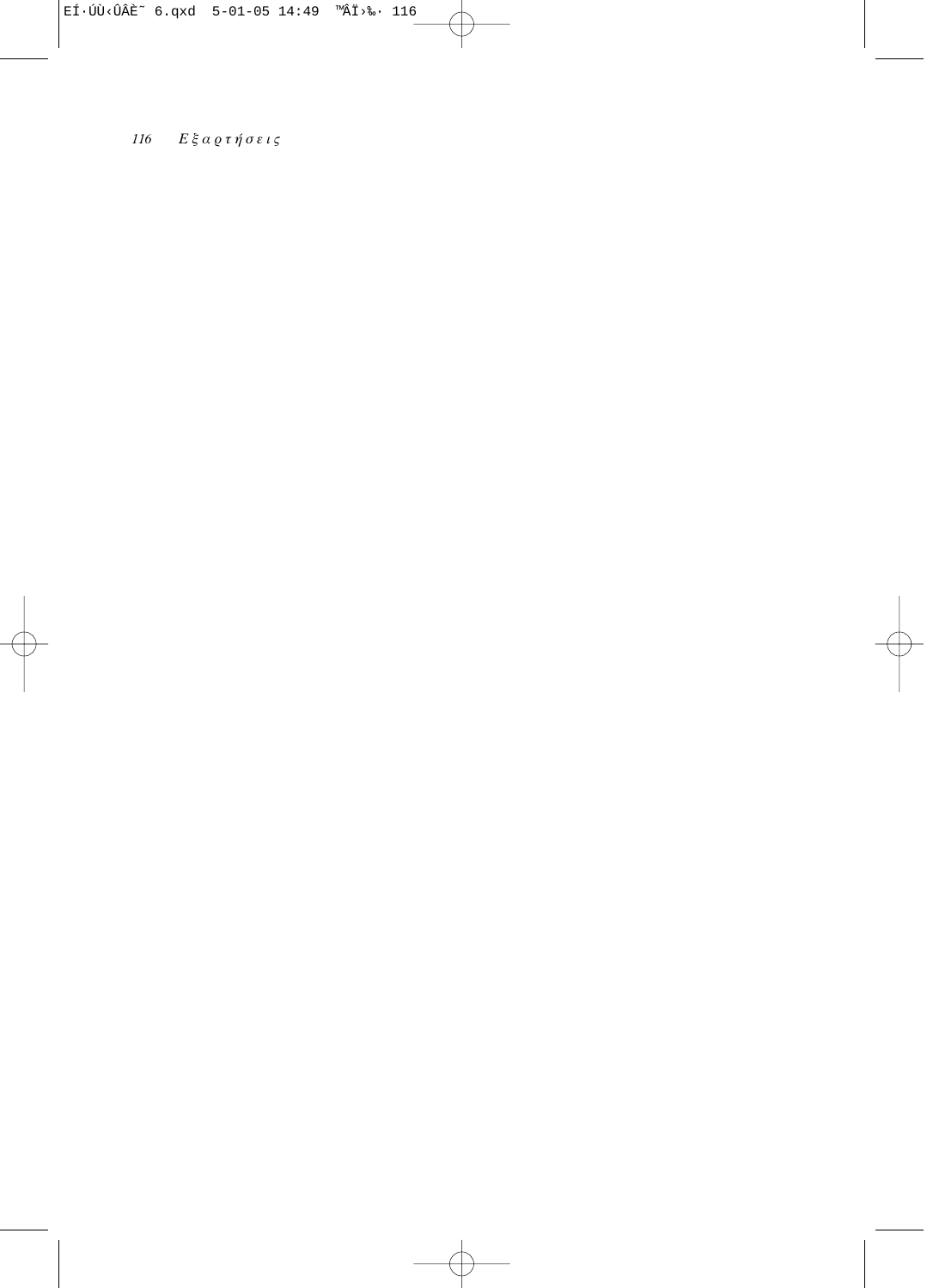# NFA KAI FFFONOTA

ΑΠΟ ΤΟ ΡΕΜΟ ΑΡΜΑΟ, ΤΗ ΜΑΡΙΝΑ ΔΑΣΚΑΛΟΠΟΥΛΟΥ ΚΑΙ ΤΗΝ ΕΙΡΗΝΗ ΚΑΤΣΑΜΑ BY REMOS ARMAOS, MARINA DASKALOPOULOU AND IRENE KATSAMA

- Ένα από τα σημαντικότερα γεγονότα του φθινοπώρου στο χώρο των εξαρτήσεων ήταν η ετήσια συνάντηση των εκδοτών διεθνών επιστημονικών περιοδικών του χώρου, που πραγματοποιήθηκε τον Οκτώβριο στην Ύδρα. Με τη συμμετοχή κορυφαίων εκδοτών από την Ευρώπη και την Αμερική η συνάντηση ασχολήθηκε με τη βελτίωση της ποιότητας των υποβαλλόμενων προς έκδοση άρθρων με ζητήματα λογοκλοπής και εκδοτικής ηθικής, συγγραφικά δικαιώματα κ.ά. (βλ. Εκδοτικό Σημείωμα τεύχους).
- Συνεχίστηκαν επίσης οι καθιερωμένες εκπαιδευτικές και επιστημονικές συναντήσεις, όπως το μακροχρόνιο εκπαιδευτικό πρόγραμμα του ΚΕ.Θ.Ε.Α. «Συμβουλευτική στον τομέα της τοξικοεξάρτησης: Οι γνώσεις, οι δεξιότητες και η στάση στην επαγγελματική πρακτική», στο πλαίσιο του οποίου επισκέφθηκε τη χώρα μας ο καθηγητής Marc Schuckit. Οι Εξαρτήσεις φιλοξενούν στο παρόν τεύχος τη σύντομη αλλά πολύ ενδιαφέρουσα συνέντευξη που παραχώρησε σε συντελεστές του περιοδικού κατά τη διάρκεια της εδώ παραμονής του.
- Η στήλη έχει συγκεντρώσει όπως πάντα ειδήσεις για επικείμενα συνέδρια και σεμινάρια στην Ελλάδα και στο εξωτερικό, πηγές πληροφόρησης στο διαδύκτιο και εκδοτικά νέα.

#### ΓΙΝΕΤΑΙ Η ΚΑΝΝΑΒΗ ΟΛΟ ΚΑΙ ΠΙΟ ΔΡΑΣΤΙΚΗ: ΕΡΕΥΝΑ ΤΟΥ ΕΚΠΝΤ

- Μια νέα έρευνα που δημοσιοποιήθηκε από το Ευρωπαϊκό Κέντρο Παρακολούθησης για τα Ναρκωτικά και την Τοξικομανία (ΕΚΠΝΤ) έδειξε ότι σήμερα η κάνναβη μπορεί να είναι ως ουσία πιο δραστική από άλλοτε και ότι τυχόν αυξημένη επίδρασή της θα μπορούσε να οδηγήσει στη δημιουργία περισσότερων προβλημάτων υγείας για τους χρήστες. Η δραστικότητα της κάνναβης εξαρτάται από το ποσοστό του βασικού ενεργού συστατικού Δ9 - τετραϋδροκανναβινόλη (THC) που περιέχει. Οι εκτιμήσεις για αύξηση της δραστικότητας της ουσίας είναι ανησυχητικές, καθώς η κάνναβη είναι η πιο διαδεδομένη παράνομη ουσία στην ΕΕ, σε πολλές χώρες της οποίας αναφέρεται ότι οι τιμές επικράτησής της σε όλη τη διάρκεια ζωής ξεπερνούν το 20%. Επιπλέον, ο αριθμός αυτών που πειραματίζονται και κάνουν χρήση κάνναβης έχει αυξηθεί δραματικά την τελευταία δεκαετία.
- Η έρευνα αναφέρει ότι, όταν υπολογίζεται η συνολική δραστικότητα των προϊόντων της κάνναβης που διατίθενται στην ευρωπαϊκή αγορά, δεν προκύπτουν αποδείξεις για αύξηση της δραστικότητας. Αυτό οφείλεται στο γεγονός ότι στις περισσότερες ευρωπαϊκές χώρες η εισαγόμενη κάνναβη κυριαρχεί στην αγορά εδώ και πολλά χρόνια. Σε χώρες, ωστόσο, όπου παρατηρείται συνολική αύξηση της δραστικότητας της κάνναβης (π.χ. στην Ολλανδία), αυτό, σχεδόν αποκλειστικά, οφείλεται στην αυξημένη κατανάλωση κάνναβης που παρασκευάζεται στο σπίτι, όπου και καλλιεργείται με τη χρήση εντατικών τεχνικών.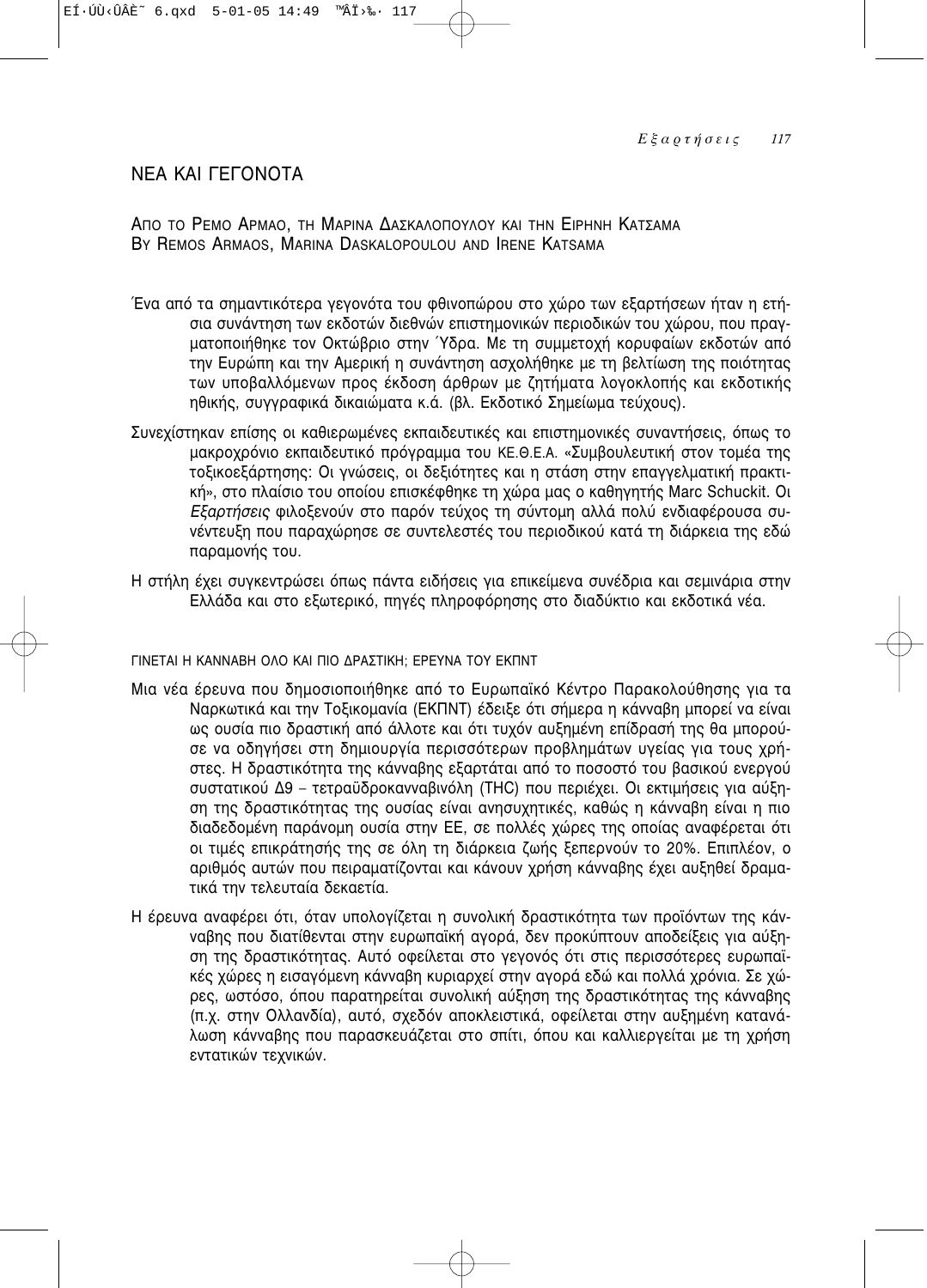- Καλλιέργεια κάνναβης γίνεται σήμερα στις περισσότερες, αν όχι σε όλες, τις ευρωπαϊκές χώρες, αλλά τα εισαγόμενα προϊόντα χρησιμοποιούνται σε πιο ευρεία κλίμακα. Η φυτική κάνναβη που καλλιεργείται με υδροπονία στην ΕΕ είναι υψηλής δραστικότητας, συχνά δυο με τρεις φορές περισσότερο δραστική από τη φυτική κάνναβη που εισάγεται από χώρες της Β. Αφρικής, την Καραϊβική και την Άπω Ανατολή (όπου καλλιεργείται με φυσικούς τρόπους στην ύπαιθρο και όπου η αποθήκευση και ο χρόνος μεταφοράς μειώνουν το ποσοστό του ΤΗC). Αν και σε πολλές ευρωπαϊκές χώρες παρατηρείται σε κάποιο βαθμό εντατική παραγωγή κάνναβης στο σπίτι, το ποσοστό αυτού του τύπου της ουσίας στην ανορά υπολονίζεται ότι είναι μικρό. Ωστόσο, υπάρχουν ανησυχίες ότι μπορεί να αυξάνεται, πράνμα που τονίζει την ανάνκη νια καλύτερη παρακολούθηση της αγοράς. Στην Ολλανδία, όπου τα επίπεδα εντατικής καλλιέργειας κάνναβης στο σπίτι είναι σχετικώς υψηλά, υπολογίζεται ότι πάνω από τη μισή αγορά κάνναβης καταλαμβάνουν προϊόντα που καλλιεργούνται τοπικά.
- Αν τα προϊόντα από την εντατικοποίηση της καλλιέργειας κάνναβης καταλαμβάνουν μεγαλύτερο τμήμα της αγοράς στο μέλλον, ποιες θα είναι οι επιπτώσεις στην υγεία των χρηστών; Ένα βασικό αναπάντητο ερώτημα είναι αν τα άτομα που καπνίζουν υψηλής δραστικότητας κάνναβη μπορούν απλά να κάνουν χρήση μικρότερης ποσότητας της ουσίας, προκειμένου να έχουν το ίδιο αποτέλεσμα. Σε αυτή την περίπτωση, η χρήση υψηλής δραστικότητας κάνναβης μπορεί να μην καταλήξει απαραίτητα σε μεγαλύτερη έκθεση στην ουσία (υψηλότερα επίπεδα THC στο αίμα) ή σε μεγαλύτερους κινδύνους υγείας.
- Είναι πιθανόν ότι κάποια προβλήματα υγείας και συγκεκριμένα σοβαρά περιστατικά (όπως κρίσεις πανικού και μικρότερα ψυχολογικά προβλήματα) μπορεί να εμφανίζονται περισσότερο στους χρήστες που κάνουν χρήση υψηλής δραστικότητας κάνναβης. Επιπλέον, δεδομένης της αυξανόμενης ανησυχίας για πιθανό συσχετισμό της χρήσης κάνναβης και των σοβαρών μακροχρόνιων ψυχολογικών προβλημάτων, οι αρνητικές επιπτώσεις από τη χρήση υψηλής δραστικότητας κάνναβης δεν μπορεί να αποκλειστούν ως πιθανότητα.

Περισσότερες πληροφορίες: InfoPoint στο http://www.emcdda.eu.int

#### ΕΥΡΩΠΑΪΚΗ ΠΟΛΙΤΙΚΗ ΓΙΑ ΤΑ ΝΑΡΚΩΤΙΚΑ ΣΤΟ ΔΙΑΔΥΚΤΙΟ

- Μια σειρά νέων αναφορών σχετικά με την κατάσταση της χρήσης ουσιών σε κάθε ευρωπαϊκή χώρα είναι διαθέσιμη στον ιστοχώρο του ΕΚΠΝΤ (το Ευρωπαϊκό Κέντρο Παρακολούθησης για τα Ναρκωτικά και την Τοξικομανία). Στόχος των σύντομων αυτών αναφορών είναι να παρουσιάσουν σε ερευνητές, δημοσιογράφους, σε όσους χαράσσουν πολιτική για τα ναρκωτικά αλλά και στο γενικό κοινό τα πιο πρόσφατα δεδομένα, τις τάσεις και τα βασικά χαρακτηριστικά της κατάστασης του προβλήματος των ναρκωτικών σε κάθε χώρα και την εθνική πολιτική που αυτή εφαρμόζει.
- Στην παρούσα φάση είναι διαθέσιμες αναφορές για τις νέες χώρες-μέλη της ΕΕ καθώς και για την Ελλάδα. Σύντομα αναμένεται να παρουσιαστούν οι αναφορές για τις υπόλοιπες ευρωπαϊκές χώρες και την Νορβηγία. Οι πληροφορίες είναι διαθέσιμες στον αναγνώστη. Συνοπτικοί πίνακες με κοινωνικο-δημογραφικά δεδομένα και άλλες στατιστικές για τον πληθυσμό παρουσιάζονται μαζί με σύντομο αφηγηματικό υλικό. Κάθε αναφο-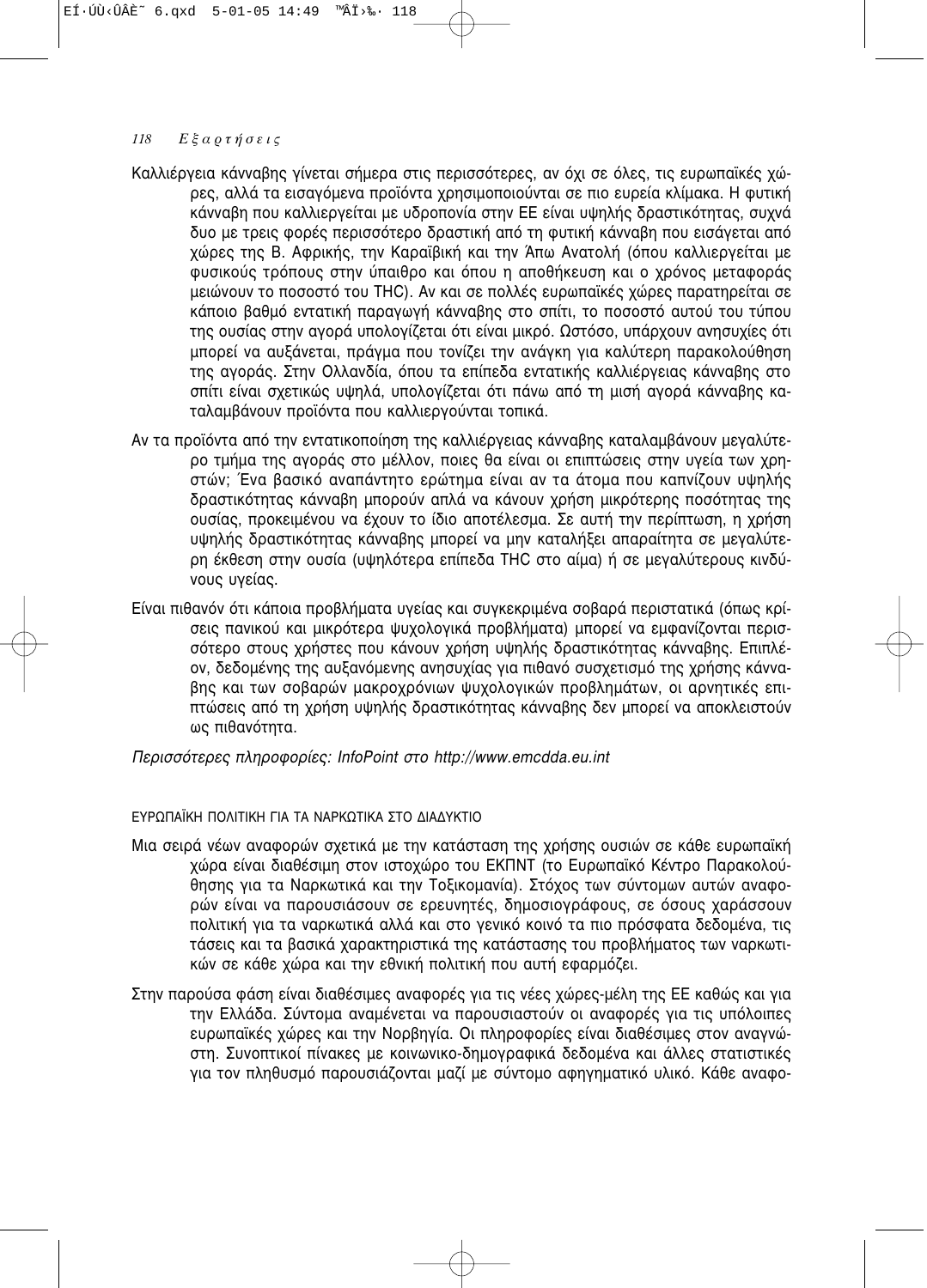#### *<i>Eξαρτήσεις* 119

EÍ·ÚÙ‹ÛÂȘ 6.qxd 5-01-05 14:49 ™ÂÏ›‰· 119

ρά περιλαμβάνει πέντε κατηγορίες στοιχείων, σύμφωνα με τους σταθερούς επιδημιολογικούς δείκτες του ΕΚΠΝΤ (χρήση ουσιών μεταξύ του γενικού πληθυσμού και των νέων, προβληματική χρήση, μολυσματικές ασθένειες σχετιζόμενες με τις ουσίες, θάvaτοι σχετιζόμενοι με τις ουσίες και θνησιμότητα χρηστών ουσιών και αίτηση θεραπείας). Δίνονται επίσης στοιχεία για τη θεραπεία και τη μείωση της βλάβης, την αγορά των ουσιών, τη συνδεόμενη με τη χρήση ουσιών εγκληματικότητα, καθώς και βασικά σημεία της εθνικής νομοθεσίας και στρατηγικής κάθε χώρας για τα ναρκωτικά.

Για τη συλλογή των πληροφοριών έχουν συνεργαστεί τα τοπικά σημεία Reitox, η διεύθυνση των οποίων δίνεται στην αντίστοιχη ενότητα κάθε χώρας.

# $\Pi$ ληροφορίες: http://profiles.emcdda.eu.int

## ΗΜΕΡΙΔΑ «ΧΡΗΣΗ ΚΑΙ ΣΕΞΟΥΑΛΙΚΟΤΗΤΑ»

- Στο πλαίσιο του μακροχρόνιου εκπαιδευτικού προγράμματος «Συμβουλευτική στον τομέα της τοξικοεξάρτησης: Οι γνώσεις, οι δεξιότητες και η στάση στην επαγγελματική πρακτική», που διοργανώνεται από το ΚΕ.Θ.Ε.Α. και το Τμήμα Ψυχιατρικής του Πανεπιστημίου της Καλιφόρνιας Σαν Ντιέγκο, πραγματοποιήθηκε στις 27 Σεπτεμβρίου 2004 ημερίδα στην Αθήνα με θέμα: «Χρήση και σεξουαλικότητα». Στην ημερίδα συμμετείχαν ως ομιλητές έγκριτοι επιστήμονες από την Ελλάδα και τις ΗΠΑ με πλούσιο ερευνητικό, κλινικό και συγγραφικό έργο.
- Σημαντική για την ελληνική επιστημονική κοινότητα ήταν η παρουσία του αμερικανού Καθηγητή Ψυχιατρικής, Marc Schuckit, ο οποίος τα τελευταία σαράντα χρόνια εργάζεται ως ερευνητής και κλινικός στον τομέα αντιμετώπισης της εξάρτησης από το αλκοόλ και άλλες τοξικές ουσίες. Στην εισήγηση του με θέμα: «Οι γενετικοί παράγοντες στις εξαρτητικές συμπεριφορές – DSM IV», έκανε λόγο για τις διαταραχές που μπορεί να προκληθούν από τη χρήση ουσιών, παρουσίασε στοιχεία για τη συν-νοσηρότητα, περιέγραψε τα βήματα για την αναγνώριση μιας διαταραχής της εξάρτησης και αναφέρθηκε στο ρόλο της χρήσης αλκοόλ στη δημιουργία διαταραχών. Αφού παρουσίασε τα κριτήρια του DSM IV για την αναγνώριση της εξάρτησης από ουσίες, επεσήμαvε έρευνες που έχουν πραγματοποιηθεί σε οικογένειες διδύμων και υιοθετημένων παιδιών και στα αποτελέσματα τους σχετικά με τις γενετικές επιρροές που συμβάλλουν στην εξάρτηση. Την πολύ ενδιαφέρουσα εισήγησή του ολοκλήρωσε με προτάσεις για την πρόληψη και τη θεραπεία.
- Ιδιαίτερο ενδιαφέρον παρουσίασαν και οι ομιλίες των Κ. Γκοτζαμάνη, Χ, Πουλόπουλου, Ν. Παρασκευόπουλου και David Deitch. Ο ψυχίατρος κ. Γκοτζαμάνης αναφέρθηκε στην επίδραση των ουσιών στη σεξουαλική λειτουργία τόσο κατά τη διάρκεια της χρήσης τους και μετά τη διακοπή της. Μεταξύ άλλων επεσήμανε ότι οι πρώην χρήστες έχουν ξοδέψει κρίσιμα από αναπτυξιακή άποψη χρόνια κάτω από την επίδραση κάποιας ουσίας. Η επιστροφή στη ζωή χωρίς τη χρήση σηματοδοτείται από έλλειψη εμπειριών που θα μπορούσαν να τους βοηθήσουν στην απόκτηση κοινωνικών δεξιοτήτων. Επιπλέον, το πρόβλημα περιπλέκουν συχνά σωματικές ασθένειες που συνδέονται με τη χρήση (π.χ. ηπατίτιδα C). Για τους παραπάνω λόγους, η συνολική λειτουργικότητα των απεξαρτημένων μπορεί να ωφεληθεί σημαντικά από την παροχή θεραπείας και συμβουλευτικής στήριξης.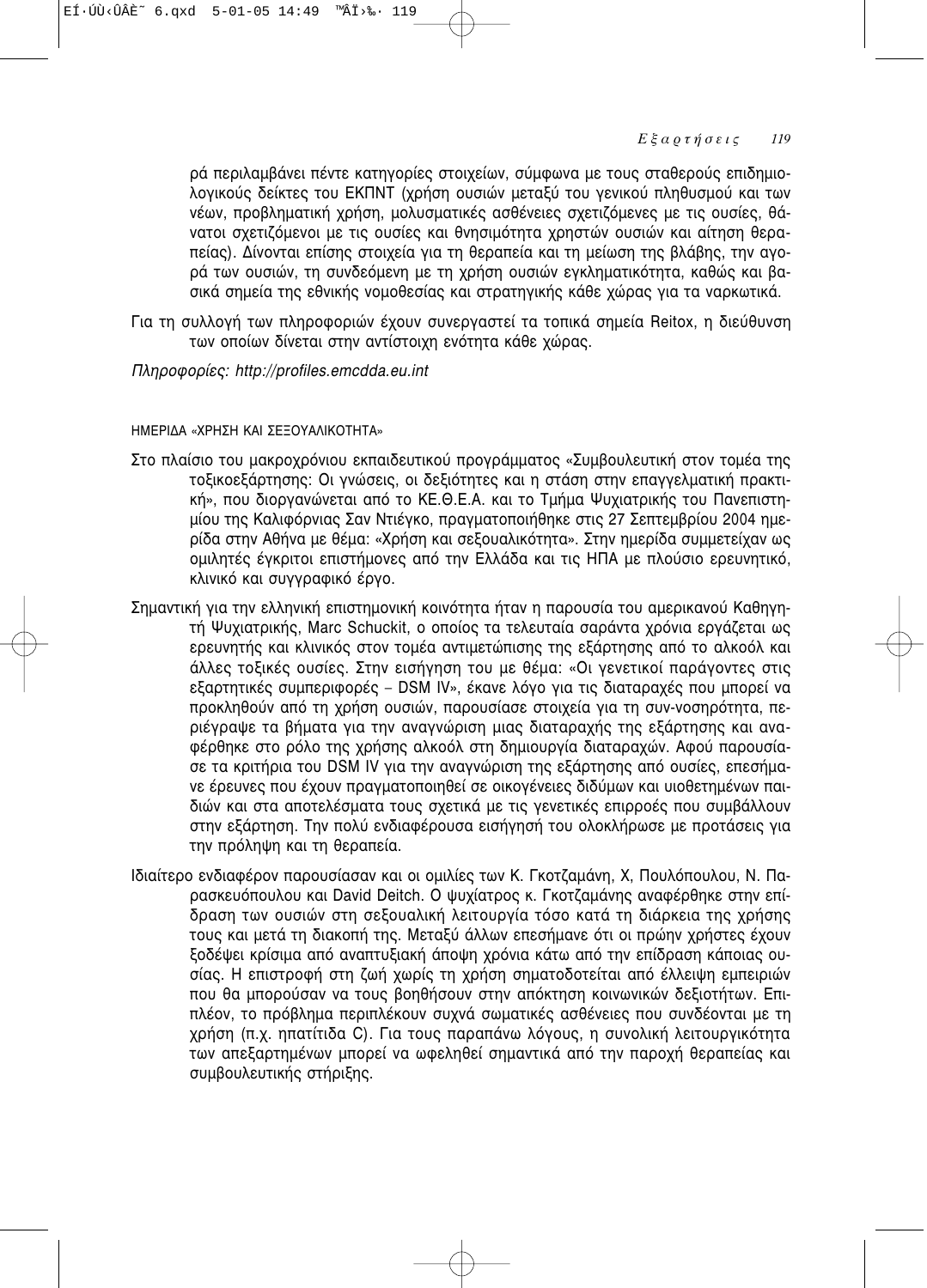- Ο Δρ. Χ. Πουλόπουλος, διευθυντής του ΚΕ.Θ.Ε.Α., επεσήμανε τη συσχέτιση της κακοποίησης στην παιδική ηλικία με τη χρήση ουσιών στην ενήλικη ζωή. Μεγάλο ενδιαφέρον είχαν οι αναφορές του σε έρευνες που έχουν πραγματοποιηθεί στην χώρα μας οι οποίες καταδεικνύουν ότι μολονότι η εξάρτηση αποτελεί ένα πολυπαραγοντικό φαινόμενο στο οποίο αλληλεπιδρούν ατομικοί, οικογενειακοί, κοινωνικοί και άλλοι παράγοντες, η σεξουαλική κακοποίηση αποτελεί παράγοντα υψηλής επικινδυνότητας για την εμφάνισή της. Σύμφωνα με τα στοιχεία που παρουσίασε, στην Ελλάδα, σε έρευνα που πραγματοποίησε το ΚΕ.Θ.Ε.Α. το 2001 για τα άτομα (N=359) που εισήχθησαν σε θεοαπευτική κοινότητα το 1994 και 1995, το 40% των νυναικών ανέφεραν ότι είχαν υποστεί σεξουαλική κακοποίηση σε σύνκριση με το 8,9% των ανδρών. Επίσης, τα ποσοστά σωματικής κακοποίησης τα οποία αναφέρθηκαν ήταν 53,3% και 20,1% αντίστοιχα. Τα στοιχεία δείχνουν ότι υπάρχει μια σαφής συσχέτιση μεταξύ της σωματικής και σεξουαλικής κακοποίησης των εξαρτημένων γυναικών και της χρήσης παρανόμων ουσιών.
- Ο καθηγητής Ψυχιατρικής του Πανεπιστημίου της Καλιφόρνιας Σαν Ντιέγκο David Deitch μίλησε μεταξύ άλλων για την υπερσεξουαλικότητα ως διαταραχή, καθώς η σεξουαλική συμπεριφορά εφόσον εμπεριέχει στοιχεία και χαρακτηριστικά εξάρτησης, τις περισσότερες φορές χρειάζεται θεραπευτική αντιμετώπιση. Παράλληλα έκανε αναφορά στις θεραπευτικές παρεμβάσεις αντιμετώπισης.
- Ο Ν. Παρασκευόπουλος, καθηγητής Νομικής στο Α.Π.Θ. και Πρόεδρος του Δ.Σ. του ΚΕ.Θ.Ε.Α. και έκανε λόγο για τα θέματα παρέκκλισης και ποινής στην ερωτική ζωή. Όπως χαρα-Κτηριστικά ανάφερε όλες οι καταχρήσεις ουσιών και γενικά οι εξαρτήσεις δημιουργούν προβλήματα στον άνθρωπο, αφού – αν μη τι άλλο και εξ' ορισμού – τον δεσμεύουν. Είναι αυτονόητο ωστόσο ότι διαφέρουν κατά πολύ οι περιπτώσεις όπου η εξάρτηση αφορά ένα είδος συμπεριφοράς επώδυνο ή βιολογικά και κοινωνικά επι-'βλαβές, από άλλες που αφορούν συμπεριφορές ήπιες ή χωρίς απαξία.

## Η ΑΥΞΗΜΕΝΗ ΚΑΤΑΧΡΗΣΗ ΣΥΝΤΑΓΟΓΡΑΦΟΥΜΕΝΩΝ ΟΥΣΙΩΝ ΠΡΟΚΑΛΕΙ ΑΝΗΣΥΧΙΑ

- Ιδιαίτερο ενδιαφέρον παρουσιάζει πρόσφατο μήνυμα της διευθύντριας του NIDA (The National Institute on Drug Abuse) των Η.Π.Α. Nora D. Volkow. Όπως αναφέρει η κ. Volkow, πρόσφατες ειδήσεις έχουν επισημάνει τον αυξανόμενο αριθμό εφήβων και ενηλίκων οι οποίοι κάνουν κατάχρηση συνταγογραφούμένων ουσιών και κυρίως παυσίπονων. Για παράδειγμα, NIDA πραγματοποίησε έρευνα το 2003 με θέμα: "Παρακολουθώντας το μέλλον» σε μαθητές της Β' τάξης γυμνασίου και της Α' και Γ' τάξης λυκείου. Σύμφωνα με τα αποτελέσματα το 10,5% των μαθητών της Γ' λυκείου ανέφερε πως κάνει χρήση Vicodin για μη ιατρικούς λόγους, και το 4,5% της ίδιας ομάδας ανέφερε ότι κάνει χρήση OxyContin χωρίς συνταγή γιατρού.
- Παυσίπονα όπως το Vicodin και το OxyContin είναι οπιοειδή με πολύ ισχυρή αναλγητική δράση. Θα πρέπει όμως να λαμβάνονται με προσεκτική παρακολούθηση από γιατρό. Λάθη στη χορήγηση των ουσιών αυτών μπορούν να προκαλέσουν εξάρτηση, καθώς δρουν στα ίδια σημεία του εγκεφάλου με την ηρωίνη.
- Επισημαίνεται ότι τα παυσίπονα Vicodin και το OxyContin μπορεί να είναι πολύ αποτελεσματικά, όταν υφίστανται πραγματικοί ιατρικοί λόγοι. Η χρήση τους όμως χωρίς ιατρική πα-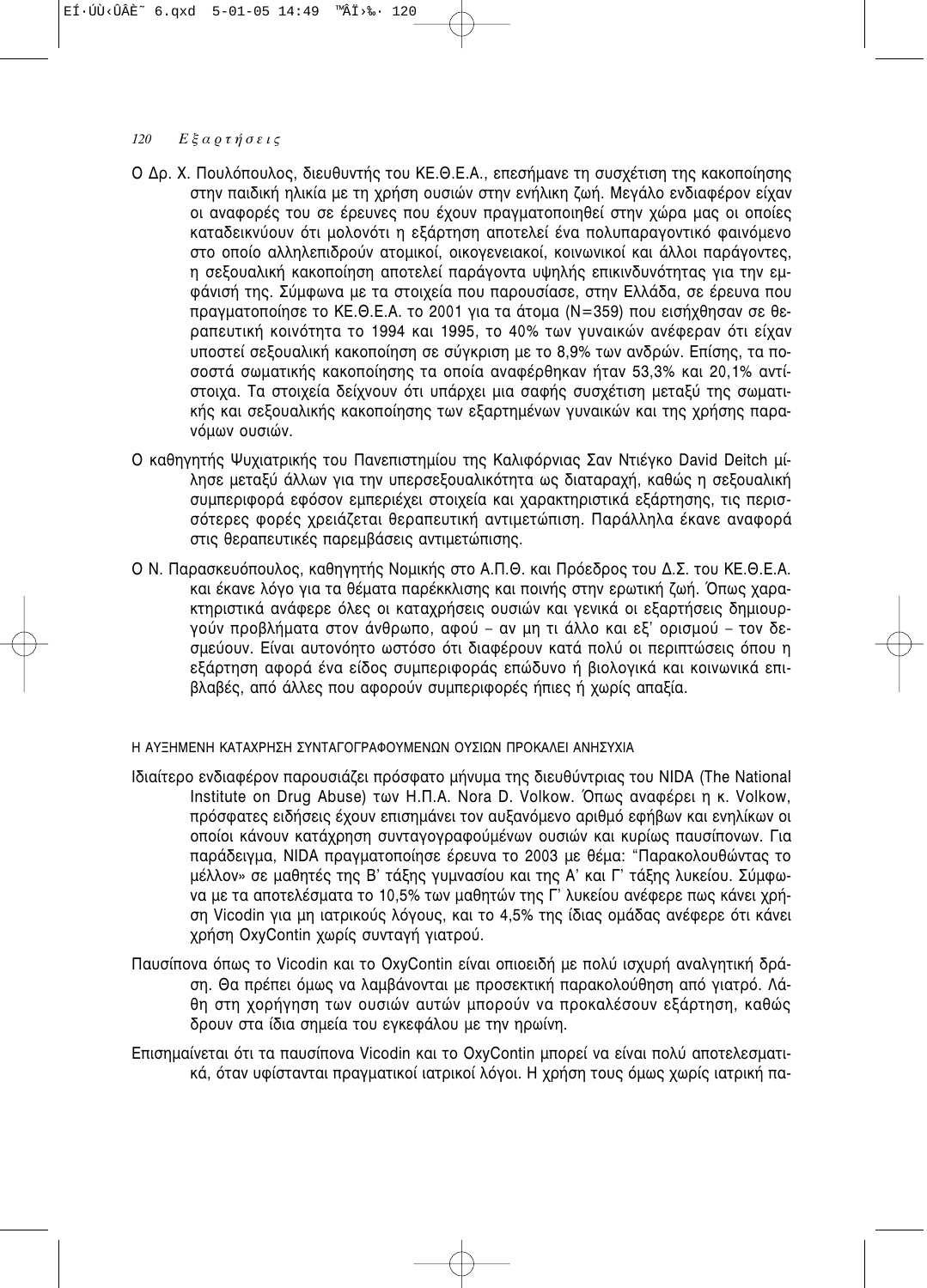ρακολούθηση ή για μη ιατρικούς λόγους μπορεί έχει σοβαρές συνέπειες, συμπεριλαμβανομένου και του θανάτου από λήψη υπερβολικής δόσης.

Ως γιατρός η κ. Volkow, εφιστά τη προσοχή στους γιατρούς σχετικά με την πιθανότητα κατάχρησης αυτών των ουσιών. Παρόλα αυτά δεν υπάρχει λόγος να ανησυχούν ούτε οι γιατροί ούτε οι ασθενείς για τις περιπτώσεις που γίνεται νόμιμη χρήση παυσίπονων ή άλλων συνταγογραφημένων ουσιών για συγκεκριμένη ιατρική ανάγκη. Η συγγραφέας του άρθρου επισημαίνει επίσης στους νέους ανθρώπους και στους γονείς τους ότι τα συνταγογραφούμενα φάρμακα προορίζονται για θεραπευτική αγωγή και ότι η ακατάλληλη χρήση τους μπορεί να έχει σοβαρές συνέπειες. Συνιστά στους γονείς, στους παππούδες και στις γιαγιάδες και σε άλλους ενήλικες να ελέγχουν τα φαρμακεία των σπιτιών τους και να απομακρύνουν όλα τα συνταγογραφημένα φάρμακα των οποίων δεν γίνεται πλέον χρήση για την αντιμετώπιση κάποιας ιατρικής ανάγκης, ώστε να αποφευχθεί η διαθεσιμότητα των φαρμάκων αυτών και η πιθανότητα κακής χρήσης TOUC.

#### Πληροφορίες: http://drugabuse.gov/about/welcome/message304.htlm

#### ΣΥΝΕΛΡΙΑ ΚΑΙ ΣΕΜΙΝΑΡΙΑ

Το Ευρωπαϊκό Δίκτυο για την Πρόληψη των Ναρκωτικών και των Ασθενειών στη Φυλακή (ENDIPP), το WIAD και ο οργανισμός Cranstoun Drug Services οργανώνουν το 8ο Ευρωπαϊκό Συνέδριο για τα Ναρκωτικά και τις Ασθένειες στη Φυλακή με τίτλο "Unlocking Potential - Making Prisons Safe for Everyone", από 7 ως 9 Ιουλίου 2005 στη Βουδαπέστη της Ουγγαρίας. Στο συνέδριο θα παρουσιαστούν εισηγήσεις σχετικές με τις θεματικές ενότητες που αφορούν, μεταξύ άλλων, τη μείωση της βλάβης, τη δουλειά με χρήστες ουσιών, την εμπλοκή των οικογενειών και της κοινότητας στην πρόληψη των ναρκωτικών και τη σημασία της θεραπευτικής φροντίδας κατά τη διάρκεια της θεραπείας και μετά.

Πληροφορίες: http://www.endipp.net

# **EXIT**

Ένα χρόνο κυκλοφορίας κλείνει η περιοδική έκδοση Exit του Εναλλακτικού Σχολείου Ενηλίκων του θεραπευτικού προγράμματος ΕΞΟΔΟΣ (ΚΕ.Θ.Ε.Α.). Γραμμένο και επιμελημένο από μέλη της ΕΞΟΔΟΥ και του Εναλλακτικού Σχολείου, το Exit είναι περιοδικό ποικίλης ύλης που δίνει το στίγμα του θεραπευτικού προγράμματος και, κυρίως, διαθέτει μια κεφάτη και φρέσκια ματιά μέσα από την οποία παρουσιάζονται θέματα από όλο τον κόσμο. Κεντρική θέση σε κάθε τεύχος καταλαμβάνει μία συνέντευξη με προσωπικότητα του δημόσιου βίου, από το χώρο της πολιτικής, της τέχνης κ.ά. Διανέμεται δωρεάν σε πολλά καταστήματα, βιβλιοπωλεία, φαρμακεία, περίπτερα, δημόσιες υπηρεσίες, οργανισμούς και κινηματογράφους της Λάρισας, όπου και η έδρα της ΕΞΟΔΟΥ. Τα στοιχεία επικοινωνίας του περιοδικού είναι: Exit. ΕΞΟΔΟΣ, 2° Χιλ. Λάρισας-Γιάννουλης, 41500 Λάρισα, τηλ.: 2410-251839, φαξ: 2410-251148, e-mail: info@exodos.org.gr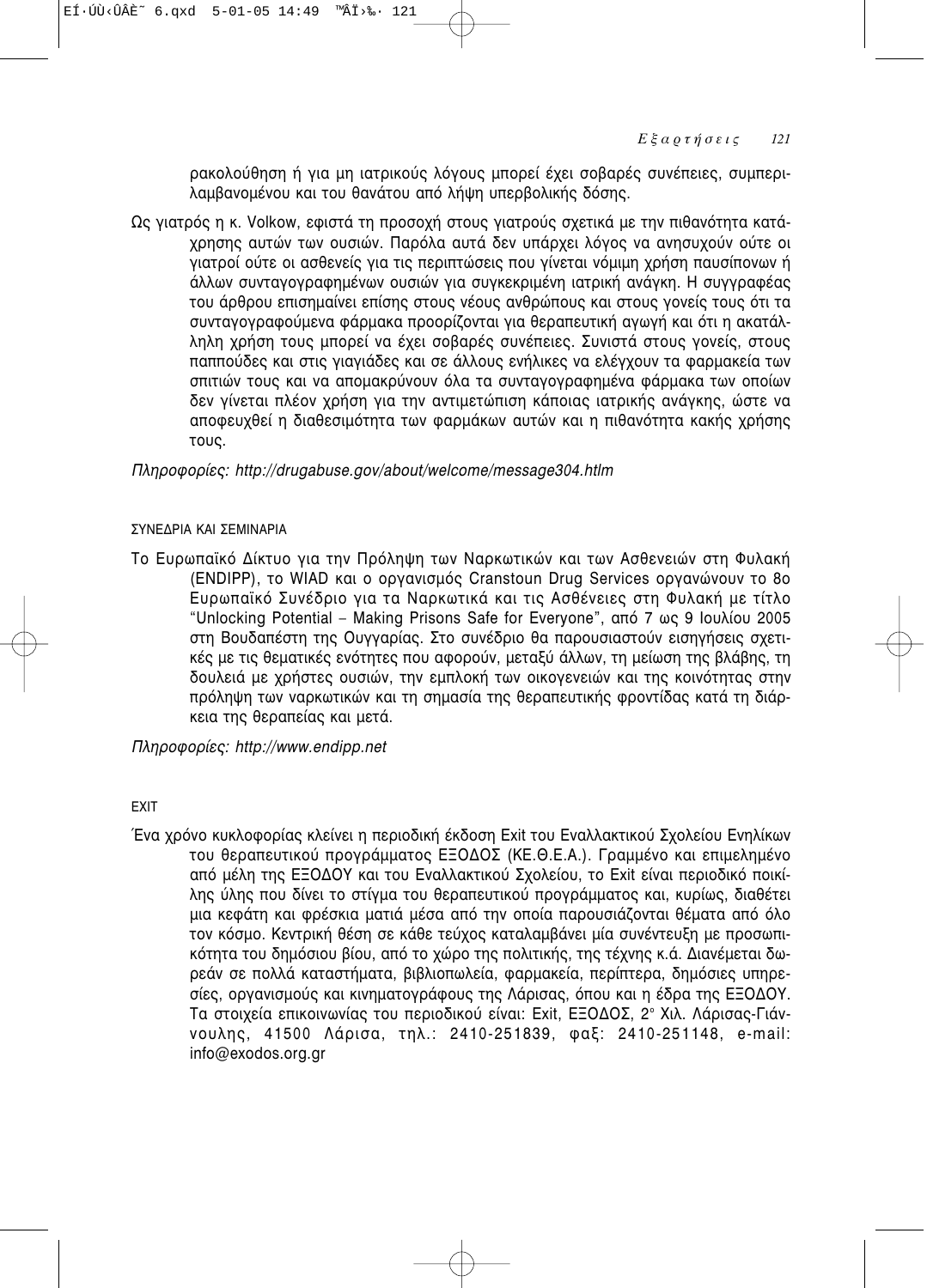#### ΕΠΙΚΟΙΝΩΝΙΑ

Στις προηγούμενες σελίδες διαβάσατε όσα εμείς επιλέξαμε ως σημαντικά, και πολύ πιθανόν να μας έχουν διαφύνει πολλά περισσότερα.

Ο στόχος μας είναι να γίνεται η στήλη όλο και πιο ζωντανή και ενδιαφέρουσα. Είμαστε ανοιχτοί να δημοσιεύσουμε, με τη σύμφωνη γνώμη του εκδότη, πληροφορίες και σχόλια που εσείς θα μας στείλετε για τη στήλη ΝΕΑ ΚΑΙ ΓΕΓΟΝΟΤΑ, ΚΕ.Θ.Ε.Α., Σορβόλου 24, 116 36, Αθήνα. Φαξ: +30 210 9241986, e-mail: exartisis@kethea.gr

# ΒΙΒΛΙΟΠΑΡΟΥΣΙΑΣΗ

Τζόγος: Ξεπερνώντας το πάθος για τα τυχερά παιχνίδια - Ένας οδηγός αυτο-βοήθειας

AΠΟ ΤΟΥΣ ΡΕΜΟ ΑΡΜΑΟ, ΜΑΡΙΝΑ ΔΑΣΚΑΛΟΠΟΥΛΟΥ, ΕΙΡΗΝΗ ΚΑΤΣΑΜΑ, ΑΝΝΑ ΤΣΙΜΠΟΥΚΛΗ

Στη σειρά Ψυχολογική Βοήθεια και Αυτοεκπαίδευση των Εκδόσεων Ελληνικά Γράμματα κυκλοφορεί το βιβλίο του Alex Blaszczynski "Τζόγος. Ξεπερνώντας το πάθος για τα τυχερά παιχνίδια" σε μετάφραση Νίκου Βουλαλά και με την επιστημονική επιμέλεια της Αναστασίας Καλαντζή-Αζίζι. Το βιβλίο είναι καρπός της πολύχρονης εργασίας του συγγραφέα με παθολογικούς παίκτες τυχερών παιχνιδιών και παρουσιάζει με επιστημονική εγκυρότητα τόσο τα στάδια και τις διάφορες πτυχές του φαινομένου της παθολογικής ενασχόλησης με τον τζόγο όσο και ένα δομημένο πρόγραμμα αυτό-βοήθειας γνωστικής -συμπεριφοριστικής κατεύθυνσης. Το βιβλίο μπορεί να χρησιμεύσει στους επαγγελματίες του τομέα αντιμετώπισης των εξαρτήσεων ως υποστηρικτικό υλικό και να αποτελέσει μια αξιόπιστη πηγή πληροφόρησης για το ευρύ κοινό γύρω από το τόσο διαδεδομένο πρόβλημα του παθολογικού τζόγου. Το βιβλίο αποτελείται από δύο μέρη. Στο πρώτο μέρος αναπτύσσεται η προβληματική γύρω από το πώς ορίζεται το πρόβλημα, ποιες είναι οι ομάδες υψηλού κινδύνου, ποιες οι επιδράσεις στην οικογενειακή ζωή και πως μπορεί να θεραπευτεί ο προβληματικός τζογαδόρος. Το δεύτερο μέρος δίνει ιδιαίτερη έμφαση στα θέματα της αυτοβοήθειας και στην αξιοποίηση της γνωστικής -συμπεριφοριστικής μεθόδου στην αντιμετώπιση του προβλήματος. Το βιβλίο ωστόσο δεν απευθύνεται μόνο στους παθολογικούς παίκτες και στις οικογένειές τους. Για τους ψυχοθεραπευτές και όσους θέλουν να ενημερωθούν με νεότερα επιστημονικά δεδομένα για το θέμα, το βιβλίο αυτό είναι μια σημαντική πηγή.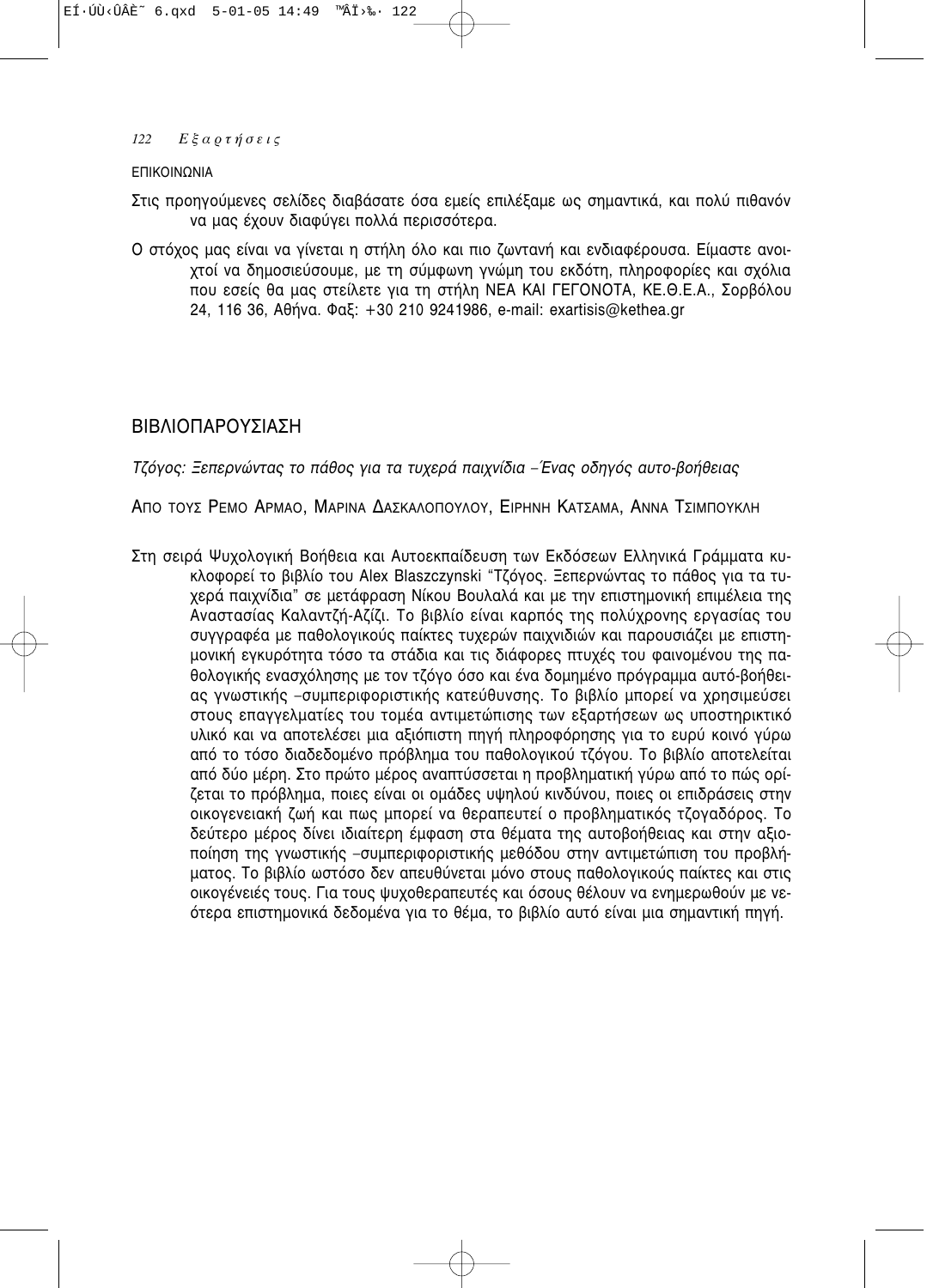Publishing Addiction Science: A guide for the Perplexed Edited by Thomas F.Babor, Kerstin Stenius and Susan Savva **ISAJE International Society of Addiction Journal Editors** 

ΑΠΟ ΤΗ ΓΕΩΡΓΙΑ ΧΡΙΣΤΟΦΙΛΗ

- Κυκλοφόρησε πρόσφατα ένα βιβλίο που αφορά τις δημοσιεύσεις στο χώρο των εξαρτήσεων. Ο στόχος του είναι να δώσει κατευθύνσεις για τη βελτίωση των δημοσιεύσεων σε επιστημονικά περιοδικά, εστιάζοντας ιδιαίτερα στη δημοσίευση ερευνητικών στοιχείων γύρω από τις εξαρτήσεις. Το βιβλίο αναλύει σημαντικά ζητήματα ηθικής και δεοντολογίας τα οποία μπορεί να φανούν χρήσιμα σε όλους τους επιστήμονες που επιθυμούν να κάνουν μια δημοσίευση, αλλά ιδιαίτερα σε τελειόφοιτους πανεπιστημιακών σχολών, σε νέους αλλά και επαγγελματίες ερευνητές.
- Μεταξύ άλλων στο βιβλίο καλύπτονται ζητήματα που αφορούν στα συγγραφικά δικαιώμάτα, τη βοήθεια στη λήψη αποφάσεων σε ηθικά ζητήματα-διλήμματα αλλά και τις περιπτώσεις παραβίασης της επιστημονικής συμπεριφοράς. Επίσης, μεγάλη έμφαση δίνεται από τους συννραφείς στο ζήτημα της νλώσσας, και ιδιαίτερα στη διασφάλιση της καλής και ποιοτικής απόδοσης σε των επιστημονικών όρων. Ακόμη στο βιβλίο περιλαμβάνονται χρήσιμες πρακτικές συμβουλές όπως είναι η επιλογή του περιοδικού, στο οποίο θα κατατεθεί ένα κείμενο, αλλά και σημαντικές «κατηγορίες-παγίδες» που πρέπει να προσέξει ένας συγγραφέας πριν τη δημοσίευση.
- Οι συγγραφείς του βιβλίου είναι εκδότες επιστημονικών περιοδικών, ερευνητές και επιστήμονες που έχουν ασχοληθεί πολλά χρόνια στο χώρο των εκδόσεων επιστημονικών περιοδικών ιδιαίτερα στο χώρο των εξαρτήσεων. Το βιβλίο αυτό αποτελεί μια προσπάθεια να μεταδώσουν συμπυκνωμένα την μακρόχρονη εμπειρία τους ενισχύοντας τις προσπάθειες των ερευνητών και ουσιαστικά παρουσιάζοντας με μεθοδικότητα τί ζητάει ένα επιστημονικό έντυπο ώστε να μπορεί να φιλοξενήσει στις σελίδες του ένα επιστημονικά τεκμηριωμένο κείμενο. Πρόκειται για ένα χρήσιμο βιβλίο το οποίο σύντομα θα υπάρχει η δυνατότητα να διαβαστεί από την ιστοσελίδα www.isaje.net
- Τέλος, θεωρούμε σκόπιμο μέσα από αυτή τη σελίδα να σας ενημερώσουμε ότι στο Συνέδριο της Ευρωπαϊκής Ομοσπονδίας Θεραπευτικών Κοινοτήτων που θα πραγματοποιηθεί στην Κρήτη 10-14 Μαΐου 2005, θα πραγματοποιηθεί εκπαιδευτικό εργαστήριο που θα βασίζεται πάνω στο περιεχόμενο του βιβλίου. Στο σεμινάριο θα διδάξουν μεταξύ άλλων και μέλη της συγγραφικής ομάδας του βιβλίου. Συμμετοχή μπορούν να δηλώσουν όσοι συμμετέχουν στο συνέδριο, αλλά καθώς οι θέσεις είναι περιορισμένες καλό θα είναι να δηλώσετε το ενδιαφέρον σας νωρίς.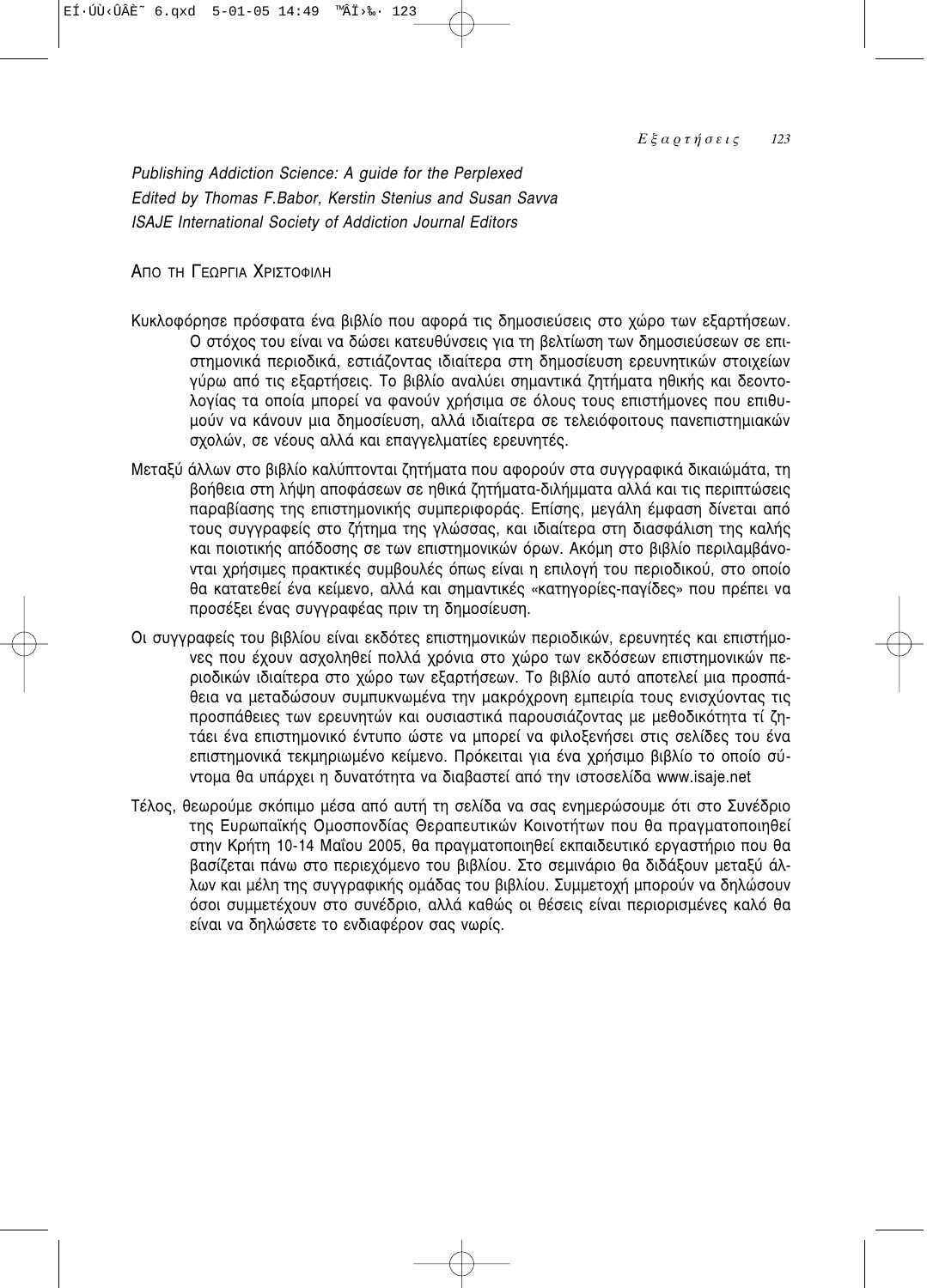# ΟΛΗΓΙΕΣ ΠΡΟΣ ΤΟΥΣ ΣΥΓΓΡΑΦΕΙΣ

Το προσωπικό της ομάδας σύνταξης σας ευχαριστεί εκ των προτέρων για τη βοήθειά σας στα ακόλουθα ζητήματα. Παρακαλείστε να διαβάσετε προσεκτικά τις οδηγίες που ακολουθούν όταν προετοιμάζετε το άρθρο και την περίληψή σας για υποβολή στο περιοδικό. Οι οδηγίες αυτές ακολουθούνται από όλα τα περιοδικά τα οποία συμμετέχουν στο ICJAE (Διεθνής Επιτροπή των Εκδοτών Περιοδικών για τις Εξαρτήσεις).

#### *ΓΕΝΙΚΑ ΘΕΜΑΤΑ*

Στόχος του περιοδικού «Εξαρτήσεις» είναι να υπηρετήσει την διεθνή διεπιστημονική επικοινωνία ανάμεσα σε ακαδημαϊκούς και κλινικούς, να ενδυναμώσει τους δεσμούς μεταξύ επιστήμης και πολιτικής, να ενισχύσει και να εμπλουτίσει την ποιότητα των απόψεων. Βιβλία και σημαντικές αναφορές μπορούν να υποβληθούν για ανασκόπηση. Θα πρέπει ωστόσο να σας ενημερώσουμε εκ των προτέρων πως τα κείμενα δεν επιστρέφονται.

#### ΖΗΤΗΜΑΤΑ ΗΘΙΚΗΣ ΚΑΙ ΔΕΟΝΤΟΛΟΓΙΑΣ

Τα άρθρα γίνονται αποδεκτά με την προϋπόθεση πως υπόκεινται σε έλεγχο από την συντακτική επιτροπή. Όλα τα υποβληθέντα άρθρα πρέπει απαραιτήτως να συνοδεύονται από δήλωση υπογεγραμμένη από όλους τους συγγραφείς στην οποία θα αναφέρεται ότι:

(α) το υλικό που συμπεριλαμβάνεται στο άρθρο δεν έχει δημοσιευθεί εξ ολοκλήρου ή τμηματικά σε άλλο έντυπο,

(β) το κείμενο που υποβάλλεται για δημοσίευση δεν βρίσκεται ήδη υπό έκδοση,

(γ) όλοι οι συγγραφείς που υπογράφουν το άρθρο έχουν συμμετάσχει προσωπικά στη διαδικασία συγγραφής του και αναλαμβάνουν εξίσου την ευθύνη για το περιεχόμενό του,

(δ) έχουν τηρηθεί όλες οι αρχές ηθικής και δεοντολογίας που αφορούν στην προστασία των πελατών ή των συμμετεχόντων στις έρευνες, και στα πειράματα με ζώα. Στη δήλωση πρέπει επίσης να αναφέρονται ρητώς οι πηγές χρηματοδότησης, άμεσης και έμμεσης, καθώς και οποιαδήποτε σχέση με φαρμακευτικές βιομηχανίες, καπνοβιομηχανίες και βιομηχανίες παραγωγής αλκοόλ. Σχετικά με τα σημεία (α) και (β): εάν στοιχεία από τη συγκεκριμένη έρευνα παρουσιάζονται σε περισσότερες από μία δημοσιεύσεις, αυτό θα πρέπει να αναφερθεί στο άρθρο και/ή σε επιστολή προς τον εκδότη με σαφή επεξήγηση των διαφορών που υπάρχουν στο άρθρο και με συνημμένα αντίτυπα όλων των κειμένων στα οποία αναφέρεται η συγκεκριμένη έρευνα. Εάν, σε οποιοδήποτε στάδιο, οι συγγραφείς αποφασίσουν να αποσύρουν το άρθρο τους, καλούνται να ενημερώσουν εγκαίρως τον εκδότη.

#### ΕΚΤΑΣΗ

Οι συγγραφείς πρέπει να είναι όσο το δυνατόν πιο συνοπτικοί και στην περίπτωση που ο περιορισμός του άρθρου κριθεί σκόπιμος για τη διευκόλυνση της επικοινωνίας, το θέμα θα συζητηθεί με τον εκδότη. Η ανάλυση περιστατικών είναι αποδεκτή αλλά δεν θα πρέπει σε καμία περίπτωση να υπερβαίνει τις έξι σελίδες. Οι επιστολές δεν θα πρέπει να υπερβαίνουν τις δύο σελίδες.

#### ΥΠΟΒΟΛΗ ΚΑΙ ΜΟΡΦΗ

Η υποβολή των εγγράφων πρέπει να γίνεται σε ηλεκτρονική μορφή ή δισκέτα. Θα πρέπει να είναι με διπλό διάστημα και περιθώρια τουλάχιστον 25 mm. Στην πρώτη σελίδα θα πρέπει να αναγράφεται ο τίτλος του άρθρου, ο οποίος δεν πρέπει να υπερβαίνει τους 45 χαρακτήρες, τα ονόματα των συγγραφέων, ο χώρος και η διεύθυνση διεξαγωγής της εργασίας και η πλήρης ταχυδρομική διεύθυνση του συγγραφέα, στον οποίο θα αποσταλούν τα σχόλια, η σχετική αλληλογραφία και τα αντίτυπα της έκδοσης. Στη δεύτερη σελίδα θα αναγράφονται μόνο ο τίτλος και τα ονόματα των συγγραφέων και η περίληψη. Παρακαλήστε να αποστείλετε ένα επιπλέον αντίγραφο της περίληψης μαζί με το υποβληθέν άρθρο. Ολόκληρο το άρθρο, συμπεριλαμβανομένων παραπομπών, πινάκων, στοιχείων,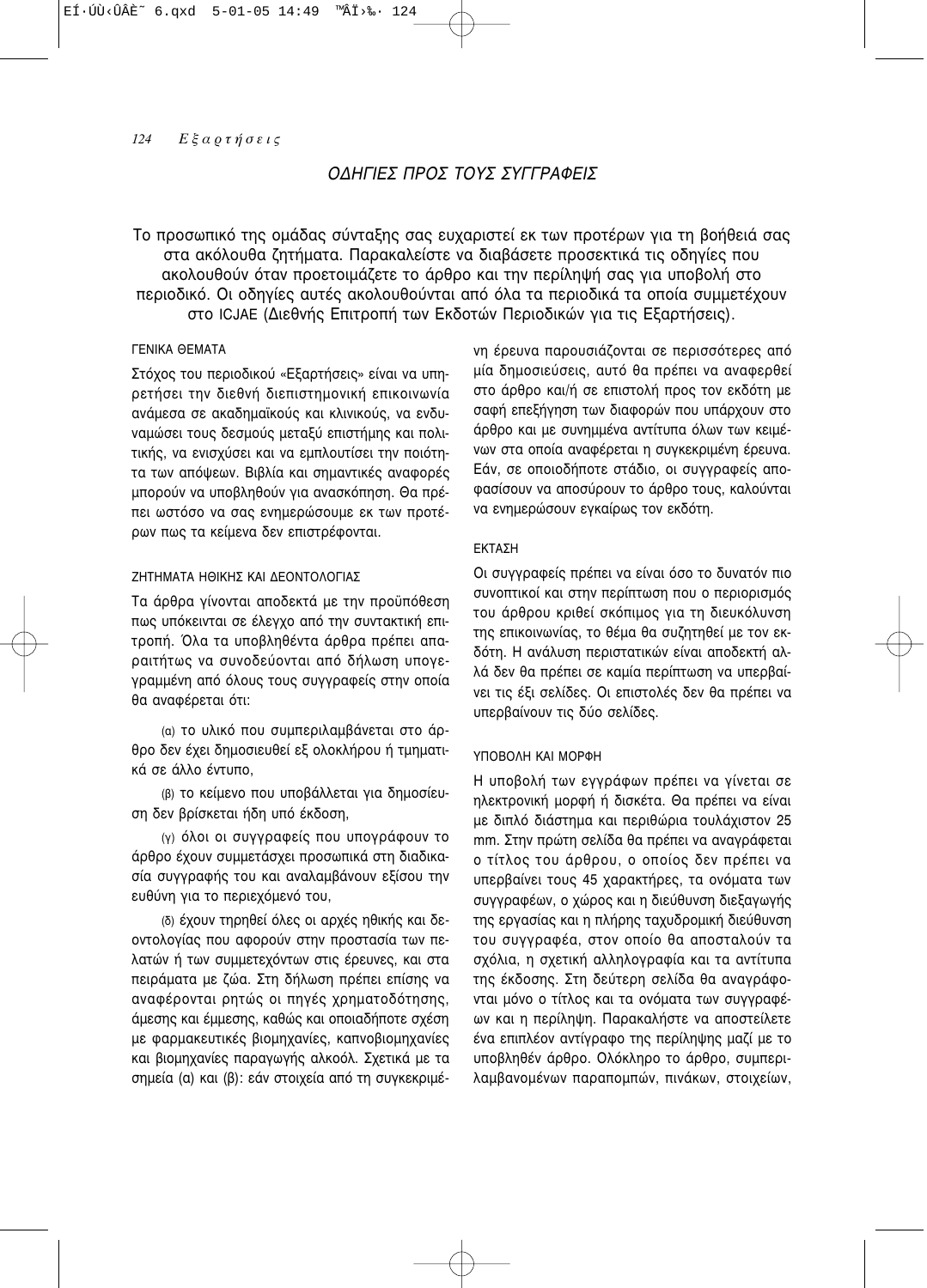και λοιπού υλικού, θα πρέπει να έχει συνεχή αρίθμηση από την πρώτη σελίδα του τίτλου ως το τέλος. Στο κάτω μέρος της σελίδας του τίτλου παρακαλήστε να αναφέρεται τον συνολικό αριθμό σελίδων του άρθρου. Επίσης είναι σκόπιμο να αποφεύγονται οι υποσημειώσεις, όπου είναι δυνατόν.

Παρακαλήστε να αποστέλλεται τα άρθρα στην ακόλουθη διεύθυνση:

Για το Περιοδικό Εξαρτήσεις  $KE. \Theta.E.A.$ Σορβόλου 24, 116 36 Αθήνα είτε με email: exartisis@kethea.gr

#### ПЕРІЛНШН

Όταν πρόκειται για περιγραφές ερευνών, οι περιλήψεις θα πρέπει να περιλαμβάνουν τις ακόλουθες κατηγορίες: Στόχοι, Σχεδιασμός, Πλαίσιο, Συμμετέχοντες. Παρέμβαση (για τις πειραματικές δοκιμές μόνο), Μετρήσεις, Ευρήματα, και Συμπεράσματα. Τα Συμπεράσματα πρέπει να αναφέρονται με σαφήνεια, επειδή αυτά θα καθορίσουν σε μεγάλο μέρος την απόφαση του εκδότη. Κάθε εύρημα θα αποτιμηθεί σύμφωνα με την εγκυρότητα και την αξιοπιστία του. Όσον αφορά άλλου είδους κείμενα, δεν υπάρχουν συγκεκριμένοι κανόνες για τη δομή των περιλήψεων, αλλά πρέπει να είναι εμφανή τα συμπεράσματα της αποτίμησης καθώς αυτά θα αποτελέσουν κεντρικό θέμα στη διαδικασία του σχολιασμού. Οι περιλήψεις κυμαίνονται συνήθως στις 250 λέξεις.

#### ΠΑΡΑΠΟΜΠΕΣ

Οι παραπομπές μπορούν να γίνονται είτε με το σύστημα Harvard είτε με το σύστημα Vancouver. Όταν ακολουθείται το σύστημα Harvard στις παραπομπές πρέπει να τηρούνται τα ακόλουθα: πρώτο το όνομα του συγγραφέα, ακολουθεί η χρονολογία δημοσίευσης σε παρένθεση π.χ. Smith (1984). Εάν οι συγγραφείς είναι έως τρεις π.χ. Smith, Green & Jones (1984), τότε στην πρώτη παραπομπή αναφέρονται και οι τρεις ενώ στις υπόλοιπες αναφέρεται Smith et.al. (1984). Στην περίπτωση που οι συγγραφείς είναι περισσότεροι από τρεις, τότε σε όλες τις παραπομπές αναγράφεται: Smith et.al. (1984). Εάν υπάρχουν πολλές δημοσιεύσεις από τους ίδιους συγγραφείς μέσα στο ίδιο έτος, οι παραπομπές πρέπει να περιέχουν (α) (β) (γ) κ.λπ. μετά τη χρονολογία δημοσίευσης. Οι παραπομπές παρατίθενται μετά το τέλος του άρθρου με αλφαβητική σειρά, π.χ:

Abrams, D.B. & Wilson, G.T. (1979) Effects of alcohol on social anxiety... 88, 161-173. Blane, H.T. & Leonard, K.E. (1987) Psychological Theories.... (New York Guildford Press).

Όταν ακολουθείται το σύστημα Vancouver οι παραπομπές αριθμούνται σύμφωνα με τη σειρά που απαντώνται στο κείμενο. Σημειώστε τις παραπομπές στο κείμενο, στους πίνακες, στις λεζάντες βάζοντας διαδοχική αρίθμηση εντός παρενθέσεως (1, 2, 3, κ.λπ.). Οι παραπομπές που βρίσκονται μόνο μέσα σε πίνακες, ή λεζάντες σχημάτων θα πρέπει να αριθμούνται σύμφωνα με τη σειρά που απαντώνται στο κείμενο.

Η αριθμητική απαρίθμηση των παραπομπών πρέπει να παρατίθεται στο τέλος του άρθρου, παράδειγμα:

- 1. Cotton, N. (1987) The familial incidence of Alcoholism, Journal of Studies on Alcohol, 40, 89-116
- 2. Merikangas, K.R. (1989) Genetics of alcoholism: a review of Human studies...

Ανεξάρτητα από το ποιο από τα δύο συστήματα θα επιλέξετε, για τους τίτλους των εφημερίδων, των περιοδικών και λοιπών εντύπων δεν πρέπει να χρησιμοποιούνται συντομογραφίες. Δεν είναι απαραίτητο να αναφέρεται ο αριθμός του τεύχους ή του τόμου, θα πρέπει όμως να αναφέρονται οπωσδήποτε όλοι οι συγγραφείς. Ο κατάλογος των παραπομπών δεν πρέπει να είναι ασκόπως μακροσκελής και πρέπει να περιλαμβάνει μόνο βιβλία και έντυπα στα οποία είναι δυνατή η πρόσβαση διά μέσου των συνηθισμένων βιβλιογραφικών πηγών. Όταν πρόκειται για ξενόγλωσσα άρθρα, ή βιβλία, θα πρέπει να δίνεται ο τίτλος και στα ελληνικά σε παρένθεση μετά τον πρωτότυπο τίτλο.

#### ΑΠΕΙΚΟΝΙΣΕΙΣ

Οι απεικονίσεις δεν πρέπει να είναι ενταγμένες στο κείμενο αλλά θα πρέπει να κατατεθούν χωριστά στο τέλος με το όνομα του συγγραφέα και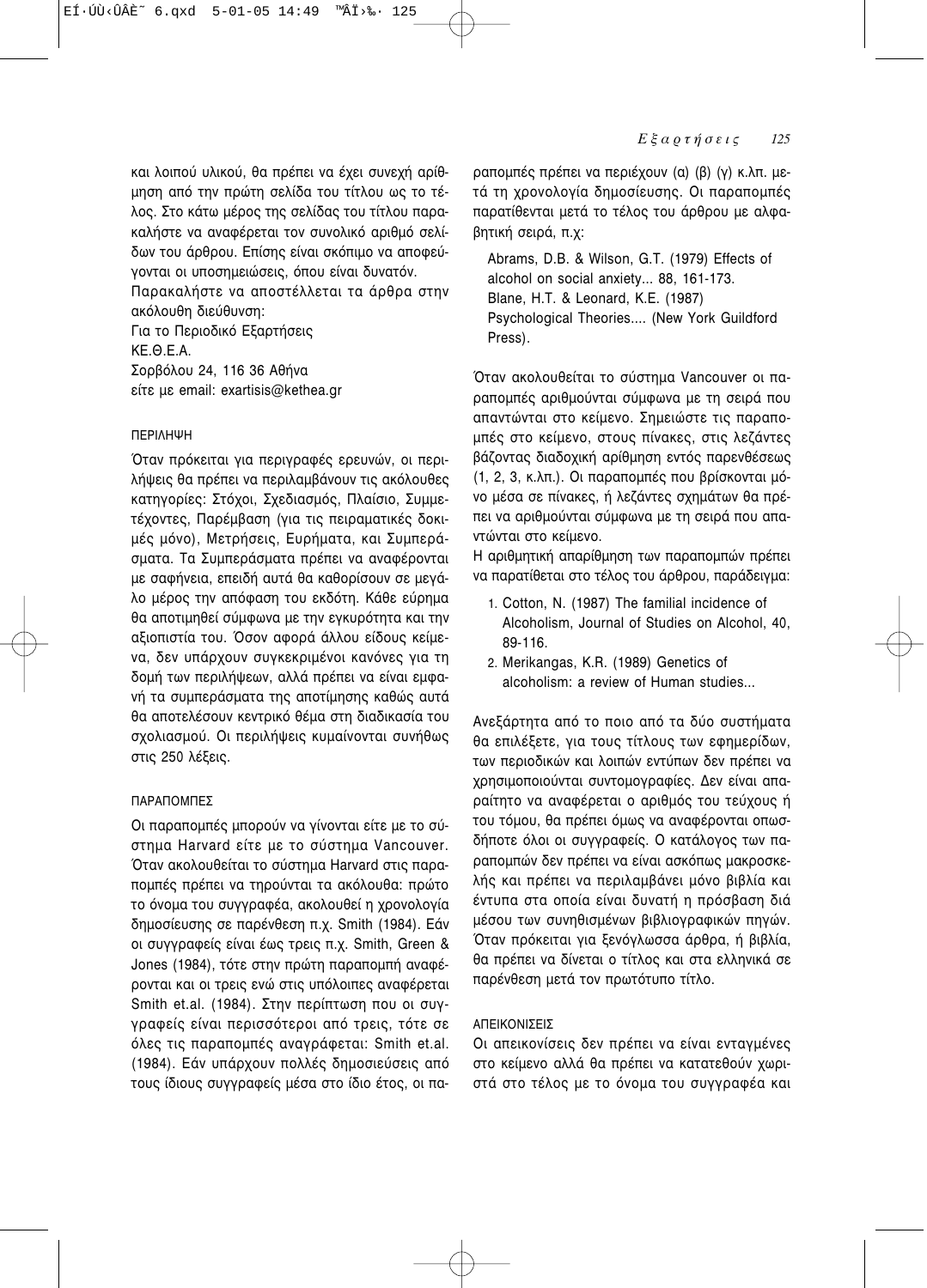σχετική αρίθμηση. Όλες οι απεικονίσεις θα πρέπει να είναι διπλάσιες από το τελικό τους μέγεθος. Όλες οι φωτογραφίες, τα γραφήματα, και τα διαγράμματα θα αναφέρονται ως «σχήματα» και θα πρέπει να έχουν διαδοχική καταχώρηση στο κείμενο με αριθμούς (π.χ. Σχήμα 1, Σχήμα 2). Η θέση των σχημάτων μέσα στο κείμενο θα πρέπει να υποδεικνύεται σαφώς. Οι τίτλοι για όλα τα σχήματα θα πρέπει να αναγράφονται σε χωριστή σελίδα και να εξηγούνται χωρίς αναφορά στο κείμενο. Στους τίτλους θα πρέπει επίσης να συμπεριλαμβάνονται και επεξηγήσεις για όλα τα σύμβολα που χρησιμοποιούνται.

#### **ΠΙΝΑΚΕΣ**

Οι πίνακες θα πρέπει να εκτυπώνονται σε χωριστή σελίδα, και η θέση τους στο κείμενο πρέπει να υποδεικνύεται σαφώς. Οι μονάδες πρέπει να αναγράφονται εντός παρενθέσεως στην πρώτη γραμμή της εκάστοτε στήλης και όχι στο κυρίως σώμα του πίνακα. Οι λέξεις ή οι αριθμοί πρέπει να επαναλαμβάνονται σε όλες τις γραμμές, ενώ τα ομοιωματικά, και λέξεις όπως: ομοίως, βλέπε, ως άνω κ.λπ. δεν πρέπει να χρησιμοποιούνται. Ακόμη οι πίνακες δεν θα πρέπει να έχουν διαγράμμιση.

#### ΕΠΙΜΕΛΕΙΑ

Η επιμέλεια γίνεται για έλεγχο και διευκόλυνση κάποιων βασικών διορθώσεων, όχι για γενική αναθεώρηση ή μετατροπή. Τα σχόλια επιμέλειας πρέπει να λαμβάνονται υπόψη και να επιστρέφεται το διορθωμένο κείμενο στον εκδότη μέσα σε τρεις ημέρες από την παραλαβή τους.

#### ANATYNA

Ένα αντίτυπο του περιοδικού, που περιέχει το άρθρο σας, θα σας αποσταλεί περίπου τρεις εβδομάδες μετά την έκδοση του τεύχους.

#### ΣΧΟΛΙΑΣΜΟΣ

Τα άρθρα αποστέλλονται από τον εκδότη στον αναπληρωτή της έκδοσης για αναθεώρηση. Ο τελευταίος αφού συμβουλευτεί τη συντακτική επιτροπή στέλνει τις προτάσεις του στον εκδότη. Ο εκδότης λαμβάνει την τελική απόφαση και επικοινωνεί με τους συγγραφείς. Τέλος, ο εκδότης και ο αναπληρωτής διατηρούν το δικαίωμα να επιστρέψουν κάποιο άρθρο πριν ακόμη φτάσει στους σχολιαστές, εάν κρίνουν πως το περιεχόμενό του δεν είναι κατάλληλο για το περιοδικό εξαιτίας μεθοδολονικών περιορισμών. θεματολονίας ή προβλημάτων στην παρουσίαση των στοιχείων.

#### ΠΝΕΥΜΑΤΙΚΗ ΙΛΙΟΚΤΗΣΙΑ

Είναι όρος της παρούσας έκδοσης οι συγγραφείς να διατηρούν τα πνευματικά δικαιώματα από τα άρθρα που προσκομίζουν. Αυτό παρέχει κάθε δικαίωμα στον οργανισμό, για πλήρη δημοσίευση και διάδοση του άρθρου και του περιοδικού σε όσο το δυνατόν ευρύτερο αναγνωστικό κοινό, τόσο σε έντυπη όσο και σε ηλεκτρονική μορφή. Φυσικά, οι συγγραφείς μπορούν να χρησιμοποιήσουν αλλού το άρθρο μετά από τη δημοσίευσή του από το περιοδικό και χωρίς να ζητηθεί έγκριση, υπό τον όρο πως θα αναφερθεί ως πρωτότυπη πηγή της δημοσίευσης το παρόν περιοδικό. Οι συγγραφείς ευθύνονται αποκλειστικά για την παραχώρηση των δικαιωμάτων αναπαραγωγής στοιχείων που βρήκαν από άλλες πηγές.

ΟΣΟΙ ΑΠΟ ΤΟΥΣ ΑΝΑΓΝΩΣΤΕΣ ΤΗΣ ΣΤΗΛΗΣ ΕΠΙΘΥΜΟΥΝ ΝΑ ΑΝΑΚΟΙΝΩΣΟΥΝ ΠΛΗΡΟΦΟΡΙΕΣ ΓΙΑ ΜΕΛΛΟΝΤΙΚΑ ΣΥΝΕΔΡΙΑ, ΝΕΕΣ ΕΚΔΟΣΕΙΣ, ΕΡΕΥΝΕΣ Η ΑΛΛΑ ΣΗΜΑΝΤΙΚΑ ΓΕΓΟΝΟΤΑ, ΤΑ ΟΠΟΙΑ ΑΦΟΡΟΥΝ ΘΕΜΑΤΑ ΣΧΕΤΙΚΑ ΜΕ ΤΗΝ ΕΞΑΡΤΗΣΗ ΑΠΟ ΨΥΧΟΤΡΟΠΕΣ ΟΥΣΙΕΣ, ΜΠΟΡΟΥΝ ΝΑ ΤΙΣ ΑΠΟΣΤΕΙΛΟΥΝ ΣΤΟ ΠΕΡΙΟΔΙΚΟ ΣΕ ΗΛΕΚΤΡΟΝΙΚΗ ΜΟΡΦΗ.

#### **F=APTHΣFIΣ**

Το περιοδικό υιοθετεί πλήρως τη "Συμφωνία του Farmington" (Addiction, 1997, 92, 1617-1618).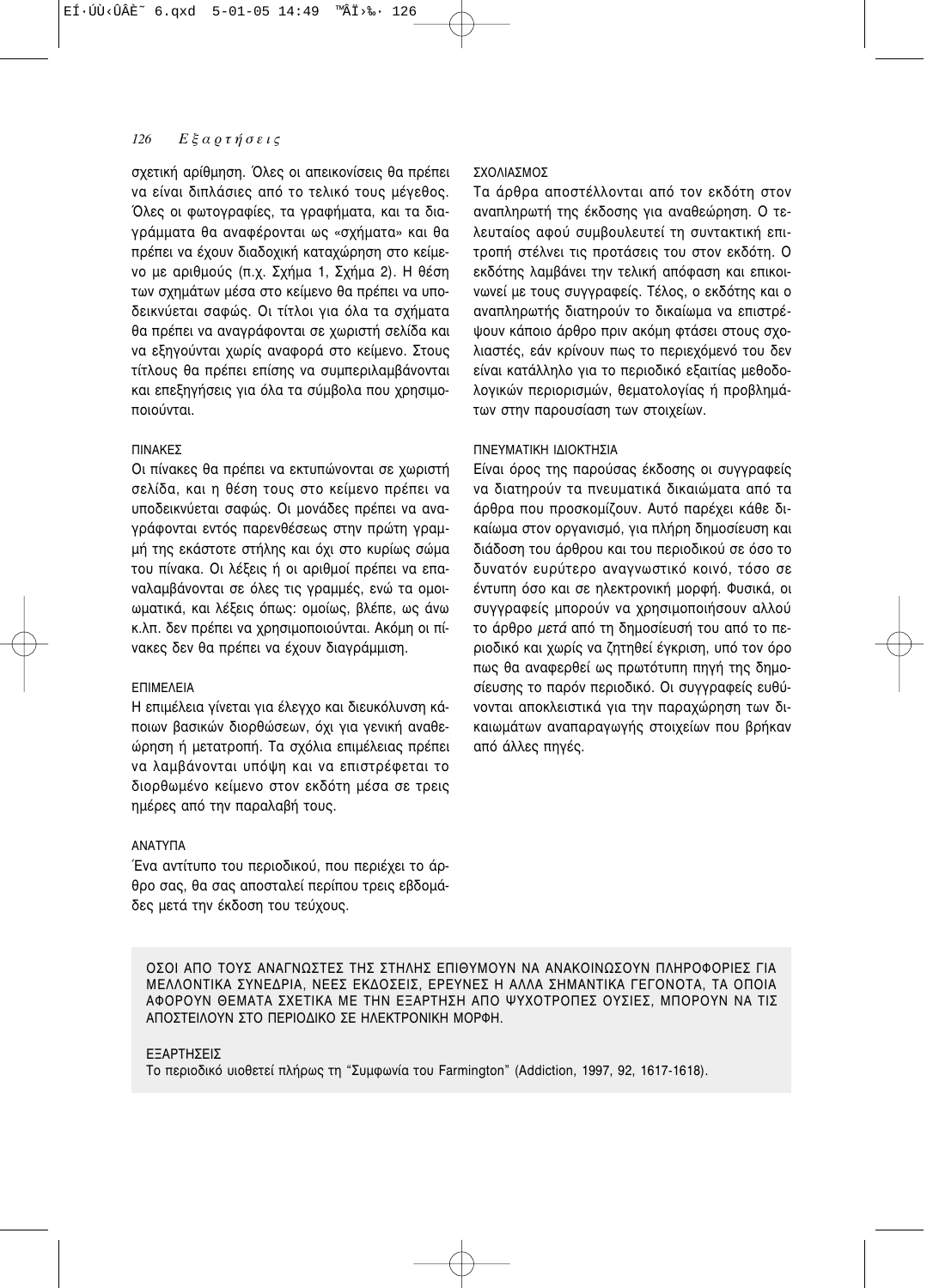## *INSTRUCTIONS FOR AUTHORS*

#### **SUBMISSION**

For submissions by email and Letters to the Editor, please send at exartisis@kethea.gr

Please read below for further details on submitting your paper.

#### SUBMISSION GUIDELINES

The Journal fully supports the Farmington Consensus.

The editorial staff would be most grateful for your assistance in relation to the matters listed below. Please follow these guidelines carefully when preparing a submission.

#### ETHICAL STANDARDS

Manuscripts are accepted on the understanding that they may be are subject to editorial revision. Submissions must be accompanied by a signed statement from all authors saying that:

(a) the material has not been published in whole or in part elsewhere;

(b) the paper is not currently being considered for publication elsewhere;

(c) all authors have been personally and actively involved in substantive work leading to the report, and will hold themselves jointly and individually responsible for its content;

(d) all relevant ethical safeguards have been met in relation to patient or subject protection, or animal experimentation.

This statement must also declare sources of funding, direct or indirect, and any connection with the tobacco, alcohol or pharmaceutical industries. With regard to points (a) and (b): if data from the same study are reported in more than one publication, this should be stated in the manuscript and/or covering letter to the Editor, along with a clear explanation as to how the submitted manuscript differs, and copies of closely related manuscripts reporting these data should be enclosed. If at any stage during the handling of their submission, authors decide to withdraw it, we ask them to notify the Editor.

#### LENGTH

We ask authors to be as concise as possible and will negotiate with you personally and sympathetically if we feel shortening would improve communication. Case reports are welcomed but should not be more than 6 pages long. Letters should not be more than 2 pages long.

#### LANGUAGE

*Exartiseis'* expectation is that when the authors of a paper do not have Greek as a first language, they will have their text checked before submission. *Exartiseis* welcomes submissions from all parts of the world and may on occasion assist with language editing.

#### SUBMISSION AND LAYOUT

*Exartiseis* welcomes submissions in either hard copy or electronic form. For hard-copy submissions, please send two paper copies plus a Word disk version. They should be typed on one side of the paper, double spaced, with margins of at least 25 mm. The first sheet should contain the title of the paper, a short title not exceeding 45 characters, a total page and word count, names of authors, the address where the work was carried out, and the full postal and e-mail addresses of the author who will check proofs and receive correspondence and off-prints. Any Conflict of Interest declaration should be included on this page. The second sheet should contain only the title, names of authors and an abstract. Please state any sources of funding in the Acknowledgments section. The entire manuscript, including all references, tables, figures and any other material, should be numbered in one sequence from the title page onwards. Footnotes to the text should be avoided where possible.

#### ELECTRONIC SUBMISSIONS

When sending a final, revised version of an *accepted* article, it is essential that the hard copy exactly matches the material on disk. Save all files on a standard 3.5 inch high-density disk. We prefer to receive disks in Microsoft Word in a PC format,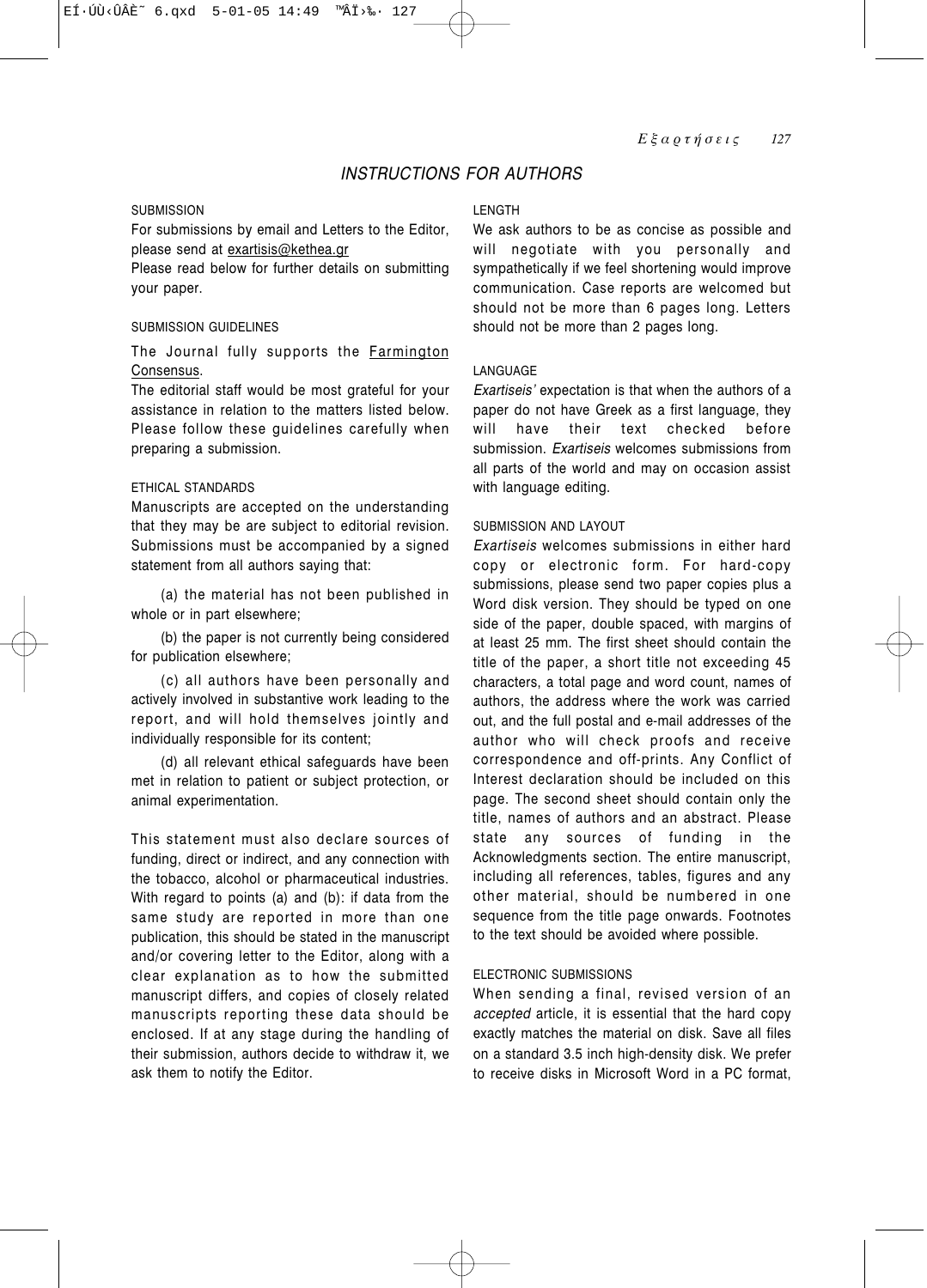but can translate from most other common wordprocessing programs. Please specify which program you have used. Do not save your files as 'text only' or 'read only'.

#### ABSTRACT

In the case of research reports, abstracts should use the following headings: Aims, Design, Setting, Participants, Intervention (experimental trials only), Measurements, Findings and Conclusions. The findings should be clearly listed because it is these that will form the main basis for the editorial decision. Abstracts should normally be no more than 250 words long. Please include keywords.

#### **REFERENCES**

The reference list should not be needlessly profligate and should include only items that are retrievable through standard bibliographic sources. Either the Harvard or the Vancouver reference system should be followed.

When following the Harvard system, references should be indicated in the typescript by giving the authors name, with the year of publication in parentheses, e.g. Smith (1984); if there are three authors Smith, Green & Jones (1984) on the first citation and Smith *et al*. (1984) subsequently; or if there are more than three authors Smith *et al*. (1984) throughout. If several papers from the same authors and from the same year are cited, (a), (b), (c), etc. should be put after the year of publication. References should be listed at the end of the paper in alphabetical order.

When following the Vancouver system, references should be numbered consecutively in the order in which they are first mentioned in the text. Identify references in text, tables and legends using bracketed arabic numerals. References cited only in tables or in legends to figures should be numbered in accordance with a sequence established by the first mention in the text of the particular table or figure. Please include the references in the main text rather than embedding them as footnotes.

All authors should be included. Journal titles should not be abbreviated. Please include first and last pages of book chapters. Where foreign language papers or books are cited, the title in English needs to be included in brackets after the foreign language version. Examples are:

# Harvard

Abrams, D. B. & Wilson, G. T. (1979) Effects of alcohol on social anxiety in women: cognitive versus physiological processes. *Journal of Abnormal Psychology*, **88**, 161-173. Blane, H. T. & Leonard, K. E. (1987) *Psychological Theories of Drinking and Alcoholism*. New York: Guilford Press.

## Vancouver

- 1. Cotton, N. (1987) The familial incidence of alcoholism. *Journal of Studies on Alcohol*, **40**, 89–116.
- 2. Merikangas, K. R. (1989) Genetics of alcoholism: a review of human studies. In: Wetterberg, I., ed. *Genetics of Neuropsychiatric Diseases*, pp. 21–28. London: Macmillan.

## ILLUSTRATIONS

These should not be inserted in the text but each provided separately and numbered on the back with Figure numbers, title of paper and name of author. All photographs, graphs and diagrams should be referred to as Figures in the text and should be numbered consecutively in Arabic numerals (e.g. Fig. 3). A list of legends for the figures should be submitted on a separate sheet; legends should include keys to any symbols.

#### ELECTRONIC ARTWORK

We would like to receive your artwork in electronic form. Please save graphics in any format embedded within the body of the text file. Always enclose a hard copy of digitally supplied figures.

#### TABLES

These should be typed on separate sheets and should be cited in the text. Words or numerals should be repeated on successive lines. Tables should not be ruled.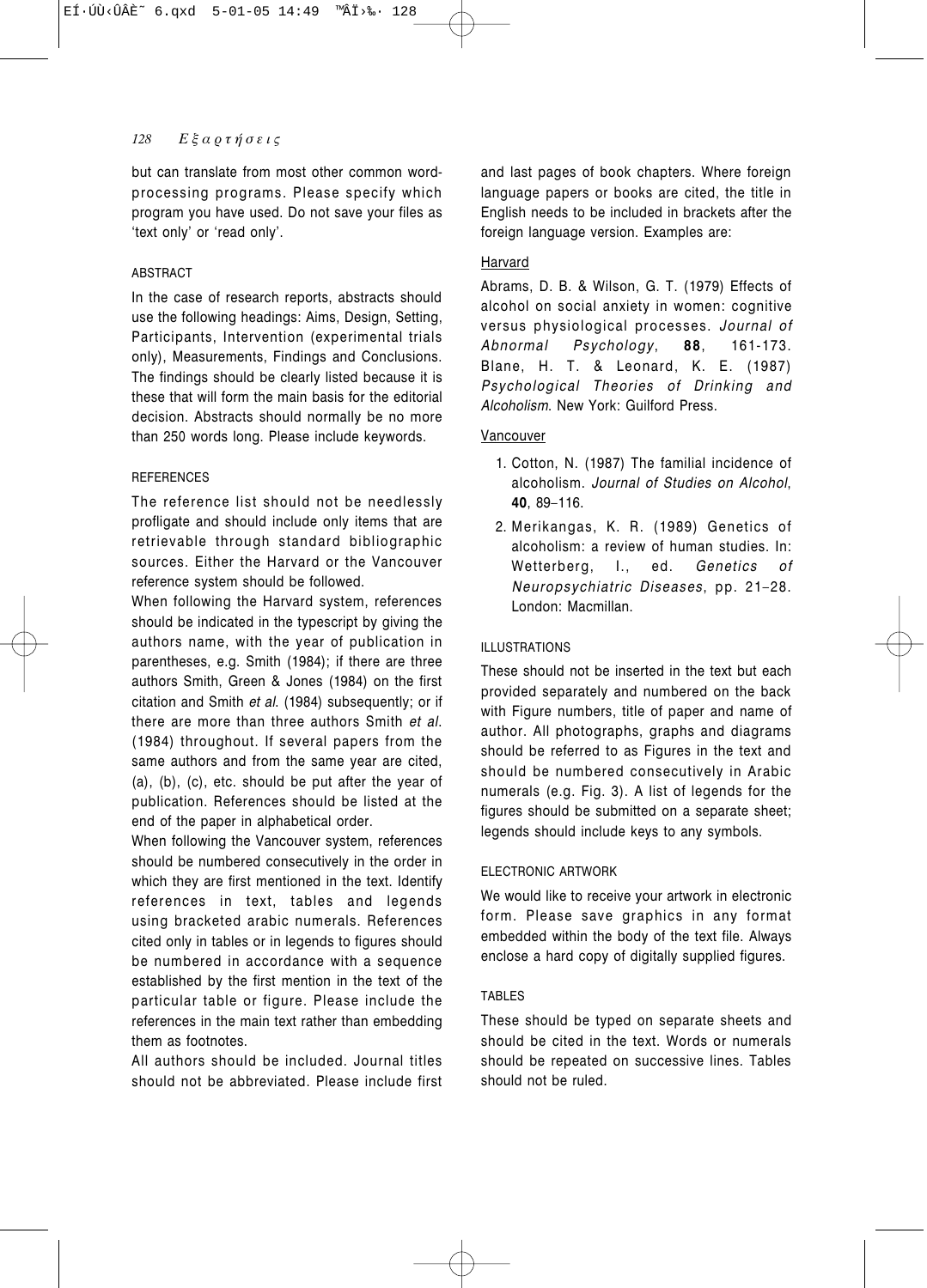#### REFEREEING POLICY

Papers will normally be sent by the Editor for review to an Assistant Editor, who will solicit referees reports and make a recommendation to the Editor. The Editor will make a decision on the paper and communicate this with the authors. The Editor or the Assistant Editor may return a paper unrefereed if in their judgement it is not suitable for the Journal.

#### COPYRIGHT

It is a condition of publication that authors vest copyright in their articles, including abstracts, in the Society for the Study of Addiction to Alcohol

### $E \xi \alpha \varrho \tau \eta \sigma \varepsilon \iota \zeta$  129

and Other Drugs. Authors are themselves responsible for obtaining permission to reproduce copyright material from other sources. Authors will be required to assign copyright in their paper to the Journal Title. Copyright assignment is a condition of publication and papers will not be passed to the publisher for production unless copyright has been assigned. To assist authors an appropriate copyright assignment form will be supplied by the editorial office.

#### **OFFPRINTS**

Corresponding authors will receive a free copy of the issue in which their article appears.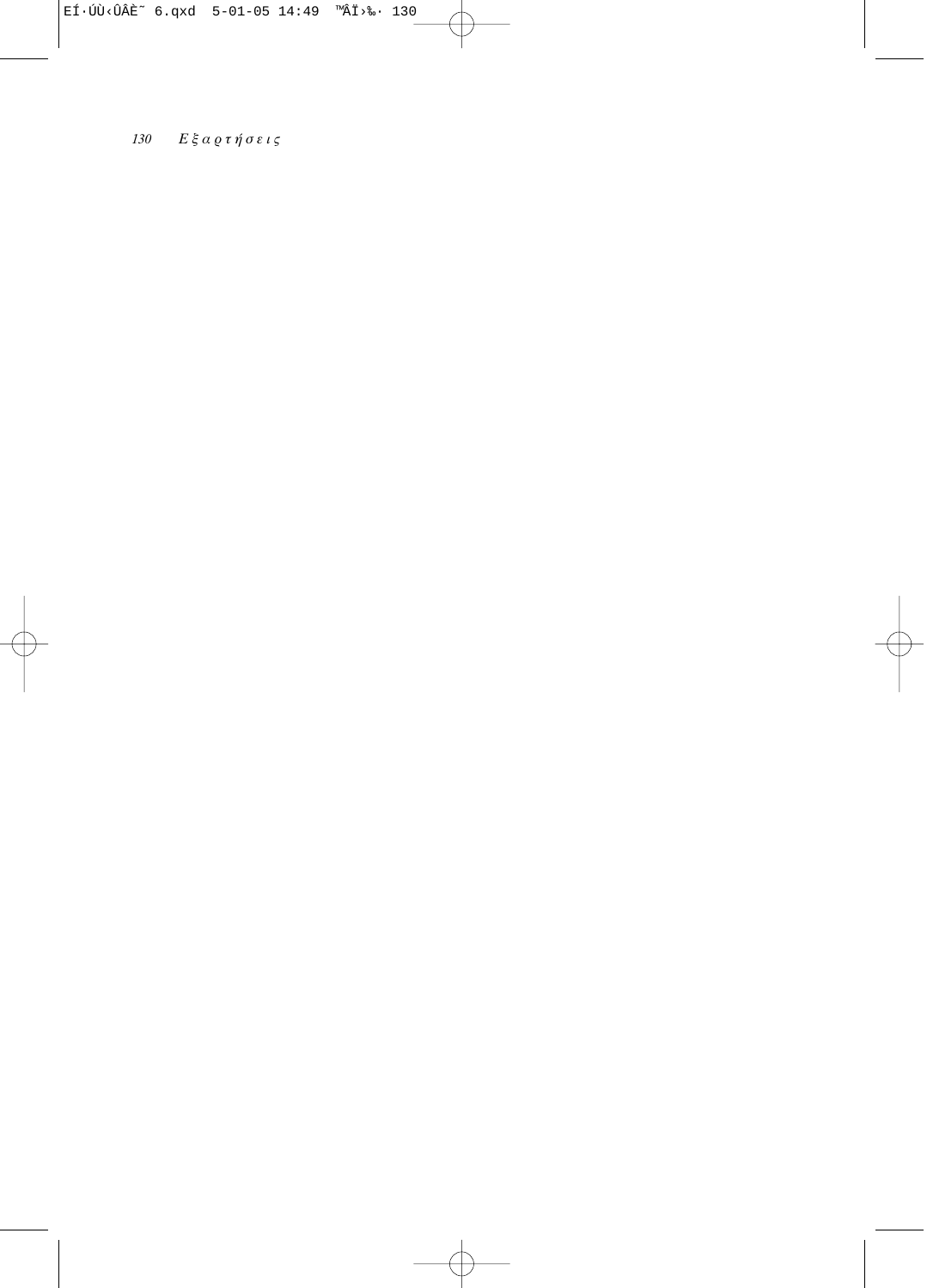ΤΟ ΠΕΜΠΤΟ ΤΕΥΧΟΣ ΤΟΥ ΕΠΙΣΤΗΜΟΝΙΚΟΥ ΠΕΡΙΟΔΙΚΟΥ ΕΞΑΡΤΗΣΕΙΣ ΤΥΠΩΘΗΚΕ ΤΟΝ ΔΕΚΕΜΒΡΙΟ ΤΟΥ 2004 ΣΕ 700 ΑΝΤΙΤΥΠΑ ΑΠΟ ΤΗΝ ΠΑΡΑΓΩΓΙΚΗ ΜΟΝΑΔΑ ΤΟΥ ΚΕΝΤΡΟΥ ΘΕΡΑΠΕΙΑΣ ΕΞΑΡΤΗΜΕΝΩΝ ΑΤΟΜΩΝ  $(KE. \Theta.E.A.)$ ΣΧΗΜΑ ΚΑΙ ΧΡΩΜΑ

| Εποπτεία Έκδοσης Γεράσιμος ΝΟΤΑΡΑΣ                           | <b>Editing supervision Gerassimos NOTARAS</b>   |
|--------------------------------------------------------------|-------------------------------------------------|
| Πληκτρολόγηση Κειμένων<br>Τομέας Εκπαίδευσης ΚΕ.Θ.Ε.Α.       | Typing<br><b>KETHEA Department of Education</b> |
| Επιμέλεια Κειμένων - Διορθώσεις Όλγα ΣΕΛΛΑ                   | <i>Proofreading</i> Olga SELLA                  |
| Καλλιτεχνική Επιμέλεια Έκδοσης  Βουβούλα ΣΚΟΥΡΑ              | Illustration was by Vouvoula SKOURA             |
| Σχεδιασμός Λογότυπου Τέτη ΚΑΜΟΥΤΣΗ                           | Logo Teti KAMOUTSI                              |
| Ηλεκτρονική Επεξεργασία - Σελιδοποίηση<br>Σταύρος ΜΠΕΛΕΣΑΚΟΣ | Typeset - Layout<br>Stavros BELESSAKOS          |
| Εκτύπωση - Βιβλιοδεσία ΣΧΗΜΑ ΚΑΙ ΧΡΩΜΑ                       | Publication - Binding SCHEMA AND CHROMA         |
|                                                              |                                                 |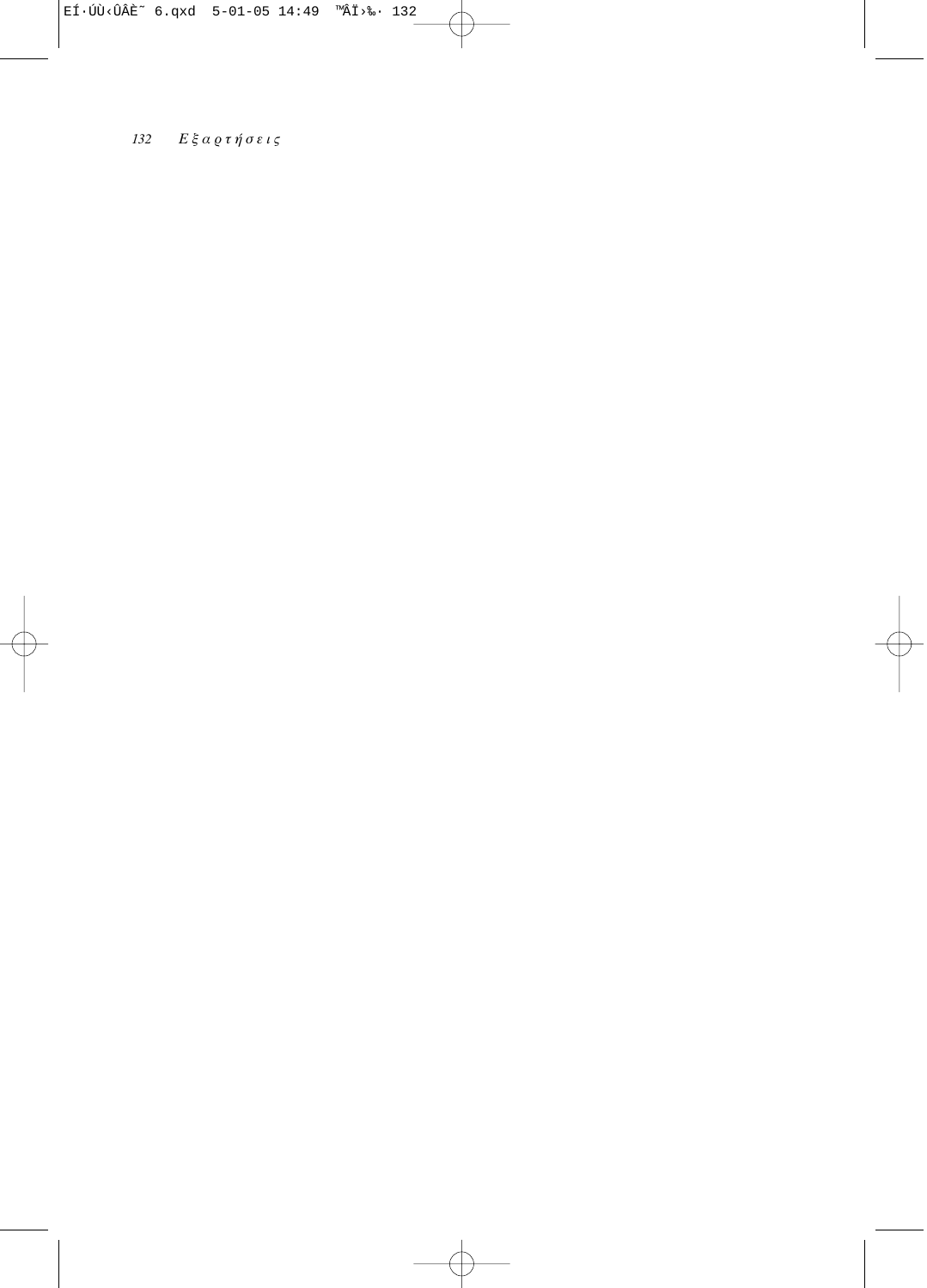# Δελτίο Παραγγελίας

| ΣΤΟΙΧΕΙΑ ΣΥΝΔΡΟΜΗΤΗ (ΠΑΡΑΚΑΛΩ ΣΥΜΠΛΗΡΩΣΤΕ ΜΕ ΚΕΦΑΛΑΙΑ) | Θα ήθελα συνδρομή στο περιοδικό Εξαρτήσεις (ISSN 1109-5350) για το έτος 2005 (2 τεύχη)                                                                                                                                                                                     |
|--------------------------------------------------------|----------------------------------------------------------------------------------------------------------------------------------------------------------------------------------------------------------------------------------------------------------------------------|
|                                                        |                                                                                                                                                                                                                                                                            |
|                                                        |                                                                                                                                                                                                                                                                            |
|                                                        |                                                                                                                                                                                                                                                                            |
|                                                        |                                                                                                                                                                                                                                                                            |
|                                                        |                                                                                                                                                                                                                                                                            |
|                                                        |                                                                                                                                                                                                                                                                            |
| ΕΙΔΟΣ ΣΥΝΔΡΟΜΗΣ                                        |                                                                                                                                                                                                                                                                            |
| ΤΡΟΠΟΣ ΠΛΗΡΩΜΗΣ<br><b>Δ</b> Με ταχυδρομική επιταγή     |                                                                                                                                                                                                                                                                            |
| ■ Με τραπεζική επιταγή στο όνομα KE.Θ.E.A.             |                                                                                                                                                                                                                                                                            |
| ραγγελίας στη διεύθυνση του περιοδικού.                | Δ Με τραπεζική κατάθεση στο λογαριασμό 117/296000-12 της Εθνικής Τράπεζας της Ελλάδος,<br>όπου θα σημειώνεται η ένδειξη «για Εξαρτήσεις». Αντίγραφο της κατάθεσης όπου θα φαί-<br>νεται ευκρινώς το όνομα του καταθέτη, θα πρέπει να αποσταλεί μαζί με το παρόν δελτίο πα- |
| <b>Δ</b> Με κάρτα πληρωμής                             |                                                                                                                                                                                                                                                                            |
|                                                        |                                                                                                                                                                                                                                                                            |
| Επιλέξτε τύπο κάρτας:                                  |                                                                                                                                                                                                                                                                            |
| Mastercard $\Box$ VISA $\Box$                          |                                                                                                                                                                                                                                                                            |
|                                                        |                                                                                                                                                                                                                                                                            |
|                                                        |                                                                                                                                                                                                                                                                            |
|                                                        | Όσοι επιθυμείτε την έκδοση τιμολογίου παρακαλώ συμπληρώστε τα παρακάτω στοιχεία:                                                                                                                                                                                           |
|                                                        |                                                                                                                                                                                                                                                                            |
|                                                        |                                                                                                                                                                                                                                                                            |
|                                                        |                                                                                                                                                                                                                                                                            |
|                                                        |                                                                                                                                                                                                                                                                            |
|                                                        |                                                                                                                                                                                                                                                                            |

Το παρόν έντυπο καθώς και το αποδεικτικό πληρωμής θα πρέπει να σταλούν στην παρακάτω<br>διεύθυνση: ΚΕ.Θ.Ε.Α., Σορβόλου 24, Αθήνα, 116 36

Για περισσότερες πληροφορίες μπορείτε να απευθυνθείτε στο τηλέφωνο 210 9241993-6 εσωτε-<br>ρικό 238, να στέλνετε φαξ στο 210 9241986, ή email στο <u>exartisis@kethea.gr</u>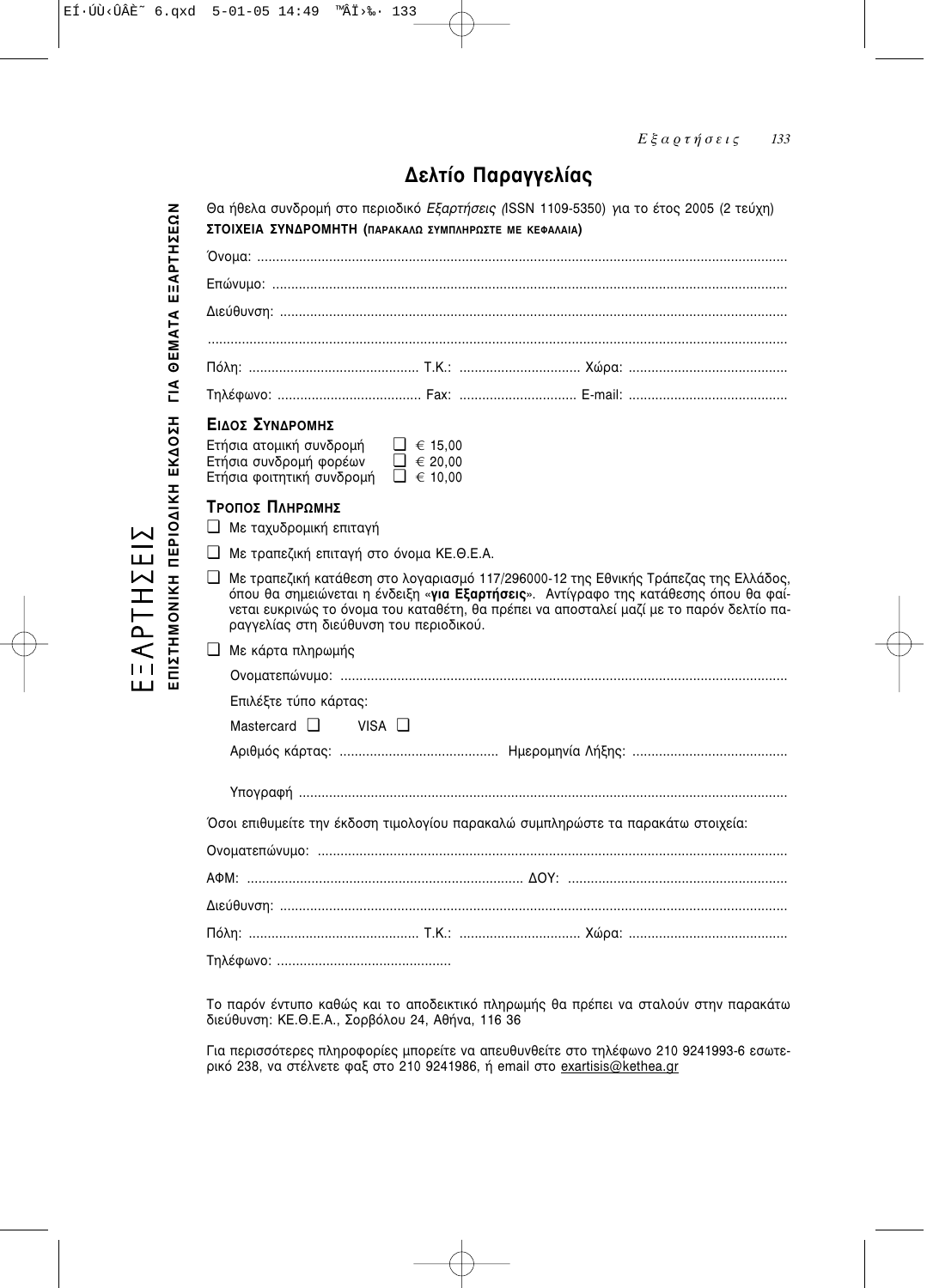# **Order Form**

| Please enter my subscription to Exartisis (ISSN 1109-5350) for 2005 (2 issues)<br><b>SUBSCRIBER DETAILS (PLEASE WRITE IN CAPITALS)</b> |                                                                                       |  |
|----------------------------------------------------------------------------------------------------------------------------------------|---------------------------------------------------------------------------------------|--|
|                                                                                                                                        |                                                                                       |  |
|                                                                                                                                        |                                                                                       |  |
|                                                                                                                                        |                                                                                       |  |
|                                                                                                                                        |                                                                                       |  |
|                                                                                                                                        |                                                                                       |  |
| <b>ORDER DETAILS</b>                                                                                                                   |                                                                                       |  |
| Annual Personal Subscription                                                                                                           | $\Box$ $\in$ 15.00                                                                    |  |
| Annual Agency/ Organisation Subscription<br>□ € 20.00                                                                                  |                                                                                       |  |
| Annual Student Subscription                                                                                                            | $\Box$ $\in$ 10.00                                                                    |  |
| <b>PAYMENT DETAILS</b>                                                                                                                 |                                                                                       |  |
| Payment enclosed by cheque, made payable to KETHEA.<br>⊔                                                                               |                                                                                       |  |
| ப<br>CODE: ETHNGRAA IBAN: GR4801101170000011729600012.                                                                                 | Remit the amount to our account 117/296000-12 with the National Bank of Greece, SWIFT |  |
| $\Box$ Pay by credit card                                                                                                              |                                                                                       |  |
| Please fill in the following details in capitals:                                                                                      |                                                                                       |  |
|                                                                                                                                        |                                                                                       |  |
| Select card type:                                                                                                                      |                                                                                       |  |
| Mastercard $\Box$ VISA $\Box$                                                                                                          |                                                                                       |  |
|                                                                                                                                        |                                                                                       |  |
|                                                                                                                                        |                                                                                       |  |
| If you wish for an invoice to be sent to you please fill in the following information:                                                 |                                                                                       |  |
|                                                                                                                                        |                                                                                       |  |
|                                                                                                                                        |                                                                                       |  |
|                                                                                                                                        |                                                                                       |  |
|                                                                                                                                        |                                                                                       |  |

This order form as well as the receipt from the bank have to be sent to the following address: KETHEA - Exartisis, 24, Sorvolou str., Athens 116 36, Hellas

For any additional information you can call at  $+30$  210 9241993-6 (int. 238), send a fax at  $+30$ 210 9241986, or email: exartisis@kethea.gr